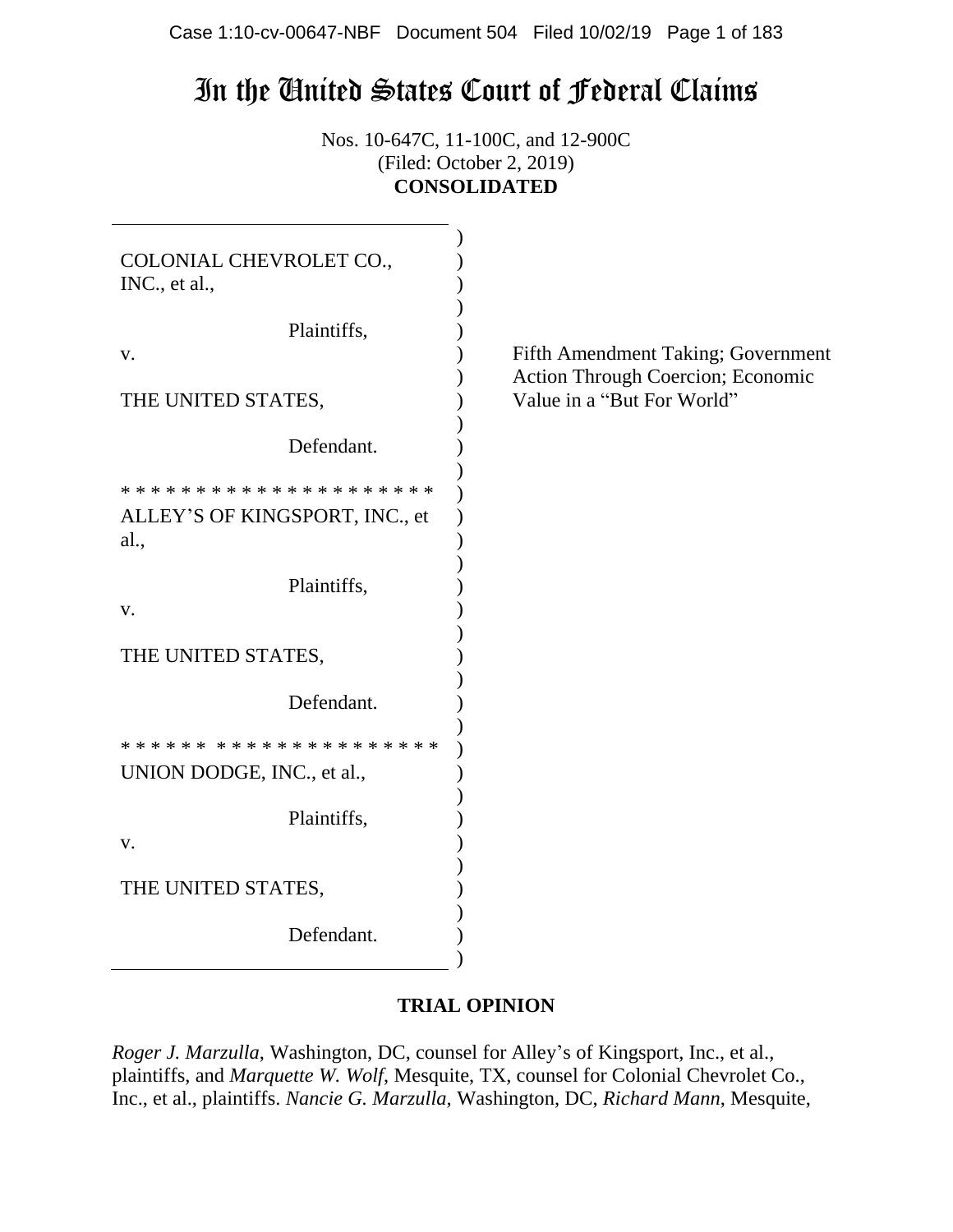TX, *Leonard A. Bellavia*, Mineola, NY, *Thomas A. Homan*, New York, NY, *Stephen G. Larson*, *Steven E. Bledsoe*, and *Lauren Wulfe*, Los Angeles, CA, and *Harry W. Zanville*, La Mesa, CA, of counsel.

*Kenneth M. Dintzer*, Civil Division, U.S. Department of Justice, Washington, DC, with whom were *Joseph H. Hunt*, Assistant Attorney General, *Robert E. Kirschman, Jr.*, Director, *James P. Connor* and *Elizabeth M. Hosford*, Assistant Directors, *Christopher J. Carney*, Senior Litigation Counsel, for defendant. *Jonathan E. Jacobson*, *Joshua A. Mandlebaum*, *Antonia R. Soares*, *Zachary J. Sullivan*, and *Alison S. Vicks*, Washington, DC, of counsel.

## **FIRESTONE,** *Senior Judge.*

This action was brought by car dealers that had their franchise agreements with Chrysler LLC ("Old Chrysler" or "Chrysler") rejected when Old Chrysler went into bankruptcy during the Great Recession in April  $2009$ .<sup>1</sup> These car dealer plaintiffs claim that the United States Government ("government") is liable for taking their franchise agreements without just compensation in contravention of the Fifth Amendment. They claim the government is liable because the government through its actions coerced Chrysler into filing for bankruptcy under a government negotiated prepackaged bankruptcy plan, which called for a reduction in Chrysler's franchise network. The reduction was accomplished through the rejection in the bankruptcy of 789 franchise agreements, including plaintiffs' agreements.<sup>2</sup> Plaintiffs claim that had the government not gotten involved in the Chrysler bankruptcy their franchise agreements would not have

<sup>&</sup>lt;sup>1</sup> The court's use of the terms "Old Chrysler" or "Chrysler" in this opinion refer to Chrysler before it filed for bankruptcy in 2009. The term "New Chrysler" will be used to refer to the Chrysler that emerged after the 2009 bankruptcy. The court follows the same approach for Old General Motors, "Old GM" or "GM," to refer to the company before it filed for bankruptcy in 2009.

<sup>&</sup>lt;sup>2</sup> Under the Bankruptcy Code, 11 U.S.C. § 365, a debtor or bankruptcy trustee "may assume or reject any executory contract . . . of the debtor." The franchise agreements at issue in this case are executory contracts that were rejected in bankruptcy by the debtor, Chrysler.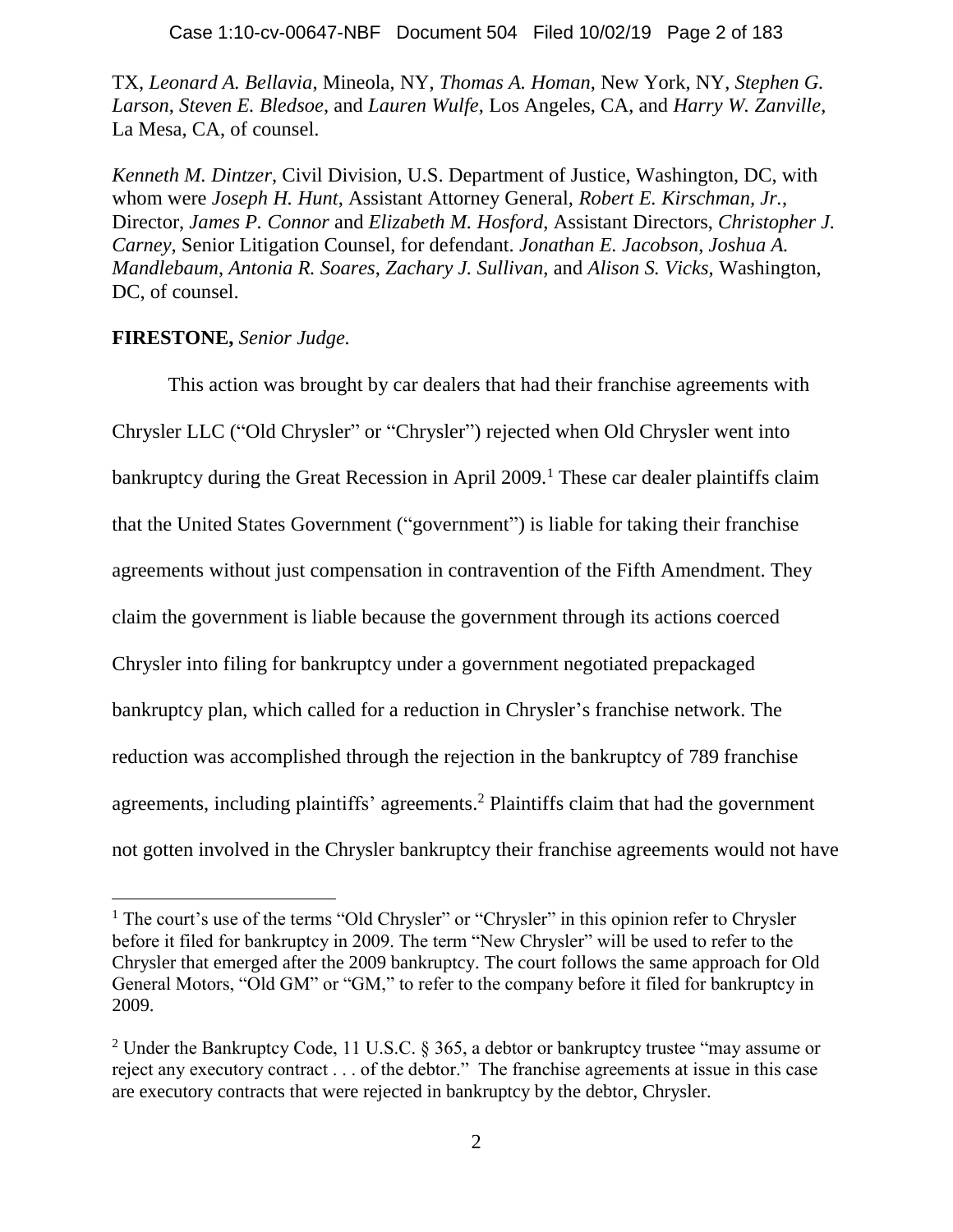been rejected by Chrysler in bankruptcy but would have been assumed by the owner of New Chrysler. Case 1:10-cv-00647-NBF Document 504 Filed 10/02/19 Page 3 of 183

The taking claims addressed in this decision trace back to three separate lawsuits, Case Nos. 10-647, 11-100 and 12-900, filed by three groups of plaintiffs that owned franchise agreements with either Old Chrysler or Old General Motors and that had their franchise agreements rejected in the Chrysler and GM bankruptcies. The first of these three lawsuits, *Colonial Chevrolet Co.*, was filed on September 27, 2010 and the government moved to dismiss the lawsuit on January 21, 2011. On February 27, 2012 the government's motion to dismiss was denied and the case was certified for interlocutory appeal. *Colonial Chevrolet Co., Inc. v. United* States, 103 Fed. Cl. 570 (2012); *Colonial Chevrolet Co., Inc. v. United States*, 106 Fed. Cl. 619, 622 (2012). During the Federal Circuit's interlocutory review, two later filed cases, *Alley's of Kingsport, Inc.* and *Union Dodge, Inc.* (Case Nos. 11-100 and 12-900) were stayed pending the Federal Circuit's decision in *Colonial Chevrolet Co.*

On April 7, 2014, the Federal Circuit issued its decision affirming the denial of the government's motion to dismiss. *A&D Auto Sales, Inc. v. United States*, 748 F.3d 1142 (Fed. Cir. 2014). The Circuit held that the plaintiffs had alleged sufficient facts to support potential Fifth Amendment taking claims based on a theory of coercion. The Circuit also held, however, that the plaintiffs had failed to allege sufficient facts to show that their franchise agreements would have had economic value in a "but for world" where the government had not provided financial assistance to Chrysler or GM.<sup>3</sup>

<sup>&</sup>lt;sup>3</sup> The concept of the "but for world" is derived from the Federal Circuit's discussion of economic value in *A&D Auto Sales*. 748 F.3d at 1158-59. As the Circuit explained, in a regulatory taking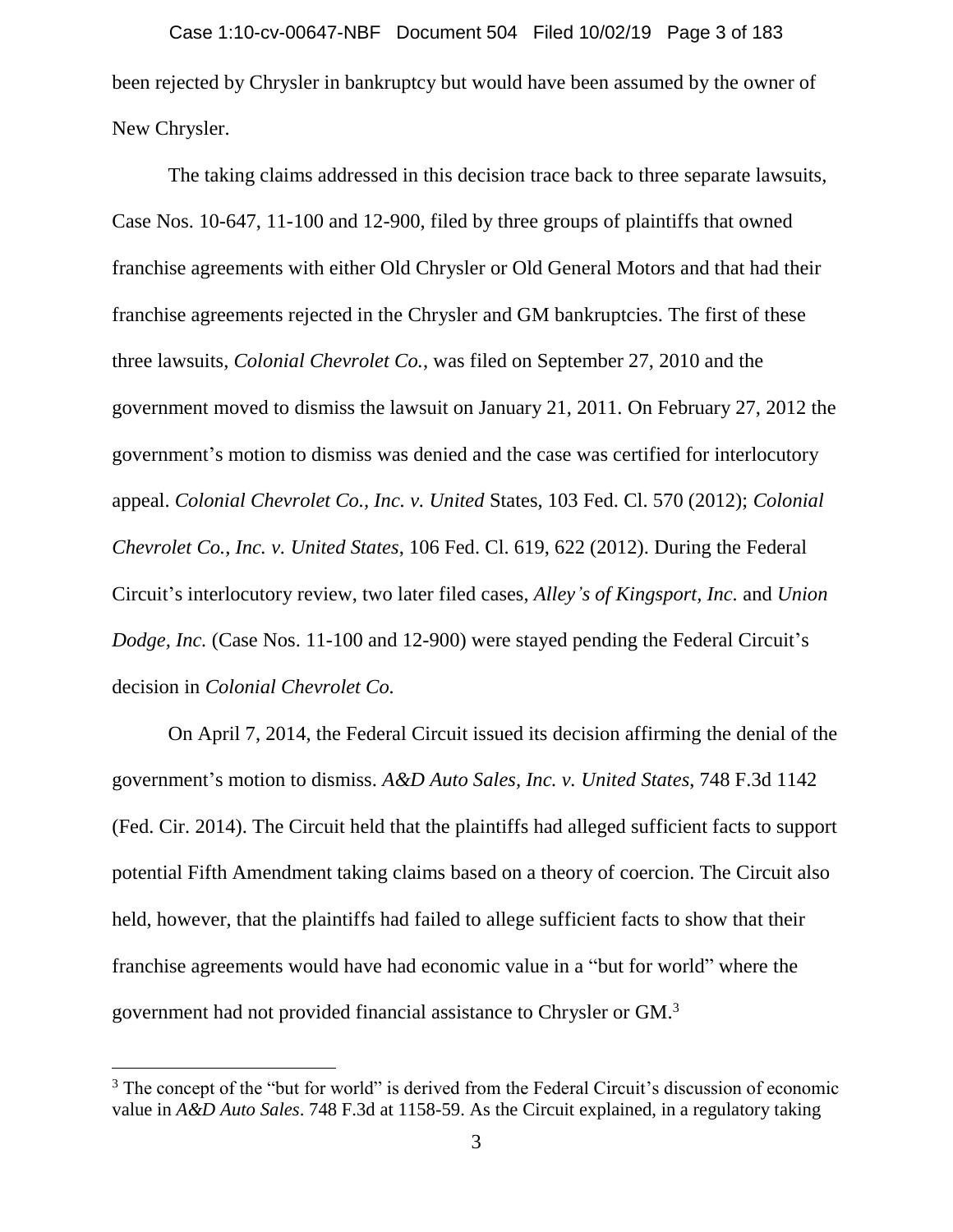#### Case 1:10-cv-00647-NBF Document 504 Filed 10/02/19 Page 4 of 183

Regarding a taking by coercion, the Federal Circuit indicated that if the plaintiffs could establish that Chrysler's decision to enter bankruptcy under terms negotiated by the government was not voluntary, a potential taking may be found. *Id.* at 1154. The Circuit identified several cases where a party's actions affecting the property of third parties was found to be attributable to government pressure and thus a possible taking under a theory of government coercion. *Id.* at 1154-55. Based on the plaintiffs' allegations of Chrysler and GM seeking government assistance during the Great Recession in late 2008 and early 2009, the Circuit listed several "circumstances" it deemed potentially relevant to the issue of coercion including but not limited to (1) whether the government insisted on the franchise terminations or targeted franchisees for termination, (2) whether the franchise terminations would have occurred in any event, (3) whether government financing was essential to Chrysler, and (4) whether the government had a role in creating the economic circumstances alleged to have given rise to coercion. *Id.* at 1155. But the Circuit also noted that if the government was acting only as a lender to Chrysler and GM and negotiated bankruptcy terms necessary to protect the government's financial interests, the government might not be liable for a taking. *Id*. at 1156-57.

Regarding plaintiffs' failure to allege that their franchise agreements had economic value, the Circuit explained that to prove a taking the plaintiffs would need to establish that their franchise agreements would have had value in a hypothetical "but for world" where the government had not provided financial assistance to Chrysler or GM.

case, plaintiffs have the burden of showing what value their property would have had in the absence of government action. *Id*.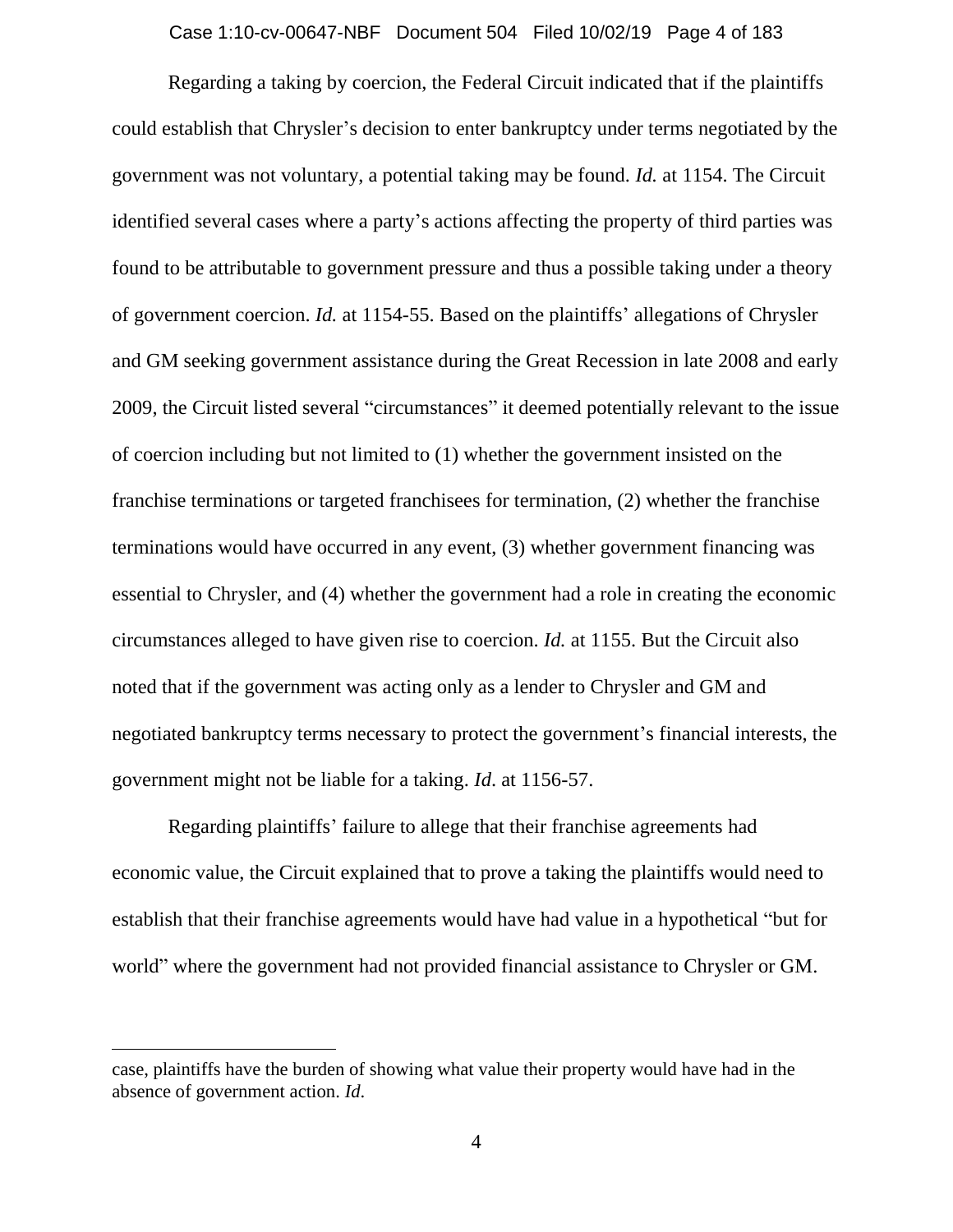#### Case 1:10-cv-00647-NBF Document 504 Filed 10/02/19 Page 5 of 183

*Id.* at 1157-59. If plaintiffs' franchise agreements would not have had value in a "but for world" without government assistance, the Circuit explained, the government did not "take" anything of value and cannot be liable for a "taking." *Id*. The Circuit remanded the case to this court to allow plaintiffs the opportunity to amend their complaints to include allegations of value in a "but for world" without government assistance. *Id.* at 1158-59.

On September 15, 2014, the plaintiffs in all three above-captioned cases filed amended complaints in which they posited that their franchise agreements would have had value under several "but for world" scenarios in which the government did not provide financial assistance to Chrysler or GM. *Colonial Chevrolet Co., Inc. v. United States,* 123 Fed. Cl. 134, 140-46 (2015). The government moved to dismiss the amended complaints claiming that plaintiffs' "but for" assumptions were either implausible or barred by *A&D Auto Sales*. *Id.* On September 9, 2015, this court granted in part and denied in part the government's motion, holding that certain of plaintiffs' "but for world" scenarios were consistent with the Federal Circuit's decision in *A&D Auto Sales*. *Id.* The court also severed the GM plaintiffs from the Chrysler plaintiffs and put the GM plaintiffs' claims on a separate discovery time table.

Following this court's decision granting in part and denying in part the government's motion to dismiss, the court, on December 4, 2015, consolidated the three above-captioned lawsuits for the purposes of case management, discovery, and for trial on the merits of the Chrysler plaintiffs' taking claims. On April 6, 2016, this court denied the Chrysler plaintiffs' motion for class certification. Thereafter, the parties chose 10 representative Chrysler plaintiffs for purposes of discovery and trial. One of the Chrysler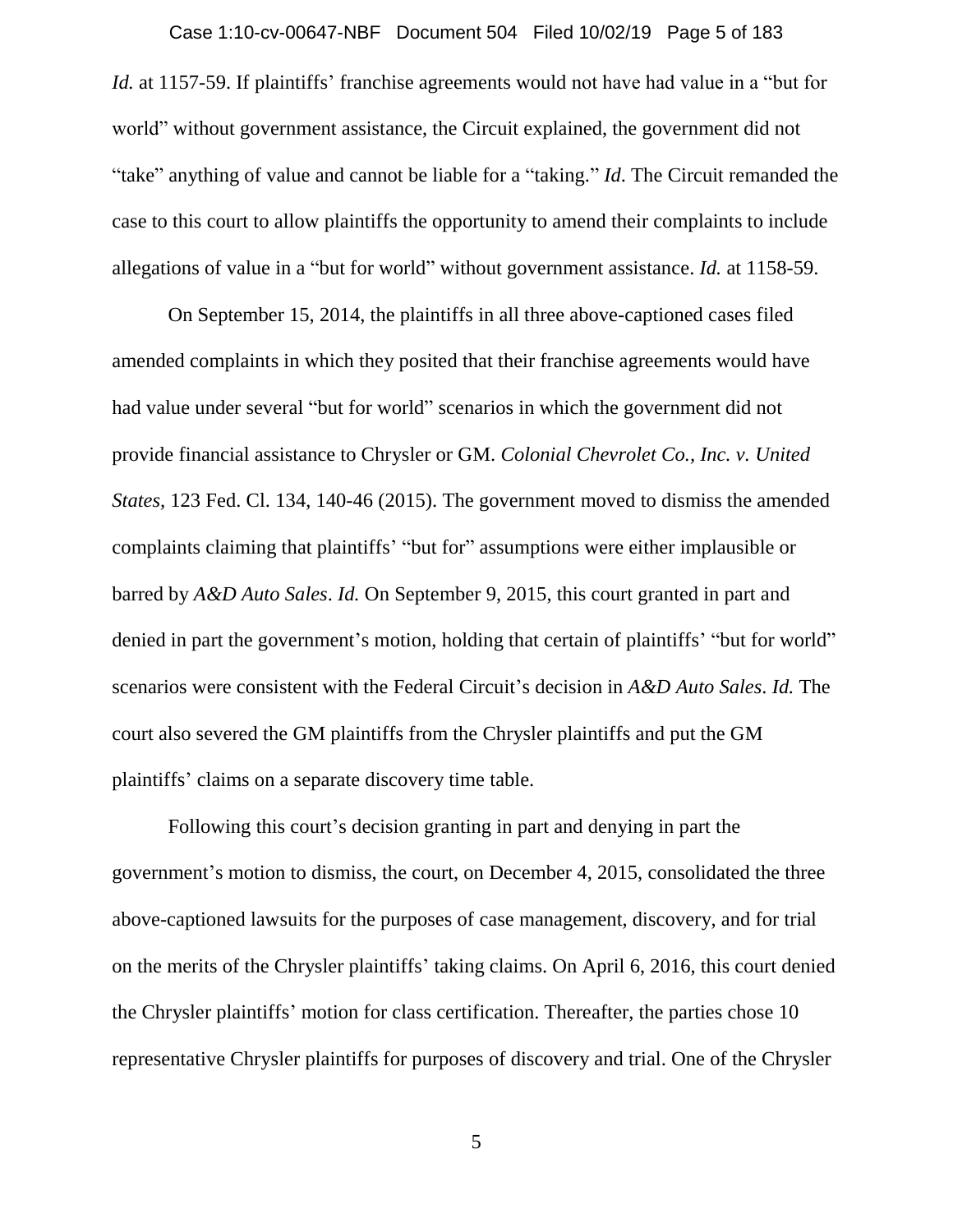representative plaintiffs withdrew from the litigation prior to the commencement of trial leaving nine representative plaintiffs. Case 1:10-cv-00647-NBF Document 504 Filed 10/02/19 Page 6 of 183

The nine representative plaintiffs were divided into two groups: the *Alley's* group with seven plaintiffs including Taylor & Sons, Inc., Cedric Theel, Inc., Whitey's Inc., RFJS Company, Jim Marsh American Corp., Livonia Chrysler Jeep, Inc., Barry Dodge, Inc., and the *Colonial* group with two plaintiffs including Guetterman Motors, Inc. and Mike Finnin Motors, Inc. The two groups of plaintiffs are represented by different attorneys and sometimes relied on different evidence to prove their taking claims.

Trial to determine principally whether there was government action through coercion and whether plaintiffs' franchise agreements would have had economic value in a "but for world" without government assistance was held in Washington, D.C. between April 8, 2019 and May 8, 2019. Post-trial arguments were held on June 19, 2019 and June 20, 2019. During trial the court heard testimony from 36 witnesses and received 542 exhibits into evidence.

Importantly, at trial the representative plaintiffs did not focus their coercion evidence on Chrysler being forced to accept the government's negotiated bankruptcy terms (including a reduction in Chrysler franchises) because Chrysler needed the government's financial assistance, as the Federal Circuit had assumed in *A&D Auto Sales.* 748 F.3d at 1155. Instead, plaintiffs presented opinion testimony to the effect that Chrysler did not need the government's financial assistance. Plaintiffs' experts conceded that Chrysler would have had to file for bankruptcy in 2009. However, they opined that Chrysler would have had more options in bankruptcy than the one option negotiated by the government. According to plaintiffs' experts, Chrysler was coerced because Chrysler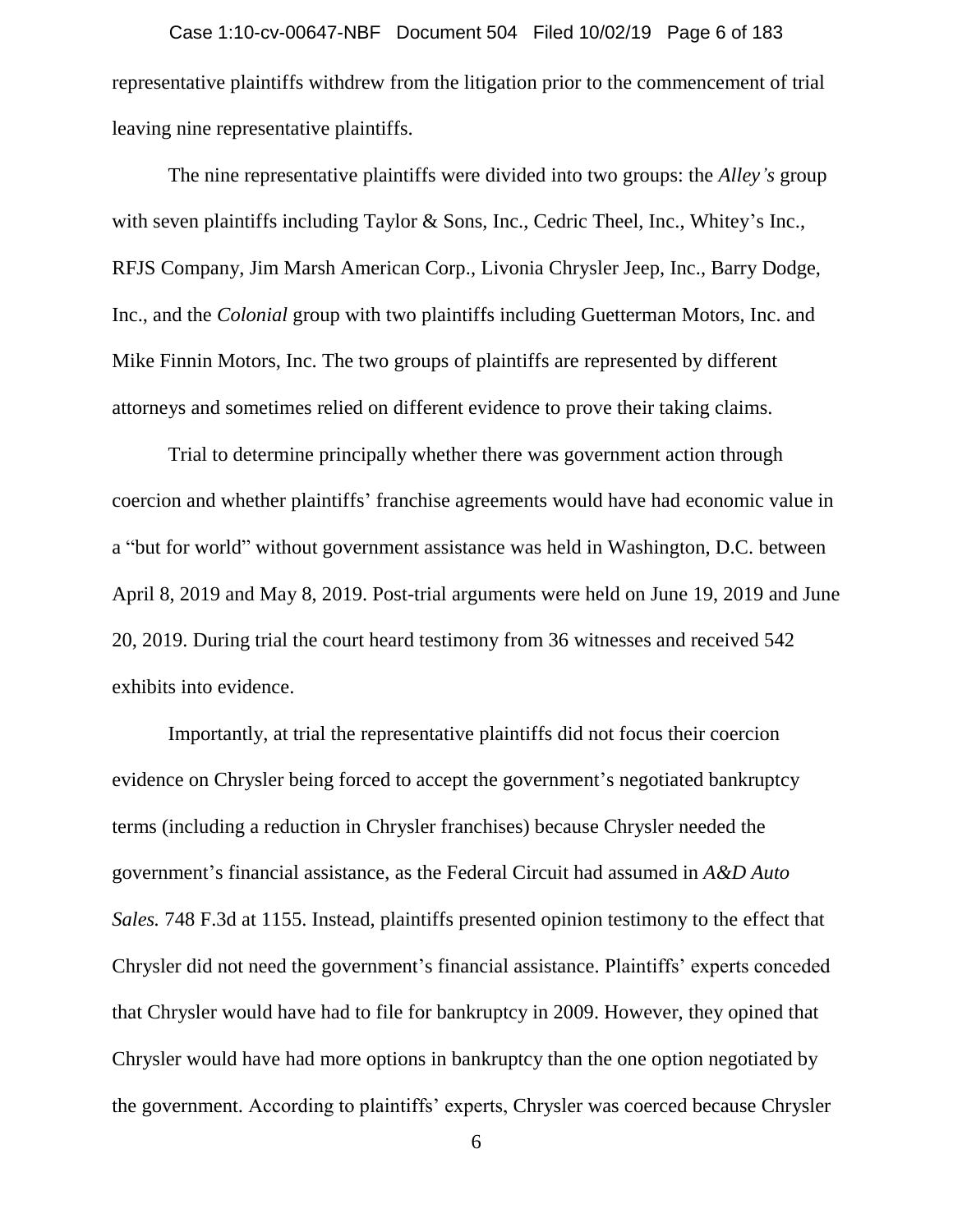# was left with no alternative but to accept the government's assistance after the Case 1:10-cv-00647-NBF Document 504 Filed 10/02/19 Page 7 of 183

government took over negotiations with Chrysler's creditors and others in early 2009.

Plaintiffs' evidence to prove coercion by government action was somewhat conflicting at trial. On the one hand, the plaintiffs introduced evidence to show that Chrysler did not wish to enter bankruptcy but instead wanted the government to loan Chrysler billions of dollars outside of bankruptcy. The plaintiffs relied on this evidence to show (among other things) that the government, not Chrysler, wanted to use bankruptcy to reduce Chrysler's franchise network by rejecting plaintiffs' franchise agreements, rather than pursuing voluntary franchise terminations consistent with state law.

On the other hand, the plaintiffs conceded that Chrysler could not have avoided bankruptcy in 2009 and built both their coercion and economic value theories around this concession. The plaintiffs offered expert opinions to support a coercion theory based on the assumption that there were many companies interested in purchasing Chrysler in late 2008 and early 2009, during the Great Recession. According to plaintiffs' experts, these potential purchasers would have kept Chrysler open during a Chrysler bankruptcy and would not have had any reason to reject any franchise agreements. Plaintiffs introduced evidence to show that the government took over negotiations with Chrysler's creditors, worker unions, and suppliers to accomplish the government's public policy goals of saving jobs and pensions. The plaintiffs asserted that their evidence demonstrated that the decision to reduce the Chrysler franchise network involuntarily in bankruptcy was in furtherance of these policy goals and was never part of Chrysler's own franchise reduction plans.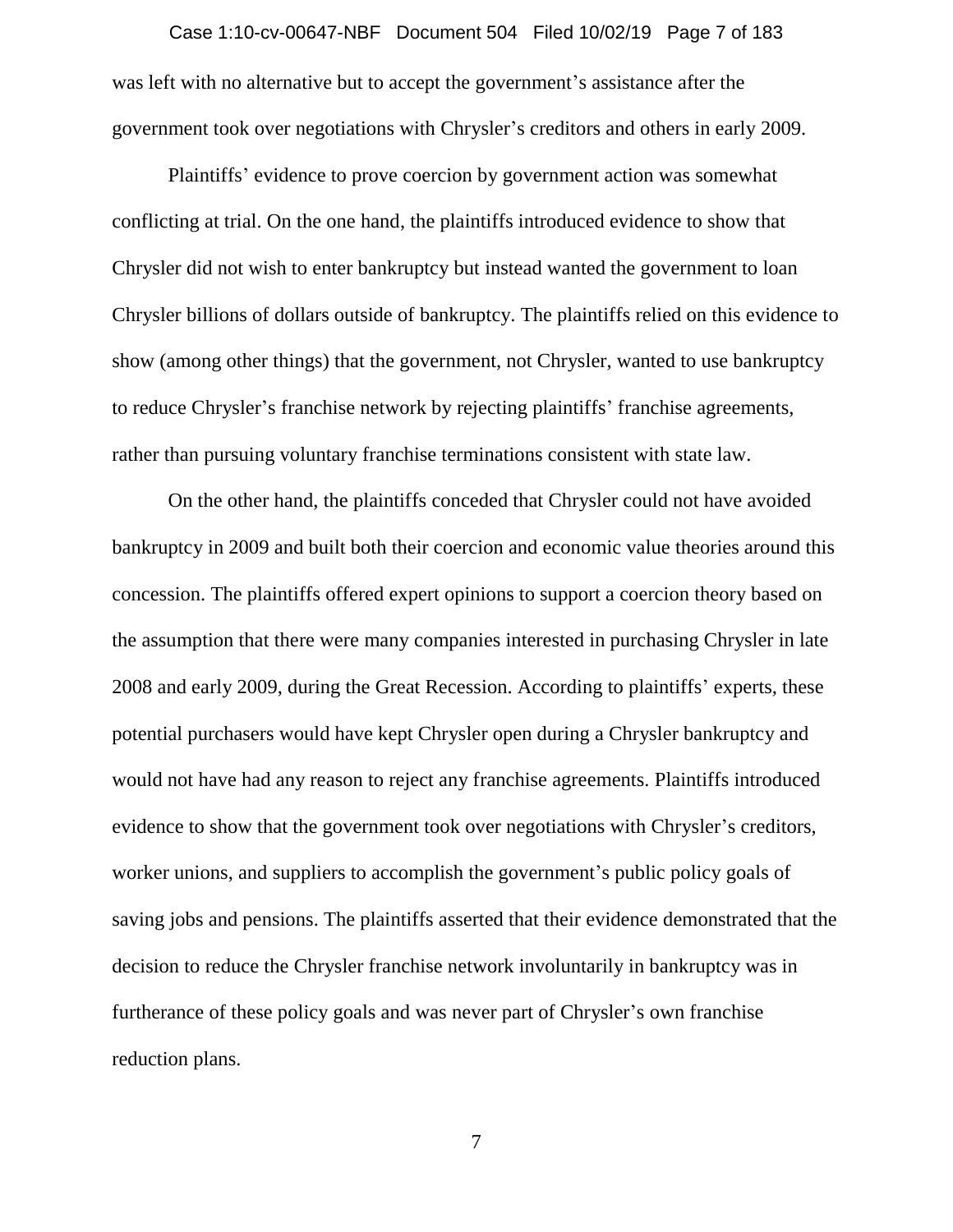#### Case 1:10-cv-00647-NBF Document 504 Filed 10/02/19 Page 8 of 183

Plaintiffs also claimed that their franchise agreements would have had economic value in a "but for world" where Chrysler did not accept government assistance but was able to enter bankruptcy outside the terms negotiated by the government. Specifically, plaintiffs presented expert valuation testimony to show that their franchise agreements would have had value in a "but for world" without government assistance because their franchise agreements would never have been rejected in a bankruptcy.

The *Alley's* plaintiffs presented expert opinion testimony to show that if Chrysler had entered bankruptcy without government assistance the outcome for Chrysler would have been very similar to the bankruptcy with government assistance, but with all franchisees remaining Chrysler franchisees. According to the evidence presented by the *Alley's* plaintiffs, franchises had value in a "but for world" because franchisees would have had retained all their income streams, including new car sales, used car sales, warranty and other services. They also presented expert valuation testimony to the effect that their income from these sources would have continued for years because any new Chrysler owner would have assumed their franchise agreements in bankruptcy.

The *Colonial* plaintiffs also presented expert opinion evidence to show that their franchise agreements would have had value in a "but for world." The *Colonial* expert also opined that franchisees would have been able to generate profits from various income streams during a Chrysler bankruptcy without government assistance. The *Colonial* plaintiffs, however, did not claim that their franchise agreements had a "fair market value," as the *Alley's* plaintiffs' claimed. Rather, the *Colonial* plaintiffs' expert set forth various "but for world" values based on the anticipated profits those plaintiffs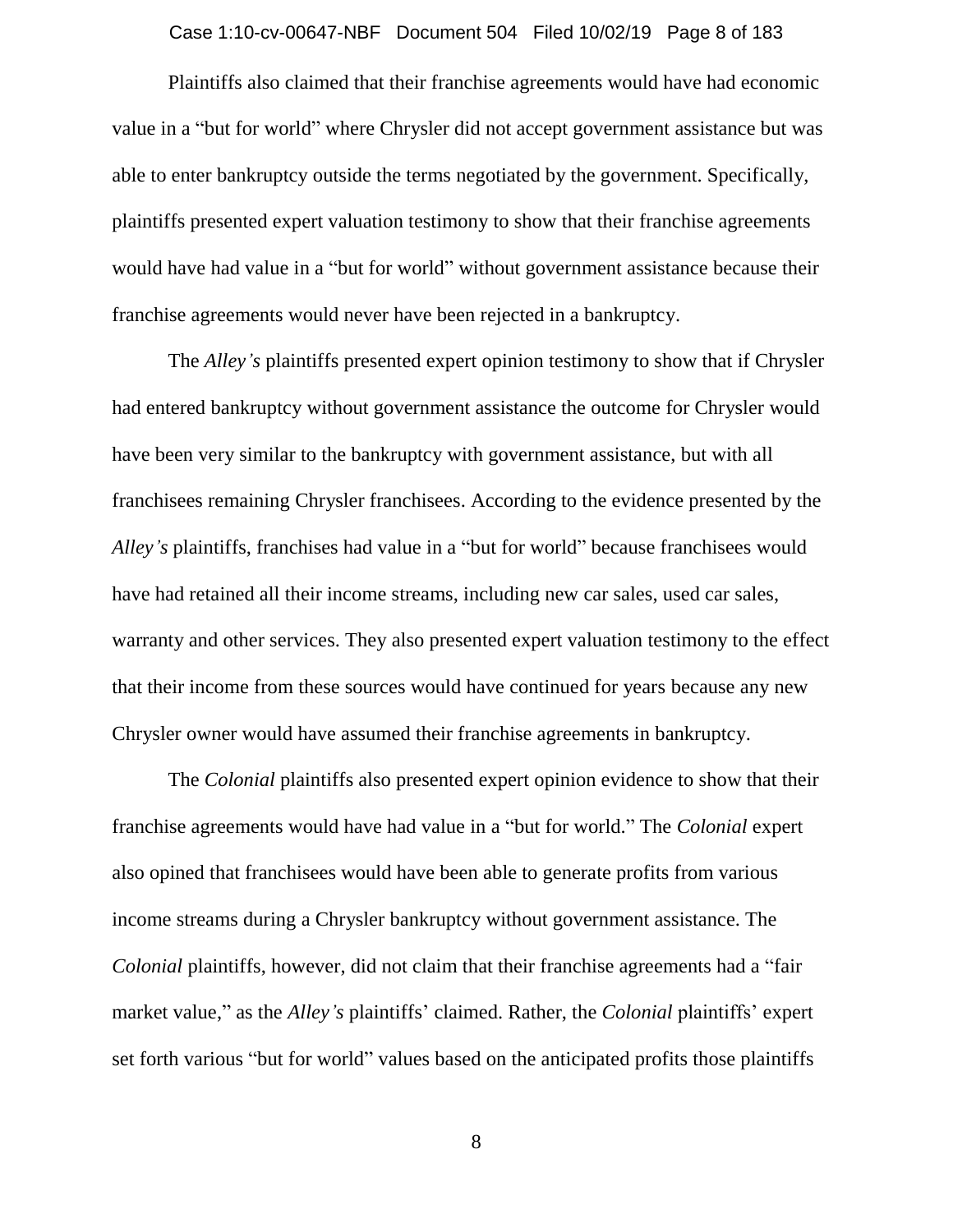would have received from being able to sell their remaining Chrysler inventory and used cars, and from performing warranty and other service work. Case 1:10-cv-00647-NBF Document 504 Filed 10/02/19 Page 9 of 183

The government presented fact and expert evidence to refute the *Alley's* and *Colonial* plaintiffs' claims of government liability based on coercion and on economic value. The government presented evidence to show that the government did not force Chrysler into bankruptcy or into rejecting any of the plaintiffs' franchise agreements. The government presented undisputed evidence to show that Chrysler had been working to reduce its franchise network for years and that Chrysler, not the government, identified the number and names of the franchise agreements to be rejected in bankruptcy.

The government also presented evidence from government and Chrysler witnesses to show that Chrysler's decision to enter bankruptcy under government negotiated bankruptcy terms was based on Chrysler's best business judgment after consideration of its options. The government presented undisputed testimony from Chrysler and government witnesses to confirm that the government did not directly threaten or force Chrysler to accept the government's bankruptcy plan. The undisputed evidence established that the government was willing to allow Chrysler to pursue bankruptcy with limited government assistance if it wished to proceed in bankruptcy on its own. In fact, the government offered Chrysler \$750 million to help finance a wind-down if Chrysler wished to pursue other bankruptcy options. The undisputed evidence also made clear that if all of Chrysler's creditors had agreed to the government's terms, the government would have given Chrysler financial assistance outside of bankruptcy.

The government also presented undisputed testimony from Chrysler witnesses to show that Chrysler's financial problems pre-dated the Great Recession. The undisputed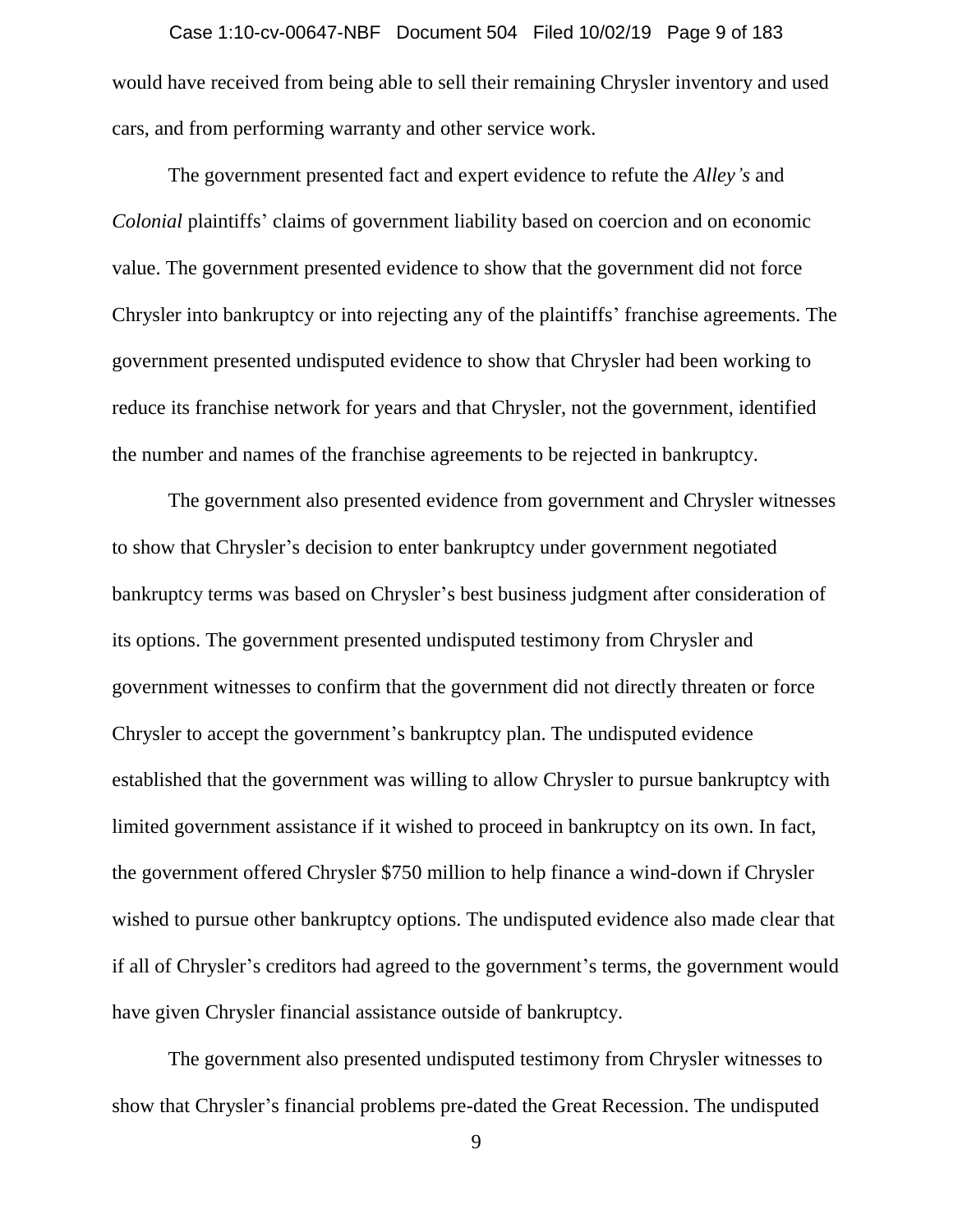evidence established that Chrysler had started to look for a partner or alliance in 2007 because Chrysler knew it was not viable without an alliance with a company having a small car fleet. The testimony established that no car manufacturer was interested in joining forces with Chrysler in 2007 other than Fiat, and that Fiat made clear that it was not willing to offer Chrysler the financial assistance Chrysler needed. Case 1:10-cv-00647-NBF Document 504 Filed 10/02/19 Page 10 of 183

The government further presented expert opinion evidence to show that the assumptions the *Alley's* and *Colonial* plaintiffs' experts relied on to establish that Chrysler could have remained open during a bankruptcy without government assistance and would not have rejected any franchise agreements were not supported by facts. The government presented expert evidence to establish that there were no potential purchasers of Chrysler in 2009. The government also presented expert evidence to confirm that, without government funding, Chrysler would not have been able to remain operational during a bankruptcy. According to the government's expert witnesses, Chrysler would have faced immediate liquidation under Chapter 7 of the Bankruptcy Code if it had not received government assistance and would have had to immediately close its factories and reject all of its franchise agreements. Based on this evidence the government asserted that Chrysler's decision to accept the government's bankruptcy plan was made voluntarily and was not coerced.

Regarding economic value, the government's experts opined that, in the "but for world" without government assistance, all of Chrysler's factories and parts depots would have closed. The experts opined that in the "but for world" there would have been no new cars to sell, paid warranty work or Chrysler parts. According to the government's experts, in the "but for world" without government assistance, Chrysler would have been forced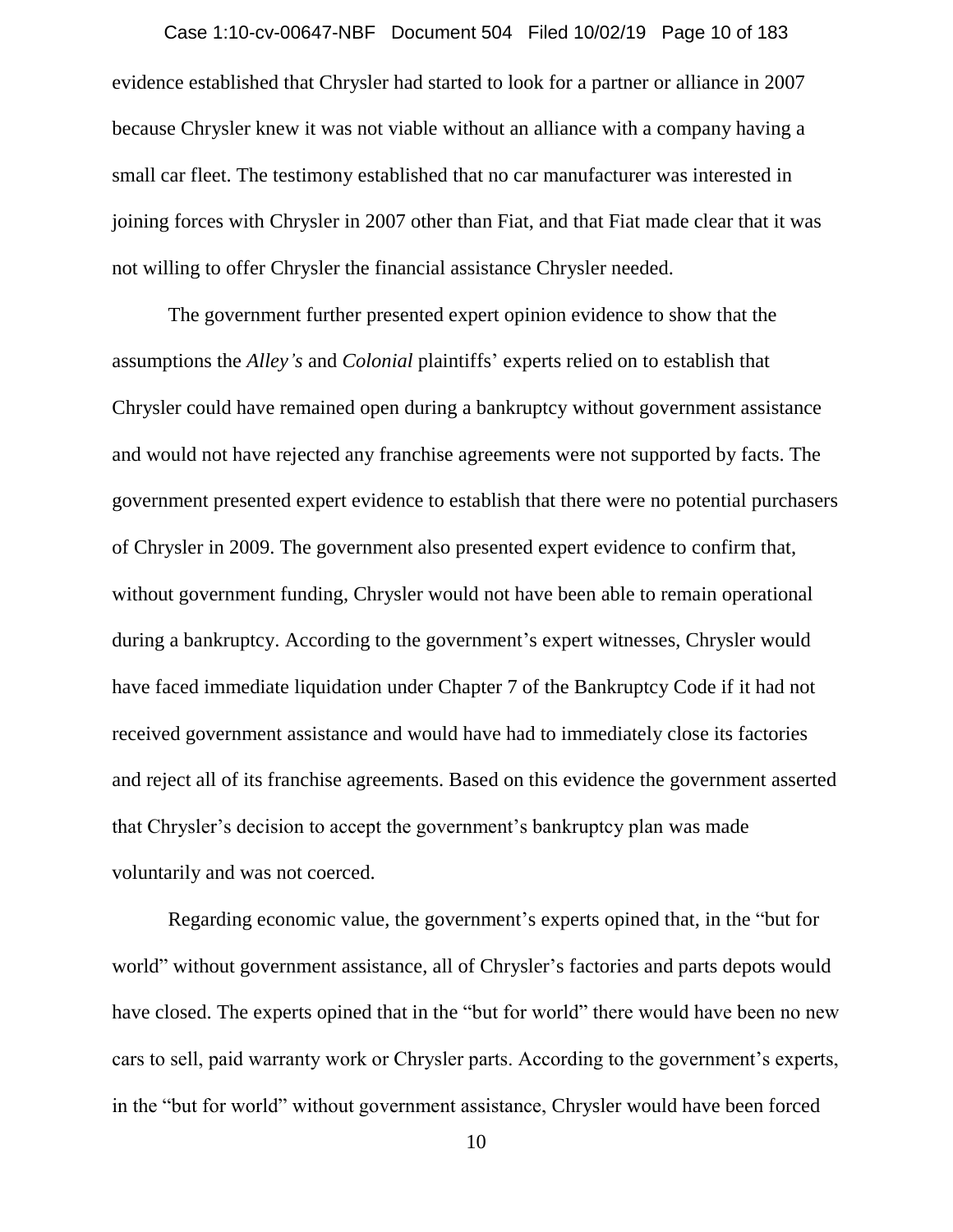into liquidation and the bankruptcy trustee would have rejected all Chrysler franchise agreements. As such, the government's experts concluded, none of Chrysler's franchise agreements would have had economic value. Case 1:10-cv-00647-NBF Document 504 Filed 10/02/19 Page 11 of 183

As discussed in the opinion that follows, the court finds, after considering all of the fact and expert evidence, that the plaintiffs failed to establish by a preponderance of the evidence that the United States by its actions coerced Chrysler into filing for bankruptcy under the government's negotiated bankruptcy terms or into rejecting any of the plaintiffs' Chrysler franchise agreements in the Chrysler bankruptcy.<sup>4</sup> The evidence established that the government did not force Chrysler to accept its bankruptcy terms. The evidence established that the government was willing to give \$750 million to Chrysler if Chrysler wished to proceed to bankruptcy alone.

The government's evidence also established that the government through its actions did not interfere with potential acquirers from coming forward to purchase Chrysler in bankruptcy. The evidence established that none of the potential acquirers the plaintiffs' identified were interested or capable of purchasing Chrysler in April 2009. The evidence established that Chrysler accepted the government's prepackaged bankruptcy plan based on Chrysler's best business judgment after consideration of its options. The evidence further established that had the government not provided financial assistance to Chrysler, Chrysler would have been forced into liquidation under Chapter 7 of the Bankruptcy Code and that, in that circumstance, all of plaintiffs' franchise agreements

 $\overline{a}$ 

<sup>&</sup>lt;sup>4</sup> The plaintiffs conceded that Chrysler was not acting as the government's agent in this case. Tr.4821:25-4822:5. Thus their entire case hinged on their proving the government by its actions coerced Chrysler into entering bankruptcy under prepackaged terms negotiated by the government.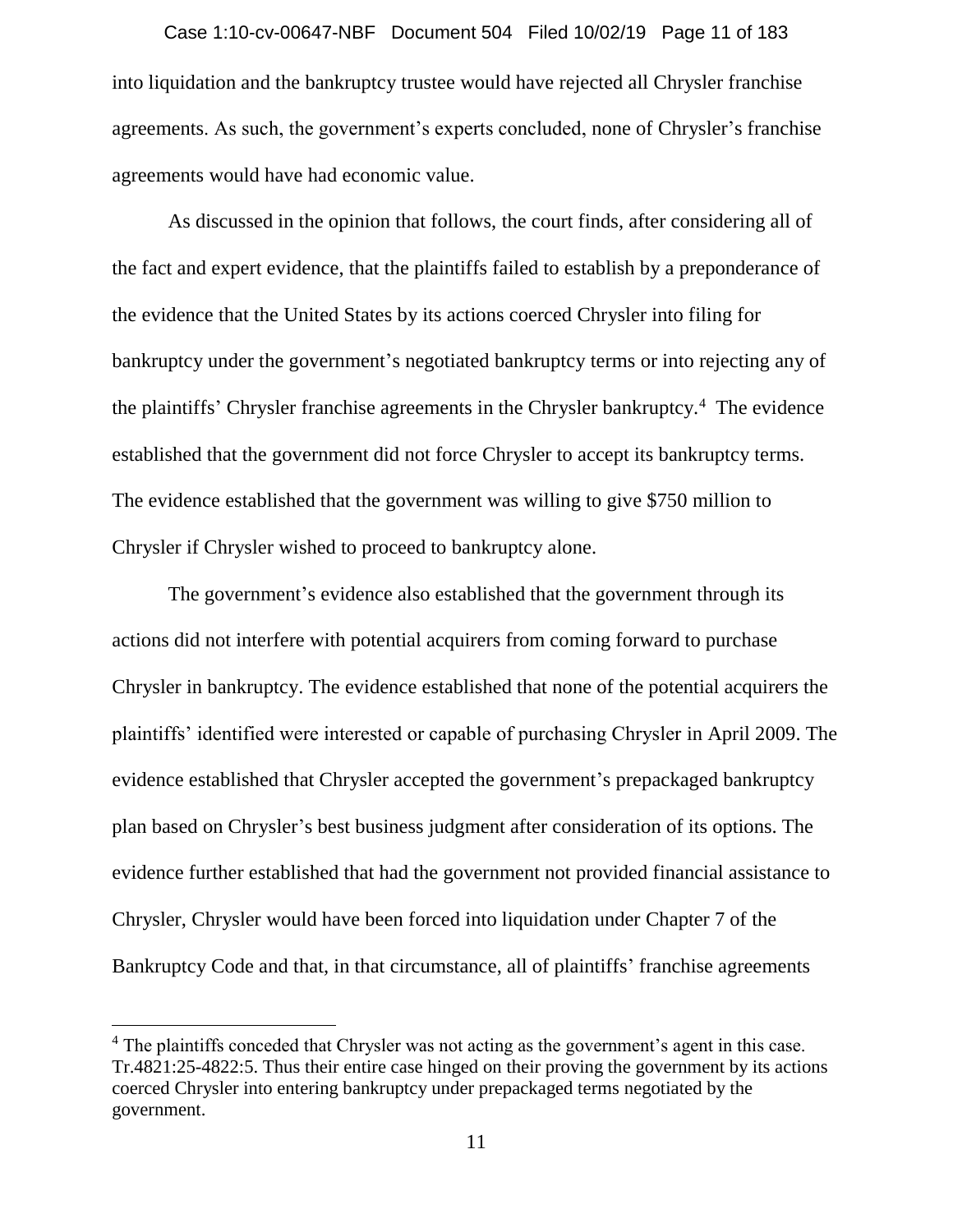would have been rejected by the bankruptcy trustee. The evidence thus established that Chrysler's decision to accept the government's prepackaged bankruptcy terms was a voluntary decision and not coerced. Case 1:10-cv-00647-NBF Document 504 Filed 10/02/19 Page 12 of 183

Because the evidence established that Chrysler would have faced immediate liquidation in a Chapter 7 bankruptcy without government assistance, the court also finds that plaintiffs failed to prove their franchise agreements would have had value in a "but for world" without government assistance. The evidence established that in a Chapter 7 bankruptcy all of Chrysler's franchise agreements would have been rejected by the bankruptcy trustee to preserve the assets of the bankruptcy estate and that plaintiffs' franchise agreements would have had no economic value in that circumstance. Thus, plaintiffs failed to prove that any property of value was "taken" from them.<sup>5</sup>

In reaching these conclusions, as discussed in the opinion, the court is mindful of the testimony it heard from the owners of each representative franchise and appreciates the sense of betrayal they felt when they learned that Chrysler had decided to reject their franchise agreements in the April 2009 Chrysler bankruptcy. The court sympathizes with many of these owners who testified as to how the loss of their franchise agreements devastated not only their businesses but their lives. Nonetheless, the court was tasked with deciding whether the plaintiffs proved that the United States coerced Chrysler into rejecting their franchise agreements and whether their franchise agreements would have

 $\overline{a}$ 

<sup>&</sup>lt;sup>5</sup> Because the court reaches these conclusions, the court does not discuss in this opinion other issues presented at trial as to whether the taking alleged by the plaintiffs was a *per se* taking or should be evaluated under the *Penn Central* factors. *See A&D Auto Sales*, 748 F.3d at 1151, 1159.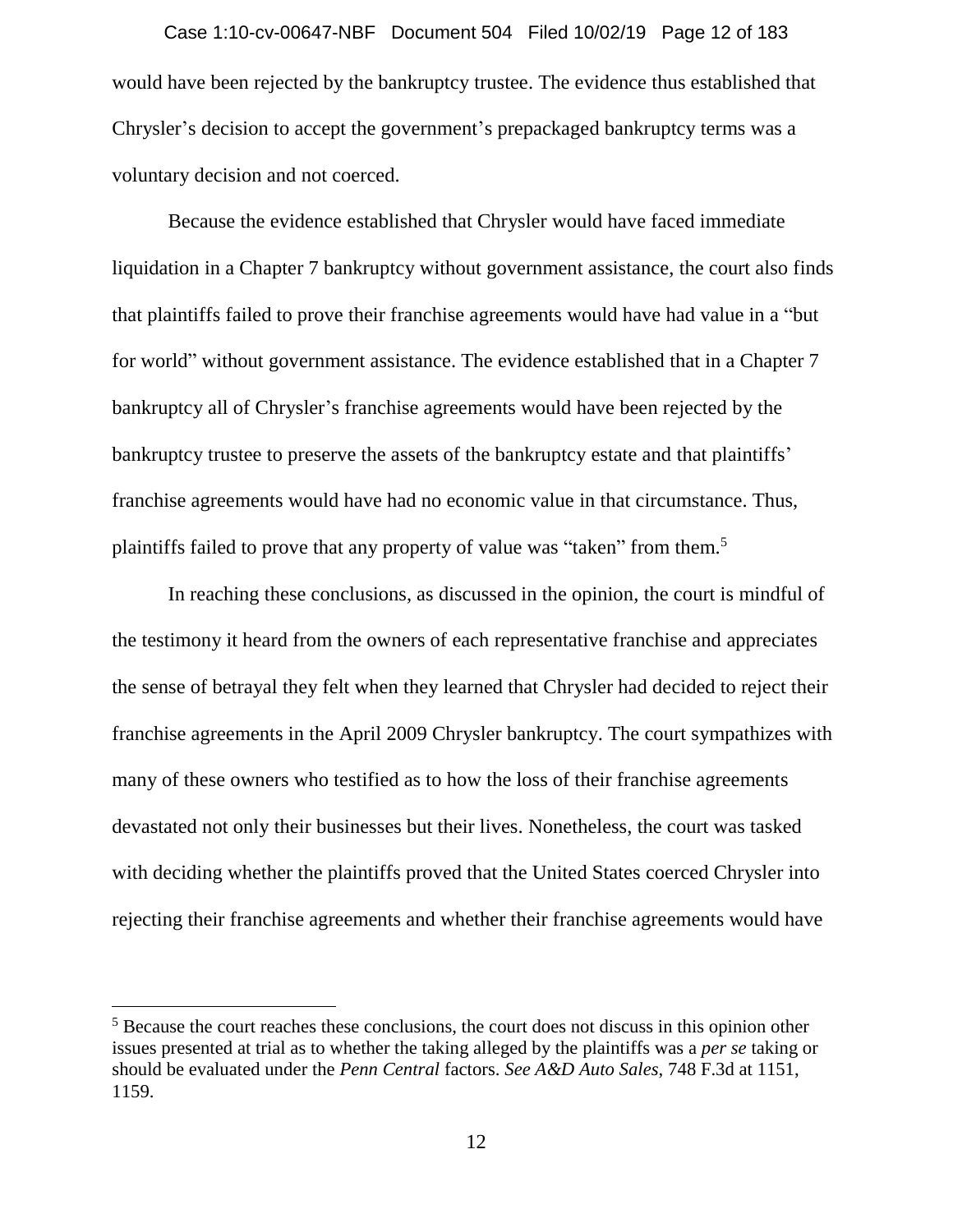had any value during the Great Recession in a "but for world" without the government's financial assistance. For the reasons discussed below, the court was compelled to find that the plaintiffs did not meet their burden and it is for those reasons that plaintiffs' taking claims have been rejected. Case 1:10-cv-00647-NBF Document 504 Filed 10/02/19 Page 13 of 183

The court's opinion begins with a lengthy summary of the evidence presented followed by detailed findings of fact and conclusions of law as follows: (I) Summary of the Individual Plaintiffs' Testimony and Claims, (II) Summary of the Plaintiffs' Evidence, (III) Summary of the Government's Evidence, and, finally, (IV) Findings of Fact and Conclusions of Law.

## **I. SUMMARY OF INDIVIDUAL PLAINTIFFS' TESTIMONY AND CLAIMS**

Based on the evidence summarized below, the court has made the following findings regarding the terms of the plaintiffs' franchise agreements, the profitability of their franchises before their Chrysler franchise agreements were rejected in the Chrysler bankruptcy, Chrysler's justification for rejecting their franchise agreements in bankruptcy, and their participation or decision not to participate in an arbitration program established by Congress after the Chrysler bankruptcy to allow Chrysler franchisees to seek reinstatement as New Chrysler franchisees. The court also summarizes the amount each plaintiff claims as just compensation based on their experts' valuations.

#### **A. Taylor & Sons Inc.**

Gregory Taylor testified on behalf of the Taylor & Sons, Inc. ("Taylor") dealership, which for the years at issue was located at 300 Cedar Street in Sandpoint, Idaho. Taylor was incorporated under Idaho state law. The dealership included Chrysler, Dodge, and Jeep franchises at the time of the alleged taking. Taylor also had a GM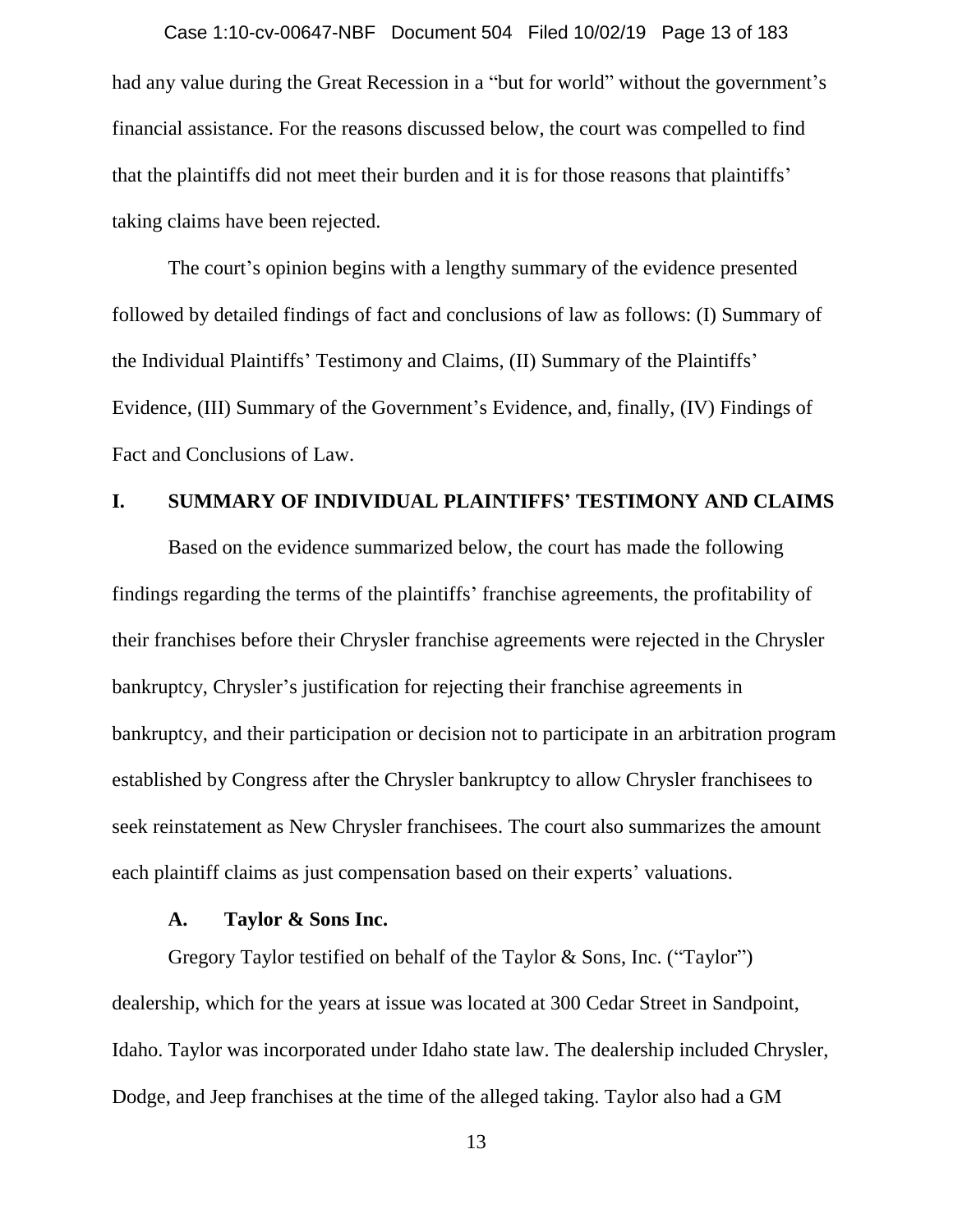franchise allowing it to sell Chevrolet vehicles at the time of the alleged taking of its Chrysler franchises. Taylor operated its Chrysler/Dodge/Jeep and Chevrolet dealership under the same roof from 1988 until 2009. Taylor continues to sell Chevrolet vehicles under its franchise agreement with New GM. Case 1:10-cv-00647-NBF Document 504 Filed 10/02/19 Page 14 of 183

Taylor was formed in August 1988 and when it purchased a majority interest in an existing Chevrolet, Oldsmobile, Chrysler, Dodge, and Plymouth dealership. In September 1988, Taylor was awarded a new Chrysler franchise agreement, a new Plymouth franchise agreement,<sup>6</sup> and a new Dodge franchise agreement. PX162 (Chrysler, Plymouth, and Dodge Agreements). In June 1998, Taylor was awarded a Jeep franchise which was subject to the same terms as the Chrysler, Plymouth, and Dodge franchise agreements. DX39 (Jeep Agreement).

The Chrysler, Dodge, and Jeep franchise agreements Taylor entered into with Chrysler were virtually identical. Entitled "Sales and Service Agreements," the franchise agreements provided Taylor with the "right to order and purchase from [Chrysler] and to sell at retail . . . those specific models of [Chrysler] vehicles . . . listed on the Motor Vehicle Addendum[.]" PX162 (Chrysler and Dodge Agreements), DX39 (Jeep Agreement). The Motor Vehicle Addendum ("MVA") to Taylor's Chrysler franchise agreement allowed it to sell "[a]ll passenger cars of the Chrysler line-make." PX162. The

<sup>&</sup>lt;sup>6</sup> Chrysler stopped producing Plymouth cars in 2001 and terminated all Plymouth franchises, including the Taylor franchise, on September 30, 2001. Taylor, along with all other Plymouth franchise holders, received a letter from Chrysler on September 19, 2000, a year before the termination, informing them that the Plymouth line would end with the 2001 model year. In these letters, Chrysler agreed, consistent with the terms of the Plymouth franchise agreements, to buy back all new vehicles, parts, accessories, and signs from terminated Plymouth franchise holders.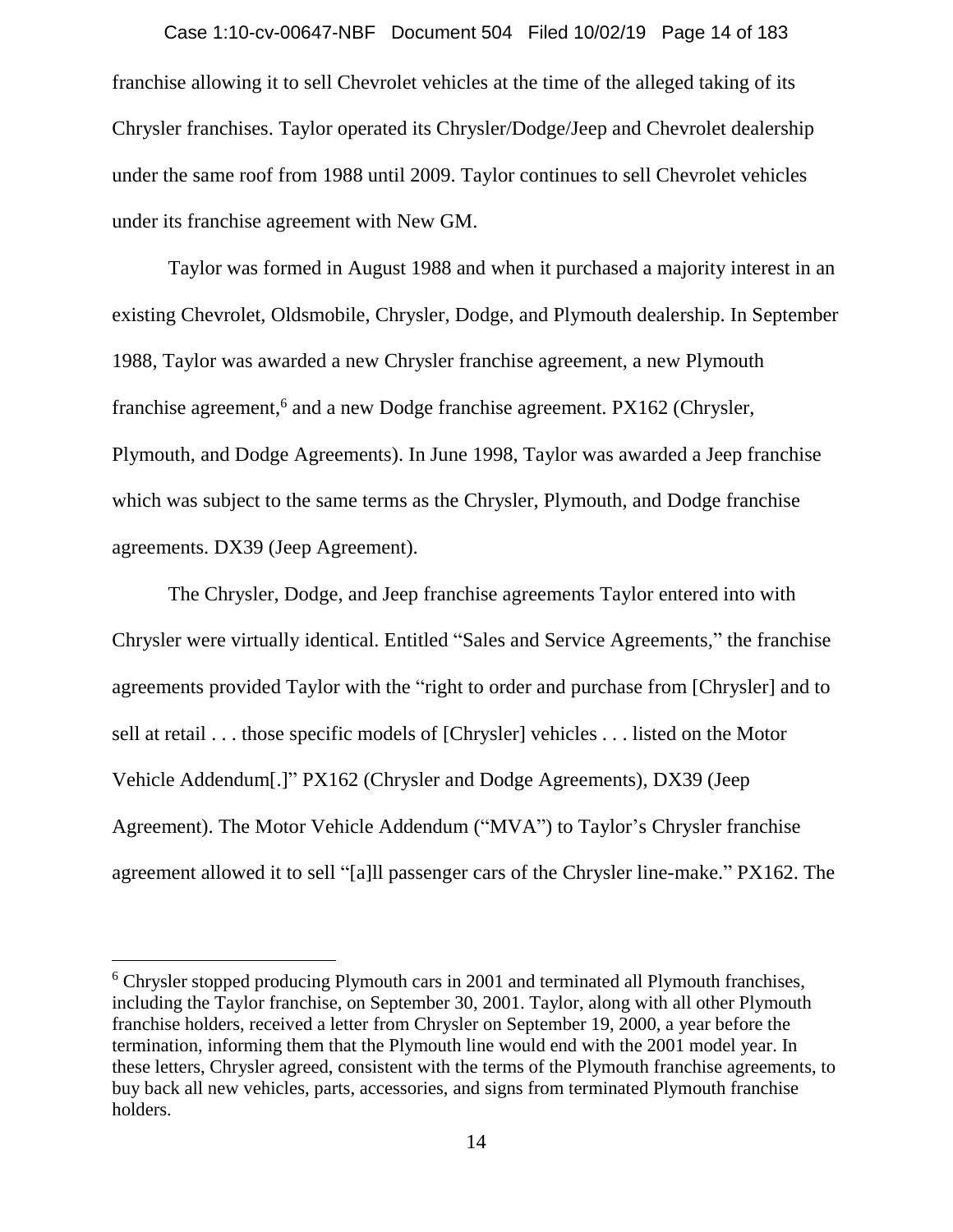MVA to the Dodge franchise agreement allowed it to sell "[a]ll passenger cars of the Dodge line-make" and "[a]ll trucks of the Dodge line-make." PX162. The MVA for the Jeep dealership allowed Taylor to sell "all trucks in the Jeep Line-make." DX39. Case 1:10-cv-00647-NBF Document 504 Filed 10/02/19 Page 15 of 183

In addition to allowing Taylor to sell the above-mentioned Chrysler vehicles, the agreement also contained a "Sales Locality" provision which identified the "territory of DEALER's responsibility for the sale of [Chrysler, Dodge or Jeep] vehicles, vehicle parts and accessories." PX162; DX39. Taylor's sales locality ranged from twenty-five to seventy-five miles from its dealership depending on the direction and county boundaries. In the same Sales and Service Agreement, Taylor agreed to build a facility in a specific area meeting the requirements set forth by Chrysler for "new and used vehicle display areas, salesrooms, service areas, parts and accessories areas, building exterior and grounds [that would be] satisfactory to [Chrysler] as to appearance and layout, and [that would] be maintained and used as set forth in the Dealership Facilities and Location Addendum." DX1424*.*

Taylor's franchise agreements with Chrysler also required that it agree to "service [Chrysler] vehicles actively and effectively and provide and maintain, for servicing [Chrysler] vehicles, adequate facilities equipped with the basic tools common to the trade and with special tools and equipment peculiar to [Chrysler] products and necessary for servicing and repairing specified [Chrysler] vehicles proper, efficiently, and competitively." *Id.* As part of its service obligation to Chrysler, Taylor was further required to "cause its service personnel to receive such training from time to time required by [Chrysler] to maintain their technical expertise to render competent customer service, including the use of improved methods of repair, or the repair of new parts or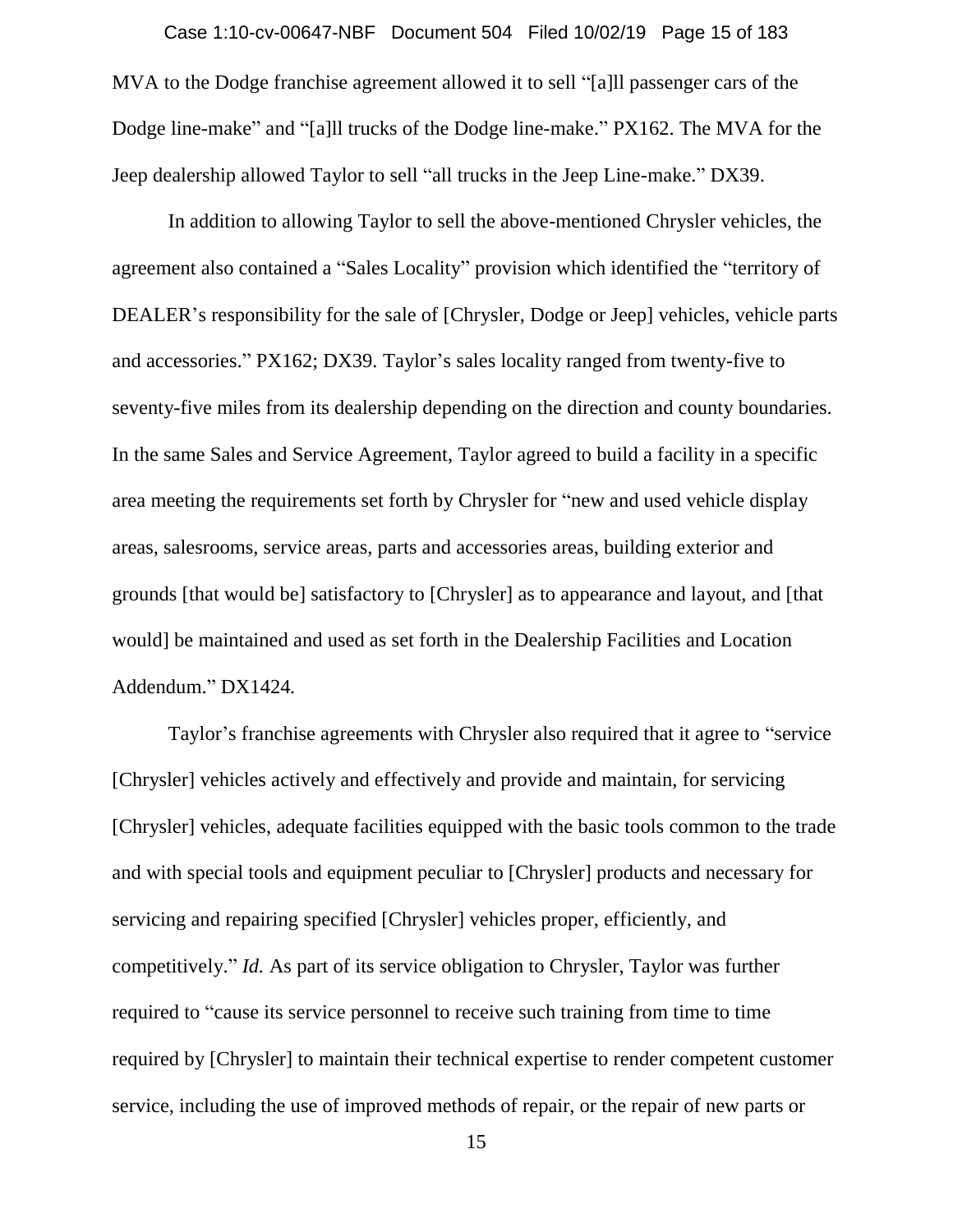systems, developed by [Chrysler]." *Id.* Furthermore, the franchise agreements required Taylor to "at all times keep on hand . . . the number and assortment of [] parts that in [Chrysler's] judgment is necessary to meet the service requirements and to meet all of [the] obligations" under the franchise agreement. Taylor's franchise agreements also required franchisees to "submit to [Chrysler], in such manner, in such form, and at such times as [Chrysler] may reasonably request, complete and accurate reports of sales and stocks of new and used vehicles on hand and other reports, including monthly financial statements and operating reports." *Id.* These reports were admitted into evidence as exhibits PX181, PX187, PX188, PX189, PX182, PX184 for the years between 2004 and 2009 and included information on each of the following income streams: (1) new car sales, (2) used car sales, (3) warranty service work, (4) customer pay service work, (5) miscellaneous (body shop, finance and insurance, etc.). Case 1:10-cv-00647-NBF Document 504 Filed 10/02/19 Page 16 of 183

Finally, each of Taylor's franchise agreements identified standardized additional terms regarding Chrysler and Taylor's rights in the event of termination. Paragraph 28 describes the various ways in which Chrysler and a dealer can terminate the franchise:

> (a) DEALER may terminate this Agreement on not less than thirty (30) days written notice. (b) [Chrysler] may terminate this Agreement on not less than (60) days written notice for the following reasons: . . . failure of DEALER to meet its minimum service satisfaction requirements . . . failure of DEALER to perform fully any of DEALER's undertakings or obligations as set forth in this Agreement . . . the conviction of DEALER . . . of any crime . . . impairment of the reputation or financial standing of DEALER . . . (c) Notwithstanding the provision above this Agreement will terminate automatically without notice from either party on:  $\dots$  (v) the discontinuance by [Chrysler] of the production or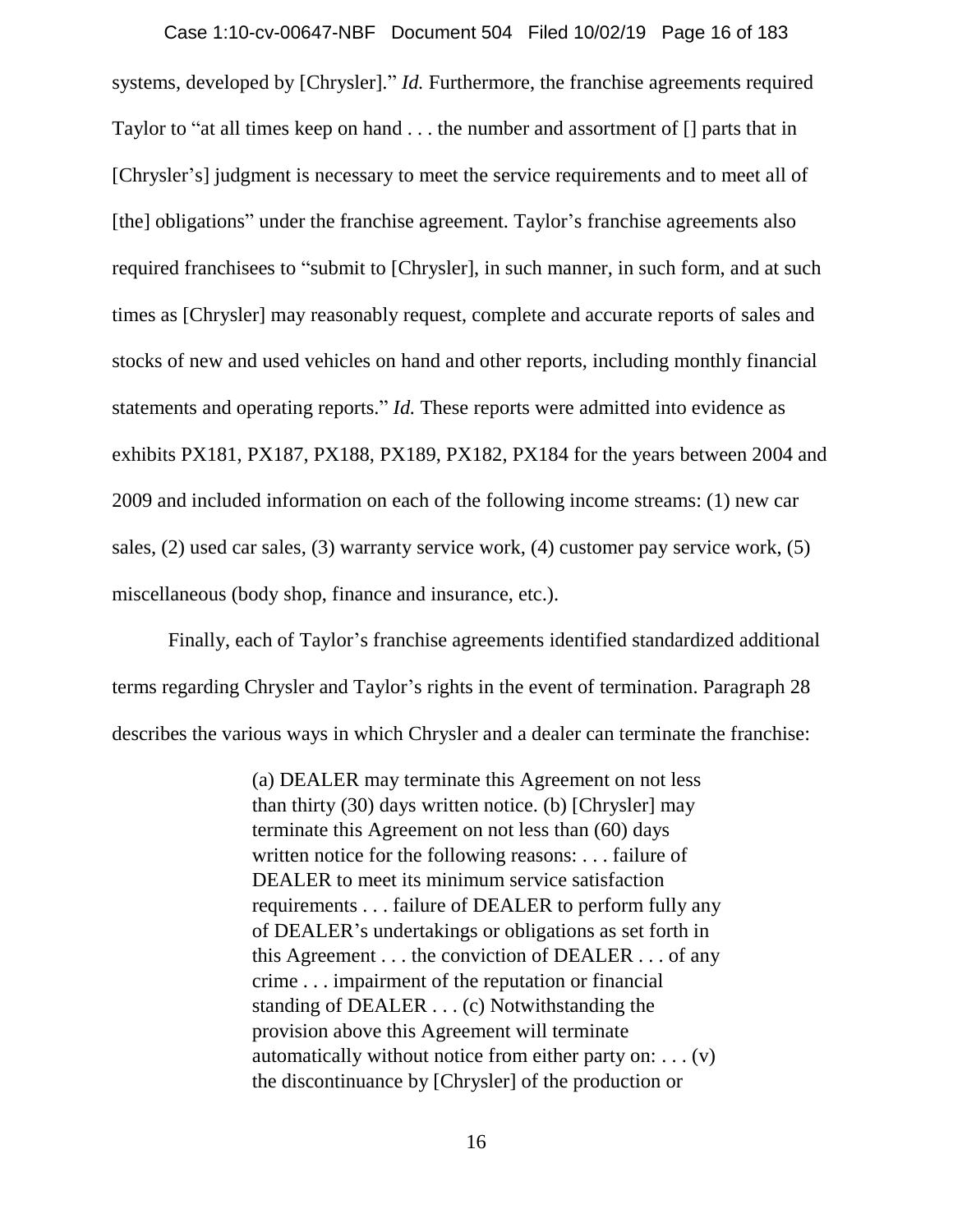distribution of all [Chrysler] vehicles listed on the Motor Vehicle Addendum[.]

# DX1424.

Under the agreements, if Chrysler terminates a franchise pursuant to Paragraph 28,

# Chrysler agreed

to buy and DEALER agrees to sell, free and clear of any liens and encumbrances, within ninety (90) days after the effective date of any termination under Paragraph 28: (a) All new, unused and unsold specified [Chrysler] vehicles . . . (b) All new, unused and undamaged [Chrysler] parts that are priced and identified as eligible for return . . .(c) All new, unused and undamaged [Chrysler] accessories or accessories packages for the yearly model current at the effective date of termination . . . (d) All signs of a type required by [Chrysler] belonging to DEALER, showing the name 'Chrysler Corporation' or one of the designated trade names applicable only to [Chrysler] products or [Chrysler's] affiliated companies. . . (e) Special tools (in complete sets), of a type recommended by [Chrysler], adapted only to the servicing of [CHRYSLER] vehicles and purchased by DEALER during the thirty-six (36) months immediately preceding the effective date of termination at a price and under terms and conditions to be agreed upon by [Chrysler] and DEALER.

# *Id.*

Mr. Taylor and each of the other plaintiffs who testified explained that they understood that, regardless of the above-cited termination provisions in the franchise agreements, each of their franchise agreements were also subject to state laws precluding the termination of dealerships under state law unless certain criteria were met.<sup>7</sup>

<sup>7</sup> Idaho state law provides that "a manufacturer shall not cancel, terminate or fail to renew any franchise agreement with a dealer unless the manufacturer has satisfied the notice requirement of subsection (2) of this section and has good cause for cancellation, termination or nonrenewal." Idaho Code Ann. § 49-1614(1) (West 2009). Specifically, Idaho law provides that "[n]otwithstanding the terms, provisions or conditions of any franchise agreement or of any

waiver, good cause shall exist for the purposes of termination, cancellation or nonrenewal when there is a failure by the dealer to comply with a provision of the franchise agreement, where the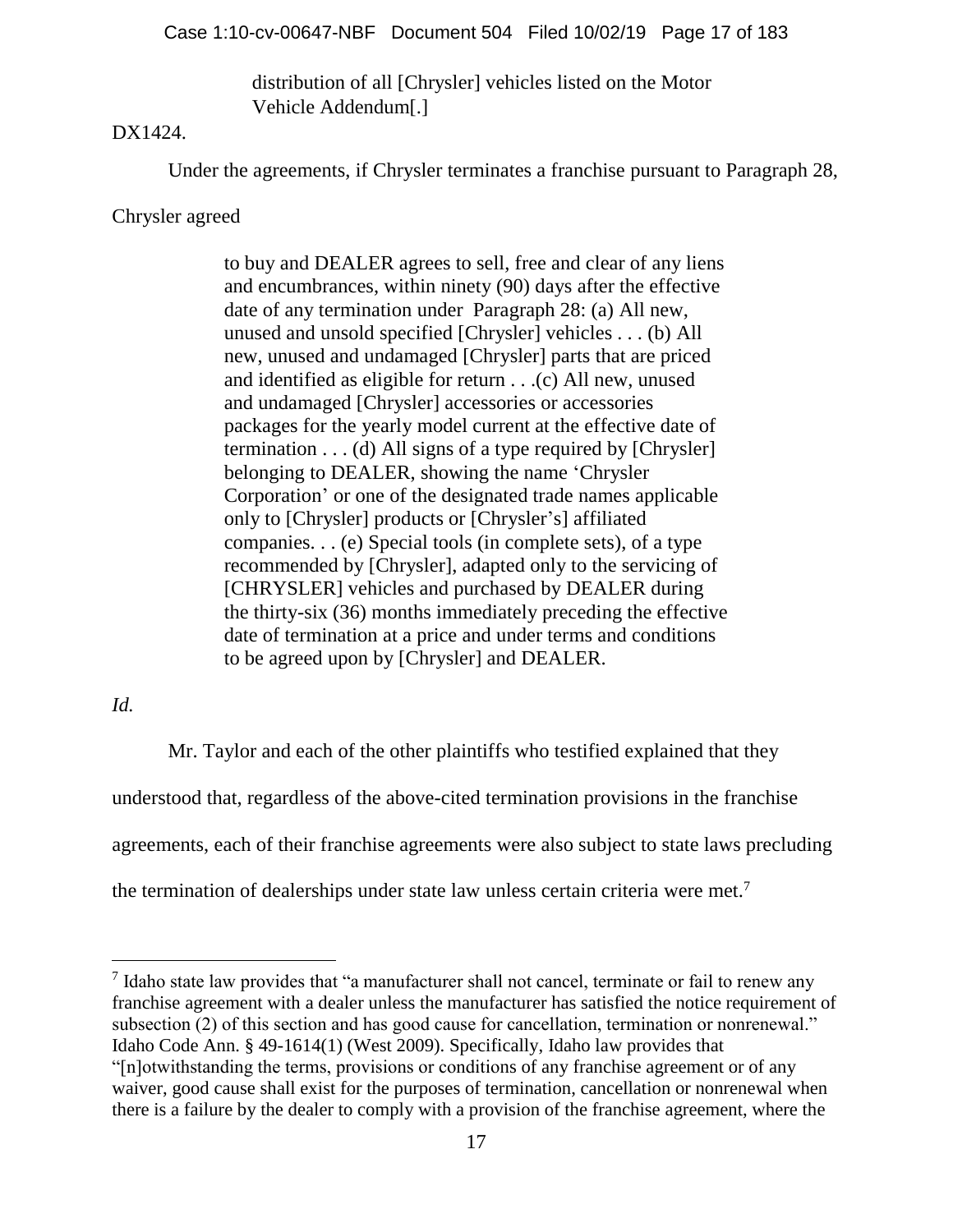On May 13, 2009, after Chrysler had filed for bankruptcy on April 30, 2009,

Taylor received a letter from Chrysler stating that all three of its Chrysler franchise

agreements would be rejected in bankruptcy. The letter stated in full:

As you know, we are in the process of seeking approval of the sale of our primary operating assets to a new company. The unprecedented decline in the industry has had a significant impact upon sales and requires the new company to reduce production levels to better match ongoing demand. With the downsizing of operations following the sale and reduction of plants and production, similar reductions must be made in the size of the dealer body.

With regret, this letter is to inform you that on May 14th, 2009, we are filing a motion in bankruptcy court rejecting the Sales and Service Agreement(s) between Chrysler Motors LLC and the dealership listed above. Upon approval from the court, your agreement will be rejected on or about June 9, 2009.

We intend to maintain "business as usual" with you until the rejection takes place. We intend to honor warranty and incentive payments, during the period that you remain an active dealer subject to available financing. It is necessary to work together to make this transition as seamless as possible to your customers. After rejection, we want to work with you to assist in the redistribution of new vehicles and parts to ease the burden on you. Attached to this letter, please find further details regarding the transition period. Your business center will be in touch to offer assistance.

These are extraordinary times, and they call for extraordinary efforts. It is with a sense of profound sadness

 $\overline{a}$ 

provision is both reasonable and of material significance to the franchise agreement relationship, and provided that the dealer has been notified in writing of the failure within one hundred eighty (180) days prior to termination, cancellation or nonrenewal. A protest may be filed in accordance with the provision of section 49-1617, Idaho Code." Idaho Code Ann. § 49-1614(4). However, the Idaho Code provides that a franchise agreement cannot be terminated because its owner has a franchise agreement with another automobile manufacturer. Idaho Code Ann. § 49-1614(5). Furthermore, Idaho law provides that "[t]he manufacturer shall have the burden of proof under this section concerning the issue of good cause, which shall include, but not be limited to, termination, nonrenewal or cancellation of any franchise agreement by the manufacturer for insolvency, license revocation, conviction of a felony, fraud by a dealer or failure by a dealer to comply with a provision of the franchise agreement, where the provision is both reasonable and of material significance to the franchise agreement relationship." Idaho Code Ann. § 49-1614(6).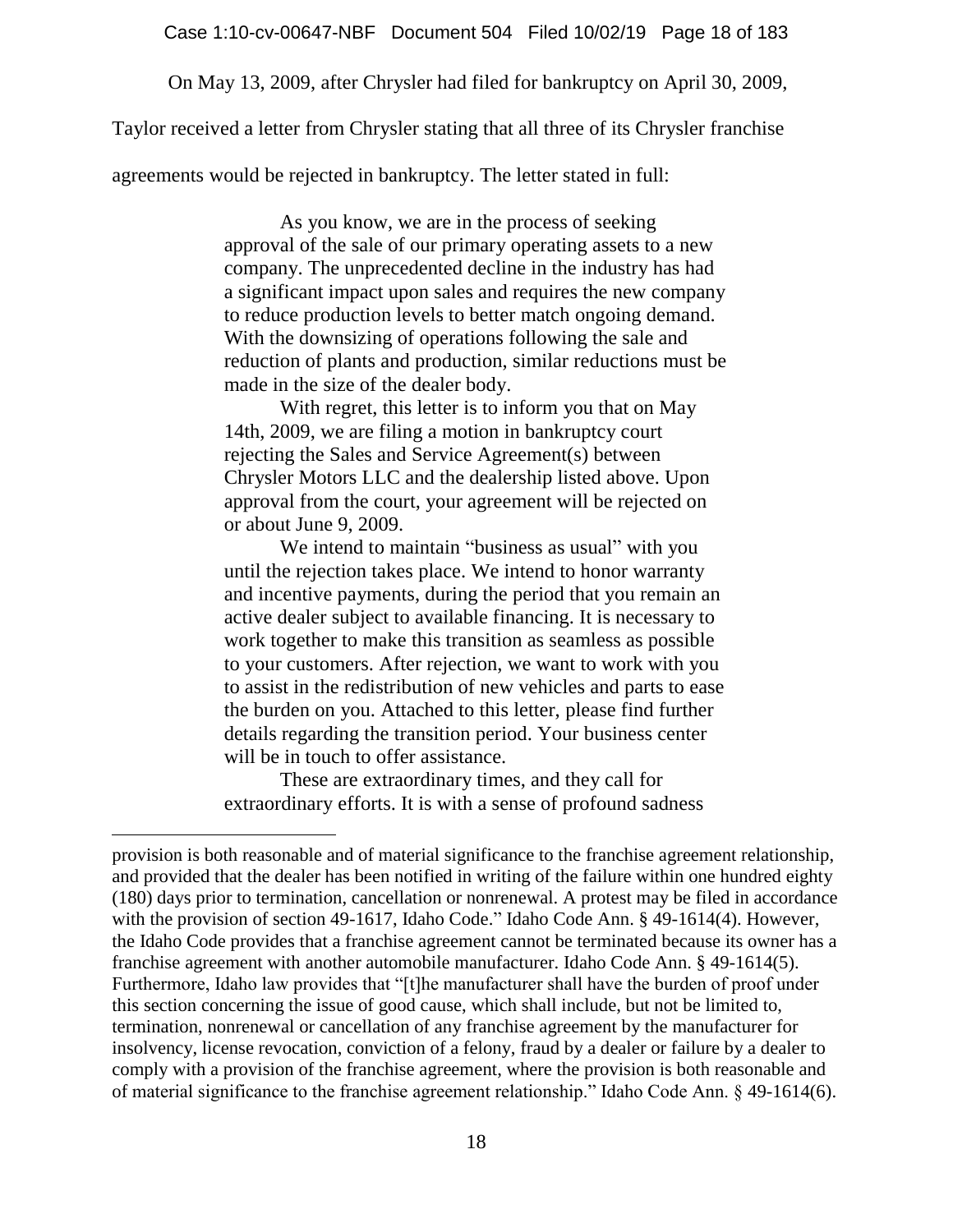that we must take this step and reject some of our dealer Sales and Service Agreement(s), but it's a necessary step in the process of pursuing and completing the sale of our assets to the new company. We wish there was a better way, but there isn't.

We are grateful for the support you and your company have provided Chrysler over the years and we wish you the best under these circumstances.

PX178.

The justification for rejecting Taylor's Chrysler franchises in bankruptcy were explained by Peter Grady, Chrysler's Director of Dealer Operations at the time of the Chrysler bankruptcy. In his testimony, Mr. Grady explained that Chrysler examined several criteria in selecting which franchisees to reject in bankruptcy. These criteria, he further explained, grew out of an earlier voluntary effort by Chrysler to rationalize or reduce its dealership network under a program called "Project Genesis." Project Genesis, which is discussed in greater detail later in the opinion, identified several criteria which Chrysler employed in an effort to get all of its dealers to sell all Chrysler brands under one roof and to ensure that each such dealer would have sufficient market share to maximize profitability. The Project Genesis criteria were modified in the month leading up to the Chrysler bankruptcy when the option of rejecting franchise agreements in bankruptcy without regard to state law became more likely.

As discussed in more detail *infra* by the plaintiffs' bankruptcy expert Judge Fitzgerald and the government's bankruptcy expert Judge Gerber, under the Bankruptcy Code, executory contracts can be rejected in bankruptcy without regard to state law in order to preserve estate assets. Judge Fitzgerald and Judge Gerber also explained that rejecting a franchise agreement in bankruptcy is legally distinct from terminating a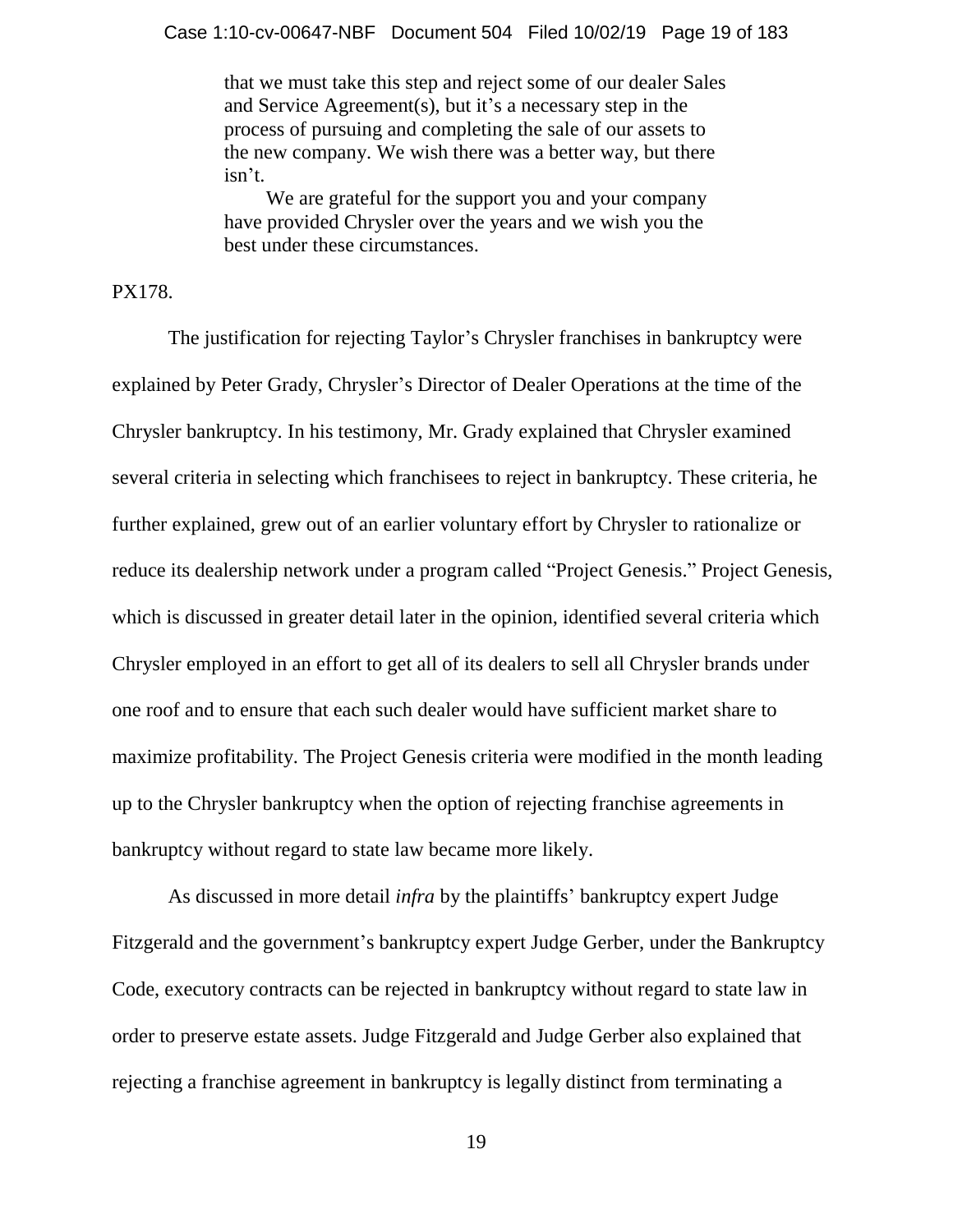franchise agreement. Rejection excuses the party filing for bankruptcy from having to continue performance under the contract. To the extent the contracting party has a breach of contract claim arising from the rejection of the agreement, the contracting party, here the franchisee, has an unsecured claim in the bankruptcy. Case 1:10-cv-00647-NBF Document 504 Filed 10/02/19 Page 20 of 183

According to Mr. Grady, Chrysler consulted with Fiat, the New Chrysler owner, to determine which franchisees out of the total number of 3100 should have their franchise agreements rejected in bankruptcy. Eventually Chrysler selected 789 franchisees for rejection. In determining which 789 franchisees to reject in bankruptcy, Mr. Grady testified that Chrysler examined the following: (1) whether the franchise was meeting its Minimum Sale Responsibility ("MSR")<sup>8</sup>, (2) the franchise's Scorecard for Sales,  $9$  Share, Shipments, Warranty, etc., (3) whether the franchise facility had adequate capacity and met Chrysler's standards, (4) the franchise location, (5) the franchise's financial strength, (6) the franchise's management, (7) whether the franchise had a "dual" or competitor's dealership under the same roof, and (8) whether it was a single point franchise, meaning it did not have all three Chrysler brands under one roof. Tr.3598:8-3602:21.

<sup>&</sup>lt;sup>8</sup> Each franchise agreement required franchisees to meet MSR. Steven Landry, Chrysler's Executive Vice President of sales and marketing, explained that the MSR was calculated by taking the number of new Chrysler vehicles registered in a state and comparing that number to the number of total new vehicles registered in that state to determine the market share for Chrysler vehicles in that location. Tr.3471:14-3472:19. An MSR was then set based on the number of new vehicles the franchisee would need to sell for Chrysler to maintain its market share. *Id.* Put another way, the MSR was used to determine if a dealership held the same market share in its sales locality as Chrysler held either on the state or national level. *Id.* 

<sup>&</sup>lt;sup>9</sup> Mr. Grady explained that each dealer received a scorecard which was "made up of a total of 1000 points, and the detail within the scorecard mainly focused on sales versus targets, market share within the dealer's geographic area, shipments versus targets, and then customer profile targets," customer satisfaction, and warranty work. Tr.3599:7-3600:2.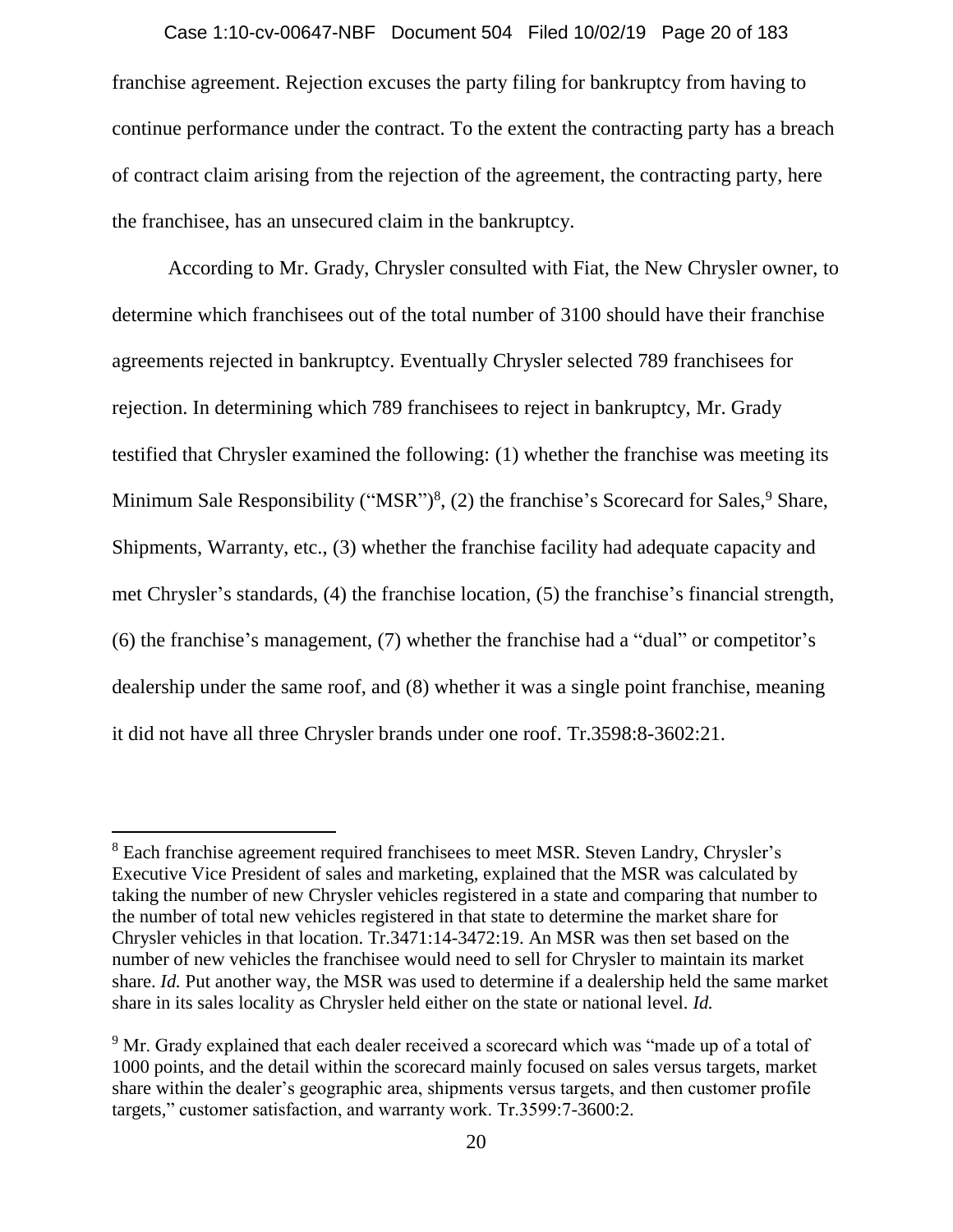Case 1:10-cv-00647-NBF Document 504 Filed 10/02/19 Page 21 of 183

Mr. Grady explained that Taylor's three franchises were rejected by Chrysler in bankruptcy because together they had only met 36% of its MSR, sold less than 100 new Chrysler vehicles the previous year, and were co-located under one roof with a Chevrolet franchise. Tr.3809:23-3810:23; DX1315.

After Taylor received the May 13, 2009 letter informing it that all of its Chrysler franchise agreements would be rejected, Taylor sold its remaining new Chrysler brand vehicles either "a few thousand dollars over net . . .[but] for far less than [Taylor] paid Chrysler to purchase them[,]" "for net cost, meaning that [Taylor] made no profit on them despite housing and advertising the vehicles for months[,]" or by "trad[ing] [the] remaining Chrysler new inventory, Chrysler for GM, with another dealer who had been notified that his GM franchise would be terminated." Tr.294:13-25. Regarding the Chrysler parts Taylor had in stock, Taylor explained that the dealership "traded some parts to the same terminated General Motors dealer, to the extent [it] could, and used some of the parts on Chrysler vehicles that [it] continued to service. [Taylor] eventually threw the remaining parts in the dumpster." Tr.295:4-8. Finally, Taylor disposed of Chrysler specialized tools and equipment in an auction "but could only earn pennies on the dollar." Tr.295:11-13.

In December 2009, eight months after Chrysler had filed for bankruptcy, Congress enacted Section 747 of the Consolidated Appropriations Act of 2010, Pub. L. 111-117 ("Section 747") to allow dealerships to seek a franchise with New Chrysler under an arbitration program. If a dealer won in arbitration it would receive a customary and usual letter of intent to enter into a franchise agreement with New Chrysler. Taylor elected not to participate in the arbitration program "because there was nothing left and [Taylor]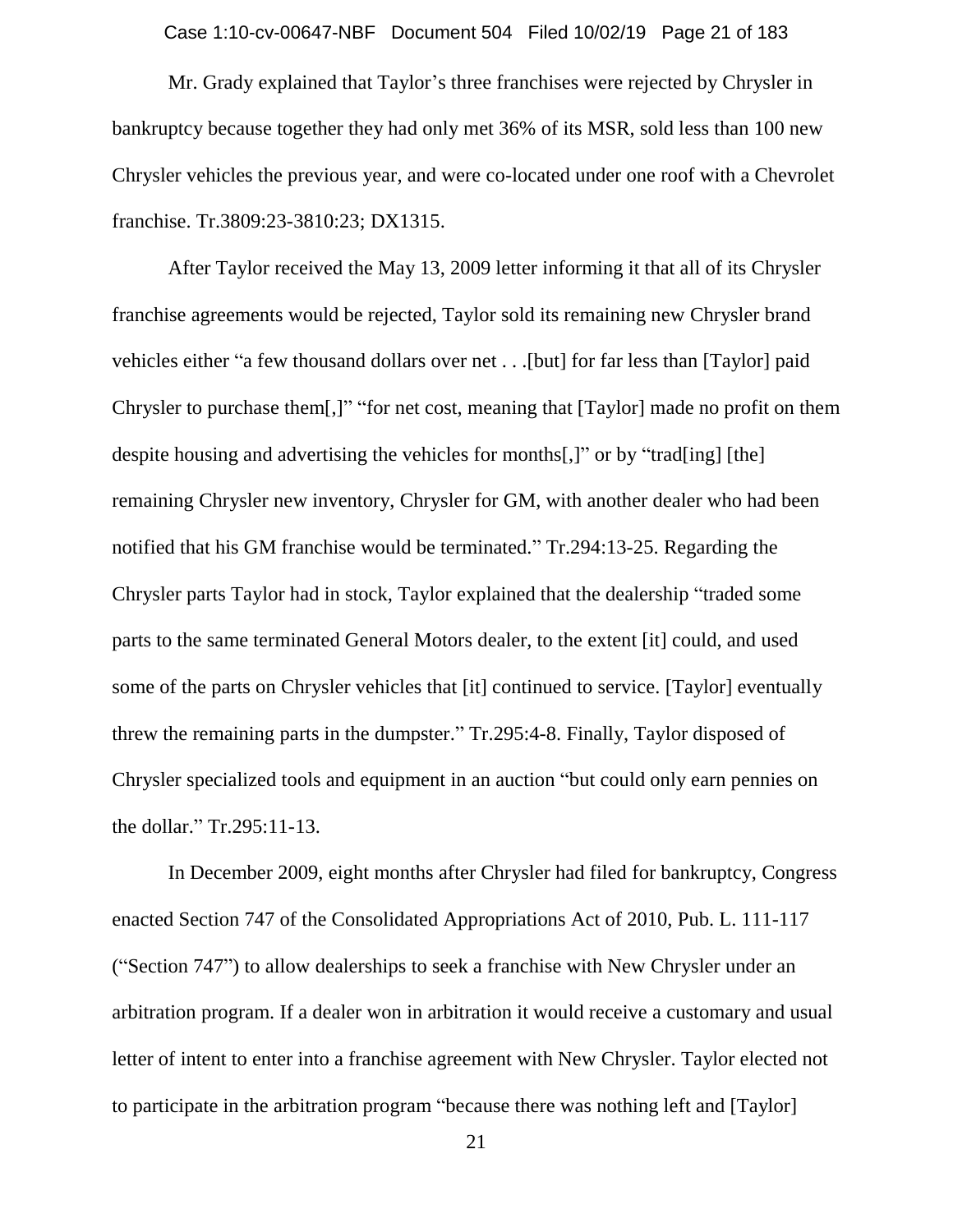would have had to buy something [it] previously owned, and it would have cost a lot of money." Tr.326:14-17. Case 1:10-cv-00647-NBF Document 504 Filed 10/02/19 Page 22 of 183

Taylor's 2010 financial statement for its Chevrolet franchise showed that Taylor received a net income of \$94,122 from that dealership. DX614. As noted, Taylor continues to operate as a Chevrolet dealer to the present day. Tr.299:10-13.

Taylor claims that the rejection of its three Chrysler franchise agreements in the Chrysler bankruptcy amounts to a taking because the government coerced Chrysler into bankruptcy with a plan that included the rejection of its franchise agreements. Taylor claims it is entitled to just compensation. Plaintiffs' valuation expert Diane Anderson Murphy,<sup>10</sup> based on instructions she received from the *Alley's* plaintiffs' counsel, provided valuation opinions for two dates: December 2008 and April 2009. During closing argument, counsel for the *Alley's* plaintiffs stated that April 30, 2009 was the date of any "taking" by the government and that the compensation the *Alley's* plaintiffs are seeking is based on the value of their franchise, as determined by Ms. Murphy, on that date. *See* Tr.5097:23-5098:14, Tr.5109:22-5110:5. In addition to Ms. Murphy's valuation

 $\overline{a}$ 

<sup>10</sup> As will be described in further detail *infra*, Ms. Murphy is a Director with the Valuation Services Group of Moss Adams LLP. She is the coauthor of several versions of the National Automobile Dealers Association's dealership valuation guide and she has managed or staffed well over 1,500 dealership appraisal projects.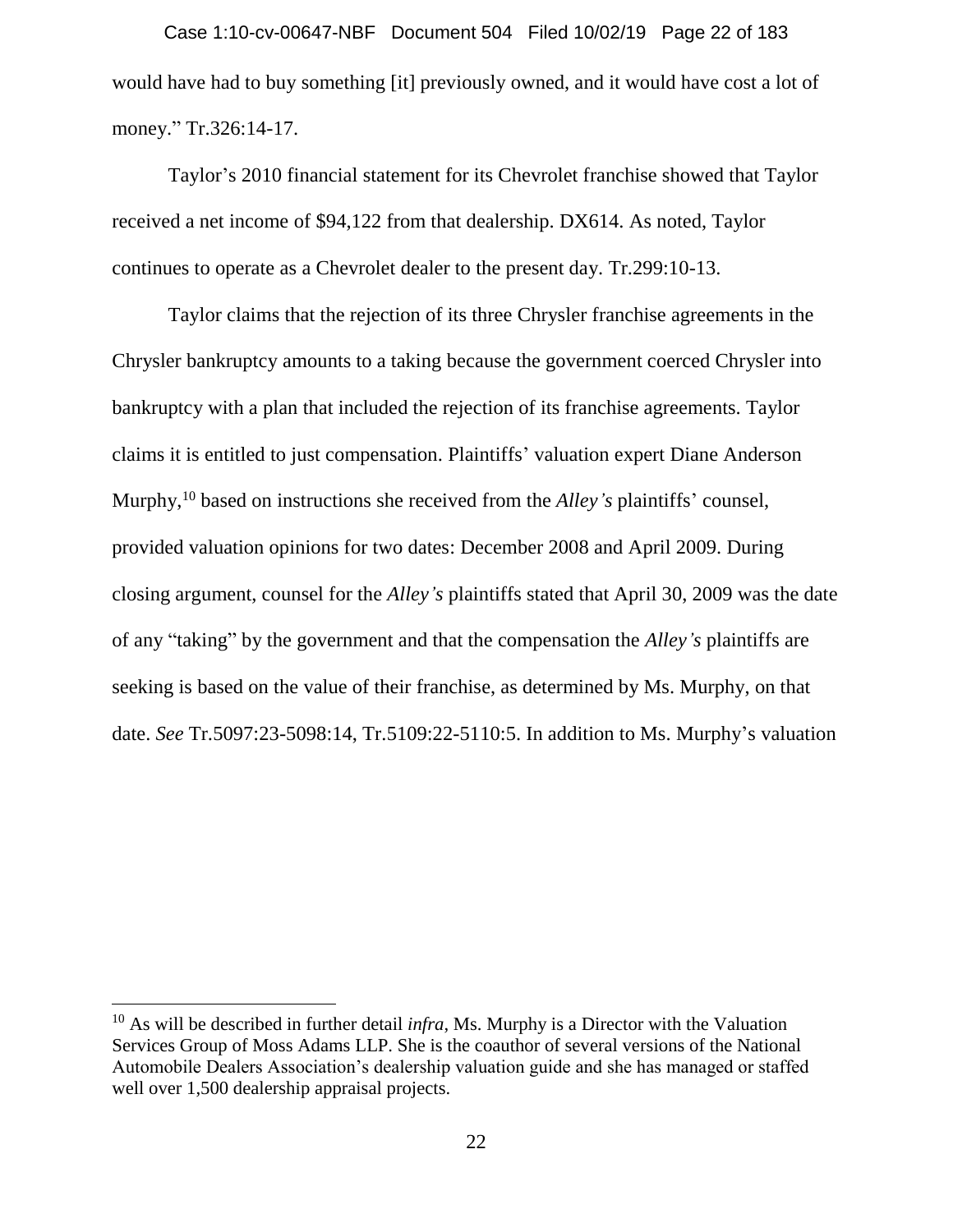opinions, plaintiffs relied on the opinion testimony of the plaintiffs' three other experts: David Berliner,<sup>11</sup> Judge Judith Fitzgerald,<sup>12</sup> and Maryann Keller.<sup>13</sup> Case 1:10-cv-00647-NBF Document 504 Filed 10/02/19 Page 23 of 183

As discussed in greater detail *infra*, Ms. Murphy opined that the economic loss Taylor sustained from the rejection of its franchise agreements on either date of taking she examined is equal to Taylor's entire Chrysler dealership as an ongoing business. According to Ms. Murphy, although the franchise agreement is an intangible asset, its value is equal to all the net income generated by the dealership as well as the physical assets associated with those income streams. Thus, in valuing the franchise agreements on the dates selected, she considered the income streams from not only new car sales and warranty work, which are expressly derived from Chrysler's obligations under the franchise agreements, but also the net income from used car sales and non-warranty service work.

<sup>&</sup>lt;sup>11</sup> As will be described in further detail *infra*, Mr. Berliner is the partner in charge of BDO's Business Restructuring Services Group with advisory and consulting experience in the areas of business restructuring, reorganizations, Section 363 sales, and debtor-in-possession financing. He has worked on bankruptcy cases involving the liquidation of large corporations such as Sports Authority Holdings, Malibu Lighting Corporation, Furniture Brands International, American Home Mortgage, and Pillowtex Corporation.

<sup>12</sup> As will be described in further detail *infra*, Judge Fitzgerald is a former United States Bankruptcy Judge who sat in the Western District of Pennsylvania for over twenty-five years, the District of Delaware for twenty years, the Eastern District of Pennsylvania for eight years and in the District of the United States Virgin Islands for nine years. During her tenure as a Bankruptcy Judge she presided over hundreds of Chapter 11 bankruptcies, including cases that involved the assumption or rejection of executory contracts such as franchise agreements and licenses.

<sup>&</sup>lt;sup>13</sup> As will be described in further detail *infra*, Ms. Keller is the Principle at Maryann Keller  $\&$ Associates who provides automotive-related advisory services to companies, investors, and professional firms. She has advised clients on issues across the automotive supply chain, from component companies to retail sales.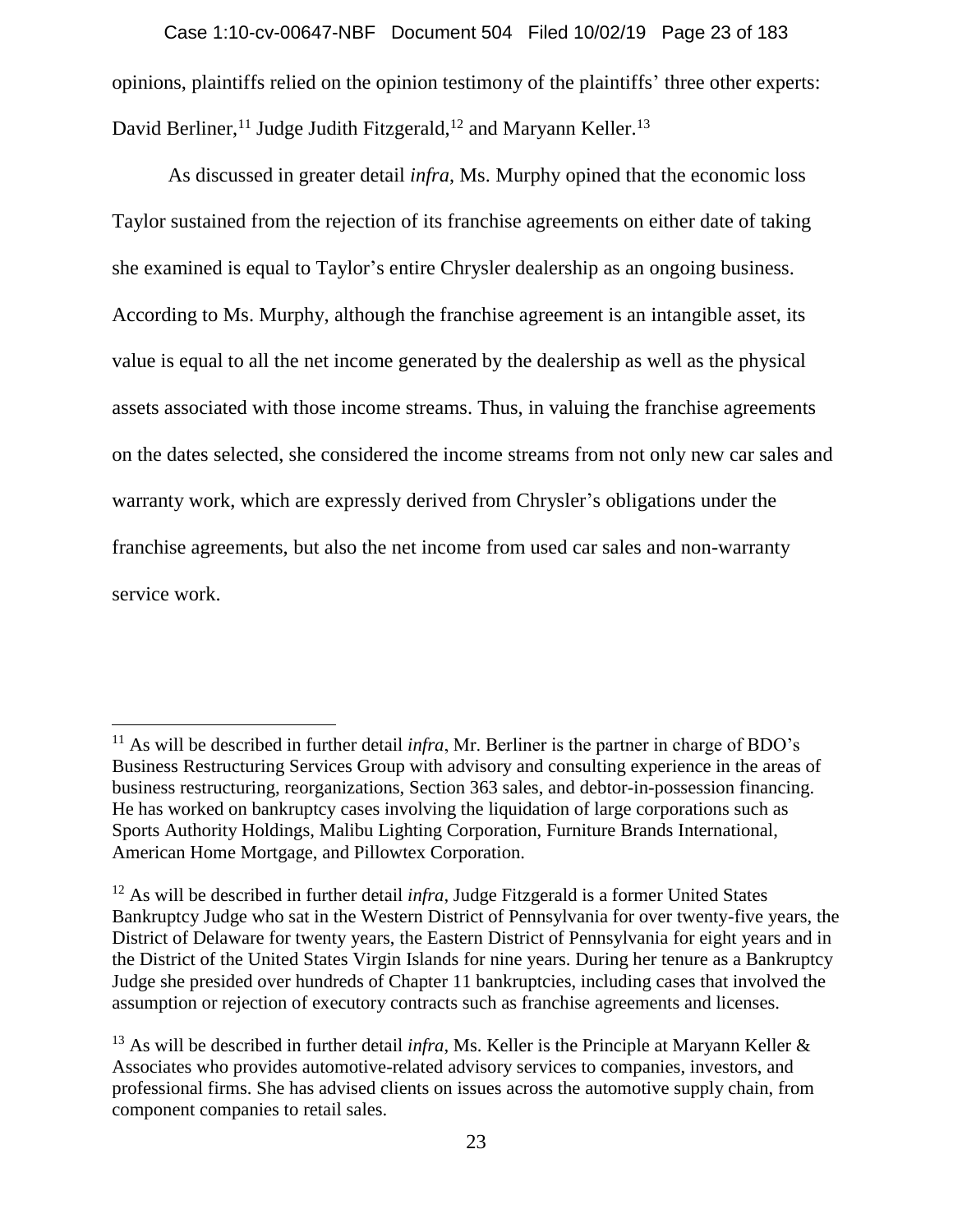Case 1:10-cv-00647-NBF Document 504 Filed 10/02/19 Page 24 of 183

In valuing Taylor's franchise, Ms. Murphy also made several assumptions regarding the fate of Chrysler in a "but for world" without government financial assistance. Ms. Murphy assumed that all of Chrysler's assets would have been sold in bankruptcy to a third party. She also assumed that the new Chrysler would either (1) continue indefinitely to produce all of Chrysler's product lines or (2) continue indefinitely with production of only the Chrysler trucks. She assumed production under either scenario would not have been interrupted during the bankruptcy and that the franchisees would have continued to receive new cars and/or trucks to sell without significant interruption. Ms. Murphy further assumed that Taylor (and all the other *Alley's* plaintiff franchiseeships she valued) would have had their franchise agreements assumed by any new Chrysler owner and thus would have been able to continue as Chrysler franchisees without interruption. Ms. Murphy further testified that the terms of the franchise agreements assumed by Chrysler's new owner would not be altered by the new owner. Finally, she assumed that the economy on both dates was recovering and would grow at a healthy rate.<sup>14</sup>

Ms. Murphy based her valuations for Taylor on financial statements Taylor submitted to Chrysler for 2004, 2005, 2006, 2007, 2008, and from January to May 2009. PX181, PX187, PX188, PX189, PX182, PX184. These financial statements reported income on Taylor's three major income streams: new car sales, used car sales, and fixed services (warranty service, customer pay service, and parts). In addition, for plaintiffs,

<sup>&</sup>lt;sup>14</sup> Much of Ms. Murphy's testimony was devoted to explaining the local economy of each of the *Alley's* plaintiffs' market and how those economic conditions were improving during the early portion of 2009.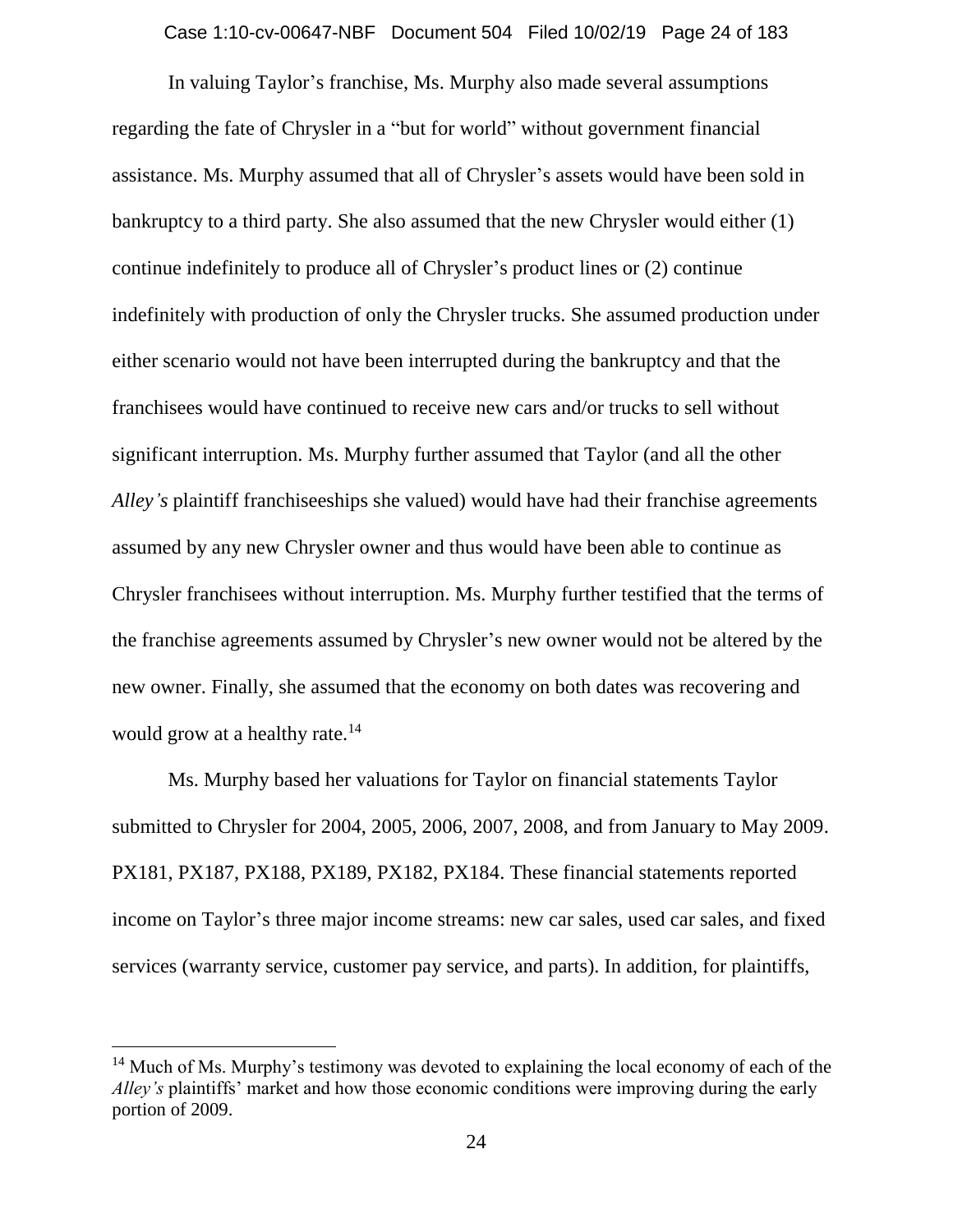like Taylor, with franchise agreements with another automobile manufacturer, Ms. Murphy applied a "used to new formula" to determine the proportion of new car sales, used car sales, service, and parts that should be attributed to only to the Chrysler franchise. Based on this "used to new formula," Ms. Murphy calculated that Taylor's Chrysler franchises gave Taylor a net income of \$117,514 in 2004, \$75,901 in 2005, \$89,634 in 2006, \$103,287 in 2007, \$83,555 in 2008, and \$24,200 from January to May 2009. *See* PX244.1B. Case 1:10-cv-00647-NBF Document 504 Filed 10/02/19 Page 25 of 183

Using the above-cited income amounts and the assumptions she made about Chrysler and the economy, Ms. Murphy opined that the value of Taylor's franchise agreements, in a "but for world" without government assistance, would have been worth: (1) \$686,000 where Chrysler enters bankruptcy but continues to produce cars and trucks or (2) \$558,000 for where Chrysler enters bankruptcy but continues to produce only trucks. Tr.1406:6-7.

#### **B. Cedric Theel Inc**.

Cedric Theel testified on behalf of the Cedric Theel Inc. ("Theel") dealership which for the years at issue was located at 3955 Trenton Drive Bismarck, North Dakota. Theel was incorporated under the laws of North Dakota. The dealership included a Dodge franchise at the time of the alleged taking. Theel also had a Toyota franchise at the time of the alleged taking.

Theel was incorporated in 1983 and in 1985 Theel purchased a Dodge dealership in Bismarck, North Dakota. Tr.408:4-24. The Dodge franchise agreement that was eventually rejected in bankruptcy was awarded to Theel on February 1, 2000. In 1990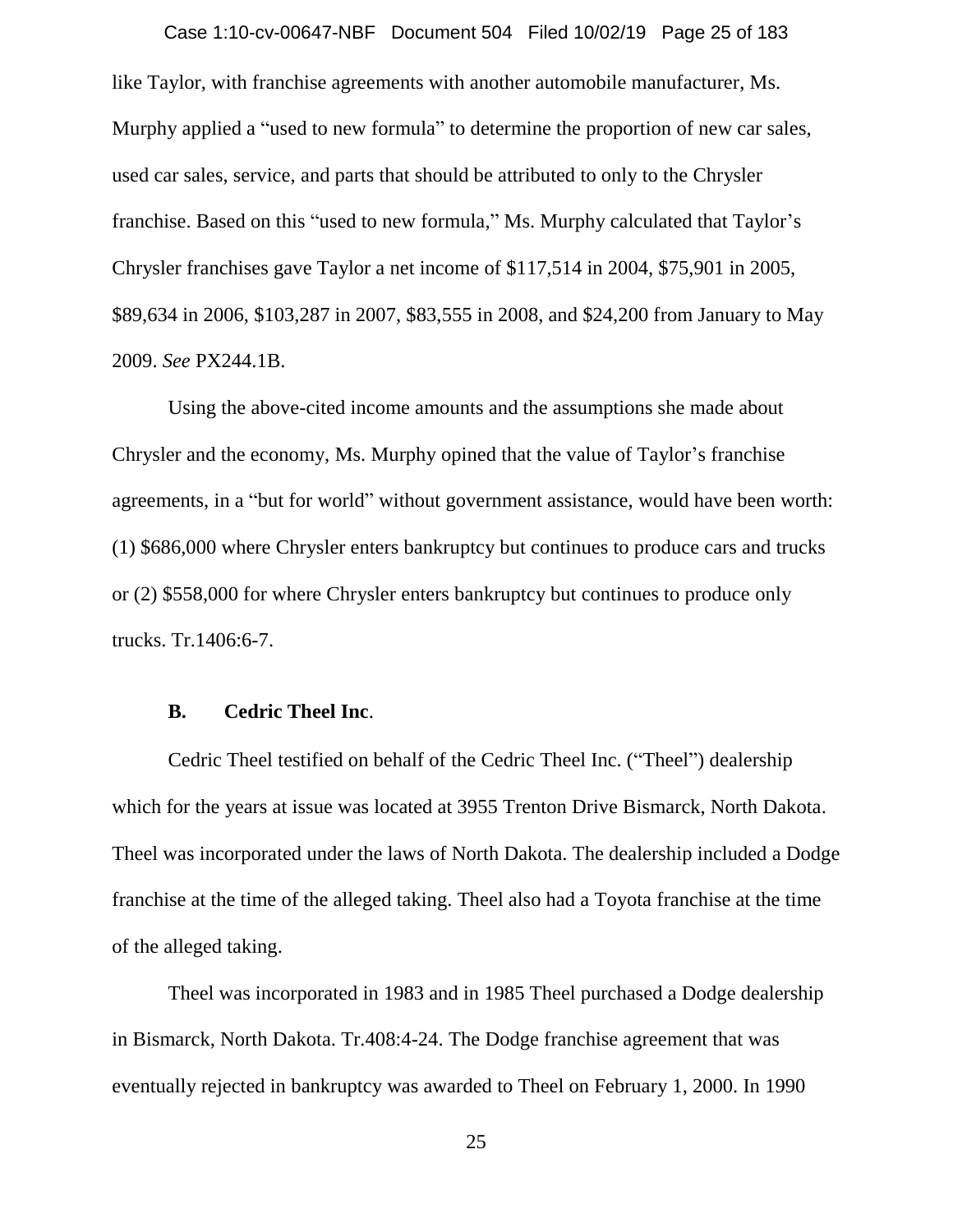Theel obtained the right to sell Mitsubishi. Tr.409:14-15. In 1992 Mr. Theel and his wife purchased the Toyota and Hyundai dealership that was next door to the Theel Dodge dealership and placed ownership of that dealership under a new company, Cedric Theel Ltd. In 1995, the Dodge and Toyota dealerships were consolidated under one roof and under the ownership of Theel. Tr.408:4-409:21. Case 1:10-cv-00647-NBF Document 504 Filed 10/02/19 Page 26 of 183

The Dodge franchise agreement that Theel entered into in February 2000 is identical in form and substance to the Dodge franchise agreement described and quoted in the preceding section describing the Taylor franchise agreements and is not repeated here. *See* PX191 (Dodge Agreement). Mr. Theel explained that he understood regardless of the above-quoted termination provisions in his franchise agreement that his Dodge franchise agreement was also subject to state law protection.<sup>15</sup> Tr.417:7-13.

On May 13, 2009, Theel received a letter from Chrysler stating that its Dodge franchise agreement would be rejected in bankruptcy. The letter is identical to that received by Taylor and the other representative plaintiffs in this case. DX449. Mr. Grady, Director of Dealer Operations, explained that Theel's Dodge franchise agreement was rejected by Chrysler in bankruptcy because Theel's MSR was only 70%, it was a single Dodge franchise dealer, and it had a dual dealership with Toyota. Tr.3801:4-3803:14; DX1315.

 $\overline{a}$ 

<sup>&</sup>lt;sup>15</sup> North Dakota law provides that a manufacturer may not "[a]ttempt or threaten to terminate, cancel, or fail to renew or substantially change the competitive circumstances of the dealership contracts for any reason other than failure of the automobile or truck retailer to comply with the terms of the contract between the parties, if the attempt or threat is based on the results of a circumstance beyond the retailer's control, including a natural disaster in the dealership market area or a labor dispute." N.D. Cent. Code Ann. § 51-07-02.3(5) (West 2009).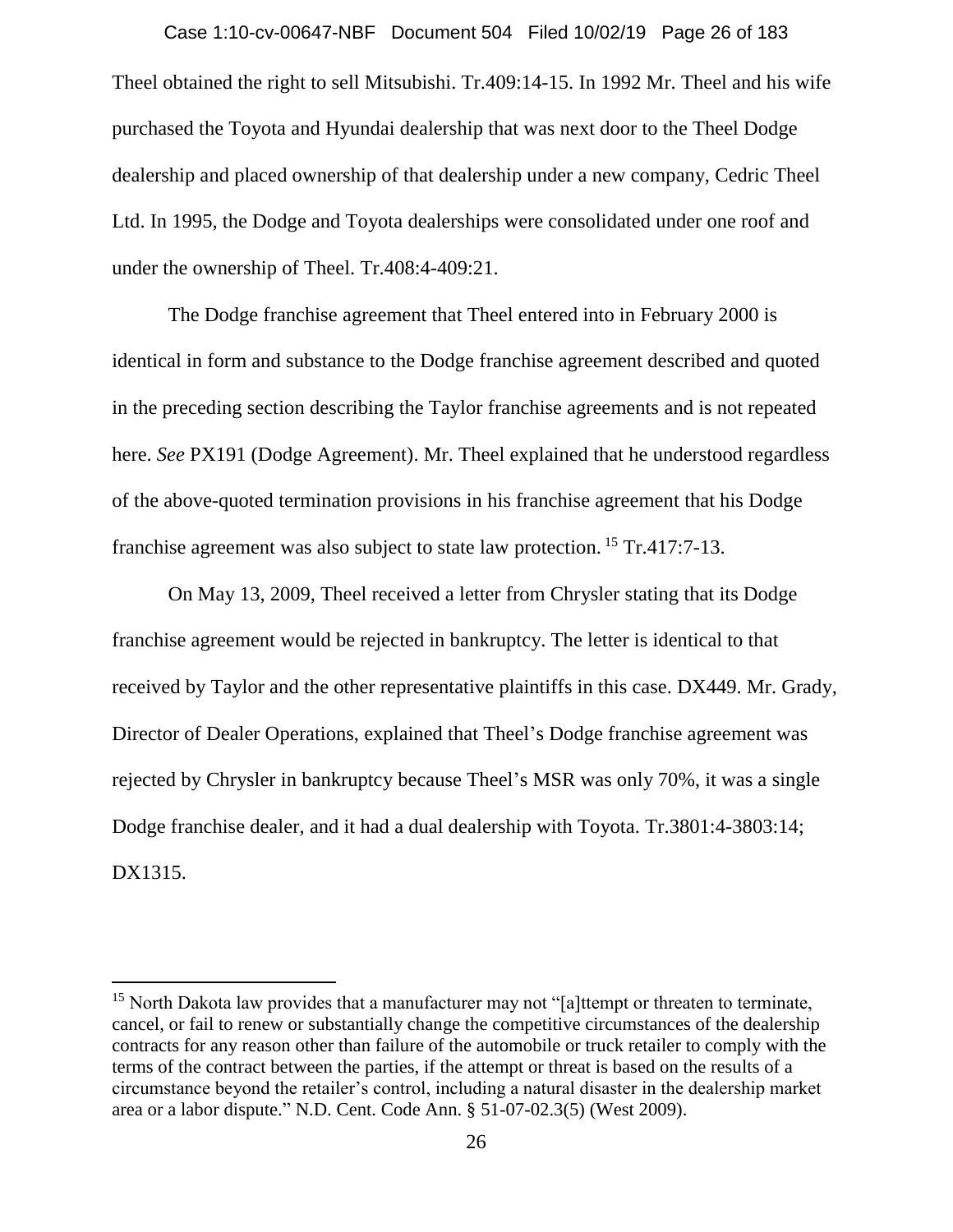Case 1:10-cv-00647-NBF Document 504 Filed 10/02/19 Page 27 of 183

After Theel received the May 13, 2009 letter informing it that its Dodge franchise agreement would be rejected, Theel had "about 60 new Dodge vehicles on hand at the time." Tr.421:15. Theel sold "most of the new Dodge cars to customers at fire sale prices . . . [and] [s]ome [other dealers] bought the remainder of [its] new Dodge inventory" all at a loss. Tr.421:22-24. Theel also had "approximately \$200,000 in Dodge parts" which it sold "to a warehouse for 25 to 75 percent less than what [it] paid for them." Tr.422:2-6. Additionally, Theel "tried to convert [the] servicing area for Toyota servicing, but a lot of the equipment was not suited for Toyotas, including all of the diesel engine service equipment, which was for Dodge vehicles only." Tr.422:20-23. Theel also sold a \$30,000 sign that it had purchased shortly before its Dodge franchise was rejected to another Chrysler dealer for only \$16,000. Tr.423:10-13. Mr. Theel testified that he elected not to participate in the Section 747 arbitration process because he never got an answer as to why his Dodge franchise was terminated. Tr.452:4-8. Theel's 2010 financial statement for its Toyota franchise showed that Theel earned a net income of \$606,447 from that dealership. DX621. Theel's 2011 financial statement shows that its Toyota dealership earned a net income of \$674,499. DX653. Theel continues to operate as a Toyota dealer to the present day.

Theel claims that the rejection of its Dodge franchise agreement in the Chrysler bankruptcy amounts to a taking and, for the same reasons as relied on by Taylor, seeks just compensation. As with Taylor, Theel relies on Ms. Murphy to establish the value of the franchise agreement at the time of the alleged taking. After reviewing Theel's 2004, 2005, 2006, 2007, 2008 and January to May 2009 financial statements, DX77, DX107, DX139, DX197, DX312, Ms. Murphy calculated that Theel's Dodge franchise agreement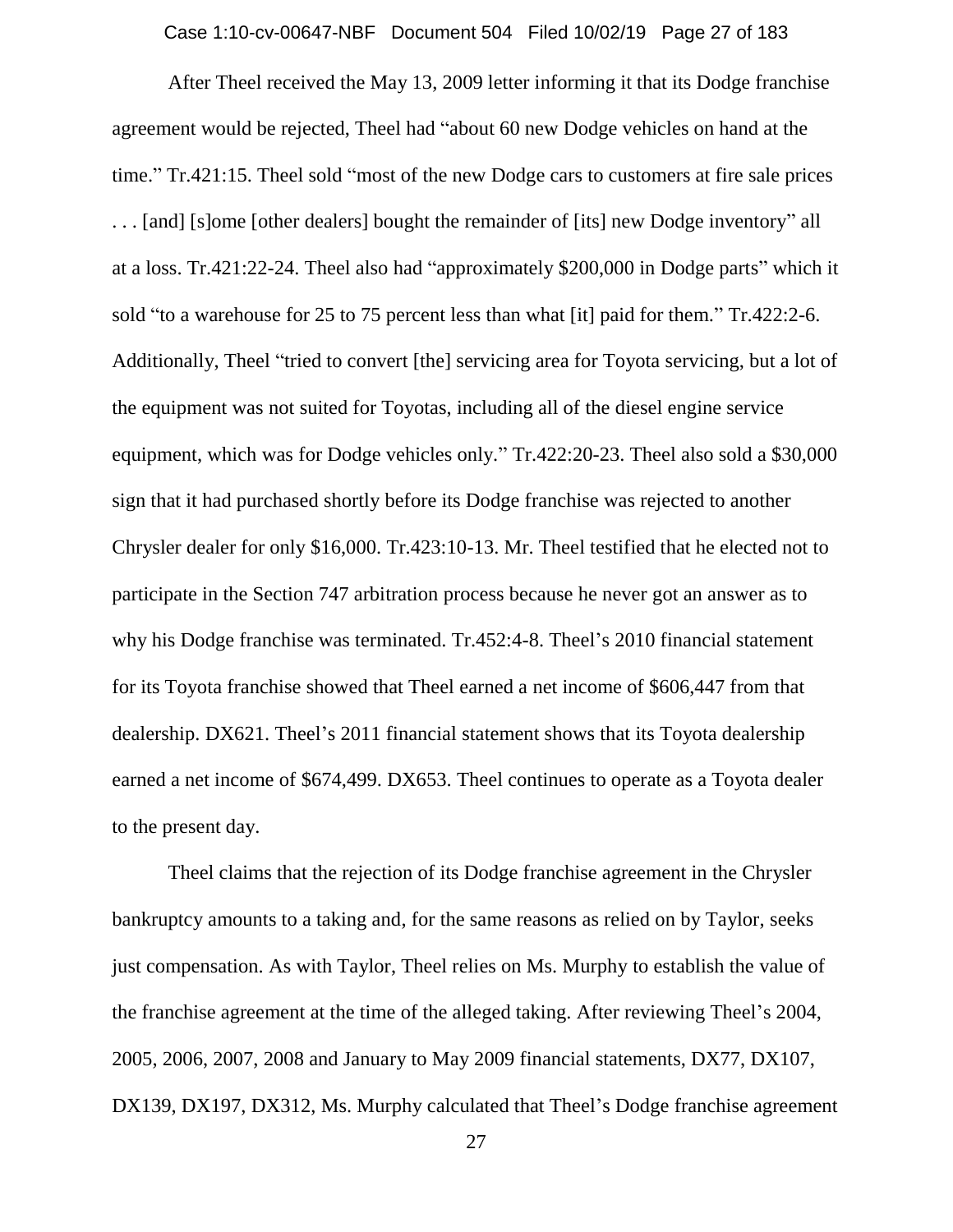generated a net income of \$130,323 in 2004, \$175,006 in 2005, \$97,377 in 2006, \$142,333 in 2007, and \$69,279 in 2008. *See* PX244.1E. Case 1:10-cv-00647-NBF Document 504 Filed 10/02/19 Page 28 of 183

Using these values and her assumptions, Ms. Murphy calculated the amount of just compensation Theel is seeking for the claimed taking of its Dodge franchise agreement. Under Ms. Murphy's income valuation approach, the amount of just compensation Theel is seeking for the claimed taking of the franchise agreement on April 30, 2009 is either (1) \$709,000 where Chrysler enters bankruptcy but continues to produce cars and trucks or (2) \$621,000 for where Chrysler enters bankruptcy but continues to produce only trucks. Tr.1406:12-13.

#### **C. Mansfield Motor Group/Whitey's Auto Group**

Dirk Schluter testified on behalf of Mansfield Motor Group, d/b/a Whitey's Auto Group ("Whitey's") which for the years at issue was located at 1493 Park Avenue West, Mansfield, Ohio. Whitey's was incorporated under the laws of Ohio. The dealership included a Chrysler franchise at the time of the alleged taking. Tr.817:12-13. Whitey's also had a Lincoln-Mercury franchise under the same roof as the Chrysler franchise at the time of the alleged taking. Whitey's was incorporated in 1947 and received its first Chrysler franchise agreement in the mid-1960s. Tr.818:14-17, 819:16-18.

In August 2001, Whitey's was awarded a new Chrysler agreement when Mr. Schluter and his brother became the new owners of Whitey's. Tr.820:5-15. The 2001 franchise agreement is the agreement that was rejected in the Chrysler bankruptcy. The Chrysler franchise agreement that Whitey's entered into in August 2001 is identical in form and substance to the Chrysler franchise agreement described in the preceding section regarding Taylor & Sons. PX224. Mr. Schluter explained that he understood that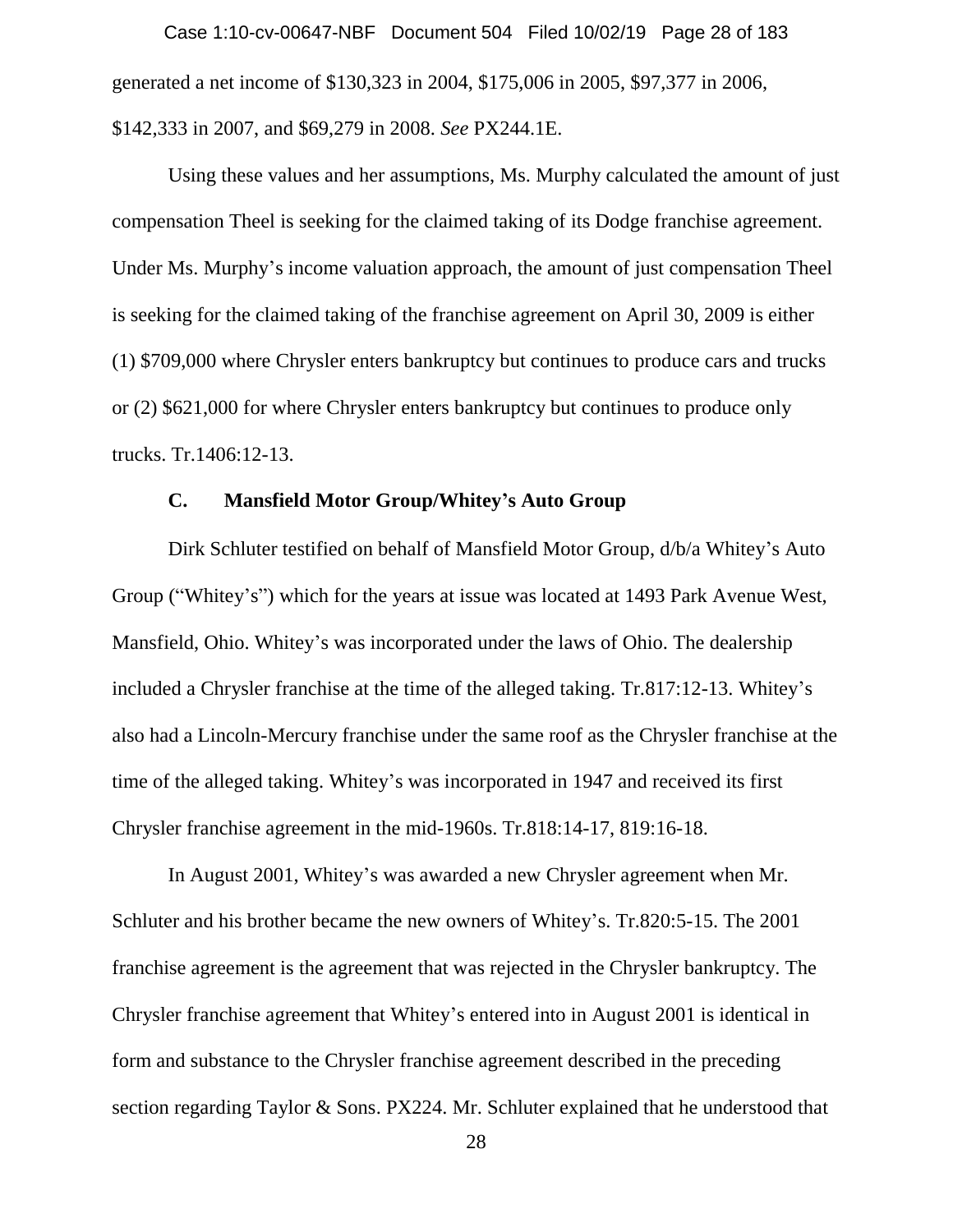regardless of the above-cited termination provisions that his franchise agreement was also subject to state laws precluding the termination of franchise agreements under state law.<sup>16</sup> Tr.824:15-21. Case 1:10-cv-00647-NBF Document 504 Filed 10/02/19 Page 29 of 183

On May 13, 2009 Whitey's received a letter from Chrysler stating that its Chrysler franchise agreement would be rejected in bankruptcy. The letter is identical to the ones received by other representative plaintiffs in this case. PX239. Mr. Grady, Director of Dealer Operations, explained that Whitey's Chrysler franchise was rejected by Chrysler in bankruptcy because it only met 45% of its MSR, was a dual dealership with a Lincoln franchise, and was only a single Chrysler franchise dealer. Tr.3806:21-3803:13; DX1315.

After Whitey's received the May 13, 2009, it was able to "place[] [its] [new] inventory with another dealer, [although it] lost money on the vehicles." Tr.831:15-17. Whitey's also lost money on its "inventory of used Chrysler vehicles because [it] could no longer sell them with a certified status of used cars and with the manufacturer

<sup>&</sup>lt;sup>16</sup> Ohio law provides that "no franchisor shall terminate or fail to continue or renew a franchise except for good cause." Ohio Rev. Code Ann. § 4517.54(A) (West 2009). Ohio law also provides that "[i]n determining whether good cause has been established by the franchisor for terminating or failing to continue to renew a franchise, the motor vehicle dealers board shall take into consideration the existing circumstances, including, but not limited to: (1) The amount of retail sales transacted by the franchisee during a five-year period immediately preceding such notice as compared to the business available to the franchisee; (2) the investment necessarily made and obligations incurred by the franchisee to perform its part of the franchise; (3) the permanency of the franchisee's investment; . . . (7) the extent and materiality of the franchisee's failure to comply with the terms of the franchise and the reasonableness and fairness of the franchise terms . . . ." Ohio Rev. Code Ann. § 4517.55(A) (West 2009). Ohio law also specified that "[n]otwithstanding the terms, conditions, or provisions of any franchise or waiver, the following do not constitute good cause for terminating or failing to continue or renew a franchise: (1) Refusal by the franchisee to purchase or accept delivery of any new motor vehicle, parts, accessories, or any other commodity or service not ordered by the franchisee; (2) The fact that the franchisee or the owner of any interest therein, owns, has an investment in, participates in the management of, or holds a license for the sale of the same or any other line-make of new motor vehicle; . . . (5) Failure of the franchisee to achieve any unreasonable or discriminatory performance criteria." Ohio Rev. Code Ann. § 4517.55(B) (West 2009).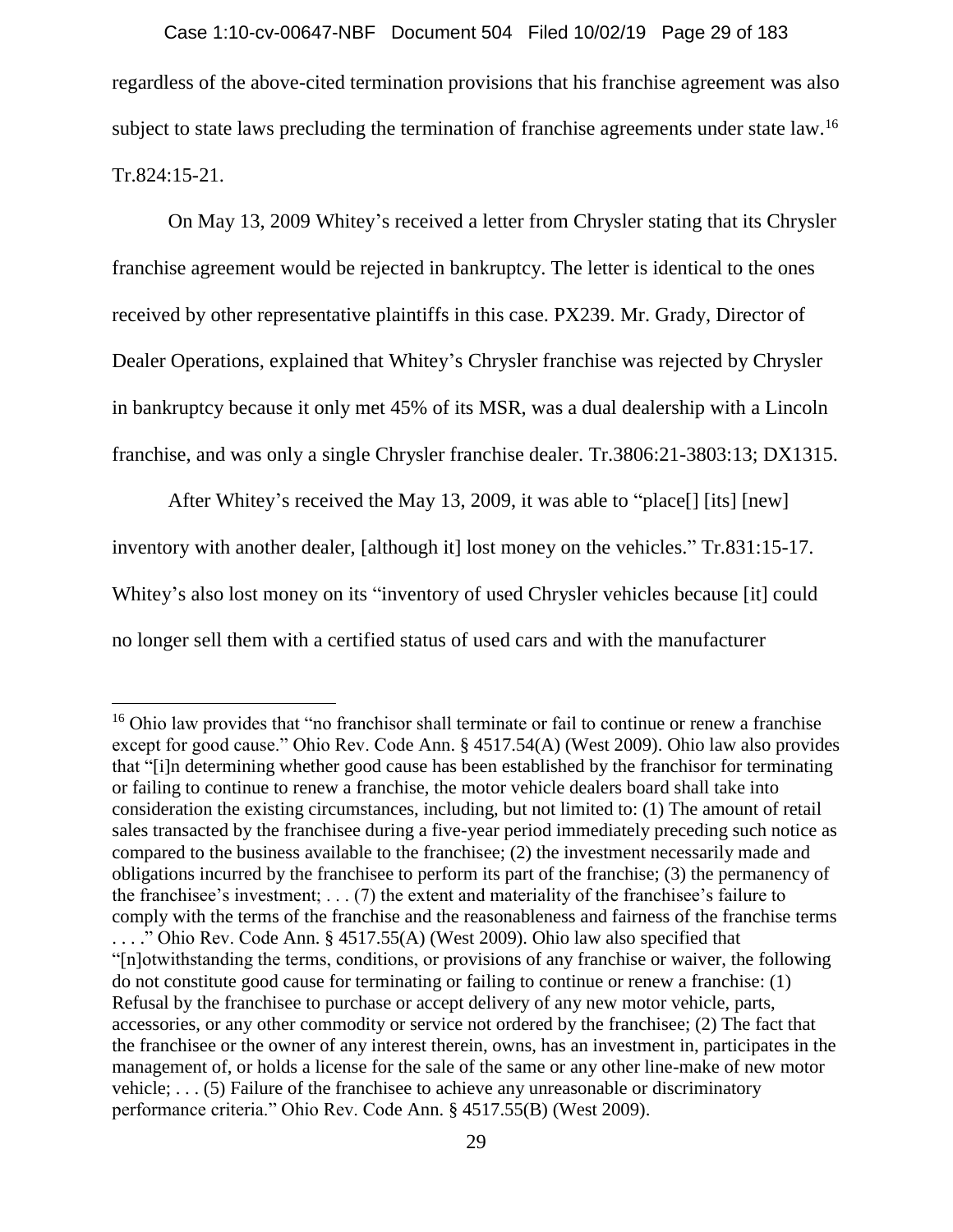warranty," and sold them often at a loss. Tr.831:18-22. Whitey's lost money on the inventory of Chrysler-specific parts although it was able to use some of the parts in customer-pay service. Tr.832:14-18. Whitey's also "threw out the remaining Chrysler signage, as well as the Chrysler brochures and other advertising material." Tr.832:20-23. Whitey's filed a request for arbitration and received \$10,000 in settlement from New Chrysler. Tr.833:15-21. Case 1:10-cv-00647-NBF Document 504 Filed 10/02/19 Page 30 of 183

In August of 2008 Whitey's acquired franchise agreements to sell Volvo and Mercedes-Benz vehicles. Whitey's financial statement for its Lincoln, Volvo, and Mercedes-Benz franchises showed that Whitey's earned a net income of \$157,562 in 2010, the first full year without the Chrysler franchise. Tr.891:17-19; DX1493.

Whitey's claims that the rejection of its Chrysler franchise agreement in the Chrysler bankruptcy amounts to a taking for the same reasons as relied on for plaintiffs Taylor and Theel. Whitey's relies on Ms. Murphy for the valuation of the franchise agreement. Ms. Murphy, after reviewing Whitey's 2005, 2006, 2007, 2008, and January to May 2009 financial statements, PX223, PX233, calculated that Whitey's Dodge franchise agreement resulted in a net income of \$195,853 in 2004, \$127,940 in 2005, \$159,309 in 2006, \$120,535 in 2007, \$61,415 in 2008 and \$30,292 between January and May 2009. PX244.1D.

Using these values and her assumptions, Ms. Murphy calculated the amount of just compensation Whitey's is seeking for the claimed taking of the franchise agreement. Under Ms. Murphy's income valuation approach, the amount of just compensation Whitey's is seeking for the April 30, 2009 taking date is either (1) \$524,000 where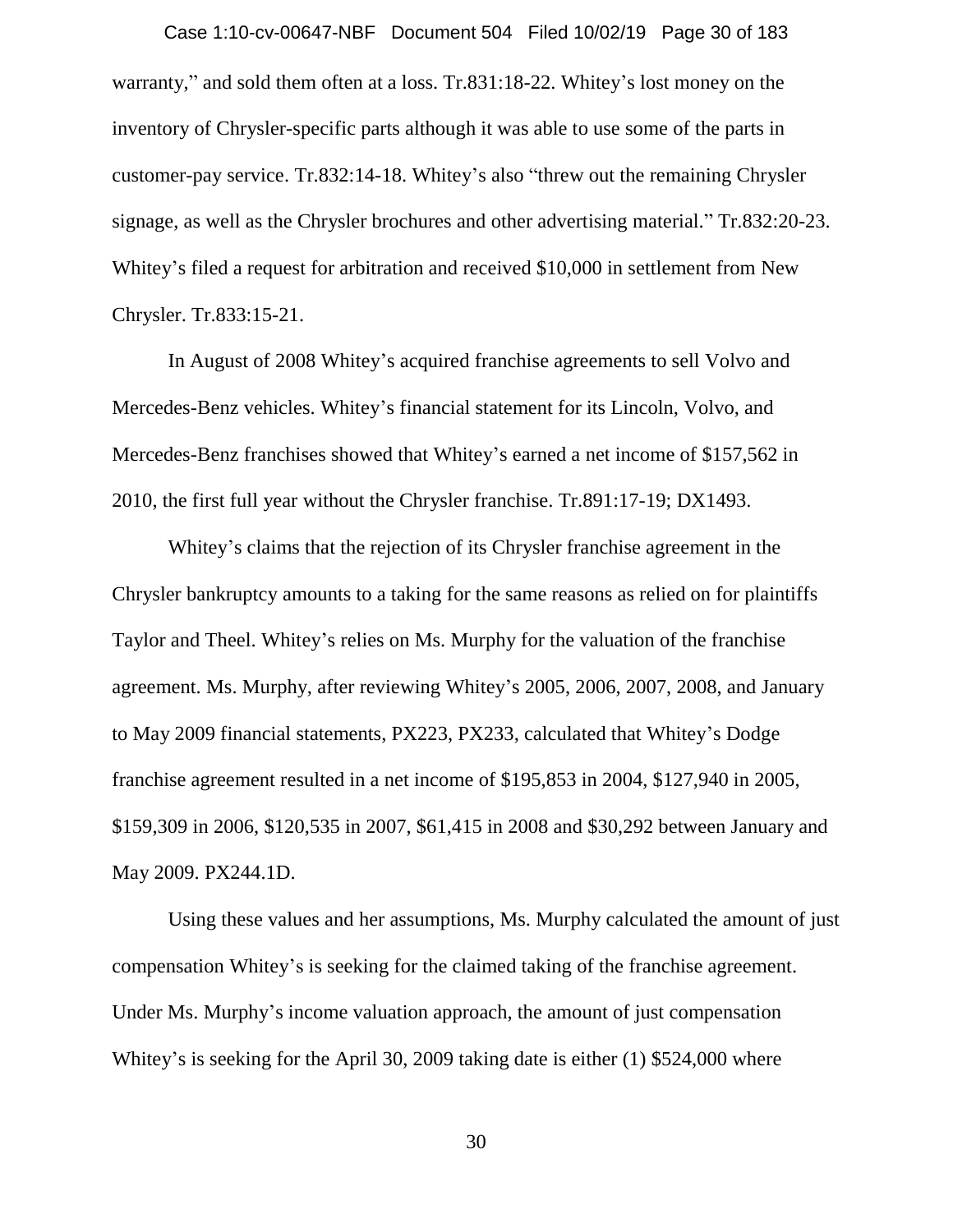Chrysler enters bankruptcy but continues to produce cars and trucks, or (2) \$292,000 for where Chrysler enters bankruptcy but continues to produce trucks. Tr.1406:10-11. Case 1:10-cv-00647-NBF Document 504 Filed 10/02/19 Page 31 of 183

#### **D. RFJS Company, LLC**

Robert L. Frederick II and John Scotford Jr. testified on behalf of RFJS Company, LLC ("RFJS"), which for the years at issue was located at 7871 Market Street Boardman, Ohio. RFJS was incorporated under Ohio state law. Tr.967:13. The dealership at the time of the rejection of the franchise agreements included Chrysler, Dodge, and Jeep franchises. Tr.972:14-15. RFJS did not have any franchise agreements with other auto manufacturers at that time. RFJS was formed in 2006. Mr. Fredrick contributed the Dodge franchise agreement that he owned to RFJS and Mr. Scotford contributed the cash that was used to purchase a Chrysler/Jeep dealership. Tr.966:34-967:8. The Dodge franchise agreement that Mr. Fredrick contributed was awarded to RFJS in October 2006. DX130. This Dodge franchise agreement was identical in form and substance to the franchise agreements described above.

RFJS's Chrysler and Jeep franchise agreements, however, were different from those described above. RFJS's "Sales and Service Agreement[s]" contained different terms. DX131; DX132. Instead of having an indefinite franchise agreement that could only be terminated upon specified events, RFJS's Chrysler and Jeep franchise agreements provided that they only continued "in effect until the expiration of 24 months after the execution date at which time this Term Agreement will terminate automatically without notice to or by either party." *Id*. The agreements went on to state that "[i]f this Term Agreement is not terminated as provided herein or in Paragraph 28 of said Terms and Provisions, and thus continue in effect for the period set forth in the immediately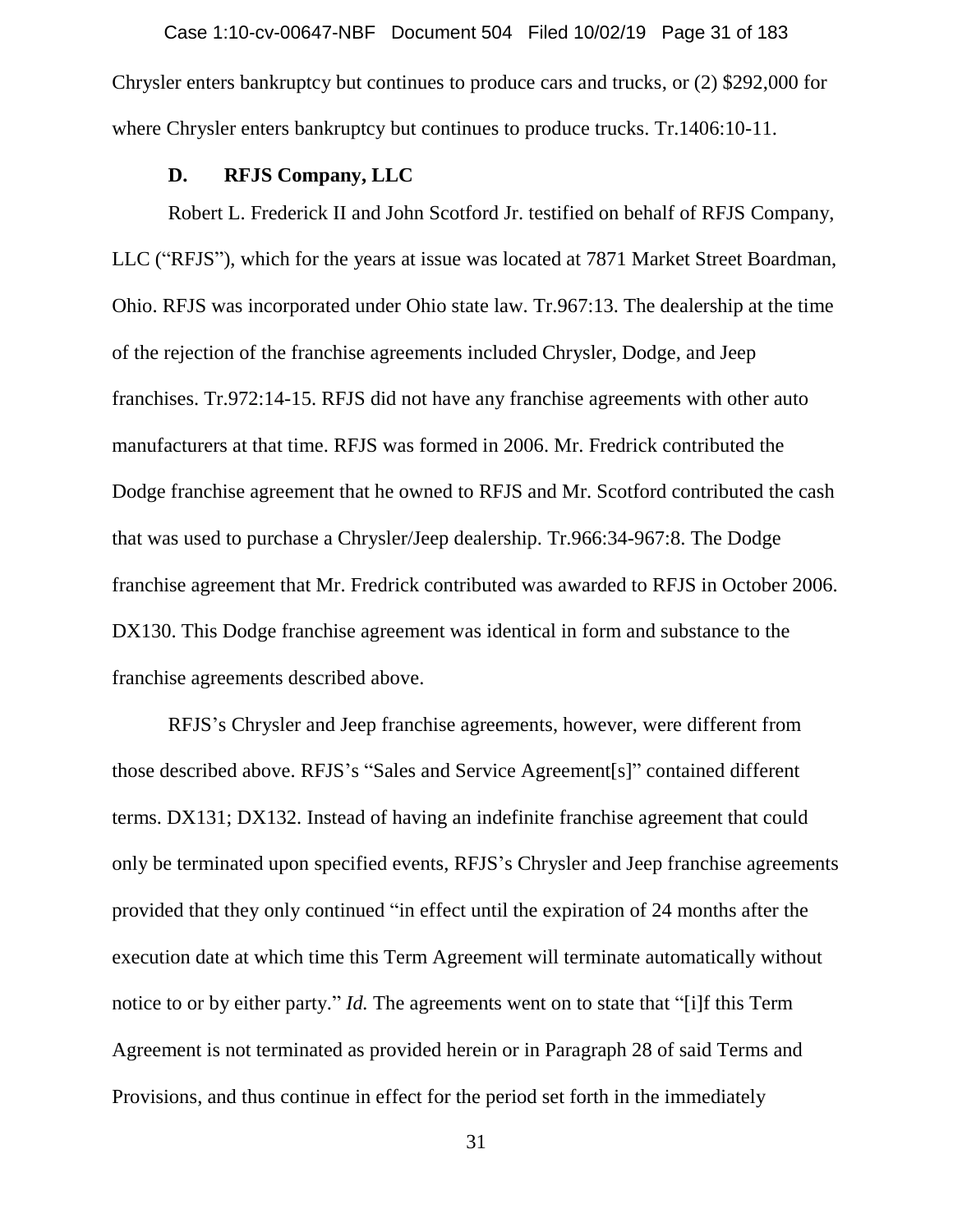forgoing Paragraph, [Chrysler], at the expiration of such period, will enter into the Standard Chrysler Corporation Sales and Service Agreement current at the date of said expiration, for such specified [Chrysler] vehicles with DEALER, provided that DEALER has fulfilled each and every condition set forth in [the Agreement]." *Id.* RFJS received its Term Sales and Service Agreements for its Chrysler and Jeep franchises on October 27, 2006. *Id.* As part of the term franchise agreements RFJS had to build a satisfactory dealership facility at 7870 Market Street, Boardman, Ohio within twelve months of the execution of the Chrysler and Jeep franchise agreements. *Id.*  Case 1:10-cv-00647-NBF Document 504 Filed 10/02/19 Page 32 of 183

As of October 2007, RFJS had not met its obligation to build a facility at 7871 Market Street to Chrysler's standards. On May 20, 2008, RFJS got a one-year extension of its Chrysler and Jeep franchise agreements in order to complete the construction of a facility at 7871 Market Street. DX253.

Mr. Fredrick and Mr. Scotford testified that they understood that, despite the above-cited termination provisions, their Chrysler, Dodge, and Jeep franchise agreements were subject to state laws and could not be terminated or not renewed unless certain criteria were met.<sup>17</sup>

 $17$  Ohio law provides that "no franchisor shall terminate or fail to continue or renew a franchise except for good cause." Ohio Rev. Code Ann. § 4517.54(A) (West 2009). Ohio law also provides that "[i]n determining whether good cause has been established by the franchisor for terminating or failing to continue to renew a franchise, the motor vehicle dealers board shall take into consideration the existing circumstances, including, but not limited to: (1) The amount of retail sales transacted by the franchisee during a five-year period immediately preceding such notice as compared to the business available to the franchisee; (2) the investment necessarily made and obligations incurred by the franchisee to perform this part of the franchise; (3) the permanency of the franchisee's investment; . . . (7) the extent and materiality of the franchisee's failure to comply with the terms of the franchise and the reasonableness and fairness of the franchise terms . . . ." Ohio Rev. Code Ann. § 4517.55(A) (West 2009). Ohio law also specified that "[n]otwithstanding the terms, conditions, or provisions of any franchise or waiver, the following do not constitute good cause for terminating or failing to continue or renew a franchise: (1)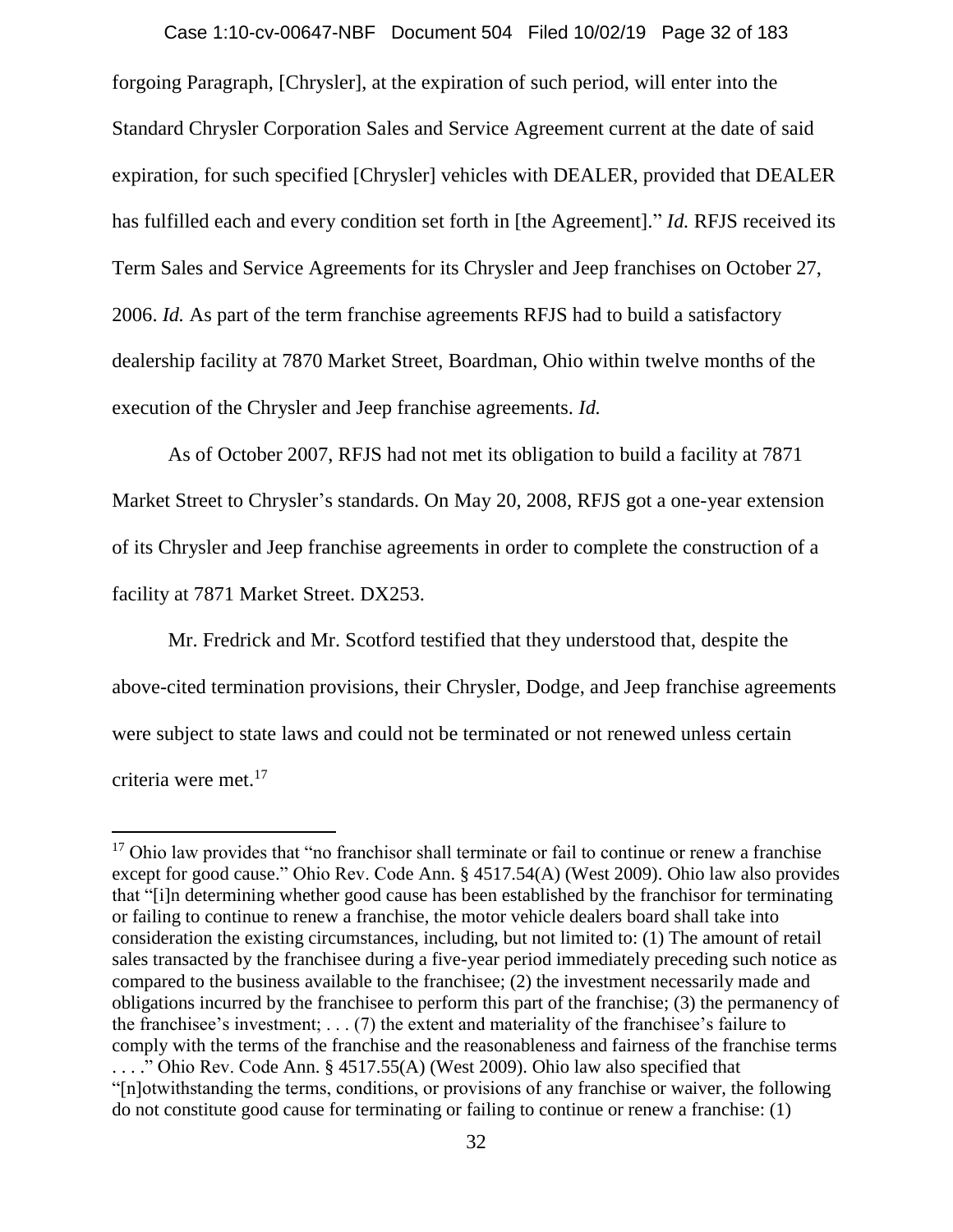Case 1:10-cv-00647-NBF Document 504 Filed 10/02/19 Page 33 of 183

On May 13, 2009, RFJS received a letter from Chrysler stating that its Chrysler, Dodge, and Jeep franchise agreements would be rejected in bankruptcy. The letter is identical to that received by the other representative plaintiffs in this case. Tr.970:17-19. Mr. Grady, Director of Dealer Operations, explained that RFJS's Chrysler, Dodge, and Jeep franchise agreements were rejected by Chrysler in bankruptcy because RFJS dealership was an excess point, i.e. a location that Chrysler determined was no longer valuable and because the dealership was operating at a loss and had been placed on a finance hold by Chrysler Financial.<sup>18</sup> DX1315.

After RFJS received the May 13, 2009 letter informing it that its Chrysler, Dodge, and Jeep franchise agreements would be rejected, "all of [its] new cars either ended up being retailed or wholesaled to other dealers [it] had good relationships with," but "that really didn't help[.]" Tr.972: 7-10. RFJS "made the best deal [it could for] parts. [Its] tools and equipment were sold at an auction," but it got "virtually nothing." Tr.972:20-

Refusal by the franchisee to purchase or accept delivery of any new motor vehicle, parts, accessories, or any other commodity or service not ordered by the franchisee; (2) The fact that the franchisee or the owner of any interest therein, owns, has an investment in, participates in the management of, or holds a license for the sale of the same or any other line-make of new motor vehicle; . . . (5) Failure of the franchisee to achieve any unreasonable or discriminatory performance criteria." Ohio Rev. Code Ann. § 4517.55(B) (West 2009).

<sup>&</sup>lt;sup>18</sup> Leland Wilson, the Chief Financial Officer of Chrysler Financial between 2007 and 2010, explained the significance of a dealer being placed on a financial hold and not being able to obtain floor plan financing to finance their purchase of new and used cars. He explained that floor plan financing involved dealers "order[ing] cars through Chrysler, Chrysler would ship those cars to the dealers. Each of those dealers that [Chrysler Financial] financed would have a dealer . . . credit line" that would be used to finance the purchase. Tr.3855:9-11. He went on to explain that "the first lien collateral [for the loan] was the vehicle" and that when the car was sold the proceeds were used to pay off the loan the dealer incurred to purchase the car and allowed the dealer to continue purchasing new vehicles. Tr.3855:17-23. RFJS was one of the Chrysler franchisees that relied on Chrysler Financial for floor plan financing. "Financial hold" meant that Chrysler Financial was no longer willing to extend floor plan financing to RFJS and thus it could not obtain new inventory through its Chrysler Financial credit line. Tr.3806:3-8.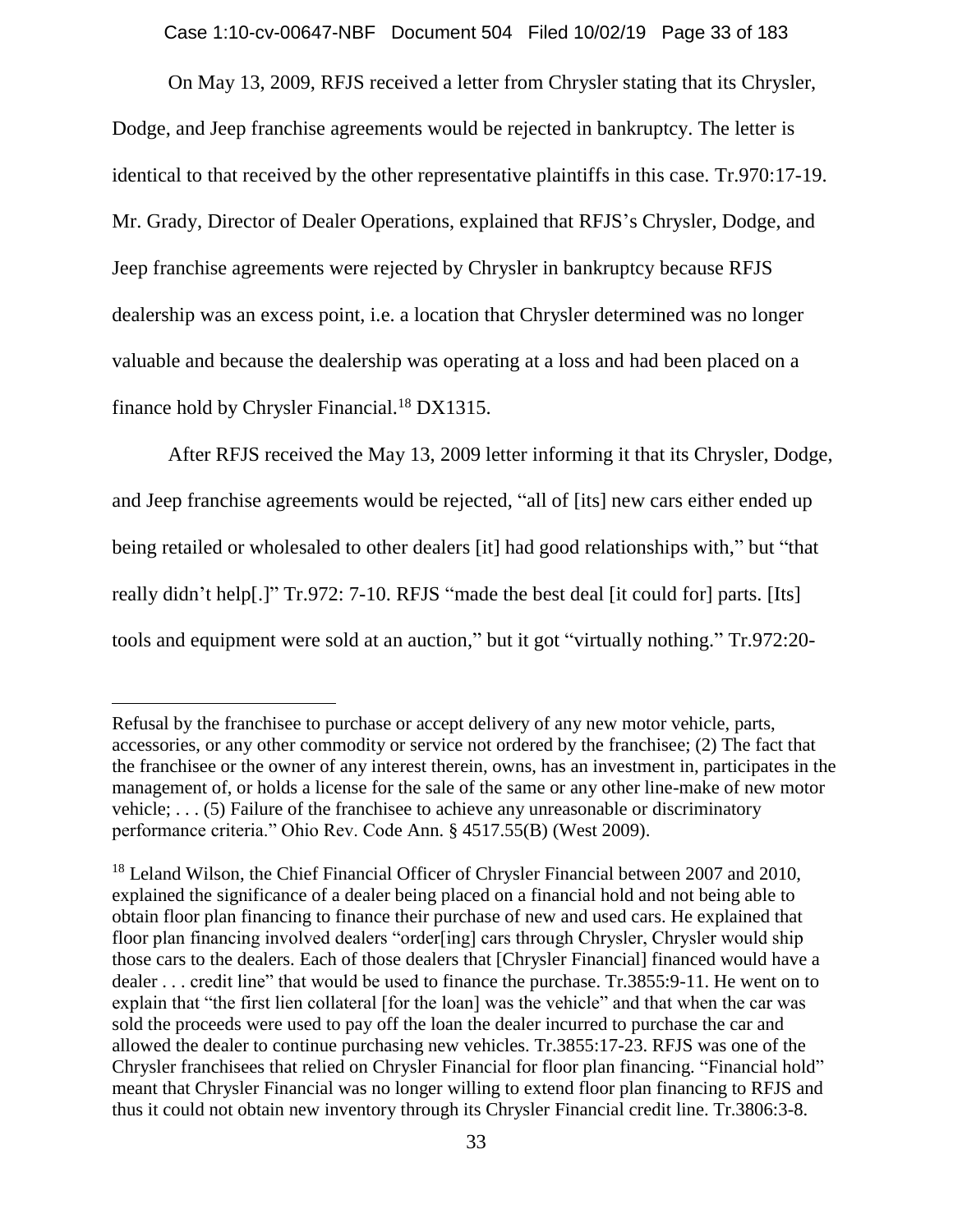25. Ultimately, RFJS "shut down the dealership" and "did not consider staying open as a service and used car dealership because [its] business ran on the new car franchise." Tr.973:1-11. After its Chrysler, Dodge, and Jeep franchise agreements were rejected, RFJS pursued arbitration under Section 747 and settled with New Chrysler for \$200,000. Tr.1029:13-25. Because RFJS did not continue as either a new car dealership or used car and service dealership there are no financial statements for RFJS past June 2009. Case 1:10-cv-00647-NBF Document 504 Filed 10/02/19 Page 34 of 183

RFJS claims that the rejection of its Chrysler, Dodge, and Jeep franchise agreements in the Chrysler bankruptcy amounts to a taking of its franchises for the same reasons relied on by Taylor, Theel, and Whitey's. RFJS relies on Ms. Murphy's valuation as the basis for the just compensation it is seeking. Ms. Murphy, after reviewing RFJS's 2006, 2007, 2008, and January to May 2009 financial statements, PX153, calculated that RFJS's Chrysler, Dodge, and Jeep franchise agreements resulted in a net income of \$104,940 in 2006, \$331,375 in 2007, lost \$45,125 in 2008, and earned \$24,065 from January to May 2009. PX244.1F.

Using these values and her assumptions, Ms. Murphy calculated the amount of just compensation RFJS is seeking for the claimed taking of the franchise agreements. Under Ms. Murphy's income valuation approach, the amount of just compensation RFJS seeks for the claimed taking for the April 30, 2009 date is (1) \$1,766,000 where Chrysler enters bankruptcy but continues to produce cars and trucks, or (2) \$1,329,000 for where Chrysler enters bankruptcy but continues to produce only trucks. Tr.1406:14-15.

#### **E. Jim Marsh American Corporation**

Jim Marsh testified on behalf of Jim Marsh American Corporation ("Marsh") which for the years at issue was located 8555 West Centennial Parkway, Las Vegas,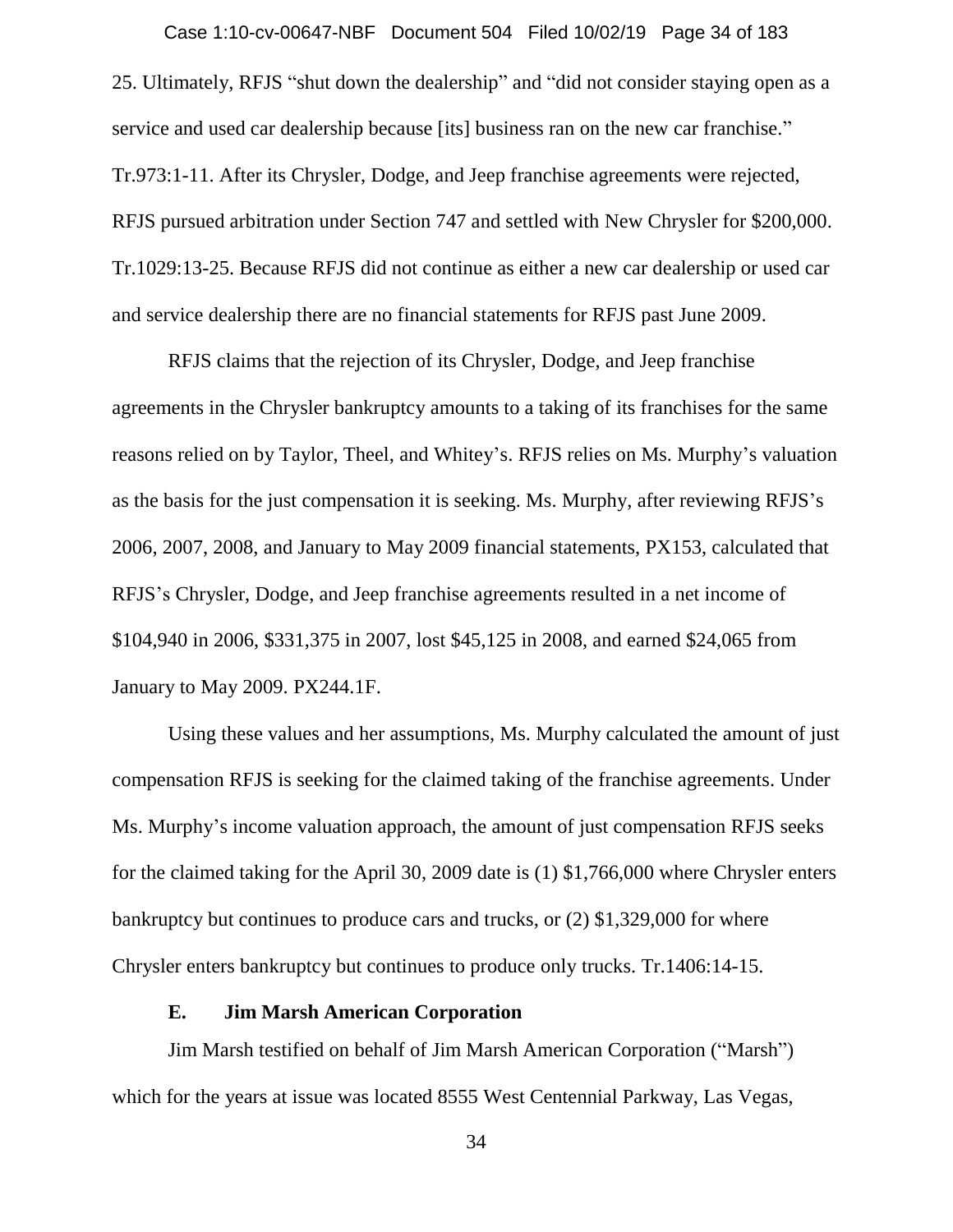Nevada. Tr.367:7. Marsh is incorporated under the laws of Nevada. The dealership included a Chrysler and Jeep franchise at the time of the alleged taking. In early 2009, Marsh purchased a Kia, Suzuki, and Mitsubishi dealership. Tr.379:9-12. The Suzuki dealership closed in 2014 when Suzuki filed for bankruptcy and Marsh sold the Mitsubishi dealership in 2017. Tr.378:23-25. Marsh still operates a Kia dealership. The Chrysler and Jeep franchise agreements that were rejected by Chrysler in the Chrysler bankruptcy were awarded to Marsh on December 21, 2000. Tr.367:21-25. Prior to receiving these franchise agreements, Marsh had other Chrysler and Jeep franchise agreements dating back to 1995 and 1971. Tr.366:17-367:20. Marsh's 2000 Chrysler and Jeep franchise agreements were identical in form and substance to those of the other representative plaintiffs in this case. DX44. Case 1:10-cv-00647-NBF Document 504 Filed 10/02/19 Page 35 of 183

Mr. Marsh explained that he knew that state laws protected his franchise agreements from unjust termination and testified that throughout his several decades of experience as a new vehicle franchise owner he had never heard of an involuntary termination of a franchise agreement other than when an owner was convicted of a felony or some form of fraud.<sup>19</sup> Tr.369:21-370:2.

<sup>&</sup>lt;sup>19</sup> Nevada state laws provide that " $[n]$ otwithstanding the terms of the franchise, a manufacturer or distributor shall not terminate or refuse to continue any franchise unless it has received the written consent of the dealer or: (a) It has given written notice of its intention to the dealer and the Director; and (b) Either the following conditions occurs: (1) The dealer does not file a protect with the Director within the time allowed by this section; or (2) After the dealer has filed a protest and the Director has conducted a hearing on the matter, the Director issues an order authorizing the manufacturer or distributor to terminate the franchise or permit it to lapse." Nev. Rev. Stat. Ann. § 482.36352(1) (West 2009). Furthermore, Nevada state law states that "[i]n determining whether good cause has been established for permitting a manufacturer or distributor to terminate, refuse to continue, modify or replace a franchise, the Director shall consider without limitation: (1) The amount of business transacted by the dealer, as compared to the business available to the dealer  $\dots$  (2) The investment necessarily made and obligations incurred by the dealer to perform its part of the franchise . . . (6) The extent of the dealer's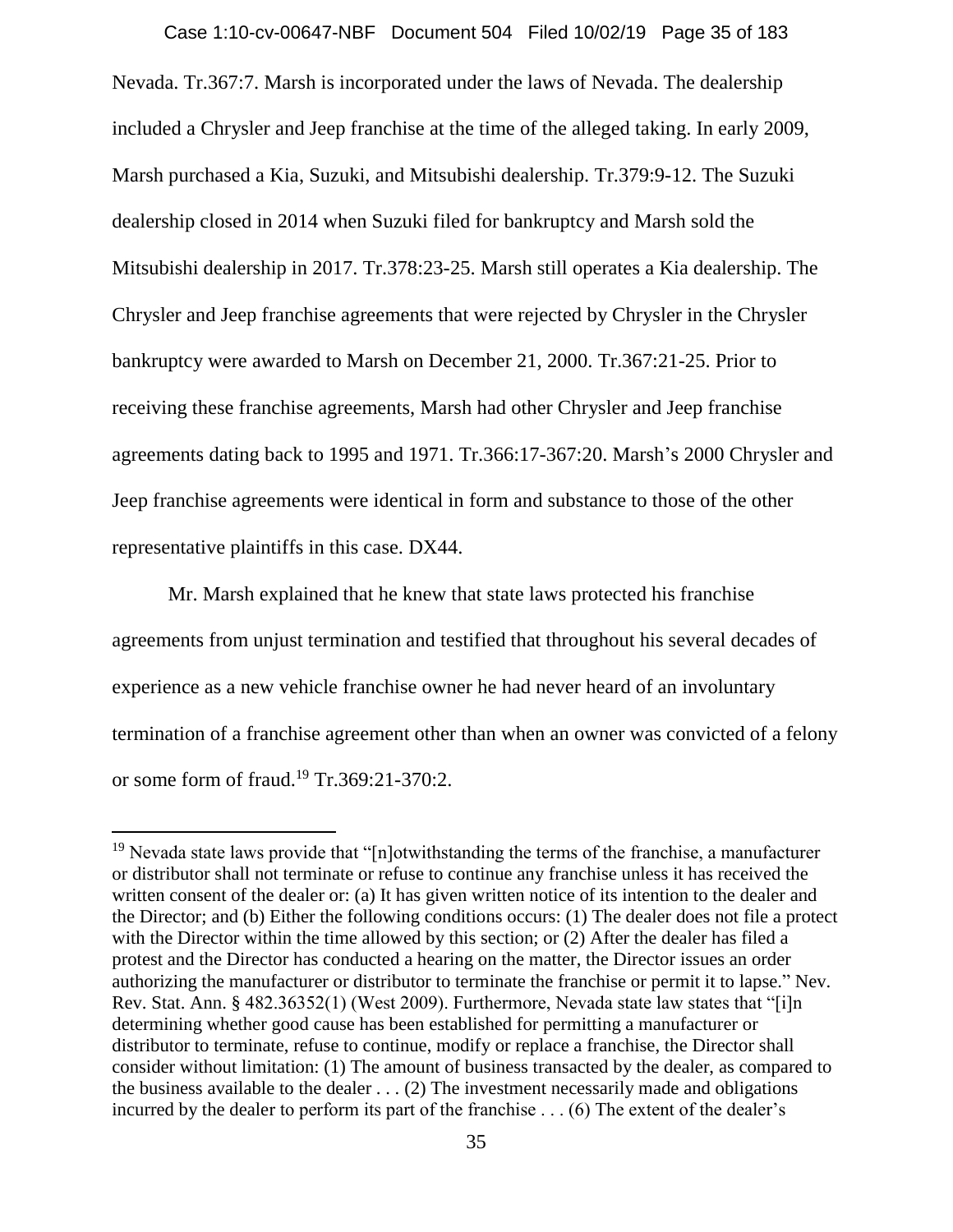Case 1:10-cv-00647-NBF Document 504 Filed 10/02/19 Page 36 of 183

On May 13, 2009, Marsh received a letter from Chrysler stating that its Chrysler and Jeep franchise agreements would be rejected in bankruptcy. The letter is identical to that received by the other representative plaintiffs in this case. PX147. Mr. Grady, Director of Dealer Operations, explained that Marsh's Chrysler and Jeep franchise agreements were rejected by Chrysler in bankruptcy because Marsh had only met 38% of its MSR, it lacked a Dodge franchise agreement, and because Chrysler wanted a thirdparty candidate to run a Chrysler, Dodge, and Jeep dealership in a different part of Las Vegas. DX1315.

After Marsh received the May 13, 2009 letter informing it that its Chrysler and Jeep franchise agreements would be rejected, it had to "liquidate [its] inventory of new cars, leaving [it] with an inventory of Chrysler-specific tools that [it[ could no longer use for warranty service and which [it] could no long use to access the manufacturer's computer to perform new car service." Tr.373:8-12. Also, Marsh "obtained most of [its] used car inventory from trade-ins associated with the purchase of new cars [and] [l]osing new car sales meant [it] had fewer used cars to sell." Tr.373:13-16. Marsh also "lost the after-sale income and the after-market warranties and service contracts that [it] could no longer sell in connection with the sale of Chrysler-Jeep projects." Tr.373:16-19. Marsh participated in the Section 747 arbitration process and won a letter of intent from New Chrysler. In January 2017, Marsh opened a new Chrysler-Jeep dealership but was required to spend significant amounts of money to open this new dealership. Tr.374:11- 18.

failure, if any, to comply with the terms of the franchise." Nev. Rev. Stat. Ann. § 482.36355 (West 2009).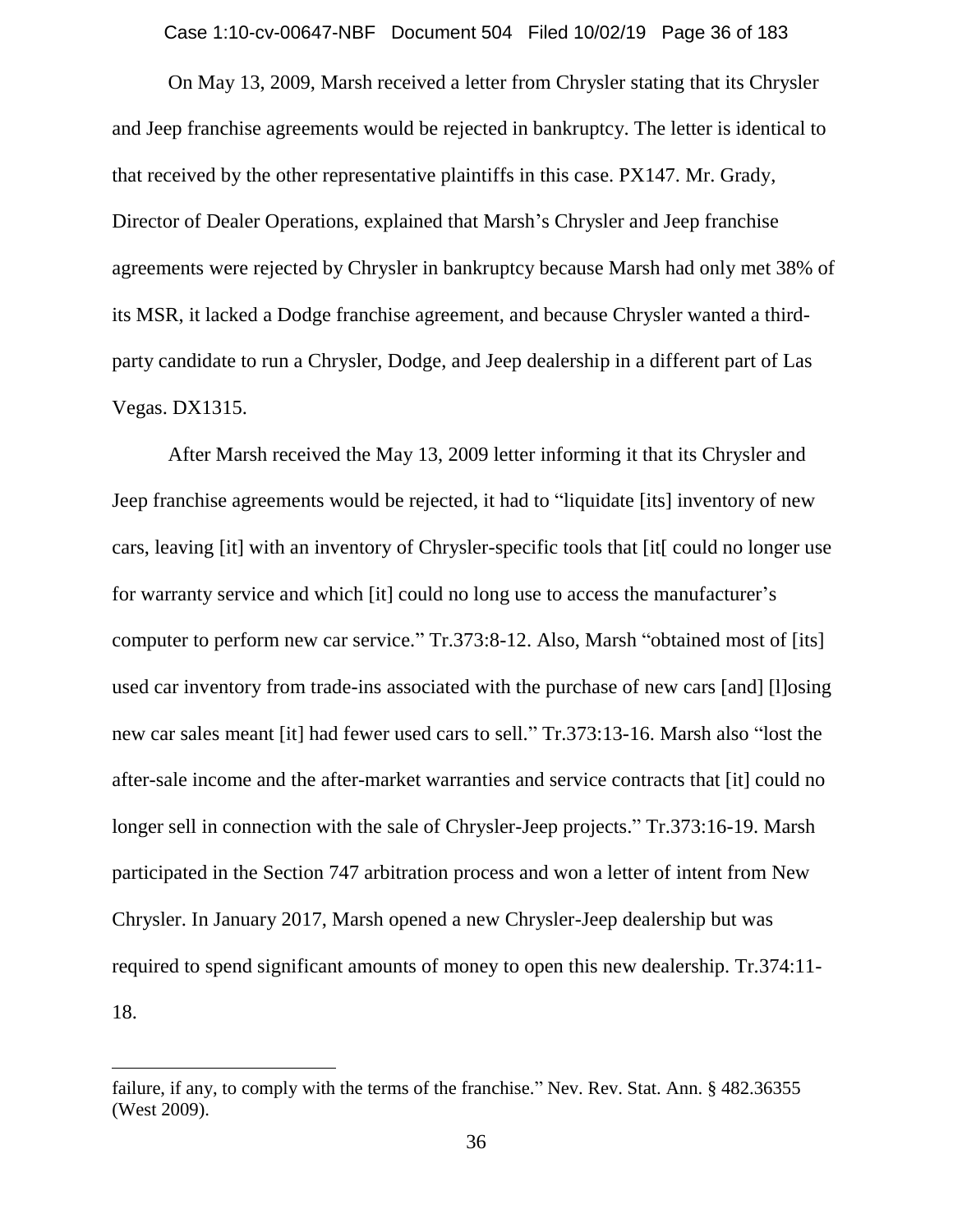Case 1:10-cv-00647-NBF Document 504 Filed 10/02/19 Page 37 of 183

Marsh claims that the rejection of its Chrysler and Jeep franchise agreements in the Chrysler bankruptcy amounts to a taking for the same reasons relied on by plaintiffs Taylor, Theel, Whitey, and RFJS. Marsh relies on Ms. Murphy's valuations of his franchise agreements to support a claim for just compensation. Ms. Murphy, relying on the same income streams and same calculation methods as described above, and after reviewing Marsh's 2004, 2005 2006, 2007, 2008, and January to May 2009 financial statements, PX145, calculated that Marsh's Chrysler and Jeep franchise agreements resulted in a net income of \$860,020 in 2004, \$1,032,818 in 2005, \$1,396,370 in 2006, \$932,272 in 2007, \$816,019 in 2008, and earned \$746,431 from January to May 2009. PX244.1G.

Using these values and her assumptions, Ms. Murphy calculated the amount of just compensation Marsh is seeking for the claimed taking of the franchise agreement. Under Ms. Murphy's income valuation approach, the amount of just compensation Marsh seeks for the claimed taking of the franchise agreement for the April 30, 2009 date is (1) \$8,972,000 where Chrysler enters bankruptcy but continues to produce cars and trucks or (2) \$7,037,000 for where Chrysler enters bankruptcy but continues to produce only trucks. Tr.1406:14-15.

## **F. Livonia Chrysler-Jeep**

Collen and David MacDonald testified on behalf of Livonia Chrysler-Jeep ("Livonia") which for the years at issue was located at 30777 Plymouth Road, Livonia, Michigan. Livonia is incorporated under the laws of Michigan. The dealership included a Chrysler and Jeep franchise at the time of the alleged taking. Tr.1290:5-9.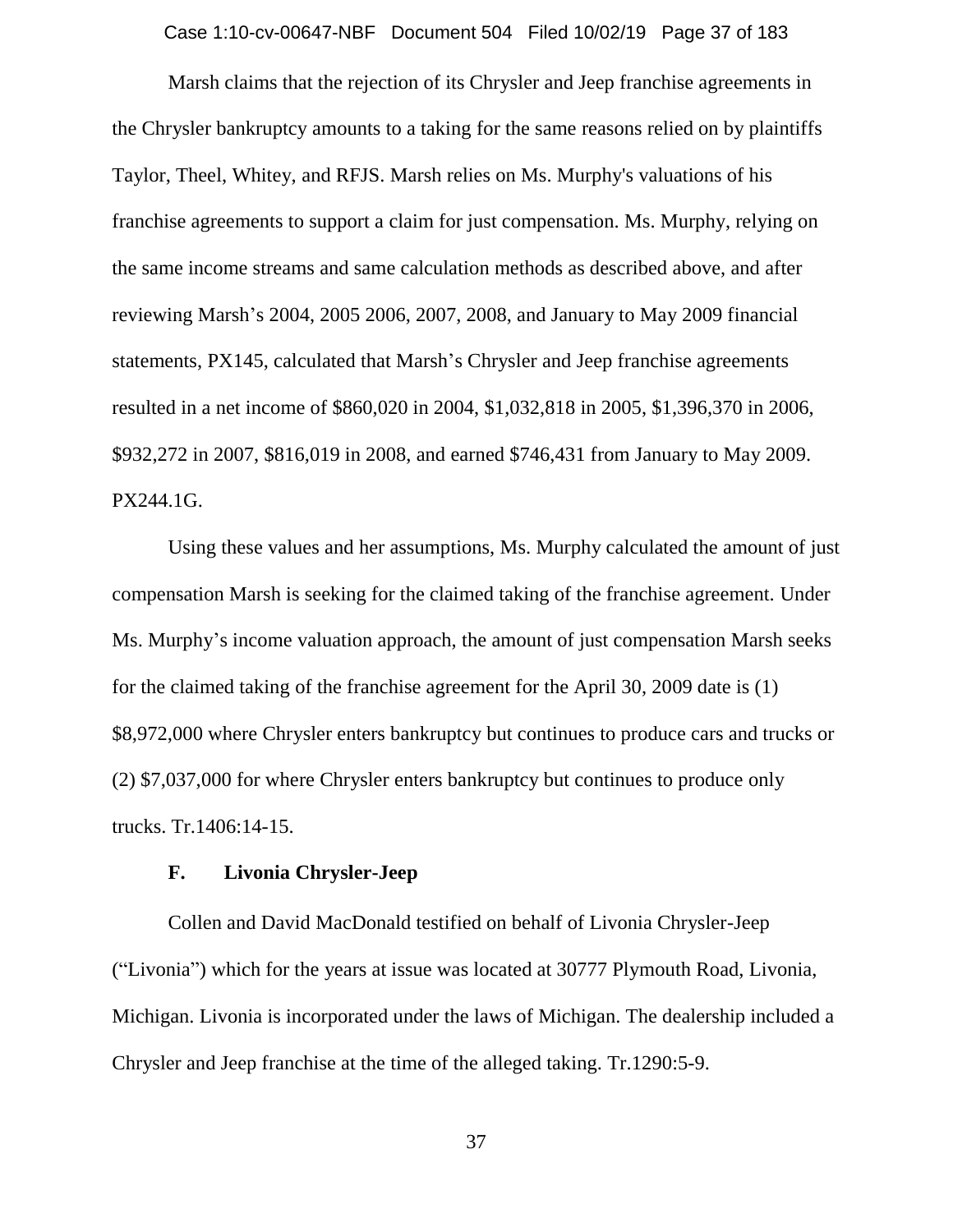Case 1:10-cv-00647-NBF Document 504 Filed 10/02/19 Page 38 of 183

The Chrysler and Jeep franchise agreements that were rejected in the Chrysler bankruptcy were awarded to Livonia on April 24, 1998. These Chrysler and Jeep franchise agreements were identical in form and substance to the franchise agreements that the other representative plaintiffs had with Chrysler. PX136. Both Mr. and Mrs. MacDonald explained that they understood that, regardless of the termination terms in those agreements, the agreements could only be terminated consistent with the franchise laws in Michigan.<sup>20</sup> Tr.1293:5-14.

On May 13, 2009, Livonia received a letter from Chrysler stating that its Chrysler and Jeep franchise agreements would be rejected in bankruptcy. The letter is identical to that received by the other representative plaintiffs in this case. PX139. Mr. Grady, Director of Dealer Operations, testified that Livonia's Chrysler and Jeep franchise agreements were rejected by Chrysler in bankruptcy because Chrysler did not like the location of the dealership and thought that it would be more profitable to move the Chrysler and Jeep franchises to a Dodge dealership a few miles away. DX1315.

After it received the May 13, 2009 letter informing it that its Chrysler and Jeep franchise agreements would be rejected, Livonia had to "sell [its] parts inventory and new car inventory at a substantial loss." Tr.1295:21-23. Additionally, Livonia was unable to get out of contracts, such as an advertising contract, and "had to continue to pay them, though [it] no longer needed their services." Tr.1295:23-1296:1. Livonia participated in

 $\overline{a}$ 

<sup>&</sup>lt;sup>20</sup> Michigan law provides that an automobile manufacturer can only terminate or not renew a franchise agreement if they have acted in good faith and have good cause. Mich. Comp. Laws Ann. § 445.1567. Michigan law provided that the following alone did not constitute good cause for termination: a change in ownership of the dealership, refusal of the dealership to purchase or accept delivery of any automobile parts; or if the owner of the dealership has a franchise with another auto manufacturer. Mich. Comp. Laws Ann. § 445.1568.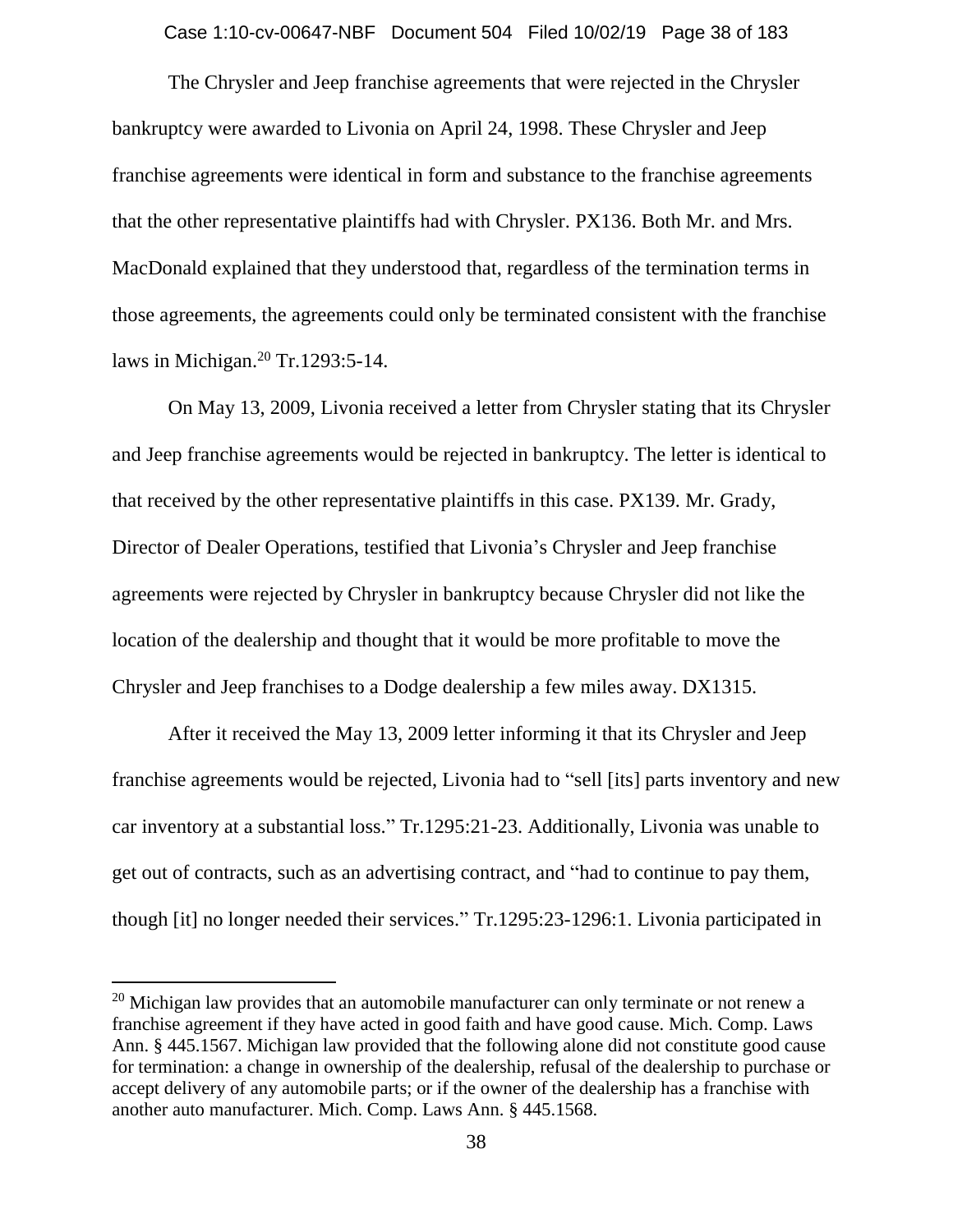the Section 747 arbitration process and was ultimately awarded a letter of intent from New Chrysler and has since signed new Chrysler and Jeep franchise agreements with New Chrysler. Tr.1362:5-25. Case 1:10-cv-00647-NBF Document 504 Filed 10/02/19 Page 39 of 183

Livonia claims that the rejection of its Chrysler and Jeep franchise agreements in the Chrysler bankruptcy amounts to a taking for the same reasons relied on by the other *Alley's* plaintiffs. Livonia relies on Ms. Murphy's valuation to support the amount of just compensation seeks. Ms. Murphy, relying on the same income streams and same calculation methods as described above, and after reviewing Livonia's 2006, 2007, 2008, and January to May 2009 financial statements, calculated that Livonia's Chrysler and Jeep franchise agreements resulted in a net income of \$659,903 in 2006, \$595,052 in 2007, \$718,631 in 2008, and \$130,224 from January to May 2009. PX244.1A.

Using these values and her assumptions, Ms. Murphy calculated the amount of just compensation Livonia is seeking for the claimed taking of the franchise agreement. Under Ms. Murphy's income valuation approach, the amount of just compensation Livonia is seeking for the claimed taking of the franchise agreement on the April 30, 2009 taking date is (1) \$4,464,000 where Chrysler enters bankruptcy but continues to produce cars and trucks or (2) \$3,705,000 for where Chrysler enters bankruptcy but continues to produce only trucks. Tr.1406:4-5.

## **G. Barry Dodge Inc.**

Andrew Riexinger testified on behalf of Barry Dodge Inc. ("Barry"), which for the years at issue was located at 4579 South Main Street, Brockport, New York. Barry was incorporated under the laws of New York. Barry's dealership included Chrysler, Dodge, and Jeep franchises at the time of the alleged taking.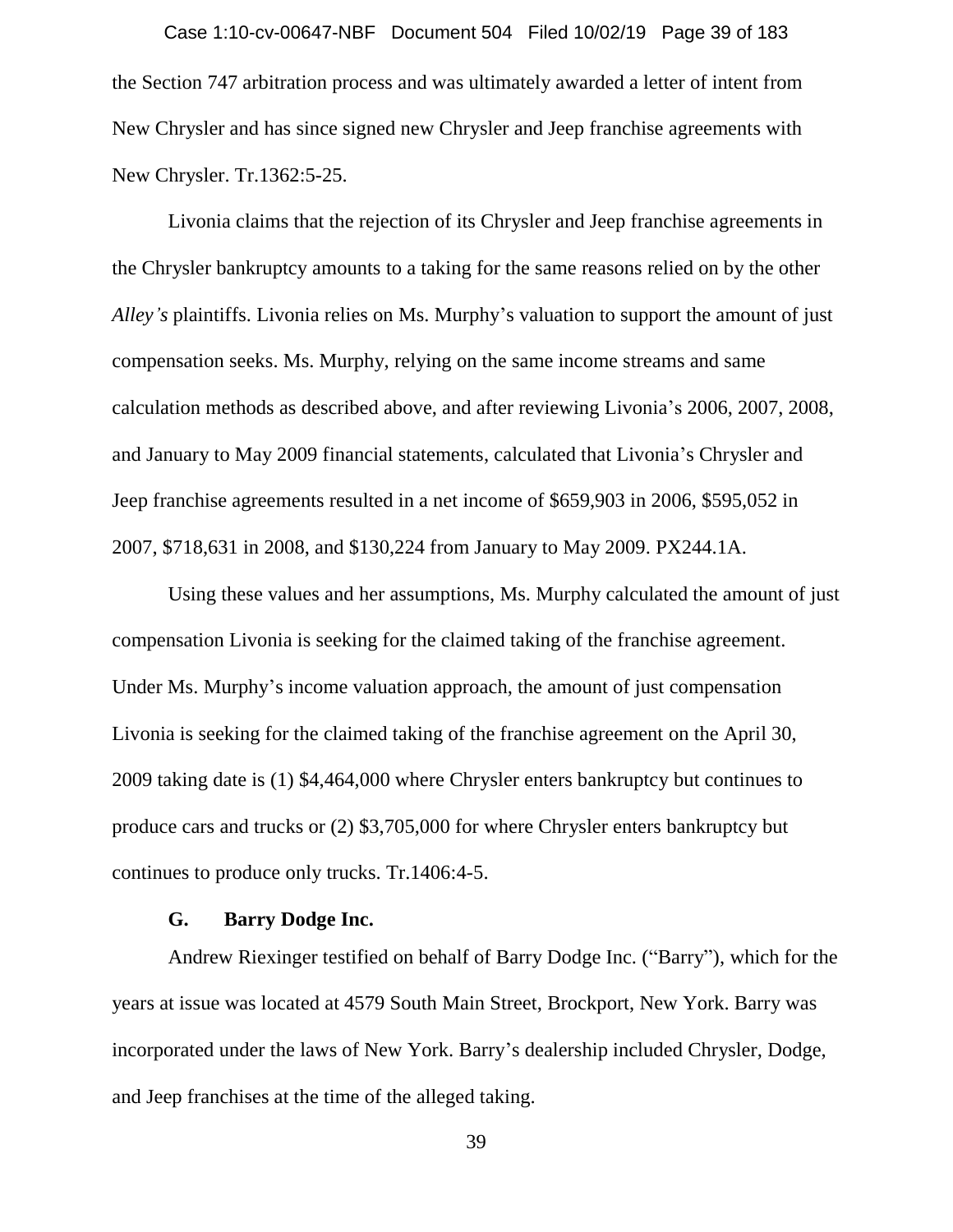Case 1:10-cv-00647-NBF Document 504 Filed 10/02/19 Page 40 of 183

The Chrysler and Dodge franchise agreements that were rejected in the Chrysler bankruptcy were awarded to Barry on August 9, 1993. The Jeep franchise agreement that was rejected in the Chrysler bankruptcy was awarded to Barry on December 19, 1997. Barry's Chrysler, Dodge, and Jeep franchise agreements are identical in form and substance to the other franchise agreements owned by the other representative plaintiffs. PX2. Mr. Riexinger also testified that he understood that, regardless of the termination provisions in these franchise agreements, state law precluded the termination of dealerships for unjust reasons.<sup>21</sup> Tr.1218:23-1219:1.

On May 13, 2009, Barry received a letter from Chrysler stating that its Chrysler, Dodge, and Jeep franchise agreements would be rejected in bankruptcy. The letter is identical to that received by the other representative plaintiffs in this case. PX4. Mr. Grady, Director of Dealer Operations, explained that Barry's Chrysler, Dodge, and Jeep franchise agreements were rejected by Chrysler in bankruptcy because it only met 42% of its MSR and because it was considered an excess point because Chrysler wanted to reduce the number of dealers in the Brockport area. DX1315.

After Barry received the May 13, 2009 letter informing it that its franchise agreements would be rejected it had to "salvage what money [it] could from [its] existing inventory." Tr.1220:14-16. Barry "sold [its] inventory of vehicles to other [dealers] and

 $21$  New York state law provides that a franchisor cannot terminate or refuse to renew a franchise "except for due cause, regardless of the terms of the franchise." N.Y. Vehicle and Traffic Law § 463.2(d)(1). New York state law specifies that "[i]f the termination is based upon performance of the dealer in sales and services there shall be no due cause if the dealer substantially complies with the reasonable performance provisions of the franchise during such cure period and no due cause if the failure to demonstrate such substantial compliance was due to factors which were beyond the control of such dealer." N.Y. Vehicle and Traffic Law § 463.2(e)(3).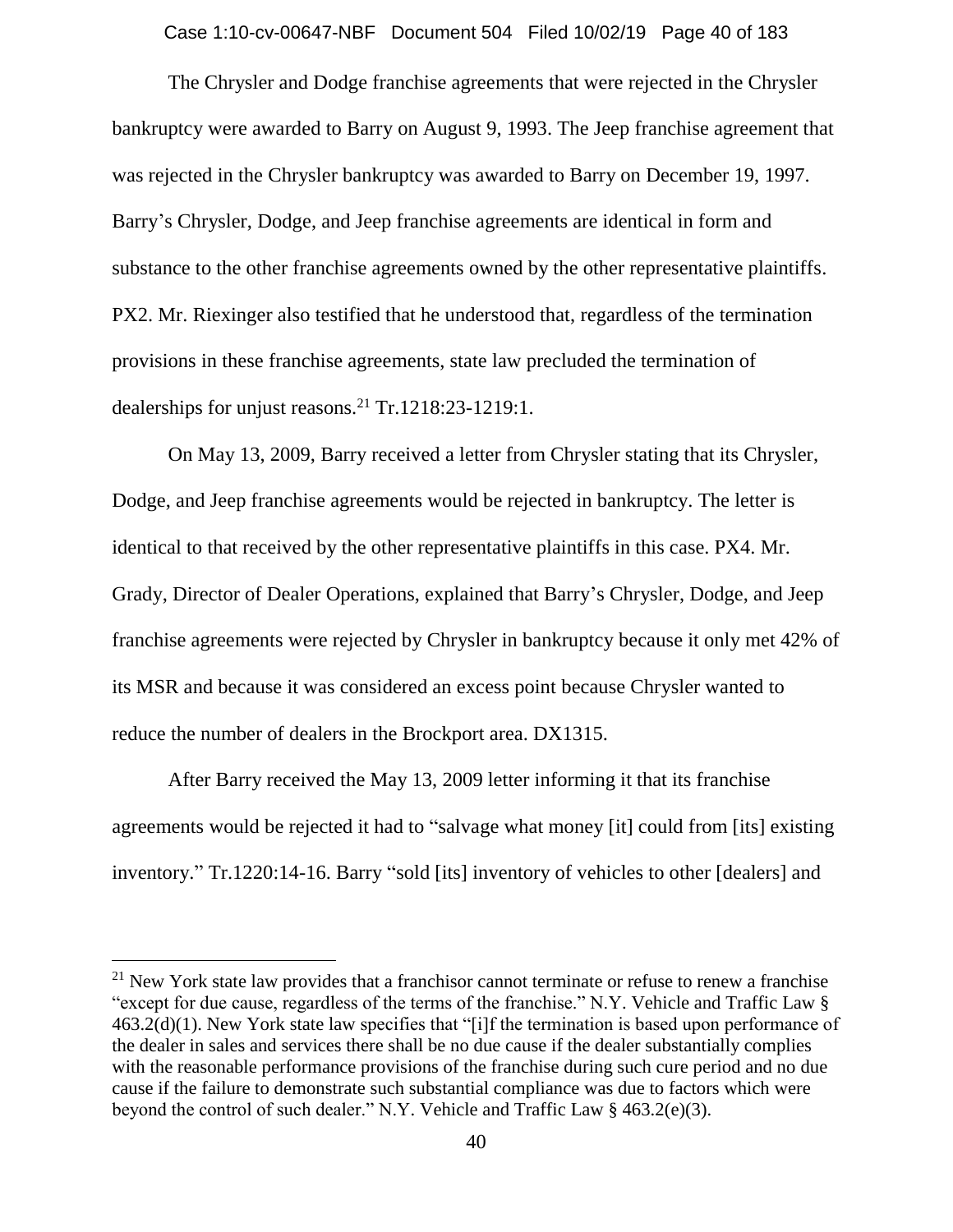parts to one of [its] former competitors . . . for 50 grand." Tr.1220:16-18. Barry also "sold some of [its] specialized tools to former competitors, which [it] could no longer use since [it] no longer provided warranty services for new vehicles." Tr.1220:18-21. Barry continued to operate under the name "Barry's Auto Center" as a used car dealership that also sells campers and cargo trailers. Tr.1221:7, Tr.1221:16-17. Barry's 2010 financial statement for its used car dealership showed that it earned a net income of \$239,417. DX618. Barry chose not to file for arbitration under Section 747. Tr.1269:13-16. Case 1:10-cv-00647-NBF Document 504 Filed 10/02/19 Page 41 of 183

Barry claims that the rejection of its Chrysler, Dodge, and Jeep franchise agreements amounts to a taking for the same reasons as relied on by the other *Alley's*  plaintiffs. Barry relies on Ms. Murphy's valuations to support the amount of just compensation it seeks. Ms. Murphy, relying on the same income streams and same calculation methods as described above, and after reviewing Barry's 2004, 2005, 2006, 2007, 2008, and January to May 2009 financial statements, calculated that Barry's Chrysler, Dodge, and Jeep franchise agreements resulted in a net income of \$172,181 in 2004, \$68,367 in 2005, \$55,878 in 2006, \$186,534 in 2007, \$163,704 in 2008, and earned \$124,052 from January to May 2009. PX244.1C.

Using these values and her assumptions, Ms. Murphy calculated the amount of just compensation Barry is seeking for the claimed taking of the franchise agreement. Under Ms. Murphy's income valuation approach, the amount of just compensation Barry is seeking for the April 30, 2009 taking date is (1) \$1,124,000 where Chrysler enters bankruptcy but continues to produce cars and trucks, or (2) \$859,000 for where Chrysler enters bankruptcy but continues to produce trucks. Tr.1406:8-9.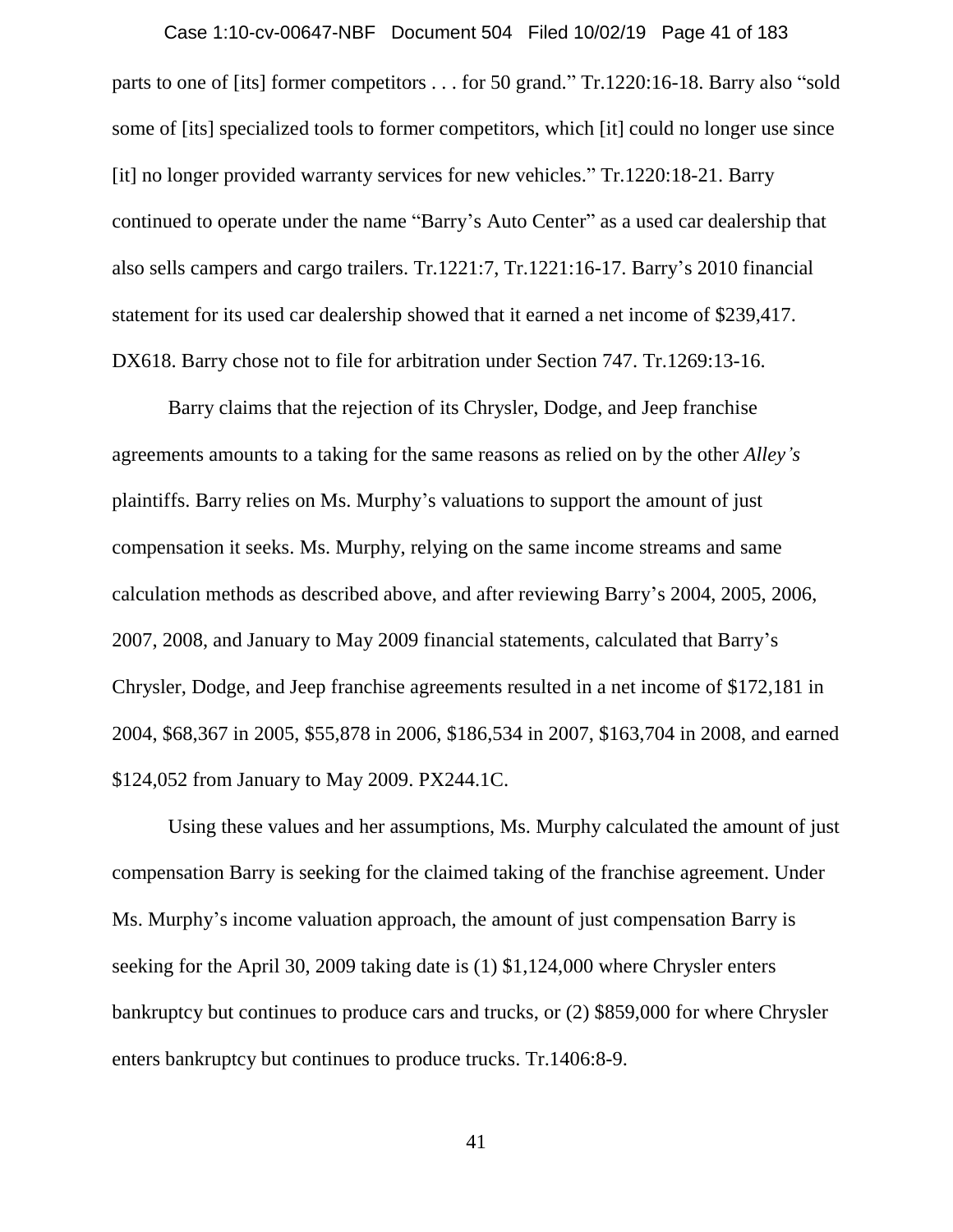Case 1:10-cv-00647-NBF Document 504 Filed 10/02/19 Page 42 of 183

# **H. Guetterman Motors**

Jack Guetterman testified on behalf of Guetterman Motors ("Guetterman"), one of the two representative *Colonial* plaintiffs, which for the years at issue was located at 2210 Sycamore Street, Cairo, Illinois. Guetterman was incorporated under the laws of Illinois. Guetterman's dealership included Chrysler, Dodge and Jeep franchises as well as a Ford franchise at the time of the alleged taking.

The Chrysler, Dodge and Jeep franchise agreements that were rejected in the Chrysler bankruptcy were awarded to Guetterman on February 11, 1993. Guetterman's Chrysler, Dodge, and Jeep franchise agreements are identical in form and substance to the other franchise agreements owned by other representative plaintiffs. DX16 (Chrysler Agreement), DX21 (Dodge Agreement), DX22 (Jeep Agreement). Mr. Guetterman also testified that he understood that, regardless of the termination provisions in these franchise agreements, state law precluded the termination of dealerships for unjust reasons.<sup>22</sup> Tr.2179:6-10.

 $^{22}$  Illinois state law provides that an automobile manufacturer cannot terminate or fail to renew a franchise agreement without good cause and without giving sufficient notice as outline in Illinois state law. 815 Ill. Comp. Stat. Ann. § 710/4(d)(6). The Illinois Board of Motor Vehicles determines if there is sufficient good cause not to renew or cancel a franchise and Illinois law provides that it shall consider, but is not limited to, the following factors: "(1) The amount of retail sales transacted by the franchise during a 5-year period immediately before the date of the notice of proposed actions as compared to the business available to the franchisee. (2) The investment necessarily made and obligations incurred by the franchisee to perform its part of the franchise. (3) The permanency of the franchisee's investment. . . . (5) Whether the franchisee has adequate moto vehicle sales and service facilities, equipment, vehicle parts, and service personnel to reasonably provide for the need of the customers of the same line make of motor vehicles handled by the franchisee. . . . (7) The extent and materiality of the franchisee's failure to comply with the terms of the franchise and the reasonableness and fairness of those terms. . . ." 815 Ill. Comp. Stat. Ann. § 710/12(d).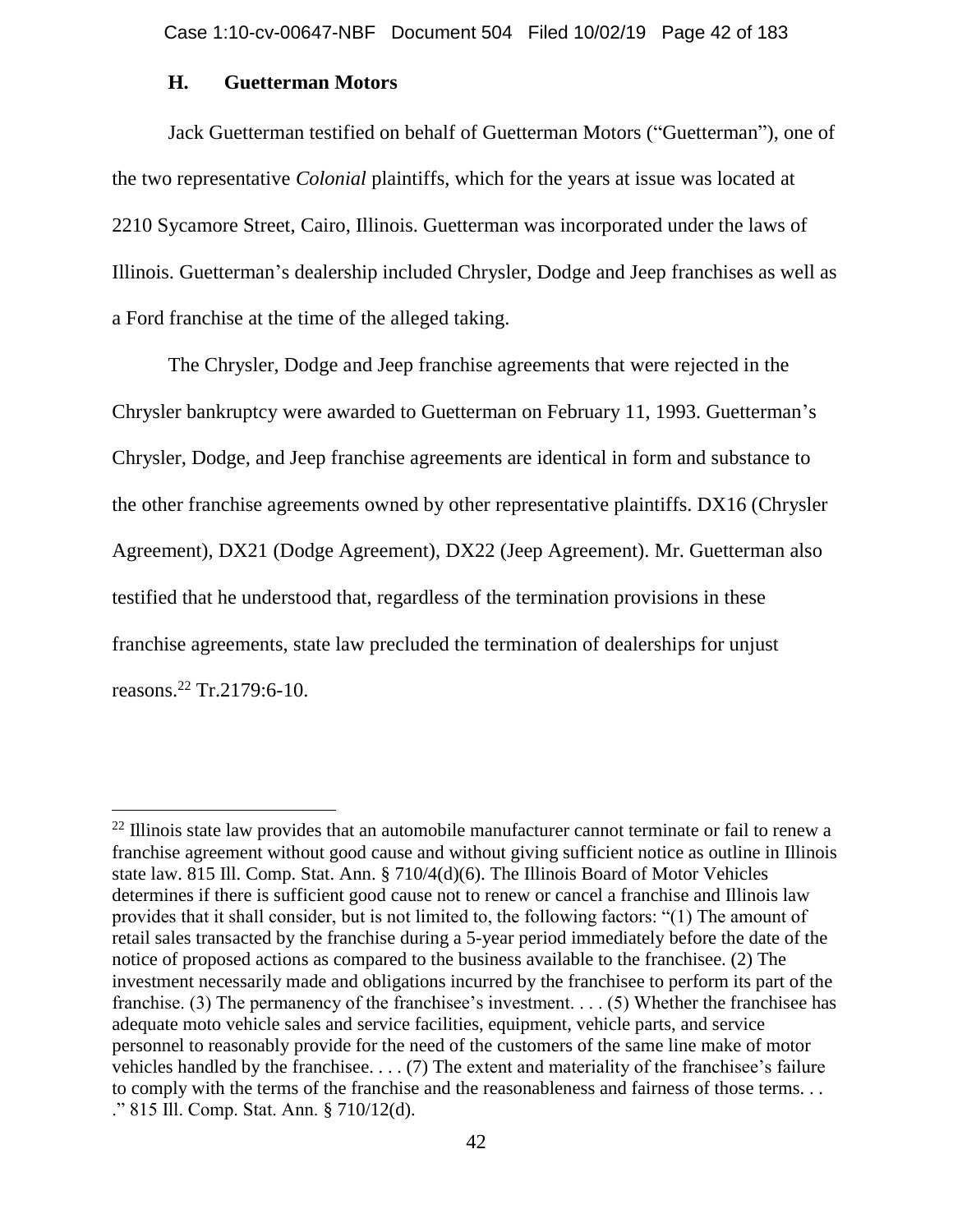Case 1:10-cv-00647-NBF Document 504 Filed 10/02/19 Page 43 of 183

On May 13, 2009, Guetterman received a letter from Chrysler stating that its Chrysler, Dodge, and Jeep franchise agreements would be rejected in bankruptcy. The letter is identical to that received by the other representative plaintiffs in this case. Mr. Grady, Director of Dealer Operations, explained that the Guetterman Chrysler, Dodge and Jeep franchise agreements were rejected by Chrysler in bankruptcy because the dealership only met 53% of its MSR, was considered an excess point in the Cairo area, was placed on a financial hold by Chrysler Financial, and had a competitive dual Ford dealership attached to the Chrysler showroom. DX1315.

After Guetterman received the May 13, 2009 letter, Mr. Guetterman testified that Chrysler only bought "back \$18,754 of parts for 68 cents on the dollar" and that the dealership was unable to sell its remaining Chrysler parts. Tr.2180:2-10. Mr. Guetterman explained that the "cost of the remaining parts is over \$100,000." Tr.2180:6-7. Mr. Guetterman also testified that he "attempted to negotiate with the New Chrysler through [the] St. Louis dealer placement manager . . . but [it] was turned down." Tr.2176:15-19. Mr. Guetterman further testified that he "paid the initial fee and got a date to proceed" under the Section 747 arbitration process, but that before the arbitration date, New Chrysler offered Guetterman a letter of intent for a new franchise agreement. Tr.2176:21- 25. Mr. Guetterman explained that he did not accept the letter of intent because it imposed new requirements which have required between \$1 million and \$2 million in new investments. Tr.2177:12-15.

Guetterman's 2010 financial statement for its Ford franchise, which it expanded into space previously dedicated for Chrysler vehicles, showed that Guetterman received a net income of \$120,920 from that dealership. DX613. Guetterman's 2011 financial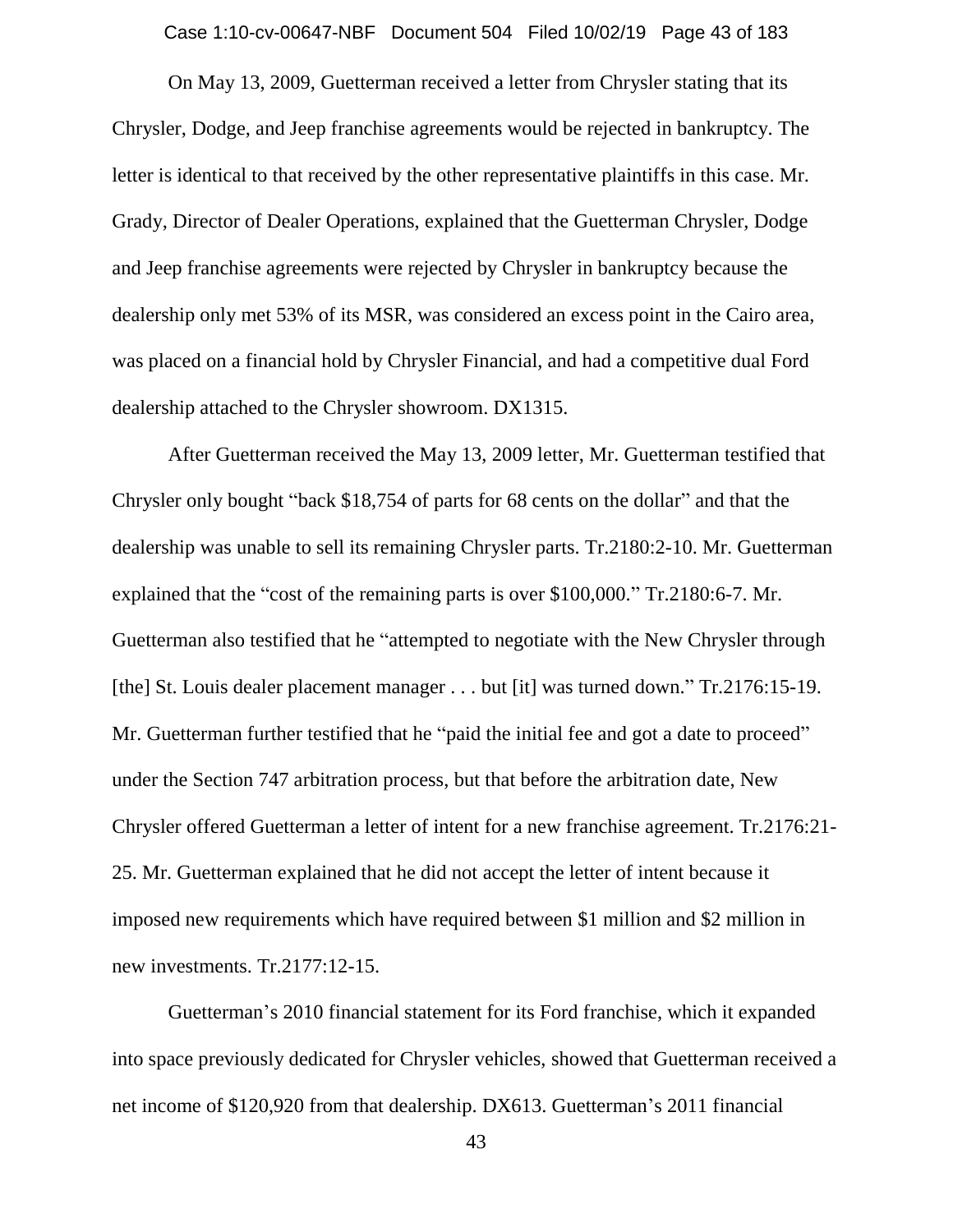statement for its Ford franchise showed that Guetterman received a net income of \$82,813 from that dealership. DX648. Guetterman continues to operate as a Ford dealer to the present day. Case 1:10-cv-00647-NBF Document 504 Filed 10/02/19 Page 44 of 183

Guetterman claims that the rejection of its three Chrysler franchise agreements in the Chrysler bankruptcy amounts to a taking based on the same theory of coercion relied on by the *Alley's* plaintiffs and discussed *infra*. Guetterman is seeking just compensation in various amounts based on two different "but for" Chrysler Chapter 11 liquidation scenarios. Unlike, the *Alley's* plaintiffs, discussed above, Guetterman relies on the testimony of Ted Stockton<sup>23</sup> as its valuation expert. As will be explained in greater detail later in the opinion, Mr. Stockton's valuation approach is very different from the one employed by Ms. Murphy. For example, while Ms. Murphy assumes that at least some Chrysler cars or trucks will continue to be produced in her "but for world," Mr. Stockton assumes that Chrysler would have been liquidated in a Chapter 11 bankruptcy and that Chrysler vehicles would no longer have been produced. He assumes that there would be no new vehicles manufactured once Chrysler entered into bankruptcy. He assumed, however, that Chrysler parts would continue to be produced by entities that would have licensed Chrysler's name and would have offered those parts to the dealers for a price.

Ms. Murphy and Mr. Stockton also used different methods to calculate just compensation. Ms. Murphy calculated the amount of just compensation based on the income valuation approach assuming each of the *Alley's* plaintiffs would have continued

 $\overline{a}$ 

<sup>23</sup> As will be described in further detail *infra*, Mr. Stockton is the Vice President of Economics Services at the Fontana Group Inc. During his employment at Fontana he has worked 30,000 hours, focused on issues related to the automotive retail industry, and has conducted studies of hundreds of franchise operations that sell a wide array of branded vehicles.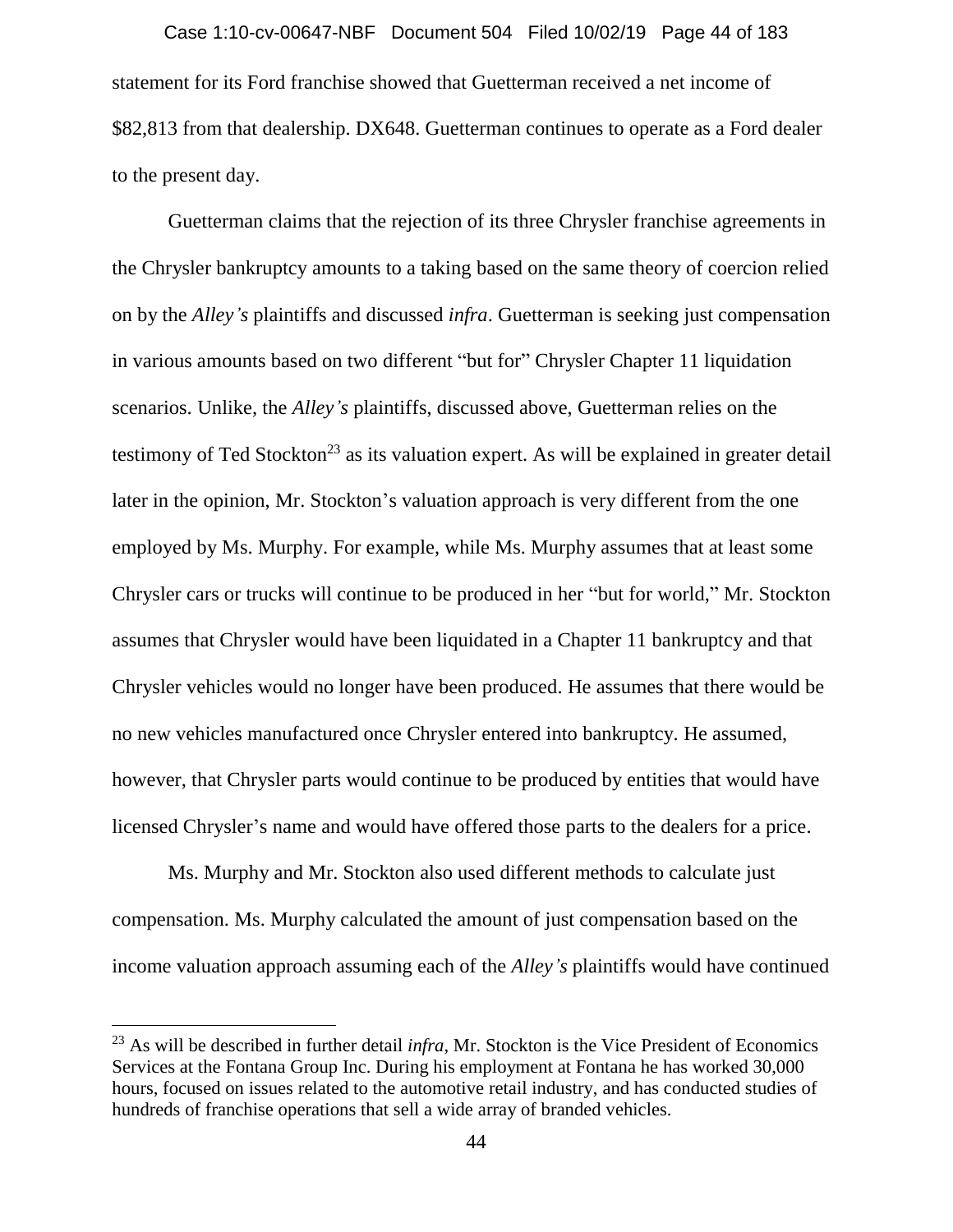as franchisees with a new Chrysler car manufacturer. Mr. Stockton calculated just compensation based largely on a "lost profits" method. Case 1:10-cv-00647-NBF Document 504 Filed 10/02/19 Page 45 of 183

Specifically, Mr. Stockton posited two "but for worlds" where Chrysler liquidates in bankruptcy at some point in April 2009. The two "but for worlds" are as follows (1) a Chapter 11 bankruptcy where there is an orderly wind-down of Chrysler's operations and Guetterman continues to operate under its existing franchise agreements either for (i) three years or (ii) seventeen months, depending on how long the wind-down takes to complete, and (2) immediate liquidation of Chrysler in which Guetterman's Chrysler dealership continues to operate indefinitely as a "branded" Chrysler dealer, under a licensing agreement with third party. Mr. Stockton testified that these "but for worlds" were provided to him by counsel. Tr.2544:17-21.

Under the orderly wind-down scenarios that either last for three years or seventeen months, Mr. Stockton made the following assumptions. He assumed that the franchise agreements were not terminated in bankruptcy and are kept in effect for the period of the wind-down. He further assumed that the United States would have guaranteed the warranty obligations for the incumbent Chrysler customers. As part of this scenario, Mr. Stockton assumed that Chrysler would attempt to sell off-lease vehicle returns to the Chrysler franchisees which would provide the plaintiffs with additional used cars to sell during the wind-down period.

Under the second scenario, immediate liquidation, Mr. Stockton testified that he assumed that the United States would have again guaranteed the warranty obligations for the incumbent Chrysler customers. He further assumed that a consortium of Chrysler dealerships would have acquired the rights to certain propriety parts and intellectual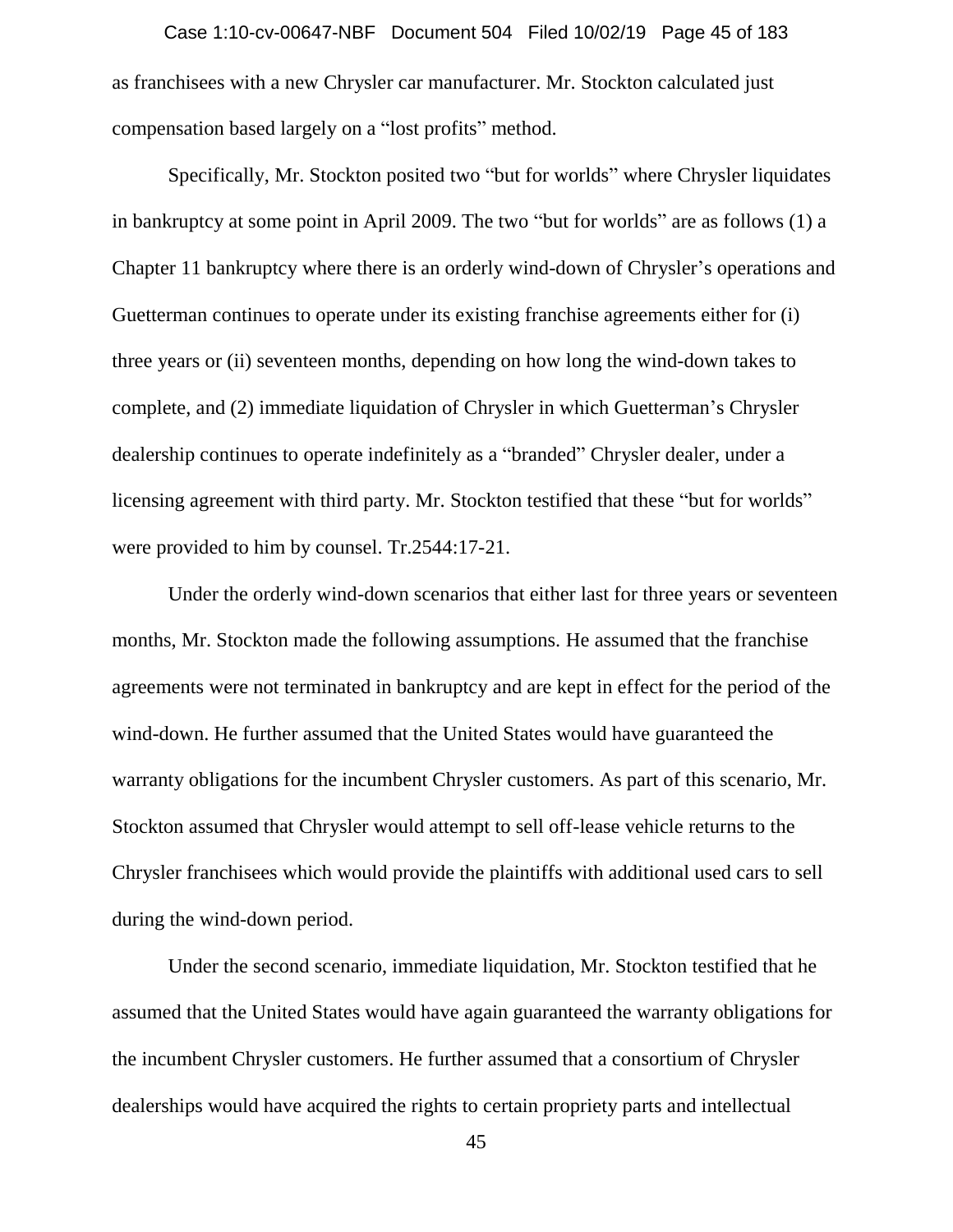property, i.e. the Chrysler brand, in the Chrysler bankruptcy and that the plaintiffs would have been able to operate as Chrysler branded dealerships for the purposes of serving and selling used Chrysler vehicles, although not with any franchise agreement.<sup>24</sup> Under this second scenario, there is no "Chrysler" and thus no continuing franchise agreement between Chrysler and the plaintiffs. Further, under this second scenario, the plaintiffs would continue as "branded" dealers for between seven to ten years. Case 1:10-cv-00647-NBF Document 504 Filed 10/02/19 Page 46 of 183

To set a value for what was "taken" by the government in Mr. Stockton's "but for world," Mr. Stockton calculated how much net profit Guetterman lost under these two liquidation scenarios by using Guetterman's 2006, 2007 and 2008 financial statements. DX138, DX196, DX311. Under Mr. Stockton's approach, the amount of just compensation Guetterman is seeking varies depending on the scenario, as follows: (1) \$122,761 for the immediate liquidation scenario; (2) \$112,942 for a Chapter 11 threeyear orderly wind-down scenario; and (3) \$61,047 for a Chapter 11 17-month orderly wind-down scenario. Tr.2456:11-19.

## **I. Mike Finnin Motors**

 $\overline{a}$ 

Mike Finnin testified on behalf of Mike Finnin Motors ("Finnin"), the second *Colonial* plaintiff, which for the years at issue was located at 4355 Dodge Street, Dubuque, Iowa. Finnin was incorporated under the laws of Iowa. Finnin's dealership included Chrysler and Jeep franchises as well as a Kia franchise acquired in 2007.

 $24$  Mr. Stockton also testified on cross examination that if a consortium of dealers did not purchase the proprietary parts and intellectual property from Chrysler during the Chrysler bankruptcy, some unidentified third party would have and then would have licensed these parts and the brand to the Chrysler plaintiffs, who would thus have been able to continue as Chryslerbranded dealers. Tr.2446:5-10.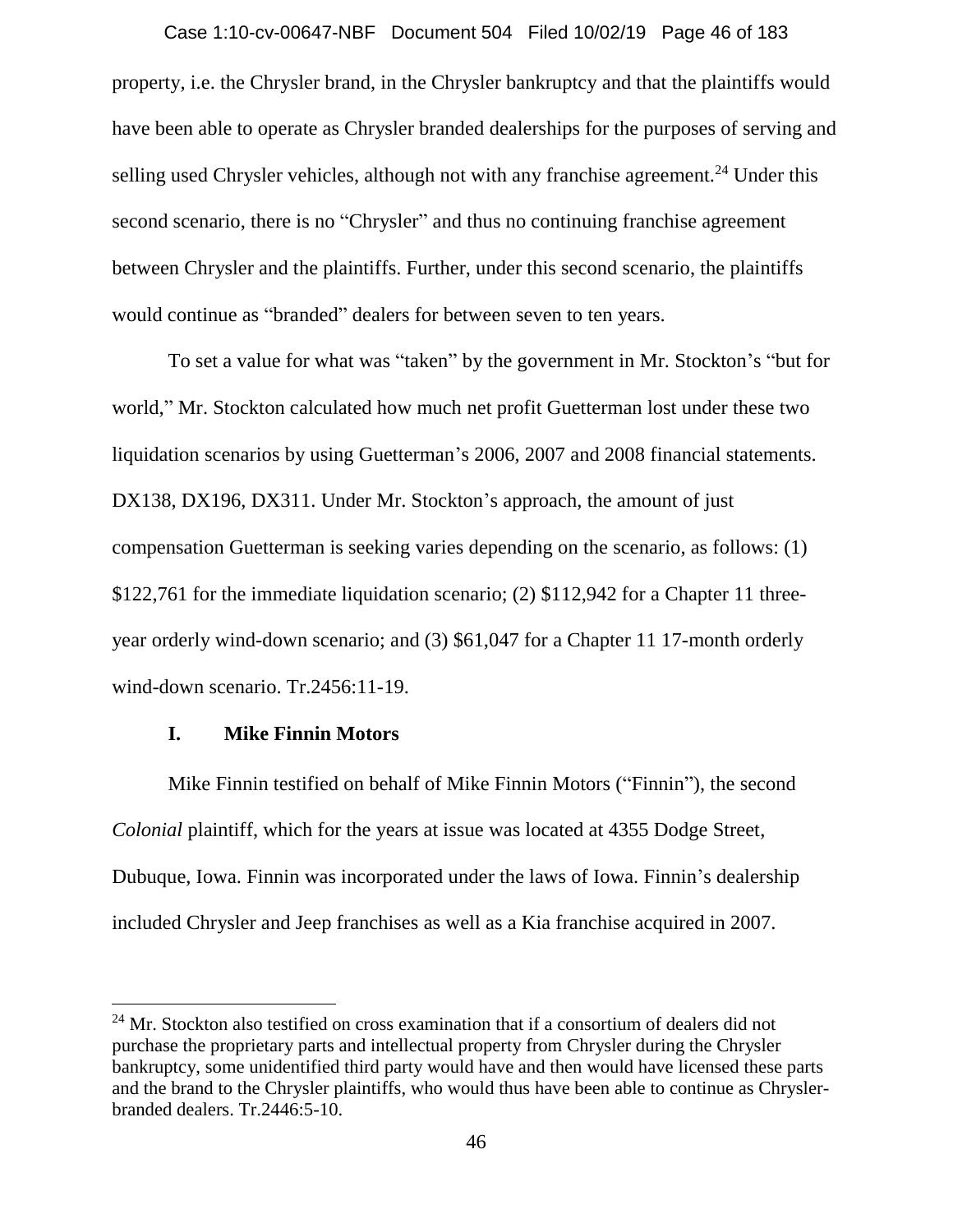Case 1:10-cv-00647-NBF Document 504 Filed 10/02/19 Page 47 of 183

The Chrysler and Jeep franchise agreements that were rejected in the Chrysler bankruptcy were awarded to Finnin on November 21, 1994. Finnin's Chrysler and Jeep franchise agreements are identical in form and substance to the other franchise agreements owned by the other representative plaintiffs. DX29 (Jeep Agreement), DX32 (Chrysler Agreement). Mr. Finnin also testified that he understood that, regardless of the termination provisions in these franchise agreements, state law precluded the termination of dealerships for unjust reasons.<sup>25</sup>

On May 13, 2009, Finnin received a letter from Chrysler stating that its Chrysler and Jeep franchise agreements would be rejected in bankruptcy. The letter is identical to that received by the other representative plaintiffs in this case. DX446. Mr. Grady, Director of Dealer Operations, explained that Finnin's Chrysler and Jeep franchise agreements were rejected by Chrysler in bankruptcy because the dealership only met 66% of its MSR and because Chrysler believed that a nearby Dodge dealer was a better dealer and wanted that dealer to have the Finnin Chrysler and Jeep franchises. DX1315.

After Finnin received the May 13, 2009 letter, Finnin lost use of half of a "10,000 new square foot showroom at [its] main facility" that was dedicated to its Chrysler and

 $\overline{a}$ 

 $25$  Iowa state law provides that a "franchiser shall not terminate or refuse to continue any franchise unless the franchiser has first established, in a hearing held under the provisions of this chapter, that both of the following apply: a. The franchiser has good cause for termination or noncontinuance. b. Upon termination or noncontinuance, another franchise in the same linemake will become effective in the same community, without diminution of the motor vehicle service formerly provided, or that the community cannot be reasonably expected to support such a dealership." Iowa Code Ann. § 322A.2(1) (West 2009). Iowa state law further provides that "[u]pon hearing, the franchiser shall have the burden of proof to establish that under the provisions of this chapter the franchiser should be granted permission to terminate or not continue the franchise, or to enter into a franchise establishing an additional motor vehicle dealership, or to alter a franchisee's community." Iowa Code Ann. § 322A.9 (West 2009).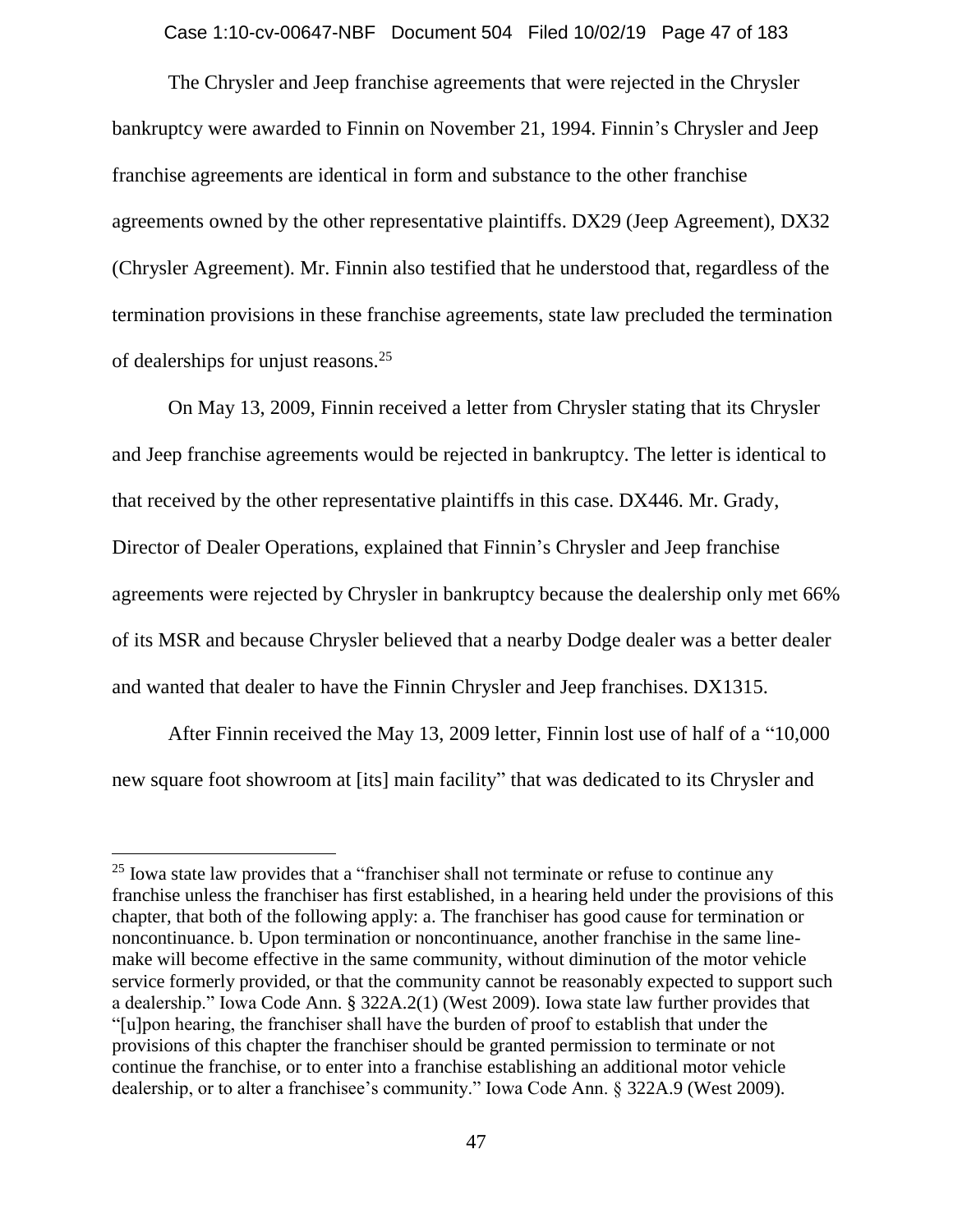Jeep franchises. Tr.2244:19-21. Finnin also lost the income it could have derived from "selling the Jeep-Chrysler products, not selling those trade [ins], not performing warranty work on the Chrysler-Jeep vehicles, not selling parts to our individual clients and our wholesale accounts, and . . . the blue-sky value for the franchise." Tr.2249:1-8. Finnin "sought to get [its] Chrysler franchise back through 747 arbitration [and] spent over \$180,000 trying to get it back, but it was denied by the arbitrator." TR2249:9-12. Finnin's 2010 financial statement from the Kia franchise that had been co-located with its Chrysler franchises showed that Finnin received an annual net profit of \$291,742 from that dealership. DX620. Finnin's 2011 financial statement from its Kia franchise showed that it received an annual net profit of \$473,108 from that dealership. DX650. Case 1:10-cv-00647-NBF Document 504 Filed 10/02/19 Page 48 of 183

Finnin claims that the rejection of its Chrysler and Jeep franchise agreements in the Chrysler bankruptcy amounts to a taking of its two franchises based on a theory of coercion that is the same as that relied on by the *Alley's* plaintiffs. Finnin is seeking just compensation in various amounts depending on two different "but for" liquidation scenarios posited by its valuation expert Mr. Stockton. As explained above regarding Guetterman, Mr. Stockton posits two "but for worlds" where Chrysler liquidates in bankruptcy to establish the value of Finnin's franchise agreements. Mr. Stockton calculated the profit Finnin allegedly lost based on these two liquidation scenarios by using Finnin's 2006, 2007 and 2008 financial statements. DX137, DX195, and DX310. Under Mr. Stockton's valuation approach, the amount of just compensation Finnin is seeking is as follows: (1) \$1,591,912 for the immediate liquidation scenario; (2) \$1,391,138 for the three-year orderly wind-down scenario; (3) \$775,040 for the 17-month orderly wind-down scenario. Tr.2453:15-19.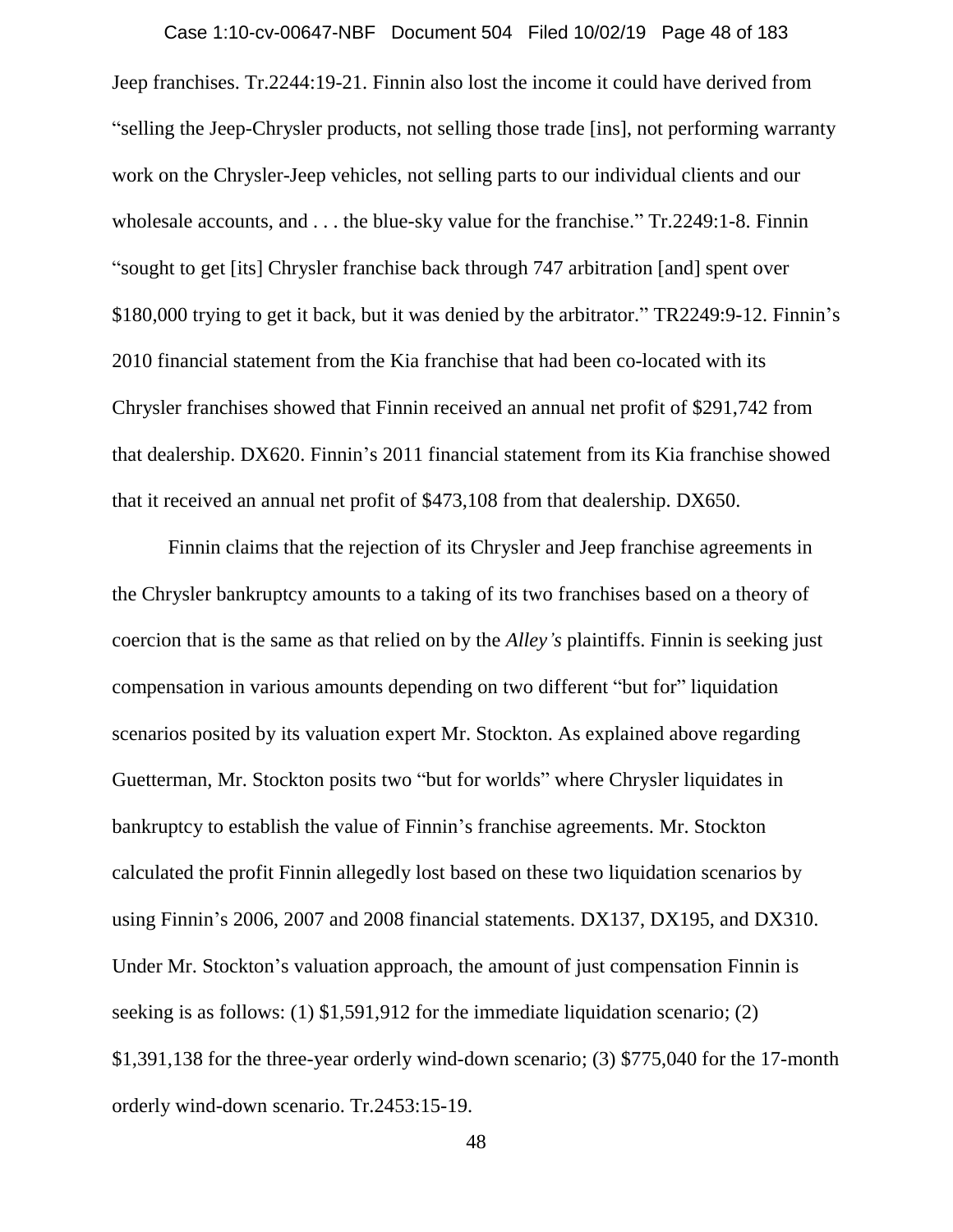# **II. SUMMARY OF PLAINTIFFS' FACT AND EXPERT EVIDENCE**

# **A. Plaintiffs' Fact Witnesses**

## **i. Steven Rattner**

Steven Rattner testified for both the plaintiffs and the United States at trial. He explained that he was appointed by Timothy Geithner, President Obama's Secretary of Treasury, at the end of February 2009 to head a newly formed Auto Team Task Force ("Auto Team") at the United States Department of Treasury.<sup>26</sup> According to Mr. Rattner, his role was to assemble and oversee "a team of people who were going to address the growing crisis in the automobile industry [in 2008-09] and . . . come up with some policies to ameliorate the situation." Tr.1607:7-10. He remained in this position from February 2009 until July 2009. Tr.1607:12-15.

Mr. Rattner testified that he understood that his job on the Auto Team "was a restructuring exercise in that the Government had put some bridge loans into [Chrysler] at the end of 2008 . . . [and] it would be the [Obama] Administration that would have to figure out what, if anything, the Government should do, could do by the way of permanent financing to make [Chrysler] viable." Tr.1623:8-18. Mr. Rattner explained that in carrying out the goals of the Auto Team there was a principle called "shared sacrifice" which meant they "felt that all the stakeholders in [Chrysler] ... were going to

<sup>&</sup>lt;sup>26</sup> Mr. Rattner came to the Auto Team with a journalism and finance background. Mr. Rattner was a reporter for the New York Times for over eight years and had been an investment banker for both Lehman Brothers and Lazard Freres before cofounding a private equity firm, the Quadrangle Group. Tr.1606:15-1607:4. After leaving the Auto Team, Mr. Rattner returned to his earlier work in finance and today he is chairman and chief executive officer of Willett Advisors, which manages the personal and philanthropic assets of former New York City Mayor Michael Bloomberg. Tr.1607:16-23.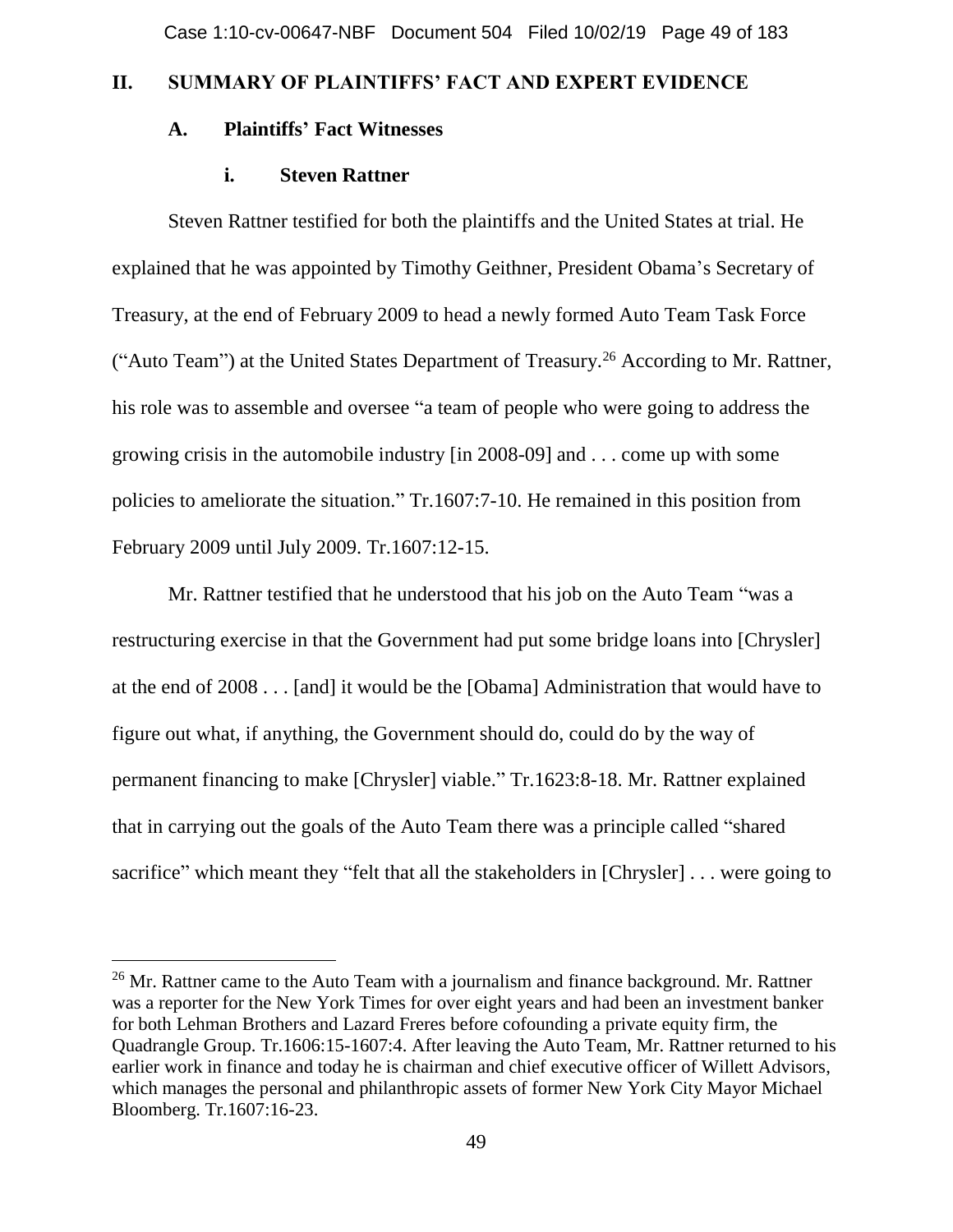have to make sacrifices and share in them." Tr.1626:11-16. These sacrifices, Mr. Rattner testified, would come from "the lenders, the shareholders, the employees, the workers, the suppliers, and the dealers." Tr.1627:7-9. Mr. Rattner explained that, for the lenders, this meant that they would not be able to recover the entirety of the outstanding debt that Chrysler owed to them. Tr.1628:3-12. Mr. Rattner testified that, for the employees, shared sacrifice was that their contracts would be renegotiated and that Chrysler's obligations to them would be restructured or reduced. Tr.1628:15-17. At that time, the shared sacrifice of the auto dealers was not discussed. Case 1:10-cv-00647-NBF Document 504 Filed 10/02/19 Page 50 of 183

Mr. Rattner explained that prior to Obama taking office, Chrysler had received a bridge loan from the Trouble Asset Relief Fund ("TARP") from the Bush Administration in the amount of \$4 billion on December 31, 2008, and that under the terms of the bridge loan Chrysler was required to submit a "Viability Plan" to the U.S. Department of Treasury by February 17, 2009. DX996. Mr. Rattner explained that Chrysler was required to produce "a plan showing how, in their judgment, with whatever tools and adjustments or financial support or whatever it was that they thought they needed, a plan that would allow them to become profitable again and remain viable or profitable . . . for the indefinite future." Tr.1630:5-12.

Chrysler's Viability Plan was prepared by Chrysler, with the help of Robert Manzo, a restructuring specialist from the Capstone consulting firm who was retained by Chrysler starting in 2008. Tr.3928:18-24; DX1056. In its plan, Chrysler offered the following three options: (1) a stand-alone plan, in which Chrysler would continue with the same management but with an additional \$5 billion from Treasury and \$6 billion from the Department of Energy for a total of \$11 billion in additional government funding, (2)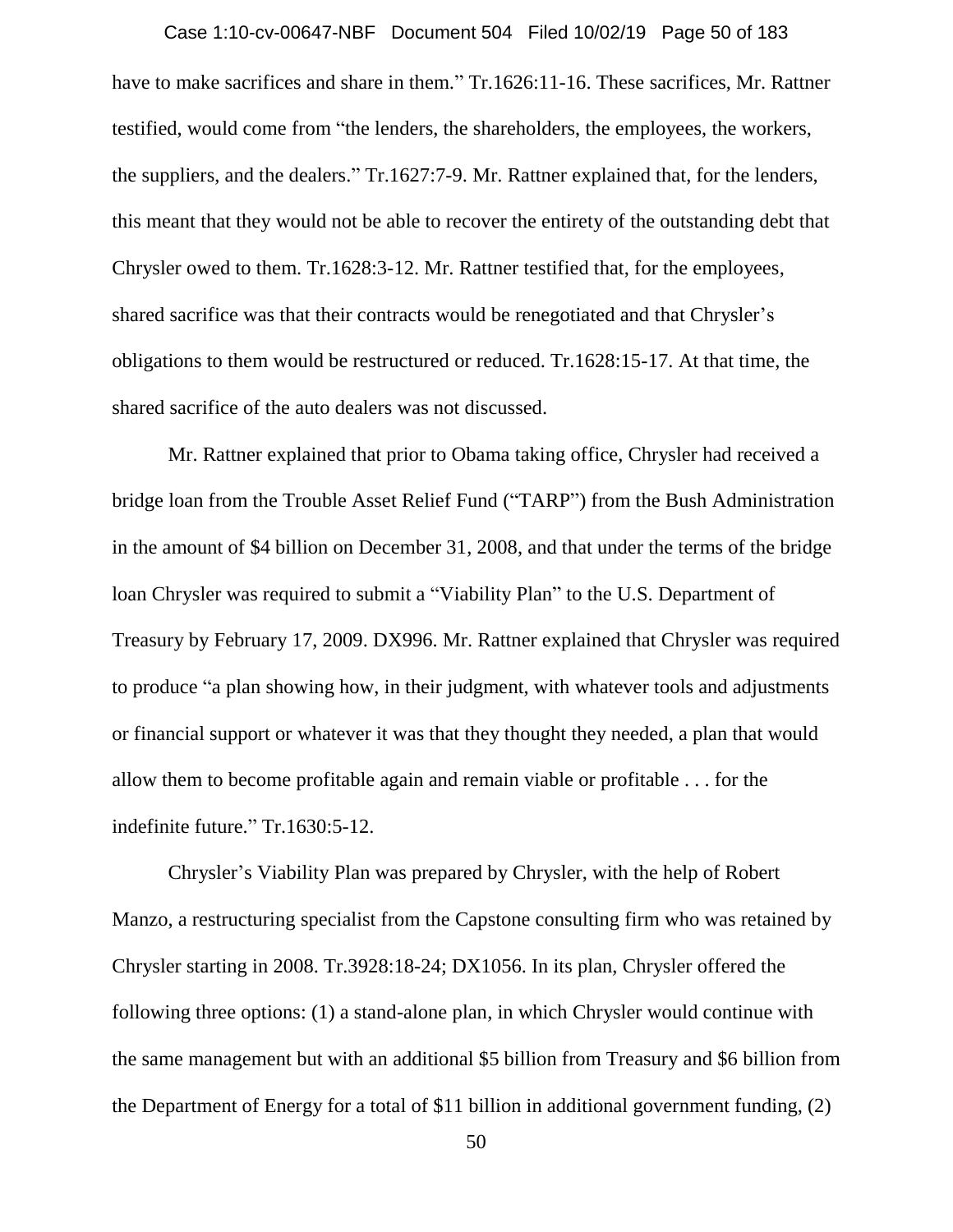an alliance with Fiat plan, under which the two companies would work together to rebuild Chrysler with lighter and more fuel efficient vehicles and also would receive \$11 billion in additional government funding, and (3) an orderly wind-down of Chrysler in bankruptcy plan, which would require \$24 billion in debtor-in-possession or "DIP" financing for a two-year wind-down of operations to allow for the continued production of cars and trucks. Tr.1720:9-25; DX1056. Upon receiving Chrysler's Viability Plan, members of the Auto Team and their experts, including Mr. Mosquet,  $27$  were asked to review Chrysler's plan. Mr. Ronald Bloom,<sup>28</sup> Mr. Rattner's deputy who later testified for the government, was primarily responsible for reviewing Chrysler's Viability Plan along with other members of the Auto Team including Brian Osias and Clay Calhoon.<sup>29</sup> After reviewing Chrysler's Viability Plan, the Auto Team determined that Chrysler could not survive under the terms proposed. On March 30, 2009 President Obama announced that Chrysler's Viability Plan was rejected, and that Chrysler would be given until the end of April to revise its Viability Plan. DX1133. Case 1:10-cv-00647-NBF Document 504 Filed 10/02/19 Page 51 of 183

Mr. Rattner testified that the Auto Team gave serious consideration to allowing Chrysler to liquidate in bankruptcy without government involvement but came to

 $\overline{a}$ 

<sup>27</sup>As discussed *infra*, Mr. Mosquet is a senior partner and managing director in the Detroit office of Boston Consulting Group. Since 2005, Mr. Mosquet has worked mainly in the automotive industry. Tr.1858:7-1859:14.

<sup>&</sup>lt;sup>28</sup> As discussed *infra*, Mr. Bloom was the deputy to Mr. Rattner and later became the head of the Auto Team. Tr.2685:7-15. Mr. Bloom, prior to joining the Auto Team, had worked for the United Steelworkers Union from 1996 to 2008, where he negotiated their collective bargaining contracts and managed their relationship with Wall Street firms interested in investing in steel companies that are unionized. Tr.2682:25-2683:7.

<sup>29</sup> Brian Oasis testified, as discussed in greater detail *infra*, that he was an analyst who worked alongside with Mr. Calhoon and by March 2009 was focused exclusively on Chrysler. Tr.3138:21-3139:2.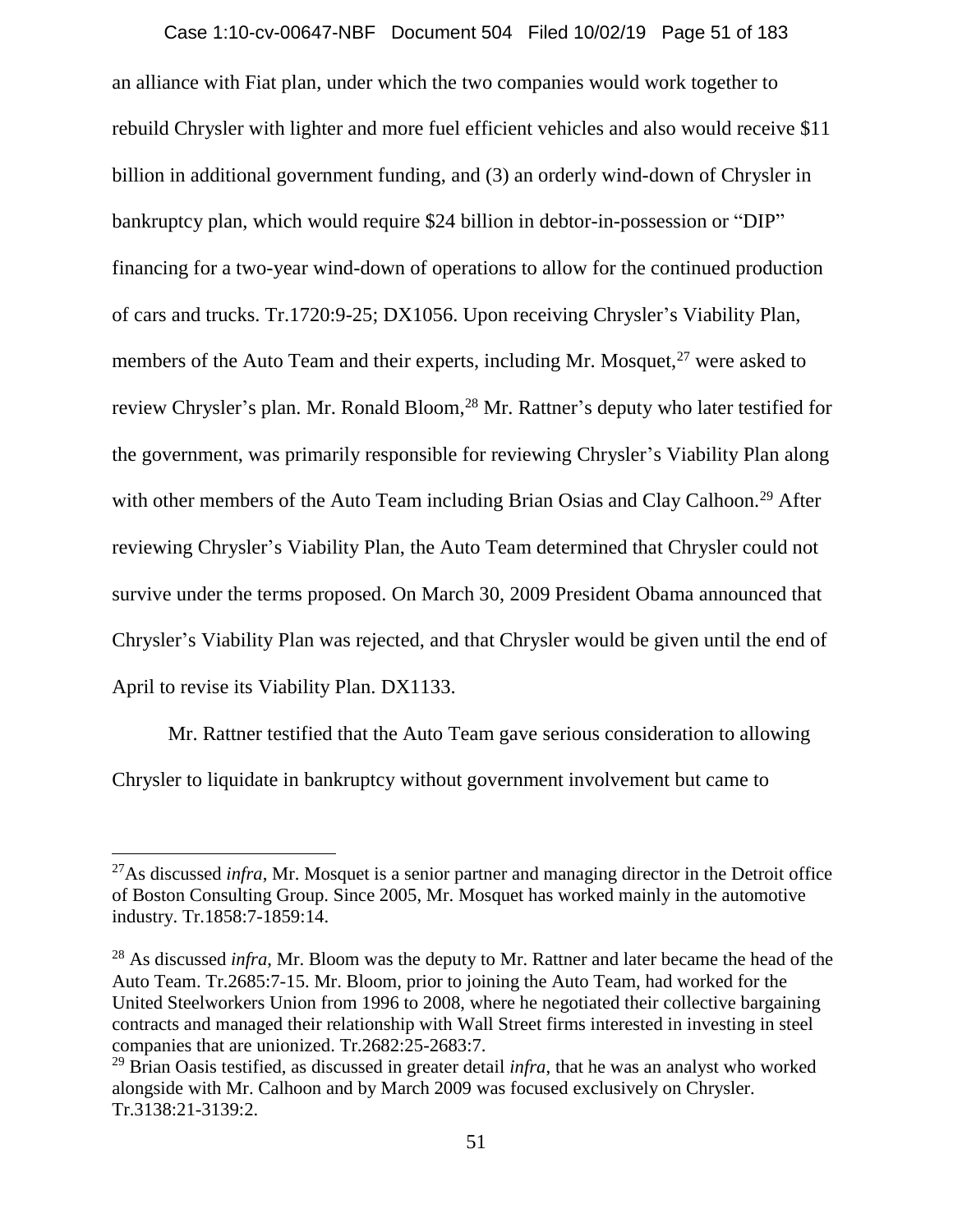#### Case 1:10-cv-00647-NBF Document 504 Filed 10/02/19 Page 52 of 183

understand that Chrysler needed to survive in some form so that its suppliers would also survive. Specifically, Mr. Rattner testified that if Chrysler was no longer making cars and trucks and instead was liquidated "many of those suppliers would have also been forced into some form of liquidation, and the problem was not just those jobs that were lost, but suppliers in this industry typically do not supply just one manufacturer. They supply multiple, maybe all of them. And so you have Ford, you would have GM, you would have Toyota, and all the people who operate in the south, potentially not being able to get parts they needed to make their cars, and it was not inconceivable -- and I don't think we were being doomsday folks to say this -- that we thought the whole industry could shut down, at least for a bit, in a Chrysler liquidation." Tr.1725:9-22. Mr. Rattner also explained that the Obama Administration was concerned about unemployment, particularly in the auto industry, and therefore concluded that keeping Chrysler alive was important for this reason as well. Tr.1725:8-22.

After Chrysler's initial Viability Plan was rejected by the Auto Team, but before another plan was submitted, Mr. Rattner explained that the Auto Team largely took control of Chrysler's viability planning and began meeting with Chrysler's stakeholders, including its creditors, represented by JP Morgan (the administrative agent for the nearly \$7 billion in debt owned by Chrysler's first lien lenders), Fiat (Chrysler's prospective purchaser), the United Auto Workers ("UAW"), and suppliers. The evidence established that many of these meetings took place without Chrysler management present.<sup>30</sup> As Mr.

 $30$  The evidence established that Chrysler, without the Auto Team's support, continued to work on an alternative Viability Plan that required government assistance, but which Chrysler hoped would meet the government's requirements without Chrysler having to enter bankruptcy. As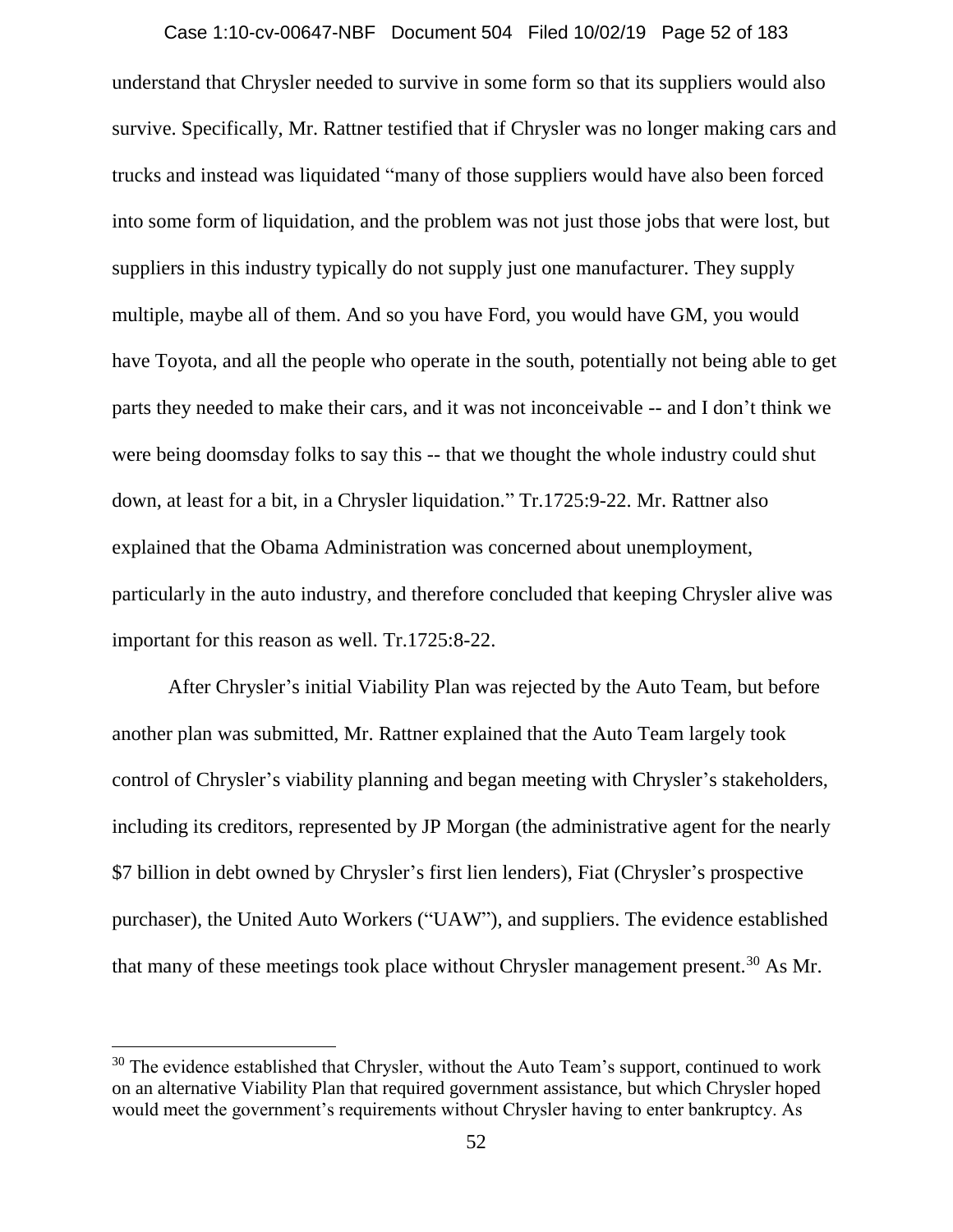Rattner testified, "between March 30th and the end of April, [the Auto Team], Chrysler, ultimately the banks, the UAW, various interested parties, attempted and ultimately succeeded in negotiating a set of go-forward arrangements that each party could live with and that [the Auto Team] determined would allow Chrysler to achieve viability." Tr.1636:10-15. Case 1:10-cv-00647-NBF Document 504 Filed 10/02/19 Page 53 of 183

Mr. Rattner testified that in his role as leader of the Auto Team he negotiated with Chrysler's first lien lenders, represented by JP Morgan. Tr.1650:4-1651:16. Mr. Rattner testified in detail how the Auto Team set the terms and pace of the negotiations with JP Morgan, where he understood that his "first offer was not going to be [his] last offer, so [he] deliberately started low[.]" Tr.1652:15-18. He explained that he "spent a good bit of time -- many hours in a short period of time negotiating with [JP Morgan] and [JP Morgan] negotiating with [the] other [lenders]" to try and modify the terms of the \$7 billion in loans so that Chrysler would not have to file for bankruptcy, but that those negotiations failed. Tr.1653:21-1654:11. Eventually, the first lien lenders received \$2 billion in an agreement approved by the Bankruptcy Court. Tr.1653:8-11.<sup>31</sup>

Mr. Rattner testified that his deputy, Mr. Bloom, was charged with negotiating an arrangement with UAW. Tr.1637:4-15. Mr. Rattner testified that the Auto Team "[sat] down with UAW and attempted to negotiate some restructuring of the [employee's]

described in more detail in the discussion of Mr. Nardelli and Mr. Bloom's testimony, this effort by Chrysler failed.

<sup>31</sup> As discussed *infra*, JP Morgan's advisor John Haeckel testified that after reviewing Chrysler's Viability Plan, he came to believe that the first lien lenders would never get more than \$2 billion from Chrysler if Chrysler entered bankruptcy without government assistance. He thus advised JP Morgan to accept the government's proposal to relinquish the debt held by first lien lenders for the government's \$2 billion. Tr.2865:25-2866:3.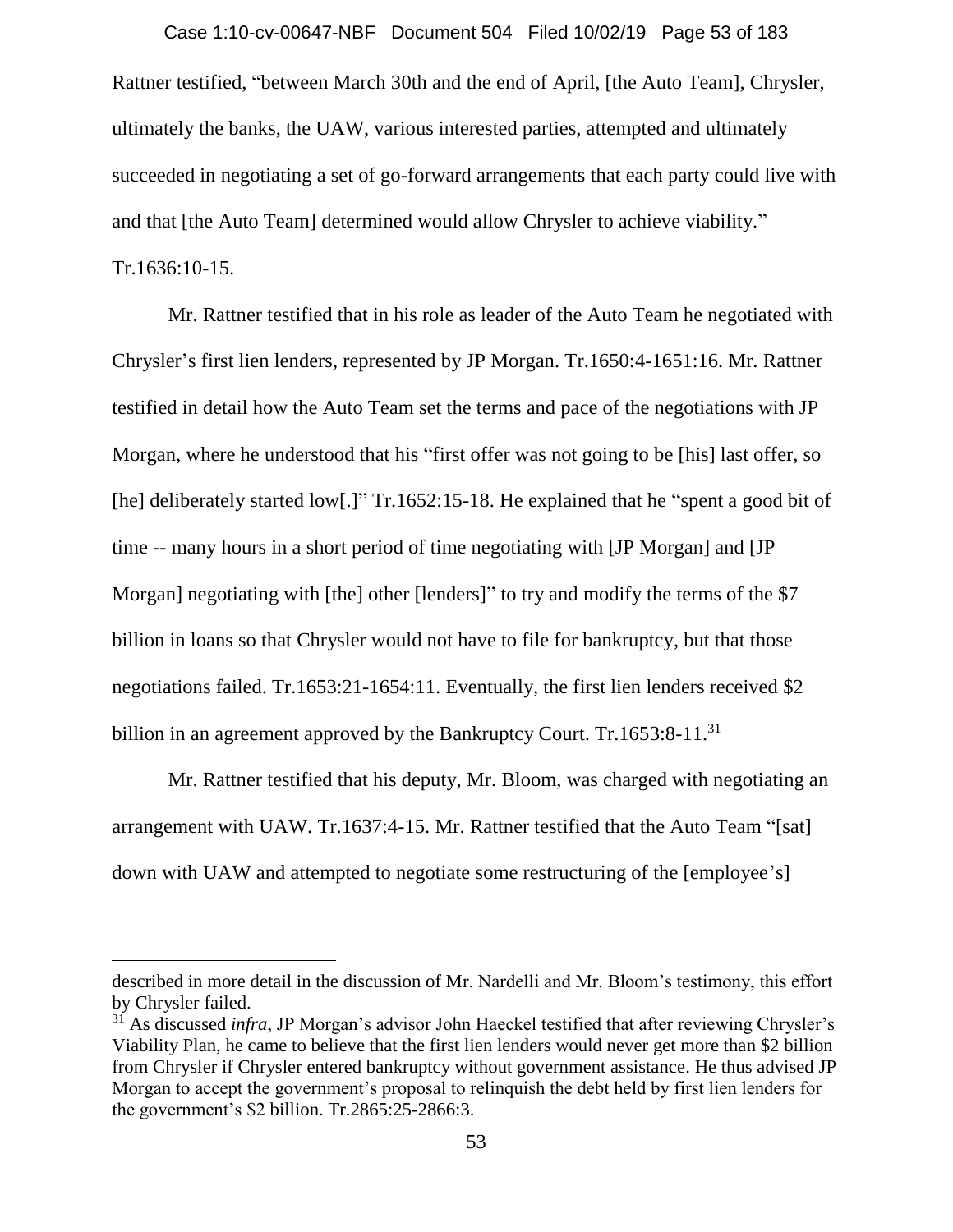contract and of Chrysler's obligation to [its employees]." Tr.1628:15-17. These negotiations eventually led to UAW pension funds receiving shares in New Chrysler. Specifically, under the prepackaged bankruptcy plan, negotiated by the government's Auto Team, in exchange for forgiving \$8 billion in fixed obligations owed by Chrysler to the UAW's Voluntary Employees' Beneficiary Association Plan or "VEBA," UAW agreed to accept a \$4.6 billion unsecured note and stock in New Chrysler. Tr.2720:7-13. Case 1:10-cv-00647-NBF Document 504 Filed 10/02/19 Page 54 of 183

Mr. Rattner explained that the Auto Team also took charge of the negotiations with Fiat regarding a potential merger with Chrysler. Mr. Rattner described it as "a kind of three-way negotiation in which Chrysler, Fiat, and the U.S. Government all participated." Tr.1636:16-24. The evidence established that under the final negotiated prepackaged bankruptcy plan, Fiat would take over management of New Chrysler and receive stock in new Chrysler. Fiat would not, however, have to pay Chrysler for its interest in New Chrysler. Mr. Rattner stated that consistent with its financing role, the government had to approve the deal with Fiat. Tr.1636:25-1637:3. Mr. Rattner acknowledged that the government's power in this circumstance is known as the "Golden Rule," meaning "he who has the gold makes the rules." Tr.1683:9-12.

Mr. Rattner explained that reducing the number of Chrysler franchises was in Chrysler's proposed Viability Plan before the government got involved and thus was always a part of Chrysler's viability planning. Tr.1665:13-20. Known in the auto industry as "dealership rationalization," the government understood from Chrysler's submissions that Chrysler planned to reduce the total number of franchisees and wanted to combine all brands under one roof to make Chrysler viable. *Id.* For this reason, "dealer rationalization," which was initiated by Chrysler well before the financial crisis, was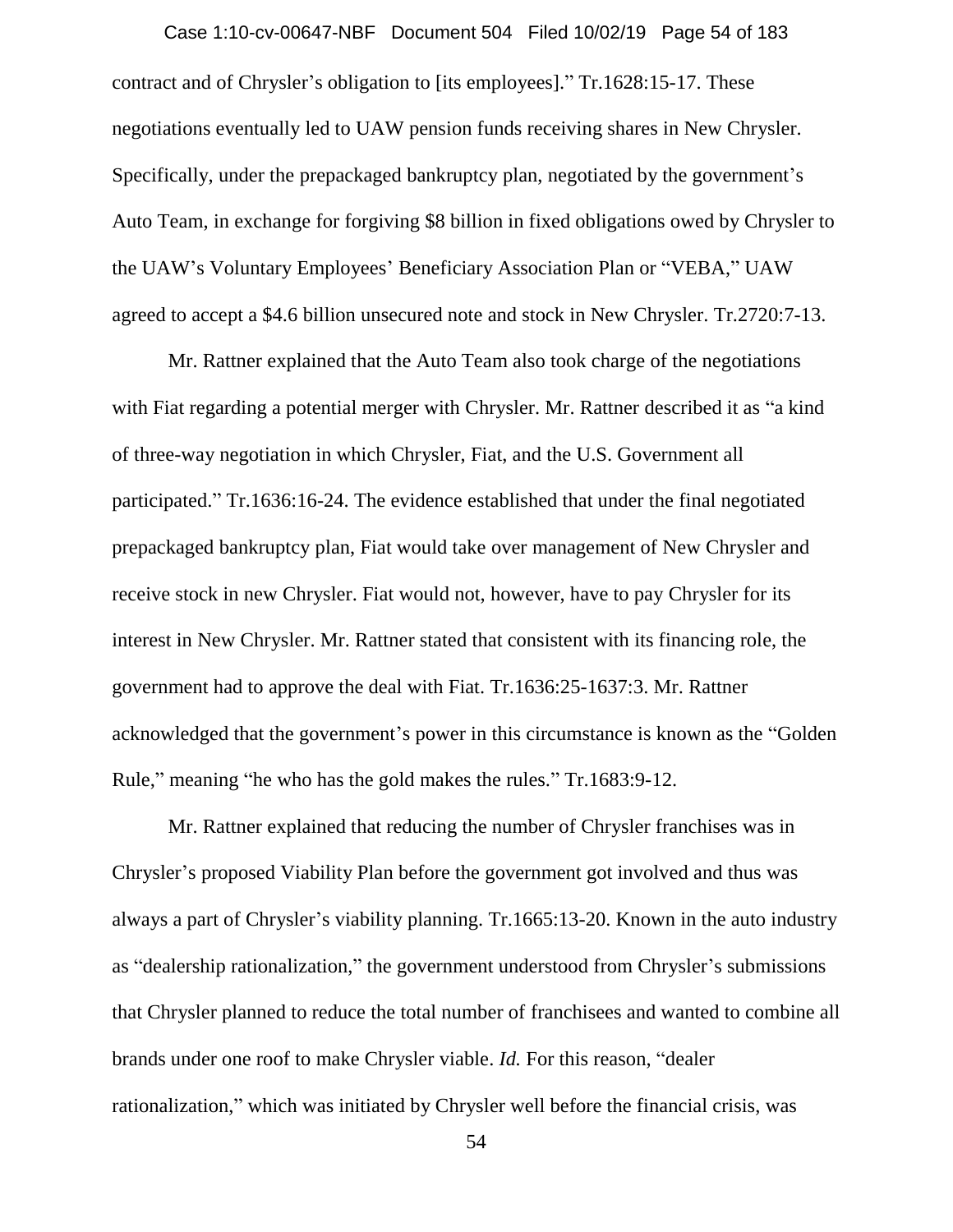always going to be part of a final Chrysler Viability Plan. Tr.1665:13-20, Tr.1641:12-21, Tr.16380:14-17. Mr. Rattner, explained however, that the Auto Team "never got into the question of which dealers, how, or anything of that sort" but rather was looking at it from a macro level of how many. Tr.1664:20-1665:12. He also agreed that one of the positives of moving forward with a Chrysler bankruptcy was that it would allow Chrysler to reduce its dealership network without having to comply with state franchise laws, which, as identified in the footnotes for each representative plaintiff, provide significant protections to car franchisees and limit the circumstances under which dealerships can be terminated. Put another way, bankruptcy would allow Chrysler to reject franchise agreements without having to first comply with state laws. Tr.1642:13-25. Case 1:10-cv-00647-NBF Document 504 Filed 10/02/19 Page 55 of 183

Mr. Rattner further explained that the government had hoped that Chrysler would not have to file for bankruptcy and testified that up to the last minute the government was willing to provide funding under the terms the government negotiated with Chrysler's lenders and others. Tr.1653:24-25, Tr.1654:9-11. However, he also testified that everyone understood from the beginning of the Auto Team's review of Chrysler's Viability Plan that bankruptcy was an option. Tr.1640:6-22, Tr.1642:4-11. When JP Morgan was not able to get an agreement from all of Chrysler's lenders, the government concluded that if Chrysler, in some form, was going to continue to manufacture cars and trucks, Chrysler would have to file for bankruptcy under the terms the Auto Team negotiated. Tr.1661:12- 18.

Per the court's pre-trial order, the government also elicited testimony and evidence from Mr. Rattner during the plaintiffs' case-in-chief. In his testimony for the government, Mr. Rattner explained that Chrysler understood that "it could not be viable unless it had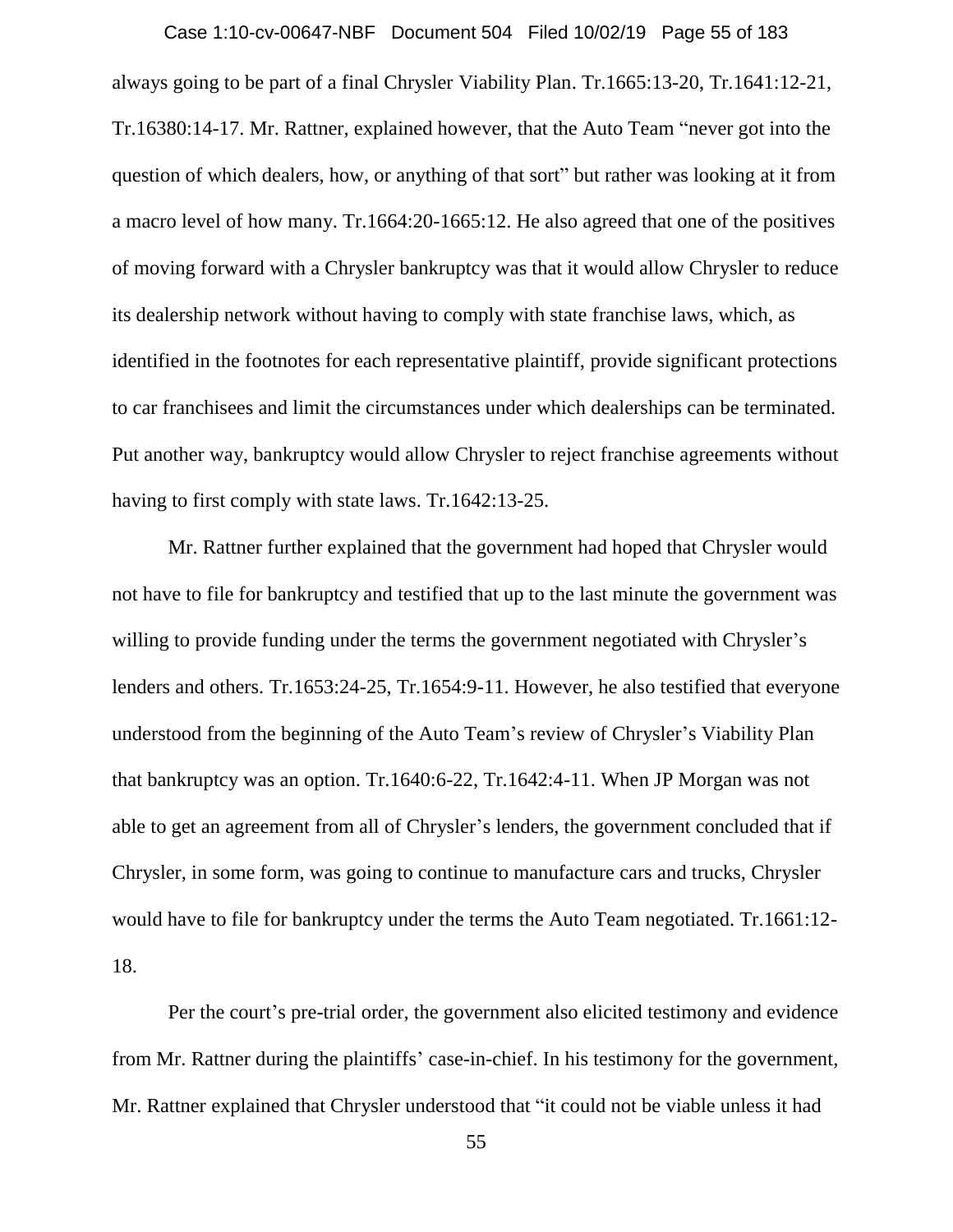significant sacrifice" from all interested parties including dealers, shareholders, suppliers, the UAW, and credit groups. Tr.1719:12-16. He explained that he understood at the time that JP Morgan and the other first lien lenders would not provide Chrysler with any financing in order to allow Chrysler to continue to operate as an ongoing concern while in bankruptcy. Without this debtor-in-possession or "DIP" financing, Chrysler could not continue to manufacture new cars and trucks. Thus, if Chrysler was to continue to make cars and trucks during bankruptcy, Mr. Rattner explained that Chrysler needed the federal government's assistance. Tr.1722:13-1723:5. Mr. Rattner also made clear in his testimony that the Auto Team never targeted specific dealers for rejection. Tr.1737:1-6. Case 1:10-cv-00647-NBF Document 504 Filed 10/02/19 Page 56 of 183

## **ii. Xavier Mosquet**

The plaintiffs also presented the testimony of Xavier Mosquet to support their coercion claim. Mr. Mosquet is a senior partner and managing directing for Boston Consulting Group ("BCG") in its Detroit office, and was an advisor to the Auto Team. Tr.1858:7-20. Mr. Mosquet explained that BCG is a "managing consulting firm present in several countries around the world" that gives advice to corporations about operation issues. Tr.1858:21-1859:14. He explained that he is an expert in the automotive industry and further explained that BCG was retained by the Auto Team in 2009, with Mr. Mosquet as the team leader, to analyze the Viability Plans submitted by GM and Chrysler in February 2009. Tr.1859:24-1860:12.

Regarding the Chrysler Viability Plan, Mr. Mosquet explained that Chrysler's plan was not viable. The plaintiffs, however, focused Mr. Mosquet's testimony on his understanding of Chrysler's "Project Genesis" plan, which, as described above in connection with the testimony of the individual plaintiffs, was a voluntary Chrysler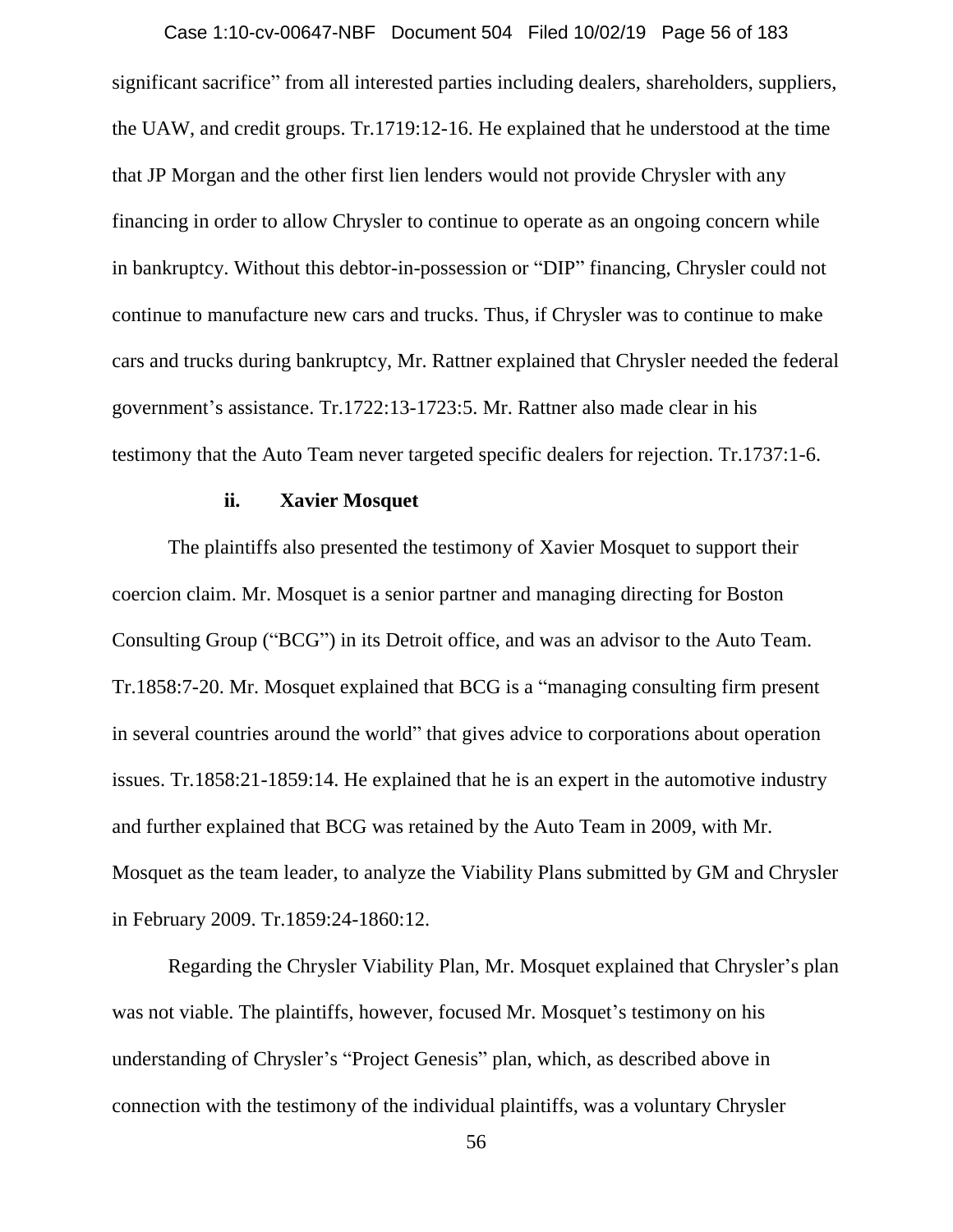program designed to reduce or "rationalize" Chrysler's dealership network without forced dealership closures. Tr.1873:3-6, Tr.1874:3-8, Tr.1885:19-23. Mr. Mosquet testified that neither he nor anyone else at BCG criticized Project Genesis. Tr.1909:17-1910:8. He also testified that, in comparison to GM, which had not begun to rationalize its dealership network, BCG had concluded that Chrysler had already done significant dealership closures and was thus ahead of GM. PX704; Tr.1892:13-20. Mr. Mosquet testified that BCG concluded that Chrysler had "already gone through a significant number of low performing consolidations." Tr.1936:15-20; PX704. Mr. Mosquet further testified that BCG concluded that any further reduction in the dealership network could result in eliminating additional good dealers with "limited upside potential." Tr.1894:11-17; PX704. Case 1:10-cv-00647-NBF Document 504 Filed 10/02/19 Page 57 of 183

Mr. Mosquet explained that in evaluating Chrysler's Viability Plan, BCG had not done any analysis concerning whether further reducing the number of Chrysler dealers would positively impact Chrysler's sales or increase its profitability. He also testified that no one at BCG had analyzed the health of the overall dealership network. Tr.1900:11- 1901:5, Tr.1901:15-18. He testified that he understood that Fiat's plan for the Chrysler dealerships was the same as Project Genesis. Tr.1882:1-4. Mr. Mosquet concluded by stating that only Chrysler was in the position to determine the appropriate size of its dealership network. Tr.1962:12-23, Tr.1963:4-6.

## **iii. Alfredo Altavilla**

In accordance with the court's pre-trial order, the court allowed the parties to introduce the video deposition of Alfredo Altavilla, Fiat's Head of Business Development and CEO of Fiat Powertrain Technology, in lieu of his attendance at trial. In his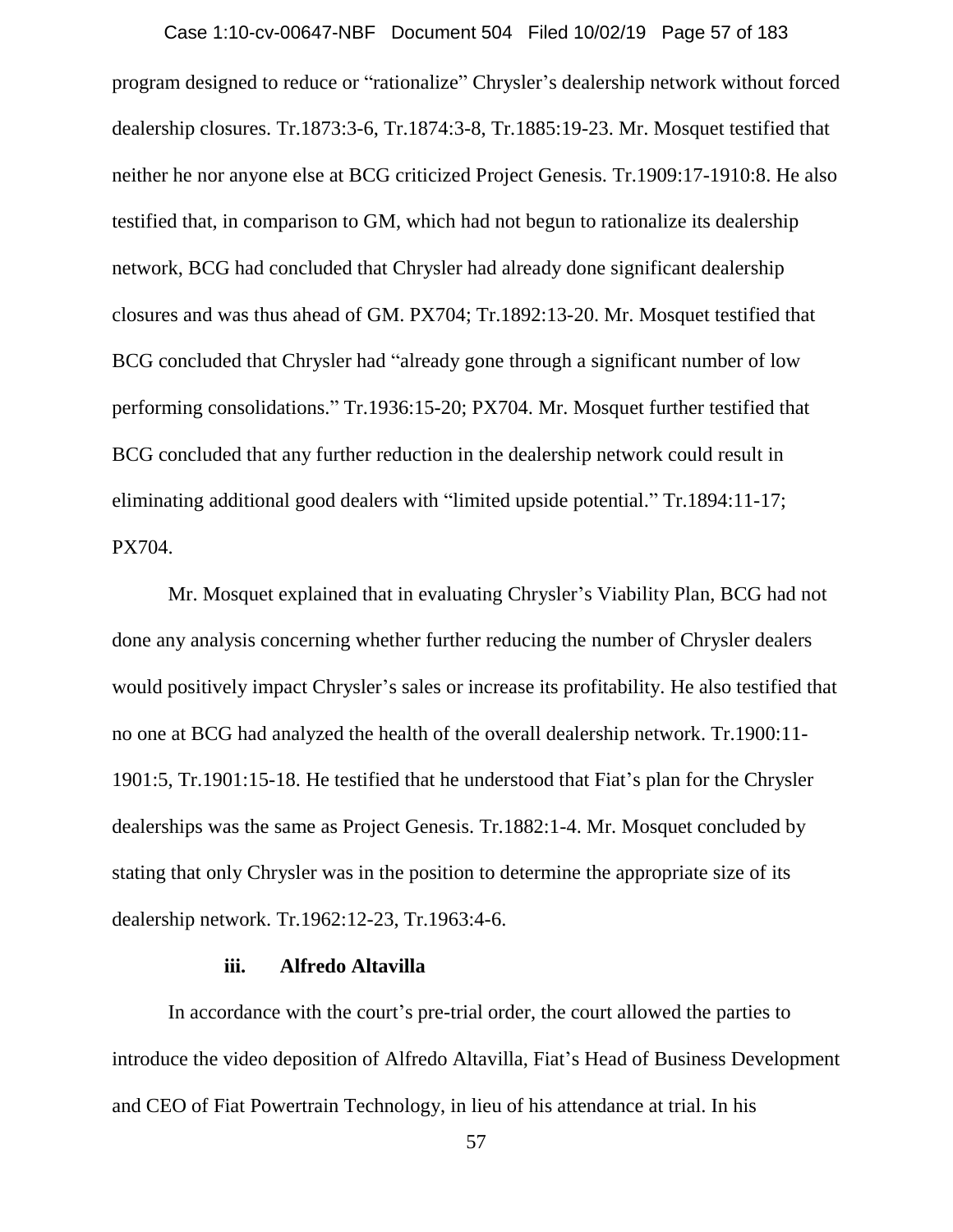deposition, Mr. Altavilla testified regarding the negotiations between the government and Fiat and regarding Fiat's interest in the size and composition of Chrysler's dealership network. Case 1:10-cv-00647-NBF Document 504 Filed 10/02/19 Page 58 of 183

Mr. Altavilla explained that there had been an initial term sheet negotiated between Fiat and Chrysler regarding an "alliance" before the Auto Team got involved. He testified that the second term sheet between Fiat and Chrysler was significantly renegotiated by the Auto Team. Depo. 60:8-25. Specifically, Mr. Altavilla explained that during his first meeting with Mr. Bloom from the Auto Team, Mr. Altavilla learned that the government would be Fiat's "main counterpart for executing the alliance[.]" Depo. 67:20-68:5. He went on to explain that the second term sheet had no provisions that were promoted or suggested by Chrysler and that in negotiating the second term sheet it was understood that the Auto Team expected additional concessions from both sides. Depo. 177:15-178:3. Mr. Altavilla explained, however, that neither in the first or second term sheet executed between Chrysler and Fiat was there any mention of reducing the dealership network by a specific number of dealers. Depo. 154:4-22, Depo. 152:23-153:4. Mr. Altavilla testified that part of the reason that Fiat was interested in Chrysler was because Chrysler had an extensive dealership network. Depo. 140:20-25. He testified that Fiat eventually came to understand from Chrysler why a reduction in the size of the dealership network made sense and deferred to Chrysler's judgment when Chrysler proposed accelerating Project Genesis with the more ambitious "Project Tiger."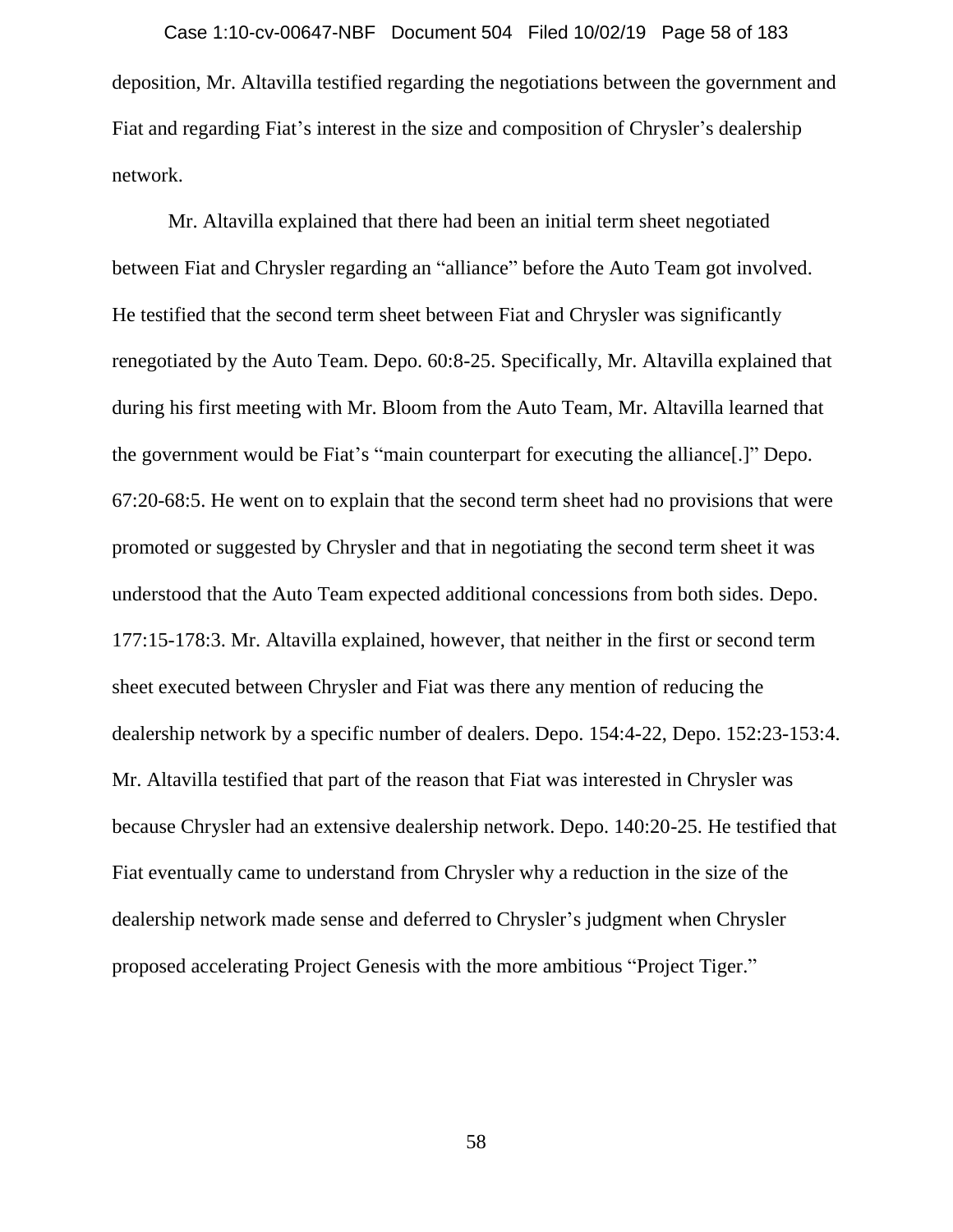Ultimately, Project Tiger became the basis for Chrysler deciding which franchise agreements to reject in the bankruptcy.<sup>32</sup> Depo. 146:4-147:11. Case 1:10-cv-00647-NBF Document 504 Filed 10/02/19 Page 59 of 183

## **B. The Plaintiffs' Experts**

## **i. Dr. Donald Marron**

The plaintiffs presented the testimony of Dr. Donald Marron, Ph.D., an economist and Institute Fellow and Director of Economic Policy Initiatives at the Urban Institute in Washington D.C. and president of Marron Economics, LLC, an economic consulting firm. Tr.2047:1-6. Dr. Marron was called to explain why, in his view, the terms the Auto Team negotiated in its prepackaged bankruptcy plan did more than protect the government's financial interests. Dr. Marron opined that the government's negotiated terms were designed to achieve valid public policy goals including saving jobs and pensions.

Dr. Marron holds an A.B. in mathematics from Harvard University and a Ph.D. in economics from the Massachusetts Institute of Technology and is an expert in the fields of public finance and industrial organization. Tr.2047:7-11. From 2002 through early 2009, Dr. Marron served in senior economic policy positions in the United States Congress and the White House. Tr.2047:19-21. His positions included being the Executive Director of the Joint Economic Committee, Acting Director of the Congressional Budget Office ("CBO"), and Senate-confirmed member of the Council of Economic Advisors. Tr.2047:21-25. In his role at CBO he "directed a staff of about 230 employees that were charged with working on a broad range of economic and budget

<sup>32</sup> As will be discussed in greater detail *infra,* Project Tiger was a plan proposed by Chrysler in April 2009 just before it entered bankruptcy. DX1167.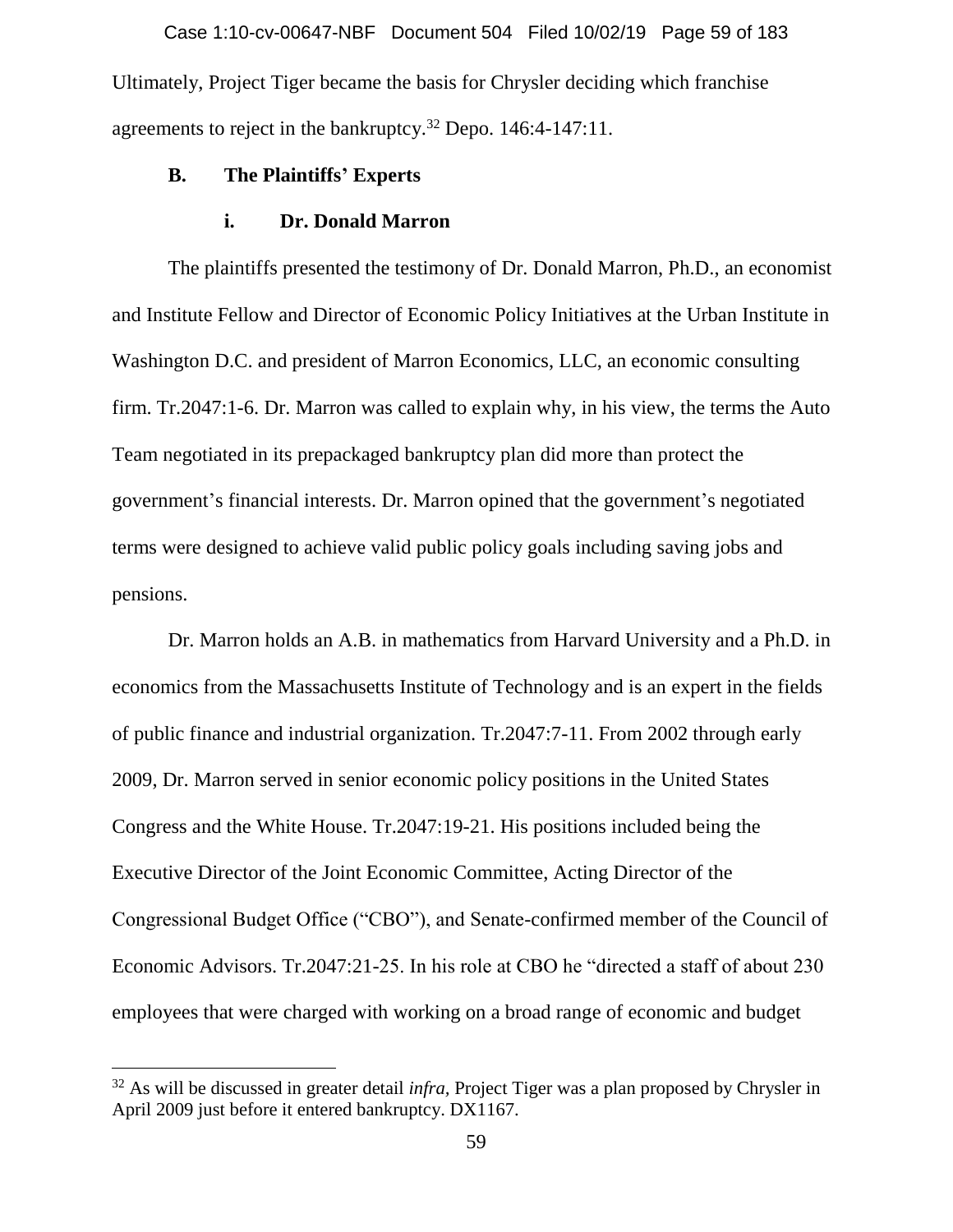issues." Tr.2047:25-2048:2. From August 2007 until January 2009 he served at the White House Council of Economic Advisors as a consultant, then senior economic advisor, and then as member where he was "actively engaged in responding to the financial crisis, including the creation and use of the Troubled Asset Relief Program." Tr.2048:5-11. He has published numerous articles and papers on the economics of public policy and has provided testimony to committees of the U.S. Congress on more than twenty occasions. Tr.2048:19-24. Case 1:10-cv-00647-NBF Document 504 Filed 10/02/19 Page 60 of 183

Dr. Marron offered several opinions relevant to the government's motivation in providing Chrysler with financial support during the economic crisis and opined that the government, in providing funding and in requiring certain actions in exchange for government financing, was acting in its governmental capacity and not simply as a private lender. Dr. Marron's opinions are summarized as follows.

First, Dr. Marron opined that "[t]he United States experienced a remarkably severe financial crisis and economic downturn starting in 2007. The main causes include[d] excesses in mortgage lending and fragility of a highly leveraged financial system reliant on ample liquidity." He further testified that "[g]overnment policy errors contributed to the financial crisis and the severity of the economic downturn." Tr.2055:23-2056:4.

Second, Dr. Marron opined that "[t]he government had unique power to combat the financial crises and was correct to use it. Many companies directly benefited from that support, but the purpose was not to help individual companies. Instead, the goal was to support essential parts of the economy, and, in so doing, stem job losses and avoid an even more severe economic downturn. The Chrysler . . . bailout[], for example, [was] intended to support the domestic auto industry as a whole, including suppliers and other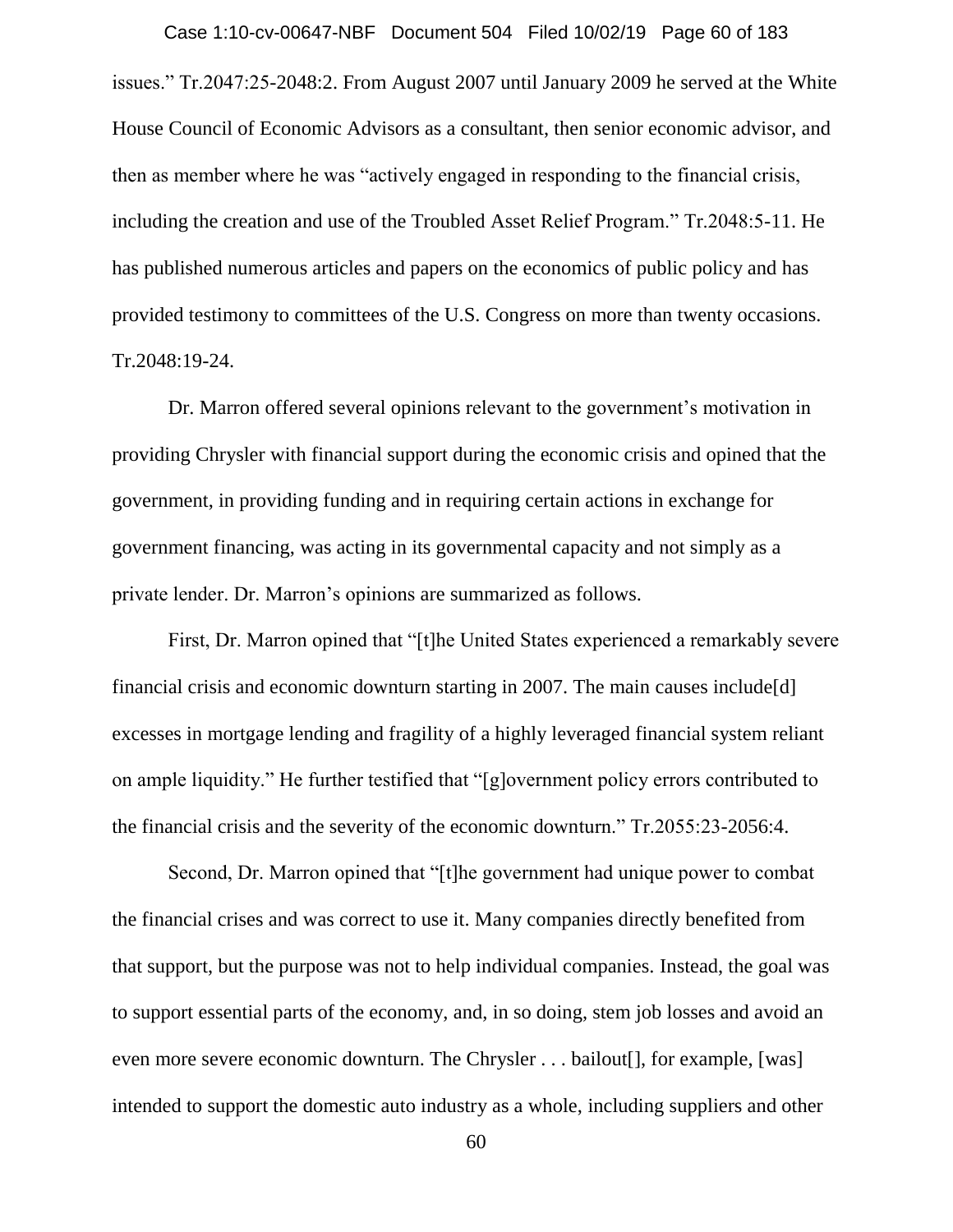auto manufacturers[.]" Tr.2058:25-2059:10. Dr. Marron explained that having learned its lesson from inaction during the Great Depression, the government acted in order "to support the economy as a whole and [to] avoid a downturn as severe or worse than in the Great Depression." Tr.2061:17-19. Case 1:10-cv-00647-NBF Document 504 Filed 10/02/19 Page 61 of 183

Third, Dr. Marron testified that it was his opinion that "[t]he government did not act in a commercial manner in rescuing Chrysler. The government did not have a commercial motive. It sought to protect the broader economy, not earn a commercial return. The government did not seek commercial returns. Instead, it gave Chrysler substantial subsidies." Tr.2062:24-2063:4. Dr. Marron explained that during the financial crisis the "government did not have a commercial motivation in enacting TARP" but rather aimed to support the American economy and prevent job loss. Tr.2063:10-14. Dr. Marron noted that the government's concern of "shared sacrifice" is not something a private lender would have considered but is a public policy consideration made by the government when acting in its governmental capacity. Tr.2065:5-9. Additionally, Dr. Marron opined that the "government knowingly subsidized Chrysler, offering financial terms much more generous than private investors would accept" and that this was further evidence that the government was not acting as a private lender. Tr.2065:9-11. Dr. Marron acknowledged that "[s]ome of the government's actions did parallel those a commercial lender or financier might take" but that ultimately "[t]he Chrysler bailout as a whole was decidedly non-commercial." Tr.2065:10-13, Tr.2065:24-25.

Fourth, Dr. Marron testified that it was his opinion that the government was not acting as a private lender because the loans to Chrysler were highly subsidized. Tr.2066:1-6. Specifically, Dr. Marron explained that "the government did not invest in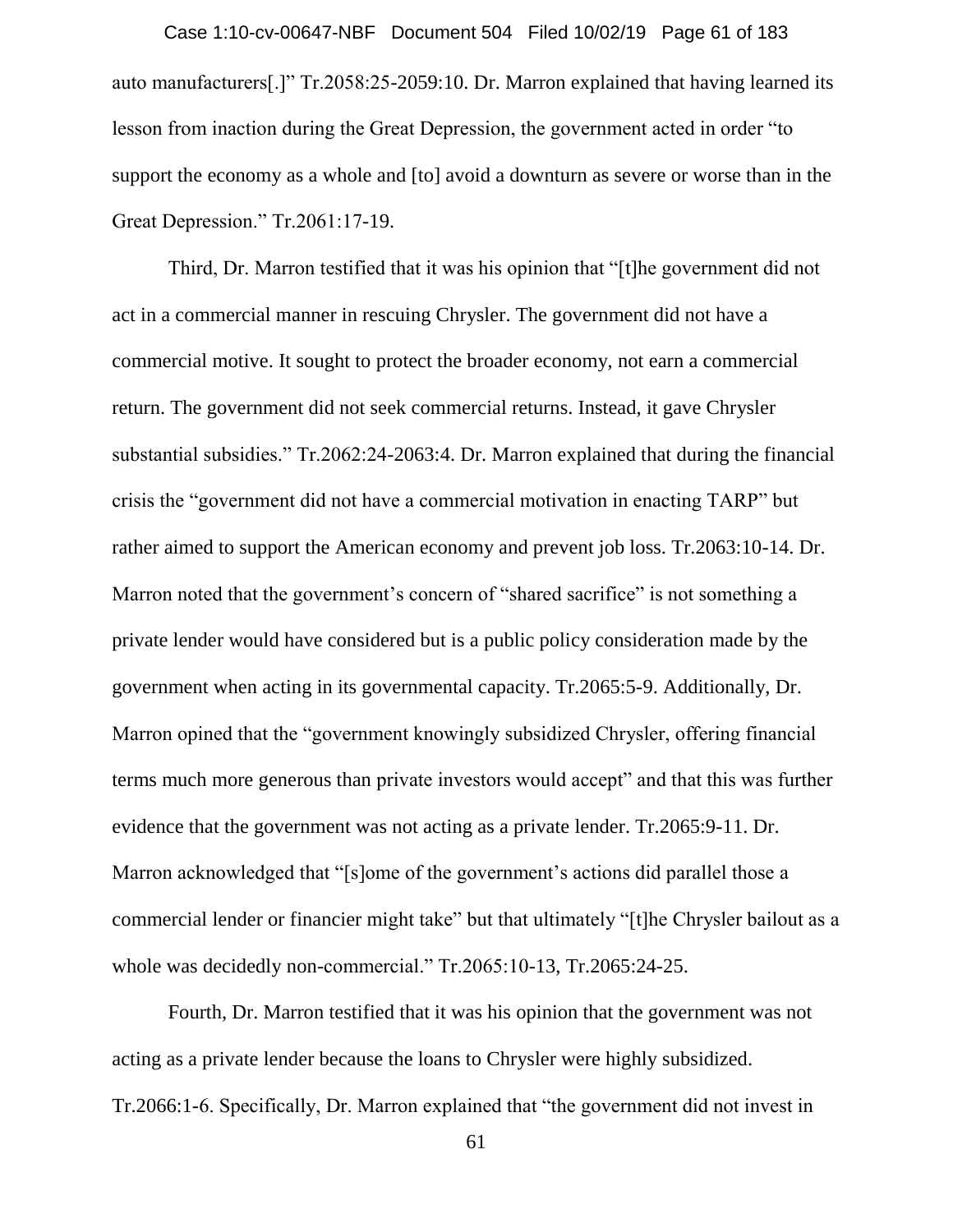the companies on commercial terms" but rather "expected to lose money." Tr.2066:6-8. In support of his opinion, Dr. Marron relied on contemporaneous reports by the Office of Financial Stability ("OFS"), the CBO, and the Office of Management and Budget ("OMB"). He noted that OFS in 2009 published three estimates of the Automotive Industry Financing Program,<sup>33</sup> with subsidy rates ranging from 43% to 60%, meaning that the government understood that it would not likely receive repayment. PX257. For example, Dr. Marron explained that in its first estimate OFS calculated that the government had made \$75.9 billion in loans and equity investments to auto companies but that the securities it received were worth only \$30.5 billion. Tr.2068:8-15. Dr. Marron noted that this meant the \$45.4 billion difference was a subsidy to the auto companies, which was about 60% of the overall investment. *Id*. Dr. Marron explained that for the other two estimates calculated by OFS, the subsidization rate was consistent with the first estimate. Dr. Marron went on to explain that the CBO and OMB reported similar numbers and subsidization rates. Based on these rates, Dr. Marron concluded that the government acted in its governmental capacity and not as a private lender when it bailed out Chrysler. Tr.2076:9-15. Case 1:10-cv-00647-NBF Document 504 Filed 10/02/19 Page 62 of 183

Dr. Marron acknowledged on cross examination that all the reports that he relied on included figures that encompassed all or nearly all of the government's loans to the auto industry and not just to Chrysler. Tr.2126:8-2129:20. Additionally, on cross examination, Dr. Marron acknowledged that New Chrysler repaid all its federal loans to

 $33$  This program provided capital to both Chrysler and GM as well as their captive finance companies, Chrysler Financial and General Motors Acceptance Corporation, and auto part suppliers. Tr.2117:18-25.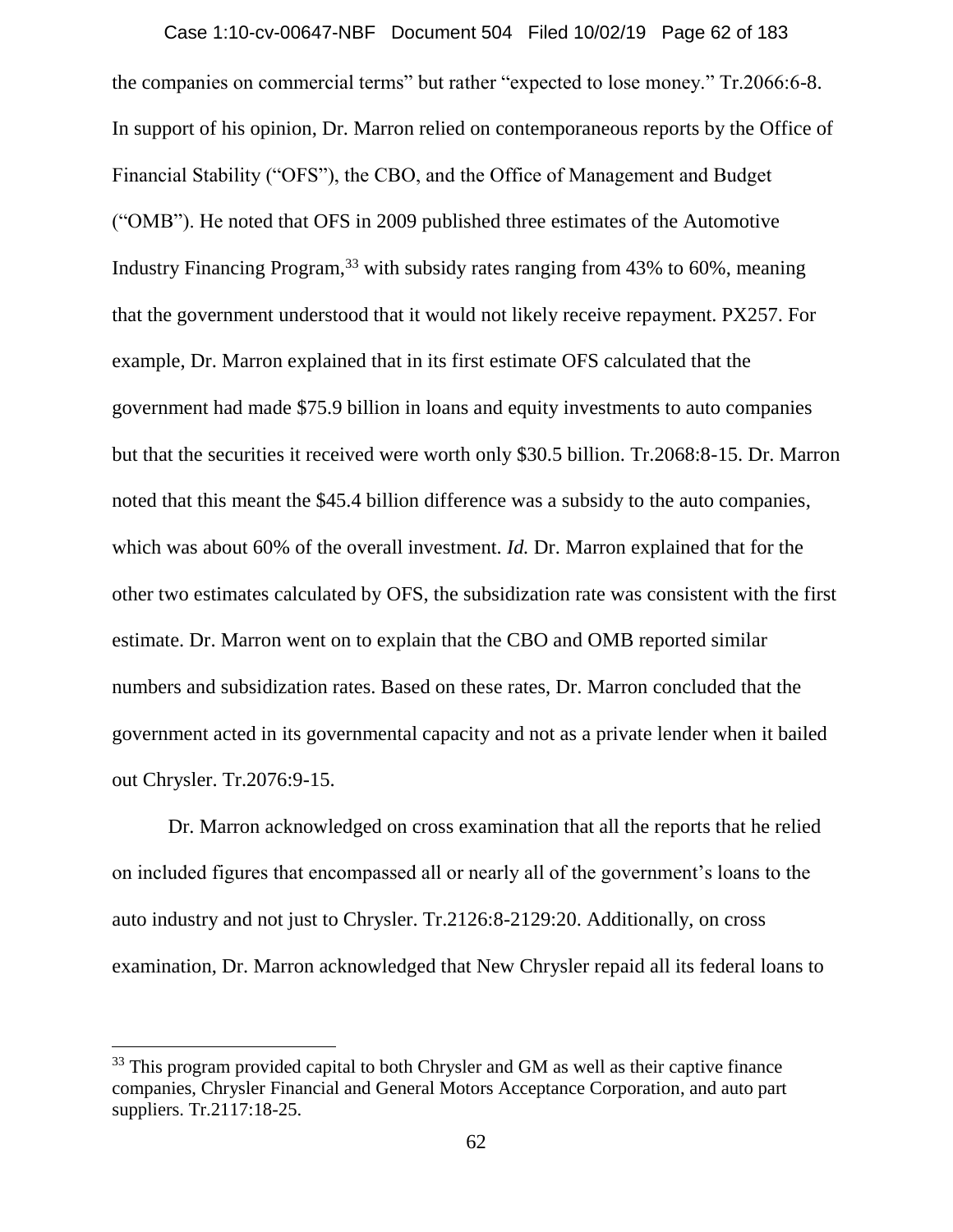the United States. He explained, however, "when the loans were first made, the analysts would have assumed there was some probability of default and that would have been built into their estimated subsidy rate . . . [a]nd by the end, where it turned out after the fact that this loan didn't default, that adjustment goes away." Tr.2138:12-24. Case 1:10-cv-00647-NBF Document 504 Filed 10/02/19 Page 63 of 183

### **ii. David Berliner**

David Berliner, who received a B.A. degree in economics from Lafayette College and an M.B.A. from the University of Michigan, also testified for the plaintiffs. He is a licensed Certified Public Accountant as well as a Certified Insolvency and Restructuring Advisor and a Certified Turnaround Professional. Tr.100:3-7. Mr. Berliner is currently a partner at BDO, an international accounting, tax and consulting firm, where he oversees business restructuring and turnaround services. Tr.99:21-100:8. He has been involved in several bankruptcy cases involving the liquidation of "large corporations including Sports Authority Holdings, Malibu Lighting, Furniture Brands International, American Home Mortgage, and Pillowtex Corporation." Tr.101:7-11. He also "served as the financial advisor to the official committee of unsecured creditors in the bankruptcy of Daewoo Motor America, Inc." Tr.101:18-20.

Mr. Berliner offered his opinion that "the Chrysler dealers whose franchises were terminated and made worthless in June 2009 would have fared better and their franchises would have retained significant value if the U.S. Government had not acted as it did in 2009." Tr.102:3-7. Specifically, Mr. Berliner testified that "absent the financial assistance from the Government, Chrysler would have filed for an ordinary liquidation in bankruptcy and would not have terminated existing dealer franchises as it did in 2009" and "under this but for scenario . . . the rejected dealers would have generated revenues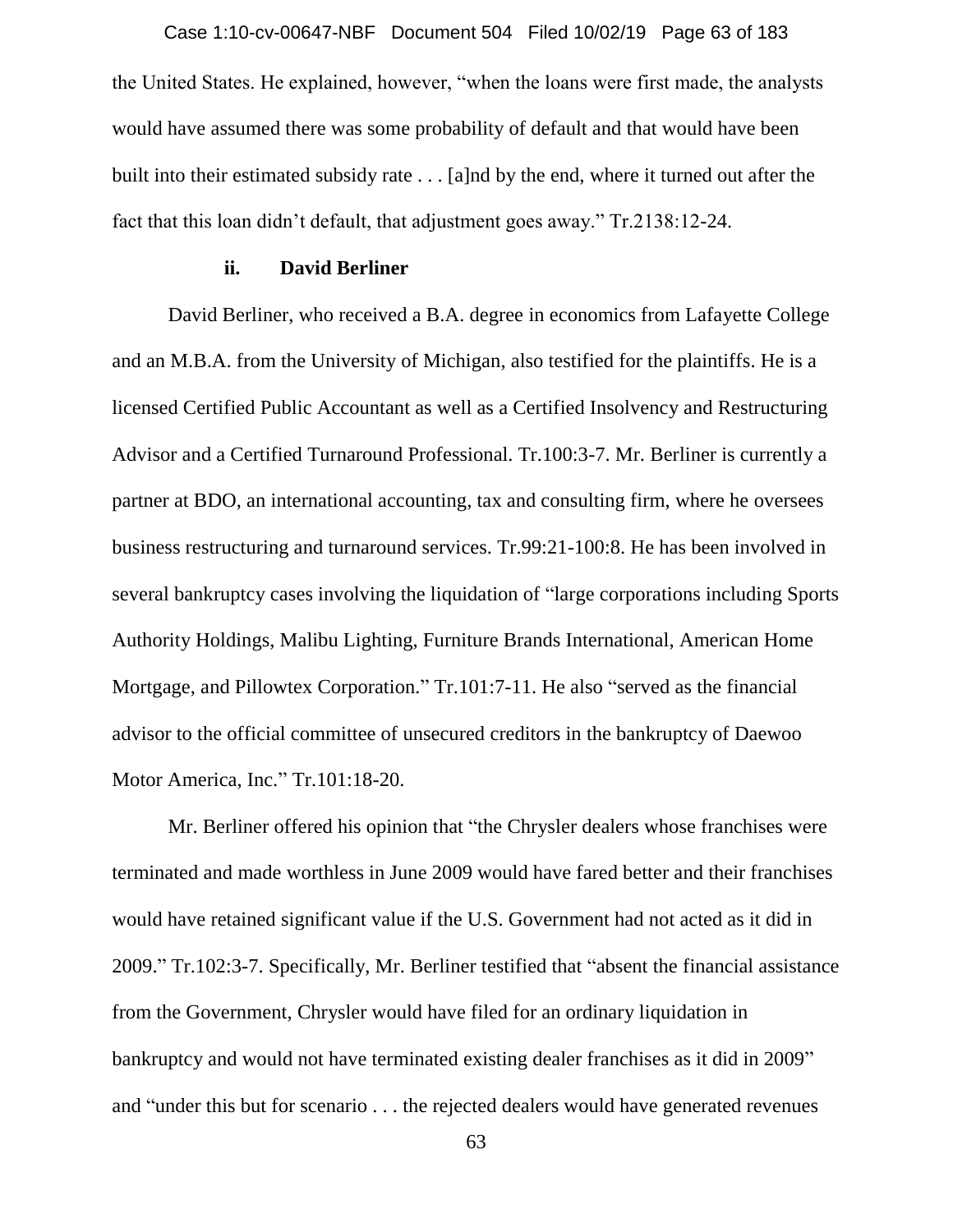and earnings for a period of at least 20 months or longer during a Chrysler 2009 liquidation, and therefore, the rejected dealership franchises would have had substantial value." Tr.102:8-19. Mr. Berliner posits that had the government not gotten involved in providing financial assistance to Chrysler, Chrysler would have begun a Chapter 11 liquidation bankruptcy with debtor-in-possession or DIP financing so that Chrysler could continue manufacturing at least some of Chrysler's vehicle lines with valid warranties. He further opined that Chrysler would not have rejected any franchise agreements if Chrysler had entered Chapter 11 without government assistance. Tr.131:5-18. Case 1:10-cv-00647-NBF Document 504 Filed 10/02/19 Page 64 of 183

Mr. Berliner explained that, in his view, had the government not provided assistance to Chrysler, Chrysler would have sold its assets in a Section 363 bankruptcy sale. Although described in more detail by former Bankruptcy Judge Judith Fitzgerald, plaintiffs' bankruptcy expert, Mr. Berliner explained that "Section 363 sales are any sale of a debtor's assets conducted under the authority of the Bankruptcy Court . . . and may include individual assets belonging to the debtor, a combination of assets, or substantially, all of the debtor's assets." Tr.131:20-25. Mr. Berliner explained that in his opinion Chrysler "would have begun a Section 363 asset sale process to attempt to sell its valuable vehicle lines, such as Jeep, Dodge Ram Truck, and Town & Country/Dodge Minivan[.]" Tr.132:7-11. Mr. Berliner testified that "more than one potential bidder would have submitted a qualifying bid . . . and Chrysler would have held an auction in order to select the highest and best bid." Tr.135:20-24. Mr. Berliner explained that he based his conclusion on the assumption that "[b]idding would have been competitive, in part due to the interest in obtaining the valuable Chrysler brands and also in part, out of concern that a competitor might win one of these or more of these iconic brands at too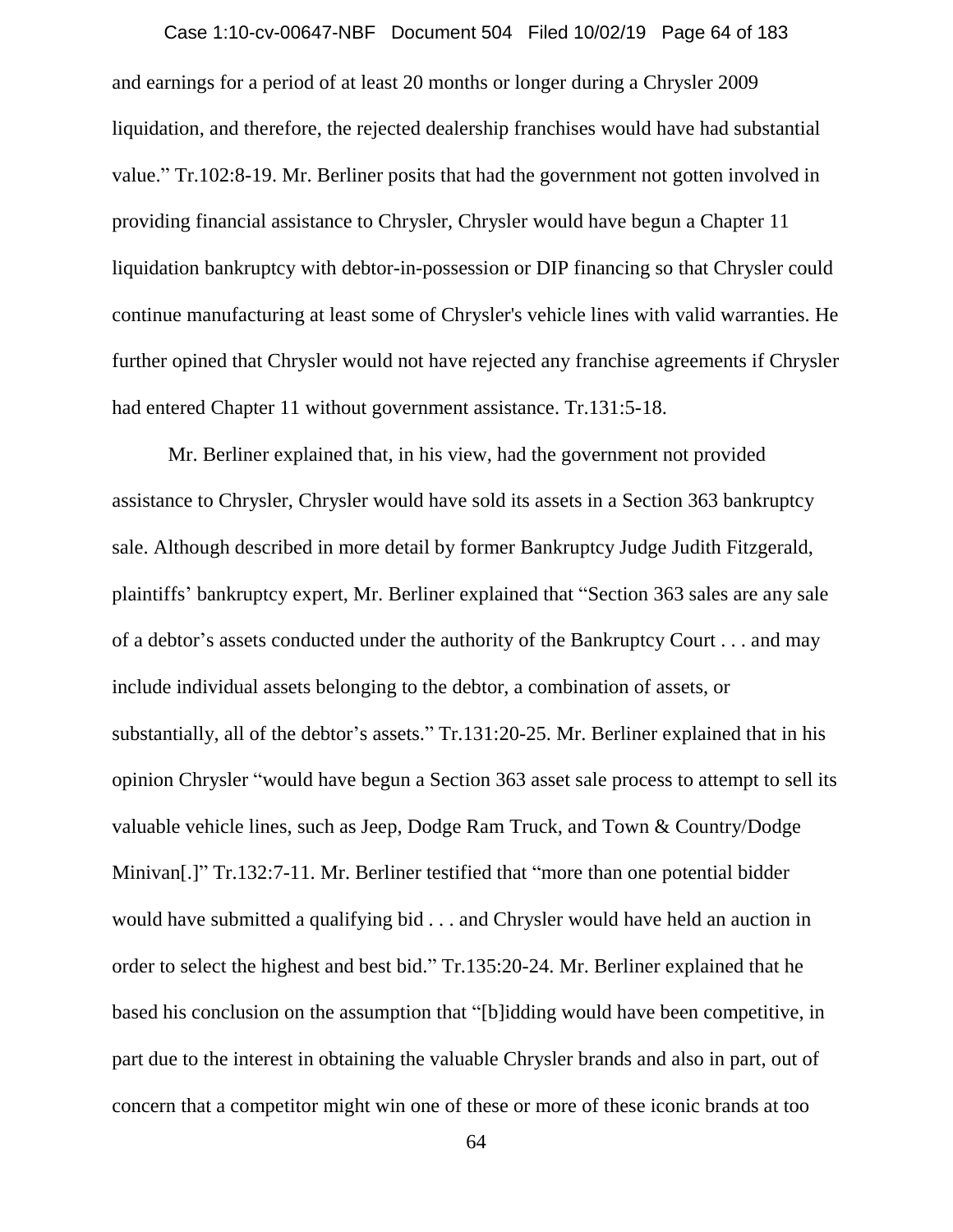low a price," and because through bankruptcy the assets would be taken free and clear of all liens and claims. Tr.135:24-136:6. Case 1:10-cv-00647-NBF Document 504 Filed 10/02/19 Page 65 of 183

Mr. Berliner further explained why he believed that Chrysler would have likely received DIP financing. Tr.137:5-6. Mr. Berliner stated that "[i]f the debtor does not have sufficient cash to conduct the asset sales and to cover the costs of the liquidation process, the debtor will seek Bankruptcy Court permission to obtain debtor-in-possession or DIP financing to provide the necessary funds." Tr.137:20-24. Mr. Berliner reasoned that a debtor would seek DIP financing because "[i]f the debtor has only limited funds to conduct a sale process, then the liquidation sales must be done in an accelerated time frame which generally results in lower prices than an orderly sale process." Tr.137:8-12. Mr. Berliner opined that Chrysler would have sought and would have obtained some DIP financing from "its secured lenders, Cerberus [the then-owner of Chrysler], a stalking horse bidder for the Chrysler brands, or a state government [where] a plant producing Chrysler's valuable brands was located." Tr.138:10-14. Mr. Berliner testified that these entities would have been incentivized to provide DIP financing in order "to ensure the liquidation process and sale of assets was done over a reasonable time frame and in an orderly manner" to maximize the value of the assets. Tr.138:19-24. Mr. Berliner went on to state that "even if no DIP financing was provided to Chrysler . . . one or two brands would have still been sold, maybe at a lower sales price" and the "Chrysler dealers would still have been able to continue providing service and parts and selling used vehicles to their customers and still may have received some new vehicles to sell in the future from the acquirer of the brands." Tr.129:11-23.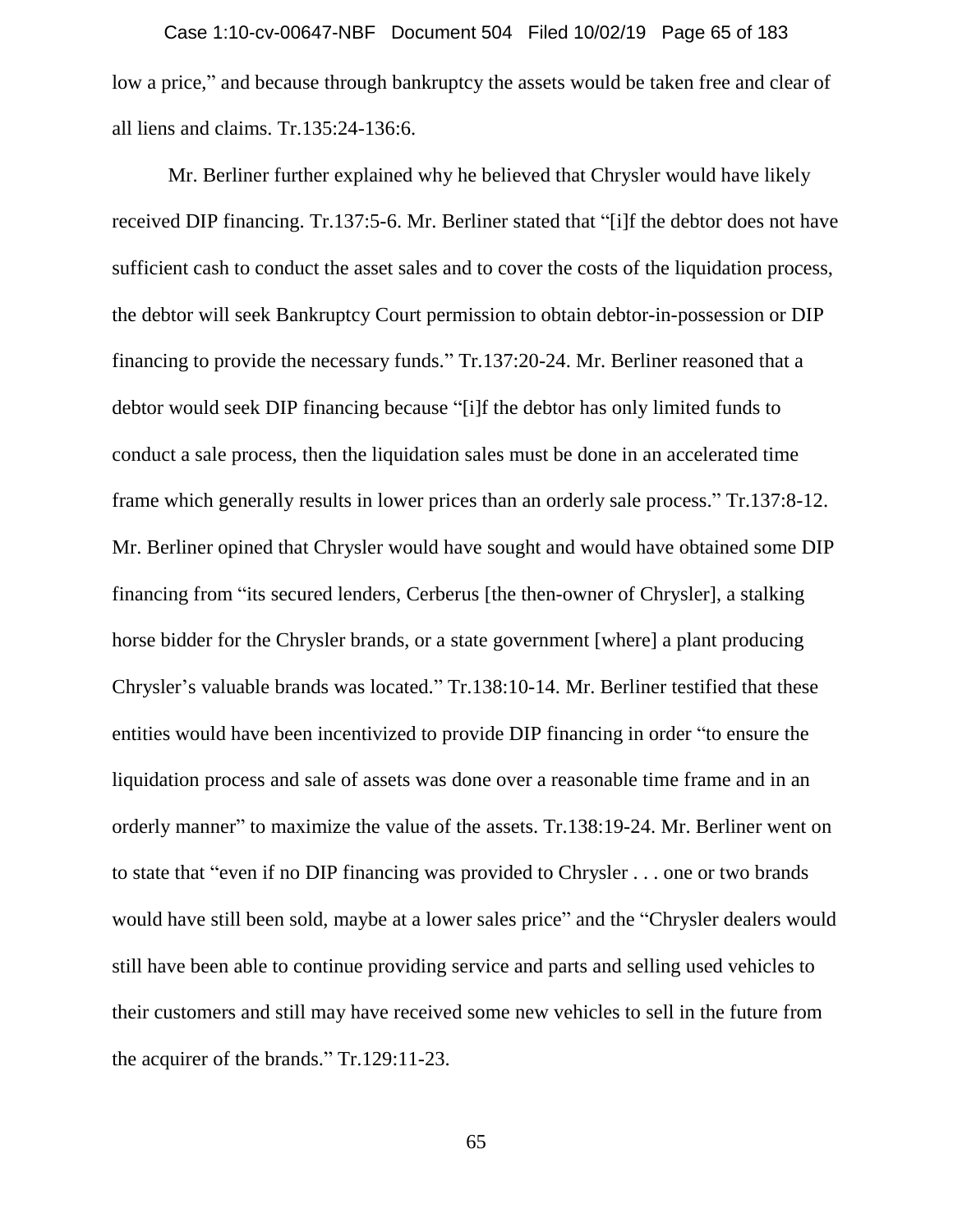Case 1:10-cv-00647-NBF Document 504 Filed 10/02/19 Page 66 of 183

Mr. Berliner next opined that warranty work would continue at all the plaintiffs' franchises because, in his view, the government would have put into place some type of warranty program to guarantee the outstanding warranties of Chrysler car owners. Mr. Berliner explained that he believed that "[i]f nothing else, the government would likely have insisted that there was a warranty program to ensure public safety, consumer protection, and prevent the collapse of the U.S. automotive industry. Tr.140:7-11. Specifically, Mr. Berliner testified that "given the large number of Chrysler vehicles on the roads in early 2009 . . . a recall warranty program would have been put in place in a Chrysler 2009 liquidation." Tr.141:2-6.

Regarding the plaintiffs' franchises, Mr. Berliner opined that "no Chrysler dealers would have been immediately terminated in a Chrysler 2009 liquidation." Tr.141:7-9. Mr. Berliner testified that "there was no short-term benefit to Chrysler rejecting dealership agreements" and that Chrysler would not have rejected any agreements in bankruptcy. Tr.144:15-17, Tr.144:23-145:2.

Mr. Berliner testified that he supported his opinions based on evidence he examined from three other automobile bankruptcies in the United States: Daewoo Motors America, Saab America, and American Suzuki Motor Company. Mr. Berliner explained that Daewoo Motors America ("DMA") was the U.S. import and distribution arm of Daewoo Motor Company, which in 2002 had a network of 525 dealerships. Tr.145:14-19. He explained that DMA was forced to file for Chapter 11 bankruptcy in the United States in 2002 after its parent company was placed into reorganization status in South Korea. Tr.145:20-24. Mr. Berliner testified that "[a]s part of the DMA bankruptcy, the company entered into long-term agreements with the buyer of Daewoo to provide service, warranty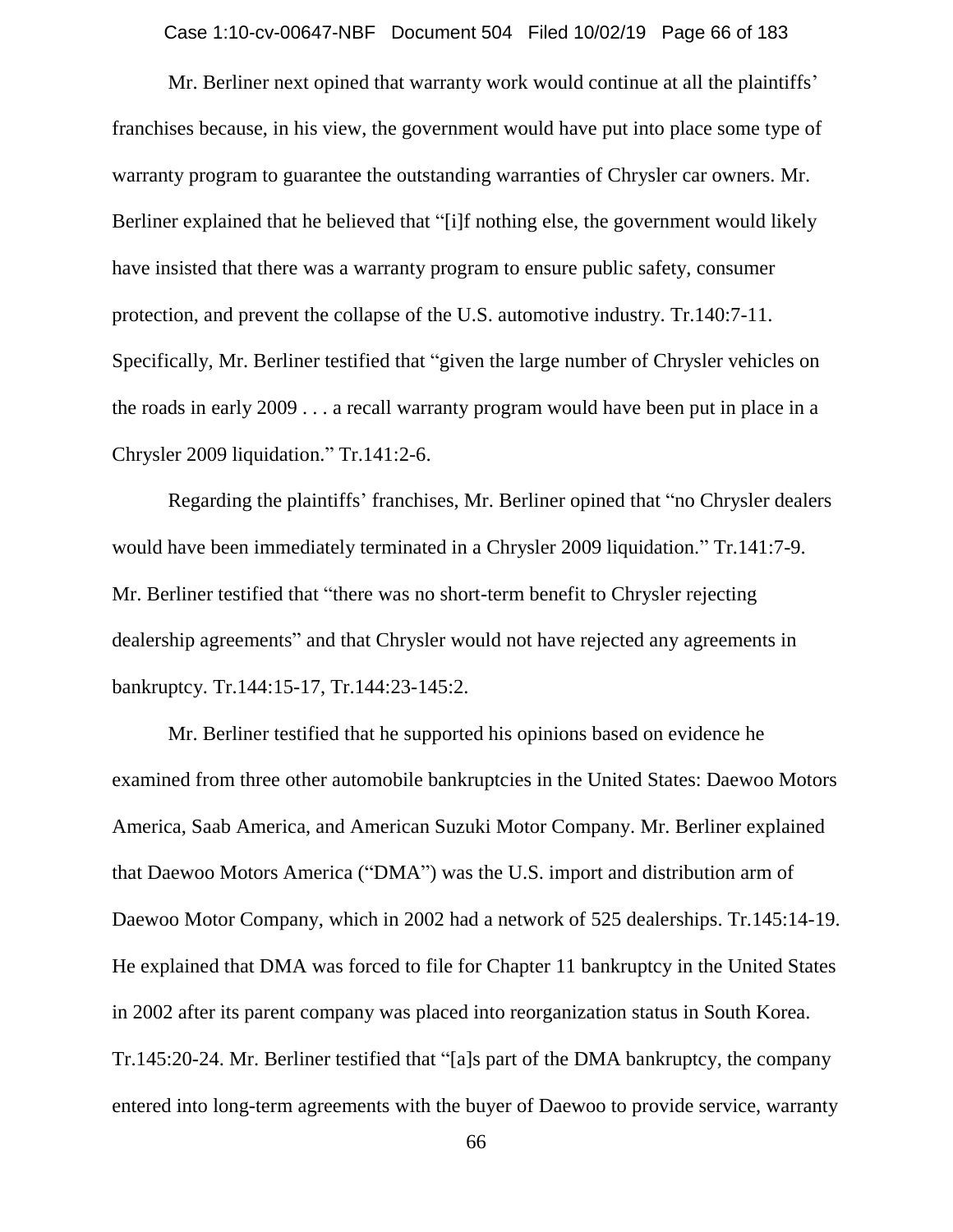repairs and Daewoo parts to the U.S. market through the DMA dealership network" and that "approximately 450 of the DMA dealers entered into agreements with the buyer and remained in business for many months, providing service and warranty repair work and selling used cars." Tr.145:24-146:8. Case 1:10-cv-00647-NBF Document 504 Filed 10/02/19 Page 67 of 183

Next, Mr. Berliner testified regarding the fate of Saab America after Saab Automobiles went into bankruptcy. He testified that, following that bankruptcy, the 188 dealers in the dealership network stayed open for a period of time to service cars and sell used vehicles. Tr.146:13-22. Finally, Mr. Berliner testified about the American Suzuki Motor Corporation ("Suzuki") bankruptcy in 2012. Mr. Berliner explained that at the time Suzuki filed for bankruptcy, it had "220 automobile dealerships, 900 motorcycle/ATV dealerships, and over 780 outboard marine dealerships." Tr.146:24- 147:2. Mr. Berliner explained that Suzuki undertook an orderly liquidation process where it entered into a Service and Parts Agreement with its dealers where Suzuki would honor all warranties and allow the dealers to continue to provide warranty service and sell the remaining new automobiles. Tr.147:8-22.

Mr. Berliner testified these historic examples of prior auto bankruptcies together with his expert opinions supported his conclusion that "Chrysler dealers would have continued in business, earning profits by performing a range of services for a period of time" if Chrysler had filed for Chapter 11 bankruptcy without government assistance. Tr.149:10-13. He testified that "[s]ome of the valuable Chrysler brands, such as Jeep, Dodge RAM trucks, and minivans, would be sold to an acquirer in a 363 sale" and that the "acquirer would seek to restart production as soon as possible, likely sometime in late 2009 or 2010." Tr.149:13-17. Mr. Berliner concluded that if the 363 purchaser did not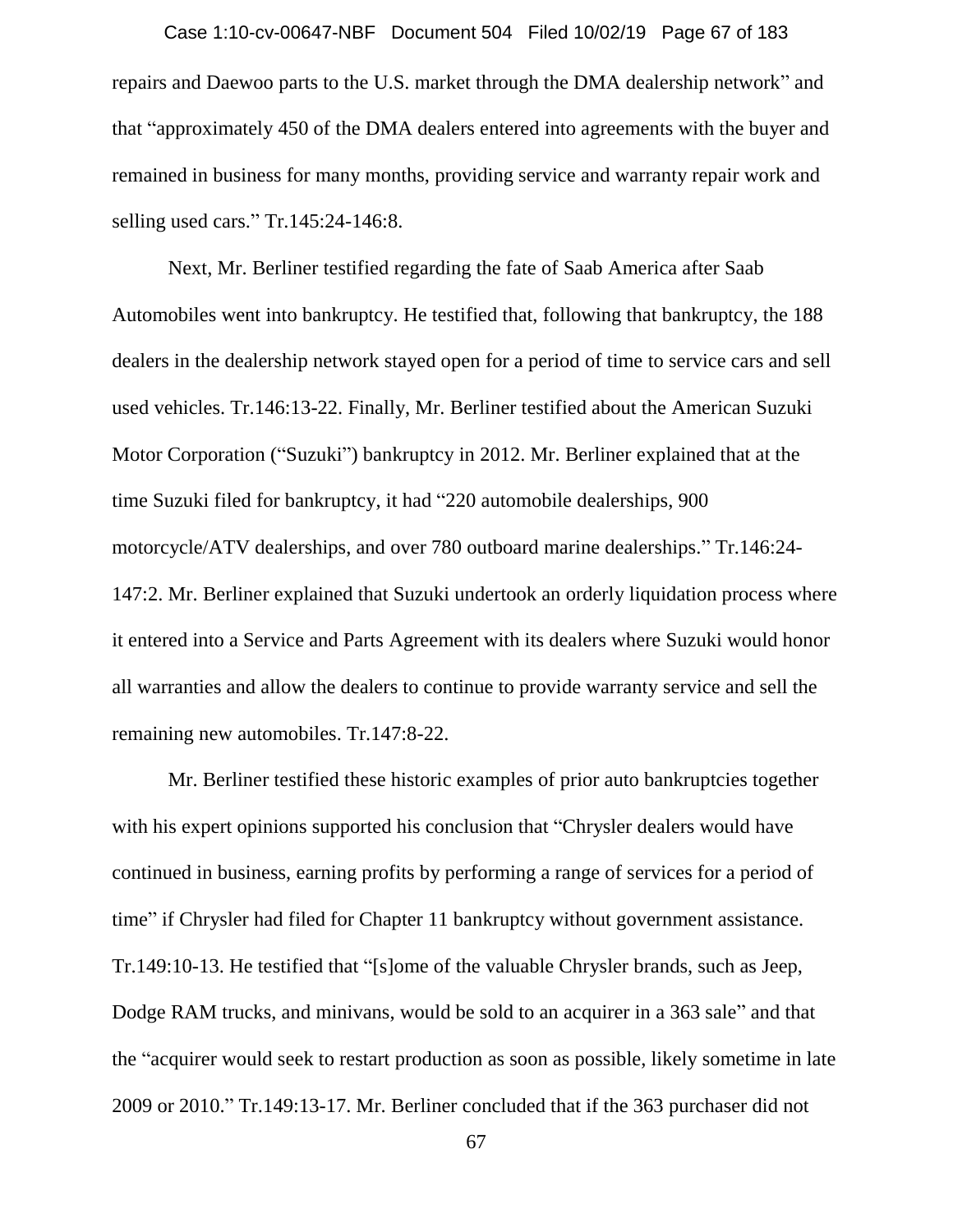have an existing dealership network, the Chrysler dealers could potentially continue in business indefinitely and have their franchise agreements assumed by the new manufacturer. Tr.149:18-23. Mr. Berliner acknowledged that even if the Section 363 acquirer in bankruptcy had a dealership network, "there would be some transition period of one to two years after the Section 363 sale where it would be necessary for the acquirer to utilize the existing Chrysler dealers to sell new vehicles and provide service and warranty repairs until the acquirer's dealer network was ready." Tr.149:24-150:5. Mr. Berliner explained that during this transition period, the Chrysler dealers would be able to continue to provide service and warranty work and sell some new Chrysler vehicles as well as used vehicles, and, at the end of the transition period, would either remain dealers or would wind-down their operations. Tr.150:6-13. Mr. Berliner reiterated that dealers would have had a "minimum of 20 months and potentially longer" from the date of the filing of a Chrysler bankruptcy in a "but for world" without government funding, and that the plaintiffs would have been able to derive profits from their operations for this period. Tr.151:1-7. Case 1:10-cv-00647-NBF Document 504 Filed 10/02/19 Page 68 of 183

On cross examination, Mr. Berliner admitted that it is not uncommon for a debtor in bankruptcy to reject executory contracts, like franchise agreements, as Chrysler did in its bankruptcy, based on its business judgment. Tr.194:5-15, Tr.195:5-6. Mr. Berliner also admitted on cross examination that he had no opinion as to who would have acquired Chrysler's assets in a 363 sale. Tr.197:10-14. He explained that he "believed" that there would be an acquirer, that the sale would occur within four to six months, and that, as a result, the plaintiffs would have had sixteen to twenty months to perform service and warranty work. Tr.201:8-17, Tr.153:12-20. Mr. Berliner further admitted on cross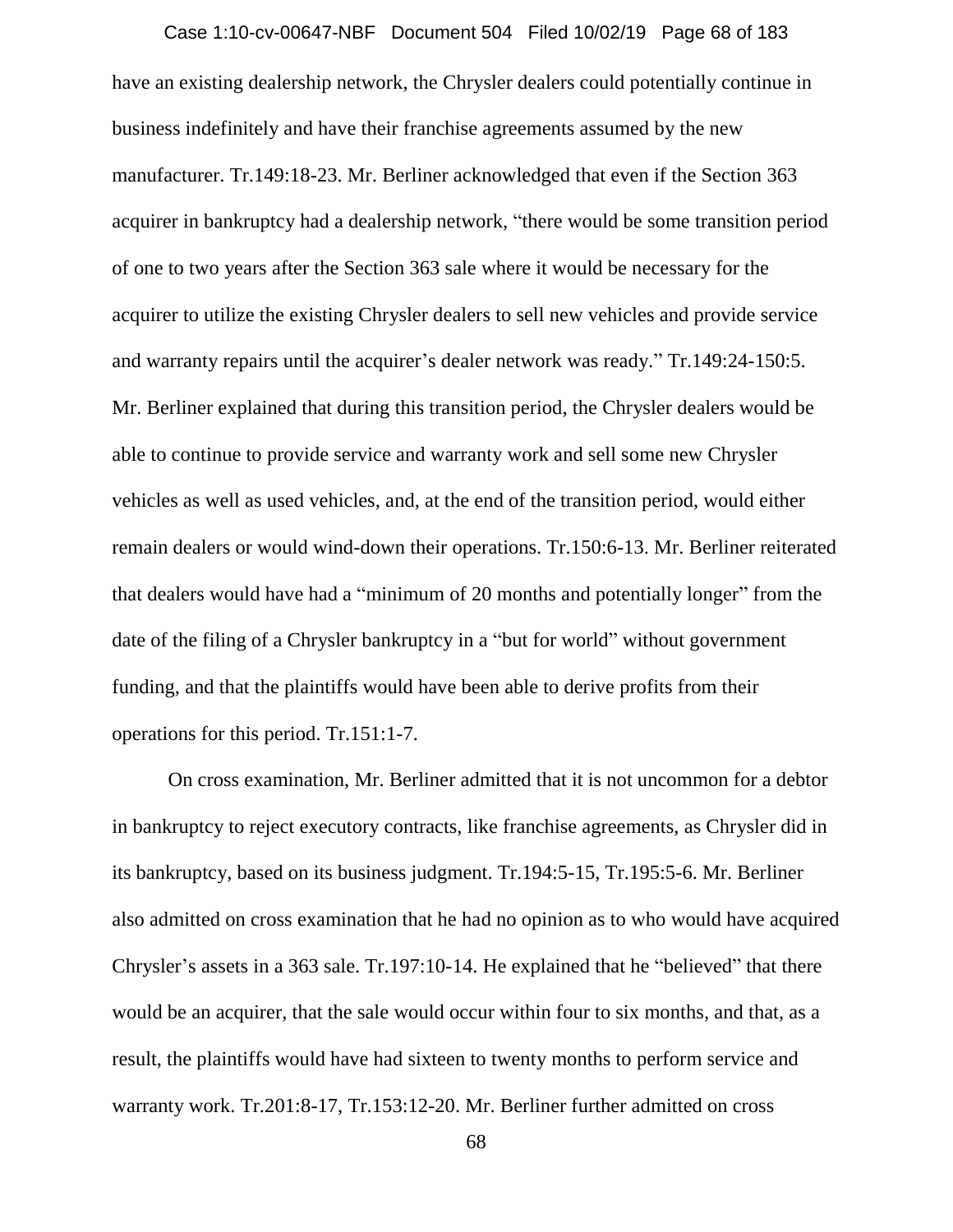examination that some of the Chrysler franchisees would likely have had their agreements rejected in the bankruptcy and that only some would have been given new franchise agreements with the Section 363 purchaser. Tr.203:19-204:25. In this connection, Mr. Berliner explained that he assumed that Chrysler franchisees would have access to financing to purchase new cars from Chrysler (known as floor plan financing) and that there would be DIP financing in place to allow Chrysler to orderly wind-down in a bankruptcy. Tr.230:1-6, Tr.233:16-24. Case 1:10-cv-00647-NBF Document 504 Filed 10/02/19 Page 69 of 183

Finally, regarding the other auto bankruptcies he relied on, Mr. Berliner admitted on cross examination that there were some important distinctions between those bankruptcies and what would have happened to Chrysler had the government not intervened. First, he acknowledged that franchise agreements were rejected in the Saab bankruptcy. Tr.262:22-263:10, Tr.153:12-20. Next, he acknowledged that the Suzuki bankruptcy involved an auto distributor going bankrupt, and not the manufacturer. Finally, in the case of Suzuki, he acknowledged that the manufacturer continued to provide financial assistance that would not have been available to Chrysler in a "but for world" bankruptcy. Tr.263:23-265:10.

#### **iii. Maryann Keller**

The plaintiffs presented the testimony of Ms. Maryann Keller, an automotive industry expert with decades of experience conducting automotive industry financial research and analysis. She is currently the principle of Maryann Keller & Associates, a position she has held since January 2001. Tr.1070:17-22. She holds a bachelor's degree in chemistry from Rutgers University and a master's degree from Bernard Baruch School at the City University of New York. Tr.1073:14-17. She has "advised clients on issues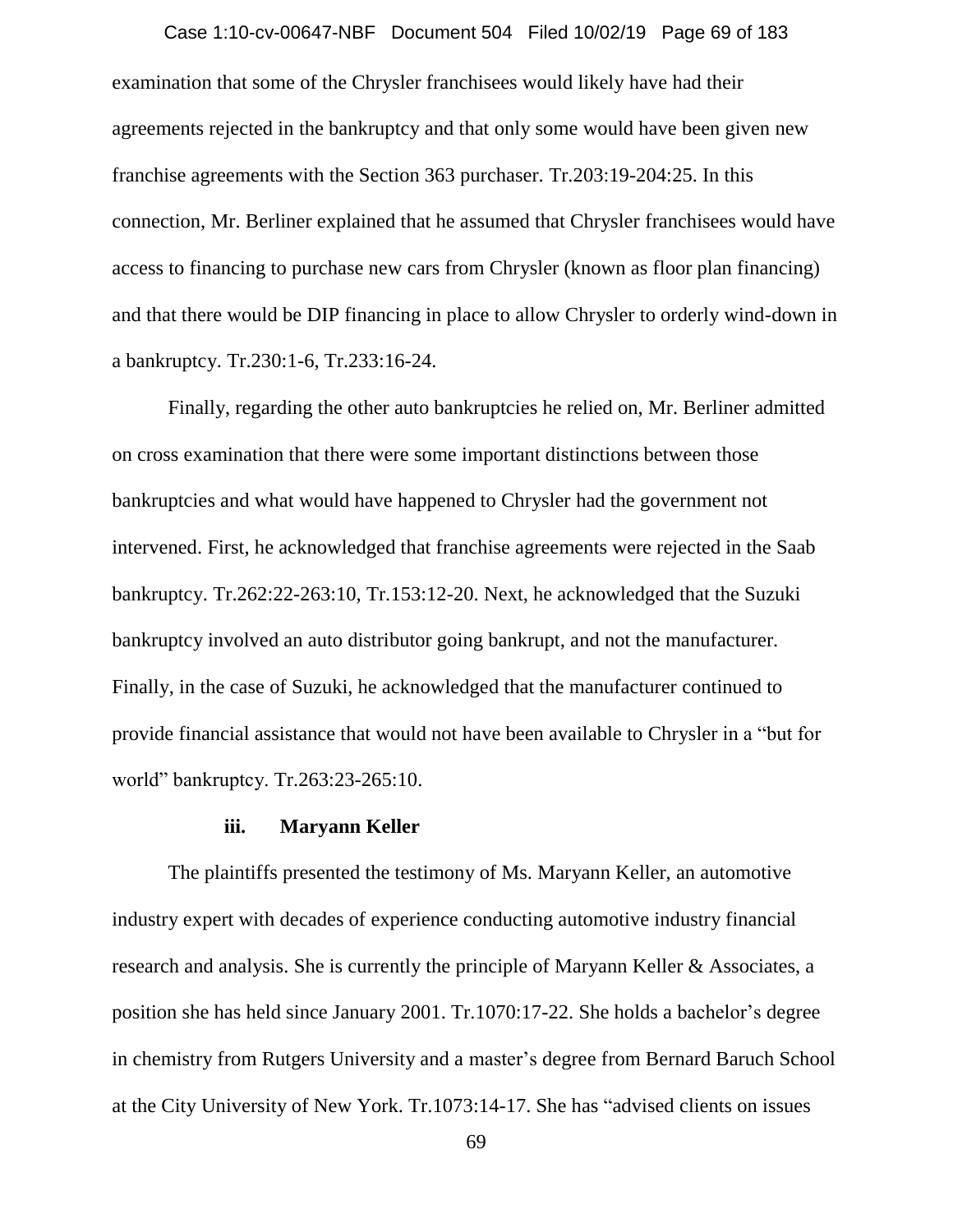across the automotive supply chain, from component companies to retail sales area." Tr.1071:11-14. Ms. Keller has been "qualified as an automotive expert in three proceedings, the first in the International Court of Arbitration in Hong Kong; a second in the State of Virginia; and, finally, in the Bankruptcy Court in New York City." Tr.1071:18-22. She has lectured about the automotive industry at Columbia University, Harvard, NYU, MIT, and the Economic Club of Detroit. Tr.1072:19-21. Ms. Keller has also authored two books on the automotive industry and written columns on the automotive industry for the Christian Science Monitor, Motor Trend Magazine, and Automotive Industries. Tr.1072:23-1073:1. Case 1:10-cv-00647-NBF Document 504 Filed 10/02/19 Page 70 of 183

Ms. Keller testified that she was asked to opine on what would have happened if "the federal government had not provided financial assistance to Chrysler LLC in 2009 [and] the company would have restructured in a bankruptcy proceeding." Tr.1073:18-22. She testified that in her opinion Chrysler's assets that would have attracted multiple buyers and that Chrysler would have continued to manufacture vehicles during the bankruptcy. She also opined that plaintiffs would have been able to continue to sell Chrysler vehicles and would not have rejected any franchise agreements in a bankruptcy without government involvement. Tr.1074:11-1075:1.

Ms. Keller testified that the most prized assets of Chrysler would have been the Jeep brand, the Dodge RAM truck brand, and the Chrysler family of minivans. Tr.1076:2-14. Ms. Keller testified that there would likely have been at least 12 companies interested in purchasing Chrysler's assets and continuing to manufacture Chrysler vehicles. She explained that without having to abide by UAW contracts and pay union wages she believed Chryslers' assets would become more valuable and would have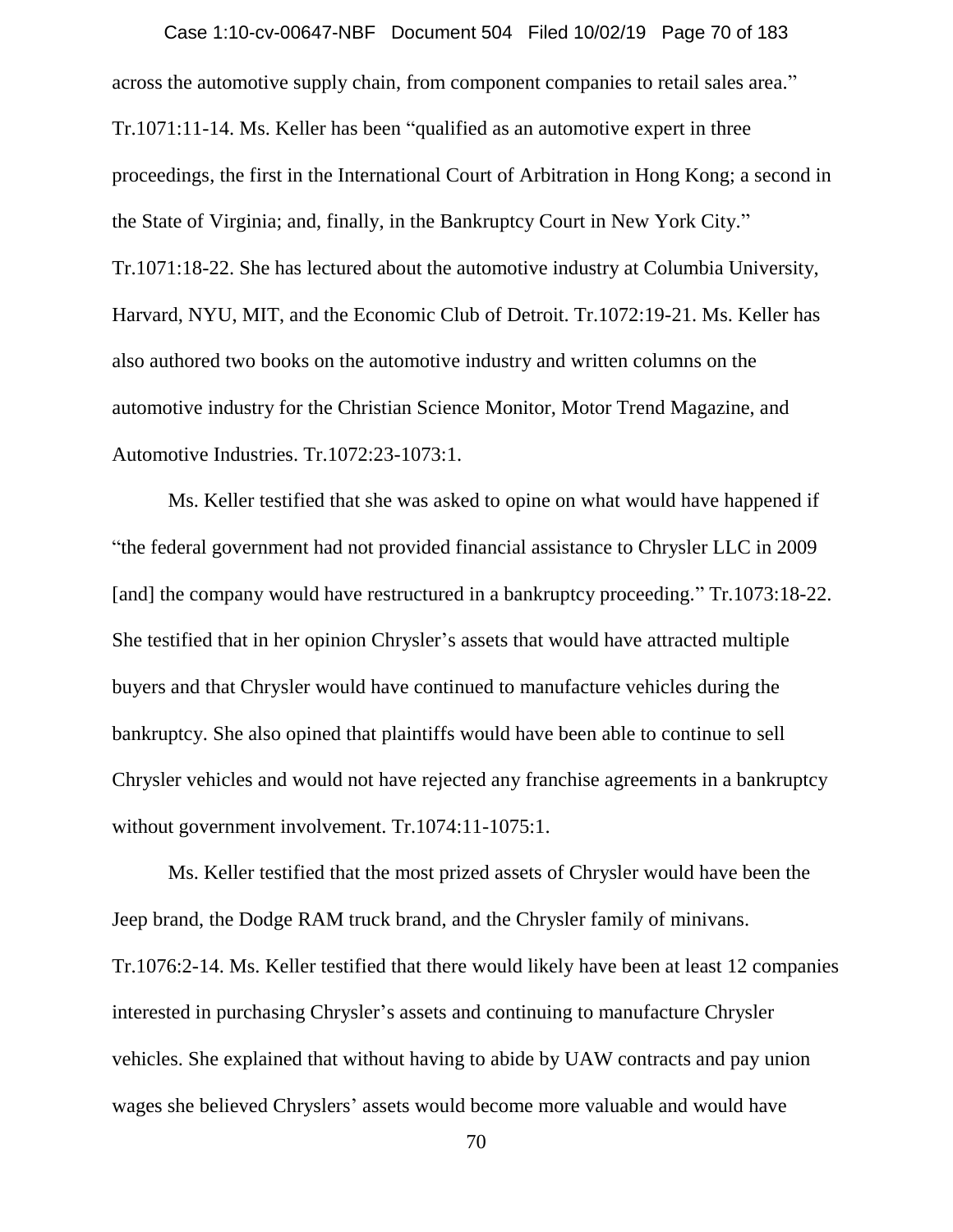attracted more interest from potential purchasers. Tr.1086:12-21. She identified the following entities as potential purchasers of Chrysler's assets: The Blackstone Group; The Fiat Group, Ford Motor Company, Geely, General Motors, Magna International, Inc., Mahindra & Mahindra Limited, PSA Peugeot Citroen, Renault, Tata Motors, Tracinda Corp., and Volkswagen Group. Ms. Murphy testified as to why each of these entities was in a position financially to purchase Chrysler's vehicle lines in a Section 363 sale and why it would have made financial sense for them to do so. Tr.1086:22-1102:23. Case 1:10-cv-00647-NBF Document 504 Filed 10/02/19 Page 71 of 183

First, Ms. Keller testified that in her opinion the Blackstone Group would "have targeted Chrysler's physical assets in addition to its brands and intellectual property." Tr.1087:7-9. Ms. Keller explained that she believed the Blackstone Group would be a potential Section 363 purchaser in part because it was a large private equity firm with "\$31.8 billion in assets under management with \$821.3 million in revenues" during 2007 and that it had attempted to acquire "Chrysler in the spring of 2007 from Daimler" but had lost to Cerberus. Tr.1087:1-6.

Second, Ms. Keller testified that Fiat also would have been a potential Section 363 purchaser because "the combination of these two companies was ideal . . . Fiat's expertise was small fuel-efficient cars while Chrysler's expertise was trucks and sport utility vehicles" and because "Fiat had the ability to make Jeep a major international brand and to add Italian designed cars to the North American portfolio." Tr.1089:8-19. She explained that Fiat, which paid nothing for Chrysler under the government's prepackaged bankruptcy plan, was in a financial position to purchase Chrysler's assets because in 2007 it had earned  $\epsilon$ 2.1 billion on  $\epsilon$ 59 billion in revenue. Tr.1088:2-7.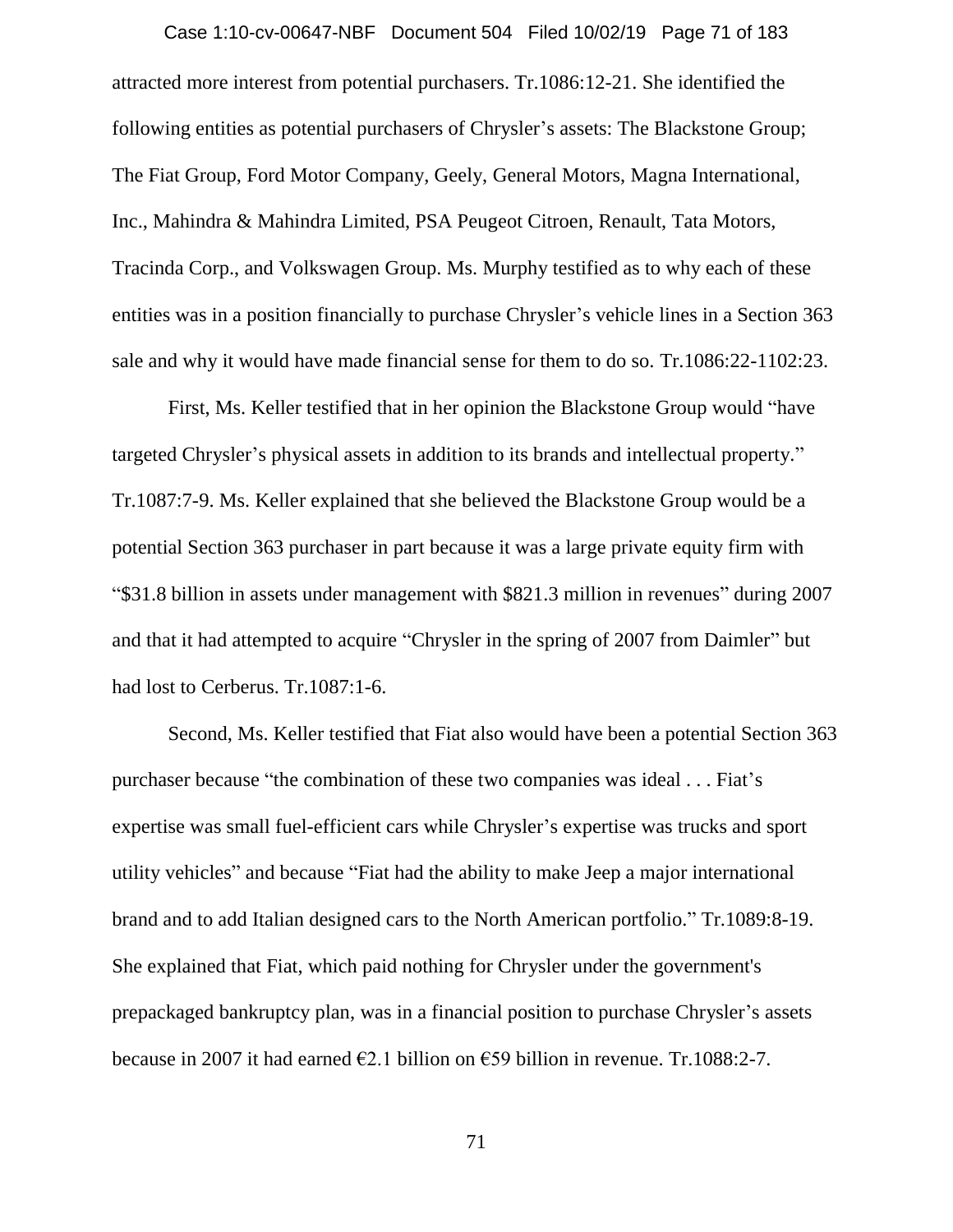Case 1:10-cv-00647-NBF Document 504 Filed 10/02/19 Page 72 of 183

Third, Ms. Keller opined that Ford would have been a potential bidder because its financial conditions were "impressive" in 2007, with \$13 billion in cash on hand and access to more than \$10 billion in credit in 2008. Tr.1090:1-3. Ms. Murphy testified that she believed "Ford had the wherewithal to have been a bidder for select Chrysler assets that complemented its . . . portfolio including the Jeep brand." Tr.1090:3-6.

Fourth, Ms. Keller opined that Geely, a Chinese automotive manufacturing company headquartered in Hangzhou, Zejiang would have been a potential Section 363 purchaser. Ms. Keller explained that "[b]y the end of 2007, Geely recorded, in Hong Kong dollars, 11.3 billion in revenues and recorded . . . record breaking profits of Hong Kong dollars [of] 320 million before taxes." Tr.1090:7-10. She explained that she believes that at the time of a Chrysler bankruptcy, Geely was "well capitalized for both domestic and international growth." Tr.1090:15-16. Ms. Keller further testified that Geely's subsequent "acquisition of Lotus and its subsequent acquisition of Volvo demonstrated its ability and willingness to acquire international automotive assets that would add to its brand portfolio and its technical expertise." Tr.1090:17-21. Ms. Keller also noted that Geely "actually attempted to purchase some or all of Fiat Chrysler in 2018" to further support her opinion that Geely would have been an interested bidder in Chrysler's assets if there had been an open Section 363 sale. Tr.1091:11-14.

Fifth, Ms. Keller opined that General Motors could have been a potential buyer of "select Chrysler brands that complemented its own product portfolio, especially Jeep after it discontinued the Hummer brand," after GM emerged from bankruptcy at some point in 2008. Tr.1092:8-13.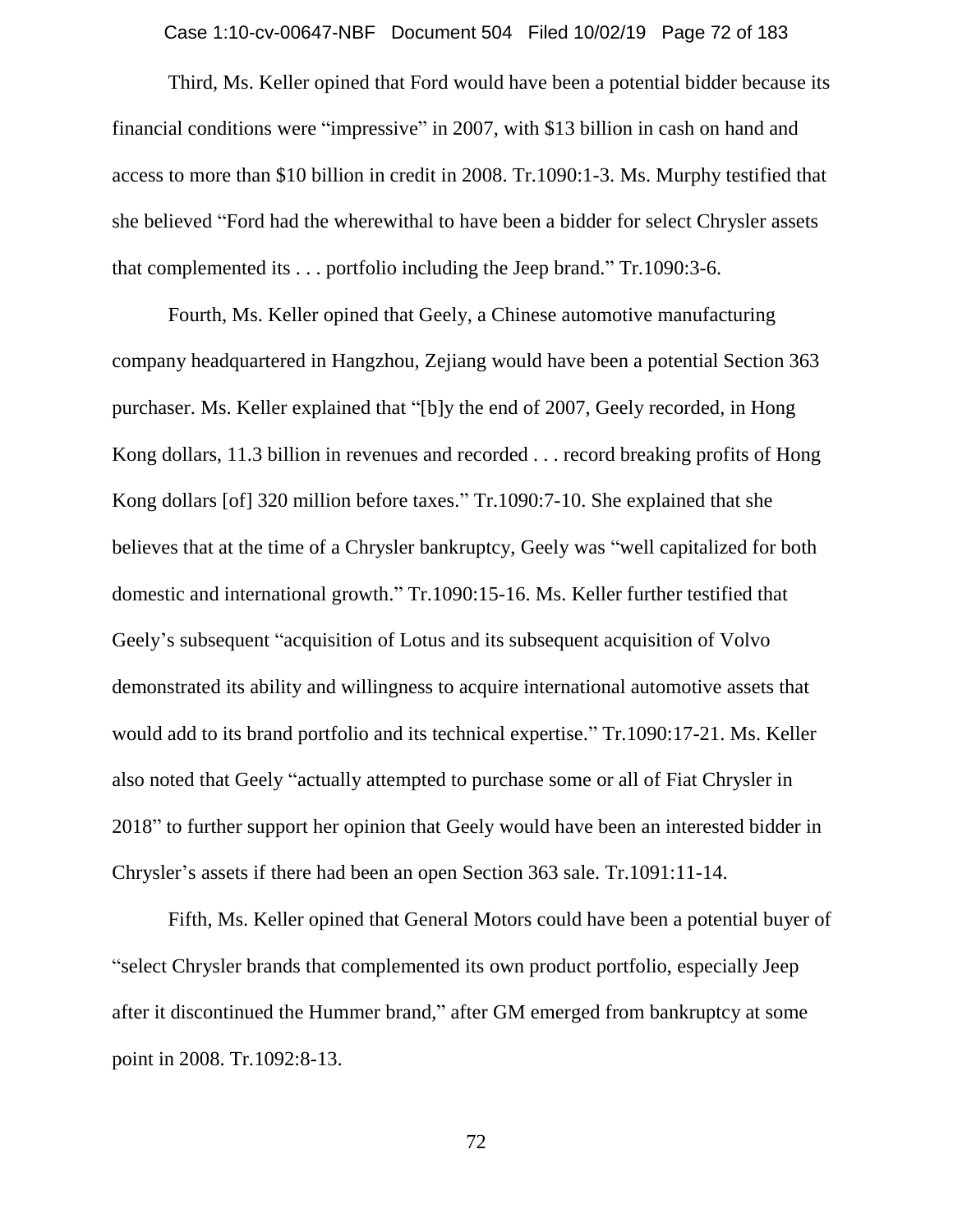Case 1:10-cv-00647-NBF Document 504 Filed 10/02/19 Page 73 of 183

Sixth, Ms. Keller testified that Magna International, a Canadian global automotive part supplier, could have been a prospective bidder on Chrysler's assets in the event of an open Section 363 auction. Ms. Keller explained that Magna in 2007 "had over 25 billion in revenue and over 68 million in net income." Tr.1092:16-17. Ms. Keller testified that "Magna was financially tied to Chrysler as a major supplier of components for all Chrysler vehicles" and thus would have had an interest in bidding for Chrysler's assets. Tr.1092:19-21. She went on to explain that in 2007, when Chrysler was for sale, Magna had made a bid of \$4.7 billion and that Magna would likely attempt to purchase Chrysler's assets again in a Section 363 sale. Tr.1092:22-1093:1.

Seventh, Ms. Keller testified that Mahindra & Mahindra Limited ("Mahindra"), an automotive and farm equipment manufacturer based in Mumbai, India, would have been another potential purchaser of Chrysler's assets in a Chrysler bankruptcy. Ms. Keller explained that by "the end of fiscal year 2008, ending March 31, 2008, Mahindra had produced more than 2 million vehicles . . . [and had a] gross income . . . [of] \$3.05 billion." Tr.1093:18-25. Ms. Keller testified that she believed that Mahindra would have been interested in purchasing Chrysler's assets because "it would have benefited from entering the global light vehicle segment on a major scale" and "would have targeted Chrysler's Jeep and Dodge truck brands." Tr.1094:1-9. Ms. Keller also noted that her opinion was supported by the fact that Mahindra representatives met with Chrysler in early 2008 to discuss the possible acquisition of certain Chrysler assets. Tr.1094:5-7.

Eighth, Ms. Keller testified that PSA Peugeot Citroen ("PSA"), a French automobile company, would be another likely bidder on Chrysler's assets in a bankruptcy. She explained that in 2007, PSA had earned a profit of  $\epsilon$ 1.8 billion and had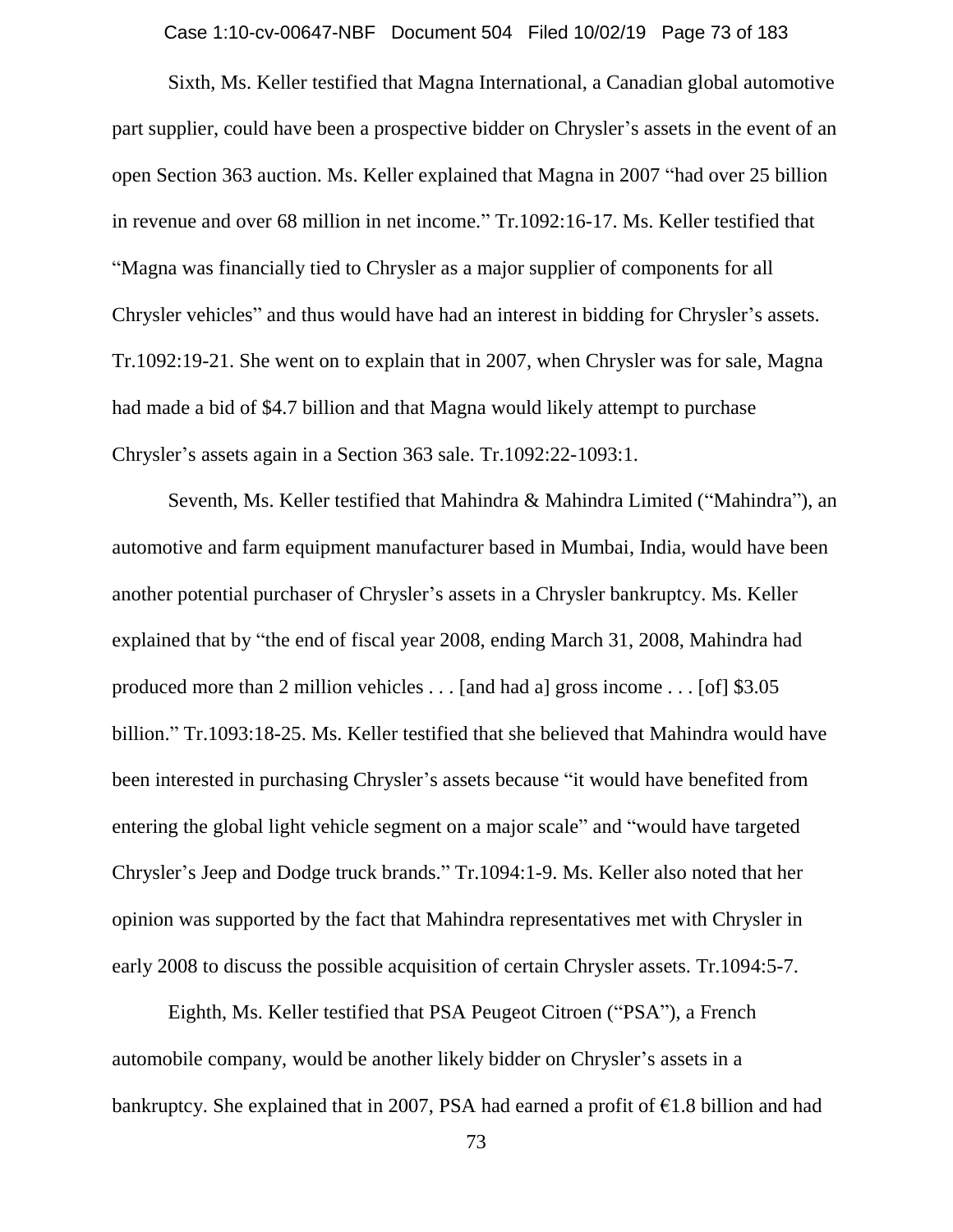sold over 3.4 million vehicles. Tr.1094:15-18. She opined that "PSA had been seeking to return to the United States . . . [and] the French Government had guaranteed financial assistance to PSA during the financial crisis." Tr.1094:15-24. Ms. Keller stated that PSA's interest in Chrysler's assets would have stemmed from the fact that "the Chrysler product portfolio would fill gaps, especially for light trucks in [PSA's] portfolio . . . and the Chrysler acquisition would have provided a [United States] dealer body . . . that would have granted [PSA] franchises to those dealers without the burden of having dealers make additional facilities investments." Tr.1094:24-1095:8. Case 1:10-cv-00647-NBF Document 504 Filed 10/02/19 Page 74 of 183

Ninth, Ms. Keller testified that Renault, the second largest auto manufacturing company in France, would have also been an interested bidder. Ms. Keller explained that in 2007 Renault generated €40.6 billion in revenue and earned 2.7 billion in profit, and that it would have likely been interested in returning to the United States market through an acquisition of Chrysler assets. Tr.1095:18-25.

Tenth, Ms. Keller testified that Tata Motors ("Tata"), an automobile manufacturer based in Mumbai, India, would have also been a potential bidder on Chrysler's assets in order to expand its international market share. Ms. Keller explained that "Tata wanted to become an international automaker" which is evidenced by its 2008 acquisition of Jaguar Land Rover from Ford and the fact that in early 2008 Tata was in talks with Chrysler about selling the Jeep brand in India. Tr.1096:17-1097:18.

Eleventh, Ms. Keller opined that Tracinda Corp, a privately-owned investment company based in Beverly Hills, California, would have been another potential purchaser. Ms. Keller explained that "on April 5th, 2007, Tracinda made a \$4.5 billion cash offer to DaimlerChrysler for its U.S.-based unit" and that it would have likely made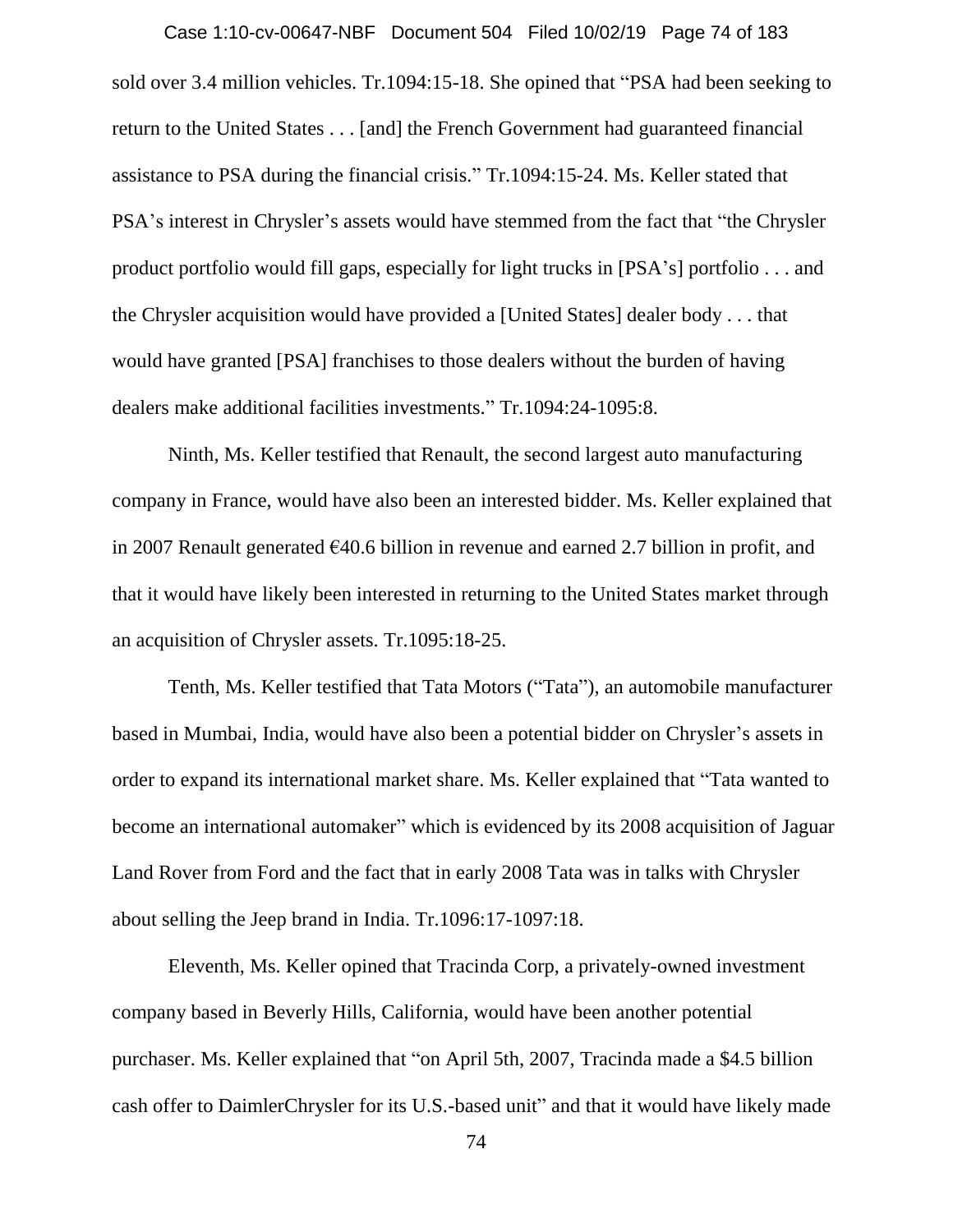similar efforts to purchase Chrysler's assets in bankruptcy in 2009. Tr.1098:3-6. Ms. Keller also explained that Tracinda would have been a likely 363 purchaser because it had made other forays into the automotive industry by purchasing large amounts of shares in GM and Ford. Tr.1098:9-19. Case 1:10-cv-00647-NBF Document 504 Filed 10/02/19 Page 75 of 183

Finally, Ms. Keller opined that the Volkswagen Group ("VW") would have been a potential purchaser of Chrysler's assets in a Section 363 sale. She explained that in 2007 VW had earned  $6.5$  billion in pre-tax profit and "was a financially strong company and had previously acquired auto companies and successfully integrated them into its business." Tr.1098:24-1099:3. Ms. Keller testified that although VW had success in many global markets, "its presence in the North American market lagged because the company did not have what are called crossover sport utility vehicles [and] pickup trucks," which a purchase of Chrysler's assets in a 363 sale would have provided. Tr.1099:3-7.

Ms. Keller went on to explain, after listing the 12 different potential Section 363 purchasers, that her conclusion that some company would have purchased Chrysler's assets and made use of its vehicle lines is supported by historical examples in the automotive industry. She explained that "[t]he modern auto industry is notable for the willingness of buyers to purchase the assets of financially distressed, even bankrupt automakers." Tr.1100:5-7. She further testified that Chrysler brands like Jeep would have attracted a number of buyers both for the name recognition and the distribution network. For example, Ms. Keller noted that the Jeep brand was purchased by Chrysler in 1987 when it bought American Motors. Tr.1101:25:1102:18. She explained that Chrysler made this purchase even though American Motors was in financial distress and that Chrysler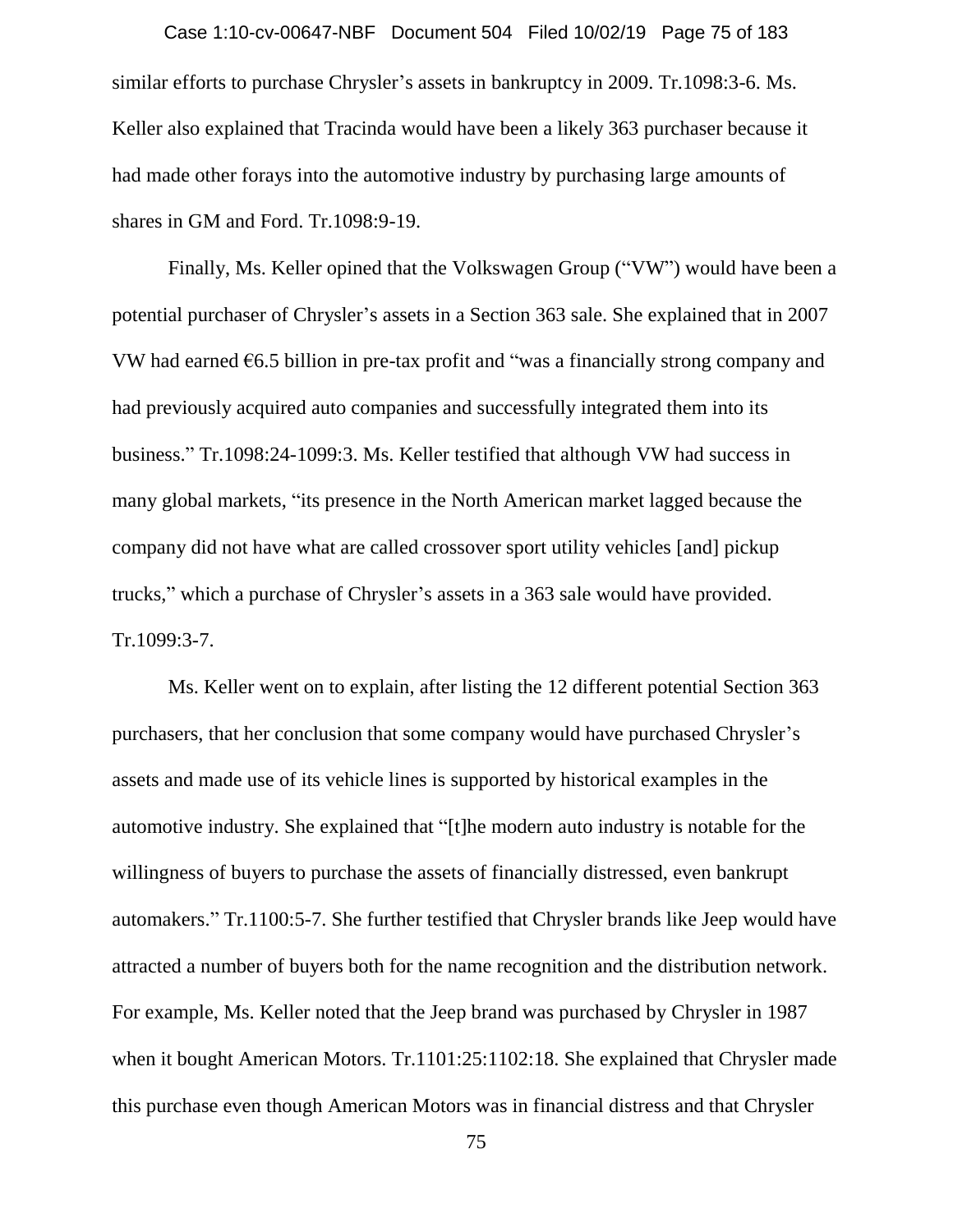decided to preserve the dealership network in order to preserve an expertise in Jeep service and a distribution network. Tr.1102:24-1103:11. Case 1:10-cv-00647-NBF Document 504 Filed 10/02/19 Page 76 of 183

Ms. Keller also pointed to the sales of MG Rover, Lotus, Saturn, Hummer, and Saab, including some while the brand was in bankruptcy. She explained that each of these brands attracted potential buyers despite less than ideal financial conditions, which, in her opinion, demonstrated that automakers have an appetite for purchasing brands with name recognition in order to revitalize them. Tr.1104:15-1105:16 (MG Rover), Tr.1105:17- 1106:10 (Lotus), Tr.1106:11-1109:8 (Saturn), Tr.1109:9-1110:7 (Hummer), Tr.1110:8- 1111:19 (Saab). She went on to explain that economic indicators predicted a rebound in auto sales which would have made Chrysler's assets even more valuable. Specifically, Ms. Keller relied on the fact that S&P 500 was up 25% between March and May 2009, the Consumer Confidence as measured by the University of Michigan was up 20% in the same time period, and gas prices were on the decline. Tr.1112:7-1113:9. She also noted that used vehicle values are a "effective predictor of future auto demand" and that used vehicle prices were steadily increasing though the first half of 2009. Tr.1114:25-1115:3.

Ms. Keller testified that all these factors indicated that there would have been a strong market for Chrysler's assets with many potential bidders, which would have resulted in higher value for Chrysler and in turn its creditors had the government not intervened. She opined that it was because the government intervened that other willing purchasers did not come forward. Tr.1121:3-25. Ms. Keller further explained that "Chrysler would have been a highly desirable partner for a number of the world's automakers because of its brand recognition, its desirable truck portfolio, and other vehicle offerings. And the company coming out of bankruptcy would have been freed of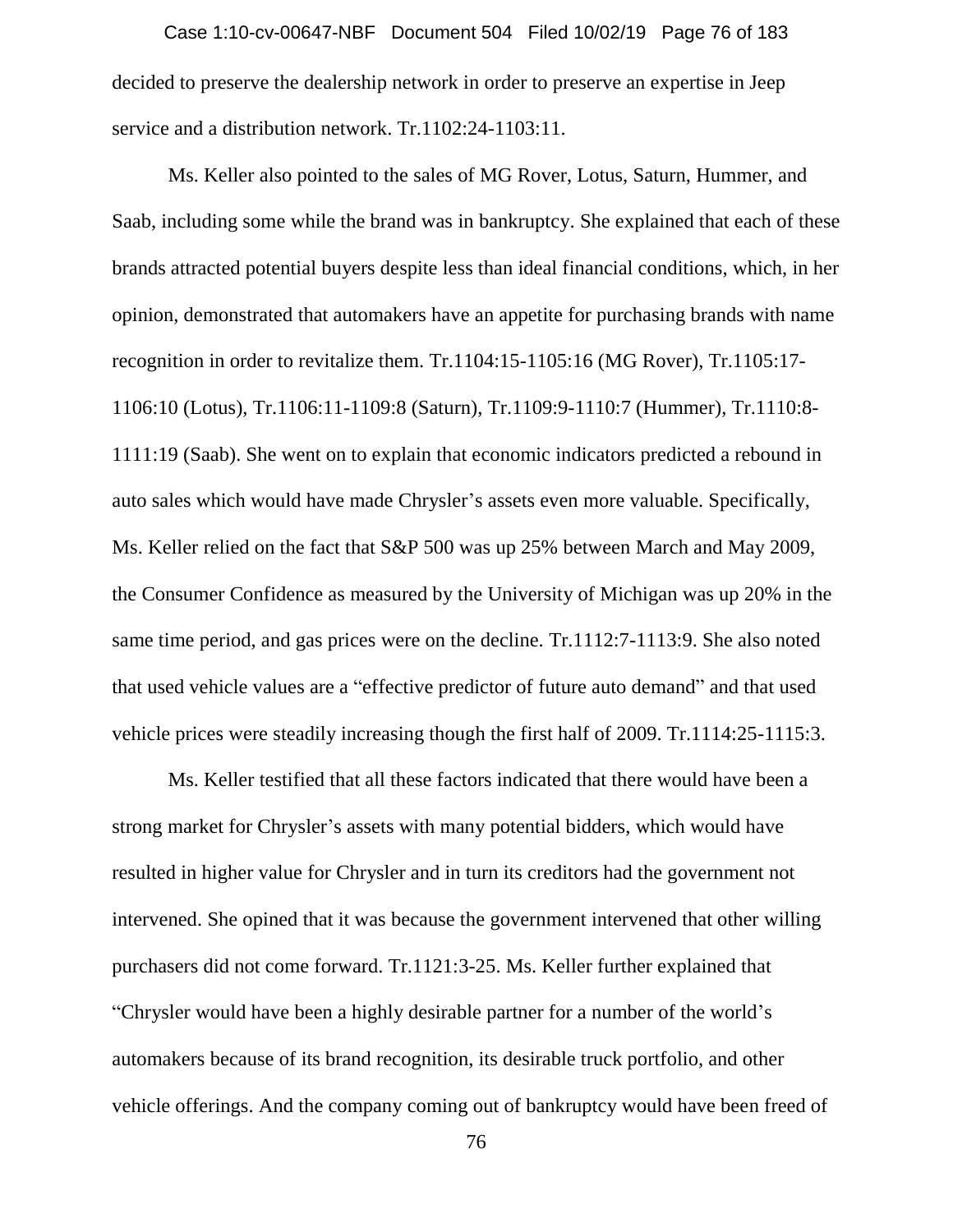those debt obligations and labor costs that were really [Chrysler's] major liabilities." Tr.1121:11-17. Case 1:10-cv-00647-NBF Document 504 Filed 10/02/19 Page 77 of 183

On cross examination, Ms. Keller admitted that she was not offering an opinion as to which of the companies discussed would have purchased Chrysler's assets in a Section 363 sale or how much those companies would have had to pay for Chrysler's assets. Tr.1123:11-23, Tr.1124:2-14. She also admitted that in preparing her testimony she did not conduct an analysis of how profitable any of Chrysler's products lines were at the time. Tr.1151:23-1152:9. Additionally, throughout her cross examination she admitted that for the 12 companies she proffered as potential Section 363 buyers, she did not consider such factors as whether those companies had ever expressed an interest in buying Chrysler, or had the financial ability to pay for Chrysler's assets in an amount sufficient to meet its debt, at the time of the Chrysler bankruptcy in April 2009. Tr.1155:21-24, Tr.1159:22-25, Tr.1160:15-16.

Ms. Keller was confronted on cross examination with an article from May 31, 2009 in the New York Times in which she was quoted as saying that she believed that Chrysler as well as GM had too many dealer showrooms to be profitable and that there was an advantage in reducing these dealers in bankruptcy.<sup>34</sup> Tr.1148:1-1149:11. Government counsel also asked Ms. Keller about an April 30, 2009 article she authored, published in the Detroit News, where she espoused the belief that Chrysler was a failing

 $\overline{a}$ 

<sup>&</sup>lt;sup>34</sup> In her May 31, 2009 New York Times article Ms. Keller is quoted as saying that "GM and Chrysler bore costs associated with their huge dealer networks, which they can now streamline [and] [o]nly through bankruptcy could this be accomplished without huge expenses and litigation with individual dealers." Tr.1148:3-8.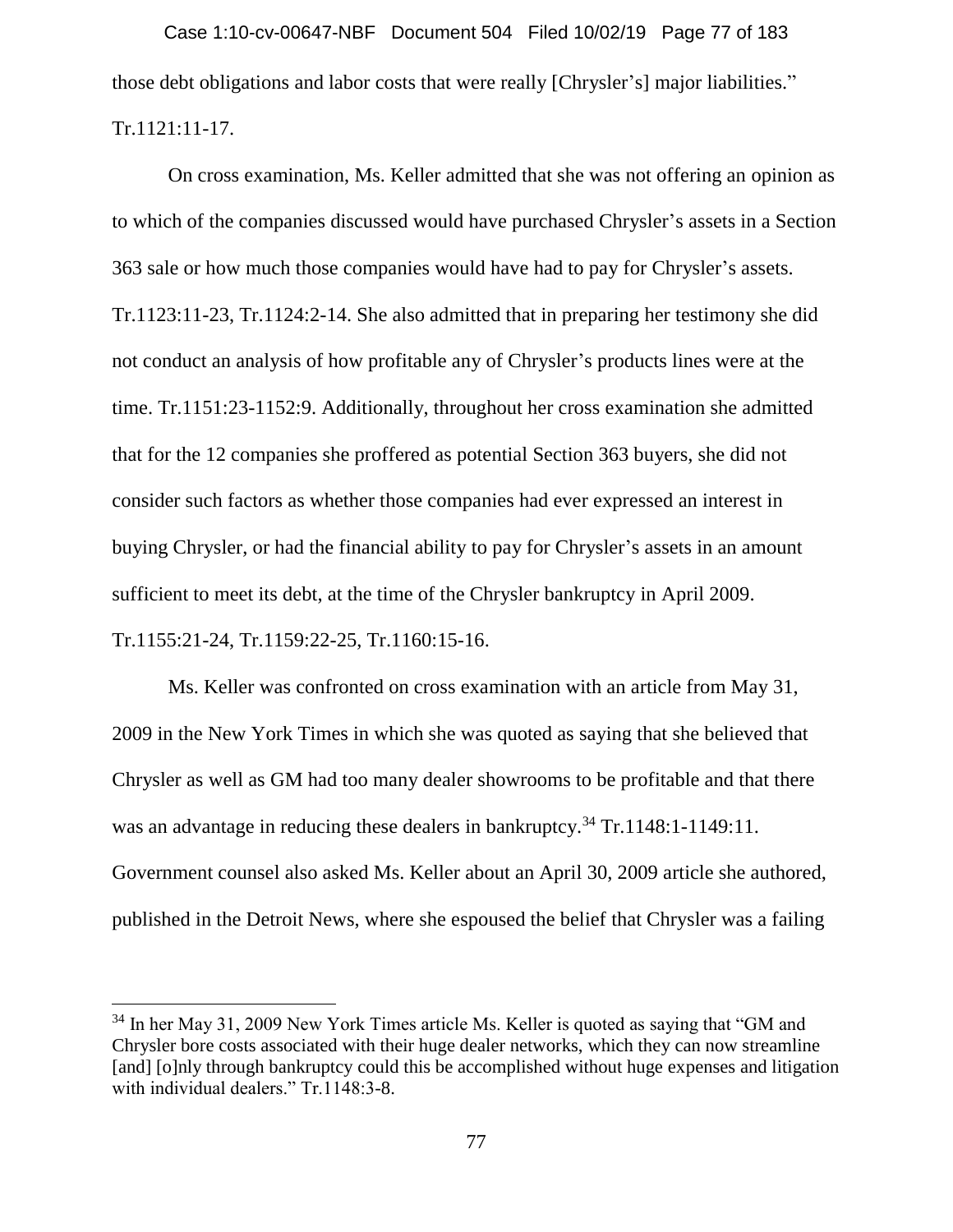auto manufacturer that had been written off by its owner Cerberus, that no entity would step in to provide Chrysler with sufficient money to keep Chrysler going, and that the best result that could be hoped for the Chrysler-Fiat alliance was that not too much money was lost.<sup>35</sup> Tr.1180:19-22, Tr.1182:25-1184:15; DX1602. Case 1:10-cv-00647-NBF Document 504 Filed 10/02/19 Page 78 of 183

### **iv. Judge Judith Fitzgerald**

The plaintiffs also offered the opinion testimony of the Judith Fitzgerald, a retired federal bankruptcy judge. Judge Fitzgerald was "sworn into the Western District of Pennsylvania [as a bankruptcy judge] on October 30, 1987, [and] sat for nearly twentysix years before [her] retirement in May 2013." Tr.521:7-11. She was also "designated to sit in the District of Delaware for twenty years, the Eastern District of Pennsylvania for eight, and the District of the United States Virgin Islands for nine." Tr.521:12-16. Prior to serving as a bankruptcy judge, she served for "12 years as an Assistant United States Attorney in the Western District of Pennsylvania." Tr.521:17-19. She has taught numerous law classes on commercial transactions, bankruptcy, and contracts. Tr.521:25- 522:2. She is currently "a shareholder, member of the board, and vice president of the law firm of Tucker Arensberg, PC, which is based primarily in Pittsburgh, Pennsylvania." Tr.520:21-24. Judge Fitzgerald testified that she was retained by the plaintiffs "to look at but for scenarios that would address what Chrysler may have been able to do . . . in the absence of government action, and to compare that with the real world franchise

 $\overline{a}$ 

<sup>&</sup>lt;sup>35</sup> In the Detroit News article Ms. Keller wrote "Daimler and Cerberus have written off their investment in [Chrysler]." She explained that Cerberus "seemed to know [it was] acquiring a hollow auto business since [it] immediately spoke about forming partnerships and affiliations to compensate for the lack of homegrown models." She explained that she believed that Chrysler would need more than \$6 billion to continue and that she could not "imagine any lender stepping up with new loans." DX1602.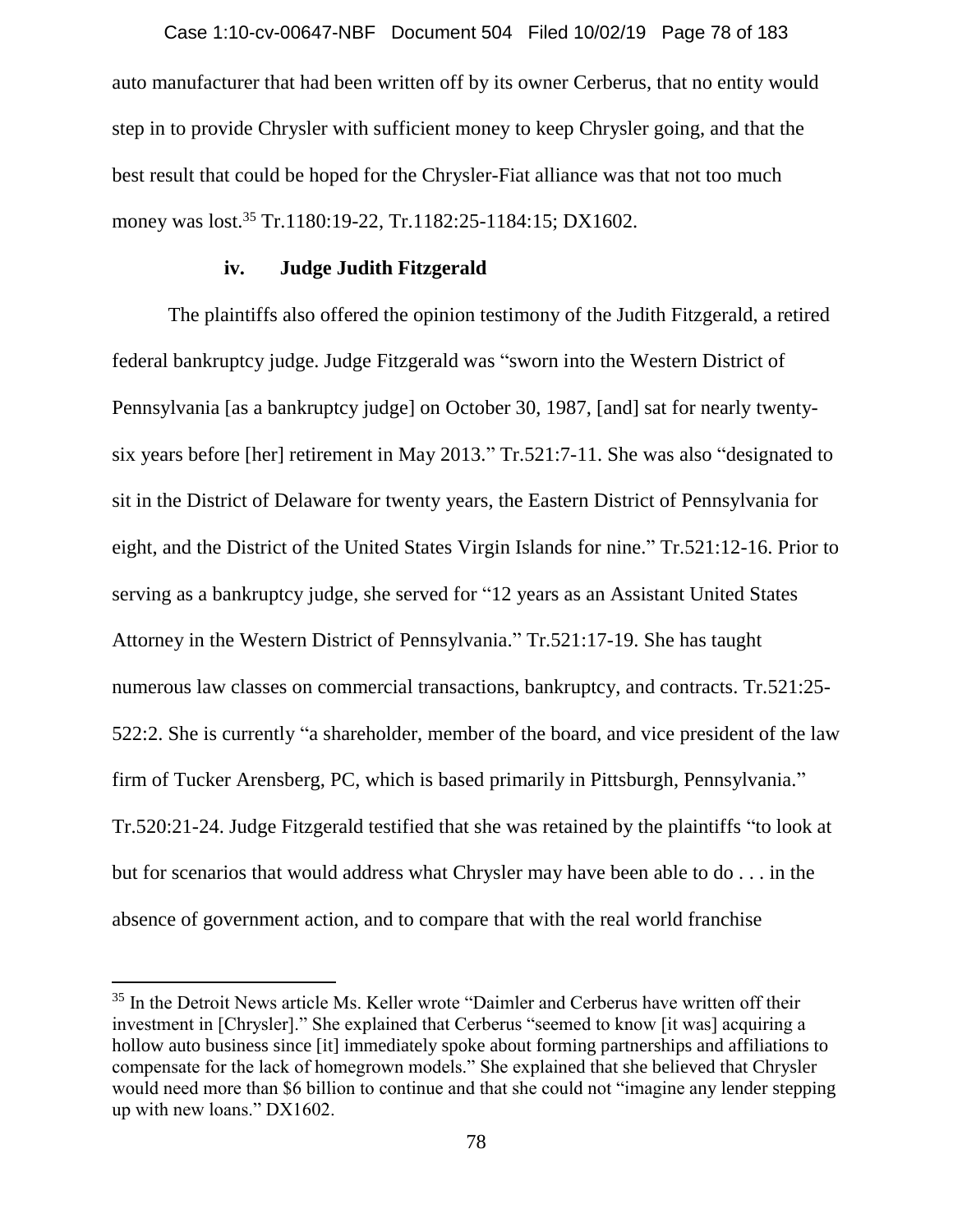terminations that occurred in the actual Chrysler bankruptcy case." Tr.522:11-17. Judge Fitzgerald explained that she arrived at three opinions: (1) Chrysler could not have survived outside of bankruptcy without government assistance, (2) plaintiffs' dealerships would have retained value as part of Chrysler's sale of assets, restructuring, or merger with another entity in a bankruptcy proceeding, and (3) plaintiffs' franchises would have had value during an orderly wind-down of Chrysler regardless of whether there was a sale of Chrysler assets. Tr.562:20-563:22. Case 1:10-cv-00647-NBF Document 504 Filed 10/02/19 Page 79 of 183

Judge Fitzgerald began her opinion testimony by describing the bankruptcy process and how the Chapter 11 bankruptcy was applied to Chrysler. Tr.574:10. She explained that United States bankruptcy law serves several basic purposes including (1) a means by which a debtor can process creditor claims as a collective rather than on an individual basis, (2) providing a fresh start for a debtor, (3) preserving going concern values, (4) strengthening a company's balance sheets, and (5) offering a liquidation alternative to entities that would not be able to reorganize without the bankruptcy process. Tr.574:11-24. Judge Fitzgerald explained that when a debtor files for bankruptcy it must provide the court with schedules and statements of its financial affairs which includes a list of known claims against the debtor. Tr.575:10-24. Judge Fitzgerald testified that a corporation would choose a Chapter 11 bankruptcy because it "is designed to keep the company's management operation[al] . . .during its bankruptcy" while it attempts to negotiate how the claims of its creditors are handled and how to reorganize. Tr.577:7-18.

Judge Fitzgerald explained that when a company files a voluntary petition for bankruptcy it creates an estate that "is comprised of all the property and property interests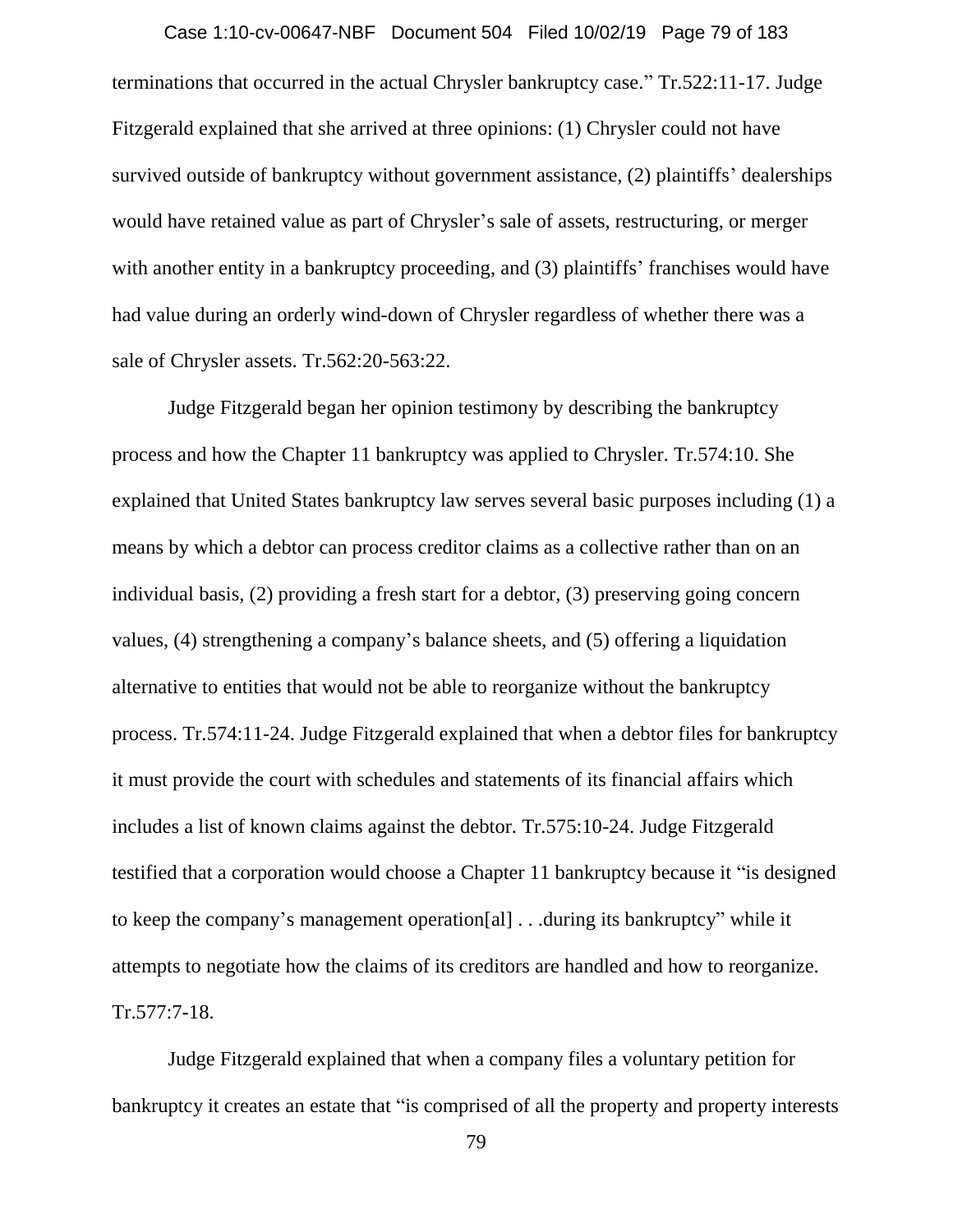of the debtor . . . in order to maximize[e] its value to pay creditors." Tr.578:20-579:4. In a Chapter 11 bankruptcy, "the debtor remains in possession and has the status of a trustee for most purposes." Tr.579:7-9. She went on to explain that "creditors" are prioritized with secured creditors having the highest priority followed by unsecured creditors. Tr.579:25-580:15. Case 1:10-cv-00647-NBF Document 504 Filed 10/02/19 Page 80 of 183

Next, Judge Fitzgerald explained the role of the Section 363 asset sale. She explained that Section 363 sales are used to dispose of a debtor's assets while it determines its longer-term needs. Tr.587:3-7. Judge Fitzgerald testified that "[d]ebtors frequently prosecute motions to sell assets during their bankruptcies . . . [because they] are typically brought as 'free and clear' proceedings, so that the purchaser can acquire the assets without the debtor's liabilities, including contingent and unliquidated claims." Tr.588:24-589:5. She further explained that "[g]enerally, a debtor will retain professional advisors with skill in selling the particular assets available to provide an estimate of their value and/or to market them through a private sale or at auction." Tr.589:17-20. "When a debtor proposes to sell valuable assets, it is customary to file a motion to establish bid procedures that set out . . . the time frame and terms on which due diligence can be conducted, identifies the assets to be sold, how to qualify a purchaser, and any required deposit." Tr.589:24-590:4.

Judge Fitzgerald also testified about the executory contracts, i.e., the franchise agreements held by the plaintiffs with Chrysler. Tr.591:4-10. Judge Fitzgerald explained that a debtor can either assume the executory contract, assign it to a third party, or reject the executory contract pursuant to Section 365 of the Bankruptcy Code. Tr.591:11-16. "Rejection of an executory contract such as a franchise agreement is merely a breach that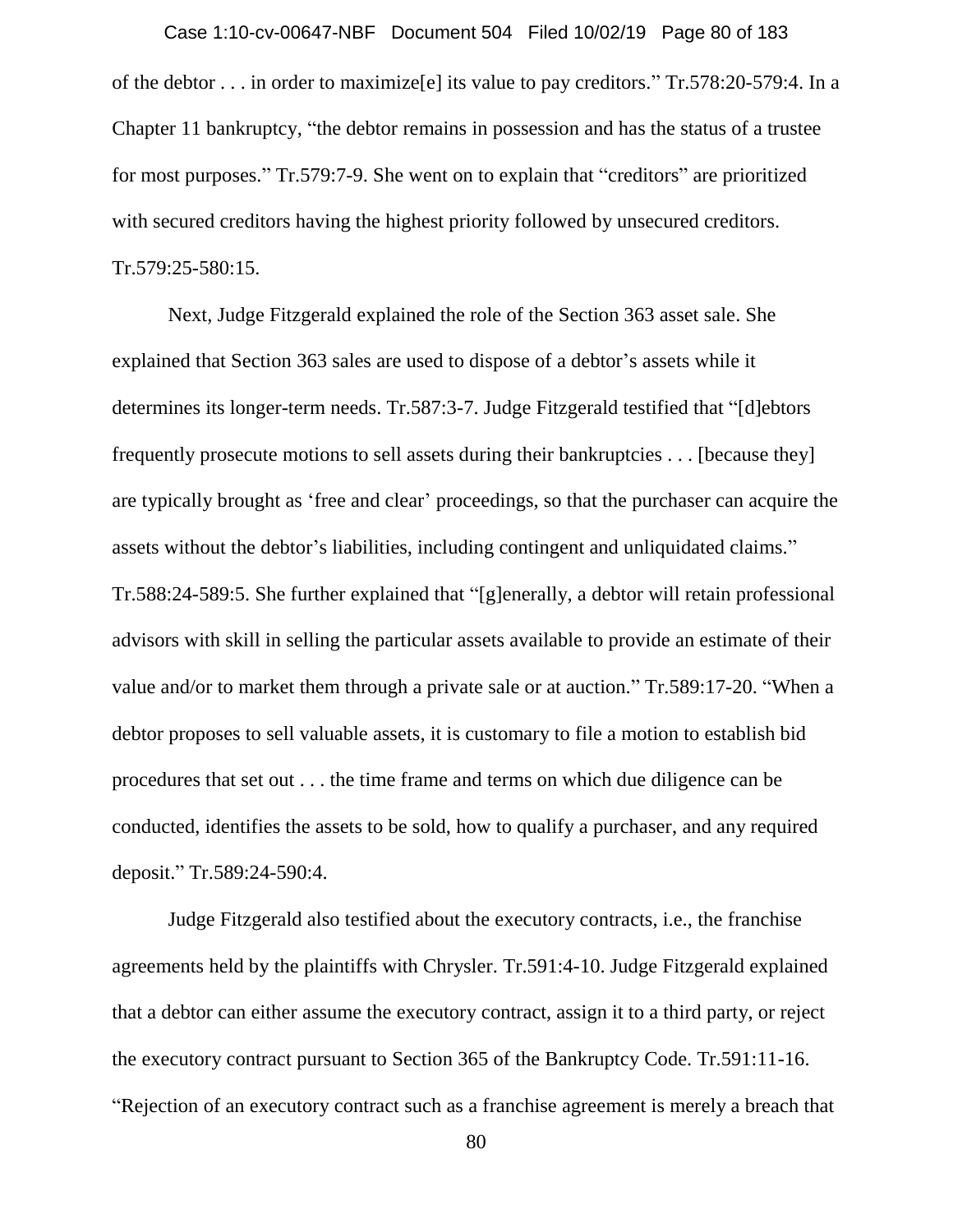indicates that the debtor will no longer perform." Tr.592:5-7. Judge Fitzgerald testified that bankruptcy judges "are aware that rejection is not the same as termination and the consequences of rejection are governed by applicable nonbankruptcy law." Tr.592:7-10. She explained that rejection of an executory contract only frees the debtor from an obligation to perform and that the other party to the executory contract can recover damages by filing an unsecured debt claim in the bankruptcy. Tr.592:5-593:11. Judge Fitzgerald explained that, based on her experience with the rejection of executory contracts in bankruptcy proceedings, the rejection order in the Chrysler bankruptcy was not typical because it contained provisions enjoining the plaintiffs from holding themselves out as authorized dealers or performing services or maintenance on Chrysler vehicles, which effectively terminated the franchise agreements rather than just announcing, through rejection, Chrysler's intent not to perform its obligations under the franchise agreement. Tr.595:4-10. Case 1:10-cv-00647-NBF Document 504 Filed 10/02/19 Page 81 of 183

Next, Judge Fitzgerald explained that collective bargaining agreements and pension obligations, although executory contracts, are treated differently from other executory contracts in bankruptcy. Tr.597:17-23. Judge Fitzgerald opined that the government "had a strong motivation in driving the sale to Fiat that included Fiat's assumption of much of Chrysler's debt" because "[h]ad Chrysler gone out of business and terminated the pension plans, the Government would have had a substantial outlay of funds from the Pension Benefit Guaranty Corporation, called the PBGC, to the retirees." Tr.598:24-599:5. Judge Fitzgerald opined that without government involvement, the new Chrysler entity would have entered negotiations about having to assume the employer's obligations. Tr.600:17-25.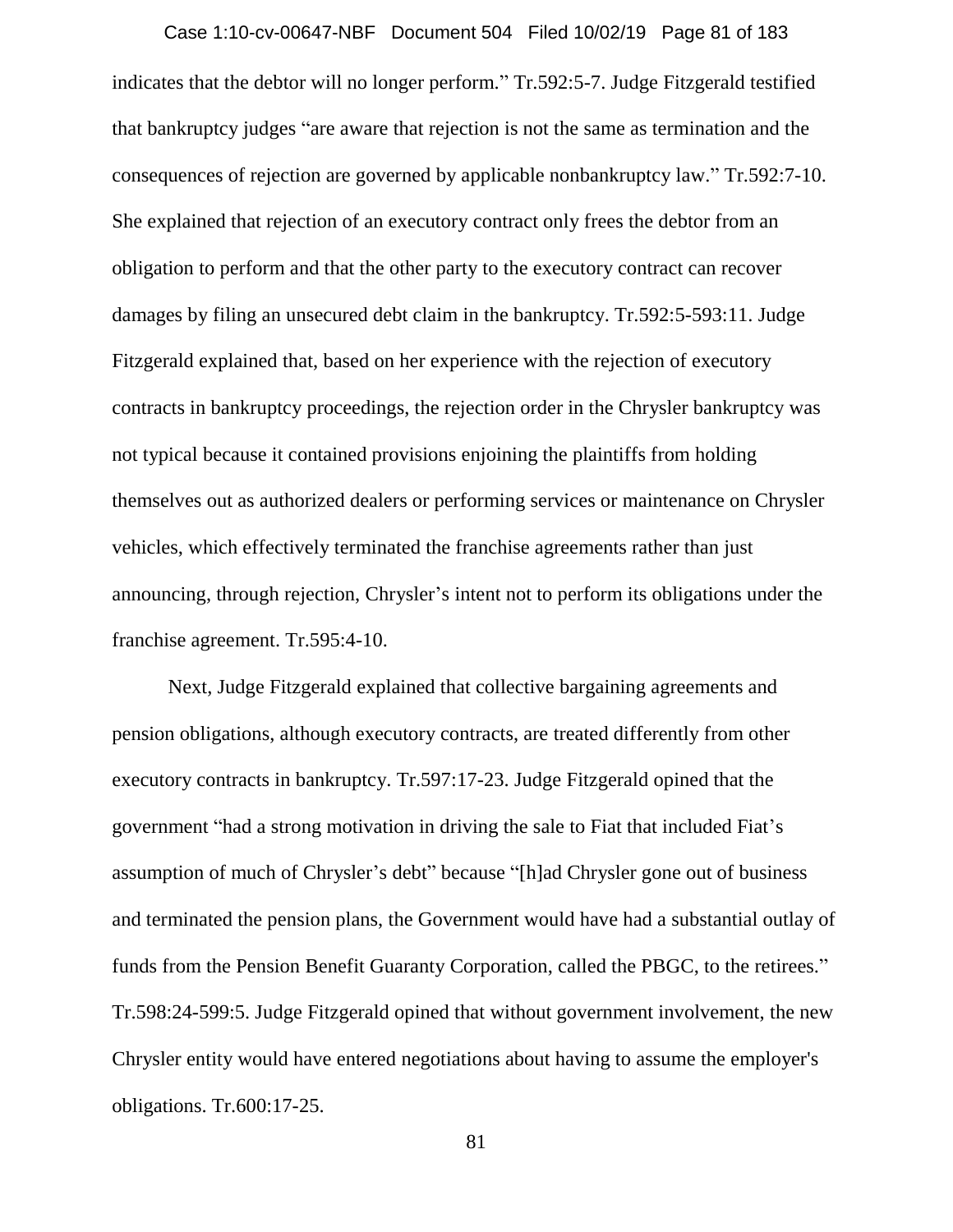Case 1:10-cv-00647-NBF Document 504 Filed 10/02/19 Page 82 of 183

Judge Fitzgerald testified about the use of cash collateral in a Chapter 11 bankruptcy. She explained that cash collateral is defined by Section 363(a) of the Bankruptcy Code as cash, deposit accounts, and other cash equivalents. Tr.601:10-18. Judge Fitzgerald went on to explain that a debtor in bankruptcy can only use cash collateral with the creditor's consent or a court order. Tr.601:18-20. Judge Fitzgerald testified that, in her experience, "the debtor and lender will negotiate the terms of a cash collateral order and stipulate to the terms of the use of cash collateral and the form of adequate protection" for the creditor. Tr.602:5-8.

The final element of a Chapter 11 bankruptcy about which Judge Fitzgerald testified concerned DIP financing. She explained that during a bankruptcy a debtor can obtain and incur normal unsecured debt that it would normally incur during the course of operating its business. Tr.602:22-25. However, Judge Fitzgerald explained that in order to incur secured or DIP debt, the debtor needs the bankruptcy court's approval. Tr.603:6- 7. She explained that DIP financing has "superpriority" status and gets paid ahead of all other claims, including the secured debt that was previously incurred. Tr.603:24-604:2. She explained that secure creditors have a right to and often object to the proposed DIP financing. Tr.603:20-23. Judge Fitzgerald explained that few creditors will provide DIP financing as a secondary lien and that a secured lender often will provide the DIP financing to avoid further deterioration of its collateral and to maximize the recovery it can receive from the bankruptcy. Tr.606:16-22.

It is against this backdrop that she offered the following three opinions about the differences between the government's negotiated bankruptcy plan and what she opined would have occurred if Chrysler had filed for a Chapter 11 bankruptcy without the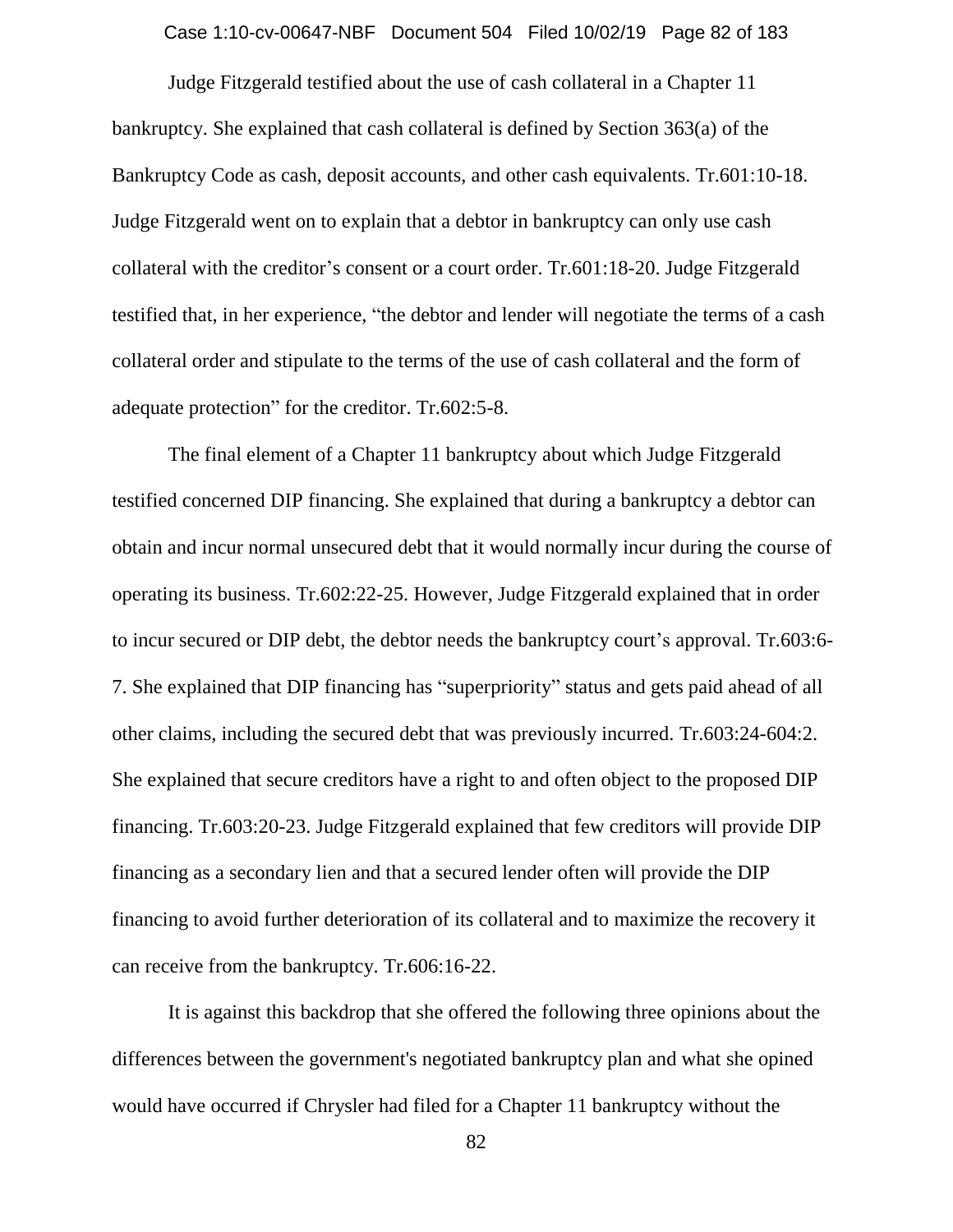government's terms. First, Judge Fitzgerald opined that during an orderly wind-down in a Chapter 11 bankruptcy, "Chrysler would carry out its obligation to maximize value," which would involve hiring experts, analyzing the value of its assets, marketing and selling those assets, assuming or rejecting supplier contracts in accordance with the sale of viable lines, rejecting unnecessary executory contracts, and distributing the proceeds of sales to creditors. Tr.630:8-23. Judge Fitzgerald explained that, in her opinion, based on the Viability Plan that Chrysler submitted to the government, Chrysler would have had over \$1 billion in cash at the time of the bankruptcy filing and that she believed the bankruptcy court would have authorized the use of the cash collateral to maximize Chrysler's value for Chrysler's creditors. Tr.632:10-15. Case 1:10-cv-00647-NBF Document 504 Filed 10/02/19 Page 83 of 183

Judge Fitzgerald opined that the Chrysler wind-down would have played out in the same manner as the bankruptcies of Hostess and American Suzuki Motors Corporation ("AMSC"). Tr.649:12-652:12. Judge Fitzgerald testified that both the Hostess and AMSC bankruptcies are indicative of how the Chrysler bankruptcy would have proceeded because they involved an orderly wind-down and asset sale of a large corporation which retained its stores and dealers during the bankruptcy. *Id.* Judge Fitzgerald explained that as part of the wind-down in bankruptcy, plaintiffs' franchises would have been retained because the dealers would have preserved the economic value of Chrysler's assets. In support of this contention, Judge Fitzgerald also relied on the bankruptcies of Daewoo Motor America and Saab Cars North America, where the respective companies' dealers remained functioning through the course of the bankruptcy to maximize value for creditors. Tr.657:2-658:1. She explained that "[d]ealerships were not liabilities of Chrysler, and as a liquidating entity, Chrysler would not have received any direct benefit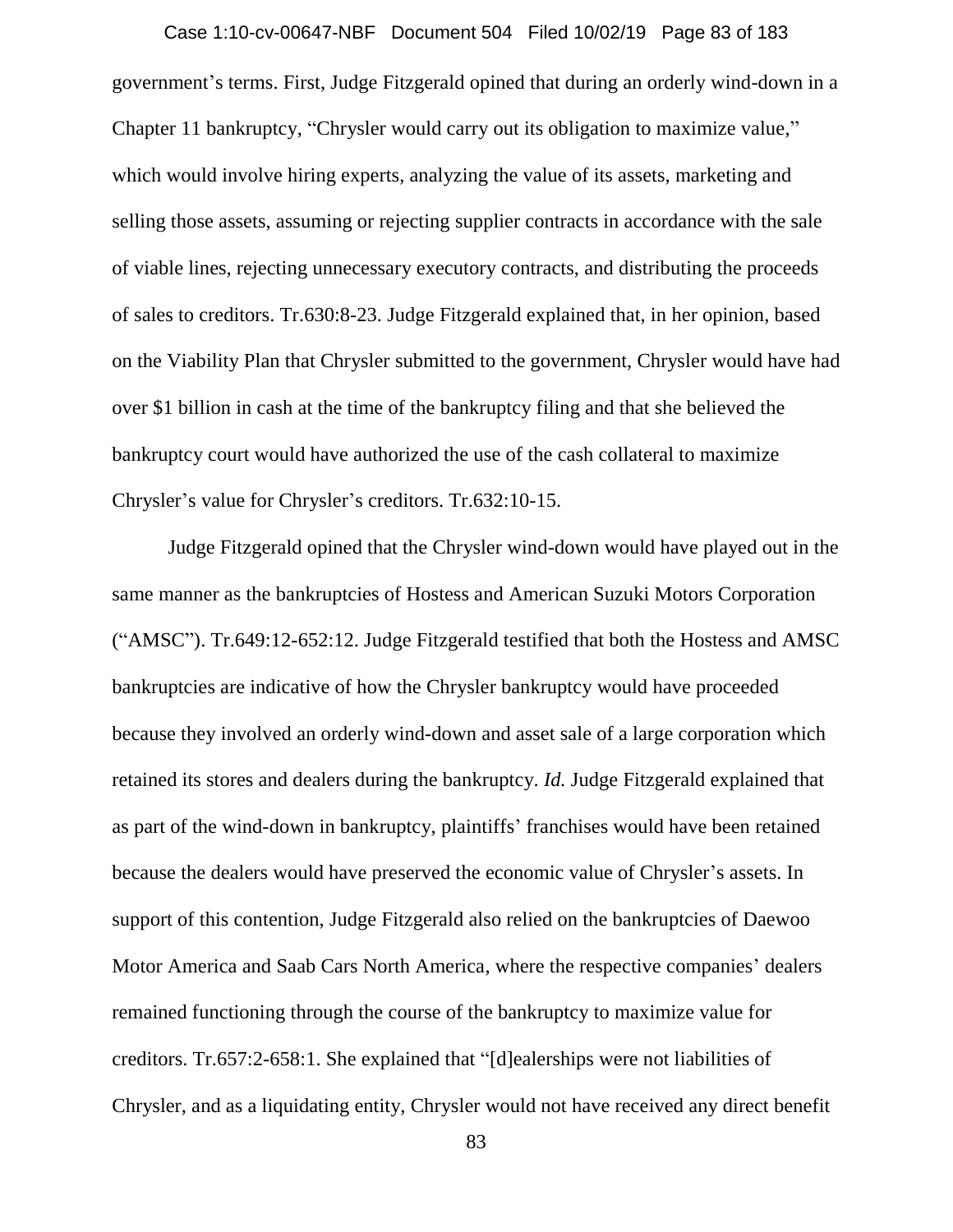in the form of cash or liquid assets from an expedited termination of dealerships." Tr.661:12-16. Thus, Judge Fitzgerald concluded that in an "orderly wind-down, Chrysler likely would have made every effort to support the franchises, to keep them in operation while going out of business sales are undertaken and the bankruptcy was administered. Chrysler dealerships would have remained in business, servicing and maintaining vehicles and providing parts for as long as there were Chrysler cars, minivans and trucks on the highway." Tr.662:1-8. Case 1:10-cv-00647-NBF Document 504 Filed 10/02/19 Page 84 of 183

Second, Judge Fitzgerald opined that if Chrysler were sold in a Section 363 bankruptcy sale, the plaintiffs' franchise agreements would have been assumed and would have continued to have value. Tr.681:24-682:7. She explained that she believed that to "minimize their losses and maximize their recoveries, the first lien lenders likely would have worked with Chrysler through a Chapter 11 to effectuate a sale of Chrysler's core business as a going concern" which would have included providing "defensive" DIP financing. Tr.682:22-683:1. Judge Fitzgerald explained that at the time of a Chrysler bankruptcy, lenders were beginning to provide DIP financing at record levels. Tr.694:3-7. She further explained that in "the context of a 363 sale for the core business to a strategic buyer, it is improbable that the buyer would have agreed to have been bound by the existing terms of the UAW collective bargaining agreement[.]" Tr.699:1-5. Judge Fitzgerald further stated that "as part of a sale of assets to a strategic buyer, the buyer . . . would have analyzed each one of the executory contracts . . . to determine whether the contracts should be assumed and assigned to the buyer or rejected by the estate." Tr.703:24-704:4. Judge Fitzgerald concluded that in her 363 sale scenario, Chrysler would not have benefited from the rejection of its franchise agreements, and Chrysler's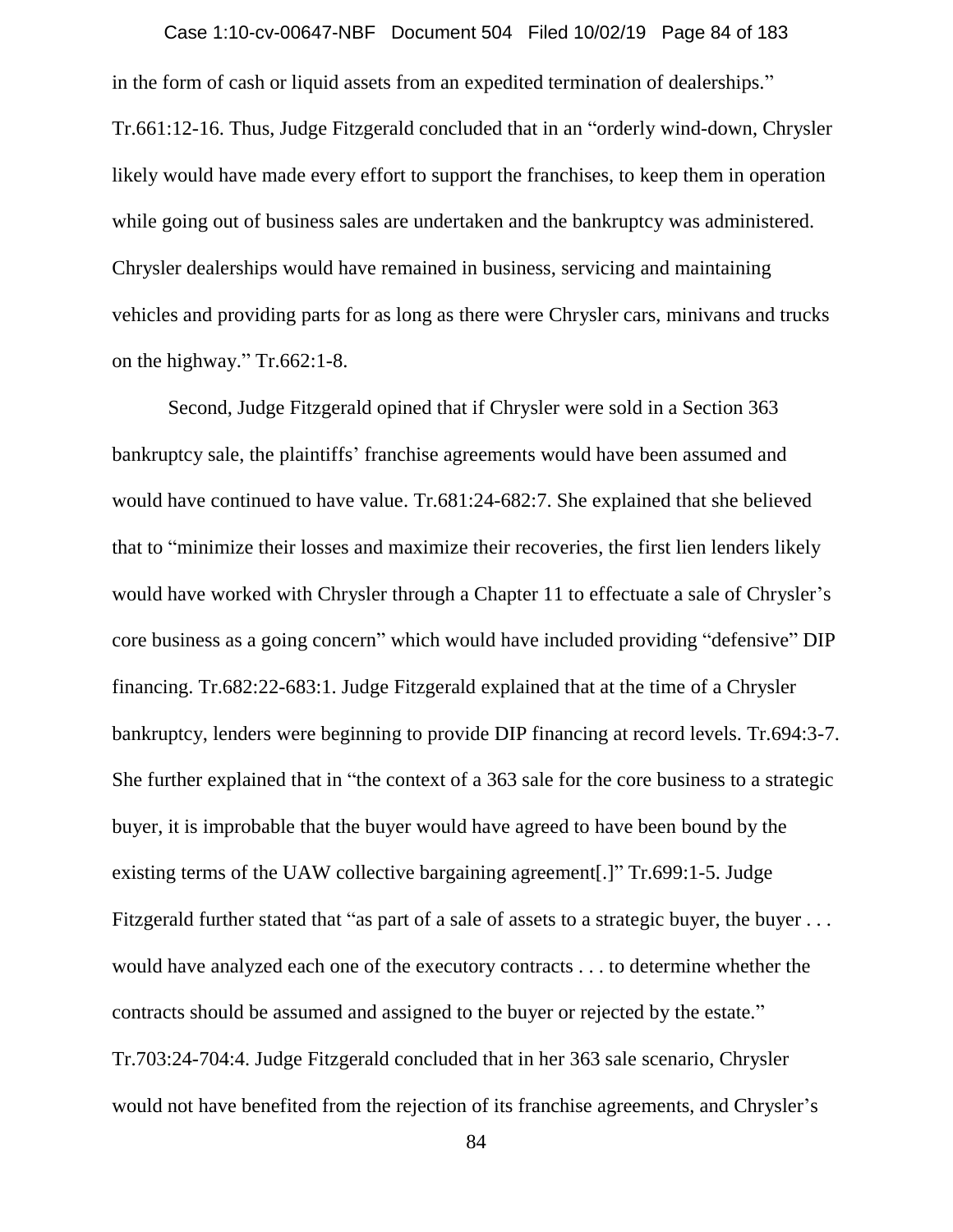dealers would have been able to continue their business operations and preserve their value during the bankruptcy and potentially for as long as there were new cars and used cars that needed service and maintenance. Tr.705:18-23. Case 1:10-cv-00647-NBF Document 504 Filed 10/02/19 Page 85 of 183

Finally, Judge Fitzgerald opined that, regardless of whether Chrysler pursued an orderly wind-down or was sold in a 363 sale, she believed that the dealerships would not have had their franchise agreements rejected and thus could have continued in operation servicing cars and selling used cards during the course of any bankruptcy for at least several months. Tr.710:7-20.

On cross examination, Judge Fitzgerald clarified several of the assumptions underlying her opinions. First, she admitted that she assumed that the government would provide a warranty program to cover Chrysler's outstanding warranties. Tr.742:5-16. Second, she assumed that in absence of government financial assistance, dealers would have helped fund Chrysler's bankruptcy or would have purchased Chrysler's assets. Tr.743:22-744:7.

On cross examination, Judge Fitzgerald conceded that Chrysler would have required between \$12 to \$20 billion dollars in DIP financing in order to stay operational. She further conceded that her reliance on the Hostess bankruptcy, which only required \$75 million in DIP financing, and the Daewoo bankruptcy, which required only \$1.65 million in DIP financing, were not analogous to Chrysler's situation. Tr.785:17-786:2, Tr.799:20-800:17. Similarly, she conceded that the because American Suzuki received DIP financing from its parent company, it was also very different from the circumstances Chrysler faced. Tr.789:20-794:4.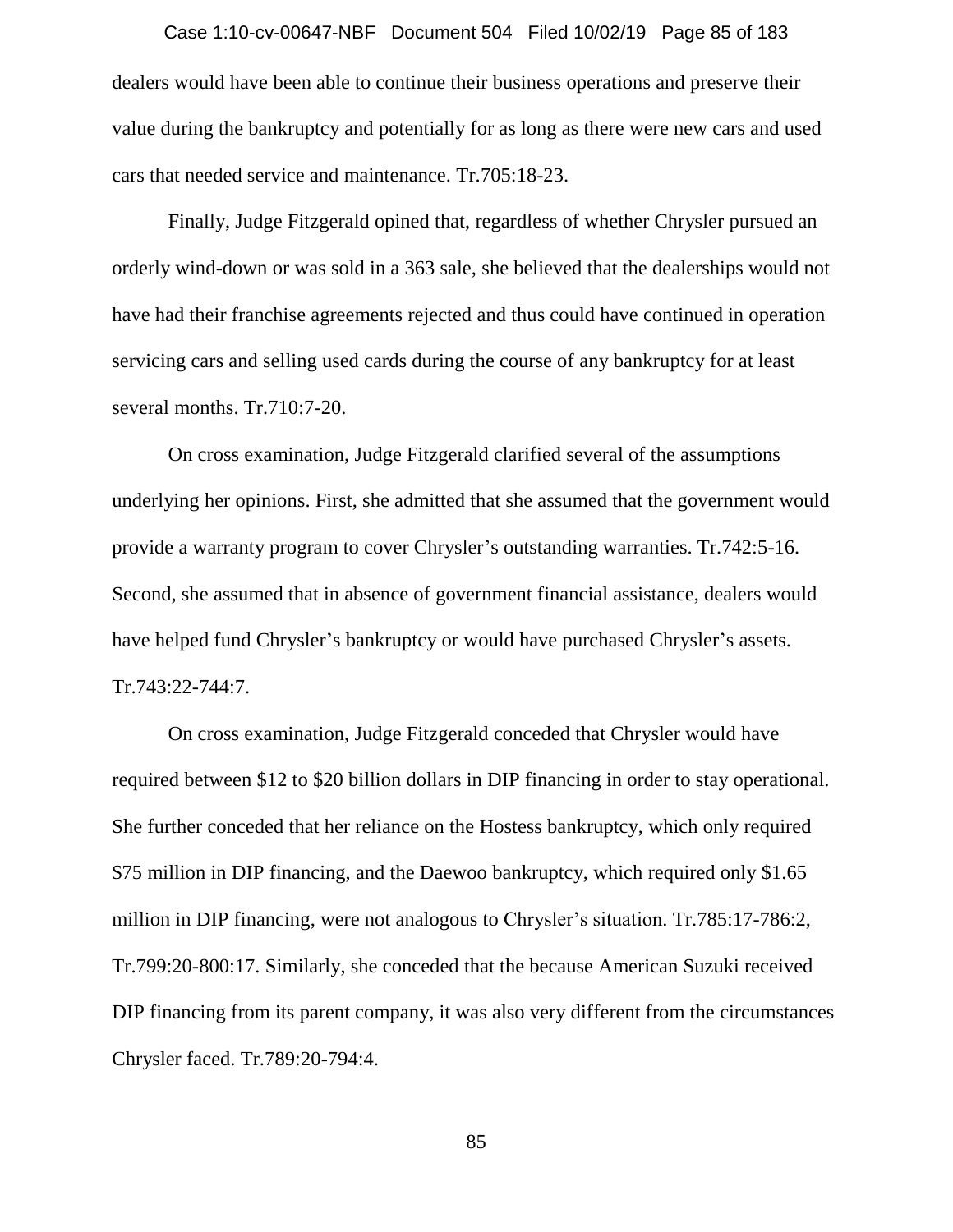# **v. Diane Anderson Murphy**

The *Alley's* plaintiffs, as noted above, presented Diane Anderson Murphy as their valuation expert. Ms. Murphy was tasked with valuing each of the *Alley's* plaintiffs' franchise agreements for purposes of determining lost economic value in a "but for world" without government financial assistance to Chrysler. Ms. Murphy is the director of the valuation services group of Moss Adams LLP. Tr.1398:19-22. She began working at Moss Adams in 1994 and currently leads Moss Adams' "business appraisal practice within the firm's automotive and dealer service practice, which focuses on automobile, heavy equipment, commercial truck, RV, motorcycle, and power sports dealers." Tr.1398:23-1399:3. She is an accredited senior appraiser in business valuation with the American Society of Appraisers and has been active in business appraising for over thirty years. Tr.1399:4-8. As a member of Moss Adams' automotive and dealer services practice, she has provided valuation and value-related consulting services to well over 1,500 dealership appraisal projects that range from single-point dealerships to groups of dealerships. Tr.1399:13-19. She has "served as coauthor for several versions of the National Automobile Dealers Associations' dealership valuation guide." Tr.1400:9-14. She is also an associate member of the of the National Association of Dealer Counsel, a member of the American Society of Appraisers, and a member of the Washington State Auto Dealers Association. Tr.1400:24-1401:3. She explained that she was "engaged to provide a valuation opinion as of two dates, December 31, 2008 and April 30, 2009 . . . under two scenarios, continued production of Chrysler cars and trucks and continued production of only Chrysler trucks[.]" Tr.1401:9-15.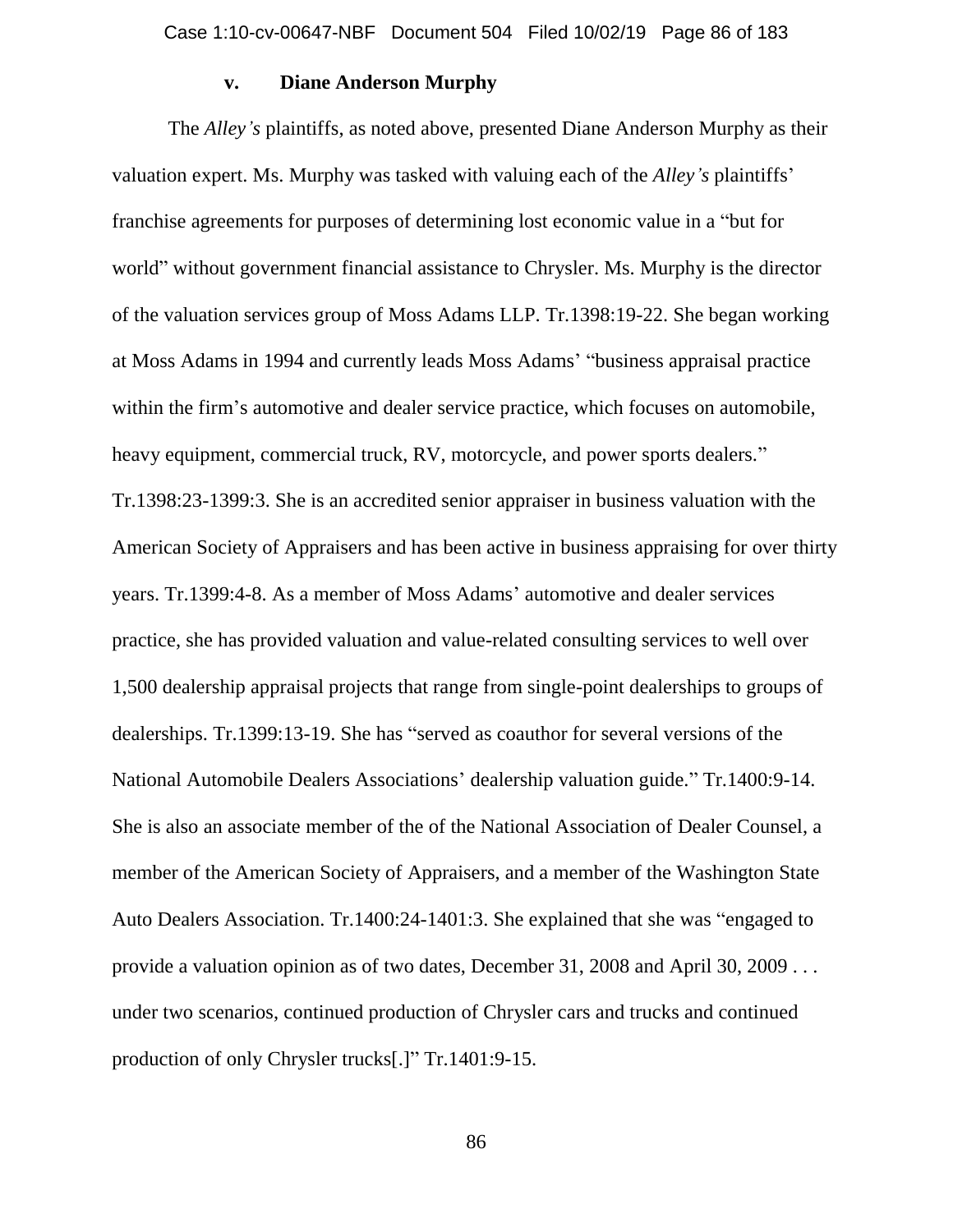Case 1:10-cv-00647-NBF Document 504 Filed 10/02/19 Page 87 of 183

Ms. Murphy explained that she was tasked with determining the economic value of the *Alley's* plaintiffs' franchise agreements in a "but for world" without government financial assistance. She testified that she employed the "standard fair market value, which is the price, expressed in terms of cash equivalents, at which property, here the Chrysler franchise, would change hands between a hypothetical willing and able buyer and a hypothetical willing and able seller." Tr.1403:1-6. Specifically, she explained that she used the income approach to determine the value of the plaintiffs' franchises at these two times. Tr.1404:16-19. Ms. Murphy testified that she considered numerous factors including those related to the national economic outlook, the local economic outlook, and the historical sales and profitability of the franchises in formulating her values for each franchise. Ms. Murphy explained that her assumptions were that the government would provide no financial assistance, that Chrysler entered bankruptcy on the date of the valuation, and that the franchise agreements were in full force and effect on the valuation date.<sup>36</sup> Tr.1407:4-23.

Ms. Murphy then testified about her valuation methodology. First, she explained that in valuing the franchise agreements held by the plaintiffs she "considered only the Chrysler franchise-related assets" owned by the plaintiffs, which included all intangible assets/income streams including used car sale and customer pay work. Tr.1410:18- 1411:16. She explained that in her many years of experience in valuing dealerships she "cannot recall a single instance where a purchaser of a franchised dealership sought to pay only for the revenue streams associated with the new car department, OEM [original

<sup>36</sup> As discussed *supra*, the *Alley's* plaintiffs are no longer relying on the December 31, 2008 date and thus Ms. Murphy's calculations for that date are not evaluated in this opinion.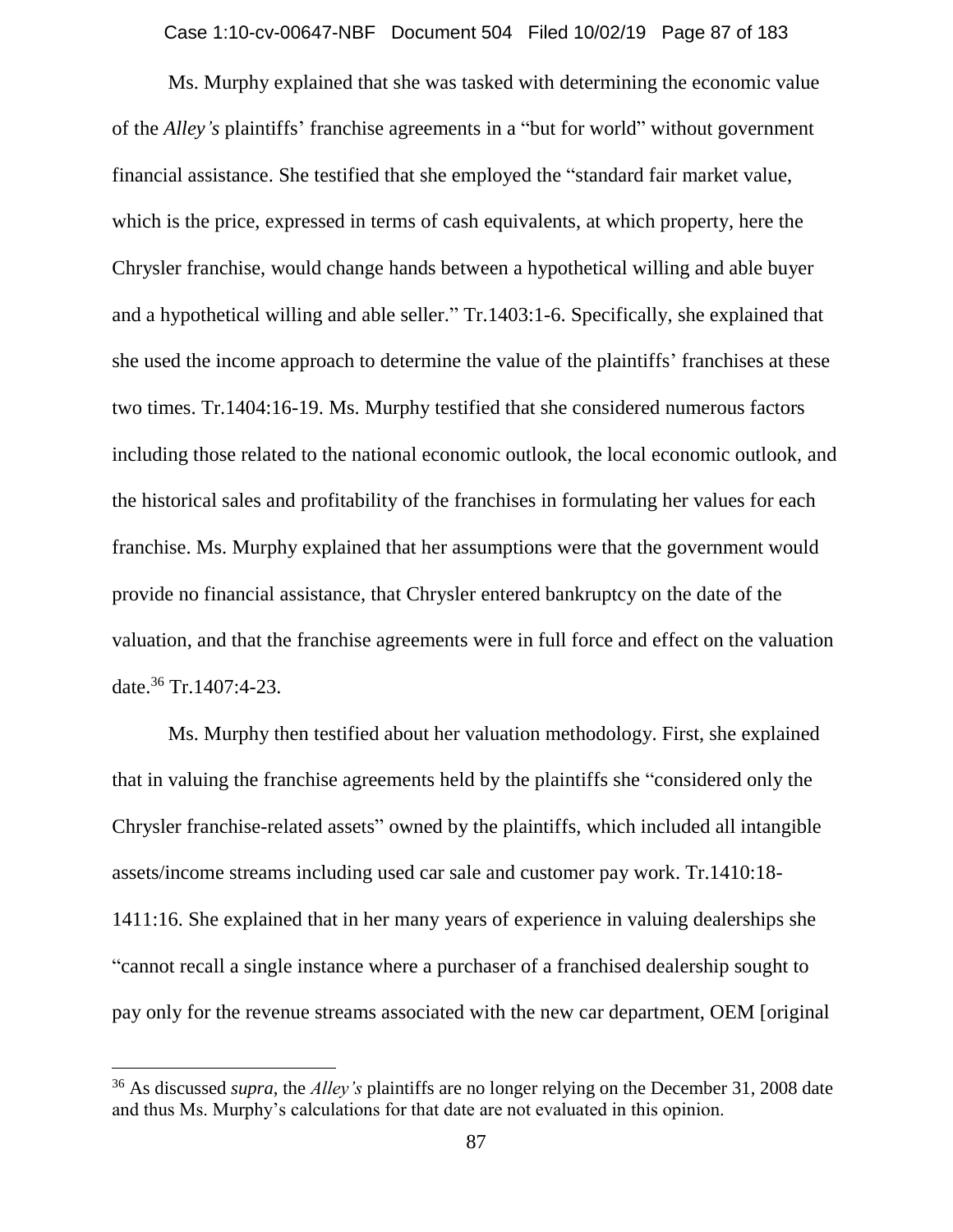# Case 1:10-cv-00647-NBF Document 504 Filed 10/02/19 Page 88 of 183

equipment manufacturer – here, Chrysler] parts and sales and warranty repairs and not for the additional departments of the dealership franchise, including used car sales, customer pay and other parts and service." Tr.1411:17-1412:2. Ms. Murphy opined that the franchise agreement, although only enumerating specific rights of the franchisee, is always valued as both the rights guaranteed, such as new car sales, but also other income streams that are clearly derived from those rights. Tr.1412:3-12. She explained that this is further supported by the terms of the franchise agreement, which require that the franchisees have facilities to handle new and used vehicle sales as well as have sufficient parts stocked for both warranty and customer pay work. Tr.1415:7-15; DX1224. Additionally, Ms. Murphy explained that Chrysler also "required its franchised dealers to report all departmental operations in monthly financial reports submitted to [Chrysler]." Tr.1416:5-7.

Next, Ms. Murphy explained how she was able to separate the used cars for "dual" dealer plaintiffs, i.e. dealers with franchise agreements with two different manufacturers or OEMs, when the financial statements provided by the plaintiffs only identified total used car sales and did not break them down by the OEM. Tr.1417:4-14. She explained that "[u]nder the used-to-new formula, one assumes that the sale of used cars follows the same rate of sales as branded cars, both Chrysler and non-Chrysler." Tr.1417:14-17. She explained that she also used the used-to-new formula to estimate the proportion of service and parts income streams, which on the income statements are also not separated by manufacturer. Tr.1417:23-1418:2.

Ms. Murphy explained that she considered three different valuation approaches before deciding on the income approach: the income approach, market approach, and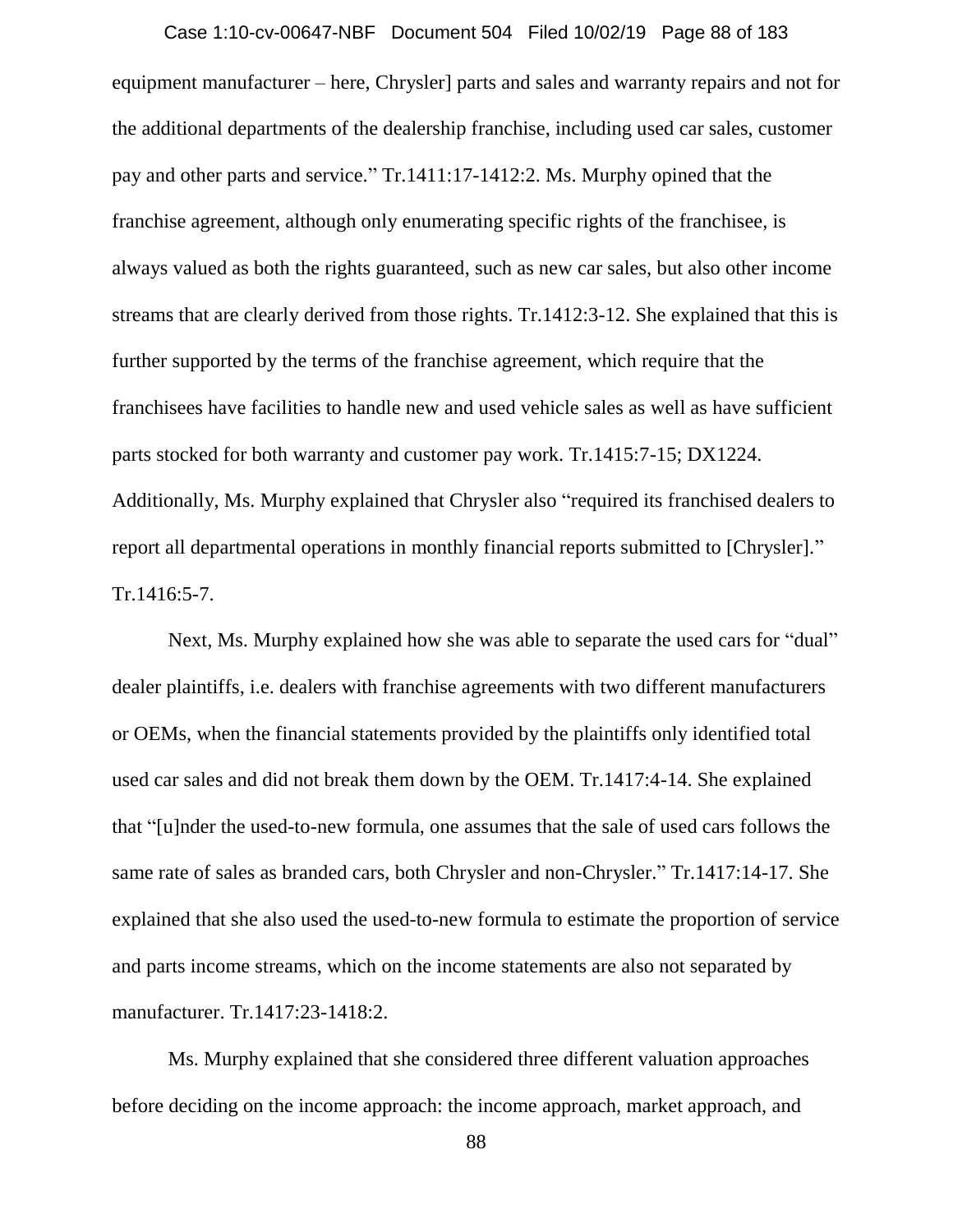asset-based approach. Tr.1418:13-1419:1. Under the income approach, "estimated future returns are discounted to present value at an appropriate rate of return for the investment." Tr.1418:15-17. Under the market approach, "market transactions involving companies that are similar to the subject business" are used to set the price of a franchise. Tr.1418:18-22. Finally, the asset-based approach values the assets minus the liabilities of the business. Tr.1418-23-1419:1. Ms. Murphy explained that she chose to value the plaintiffs' franchises using the income approach "because it represents the amount a prudent investor would pay for the franchisee's expected future cash flows based on market rates of return and the franchise's specific risks." Tr.1419:2-6. Case 1:10-cv-00647-NBF Document 504 Filed 10/02/19 Page 89 of 183

Ms. Murphy explained that in applying the income approach, "expected future returns from an investment in the form of cash flows are discounted to present value at an appropriate rate of return for the investment." Tr.1425:22-25. She explained that "[t]he selected discount rate . . . should reflect the degree of uncertainty or risk associated with returns and returns available from alternative investments," and that the higher the uncertainty, the higher expected rate of return, which results in a lower value for investment. Tr.1425:25-1426:5. She explained that in her income approach she used a discounted cash flow analysis, where "future cash flows are discounted to present value using an appropriate discount rate or rate of return." Tr.1427:23-1428:4. Cash flows are forecasted for a discrete period; Ms. Murphy explained that she used a period of five years and then projected growth at a constant rate in perpetuity. *Id.* Ms. Murphy further explained that she "applied a discounted cash flow analysis whereby cash flow is defined as earnings before interest and taxes, commonly referred to as EBIT, minus income taxes on EBIT, plus noncash expenses, plus or minus adjusted working capital changes, minus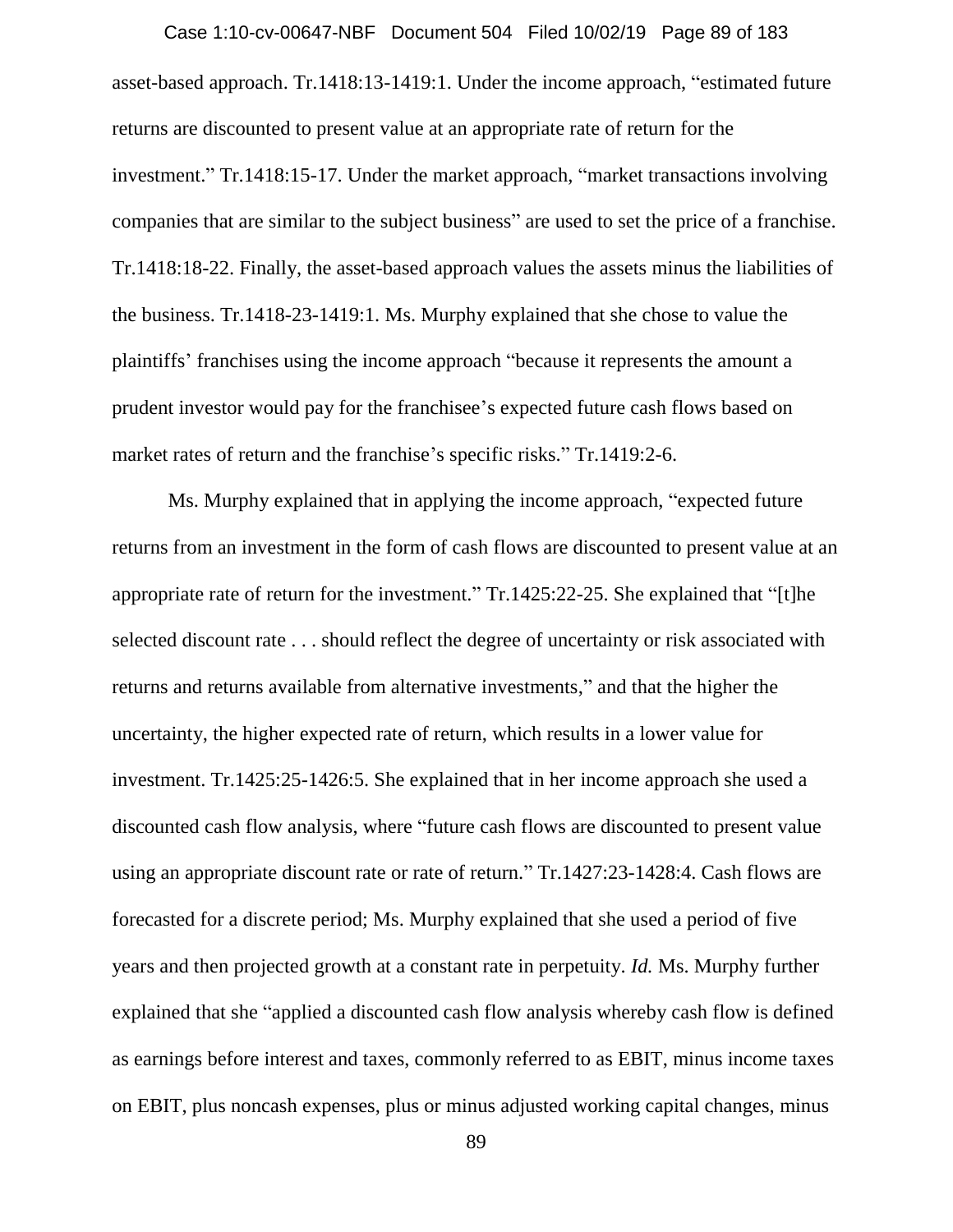capital expenditures, equals free cash flow, which we call debt free, and all of this cash flow is before any non-flooring interest expense [i.e. the cost of borrowing to buy cars from the manufacturer]." Tr.1428:11-18. Case 1:10-cv-00647-NBF Document 504 Filed 10/02/19 Page 90 of 183

She explained that "the first step in valuing a company is typically an examination of the dealership's historical cash flow and an investigation into the history, location, and general background of the dealership to provide a context for the business and its financial results." Tr.1433:11-15. Ms. Murphy explained that she used a historical trend over approximately five years preceding the valuation dates. Tr.1433:22-23. Ms. Murphy then made adjustments to the earnings that she believed would be representative of normalized results in income flow by identifying atypical expenses or sales and removing them from the trend. Tr.1433:24-1434:3. She also took into consideration the industry's financial health, local area economic expectations, and other factors that may affect potential cash flow. Tr.1434:16-22. Based on this valuation method, Ms. Murphy calculated what she believed each of the *Alley's* plaintiffs' franchise agreements were worth on the two valuation dates she was given by counsel.

Set forth below are the franchise valuations and amount of just compensation she calculated for each of the *Alley's* plaintiffs based on the assumptions she was given for the April 30, 2009 taking date: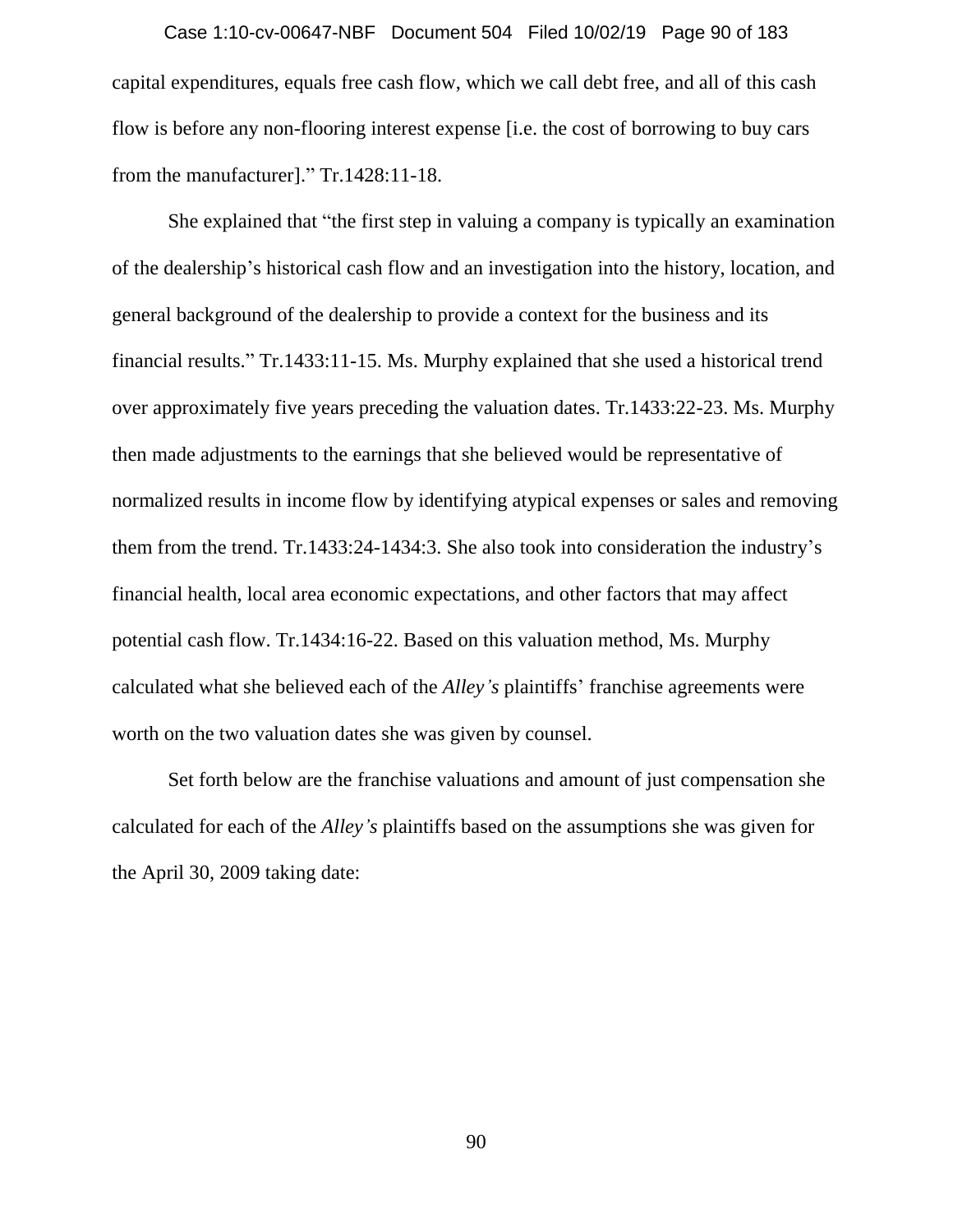| Plaintiff                   | Cars & Trucks Continue | <b>Trucks Continue</b> |
|-----------------------------|------------------------|------------------------|
|                             | Production             | Production             |
| Livonia Chrysler Jeep, Inc. | \$4,464,000            | \$3,705,000            |
| Taylor-Parker Motor Co.     | \$686,000              | \$558,000              |
| Barry Dodge, Inc.           | \$1,124,000            | \$859,000              |
| Whitey's Inc.               | \$524,000              | \$292,000              |
| Cedric Theel, Inc.          | \$709,000              | \$621,000              |
| RFJS Company, LLC           | \$1,766,000            | \$1,329,000            |
| Jim Marsh American Corp.    | \$8,302,000            | \$6,512,000            |

Case 1:10-cv-00647-NBF Document 504 Filed 10/02/19 Page 91 of 183

Tr.1406:2-20.

On cross examination, Ms. Murphy clarified that her valuations of the franchise agreements included not only discounted cash flow but also tangible assets such as equipment, parts, land, and cash that would be included in a sale. Tr.1542:2-22. Additionally, she clarified that all her valuations assumed that the dealerships were ongoing businesses. Tr.1548:9-11. She admitted on cross examination that it would have been difficult for vehicle customers and for auto dealers to finance their inventory through borrowings on the valuation dates she was given, but that she did not consider how those issues would have impacted the value of the franchise agreements. Tr.1563:12- 19. She further admitted that she assumed that there would be no disruption in the plaintiffs' ability to sell new cars at any time and that if there were a disruption it would change her income assumptions and thus would change her valuation. Tr.1747:9-14.

#### **vi. Dr. John Nevin**

Dr. John R. Nevin, Ph.D., an Emeritus Professor at the University of Wisconsin, Madison, School of Business, testified on behalf of the *Colonial* plaintiffs. Tr.1965:16- 19. He holds a B.S. in Marketing from Southern Illinois University (1965) and a Master of Science degree in Marketing (1968) and Doctor of Philosophy in Marketing (1972)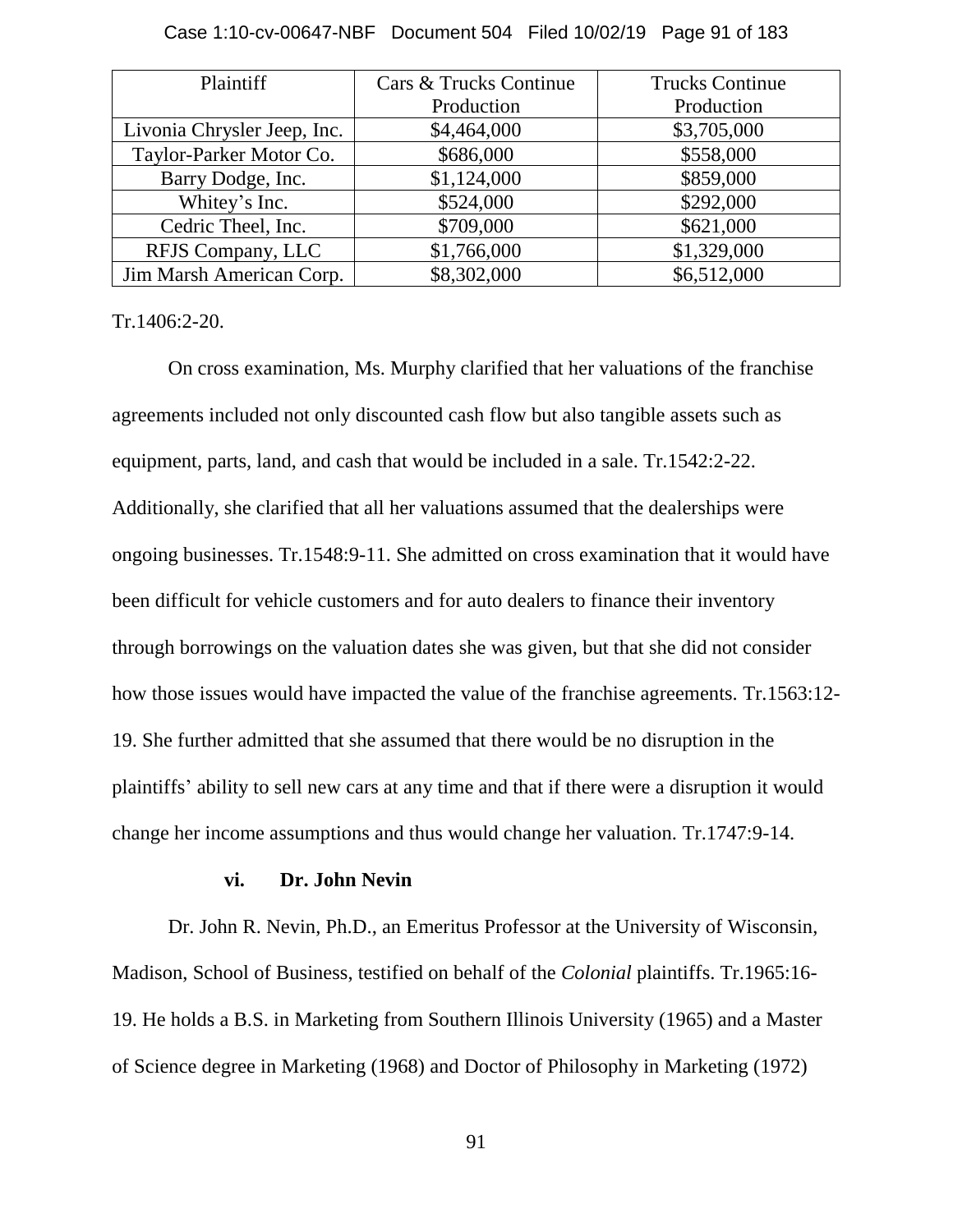from the University of Illinois. Tr.1965:19-23. He has over "40 years of experience in analyzing, research[ing], and teaching in the field of channel distribution and distribution supply chain management." Tr.1968:3-5. In 1970, Dr. Nevin was appointed to an assistant professorship at the School of Business at the University of Wisconsin, Madison, became an associate professor in 1977, a full professor in 1983, and an emeritus professor in 2012. Tr.1966:4-8. He was the executive director of the Granger Center for Supply Chain Management from 1992 to 2016 as well as the Executive Director for the Center for Brand and Product Management from 2003 to 2007 and 2010 to 2013. Tr.1966:13-18. Dr. Nevin has served as a member of the Editorial Board for the Journal of Marketing, the Journal of Retailing, the International Marketing Review, Advances in Distribution Channel Research, and the Journal of Marketing Channels. Tr.1967:8-12. Case 1:10-cv-00647-NBF Document 504 Filed 10/02/19 Page 92 of 183

Dr. Nevin explained that he was retained by the *Colonial* plaintiffs to explain the nature of franchise agreements, the underlying rational for the franchise business model, the history of auto dealership franchising and its regulatory environment, and how market value of an auto dealership is determined. Tr.1967:15-1968:1. He was not asked and did not present a valuation of the franchise agreements for the two *Colonial* plaintiffs.

Dr. Nevin explained that "[i]n the most general sense, a franchise is a legal agreement between two independent parties whereby one of those parties, the franchisor, grants a license to the other party, the franchisee, to sell the trademarked product or service, and, in return, receives a payment or royalty and conformance to quality standards." Tr.1968:17-22. Dr. Nevin testified that "the strategic essence of the franchise business model can be accurately explained by identifying three critical components of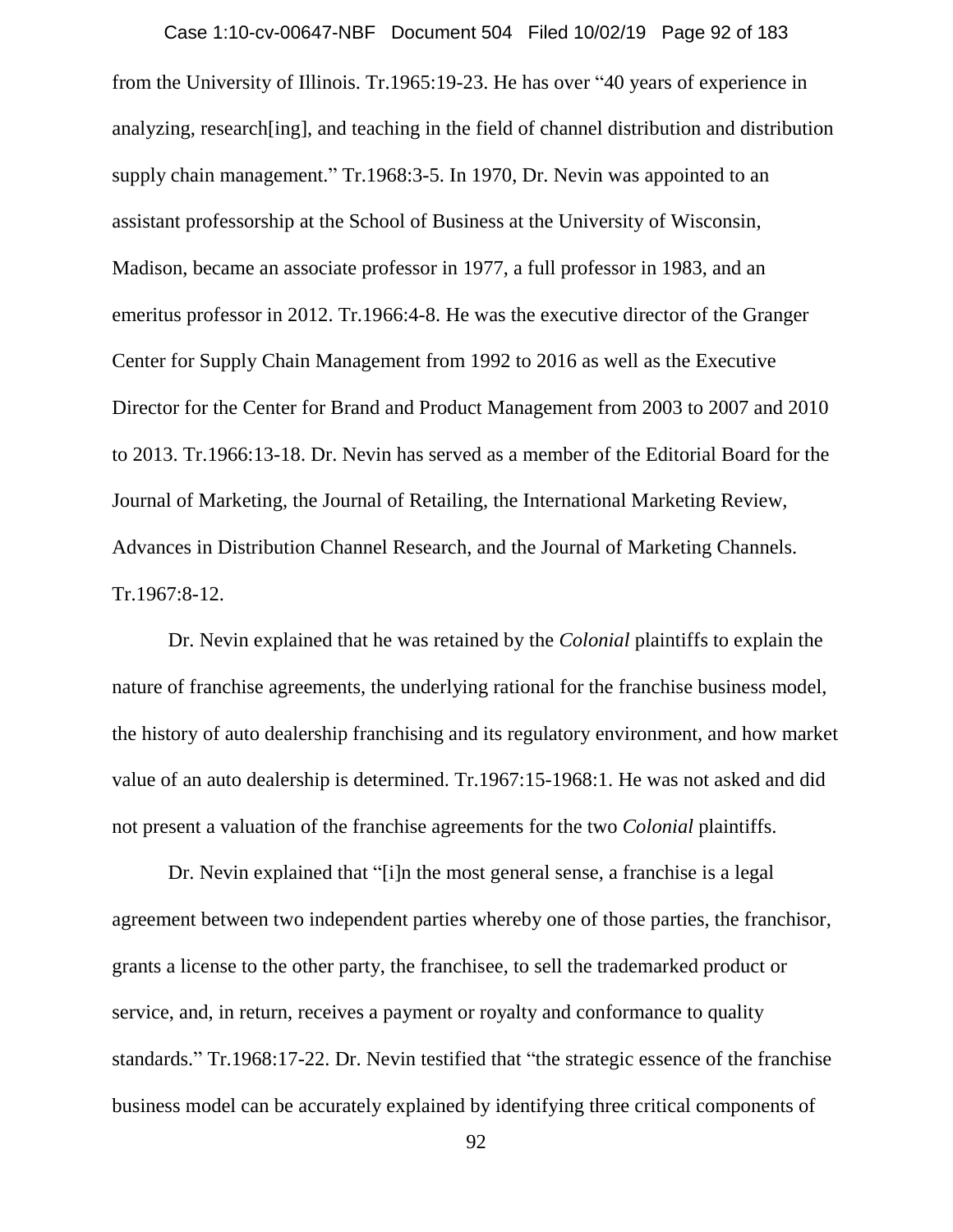# Case 1:10-cv-00647-NBF Document 504 Filed 10/02/19 Page 93 of 183

the franchise system: the brand, the operating system, and the ongoing support provided by the franchisor to the franchisee." Tr.1970:12-16. He went on to explain that "the brand creates the demand, allowing the franchisee to initially obtain customers," "the operating system essentially delivers the promise, thereby allowing the franchisee to maintain customer relationships and to build loyalty," and finally, "the ongoing support and training provides the impetus for growth, offering the franchisee the tools and tips to expand its customer base and build its market share." Tr.1970:17-1971:2.

Dr. Nevin explained that there were "two different types of franchises, a product distribution or traditional franchise and a business format franchise." Tr.1971:3-8. Dr. Nevin explained that the plaintiffs' franchise agreements with Chrysler were product distribution or traditional franchises where "the franchisor provides relatively little in the way of management and marketing assistance to the franchisees." Tr.1971:9-11. He explained that auto companies choose to distribute their product through franchisees because it allows for expansion with limited capital and human resources, reduction in distribution costs, and access to individuals who are highly motivated and know the local market. Tr.1972:15-20.

Dr. Nevin then went on to explain the history of auto dealer franchise agreements in the United States. Specifically, he noted that there were, beginning in the 1950s, federal and state laws "passed to address the perceived inequality in the power relationship between the auto manufacturer and auto dealers and the concern over the large capital investments in acquiring or building dealerships and sustaining their operations." Tr.1976:14-18. Dr. Nevin explained that state laws protect franchisees from being terminated, protect a franchisee's business territory, and provide several other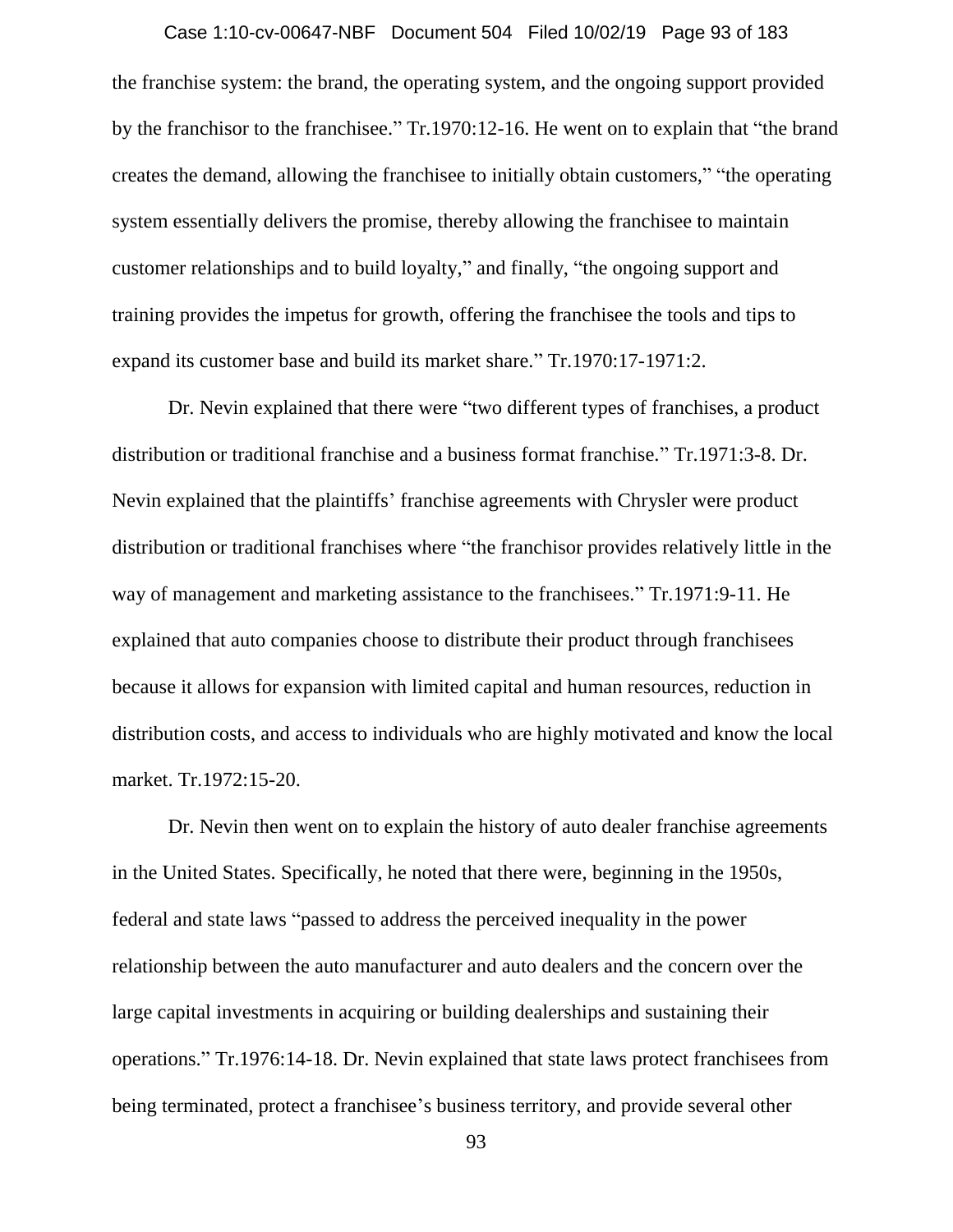protections. Tr.1977:8-1980:1. He explained that "a franchised automobile dealer's exclusive territory is a valuable property right." Tr.1980:4-5. Case 1:10-cv-00647-NBF Document 504 Filed 10/02/19 Page 94 of 183

Dr. Nevin testified how automobile franchises are typically valued, including the concept of "blue sky" value in a dealership. He explained that dealerships are valued by adding the market value of the franchisee's tangible assets – real estate, inventory, furniture, fixtures, equipment, etc. – to the franchise's intangible value, which in the auto dealership industry is known as "blue sky," or good will. Tr.1982:3-8; PX284. Dr. Nevin went on to explain that "[t]he lower the perceived risk associated with a franchisee's expected pre-tax earnings, the higher the blue sky multiple in the resulting franchise valuation." Tr.1982:24-1983:2. Dr. Nevin testified that a number of commercial services accurately estimate blue sky value for auto brand franchises by considering such things as "earning growth expectation of the franchise, buyer demand for the products in the franchise, real estate, market vehicle preferences in the market, market representation, other dealers, and customer relations," and that the "blue sky" multiple usually ranges between two and eight times net profits from all income streams of the dealership. Tr.1984:14-1985:3.

Importantly, in the same article that Dr. Nevin relied on to explain "blue sky" value, the authors explained that a dealership may not have any "blue sky" or intangible value when there are extreme economic circumstances. The article "Auto Dealership Valuation: A Discussion of Applicable Methods, Part 1" stated "[t]here are rare instances when the net asset value is appropriate, such as when a dealership is valued in a liquidation setting, or during severe economic uncertainty, such as the Great Recession of 2008 and 2009. During the recession there were few dealership transactions, and it was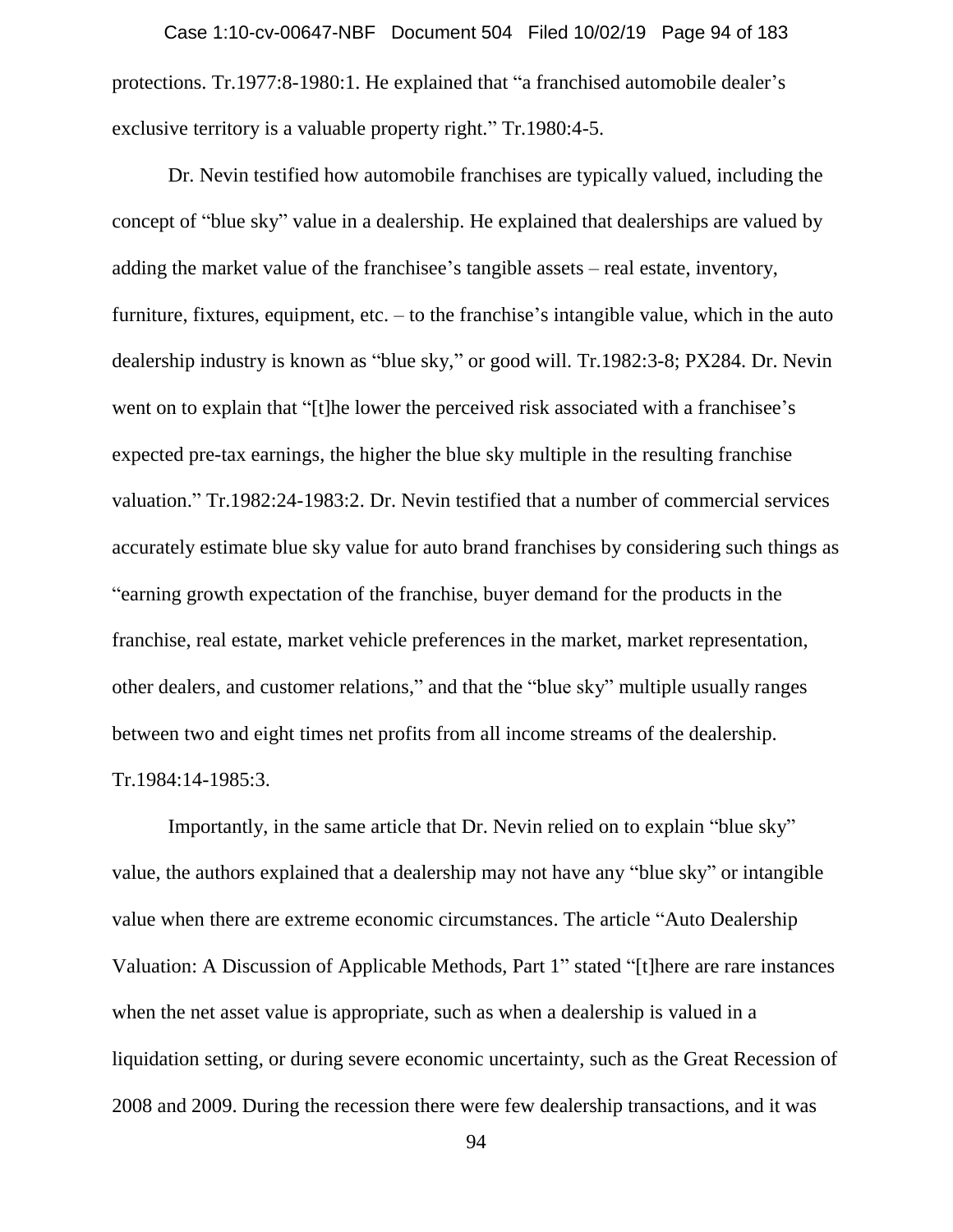not uncommon for the dealerships that did sell, particularly domestic dealerships (General Motors, Ford, and Chrysler), to sell at or near net asset value." PX295. Case 1:10-cv-00647-NBF Document 504 Filed 10/02/19 Page 95 of 183

### **vii. Edward Stockton**

Edward Stockton testified as the *Colonial* plaintiffs' valuation expert. Mr. Stockton has a bachelor's degree in economics for Western Michigan University and a master's degree from the Department of Agriculture in resource economics at the University of Arizona, where his concentration was applied econometrics. Tr.2337:7-11. Mr. Stockton is currently the Vice President of Fontana, a company that "provides highly focused economic consulting services and expert testimony regarding the retail motor vehicle industry and other industries throughout the United States." Tr.2337:12-17. Mr. Stockton testified that during his time at Fontana he has performed 30,000 hours of work focused on issues related to the retail automotive industry, which includes studies on franchised operations that have sold various vehicle lines. Tr.2338:1-13. Mr. Stockton has provided expert testimony on behalf of the consumer class in the Volkswagen diesel emissions lawsuit and a lawsuit against Wells Fargo concerning the opening of unauthorized accounts, where he consulted on issues related to compensation and economic loss. Tr.2339:19-2340:20.

Mr. Stockton testified that he was retained to "calculate value associated with the Finnin and Guetterman dealerships under two families of scenarios. The first is . . . call[ed] the historical scenario, and this is not based on a hypothetical world. This is based on an estimate of the value of their franchises historically at the time of the taking. The second is, in a liquidation scenario, . . . the question whether Finnin and Guetterman could demonstrate value to continuing operations or have incremental value generated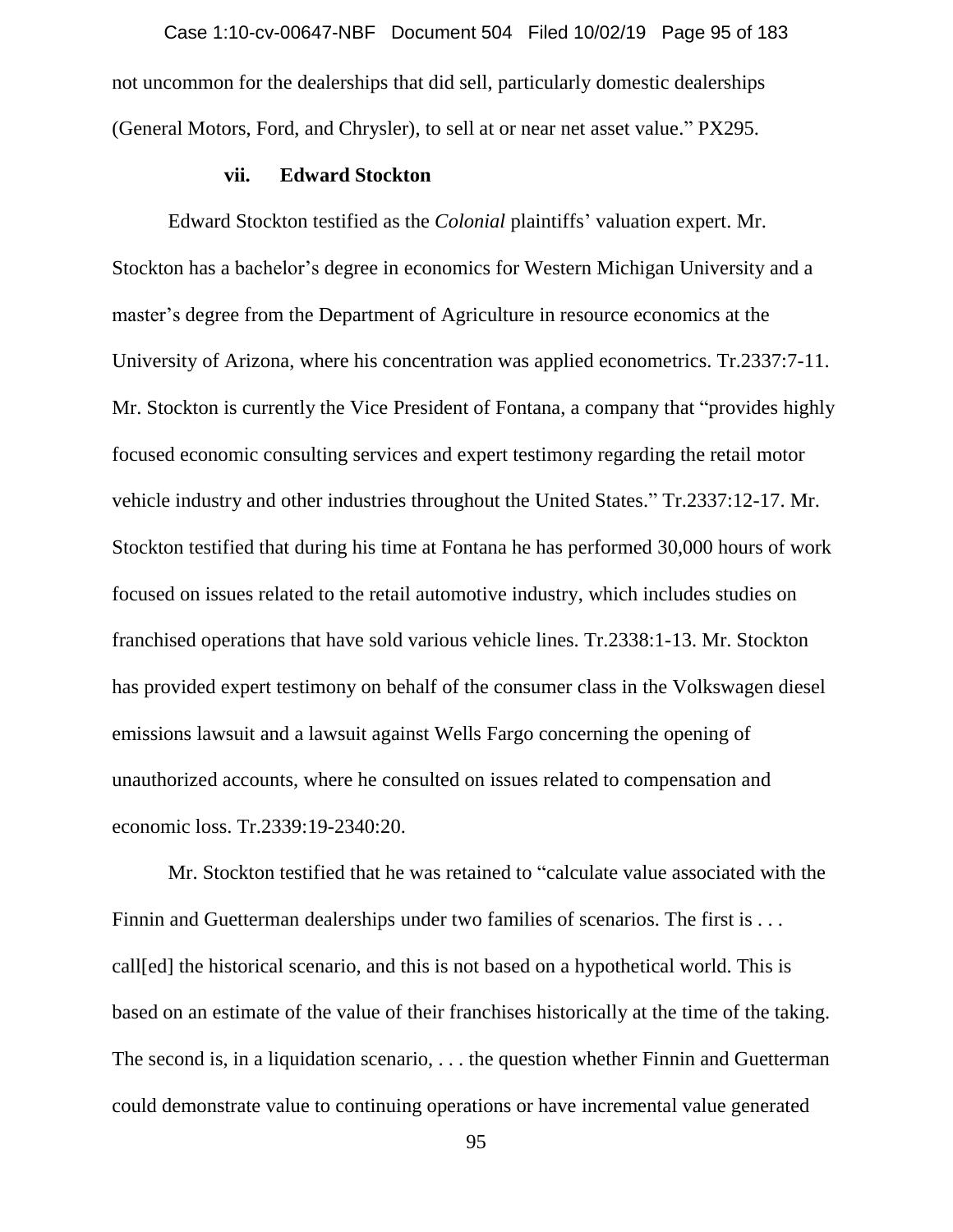from their franchises within liquidation." Tr.2342:4-15. He went on to explain that he "wasn't asked to consider whether there would be a successor OEM [ another car manufacturer] or a continuation of new vehicles. I don't have an opinion that there would or would not be." Tr.2342:15-18. Case 1:10-cv-00647-NBF Document 504 Filed 10/02/19 Page 96 of 183

Before explaining his assumptions and calculations, Mr. Stockton explained his overall understanding about how a businesses' economic value is determined. Mr. Stockton explained that he understands the economic value of a business to be "equal to the discounted present value of the expected benefits provided by the firm to its owner." Tr.2348:15-19. Mr. Stockton further explained that a "discounted present value is the point of indifference between the acquisition or sale of a certain current amount of profit or benefit and an uncertain future amount." Tr.2348:24-2349:3. Mr. Stockton ultimately explained that "the economic value of the firm reflects the sum of current and expected future earnings after accounting for present judgments of risk, uncertainty, relative return, and liquidity." Tr.2350:17-20.

Mr. Stockton also testified that he believed that the "the property allegedly taken from Plaintiffs consisted of their Chrysler brands' franchises; namely, Chrysler and Jeep from Finnin and Chrysler-Jeep-Dodge RAM from Guetterman. Used here, the franchise includes items of value such as rights to use and display trademarks, contractual protections, territorial distinction, limited right to territorial exclusivity, access to training and marketing materials, opportunities associated with new products, statutory protections applied to franchisees, rights to purchase proprietary parts, products, tools, repair codes, market information, access to residual product demand in the market, and other elements of value associated with franchise operations." Tr.2356:3-16. He went on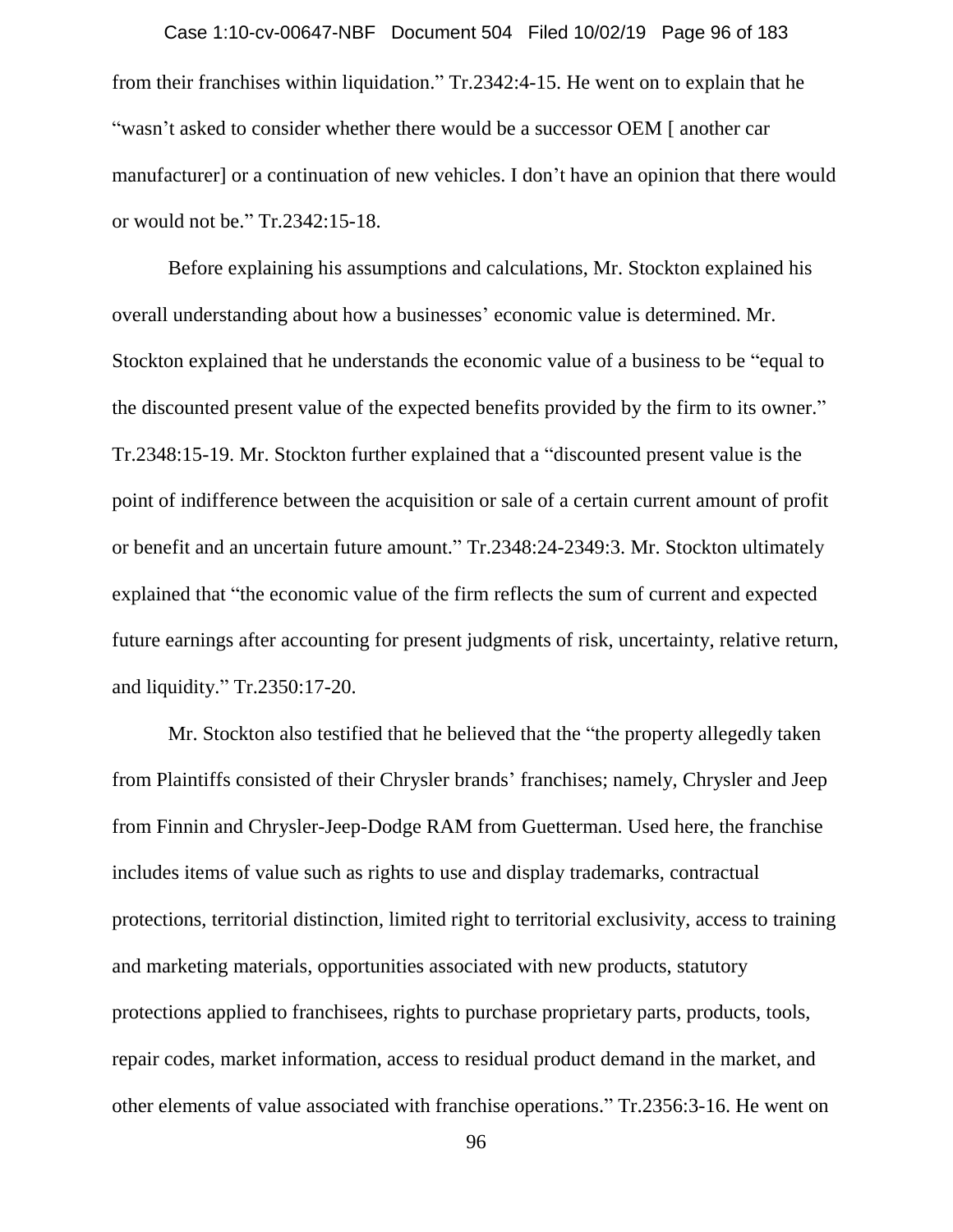to explain that both Finnin and Guetterman were dual dealers which required a valuation based on the removal of economic value of capacity of their overall dealership operations. Tr.2357:5-14. However, he noted that "[t]he sale of a firm is not generally or necessarily equal to the economic value of the firm to its owners." Tr.2358:3-5. Case 1:10-cv-00647-NBF Document 504 Filed 10/02/19 Page 97 of 183

Mr. Stockton testified that fair value "is an unbiased price at which a firm would change hands under an orderly exchange, in the absence of compulsion, where both parties enter the transaction with relevant and symmetrical knowledge." Tr.2358:18-21. However, Mr. Stockton testified that he was unable to calculate fair value for either the Guetterman or Finnin franchises because "[t]he factual circumstances surrounding the valuation of the Plaintiffs' dealerships at the time of the alleged taking creates a fissure between the prices at which the Plaintiffs' property might have sold and the concept of just compensation for the property taken." Tr.2359:4-9, Tr.2590:12-16 (explaining that fair market value "didn't exist at that time"). Instead he explained that "it is possible to form reasonable and reliable estimates of the economic value of property allegedly taken from plaintiffs by evaluating the profit stream that franchises would have generated." Tr.2360:16-20. He further explained that he calculated two sets of values: (1) historical values, i.e., the value of plaintiffs' franchise agreements if Chrysler had continued, and (2) "but for" values, i.e., the profits that plaintiffs would have earned if Chrysler had liquidated. He explained that in creating his calculations he only looked at financial data through December 2008. Tr.2363:23-24. He went on to explain that in his "but for world" he looked at "the incremental value that ongoing franchise affiliation would have conveyed to Plaintiffs in a liquidation environment versus what actually occurred." Tr.2365:9-12.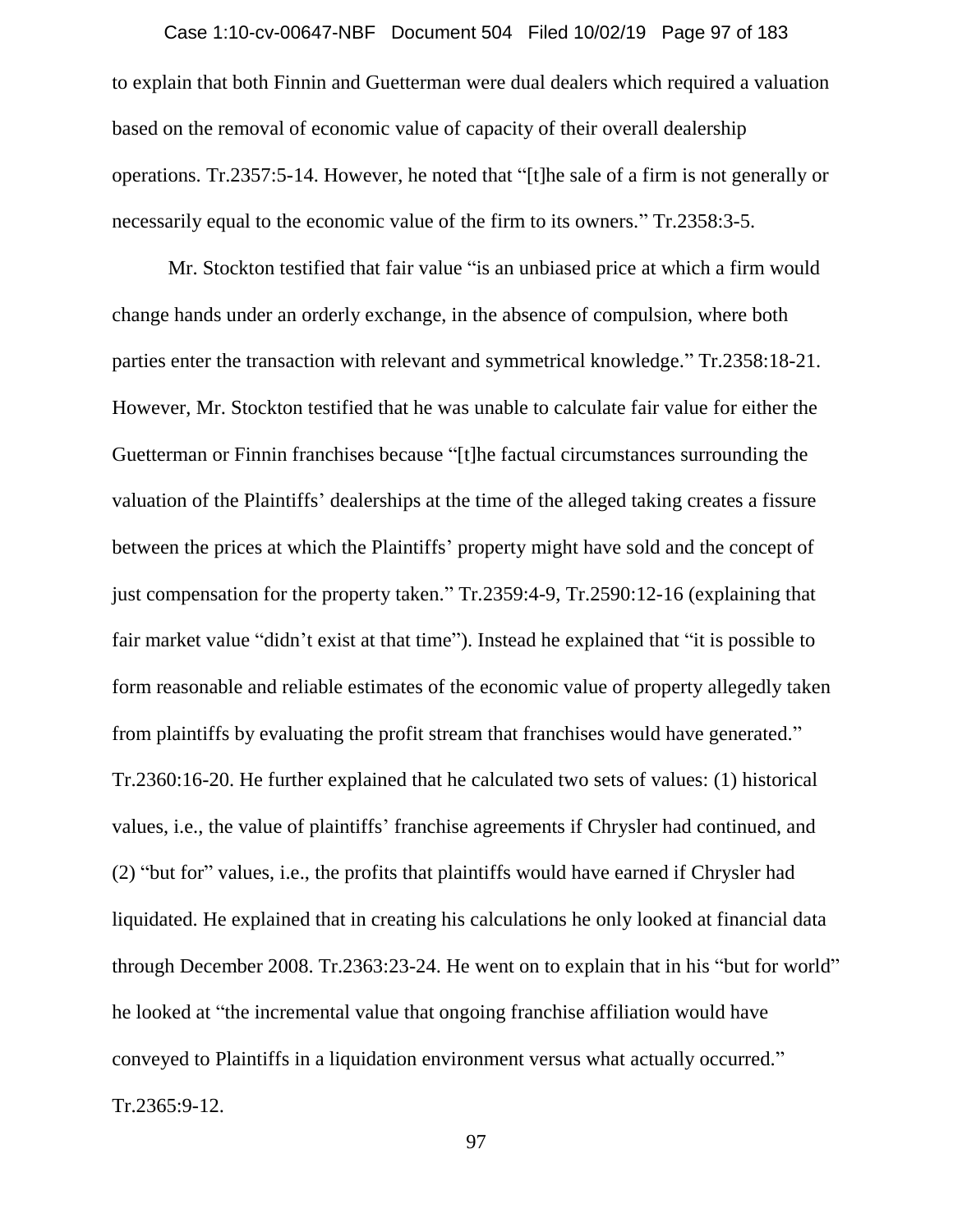Case 1:10-cv-00647-NBF Document 504 Filed 10/02/19 Page 98 of 183

For his "but for world" scenario, Mr. Stockton testified that he "selected an effective date of May 2009 to assess incremental profitability but considered dealership data only through December 2008," which he maintained employed data that was highly conservative in calculating lost profit. Tr.2365:22-24. He further explained that in his liquidation analysis he did not assume a purchase of Chrysler or any value flowing from the production of new vehicles; he did, however, assume that Chrysler retains a minimum infrastructure throughout the bankruptcy and that its warranties would still be honored. Tr. 2366:5-20.

Mr. Stockton then detailed his assessment of the risk factors in his historical and "but for" scenarios. He explained that in "the historical scenario, the Government agrees to support ongoing Chrysler operations, but in connection with this agreement, mandates the rationalization of the dealer network, which ultimately results in a reduction in the count of Chrysler dealerships by approximately 25 percent." Tr.2413:16-21. Mr. Stockton explained that for Finnin he posited four fair value valuations and two profit contribution valuations in order to show that Finnin had value in his historical scenario. Mr. Stockton explained that in his four fair value valuations, he assumes that Finnin sells its Chrysler and Jeep franchises to a purchaser that "already holds the facility capacity to incorporate those lines" and who has some underutilized personnel capacity so that it can do so by adding non-facility fixed expenses equal to 66.7-75%. Tr.2424:15-21. Then he either gave a terminal multiple of either four or five. He further explained that he analyzed Finnin's profit contribution analysis for 2006 to 2008, financial statements from 2006 through 2008, Finnin's new and used vehicle and parts and service sales volume from 2006 to 2008, the sale volume forecast for the Chrysler group, and the Dealer Cut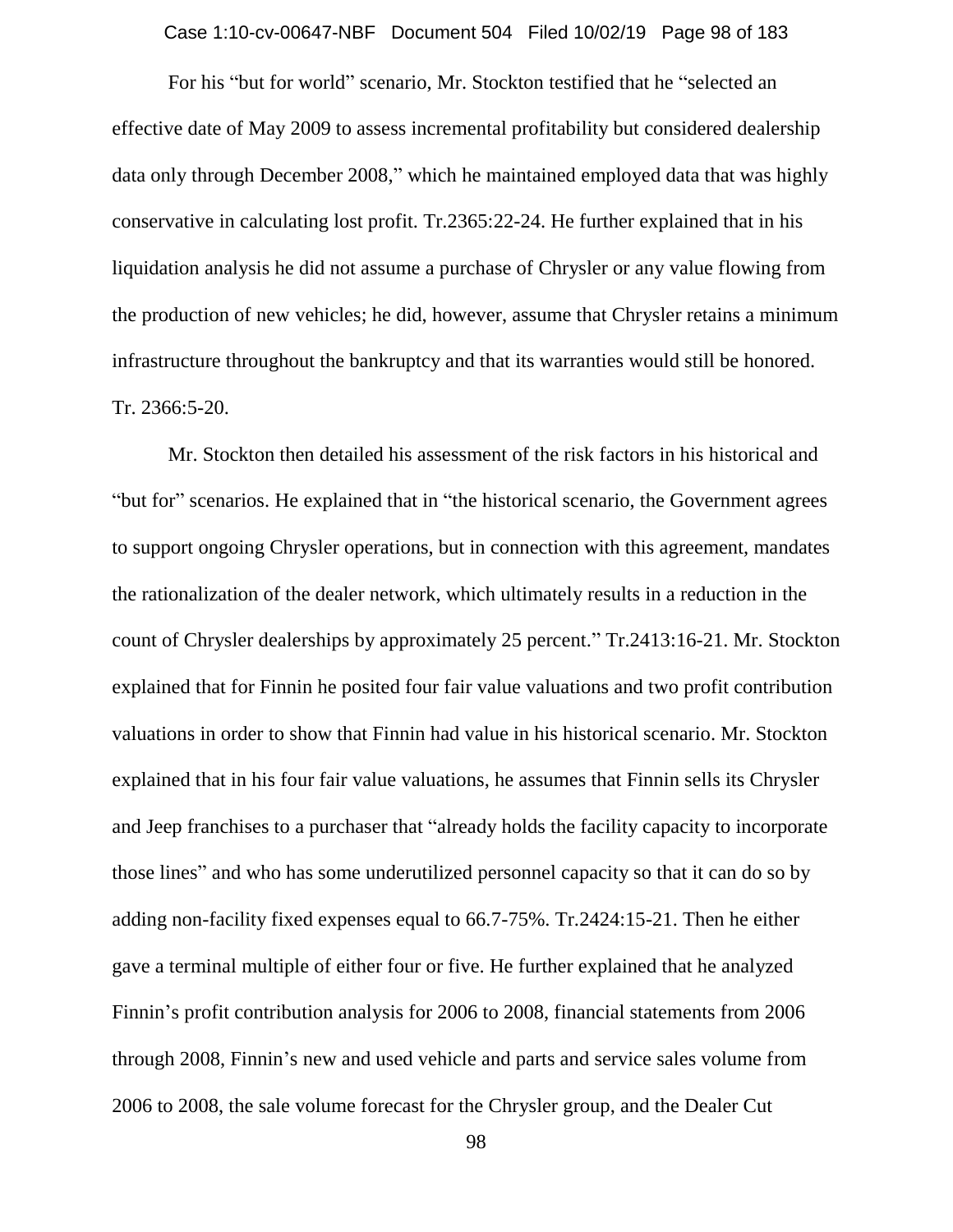Discount Factor. Tr.2434:17-2437:18. As a result, Mr. Stockton concluded, based on the

following historical scenarios, that Finnin would have had the following values:

| Fair Value Based on 2/17/2009 Chrysler Viability Plan, One-Fourth | \$1,242,192 |
|-------------------------------------------------------------------|-------------|
| reduction in Projected Non-Building Related Fixed Expenses and    |             |
| Terminal Value Calculated Using Multiple of 4                     |             |
| Fair Value Based on 2/17/2009 Chrysler Viability Plan, One-Fourth | \$1,358,928 |
| reduction in Projected Non-Building Related Fixed Expenses and    |             |
| Terminal Value Calculated Using Multiple of 5                     |             |
| Fair Value Based on 2/17/2009 Chrysler Viability Plan, One-Third  | \$1,465,048 |
| reduction in Projected Non-Building Related Fixed Expenses and    |             |
| Terminal Value Calculated Using Multiple of 4                     |             |
| Fair Value Based on 2/17/2009 Chrysler Viability Plan, One-Third  | \$1,602,843 |
| reduction in Projected Non-Building Related Fixed Expenses and    |             |
| Terminal Value Calculated Using Multiple of 5                     |             |

Tr.2452:9-2453:1.

Mr. Stockton went on to explain that for his historical scenario he also proffered two valuations based on a profit contribution analysis. He explained that he estimated the sales volume of the business based on the 2006-08 averages for Finnin, taking into consideration Chrysler's forecasts in its February 2009 Viability Plan. Tr.2438:17-24. He further explained that "[t]he baseline figures also do not incorporate any benefit from restructure or the fact that survival would have occurred in a market with fewer intrabrand competitors." Tr.2439:9-12. Furthermore, Mr. Stockton noted that he spoke with Finnin's banker and was told that "Finnin regularly left its credit lines untapped and had extensive credit available," and thus would have been able to properly finance the dealership in the future. Tr.2440:23-2441:1. Mr. Stockton next explained that he applied a discount rate of 25% to Finnin, which means that for every dollar that Finnin could be expected to earn he would only count 75 cents. Tr.2442:7-10. Based on these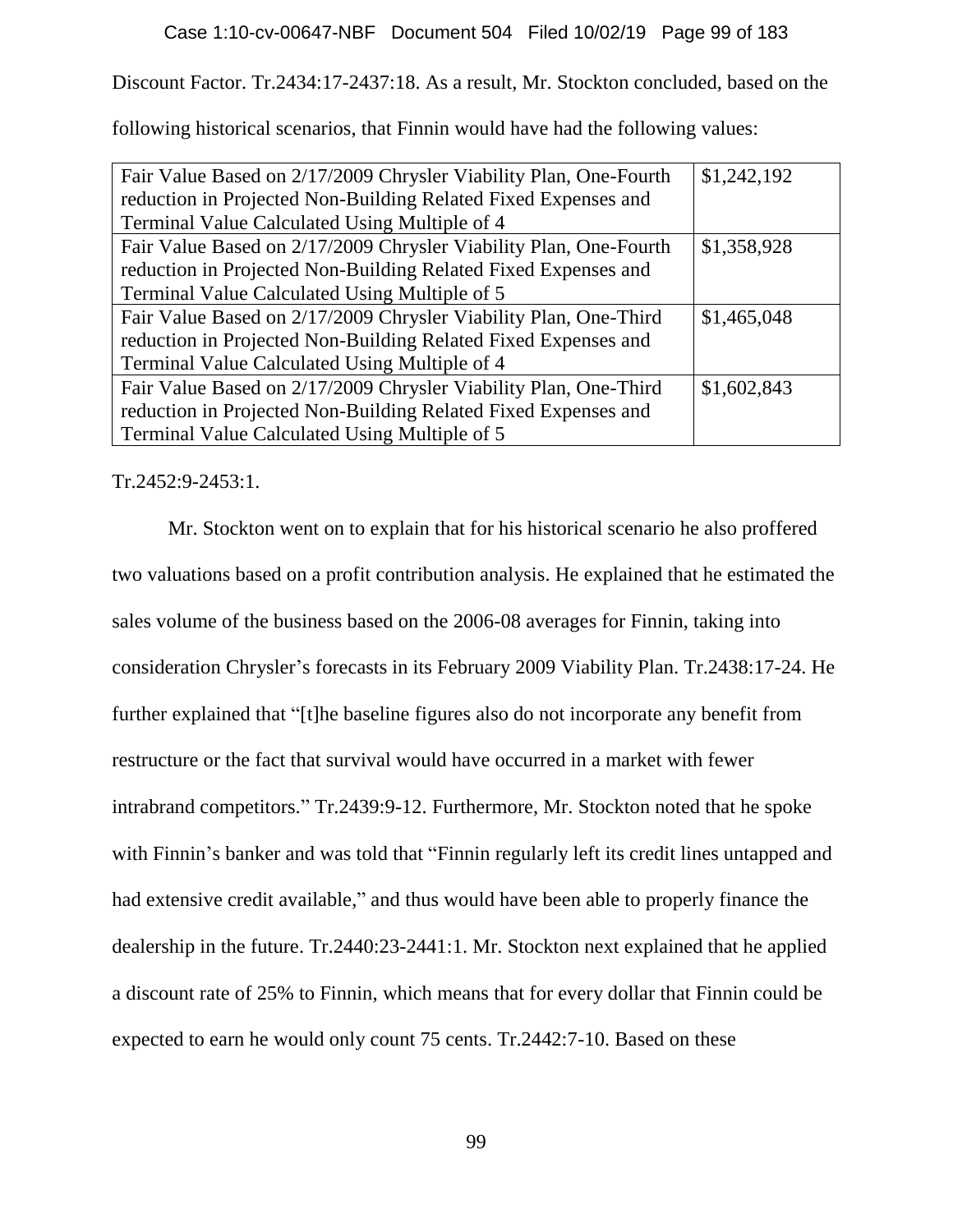# Case 1:10-cv-00647-NBF Document 504 Filed 10/02/19 Page 100 of 183

assumptions, Mr. Stockton posited two different profit contribution values based on

different terminal value multiples:

| Profit Contribution Value Based on 2/17/2009 Chrysler<br>Viability Plan and Terminal Value Calculated using<br>Multiple of 4 | \$3,247,903 |
|------------------------------------------------------------------------------------------------------------------------------|-------------|
| Profit Contribution Value Based on 2/17/2009 Chrysler                                                                        | \$3,554,167 |
| Viability Plan and Terminal Value Calculated using                                                                           |             |
| Multiple of 5                                                                                                                |             |

Tr.2453:5-10.

It was against this background (which was based on the government having given assistance to Chrysler but where the franchise agreements were not rejected) that Mr. Stockton offered his final opinions on value for each of the franchises in the "but for world" where the government did not provide Chrysler with financial assistance and the franchise agreements were not rejected. He explained that he had several alternative valuations, the first being "an immediate liquidation of Chrysler in which dealerships continue operation indefinitely. The second is a Chapter 11 scenario in which Chrysler's dealer network continues to operate for three years. The third contemplates an orderly wind-down of operations over a 17-month period." Tr.2442:19-24. He explained that he did not consider scenarios where the purchaser of Chrysler's assets continues the manufacture and sale of new vehicles, and that he did not attempt to calculate the fair value for these scenarios because there were too many complications. Tr.2442:24- 2443:10.

For the first Chapter 11 scenario, Mr. Stockton assumed that the government would guarantee warranty obligations for incumbent customers and that the dealerships would acquire the rights to certain proprietary parts and would continue to be able to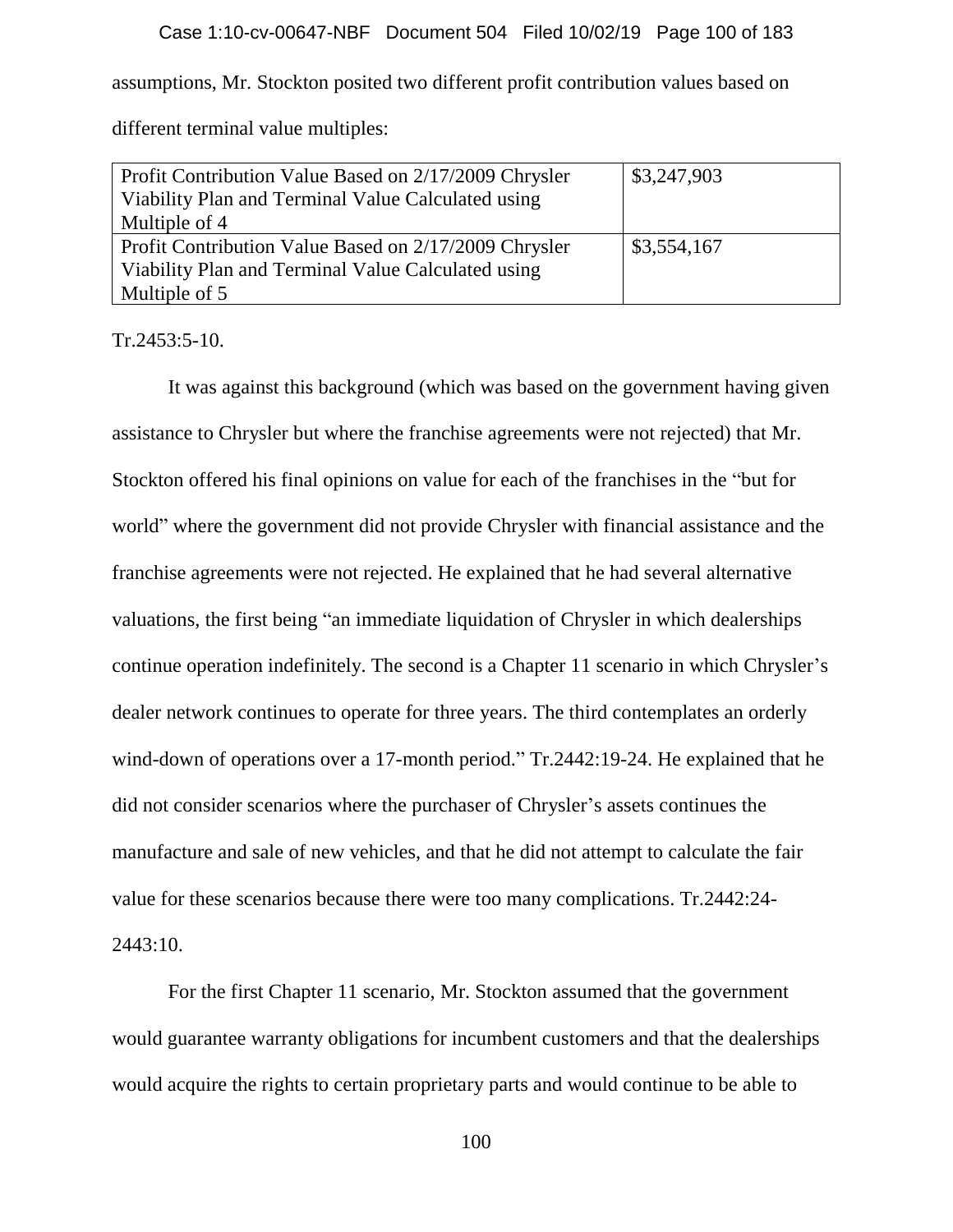operate as branded Chrysler dealers. Tr.2446:5-10. For the second Chapter 11 scenario, Mr. Stockton assumed that the Chrysler dealership network would survive for another three years, and he discounted any value of operations for longer than three years and allowed for the ongoing service of existing customers to include used vehicles, parts, and customer pay and warranty service. Tr.2445:8-17, Tr.2446:21-25. Finally, he testified regarding his third scenario – an orderly-wind-down scenario in which, using the same assumptions as in the Chapter 11 scenario, he examined if the dealerships would continue for only seventeen months. Tr.2445:18-22. Mr. Stockton explained that for each of these scenarios he calculated the used car sale volume based on new sales volume between 2006 and 2008 and that he calculated warranty work based on three prior years of new vehicles sales, while customer pay was based on seven years of prior sales of new vehicles. Tr.2450:8-2451:16. Case 1:10-cv-00647-NBF Document 504 Filed 10/02/19 Page 101 of 183

Based on these assumptions and calculations, Mr. Stockton came to the following conclusions as the Finnin's value in a "but for world" without government financing:

| <b>Chrysler Liquidation Scenario</b> | \$1,591,921 |
|--------------------------------------|-------------|
| <b>Chrysler Chapter 11 Scenario</b>  | \$1,391,138 |
| Chrysler Orderly Wind-Down Scenario  | \$775,040   |

Tr.2456:15-19.

Next, Mr. Stockton explained how he applied the valuation scenarios he used to value Finnin to value Guetterman's franchise agreements. Mr. Stockton acknowledged that he could not demonstrate that Guetterman would have had fair value had Chrysler not rejected his franchise agreements in the Chrysler bankruptcy because "it is not clearly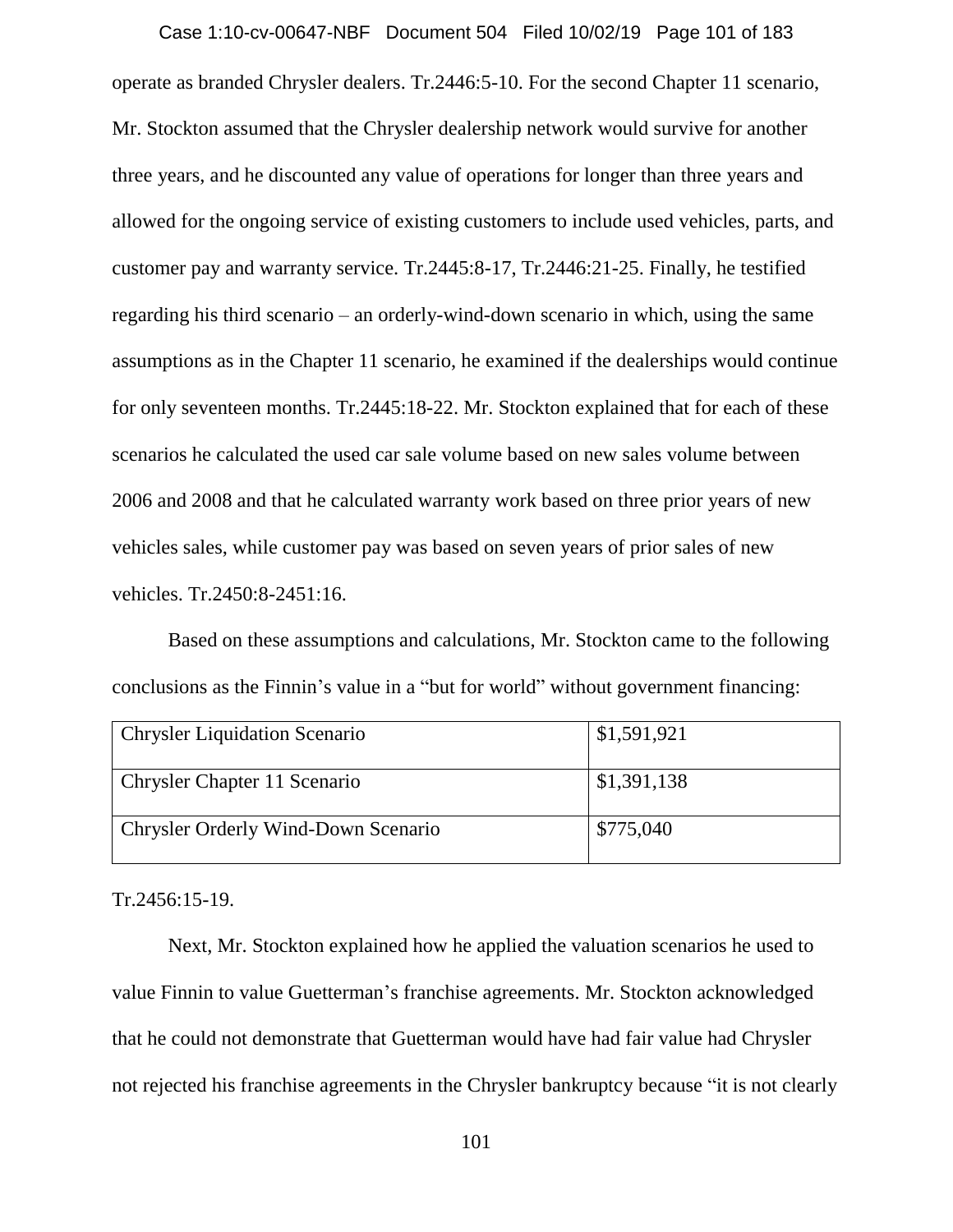Case 1:10-cv-00647-NBF Document 504 Filed 10/02/19 Page 102 of 183

demonstrable that Guetterman's value would have intersected with those of a

hypothetical buyer such that an exchange could be developed." Tr.2454:20-23. Rather,

Mr. Stockton explained that the profit contribution was the best way to determine

Guetterman's historical value and that he employed a 40% discount rate to account for

the risk of possible termination. Tr.2455:23-2456:3. The valuations were as follows:

| Profit Contribution Value Based on 2/17/2009 Chrysler Viability   \$114,106 |  |
|-----------------------------------------------------------------------------|--|
| Plan and Terminal Value Calculated using Multiple of 4                      |  |
| Profit Contribution Value Based on 2/17/2009 Chrysler Viability   \$124,434 |  |
| Plan and Terminal Value Calculated using Multiple of 5                      |  |

Tr.2456:11-16.

Finally applying the same methodology and assumptions as outlined in his Finnin testimony, Mr. Stockton posited the following "but for" valuations for Guetterman:

| <b>Chrysler Liquidation Scenario</b> | \$122,761 |
|--------------------------------------|-----------|
| Chrysler Chapter 11 Scenario         | \$112,942 |
| Chrysler Orderly Wind-Down Scenario  | \$61,047  |

Tr.2456:16-19.

On cross examination, Mr. Stockton admitted that he was neither a certified public accountant, accredited in business valuation, or a bankruptcy expert. Tr.2474:12-2475:1. Mr. Stockton also clarified that he had "valued the suite of benefits associated with the franchise" and that he has not valued any other benefits. Tr.2479:25-2480:2.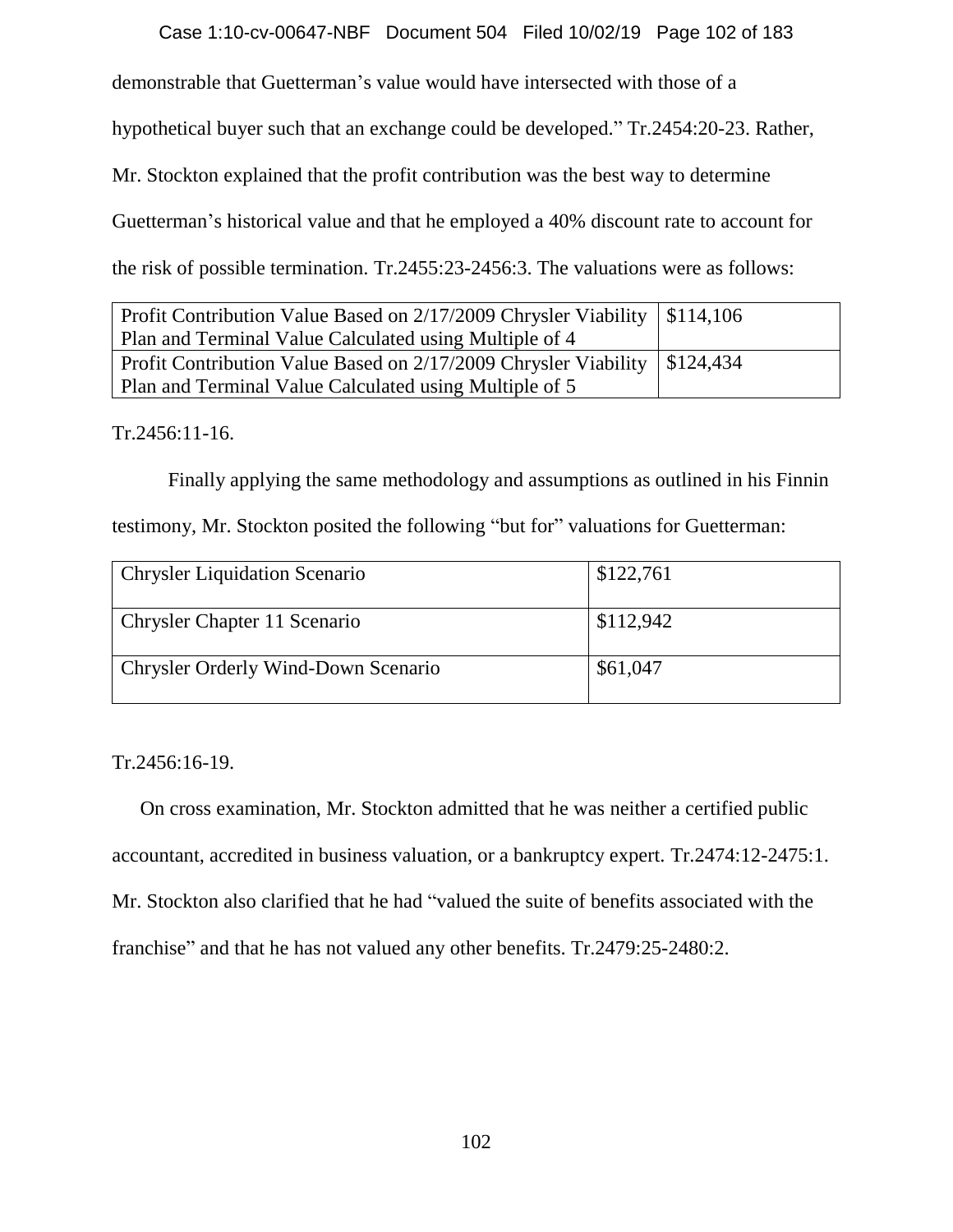# **III. THE GOVERNMENT'S FACT AND EXPERT EVIDENCE**

# **A. The Government's Fact Witnesses**

### **i. Robert Nardelli**

Robert Nardelli was the CEO of Chrysler from late 2007 until early 2009. Mr. Nardelli explained that as CEO of Chrysler his job was to "provide oversight to [his] direct-reports, to lay out a strategic plan and provide . . . day-to-day operational inputs." Tr.3332:4-10. He explained that under Chrysler's corporate structure, Chrysler had a board of managers responsible for providing "oversight to the business, capital allocation, and strategic direction." Tr.3332:19-21. He explained that at the time he became CEO of Chrysler in 2007, Chrysler was doing well but that it began experiencing financial difficulty in early 2008. Tr.3333:24-3334:24. Mr. Nardelli testified that prior to his going to Congress in November 2008 for a bridge loan from the federal government, Chrysler had sought other loans "but it was kind of for naught." Tr.3337:8-10.

Mr. Nardelli testified that he thought Chrysler would run out of cash early in 2009 if it did not get a loan from the government, and that without government financing Chrysler would have to entered into bankruptcy at that time. Tr.3345:5-7, Tr.3345:1-14. Mr. Nardelli explained that Chrysler provided a Viability Plan to Congress in December 2008 which estimated that in order to wind-down Chrysler and provide its dealers with support and floor plan financing Chrysler would need between \$17 to \$20 billion. Tr.3348:16-3349:11; DX956. He testified that Chrysler had gone to its first lien lenders and was told that they would not provide Chrysler with the DIP financing it would need for an orderly wind-down of its operations. Tr.3358:4-22. He explained that during the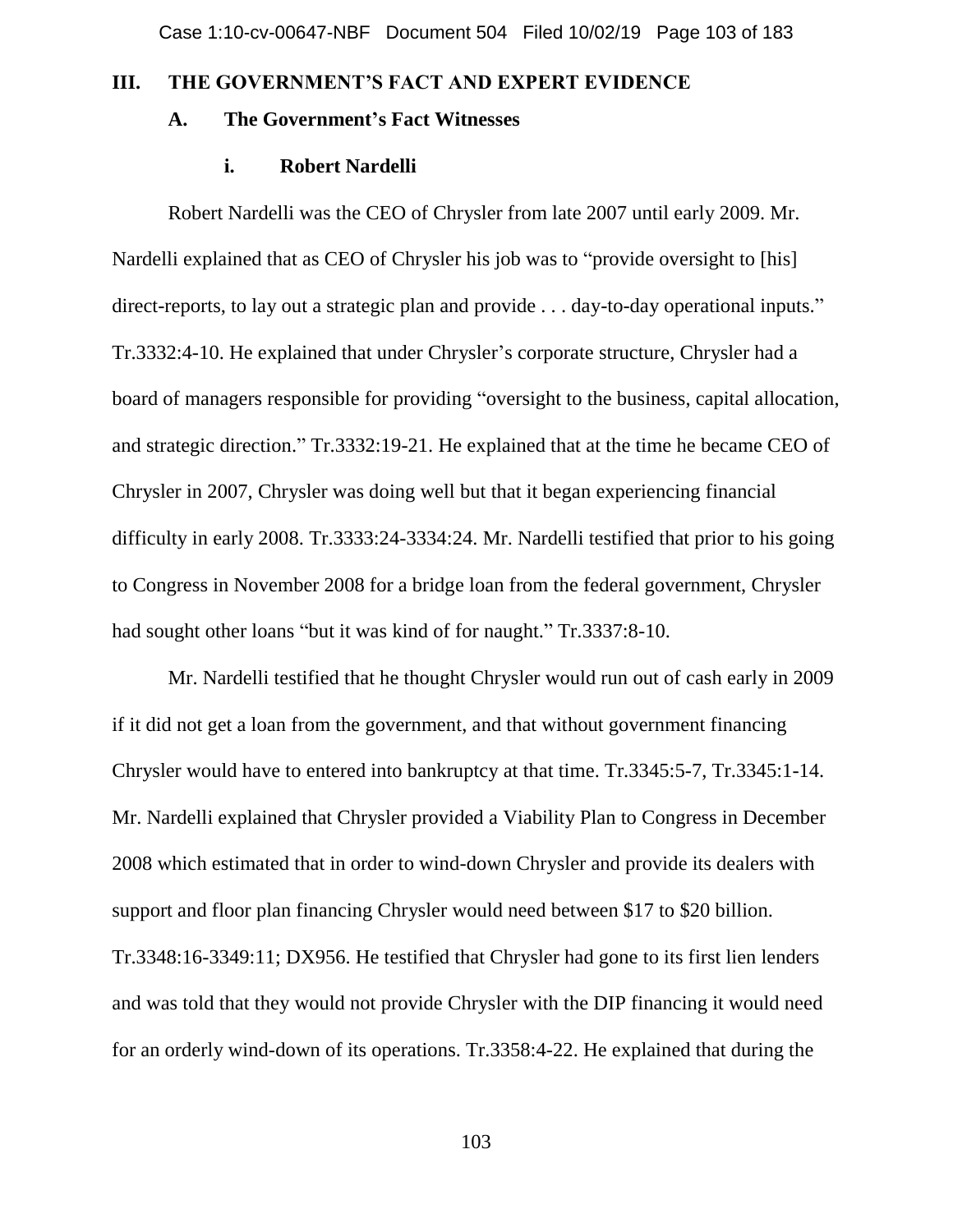financial meltdown in 2008-09, dealers were having a difficult time obtaining the floor plan financing needed to keep buying Chrysler's cars and trucks. Tr.3356:7-3358:3. Case 1:10-cv-00647-NBF Document 504 Filed 10/02/19 Page 104 of 183

Mr. Nardelli testified that Chrysler's board of managers voluntarily approved the terms of the \$4 billion bridge loan Chrysler received from the federal government under TARP on January 2, 2009. DX1000; Tr.3367:24-3370:22. Mr. Nardelli went on to testify that after securing the government bridge loan, Chrysler "had been trying vigorously to get the First Lien Lenders to agree to a debt restructuring acceptable to the U.S. Treasury Department but that no progress had been made." Tr.3372:12-15; DX1263.

He testified that eventually Chrysler was presented with the prepackaged bankruptcy plan negotiated by the Auto Team. Tr.3373:6-11. He further testified that Chrysler understood that if it decided not to accept the prepackaged bankruptcy terms and instead decided to enter Chapter 11 on its own, the government would provide \$750 million to Chrysler to facilitate an orderly liquidation. *Id.* He explained that when Chrysler voted in favor of the government's prepackaged Chapter 11 bankruptcy plan, including the 363 sale to Fiat, he did not feel that he was being "forced" to vote in favor of bankruptcy. He testified that every member of the board used "good business judgment" when voting in favor of bankruptcy. Tr.3382:21-3383:17, Tr.3384:3-17.

In deciding to accept the prepackaged bankruptcy terms presented by the government, Mr. Nardelli testified that he considered that if Chrysler did not accept the prepackaged plan, Chrysler would have to cancel its warranties, stop new car production, and force significant job losses. Tr.3384:21-3385:16. Mr. Nardelli explained that Chrysler had spent months trying to reach an agreement with key stakeholders on concessions that would allow Chrysler to reorganize outside of bankruptcy, but was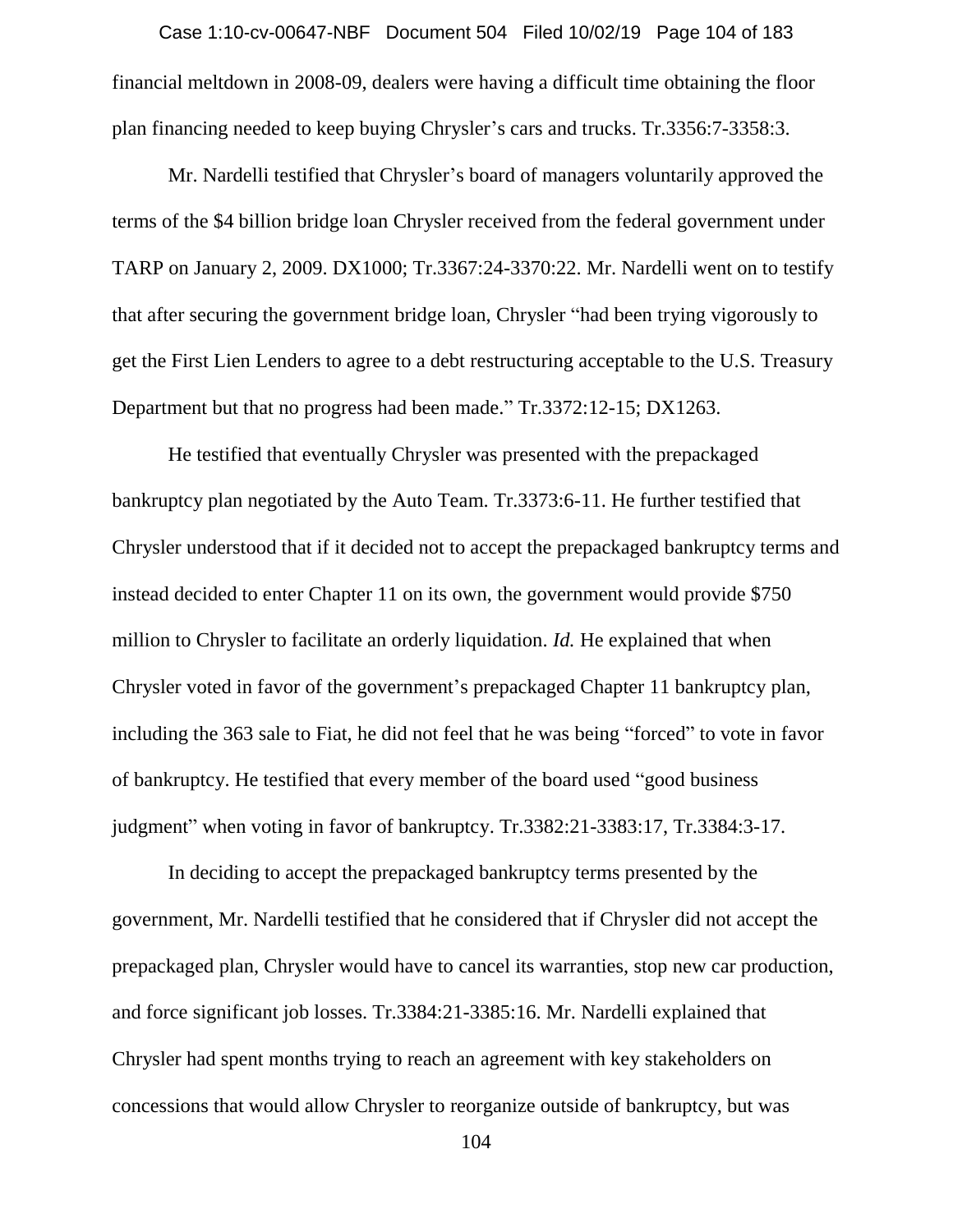unable to achieve the needed concessions. He thus concluded that the government's prepackaged bankruptcy plan was the only option available to keep the Chrysler brand alive in some form. Tr.3387:13-3389:4. Case 1:10-cv-00647-NBF Document 504 Filed 10/02/19 Page 105 of 183

On cross examination, Mr. Nardelli testified that when he went to Congress in November and December 2008, he had hoped that Chrysler would remain a stand-alone company and would be able to avoid bankruptcy. Tr.3403:13-21; DX956 ("Chrysler believes that participating in the restoration of [Chrysler's] long-term viability without a bankruptcy filing significantly improves the outcome for all constituents."). Mr. Nardelli testified on cross examination that Chrysler's proposed stand-alone plan had the support of Chrysler's entire board. Tr.3414:3-7. Mr. Nardelli did not recall Project Genesis or any Chrysler dealership reduction plans. Tr.3412:14-22. Mr. Nardelli testified that he disagreed with the government's decision to reject Chrysler's Viability Plan and that when Mr. Rattner and Mr. Bloom informed him on March 9, 2009 that the government was rejecting the February 2009 plan, he wrote a letter reaffirming Chrysler's position. Tr.3424:7-3427:17, Tr.3428:7-18; PX637. He emphasized, in his letter, that Chrysler's viability would be enhanced by a strategic partnership with another car manufacturer but that an alliance was not critical to Chrysler's long-term viability. PX637; Tr.3428:19- 3429:4. Finally, he reinforced in his March 10, 2009 letter Chrysler's desire to not go through a bankruptcy. PX637; Tr.3429:13-22.

Mr. Nardelli testified that, up until Chrysler's board voted to go into bankruptcy, Chrysler was continuing to work on a stand-alone plan. Tr.3441:23-3443:13; DX1203. Mr. Nardelli explained that with the April 17, 2009 re-engineered plan Chrysler submitted to the Auto Team he still hoped that Chrysler would be able to secure \$11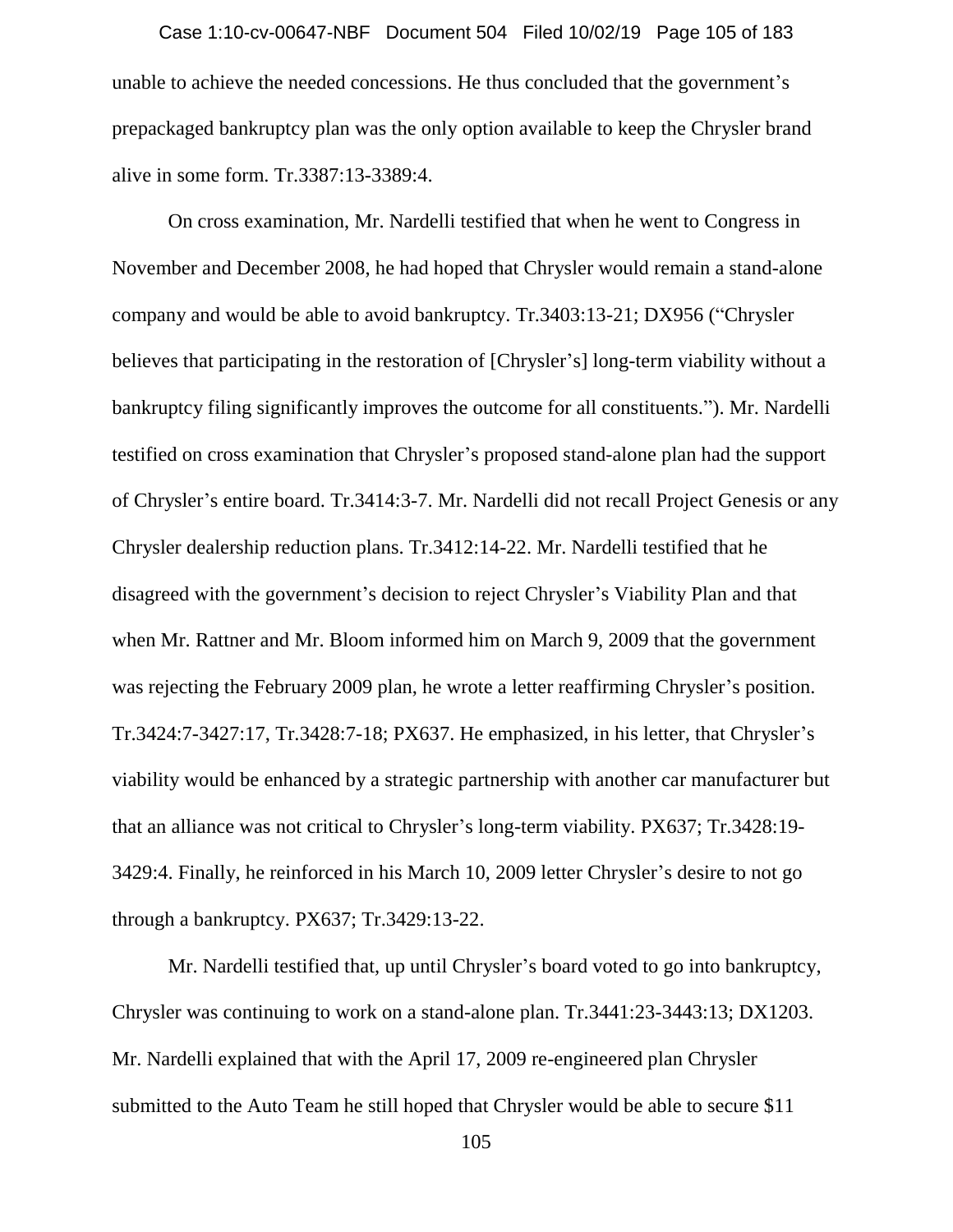billion in government financing. Tr.3441:4-13; DX1203. Mr. Nardelli testified that his reengineered April 2009 plan still proposed the voluntary consolidation of dealerships and did not call for the forced termination of any franchises. Tr.3444:1-19. Mr. Nardelli testified further on cross examination that after the Auto Team rejected his April 2009 reengineered plan, Chrysler had "no more alternatives as far as going forward as a standalone business." Tr.3452:24-3453:7. Case 1:10-cv-00647-NBF Document 504 Filed 10/02/19 Page 106 of 183

### **ii. Steven Landry**

Steven Landry, the Executive Vice President of sales and marketing for North America and parts and service globally for Chrysler in 2008 and 2009 was called by the government to explain Chrysler's dealership rationalization, i.e., reduction programs. Tr.3458:5-6. Mr. Landry explained that he was in charge of the field organization that oversaw the dealership network. Tr.3460:2-16. He testified that he reported to Jim Press and that Peter Grady, Director of Dealer Operations, reported to him. Tr.3460:17-3461:9.

Mr. Landry testified about the history of the Chrysler dealership network and how beginning in 1998 Chrysler had been trying to reduce the number of Chrysler dealers. Tr.3463:24-3464:9. He explained that at first, Chrysler formulated "Project 2000" to try "to determine what is the right number of Chrysler dealers . . . [and] the best way to manage [Chrysler's] dealer network[.]" Tr.3464:10-15. Mr. Landry went on to explain that in 2003 Chrysler began "Project Alpha" to reduce the number of dealers. Tr.3465:9- 14. He explained that Project Alpha "was designed to get three brands under one roof, give the dealer some elbow room," which grew in 2008 into Project Genesis, designed to reach the same goals as Project Alpha but at a faster rate. Tr.3479:14-3480:4. Mr. Landry further explained that in 2007 and 2008, Chrysler incurred some costs associated with the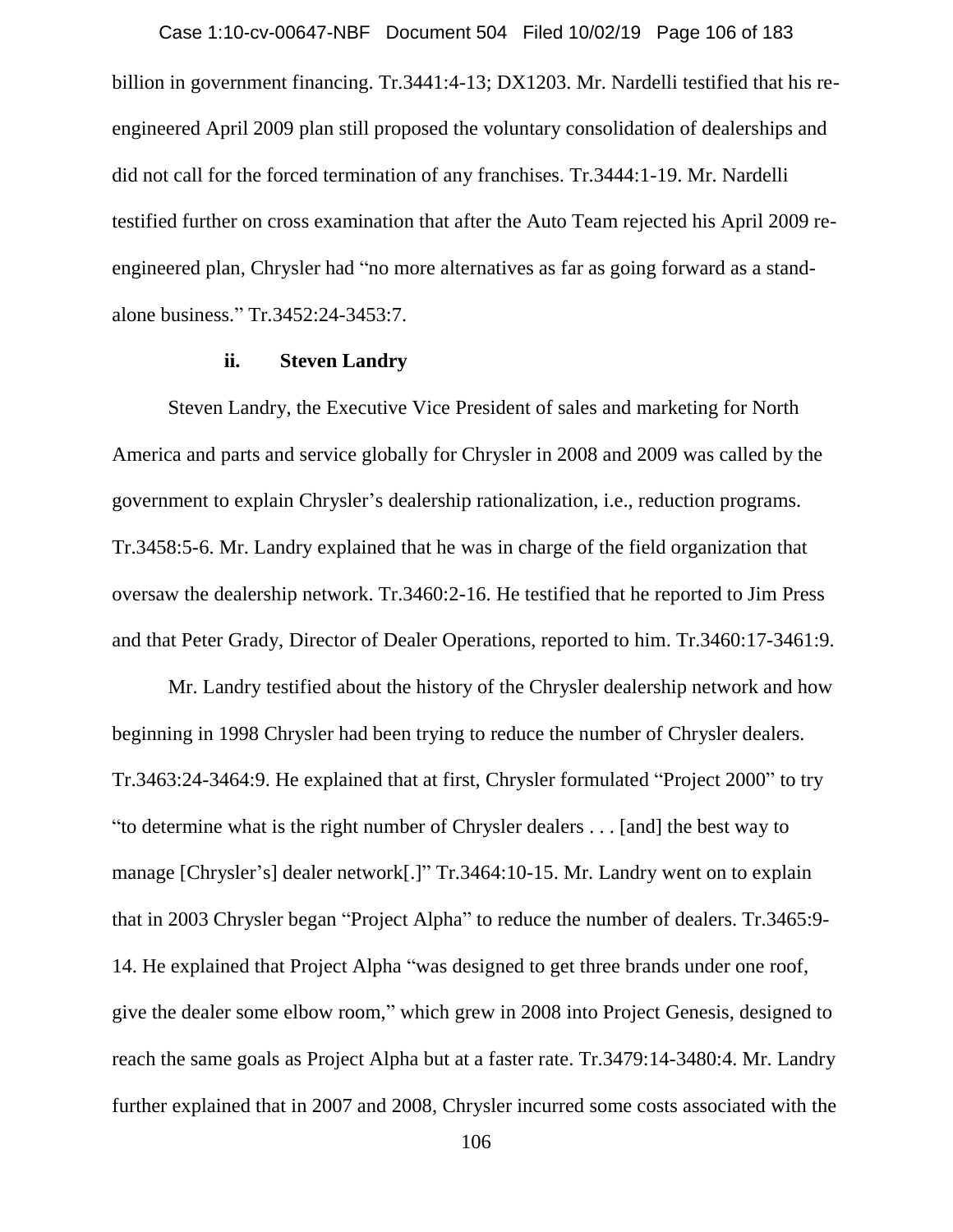dealership network, including providing material and salaried individuals to run the field organization to assist the dealers. Tr.3467:18-3468:9. Mr. Landry testified that in 2008 he believed that there were too many dealerships in Chrysler's dealership network. Tr.3479:10-21. Case 1:10-cv-00647-NBF Document 504 Filed 10/02/19 Page 107 of 183

Mr. Landry explained that he helped prepare the "Washington Plan," which was part of the Viability Plan, and that the Washington Plan had included a reduction in the dealership network. Tr.3517:2-3519:7; PX548. Mr. Landry then testified that Project Genesis grew into Project Tiger within the framework of a Chrysler bankruptcy. Tr.3561:23-3562:5. He explained that Project Tiger grew out of Chrysler realizing that it could achieve the goals set forth in Project Genesis at a much faster rate through the rejection of franchises in bankruptcy. Tr.3564:11-13, Tr.3573:17-25.

Mr. Landry further explained that he had a role in setting the criteria to determine what dealers would have their franchises rejected in the April 2009 bankruptcy. Tr.3575:9-15. Mr. Landry explained throughout his testimony that Chrysler attempted to judge dealers based on a variety of factors including Minimum Sale Responsibility  $("MSR"),<sup>37</sup>$  facilities, sales, etc., in order to retain the best dealers to preserve the Chrysler brand. Mr. Landry testified that the decision to reject the dealers in bankruptcy was necessary for Chrysler's survival. Tr.3611:23-3612:4.

 $37$  Each franchise agreement required franchisees to meet MSR. Mr. Landry explained that the MSR was calculated by taking the number of new Chrysler vehicles registered in a state and comparing that number to the number of total new vehicles registered in that state to determine the market share for Chrysler vehicles in that location. An MSR was then set based on the number of new vehicles the franchisee would need to sell for Chrysler to maintain its market share. Put another way, the MSR was used to determine if a dealership held the same market share in its sales locality as Chrysler held either on the state or national level.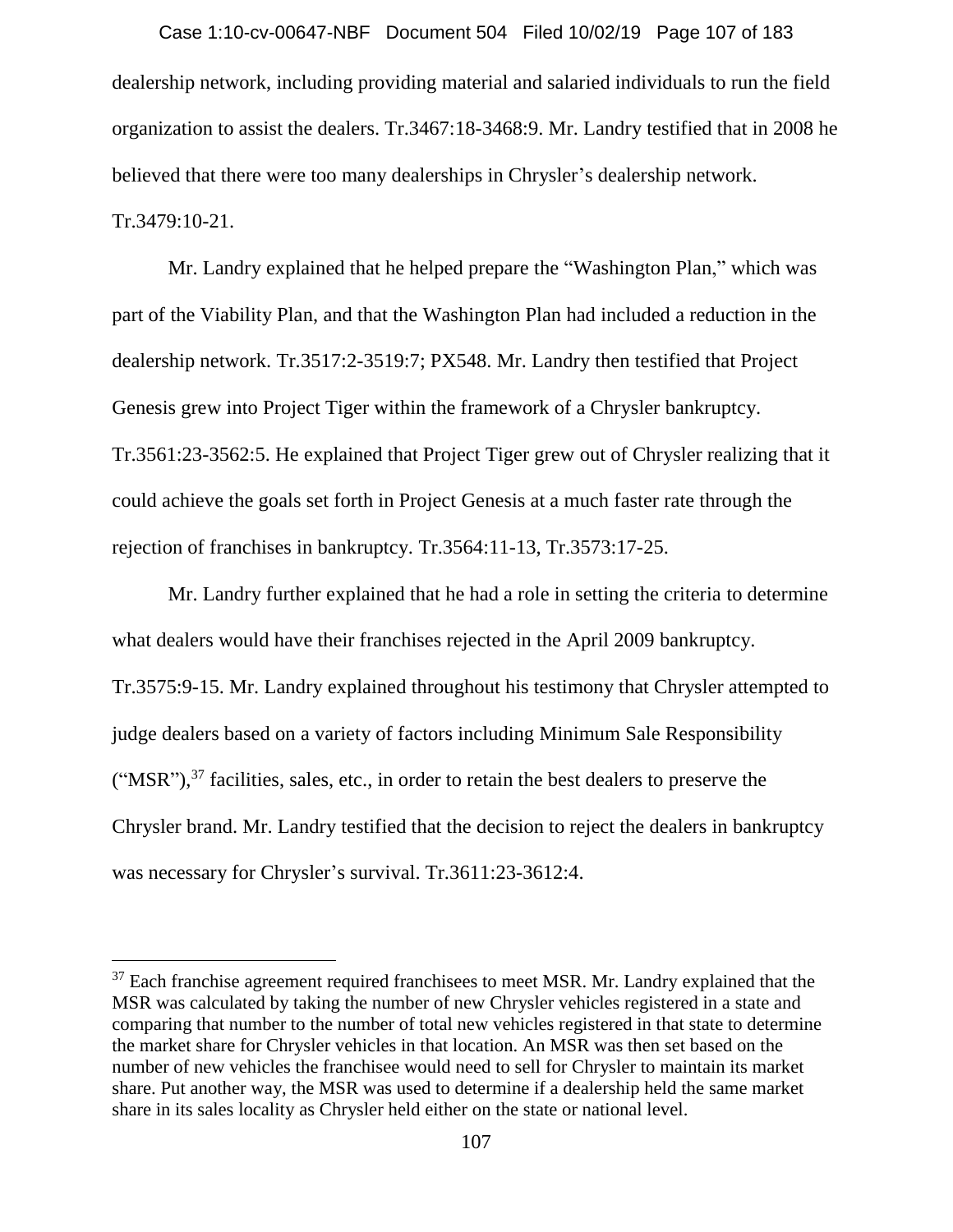Case 1:10-cv-00647-NBF Document 504 Filed 10/02/19 Page 108 of 183

On cross examination, Mr. Landry admitted that when Chrysler presented the Washington Plan, Chrysler believed that Project Genesis was a successful means for rationalizing its dealership network. PX548; Tr.3642:17-3643:16. He also admitted that it was Chrysler's position that the best way to rationalize the dealership network was through encouraging dealers to combine or sell to one another on a voluntary basis. Tr.3654:20-3655:7, Tr.3673:9-11. Mr. Landry admitted that he was opposed to a Chrysler bankruptcy and acknowledged that he sent an email to others within Chrysler stating to "Fight against 363" because they could "do it cheaper outside BK" and that he could move 650 dealers cheaper than bankruptcy would cost. PX646; Tr.3679:15-23.

#### **iii. Peter Grady**

As discussed above, Peter Grady, Director of Dealer Operations for Chrysler beginning in January 2009 until June 2009, also testified on behalf of the government. Tr.3758:15-17, Tr.3759:3-5. Mr. Grady explained that as the Director of Dealer Operations he oversaw the management of Chrysler's U.S. dealership network. Tr.3758:20-3759:2. He explained that Chrysler was trying to combine all of its brands under one roof in order to strengthen the profitability of its dealerships. Tr.3762:1-10. Mr. Grady testified that when Chrysler learned that bankruptcy was likely, Chrysler "viewed that as an opportunity to accelerate the rationalization of the dealer network." Tr.3763:20-24. He explained that he believed that dealer rationalization by rejecting franchise agreements in bankruptcy would increase Chrysler's profitability in the long term because it would allow for a leaner and more efficient dealership network, which would help maximize sales. Tr.3764:15-3765:11. He explained that in creating the criteria for those franchise agreements to reject in bankruptcy, Chrysler relied on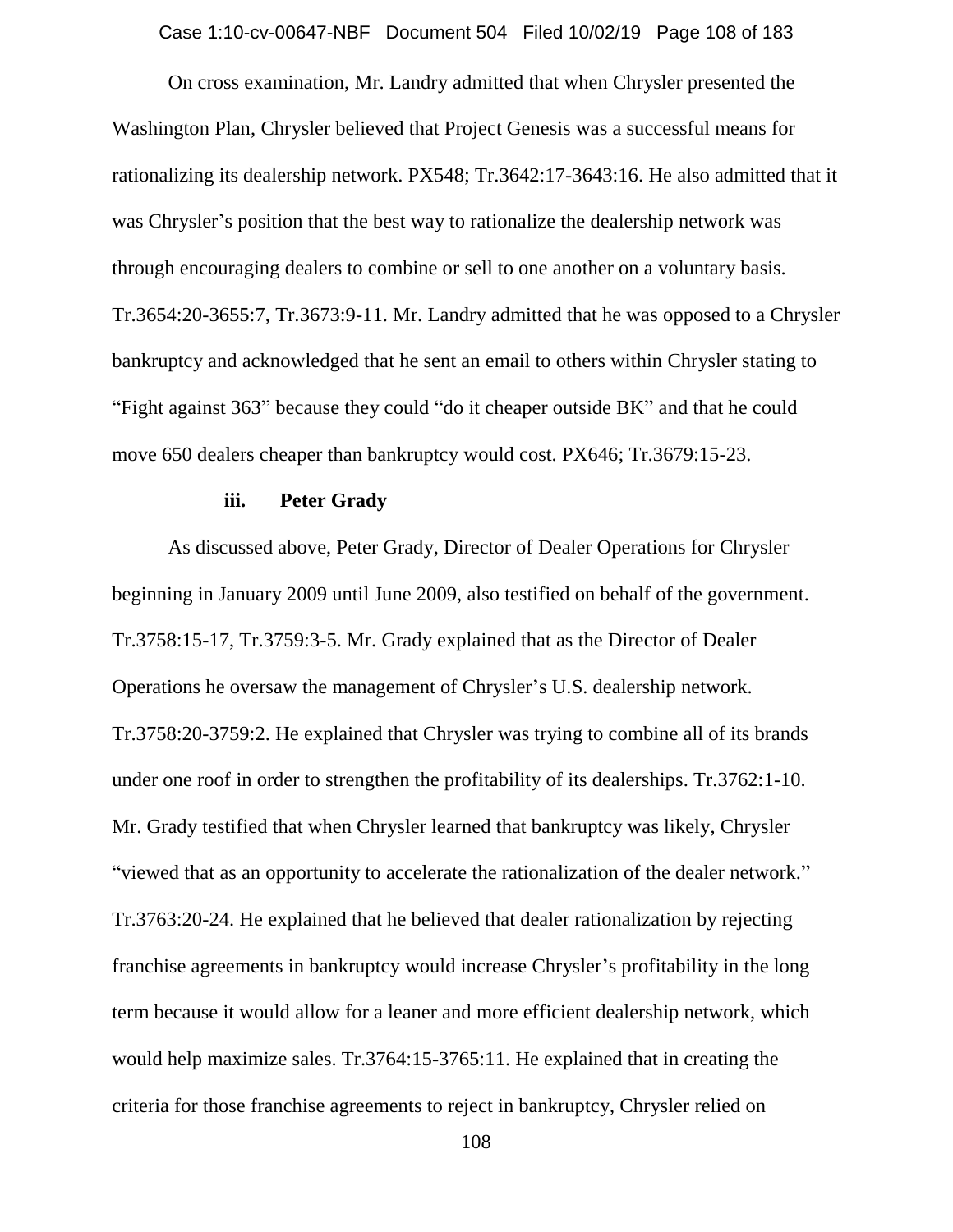assessments of the dealers from the various regional business centers. Tr.3766:8-23. Mr. Grady testified that the government played no role in selecting the criteria for rejecting the 789 franchise agreements in bankruptcy, or in deciding which specific franchise agreements to reject. Tr.3766:25-3767:11. Case 1:10-cv-00647-NBF Document 504 Filed 10/02/19 Page 109 of 183

Mr. Grady went on to explain that Fiat supported Chrysler's decision to reject 789 franchise agreements. Tr.3768:4-6. He explained that Chrysler worked with Fiat to determine the best dealership network for Chrysler after it emerged from bankruptcy. Tr.3768:8-18; DX1038. Mr. Grady testified that he worked with Piertro Gurlier, the head of network development for Fiat, and another Fiat executive in developing the final postbankruptcy Chrysler dealership network. Tr.3768:19-3769:13.

As discussed above, Mr. Grady explained that 789 dealers were rejected based on an evaluation of eight criteria: (1) whether the franchise was meeting its MSR, (2) the franchise's Scorecard for Sales,<sup>38</sup> (3) whether the franchise facility had adequate capacity and met Chrysler's standards, (4) the franchise location, (5) the franchise's financial strength, (6) the franchise's management, (7) whether the franchise had a "dual" or competitor's dealership under the same roof, and (8) whether it was a single point franchise, meaning it did not have all three Chrysler brands under one roof. Tr.3598:18- 3602:21.

 $\overline{a}$ 

<sup>&</sup>lt;sup>38</sup> Mr. Landry explained that each year a dealer received a scorecard for its performance where the dealers' "service and parts operations, their profitability, their ability to go forward with working capital, [and] things of this nature, which are typical OEM dealer placement metrics." Tr.3766:14-19.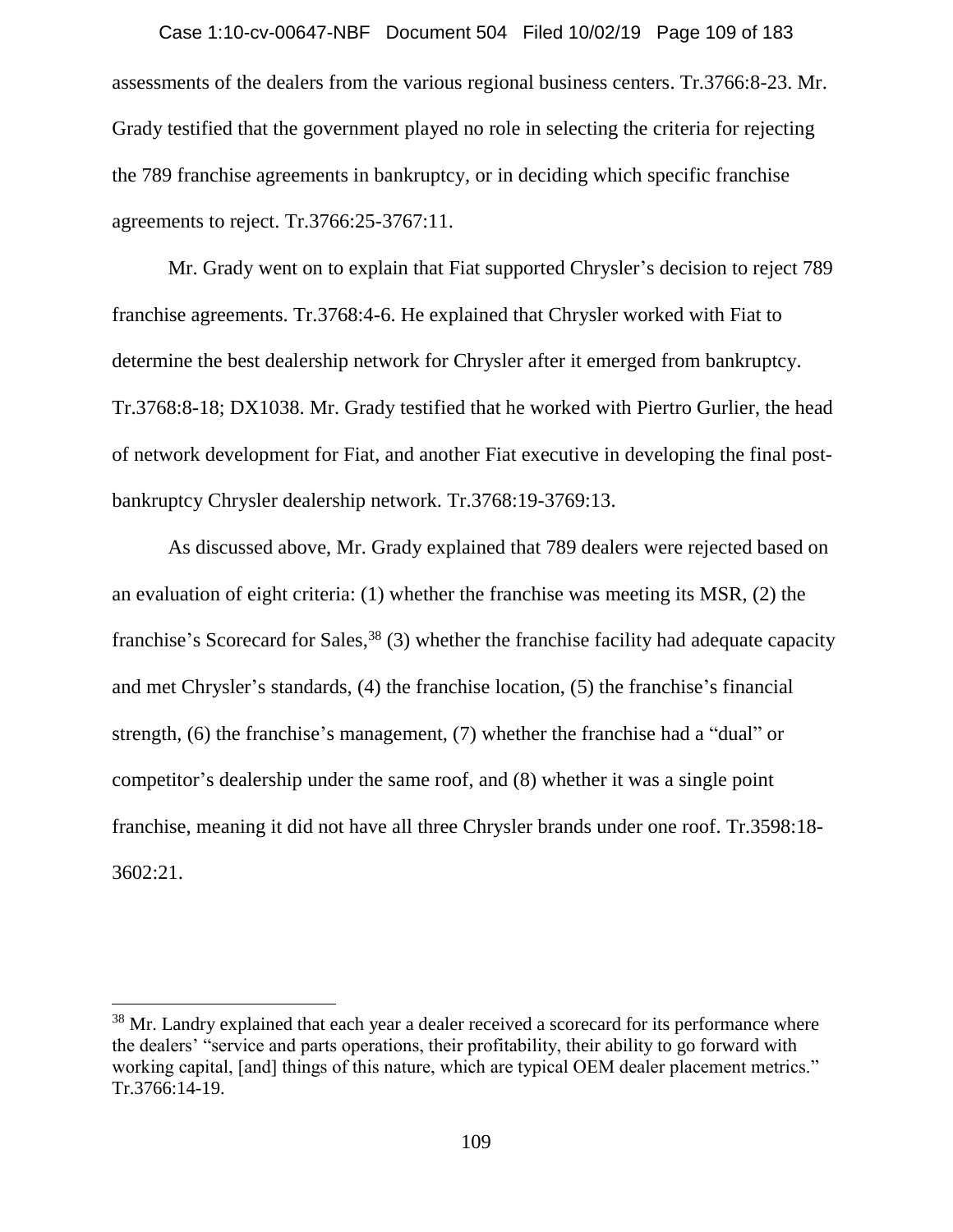Case 1:10-cv-00647-NBF Document 504 Filed 10/02/19 Page 110 of 183

As discussed above, Mr. Grady then went through the criteria for each of the representative plaintiffs and explained why each was rejected. Mr. Grady explained that Taylor's three franchises were rejected because together they had only met 36% of its MSR, sold less than 100 new Chrysler vehicles the previous year, and were co-located under one roof with a Chevrolet franchise. DX1315. Mr. Grady testified that Theel's Dodge franchise agreement was rejected because Theel's MSR was only 70%, it was a single Dodge franchise dealer, and it had a dual dealership with Toyota. DX1315. Mr. Grady explained that Whitey's Chrysler franchise was rejected because it only met 45% of its MSR, was a dual dealership with a Lincoln franchise, and was only a single Chrysler franchise dealer. DX1315. Mr. Grady explained that RFJS's Chrysler, Dodge, and Jeep franchise agreements were rejected because the RFJS dealership was an excess point, i.e., a location that Chrysler determined was no longer valuable and because the dealership was operating at a loss and was placed on a finance hold by Chrysler Financial.<sup>39</sup> DX1315. Mr. Grady explained that Marsh's Chrysler and Jeep franchise agreements were rejected because Marsh had only met 38% of its MSR, it lacked a Dodge franchise agreement, and because Chrysler wanted a third-party candidate to run a Chrysler, Dodge, and Jeep dealership in a different part of Las Vegas. DX1315. Mr.

 $\overline{a}$ 

<sup>&</sup>lt;sup>39</sup> Leland Wilson, the Chief Financial Officer of Chrysler Financial between 2007 and 2010 explained that "floor plan" financing involved dealers "order[ing] cars through Chrysler, Chrysler would ship those cars to the dealers. Each of those dealers that [Chrysler Financial] financed would have a dealer credit line" that would be used to finance the purchase. Tr.3855:9- 11. He went on to explain that "the first lien collateral [for the loan] was the vehicle" and that when the car was sold the proceeds were used to pay off the loan the dealer incurred to purchase the car and allowed the dealer to continue purchasing more new vehicles. Tr.3855:17-23. RFJS was one of the Chrysler franchisees to which Chrysler Financial provided floor plan financing. "Financial hold" meant that Chrysler Financial was no longer willing to extend floor plan financing to RFJS and thus they could not obtain new inventory through their Chrysler Financial credit line.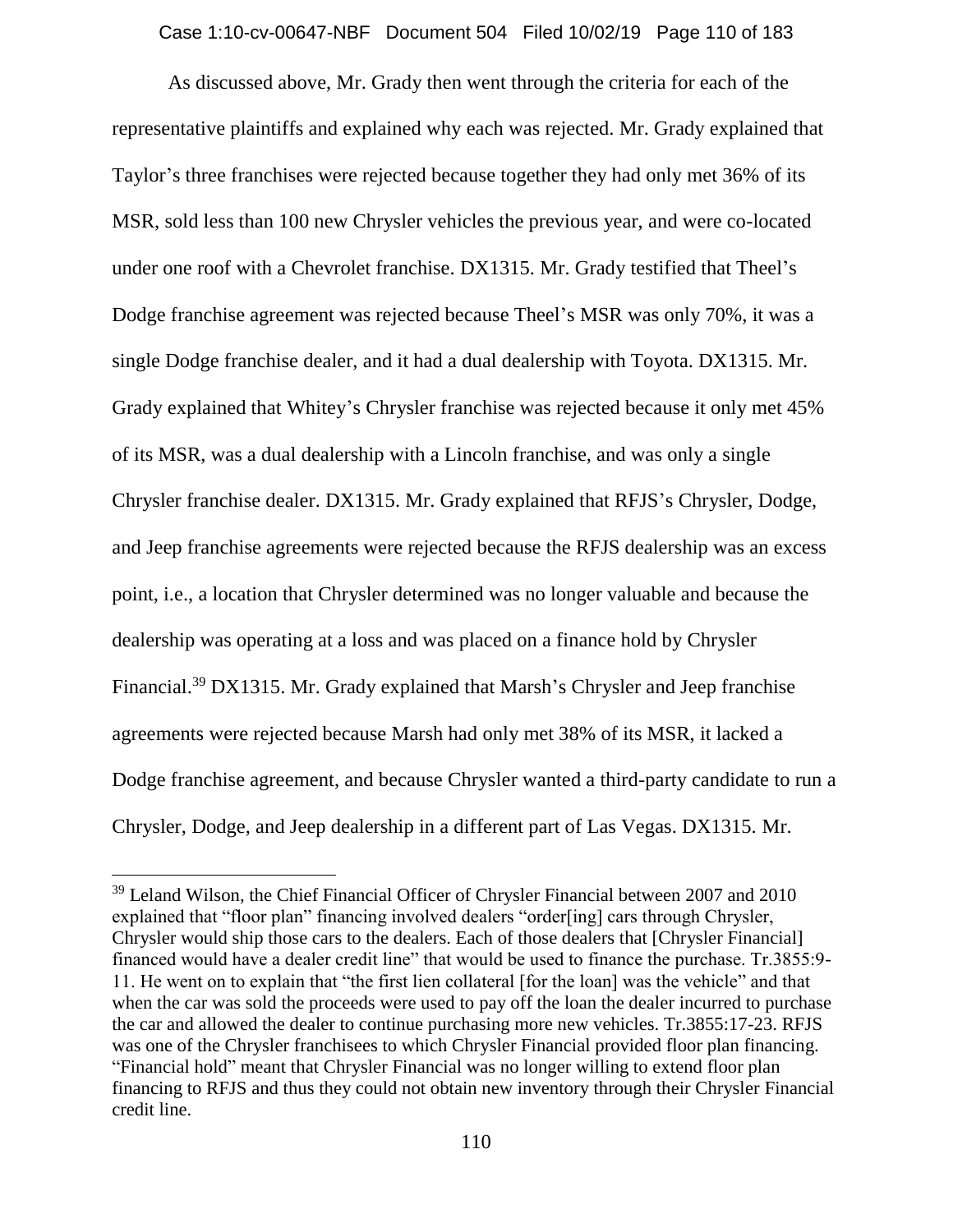# Case 1:10-cv-00647-NBF Document 504 Filed 10/02/19 Page 111 of 183

Grady explained that Livonia's Chrysler and Jeep franchise agreements were rejected in the Chrysler bankruptcy because Chrysler did not like the location of the dealership and thought that it would be more profitable to move the Chrysler and Jeep franchises to a Dodge dealership a few miles away. DX1315. Mr. Grady explained that Barry's Chrysler, Dodge, and Jeep franchise agreements were rejected because it only met 42% of its MSR and because it was considered an excess point and Chrysler wanted to reduce the number of dealers in the Brockport area. DX1315. Mr. Grady explained that the Guetterman Chrysler, Dodge, and Jeep franchise agreements were rejected because the dealership only met 53% of its MSR, was considered an excess point in the Cairo area where Chrysler wanted to reduce its number of franchisees, was placed on a financial hold by Chrysler Financial, and had a competitive dual Ford dealership attached to the Chrysler showroom. DX1315. Finally, Mr. Grady explained that Finnin's Chrysler and Jeep franchise agreements were rejected because the dealership only met 66% of its MSR and because Chrysler believed that a nearby Dodge dealer was a better dealer and wanted that dealer to have the Finnin Chrysler and Jeep franchises so that this other dealer could have all three under one roof. DX1315.

On cross examination, Mr. Grady stated that he did not have any discussions with the United States government until May 11, 2009 regarding dealer rationalization but would not necessarily have been aware if there had been any conversations about dealership rationalization with other Chrysler officials and Treasury. Tr.3818:1-3819:10. Mr. Grady also acknowledged that the February 17, 2009 Viability Plan envisioned the continuation of Project Genesis, not involuntary dealership terminations. Tr.3824:12-15.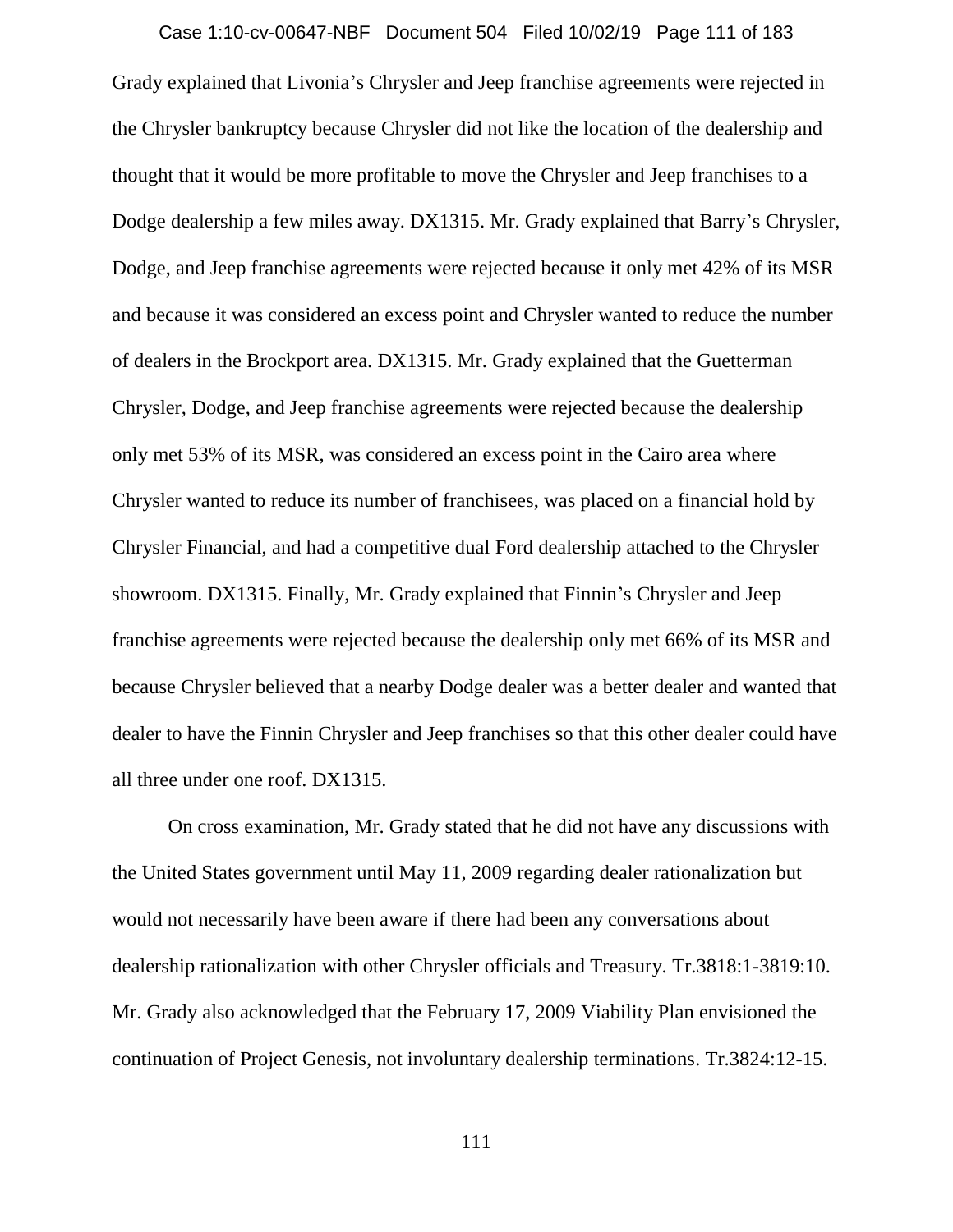# **iv. Thomas LaSorda**

The government called Thomas LaSorda, who was the CEO of Chrysler from September 2005 until August 2007 to testify. Tr.4342:21-23. Mr. LaSorda became the Vice Chairman and President of Chrysler when Cerberus bought Chrysler in 2007 until he retired on April 30, 2009. Tr.4343:2-24. Mr. LaSorda explained that during his tenure as CEO he consistently sought alliances and partnerships with other auto manufacturers from around the world. He testified that he wasn't, however, able to accomplish such an alliance by the time that Chrysler was purchased by Cerberus in 2007. Tr.4357:24- 4358:22. He testified that he attempted to form an alliance with Nissan Renault, but nothing came of it. Tr.4359:6-9. He went on to explain that the purpose of seeking an alliance was to combine product lines and to attempt to get additional cash investment into Chrysler. Tr.4360:2-4361:23. He explained that he went to Honda, Kia, and Hyundai during this time frame but "[t]hey were not interested in doing any joint programs at all" and that Toyota also expressed no interest in an alliance with Chrysler. Tr.4365:11-22. He went on to explain that he also reached out to Volkswagen, various Chinese manufacturers, and Tata Motors, but he was rejected each time. Tr.4366:1-4368:3. He explained that he had no interest in forming an alliance with GM because such an alliance would essentially wipe Chrysler out and destroy all of its jobs and factories because of the extensive overlap in product lines between the two companies. Tr.4373:17-25. Mr. LaSorda testified that the only company that expressed any real interest in forming an alliance with Chrysler was Fiat, but that Fiat was not interest in injecting any cash into the alliance to help sustain Chrysler. Tr.4365:21-22, Tr.4379:10-20. He explained that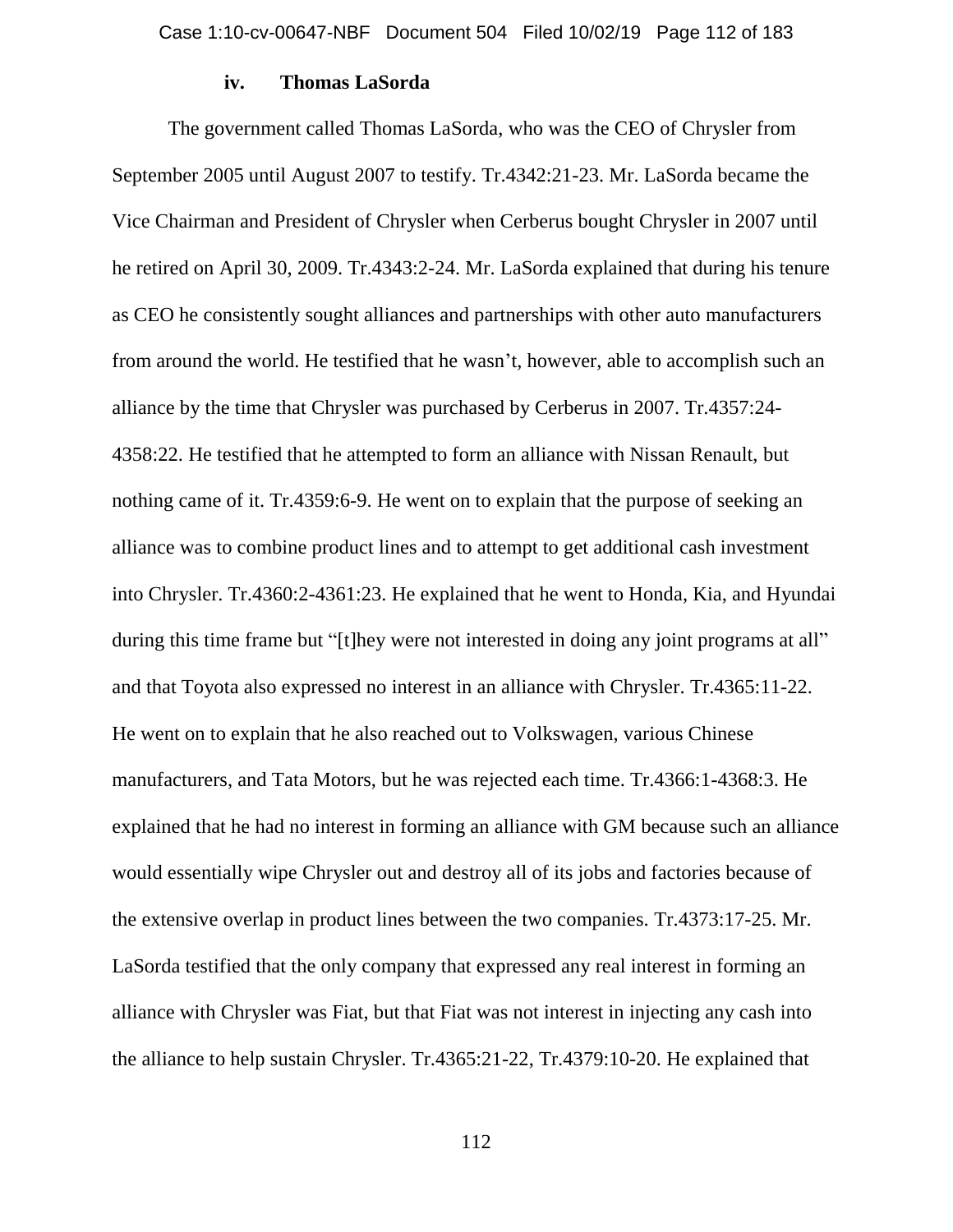Fiat's interest was because Chrysler and Fiat had different product lines and that their markets did not overlap. Tr.4375:2-4377:17. Case 1:10-cv-00647-NBF Document 504 Filed 10/02/19 Page 113 of 183

Mr. LaSorda testified that during the 2008-09 financial crisis he recognized the huge impact a Chrysler bankruptcy would have had, not only on Chrysler's employees and its dealers, but also on the companies that supplied Chrysler with auto parts. Tr.4382:11-4383:19. He explained that he supported the strategic partnership path that was outlined in Chrysler's February 17, 2009 Viability Plan because he knew that an alliance would be important to the long-term survival of Chrysler. Tr.4384:23-4385:5. He explained that at no time did he feel that the government was forcing an alliance with Fiat. Tr.4385:16-25. He further explained that he did not feel like the government had forced Chrysler into bankruptcy. Tr.4389:25-4390:3.

# **v. Robert Manzo**

The government called Robert Manzo to testify. Mr. Manzo was the restructuring consultant from Capstone, hired by Chrysler in 2008 to address Chrysler's financial difficulties. He served "as the lead financial advisor to help lead [Chrysler] through the series of challenges that [it] faced regarding retaining their viability in terms of a standalone company." Tr.3928:18-24. Mr. Manzo explained that he worked on a daily basis with Chrysler management including CEO Bob Nardelli and CFO Ron Kolka. Tr.3930:8- 12. He explained that when he was first contacted by Mr. Nardelli and Mr. Kolka, Chrysler was in financial straits due to the decline in its sales volume and its high cash burn rate of \$2 billion. Chrysler's cash burn rate meant that Chrysler had three to four months to address its problems in before it ran out of cash. Tr.3931:18-3932:9.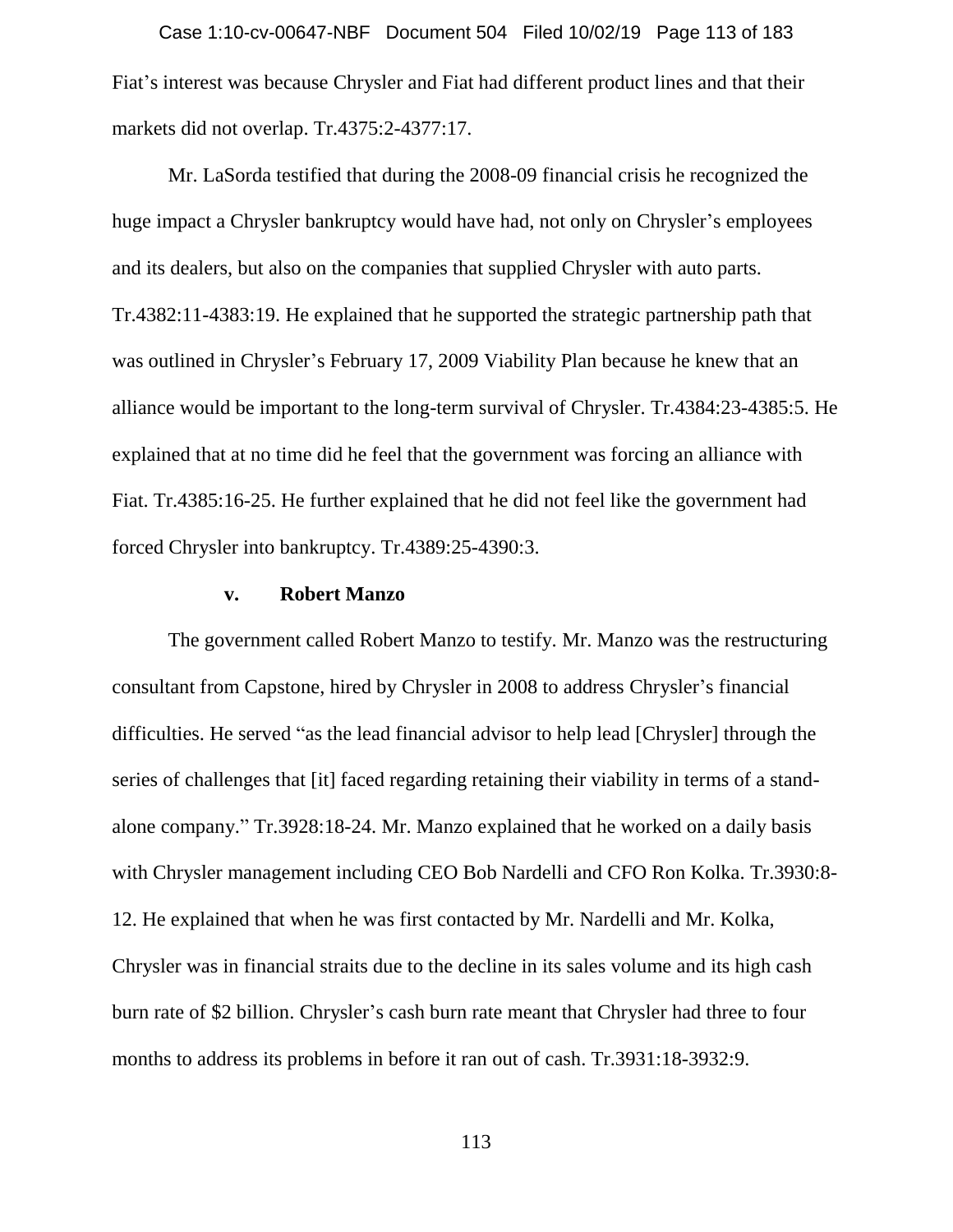Mr. Manzo explained that he was involved in Chrysler's plan to seek financial assistance from the government beginning in late 2008. Tr.3932:13-24. As part of that process, he explained he created a hypothetical liquidation analysis Tr.3936:10-23. He explained that as part of this analysis he assumed that all of Chrysler's manufacturing would cease and that Chrysler would have twenty-four to thirty months to complete an orderly liquidation. Tr.3937:13-20; DX1029. He testified that during that time frame there "are a number of operational, financial, and legal activities that are occurring" such as selling equipment off either directly or through auction and taking care of several outstanding issues. Tr.3939:13-24. He also explained that his liquidation analysis assumed Chrysler was the only auto manufacturer liquidating at the time and that if there were other liquidations it would lower the range Chrysler could recover for its assets. Tr.3940:5-15. Mr. Manzo explained that if any auto part suppliers went bankrupt during this period, those bankruptcies would have a negative effect on Chrysler's potential recovery. Tr.3940:21-3941:5. Mr. Manzo noted that if Chrysler filed for bankruptcy and received no government assistance, it would immediately cease operating as an ongoing concern. This would mean that Chrysler would have to shut down vehicle production during the bankruptcy process. Tr.3941:6-21.

Mr. Manzo discussed in detail his views on which Chrysler lines would likely be sold in a Section 363 bankruptcy sale. Initially, he determined that the Dodge Ram Truck, Jeep Wrangler, Dodge Challenger/Chrysler 3000, and Dodge Viper vehicle lines would be able to have likely been sold to a third-party purchaser. DX1029. He explained that these were the only profitable Chrysler lines in 2008. Tr.3941:25-3942:19. He further explained that due to the Great Recession, the proceeds from Chrysler's sale of the assets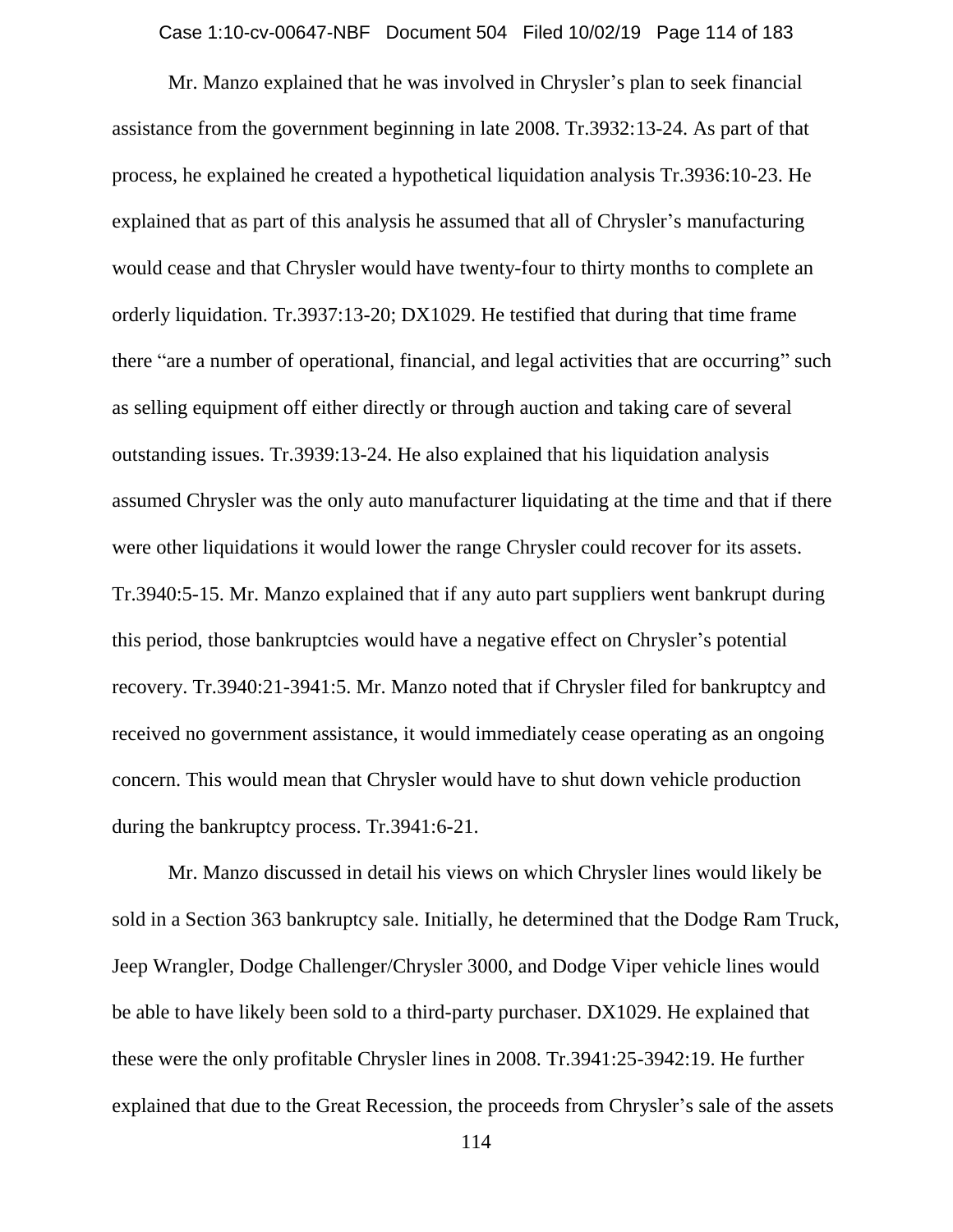in a liquidation would be depressed. Tr.3943:16-3944:23. Mr. Manzo ultimately concluded that in a liquidation of Chrysler's assets in bankruptcy, the first lien lenders would likely recover between \$654 million to \$2.6 billion on a total debt of nearly \$7 billion. DX1029. Case 1:10-cv-00647-NBF Document 504 Filed 10/02/19 Page 115 of 183

Mr. Manzo went on to explain that, in his liquidation analysis, he assumed that the relaunch of any of the Chrysler product lines purchased by a third party would take between twelve to twenty-four months. Tr.3944:24-3946:1. He also explained that in his liquidation analysis he assumed that there would be no DIP financing, because he understood that the first lien lenders were unwilling to loan Chrysler any more money. Tr.3946:2-3947:18. He further explained that he assumed in his liquidation analysis that no more warranty coverage would be provided by Chrysler. Tr.3954:4-9. Mr. Manzo also talked about his meetings with John Haeckel, the restructuring advisor hired by JP Morgan on behalf of the first lien lenders. Tr.3964:1-3. He explained that his conversations with Mr. Haeckel were part of the back and forth a company conducts with its creditors in order to fully understand the fiscal picture of the company facing liquidation. Tr.3965:3-21.

Mr. Manzo testified that he was intimately involved in preparing many aspects of Chrysler's February 2009 Viability Plan. Tr.3958:15-18. He explained that in a typical commercial transaction companies will provide lenders with different alternatives as Chrysler did in its February 2009 Viability Plan. Tr.3960:2-15. He went on to explain that throughout the Viability Plan review process he participated in the negotiations with the government, as is typical for a restructuring professional dealing with a company's lenders. Tr.3968:3-17. He further explained that throughout this process he was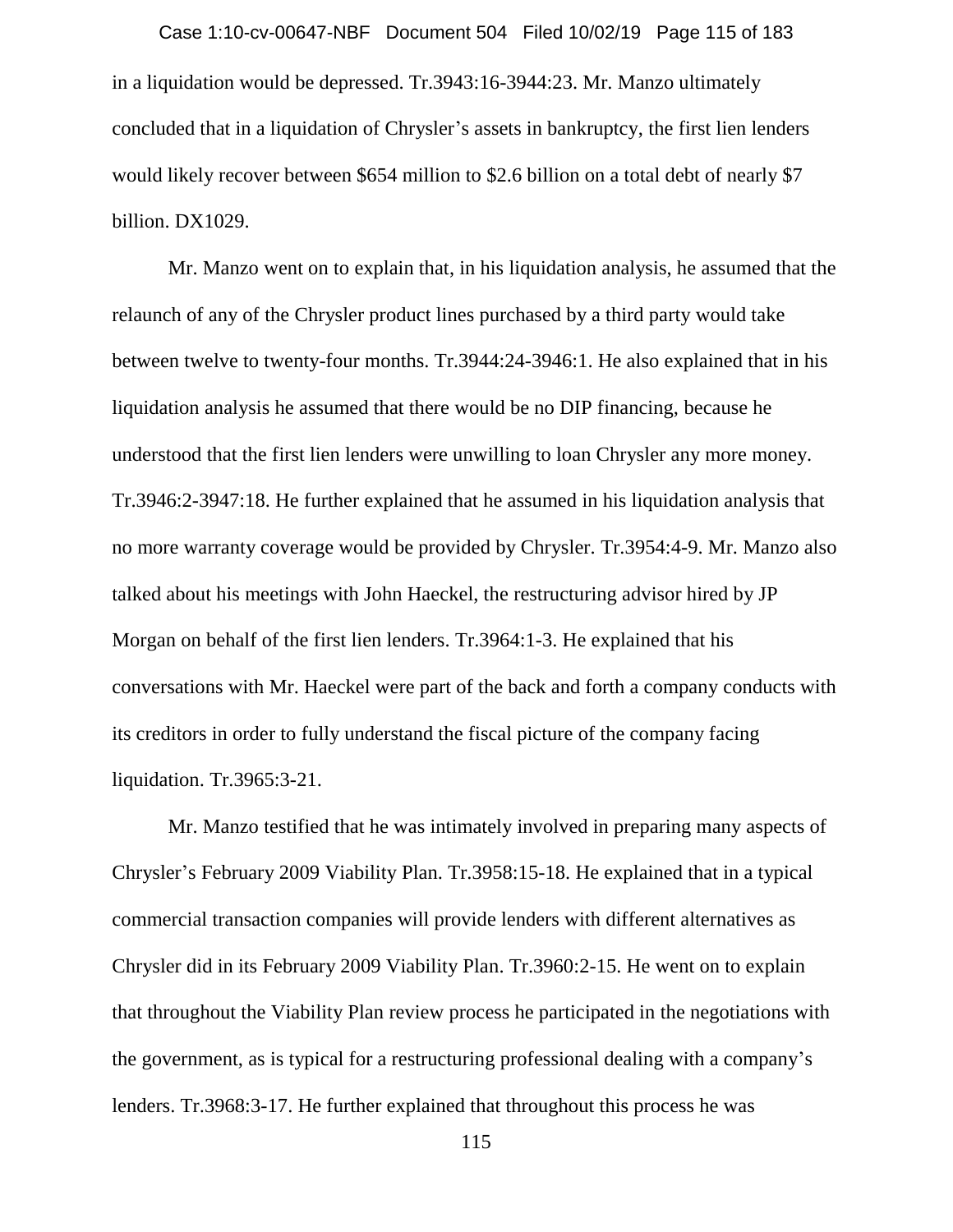constantly briefing Mr. Nardelli on the Auto Team's negotiations. Tr.3969:22-3970:2. This included preparing a presentation about what Chrysler could expect if it had to go through a Chapter 11 bankruptcy. DX1083. Mr. Manzo testified that Fiat was very involved with the negotiations. Tr.3972:7-10. Mr. Manzo explained that he was part of the April 30, 2009 Chrysler board meeting where the board voted in favor of filing for bankruptcy under the prepackaged terms the Auto Team helped negotiate. Tr.3998:2-21. Case 1:10-cv-00647-NBF Document 504 Filed 10/02/19 Page 116 of 183

On cross examination, Mr. Manzo admitted that when Chrysler filed its Viability Plan it clearly did not want to file for bankruptcy. Tr.4002:1-7. He further explained that up until the last minute Chrysler did not want to file for bankruptcy, but that the government brought the negotiations to an end. Tr.4002:1-4003:25. Specifically, he recounted an email that the Auto Team's bankruptcy lawyer, Matthew Feldman, sent on the early morning of April 30, 2009, the day Chrysler was to file for bankruptcy, which explained that the Auto Team was not willing to negotiate any longer with the first lien lenders or any other interested party. PX538; Tr.4012:1-4013:10.

#### **vi. Leland Wilson**

The government also called Leland Wilson, the CFO of Chrysler Financial from 2007 until 2011, to testify. Tr.3851:1-9. Mr. Wilson explained that as CFO of Chrysler Financial he was responsible for "the traditional finance activities, accounting, financing, financial planning . . . treasury, capital markets . . . risk management . . . [and] insurance." Tr.3851:15-19. He explained that when Cerberus bought Chrysler it made Chrysler Financial a sister company that reported to the same holding company as Chrysler, rather than being a subsidiary of Chrysler. Tr.3852:7-10. Mr. Wilson testified that Chrysler Financial was the captive finance company for Chrysler and provided both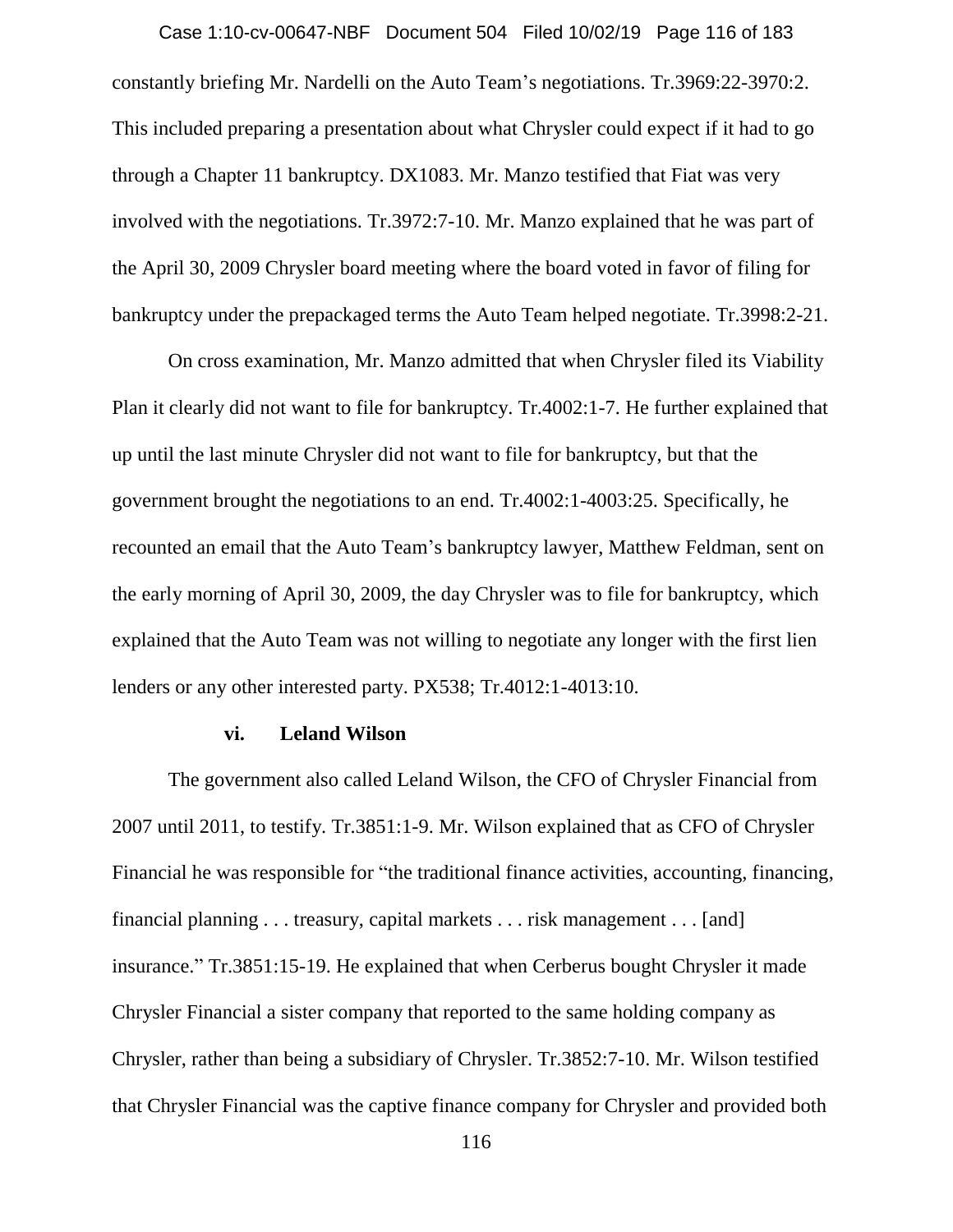dealer floor plan financing to 75 to 80 percent of the dealers and retail financing to the customers. Tr.3852:25-3853:10. He went on to explain that Chrysler Financial provided financing for leasing Chrysler vehicles, which amounted to approximately twenty percent of Chrysler's business. Tr.3854:9-14. Mr. Wilson explained that Chrysler Financial also offered services to dealers such as capital and real estate loans and various insurance products. Tr.3854:24-3855:11. Case 1:10-cv-00647-NBF Document 504 Filed 10/02/19 Page 117 of 183

Mr. Wilson explained how floor plan financing with Chrysler Financial worked for dealers. He testified that dealers would take out loans to purchase new cars from Chrysler, they would use those new cars as collateral for the loans, and when dealers sold the cars they would use the profits in order to pay off the loan and free up their credit line to purchase new cars and begin the cycle again. Tr.3855:12-23.

Mr. Wilson also testified about how Chrysler Financial operated. He explained that before 2008, Chrysler Financial had \$30 billion to conduct its business with funding from a syndicate of banks. Tr.3857:3-18. The \$30 billion was available for 364 days. *Id.*  He explained that if Chrysler Financial went through the \$30 billion it would then securitize its loans and sell them to investment firms in order to raise more money, which it would then loan out. Tr.3858:9-19. He testified that when the security market collapsed in 2008, Chrysler Financial could not sell asset-backed securities any longer and its creditors became less willing to offer financing. Tr.3860:1-8. He explained that when Chrysler Financial went to renew its financing in August of 2008, it could only get \$23 billion. Tr.3862:17-20. He went on to explain that, because of its reduced financing capacity, Chrysler Financial had to become more conservative in its loaning practices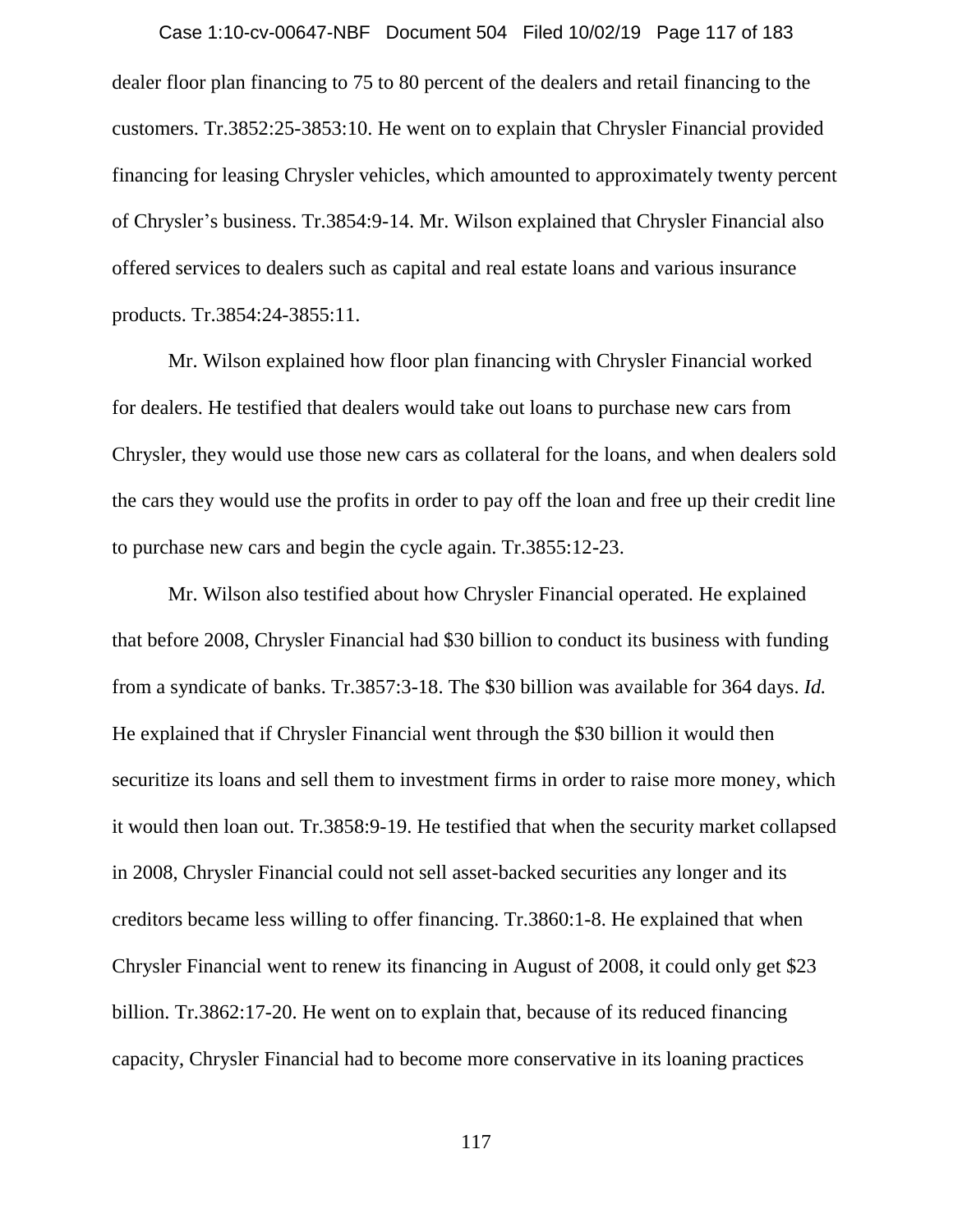and, as a result, Chrysler was not able to sell as many cars to its dealers or customers. Tr.3869:18-21. Case 1:10-cv-00647-NBF Document 504 Filed 10/02/19 Page 118 of 183

Mr. Wilson testified that Chrysler Financials' relationship with Chrysler was terminated at the end of April 2009 when Chrysler filed for bankruptcy. Tr.3903:1-4. Afterward, he explained that Chrysler Financial redirected itself to become a used car lender. Ultimately, Chrysler Financial was sold to TD bank in 2011. Tr.3905:10-3906:11.

On cross examination, Mr. Wilson admitted that his opinions about dealer's accessibility to floor plan financing and the health of the credit market were only his own. He stated that his conclusions about floor plan financing would not apply to the representative plaintiffs that did not have floor plan financing. Tr.3910:14-3911:21.

# **vii. John Haeckel**

The government also called John Haeckel, a restructuring representative from Chilmark Partners, to testify. Tr.2846:5-2847-9. Mr. Haeckel was hired by JP Morgan and explained that JP Morgan was the lead agent that negotiated with Chrysler on behalf of the first lien lenders. Tr.2848:9-23. He explained that Chilmark was brought in to "advise JP Morgan and the bank group more broadly with respect to the loan that they had made to Chrysler." Tr.2850:13-15. He explained that he examined the prospects for the first lien lenders to recover the debt owned by Chrysler in a Chrysler bankruptcy. *See*  Tr.2852:25-2853:9. He determined that the first lien lenders, as of April 30, 2009, would likely receive only \$680 million on their \$6.9 billion in debt if Chrysler did not receive government assistance. Tr.2865:25-2866:9. He testified that, based his review, he advised JP Morgan and the first lien lenders that the \$2 billion buyout offered by the government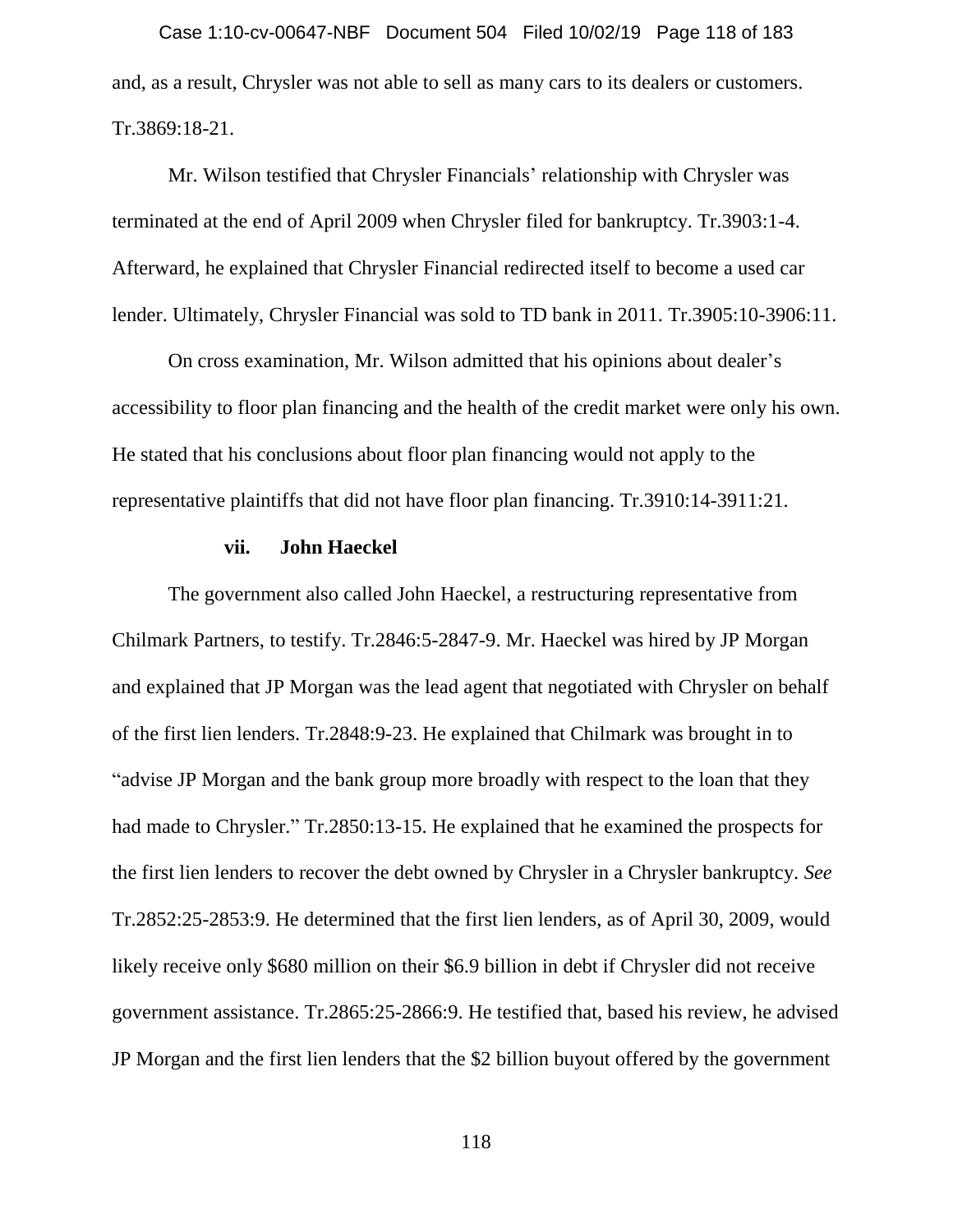was more than they would recover if Chrysler filed for bankruptcy without government financing. Tr.2868:22-2869:8. Case 1:10-cv-00647-NBF Document 504 Filed 10/02/19 Page 119 of 183

On cross examination, Mr. Haeckel testified that his analysis was based on a variety of assumptions that influenced his valuation and that a change to any of those assumptions could have had an impact on the value of Chrysler. Tr.2879:20-2880:25. He also testified that he did not come to any conclusions about Chrysler's plan to rationalize its dealership network or the appropriate size of the dealership network. Tr.2892:2-10. He also admitted that he did not personally know if any of the first lien lenders other than JP Morgan, which had refused to provide DIP financing, would have provided Chrysler with DIP financing or other funding if government financing was not available. Tr.2899:4-15.

# **viii. Ronald Bloom**

The government called Ronald Bloom, Mr. Rattner's first Auto Team hire. Mr. Bloom was put in charge of hiring the rest of the Auto Team. Tr.2685:7-15. He described his position as Mr. Rattner's deputy and that after Mr. Rattner's departure in July 2009 he became the head of the Auto Team. Tr.2685:7-15. Mr. Bloom explained that while Mr. Rattner primarily focused on GM, he was the leader of the Chrysler team and was assigned to review Chrysler's Viability Plan. Tr.2685:16-21. He explained that Mr. Osias and Mr. Calhoon were on the Chrysler team and that others, including Mr. Wilson, Mr. Markowitz, and Mr. Malik, were on the GM team. Tr.2686:1-4.

Mr. Bloom testified that "[f]rom the start, the Auto Team followed two clear directives by Secretary Geithner and Director Summers regarding our approach to Chrysler and GM. The first directive was to behave in a commercial manner, ensuring all stakeholders were treated in accordance with business, not political considerations. The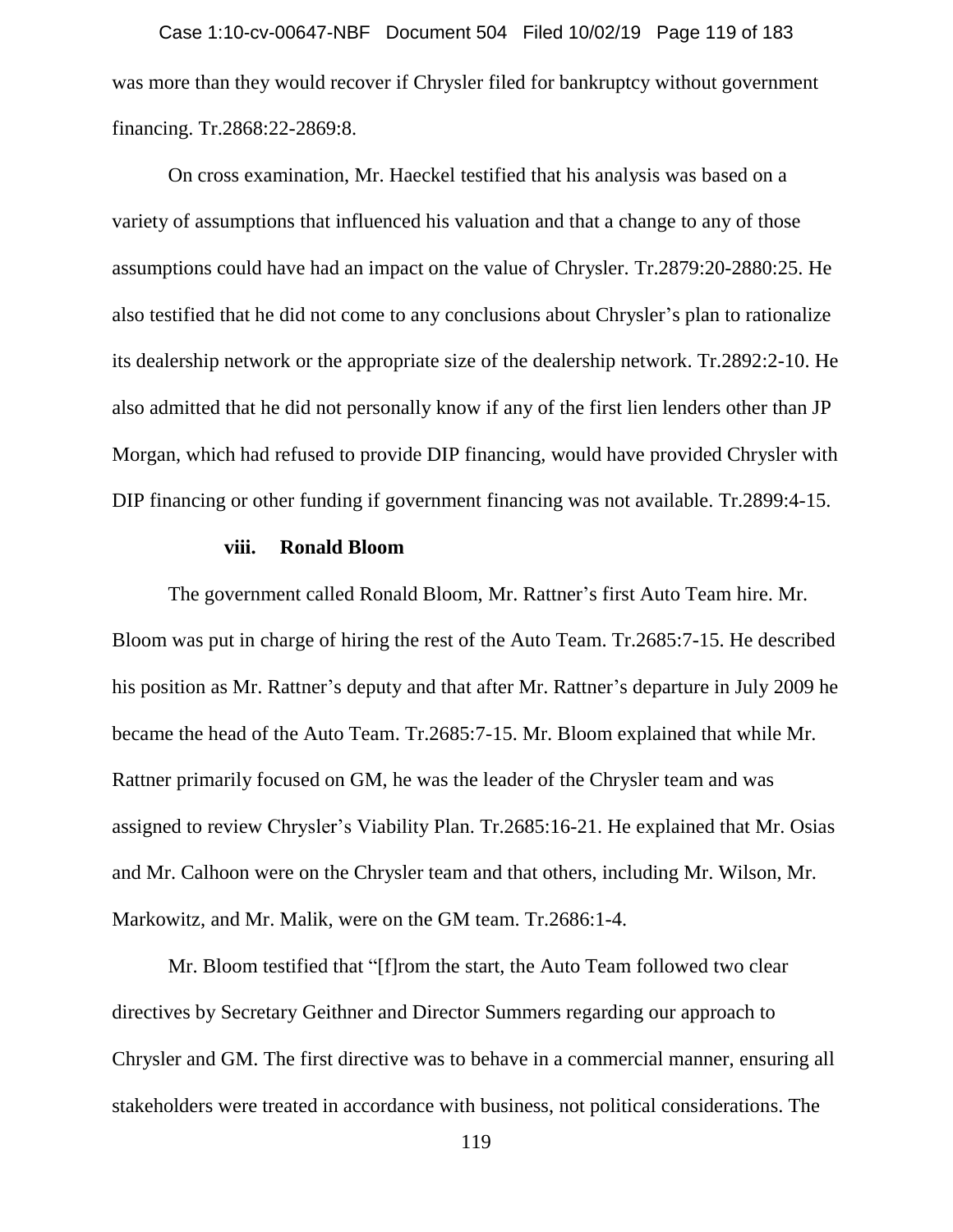second was to refrain from intervening in the day-to-day management of these companies." Tr.2686:12-19. He explained that "[a]lthough [the Auto Team] engaged in dialogue and discussion with company management about the companies' approaches, we were not to substitute our judgment about specific decisions for theirs." Tr.2686:22- 25. Case 1:10-cv-00647-NBF Document 504 Filed 10/02/19 Page 120 of 183

He testified regarding the long-term Viability Plan Chrysler submitted to Treasury on February 17, 2009. Tr.2687:1-19; DX1056. He explained that Chrysler made clear in its plan that it was "critical that each of Chrysler's constituents make significant sacrifices to accomplish our restructuring plan, including our creditor groups, shareholders, suppliers, dealers, the United Automobile Workers, and, of course, our own employees." Tr.2688:3-8. He testified that this was a sentiment that he also shared. Tr.2688:12-21. He went on to describe the three different paths Chrysler proposed. He noted that each required billions of dollars in additional government financial assistance beyond the \$4 billion TARP loan. Tr.2689:1-3. He also noted that Chrysler represented that all its plans included a commitment to continue working "with its dealer body to rationalize the number of dealerships" to enhance Chrysler's long-term viability. Tr.2691:11-12; DX1058.

Mr. Bloom testified that upon receipt of the February 17, 2009 Viability Plan, he reviewed it to determine if restructuring Chrysler was viable and if Chrysler would be able to survive in the long term. Tr.2692:3-19. Mr. Bloom explained that in addition to the February 17, 2009 Viability Plan, Chrysler sent a confidential submission supporting its reasoning on February 18, 2009. Tr.2691:13-15; DX1058. As part of that submission, Chrysler offered an accelerated Project Genesis, whereby it proposed to reduce the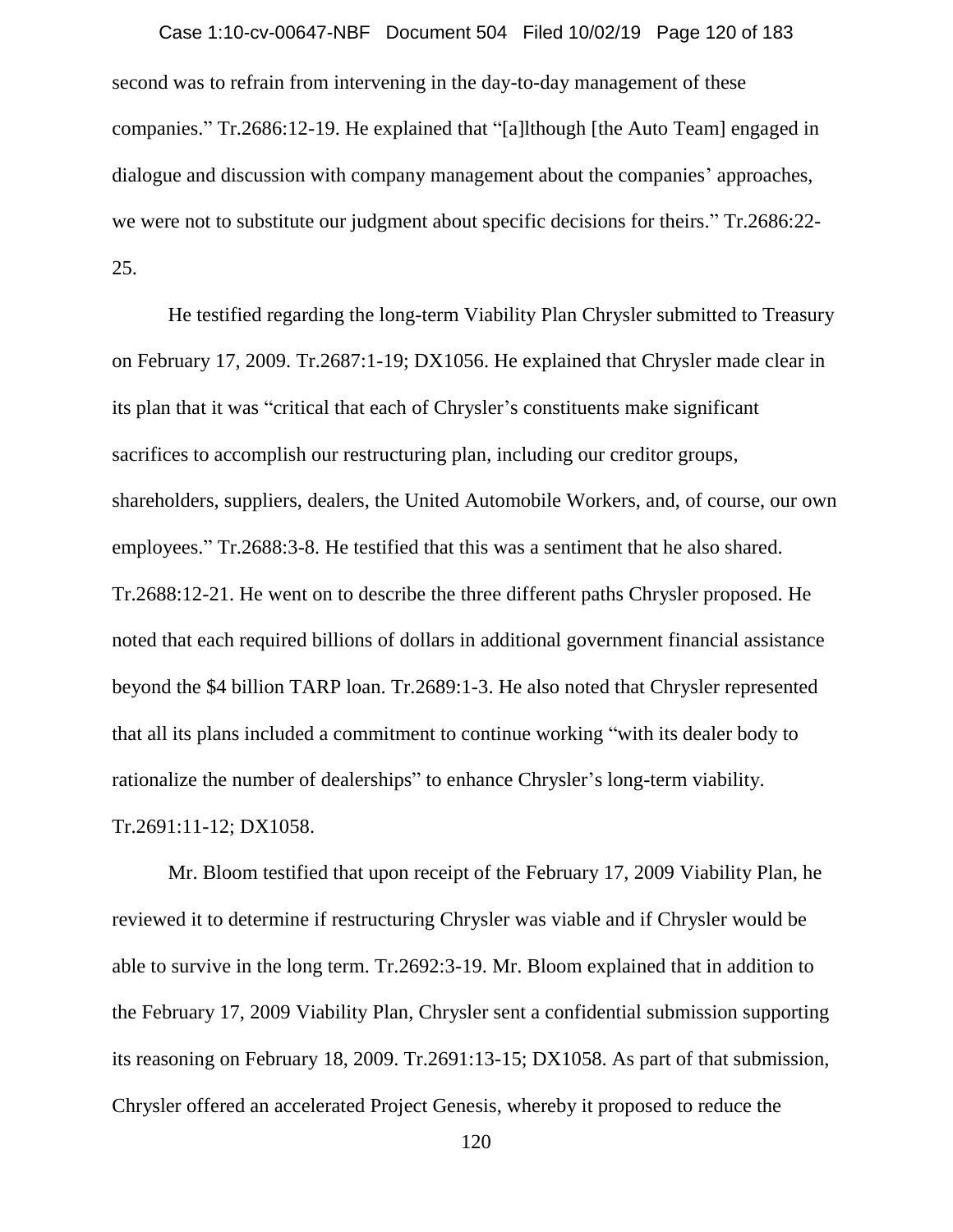number of dealers from 3298 to 2005 over the course of four years. Tr.2822:1-10; DX1058. Mr. Bloom explained that "[t]he Auto Team spent hundreds of hours studying the Chrysler plan, analyzing it, testing its assumptions, and critiquing it, all to determine whether the plan was likely to lead to Chrysler's long-term viability." Tr.2693:8-12. Mr. Bloom further testified that "[a]mong other things, we analyzed whether a reduction in Chrysler's deal -- in Chrysler's dealership network would improve its chances at viability." Tr.2695:25-2696:3. Mr. Bloom went on to explain that "[a]fter studying the issue, we ultimately agreed with Chrysler, that their dealer network was too large, and we supported their plans to reduce the size of their dealer network." Tr.2696:14-18. Case 1:10-cv-00647-NBF Document 504 Filed 10/02/19 Page 121 of 183

During the Auto Team's evaluation process, Mr. Bloom testified that he and other members of the Auto Team met with Mr. Nardelli at Chrysler's Warren Michigan truck plant on March 9, 2009. Tr.2697:15-22. He testified that after the meeting Mr. Nardelli wrote a letter to him and Mr. Rattner advocating for a Chrysler stand-alone plan. Tr.2697:23-2698:13.

Mr. Bloom testified that he and the Auto Team came to understand that if Chrysler was to remain a viable company, the government would have to support the auto part suppliers. This led to the Auto Supplier Support Program announced on March 19, 2009. Tr.2700:11-24; DX1095. He testified that the Supplier Support Program "was designed to provide suppliers with access to up to \$5 billion in government-backed protection." Tr.2701:1-2.

Mr. Bloom explained that on March 30, 2009 the Auto Team concluded that "even though Chrysler had made meaningful changes to its cost structure in the years prior to 2009, a combination of a fundamentally disadvantaged operating structure and a limited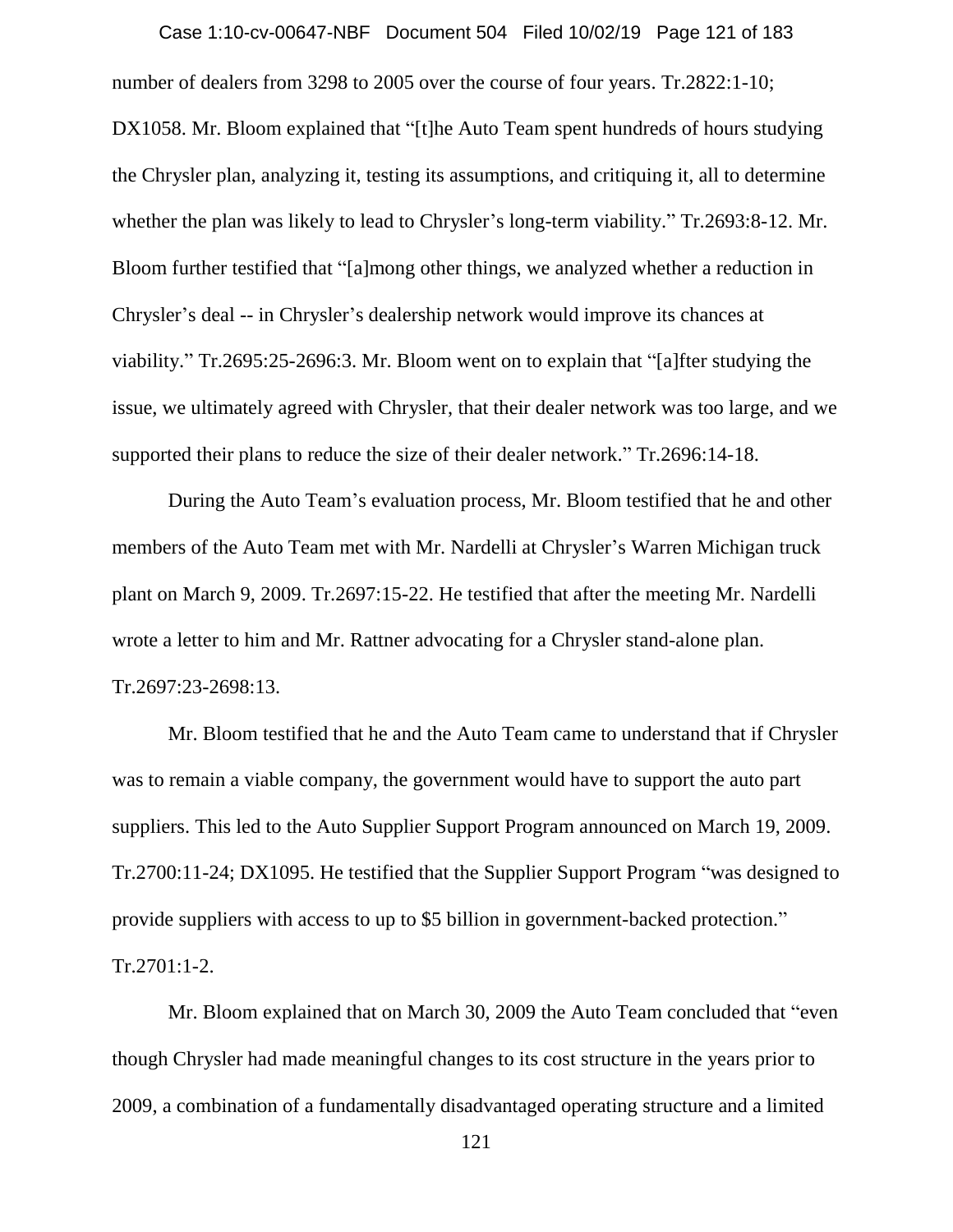set of desirable products made stand-alone viability for Chrysler unlikely." Tr.2706:18- 24. Mr. Bloom explained that on March 30, 2009 President Obama announced that the government had rejected Chrysler's Viability Plan, but that Chrysler would have thirty more days to form an alliance with Fiat that was acceptable, and that the government would provide up to \$6 billion to help the plan succeed. Tr.2709:4-24; DX1137. Mr. Bloom explained that on that same day, President Obama announced a Warranty Commitment Program, "to give confidence to GM and Chrysler's customers" that the warranty for newly purchased cars would be honored. Tr.2711:17-2712:1; DX1137. Case 1:10-cv-00647-NBF Document 504 Filed 10/02/19 Page 122 of 183

Having concluded that Chrysler would need to partner with Fiat to survive, Mr. Bloom testified that he "served as the principle negotiator during the Auto Team's negotiation of the term sheet with Fiat." Tr.2703:7-8. As a result of the negotiations, Chrysler and Fiat signed a new term sheet, in which "Fiat would contribute among other things, technology, management, and consolidated purchasing power in exchange for twenty percent of the equity in Chrysler, with the opportunity to receive an additional fifteen percent if certain performance targets were met." Tr.2704:23-2705:3. Additionally, the term sheet was conditioned on \$6 billion in government loans, a restructuring of Chrysler debt, and an industrial restructuring of Chrysler, including its dealership network. Tr.2705:4-9.

Mr. Bloom testified that from March 31, 2009 until April 30, 2009 there were a series of meetings between members of the Auto Team and stakeholders in Chrysler, including Chrysler, Fiat, UAW, and JP Morgan. Tr.2712:23-2713:13. Mr. Bloom explained that although every party "worked hard to find a path to viability without bankruptcy, all parties, including Chrysler and Fiat, came to the conclusion in late April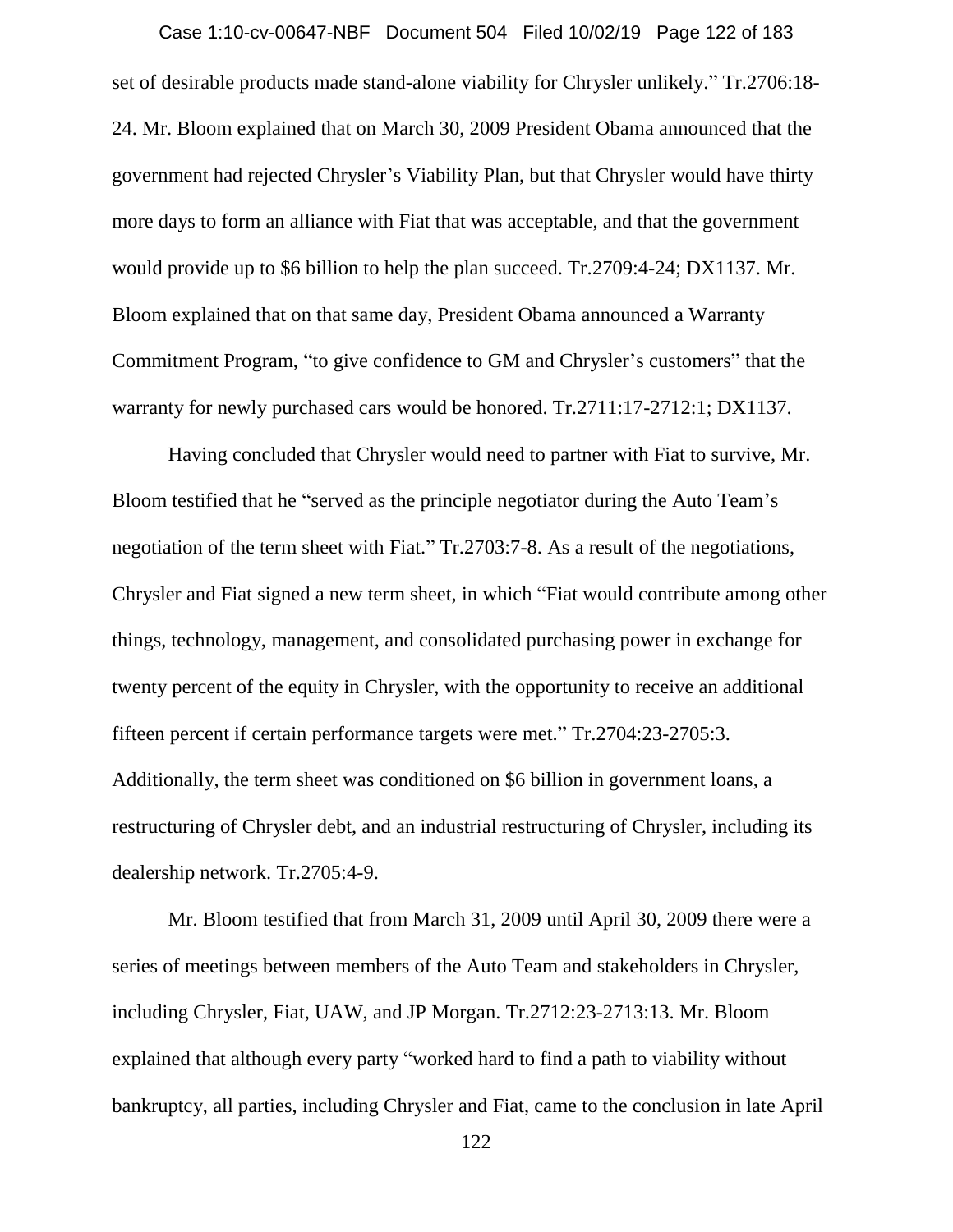2009 that the Fiat-Chrysler alliance could only be accomplished through a restructuring in bankruptcy." Tr.2715:11-15. Mr. Bloom stressed that "[u]ltimately, it was Chrysler's decision to accept the Government's financial assistance, to file for bankruptcy in April 2009, and to execute a master transaction agreement with Fiat on April 30th, 2009." Tr.2715:16-19. Mr. Bloom testified that the Auto Team "informed Chrysler that Treasury and the Government of Canada would provide up to \$4.5 billion in debtor-in-possession financing to support Chrysler in bankruptcy if Chrysler elected to move forward with the Fiat alliance memorialized in the master transaction agreement." Tr.2716:4-9; DX1277, DX1287. He went on to explain "the Auto Team, including myself, talked with multiple banks in an effort to raise debtor-in-possession financing from private sources instead of the Government. Although we would have welcomed a private entity providing financing, no private entity was interested, therefore leaving the Government as the lender of last resort." Tr.2716:20-2717:1. Mr. Bloom maintained "[a]lthough the sacrifices made by Chrysler and its stakeholders were difficult, the alternative to Chrysler's successful restructuring was liquidation, which would have been worse for everyone concerned." Tr.2719:11-14. Case 1:10-cv-00647-NBF Document 504 Filed 10/02/19 Page 123 of 183

Mr. Bloom testified regarding the dealerships, "Early on in our evaluation process, Chrysler explained to us that the objective of Project Genesis was to realign its dealership network so that its dealerships sold all three Chrysler brands, Chrysler, Jeep, and Dodge, and that the number of dealers was better aligned with the sales volume of Chrysler dealers. Under its then-current network structure, many dealers were selling only one or two brands, and many dealers sold a relatively small number of vehicles. We understood from Chrysler that, in its judgment, having too many dealers placed a burden on its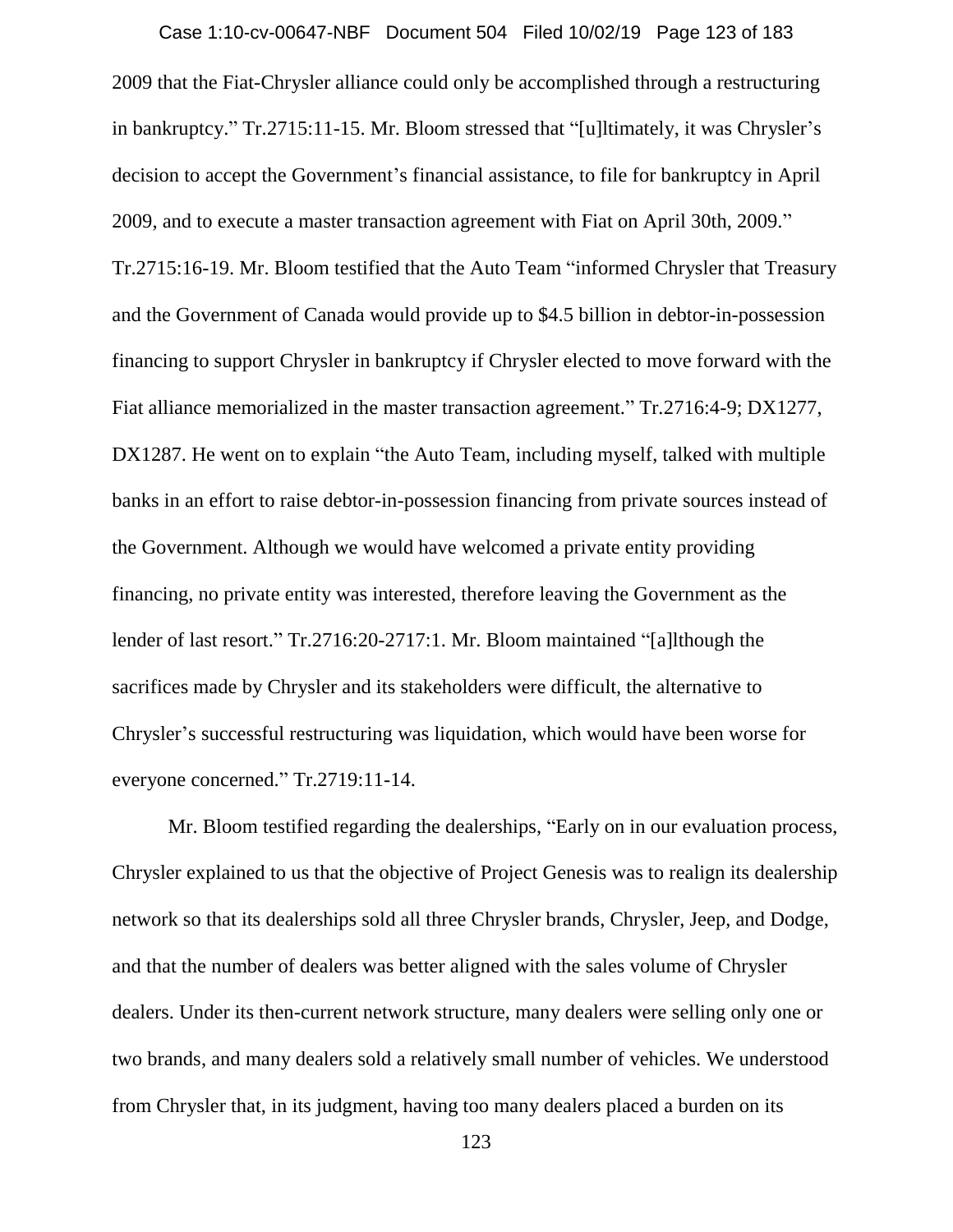prospects for achieving long-term viability and success. This was because, according to Chrysler, too many dealers eroded the brand equity and Chrysler's ability to get a fair price for its products. Chrysler also advised us that having too many dealers forced the dealers to compete against each other, which led to price-cutting and lower dealer profits, reducing the ability of the dealers to re-invest in their facilities." Tr.2721:4-23. He went on to explain that "[C]hrysler also advised the Auto Team that a more aggressive dealer rationalization effort would further enhance the prospects for achieving long-term viability, a judgment we supported." Tr.2722:2-5. However, he made clear that "[a]s part of the Auto Team's due diligence responsibilities, we continued to have some general discussions with Chrysler during the month of May regarding the status of its dealership network plans. I did not request and Chrysler did not provide any update to either the number of dealers Chrysler was considering rejecting or the names of any potential dealers the company would put forward for rejection." Tr.2723:15-21. He explained that the Auto Team "did not get into the details of management decisions behind Chrysler's selection of individual dealers to reject." Tr.2724:15-18. He stated that the only requirement placed on Chrysler was that the dealer rationalization plan be "based on objective criteria and be fair and impartial." Tr.2724:23-2725:3. Mr. Bloom explained he recalled learning that Chrysler would reject 789 dealership agreements during a May 11, 2009 presentation made by Chrysler. Tr.2725:4-15; DX1309. Case 1:10-cv-00647-NBF Document 504 Filed 10/02/19 Page 124 of 183

On cross examination, Mr. Bloom admitted that prior to working for the government, he had spent twelve years working for the steelworkers' union negotiating collective bargaining agreements. Tr.2737:7-10. Mr. Bloom also acknowledged that the February 2009 Viability Plan only included an accelerated Project Genesis that would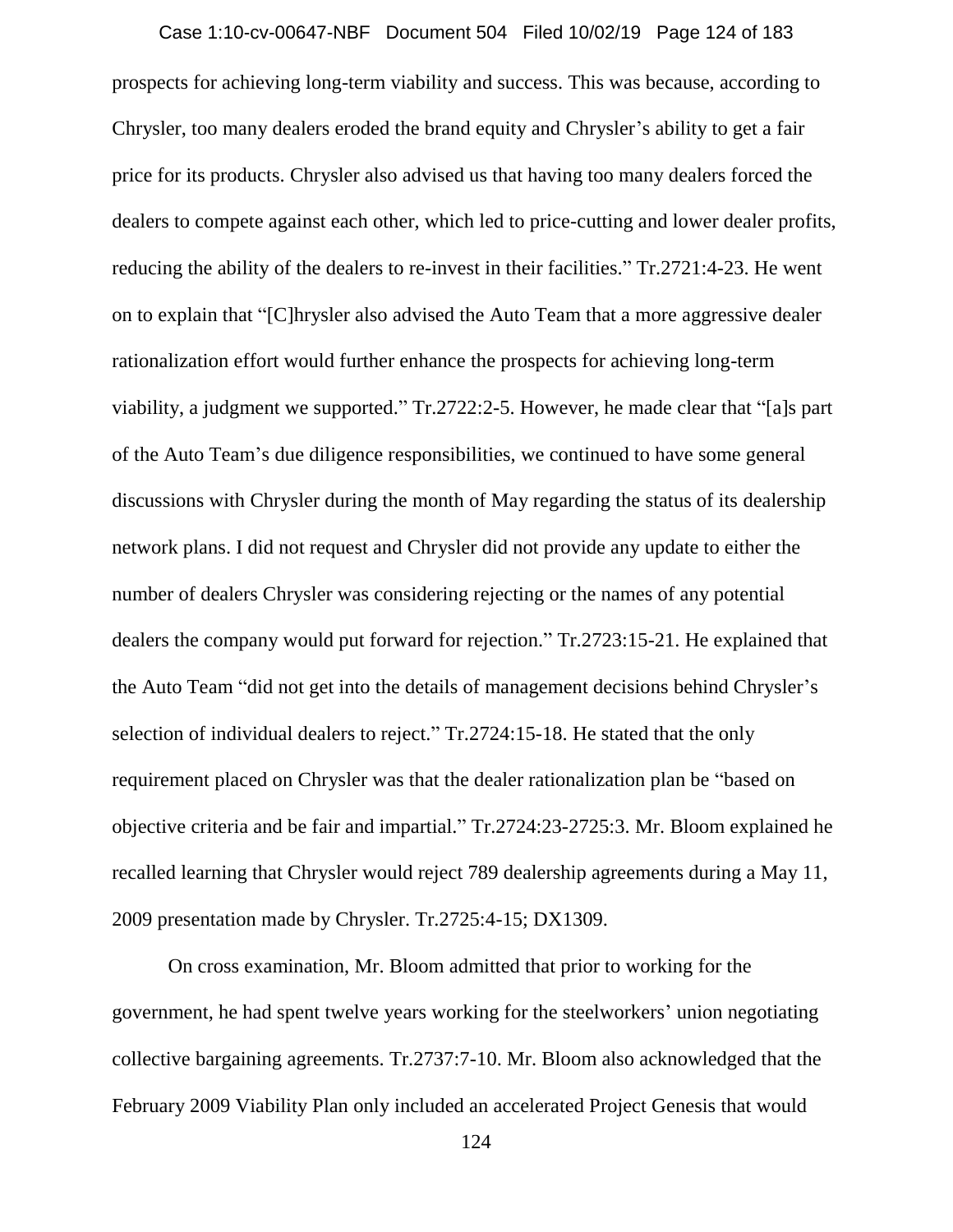reduce the dealership count through voluntary consolidation. Tr.2741:1-15; DX1056, DX1058. He agreed that the Chrysler stand-alone plan was off the table because the Auto Team had determined that Chrysler could not survive long term as a stand-alone entity. He also agreed that in 2008, he had believed that bankruptcy was the likely outcome for Chrysler, before he joined the Auto Team. Tr.2770:6-10. Case 1:10-cv-00647-NBF Document 504 Filed 10/02/19 Page 125 of 183

Mr. Bloom further admitted that the government's idea of shared sacrifice came to include dealer terminations. Tr.2775:4-14. He also admitted that when the Auto Team rejected the Viability Plan in March 2009, it required a more aggressive dealer rationalization approach from Chrysler along with other concessions. Tr.2755:2-14. As part of that more aggressive rationalization approach, Mr. Bloom understood that Chrysler had proposed Project Tiger and termination of franchise agreements in bankruptcy. Tr.2778:8-21. Mr. Bloom received the first draft of Project Tiger on April 7, 2009, one week after President Obama had announced that he was rejecting Chrysler's February 2009 Viability Plan. Tr.2820:18-23; DX1167.

Mr. Bloom admitted that Chrysler was not really involved in the negotiations concerning the Voluntary Employee Beneficiary Association Plan ("VEBA") and union benefits, and that during April 2009 the government facilitated negotiations between Fiat and UAW. Tr.2783:1-5. He also admitted that the VEBA claims would most likely not have recovered in a Chrysler bankruptcy without government assistance because they were unsecured debts, and there was a substantial amount of secured debt that had a higher priority in a bankruptcy. Tr.2792:14-24. Mr. Bloom testified that the bankruptcy was structured in a manner to give value to the unsecured creditors such as the VEBA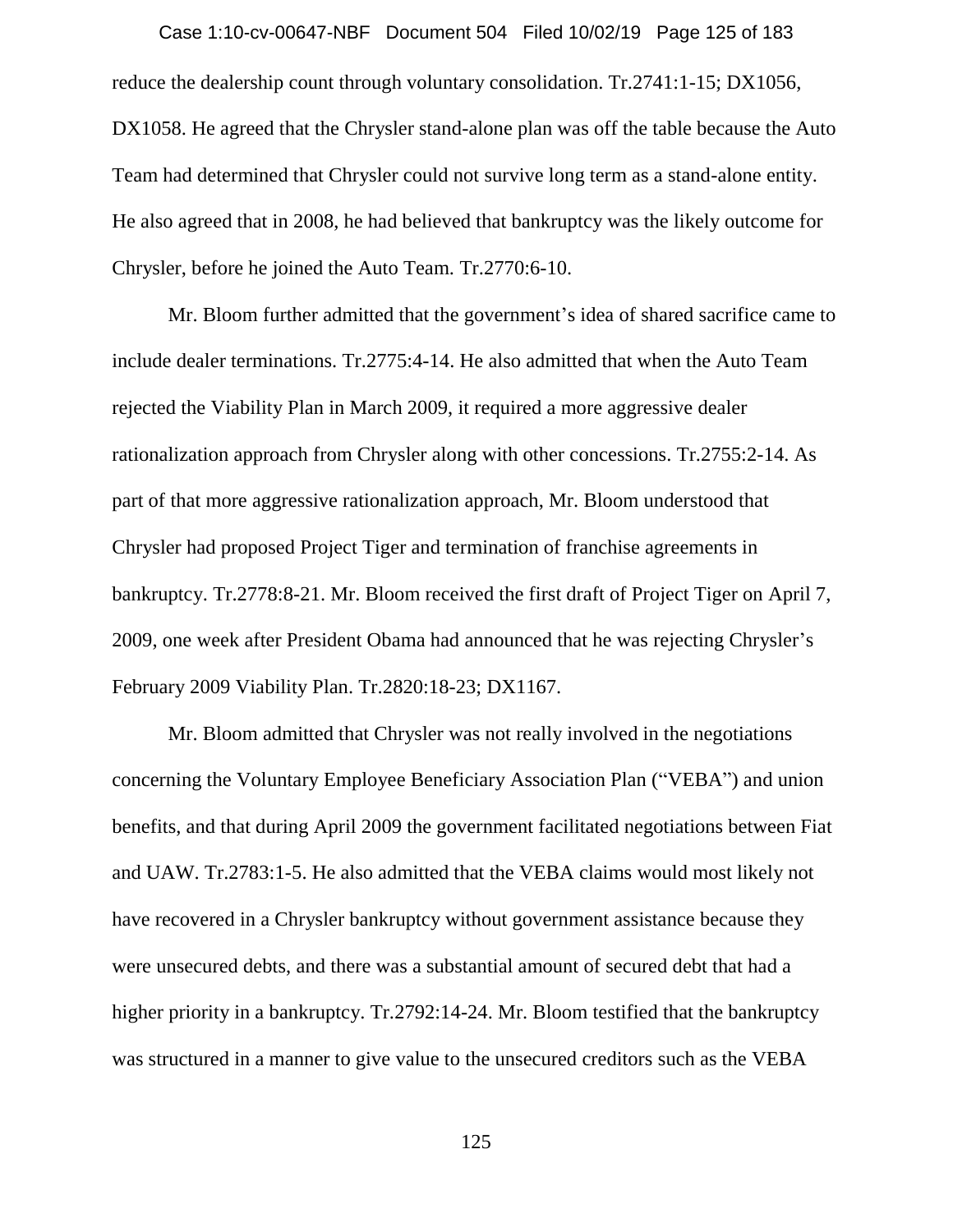and key auto part suppliers, that would have presumably not recovered anything if Chrysler had filed for bankruptcy without government assistance. Tr.2792:14-24. Case 1:10-cv-00647-NBF Document 504 Filed 10/02/19 Page 126 of 183

Mr. Bloom testified that he understood that, under the government's negotiated prepackaged bankruptcy plan, Fiat would take over the management of Chrysler. Tr.2799:14-17. Mr. Bloom also admitted that the Auto Team viewed providing assistance to Chrysler and GM as a "multiplier" because there were dozens of companies that might have gone bankrupt if Chrysler and GM liquidated. Tr.2812:2-9; *see also* PX635.

# **ix. Brian Osias**

Mr. Osias also testified as a former member of the Auto Team. Prior to serving on the Auto Team, Mr. Osias worked on President Obama's transition team "focusing on tracking and evaluating the Bush Administration's efforts to support the auto industry." Tr.3138:7-10. He explained that he began working at Treasury in January 2009 and quickly gravitated to the Auto Team. Tr.3138:11-16. He testified that when he became a member of the Auto Team, he "was brought in as an analyst with skills in research, forecasting, and analyzing companies' financials and viability[.]" Tr.3138:21-25.

Mr. Osias explained that he was tasked with analyzing Chrysler's February 17, 2009 Viability Plan. Tr.3139:14-25. To perform this analysis, he familiarized himself with the auto industry including "Chrysler's operational framework, . . . its manufacturing footprint, dealer network, capital equipment efficiency, power train technology, and a long list of other important variables." Tr.3140:9-14. Mr. Osias explained that "[i]f an investment could not be justified on the basis of the submitted Viability Plan, we sought to understand what changes Chrysler might need to ensure that if further taxpayer support were provided to the company, the taxpayers had a strong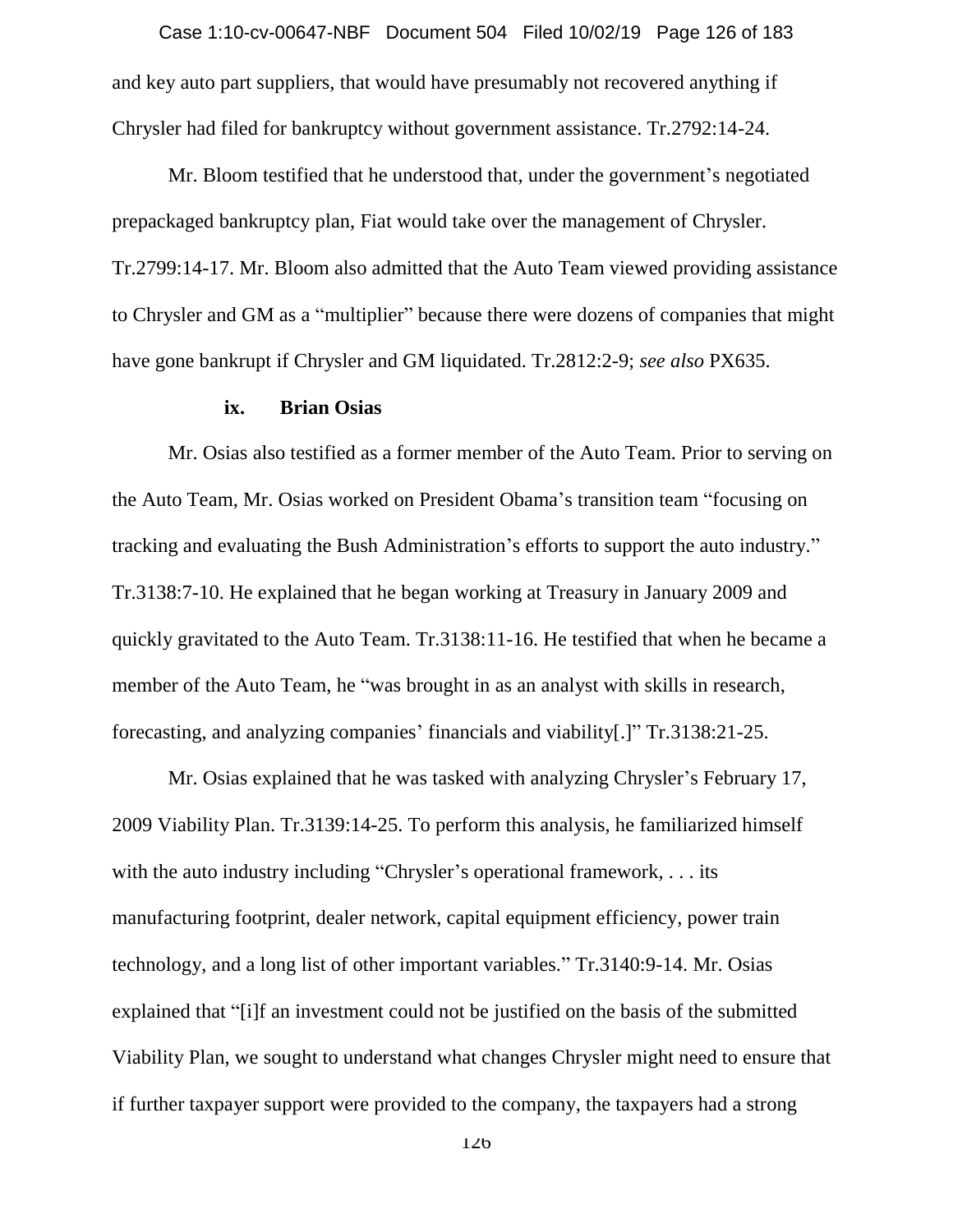chance of repayment." Tr.3144:8-13. He explained that "to accomplish these tasks we attempted to make every transaction and interaction as commercial as possible." Tr.3144:18-20. Case 1:10-cv-00647-NBF Document 504 Filed 10/02/19 Page 127 of 183

He testified "[t]he task force definition of viability had three parts. First, to be viable, a business must be able to generate positive cash flow and earn an adequate return on capital over the course of a normal business cycle. Second, the positive cash flow must account for spending on research and development and capital expenditures necessary to maintain and enhance the company's competitive position. Third, a viable company must have a balance sheet consistent with the cash flow dynamics of the business and must be capable of weathering typical industry downturns." Tr.3145:1-12. He explained that part of the problem with the Chrysler Viability Plan was that Chrysler had made too many positive assumptions about the auto market to justify its stand-alone plan. Tr.3150:12-23. He stated that the Auto Team concluded that "[e]ven under generous assumptions, Chrysler was not viable under its stand-alone viability plan. It was not close. In all but the most favorable macroeconomic and company-specific cases, some of which defied logic and history, Chrysler was destined to suffer or fail in the medium term, and any taxpayer support provided by Treasury would quickly be spent by the company with little hope of recovery." Tr.3153:12-19.

Mr. Osias went on to discuss the Auto Team's examination of a potential merger between Fiat and Chrysler. Tr.3154:11-17. He explained that Fiat made a powerful argument for the viability of a merger using more conservative assumptions. Tr.3154:18- 3155:4. Mr. Osias explained that after President Obama stated that the government had rejected Chrysler's Viability Plan, he began "analyzing whether the alliance between Fiat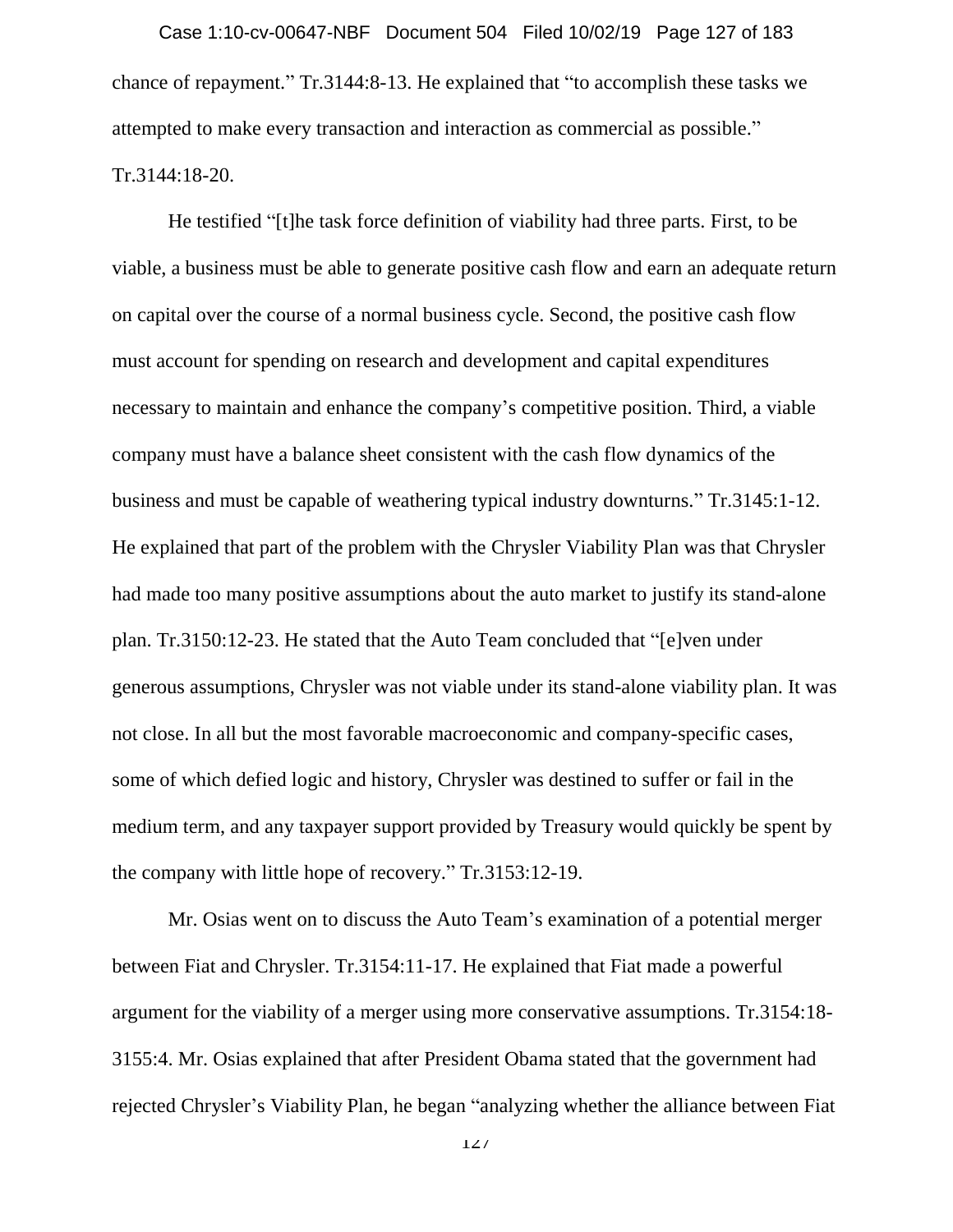and Chrysler was feasible and would result in a viable company." Tr.3162:23-3163:1. He explained he "continued to perform due diligence on the potential Chrysler-Fiat alliance to determine if the proposed alliance would result in a viable company, one with positive cash flow the Treasury would feel comfortable underwriting with taxpayer money." Tr.3163:7-13. He went on to explain that during the viability review process "Chrysler recognized that one benefit to a bankruptcy process is that it would allow them to accelerate their dealer rationalization process, . . . at a substantially lower cost than could be achieved outside of bankruptcy." Tr.3167:16-20. He further explained "[a]s with other aspects of the Chrysler-Fiat alliance, Treasury did not have a specific strategy with regard to the dealers, other than that the company's dealer network plan must contribute to the company's overall viability." Tr.3168:5-9. Case 1:10-cv-00647-NBF Document 504 Filed 10/02/19 Page 128 of 183

Mr. Osias noted that he understood that "Treasury obviously was not a purely commercial actor. No wholly commercial actor would have agreed to give Chrysler money at this point because its prospects were so bleak. We understood that the potential for return in a structure that actually made sense for Chrysler was very low. Treasury had other priorities beyond earning a fair return for taxpayers, including preserving jobs and limiting damages to auto-related communities." Tr.3170:5-13. Mr. Osias testified that the Auto Team was "performing this diligence to ensure that if the company was going to be restructured through a 363 sale, that such a sale was the most efficient option." Tr.3176:7-10. The Auto Team, he testified, "had neither the interest nor the ability nor the mandate to play any specific part in determining which dealers Chrysler and Fiat wanted to cut" but wanted to ensure that any franchise rejections were based on a reasonable and fair methodology. Tr.3182:3-19.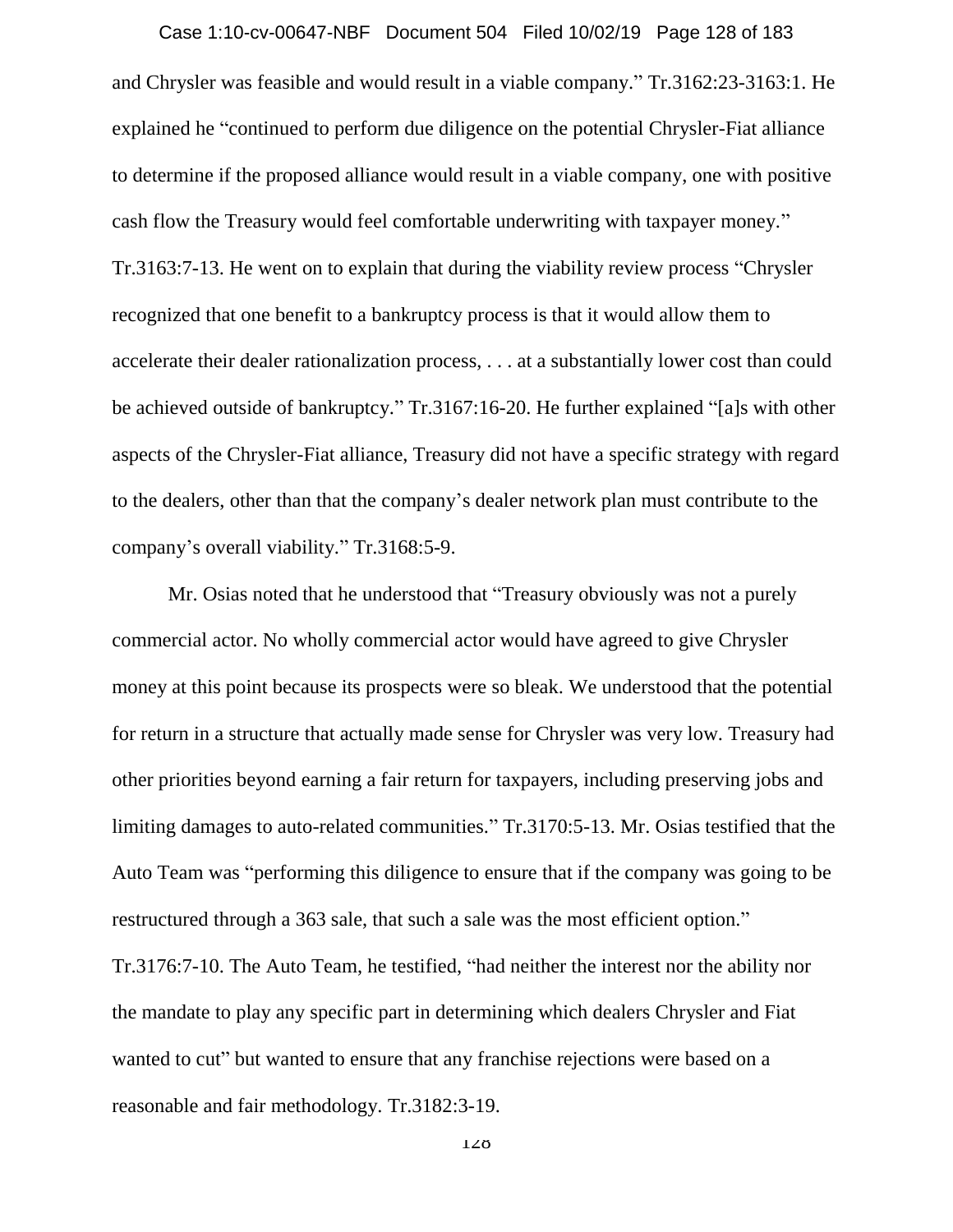Case 1:10-cv-00647-NBF Document 504 Filed 10/02/19 Page 129 of 183

On cross examination, Mr. Osias admitted that he evaluated all three viability scenarios equally despite Chrysler advocating for a stand-alone plan. Tr.3195:16- 3196:17. Mr. Osias also admitted that he did not continuously work for the Auto Team; he did not work for the Auto Team from late February 2009 until March 20, 2009. Tr.3261:19-3262:8. He reemphasized that his role was to look at the financial practicability of Chrysler's viability rather than the political consequences of Chrysler potentially failing. Tr.3271:5-21. He also explained that the Auto Team only evaluated whether the franchise rejection criteria were fair and reasonable and was never involved in identifying any of the franchise agreements to be rejected. Tr.3324:9-3325:11. According to Mr. Osias, Fiat was not concerned with Chrysler's dealer rationalization plans. Tr.3308:15-24.

# **x. Brian Stern**

In addition to Mr. Rattner, Mr. Bloom, and Mr. Osias, the government also called Brian Stern from the Auto Team to testify. He was with the Auto Team from March 2009 until August 2009. Tr.4308:23-25. Mr. Stern explained that he was recruited by Mr. Rattner based on his experience as a member of the private equity group at Bank of America Merrill Lynch Global Private Equity. Tr.4309:4-8. Mr. Stern testified that he "worked on issues related to Chrysler Financial and General Motors Acceptance Corp., GMAC, the financial companies affiliated with Chrysler and General Motors." Tr.4309:15-19. He testified that he was on "what was known as the finance companies or FinCos team because our work focused on Chrysler Financial and GMAC, which were collectively known as the FinCos." Tr.4310:16-21.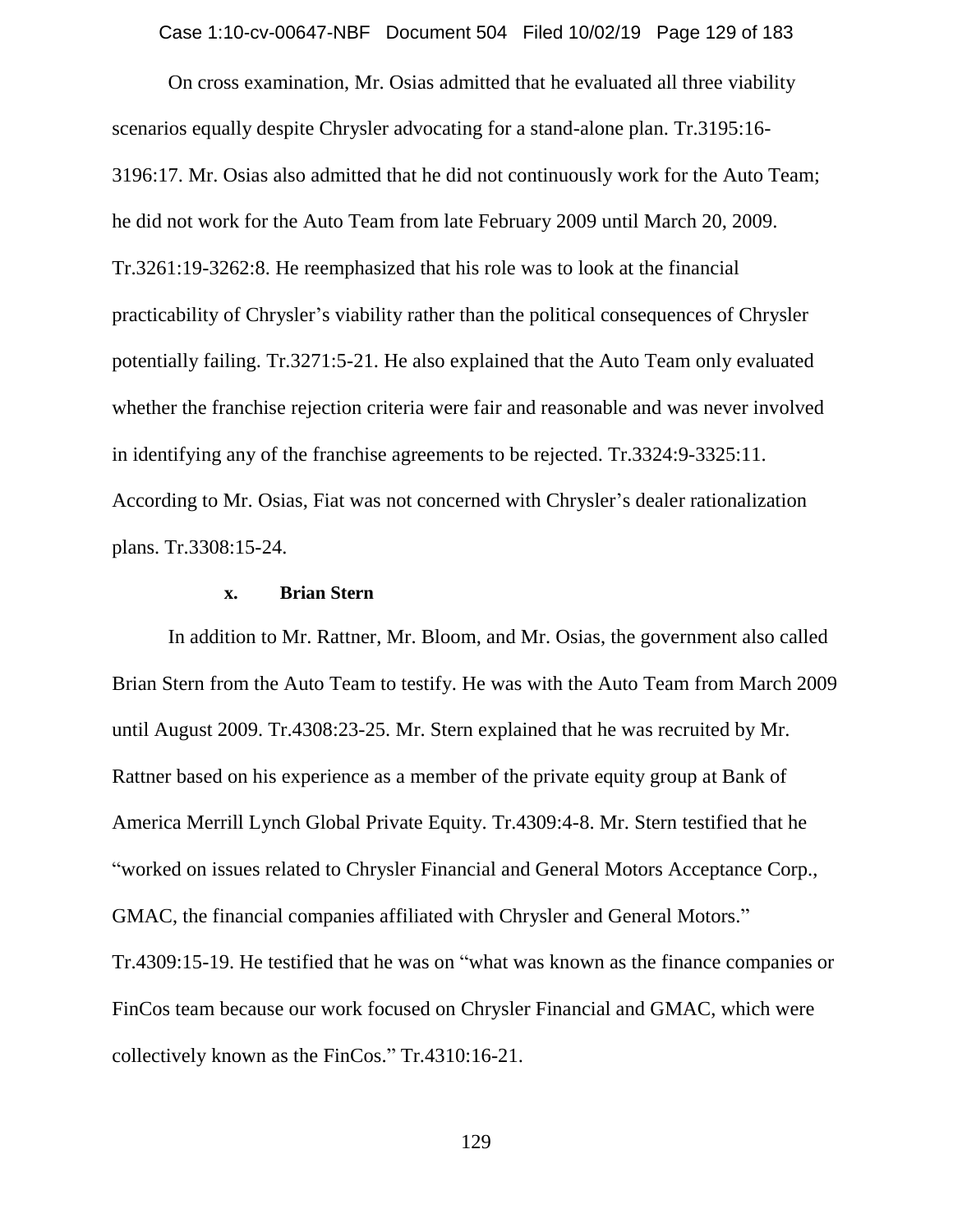Case 1:10-cv-00647-NBF Document 504 Filed 10/02/19 Page 130 of 183

Mr. Stern explained that the "Auto Team worked with Chrysler Financial and GMAC because Chrysler's viability depended on financing being available for Chrysler's dealers and customers." Tr.4311:1-2. He went on to explain that this was "[b]ecause Chrysler was wholly dependent on dealers to sell its automobiles, Chrysler would not be viable if the dealer network was incapable of financing the purchase of new cars that would then be offered to consumers to purchase off the dealer's lot." Tr.4311:17-21. Mr. Stern testified that leading up to the financial crisis, Chrysler Financial was the main financier for Chrysler dealers. Tr.4311:22-24.

Mr. Stern then testified that during the financial crisis, Chrysler Financial experienced "an extreme liquidity crisis" and that in an email on April 17, 2009, Chrysler Financials' CEO Tom Gilman stated that in the event of a Chrysler bankruptcy, Chrysler Financial would cease lending to Chrysler dealers and retail customers. Tr.4312:1-19; DX1202. He went on to explain that by late 2008, Chrysler Financial had to shrink the amount of outstanding retail loans in order to not be in default, which negatively impacted Chrysler. Tr.4313:2-17; DX1182. Mr. Stern testified that the Auto Team concluded that Chrysler Financial would require too much assistance to continue as the financier for Chrysler and that the recapitalized GMAC was the most prudent and effective deployment of taxpayer capital to ensure that there was sufficient lending capacity in floor plan and retail auto loan markets. Tr.4314:15-22. He explained that "[u]ltimately, on April 30, 2009, the day that Chrysler filed for bankruptcy, Chrysler and GMAC executed a master financial services agreement term sheet" under which GMAC would provide the financial services to Chrysler dealers and customers. Tr.4316:18-24; DX1375. This required that Treasury provide \$7.5 billion to GMAC and that the FDIC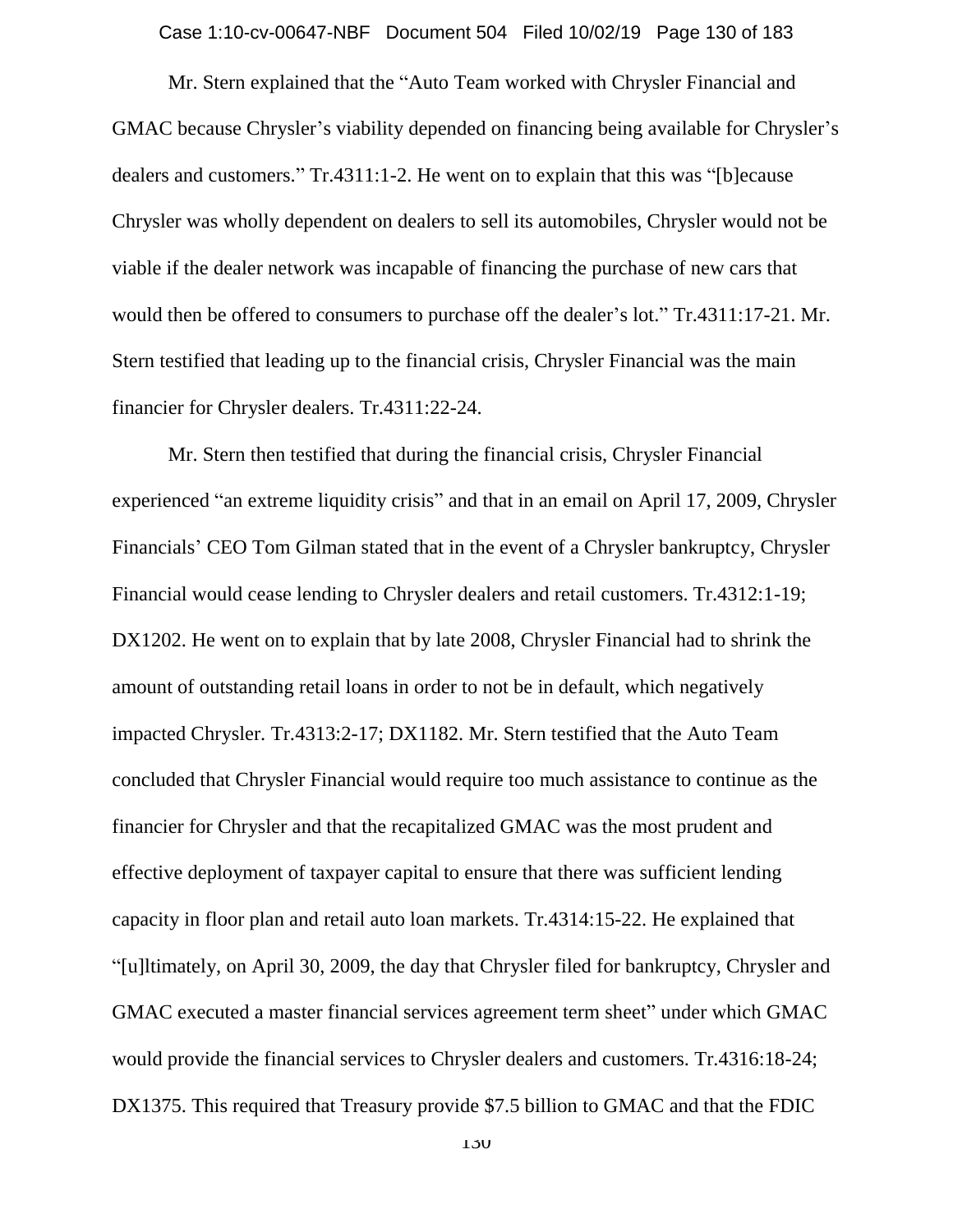provide assistance to GMAC through its Temporary Liquidity Guarantee Program. Tr.4317:20-4318:9; DX1336a. Case 1:10-cv-00647-NBF Document 504 Filed 10/02/19 Page 131 of 183

On cross examination, Mr. Stern admitted that he did not consider whether Chrysler dealers could have obtained floor plan financing from other sources. Tr.4321:3- 11. He also admitted that on April 18, 2009, Chrysler Financial expressed its desire to continue to provide retail and floor plan financing in the event of a Chrysler Chapter 11 bankruptcy. Tr.4323:8-22. Mr. Stern further acknowledged that Treasury told Congress in 2011 that the reason it provided GMAC with financing was not because it was the most prudent investment but because of its importance in the auto industry. Tr.4330:11-15; PX485. He also stated that he had not had any conversations with Chrysler regarding the best path forward for Chrysler Financial. Tr.4336:9-14.

### **xi. James Lambright**

The government also called James Lambright to testify. Mr. Lambright, from October 2008 until June 2009, served as the interim chief investment officer for TARP. Tr.3711:5-10. He explained that "[t]he overarching objective of TARP transactions was to protect the financial system; however, in structuring individual transactions with particular companies, our goal was to provide the necessary financial assistance, while at the same time protecting taxpayers whose funds were being put at risk." Tr.3713:6-11. He explained that President Bush took the action of providing loans to Chrysler and GM from TARP in January 2009 because "Chrysler and GM were on the brink of financial collapse but had not taken measures to prepare themselves for an orderly restructuring. Thus, our goal at the time was to provide sufficient financing to keep Chrysler, GM, and their associated financing companies alive, giving them some time and an incentive to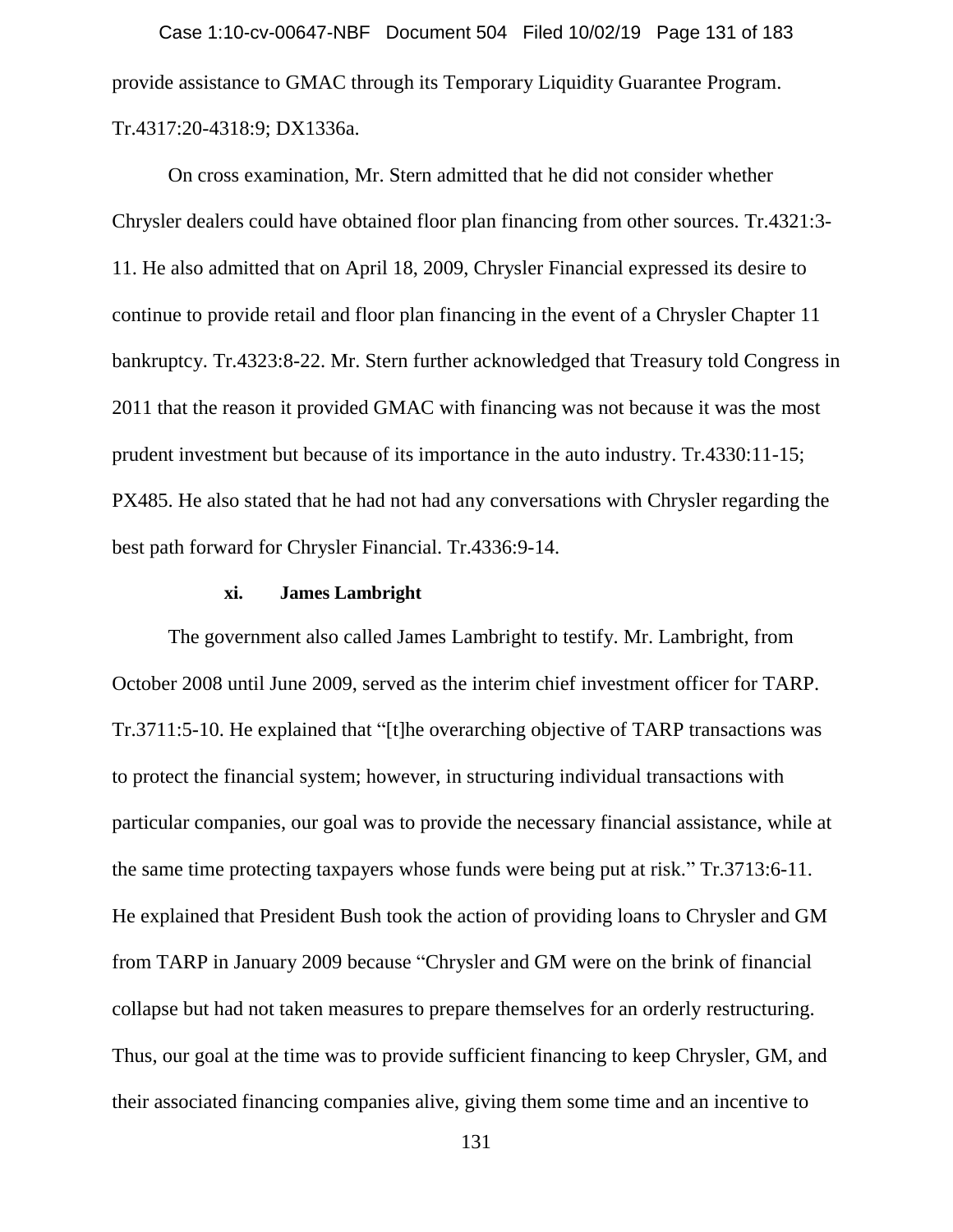develop paths towards long-term viability, and also give the incoming Obama Administration flexibility in deciding how and whether to provide further assistance to these companies." Tr.3714:1-10. Case 1:10-cv-00647-NBF Document 504 Filed 10/02/19 Page 132 of 183

He went on to explain that "[t]he bridge loans [to Chrysler and GM] were designed to provide the manufacturers sufficient capital to continue operations for a period of time, long enough to develop a plan for long-term viability that could be presented to the new administration." Tr.3714:16-20. Mr. Lambright further explained that "[t]he concept of a viability plan and the bridge loan was derived from the legislation that had passed the House on December 10th, 2008 [but was never enacted]." Tr.3717:19-21. He explained that his "understanding was that this provision called for Chrysler to include in its viability plan an explanation of the steps it would take to improve its operating efficiency in a manner that would allow it to continue manufacturing and selling cars for the long term." Tr.3725:20-25.

### **B. Government's Expert Witnesses**

#### **i. Dr. Andrew Carron**

Dr. Andrew Carron, Ph.D., is an expert in financial economics, damages, and valuation. His testimony addressed plaintiff experts' opinions regarding the value of plaintiffs' franchise agreements in a "but for world" where Chrysler entered bankruptcy without government assistance. He holds a B.A. in economics from Harvard University and a Ph.D. in economics from Yale University with a concentration in industrial organization. Tr.2912:21-2913:5. Dr. Carron is currently an affiliated consultant at National Economic Research Associates ("NERA") Economic Consulting. Tr.2910:2-3. From 2013 to 2017, Dr. Carron was the chairman of NERA and from 2006 to 2012, he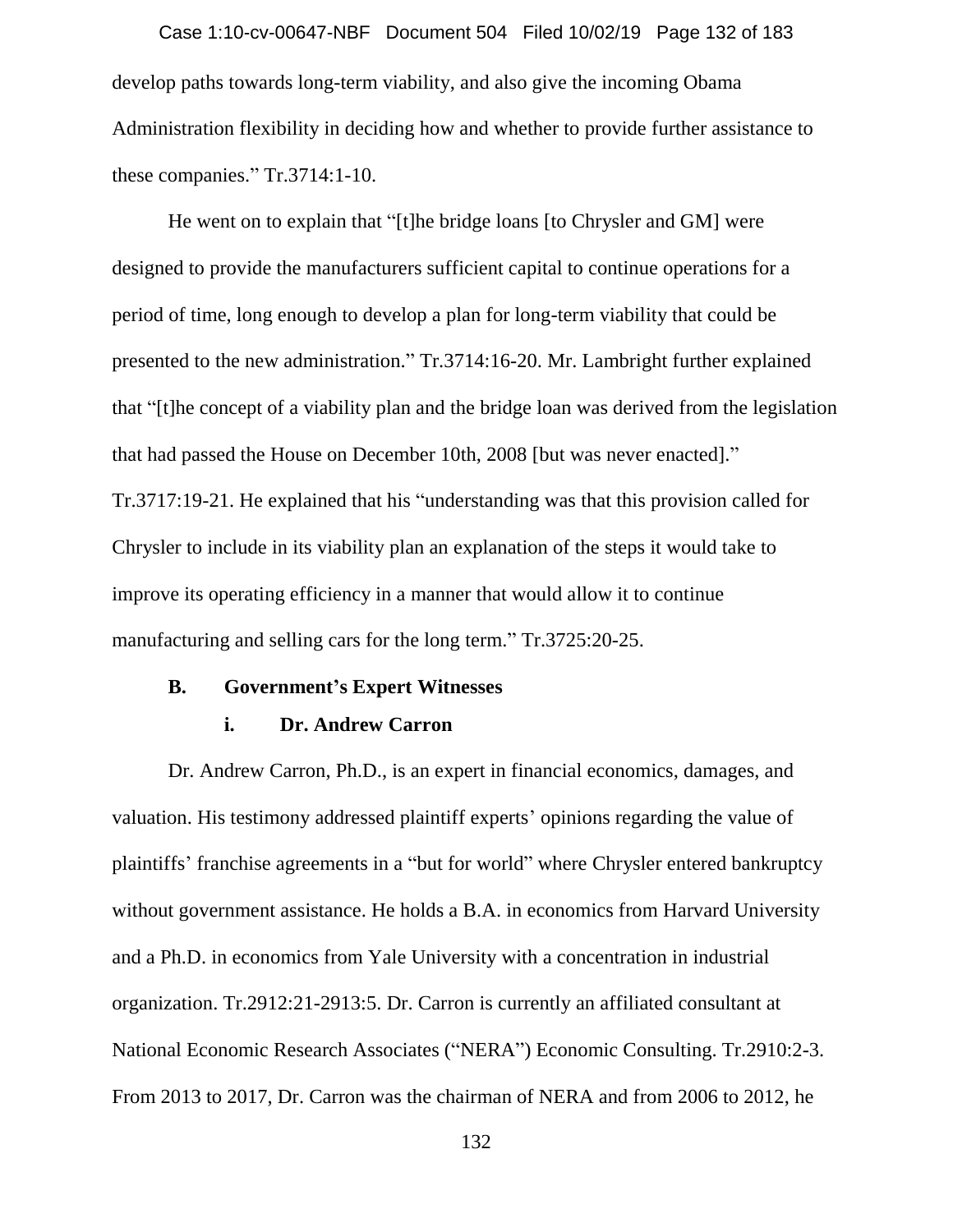was NERA's president. Tr.2910:3-5. He has authored texts, book chapters, and articles on fixed-income securities. Tr.2912:11-13. Case 1:10-cv-00647-NBF Document 504 Filed 10/02/19 Page 133 of 183

Dr. Carron was retained by the government to opine on two issues. First, Dr. Carron was asked to opine on "whether Plaintiffs' Chrysler franchise agreements would have had value had Chrysler foregone government financial assistance and conducted an orderly wind-down and liquidation in bankruptcy." Tr.2913:14-20. As discussed in detail below, Dr. Carron opined that the franchise agreements at issue would have been valueless in the plaintiffs' proposed "but for world" – where Chrysler was acquired in a Section 363 sale – because a willing buyer in an arms' length transaction would not have paid more than zero for their franchise agreements. Tr.2913:23-2914:13.

Second, Dr. Carron was asked to opine on "whether Plaintiffs' dealerships in the actual world had substantial value absent those franchise agreements." Tr.2914:14-16. As discussed in detail below, Dr. Carron opined that eight out of the nine plaintiffs' dealerships without franchise agreements with Chrysler retained substantial value in the actual world, both during and after the Chrysler bankruptcy. Tr.2914:21-24.

Dr. Carron began his testimony by discussing the difference between the incomeproducing activities plaintiffs received by having a franchise agreement with Chrysler and the income-producing activities that were not directly dependent on the franchise agreements. He explained that the franchise agreements allowed a franchise holder to sell the manufacturer's new cars and trucks, purchase new cars and trucks from the manufacturer, and provide warranty repair and maintenance work on those cars and trucks that is paid for by the manufacturer at a negotiated rate. Tr.2915:10-16. He went on to explain that other income streams are not franchise dependent. He testified that a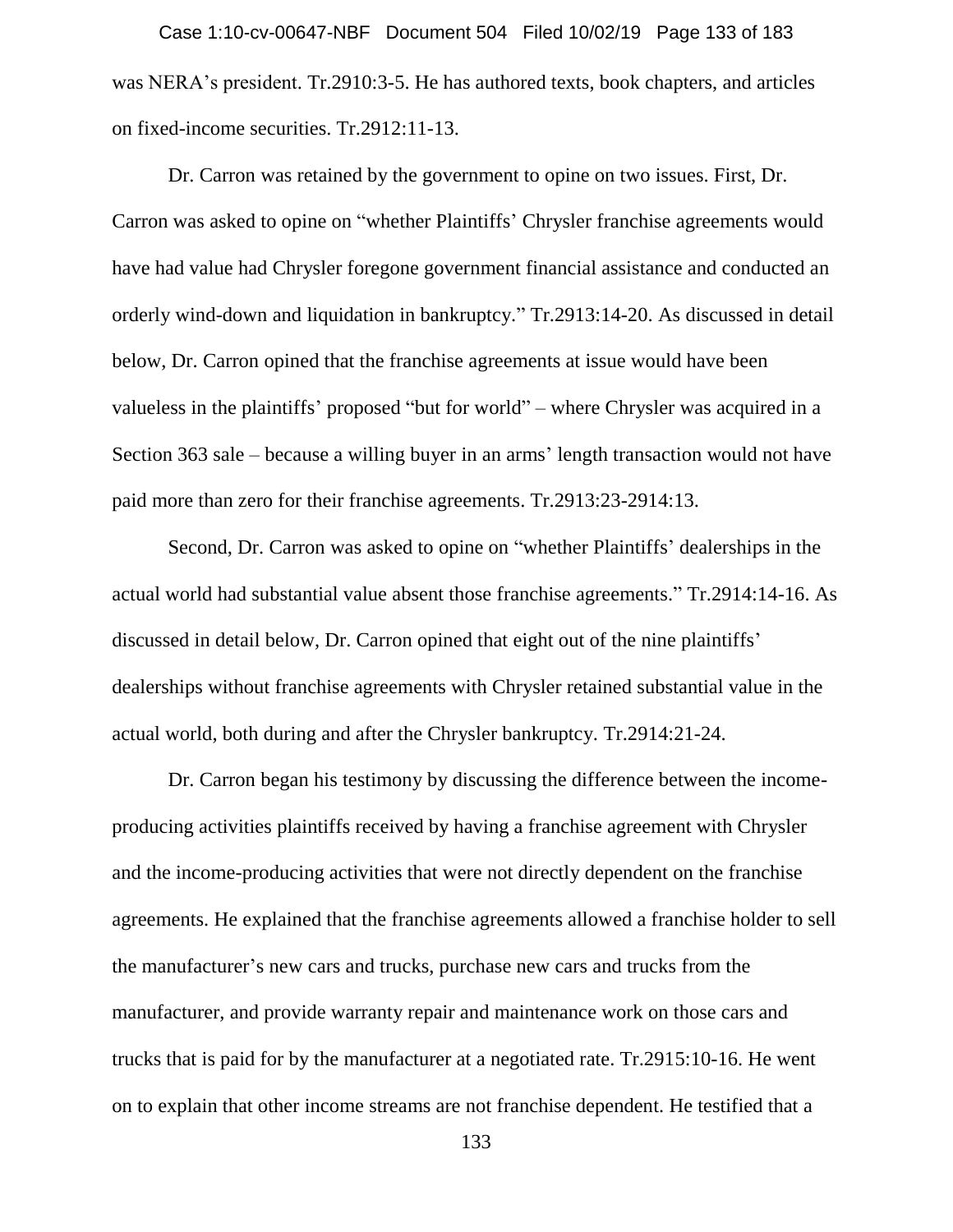"franchise agreement is not required for the sale of used cars[,] the sale of finance and insurance products[,] customer pay . . . repair service and parts[, and] physical assets, such as land, buildings, and general tools." Tr.2915:15-23. Case 1:10-cv-00647-NBF Document 504 Filed 10/02/19 Page 134 of 183

Dr. Carron challenged the opinions of the plaintiffs' experts that evaluated the lost value of the plaintiffs' franchise agreements by not distinguishing between franchise dependent and non-franchise dependent income streams. Tr.2915:23-2916:2. As a result, he asserted, the plaintiffs' experts were "unable and . . . do not, in fact, isolate, identify, or estimate the value brought to a dealership by the Chrysler franchise agreement."<sup>40</sup> Tr.2916:3-2916:5.

Dr. Carron testified that for purposes of his valuation analysis he assumed a "but for world" where "Chrysler would have declared bankruptcy on December 31, 2008 or April 30, 2009 and subsequently liquidated its assets through an orderly wind-down without financial support from the Government." Tr.2916:12-16, Tr.2917:1-5. Dr. Carron explained that, for purposes of his analysis, Chrysler would have ceased manufacturing new vehicles during this wind-down period and would have stopped shipping parts to the

<sup>40</sup> As discussed above, Ms. Murphy testified on behalf of the *Alley's* plaintiffs that she did not separately value the "franchise agreement" because, in her opinion, there is no distinction between valuing a franchise and a dealership. Dr. Nevin, in his testimony on behalf of the *Colonial* plaintiffs, explained that in the auto dealership industry there is a unique method of measuring the value of the intangible benefit of having a franchise agreement with a specific manufacturer using what is called a "blue sky" multiple. This multiple is applied to the value of the assets of the franchise to determine how the "brand" franchise agreement increases the value of franchise to a potential buyer. As discussed above, the references Dr. Nevin relied upon in his testimony regarding blue sky indicated that in 2009, there was no "blue sky" value for Chrysler dealerships and thus a buyer wanting to purchase a Chrysler franchise would not have paid a multiple above "asset" value. Finally, Mr. Stockton, also on behalf of the *Colonial* plaintiffs, valued the Finnin and Guetterman franchises in his "but for world" to include income streams not directly related to what the manufacturer is obligated to provide under the franchise agreements.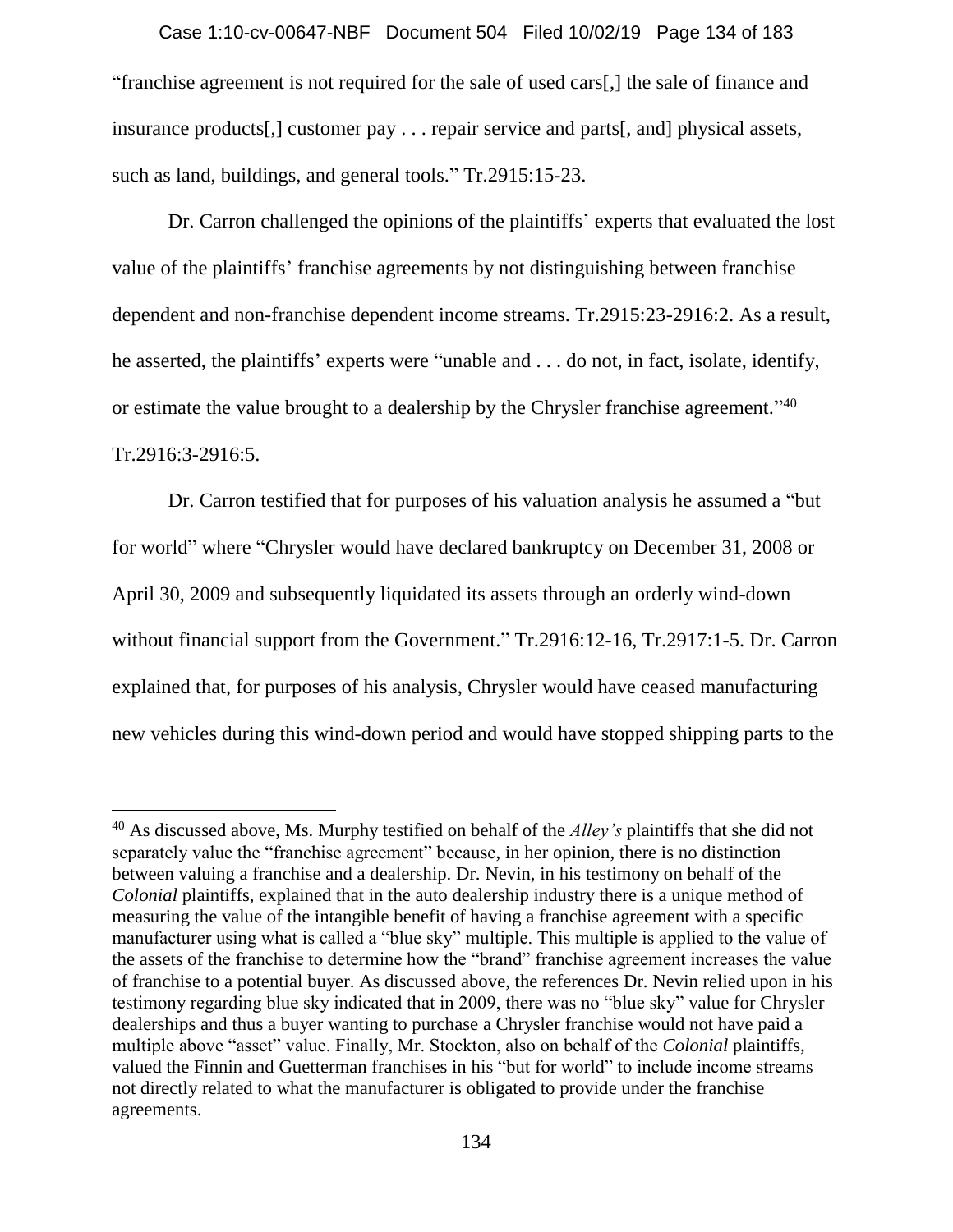dealers. Tr.2917:5-11. He further explained that he assumed plaintiffs would have been able to continue as Chrysler, Jeep and/or Dodge dealers during the wind-down. Tr.2916:16-24. He also assumed that the plaintiffs would generate income from their directly-related franchise activities, such as used car sales and customer pay service. *Id.*  Case 1:10-cv-00647-NBF Document 504 Filed 10/02/19 Page 135 of 183

Using the above-noted assumptions, Dr. Carron opined on the value of plaintiffs' franchise agreements. He focused on the income streams tied directly to the plaintiffs' franchise agreements: the right to sell new cars, the right to purchase new cars, and the right to be paid for warranty work. Dr. Carron concluded that with the assumptions he used, none of plaintiffs' franchise agreements would have had any value. Each of Dr. Carron's opinions will be discussed in turn.

Dr. Carron started by explaining why, in his opinion, plaintiffs would not see any value in being able to sell new Chrysler cars or trucks. Dr. Carron testified that "new car sales are typically the least profitable of a dealer's major activities and can often even lead to losses." Tr.2919:17-20. He explained that this least-profitable aspect of plaintiffs' dealerships would have become worse in a "but for world" where the new cars in the plaintiffs' inventory might be discontinued. Tr.2920:1-11. He stated that "[t]he cost of the vehicles purchased [by the franchisees] prior to the bankruptcy would have been significantly higher than the price customers would have been willing to pay for them after bankruptcy." Tr.2920:24-2921:2. Dr. Carron reasoned that "[b]uyers tend to be adverse to discontinued brands due to the lack of warranty coverage, ceased production of parts, among other reasons." Tr.2922:3-6. Dr. Carron thus concluded that no value to the franchise agreements could be attributed to the sale of existing vehicles on the plaintiffs' lots. *See* Tr.2922:17-19.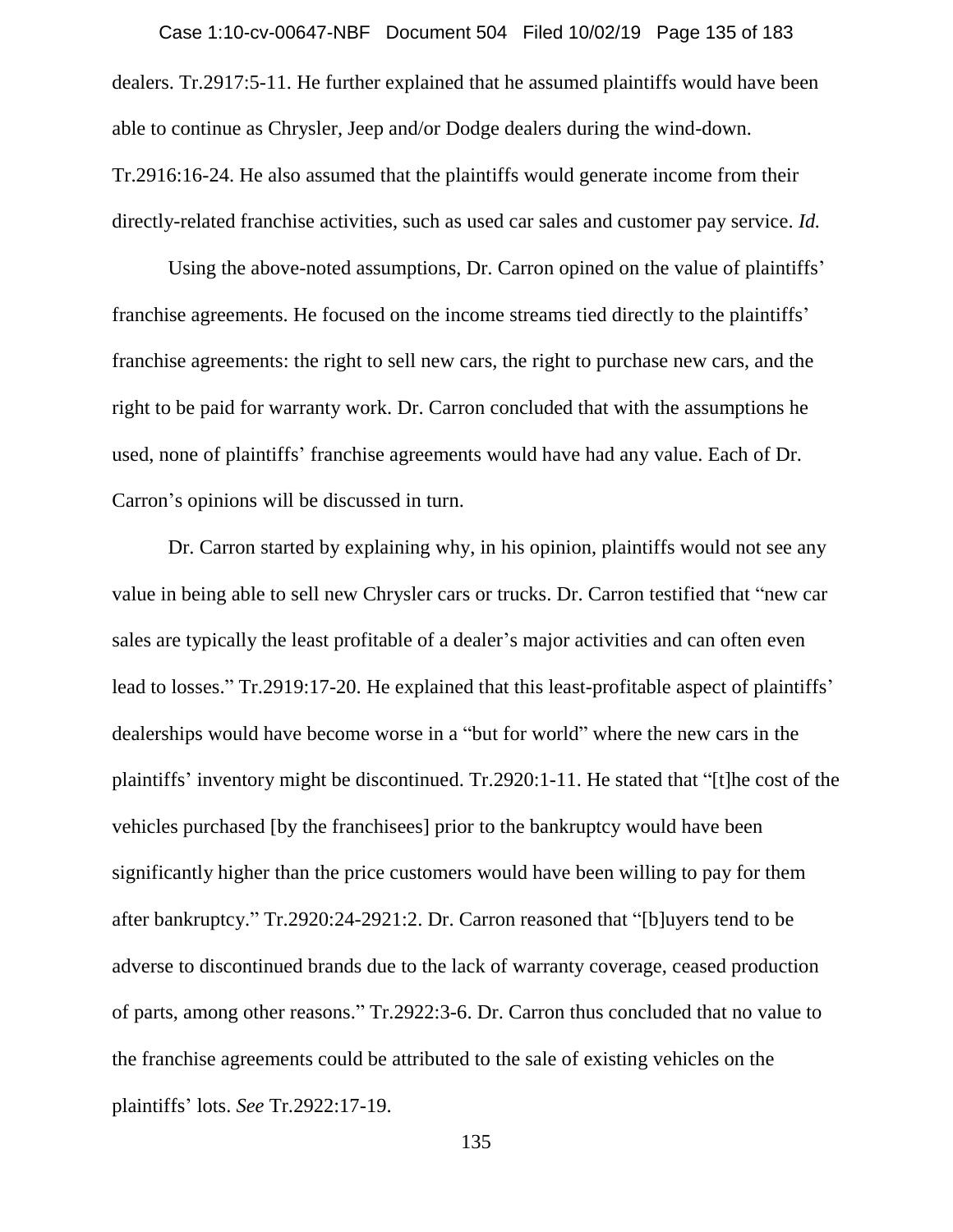Case 1:10-cv-00647-NBF Document 504 Filed 10/02/19 Page 136 of 183

Dr. Carron also explained that the cars on plaintiffs' lots would have resulted in losses for plaintiffs because, contrary to plaintiffs' experts' opinions, without "government financial assistance, there would have been no manufacturer warranty coverage." Tr.2922:21-22. Dr. Carron testified that he rejected the notion, advocated by plaintiffs' experts, that the federal government would have paid for warranty work in a "but for world." He testified that "[p]laintiffs' experts did not provide support for their opinions that a program would have been established to provide warranty coverage during a hypothetical Chrysler liquidation." Tr.2923:13-16, Tr.2923:17-2924:16.<sup>41</sup> Dr. Carron opined that cars without a manufacturer's warranty would "signal a lower level of product quality to customers, lowering the price they would be willing to pay." Tr.2925:19-12. Dr. Carron further opined that even if dealers purchased third-party warranty coverage for their new vehicles, they would have discounted them by the amount of the cost of the warranty, around \$2,000. Tr.2926:3-19.

In further support of his opinion that franchisees would not see any value associated with a franchisee's ability to sell new cars in the "but for world," Dr. Carron testified regarding the lack of retail financing. Dr. Carron testified that retail financing at the time of the "but for world" was hard to come by, and that all plaintiffs relied to some extent on Chrysler Financial to provide retail financing for their customers. Tr.2928:1-4. He explained that by 2008, Chrysler Financial was facing its own liquidity crisis and that,

 $\overline{a}$ 

 $41$  Dr. Carron dismissed the notion that the limited warranty program offered by the government for March 2009 was evidence of a government commitment to a continued warranty program. He explained that the March warranty program was designed to encourage the sale of Chrysler cars and trucks but that without a government commitment to keep the Chrysler brand, there would have been no reason to continue the warranty. Tr.2923:19-2924:22.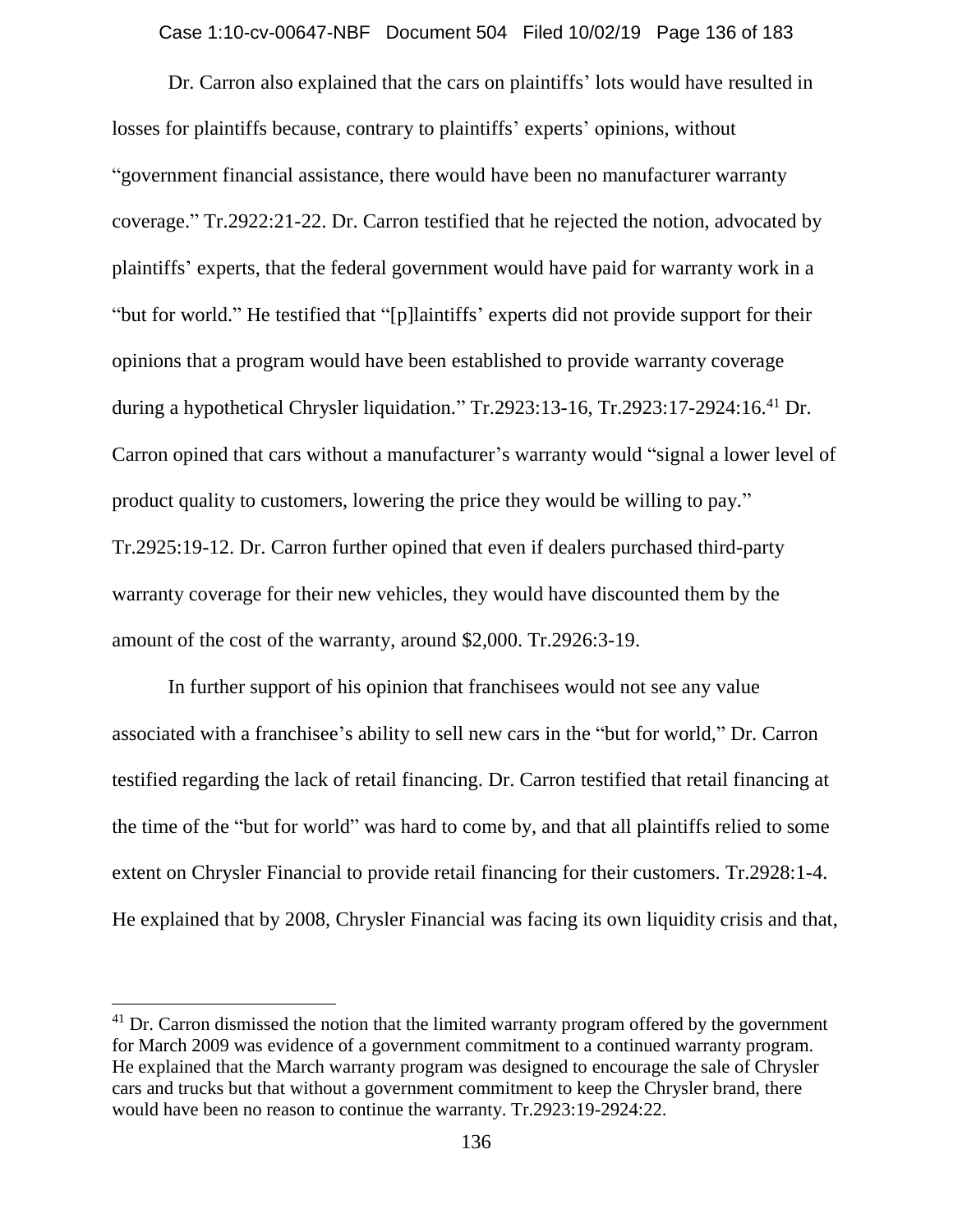by the time that Chrysler would have filed for bankruptcy in a "but for world," Chrysler Financial would not have been in the position, without government assistance, to provide retail financing to customers. Tr.2932:8-18. Dr. Carron explained that even for those dealers who did not overly rely on financing from Chrysler Financial, obtaining retail financing would have been difficult during the year or two in question. He testified that the "overall volume of outstanding auto loans and leases in the US decreased eighteen percent between April 2008 and April 2009, as consumers paid down outstanding loans and fewer new loans were being made." Tr.2933:21-25. Case 1:10-cv-00647-NBF Document 504 Filed 10/02/19 Page 137 of 183

Dr. Carron testified based on the data from the plaintiffs' financial statements that "[a]n average price decline of a little more than 3% would reduce the profits of new car sales to zero." Tr.2938:5-7. The plaintiffs' financial statements showed an average mark up in May 2009 of 3.18%. *See* Tr.2938:4-14. Dr. Carron further opined that plaintiffs would have lost money on their inventory in a "but for world" without government assistance. Relying on data from other manufacturers with discontinued lines, including Mazda Tribute, Suzuki, and Saab, Dr. Carron opined that the new cars on plaintiffs' lots would have declined in value by at least 15% and up to 25%. Tr.2948:19-23.

Specifically, Dr. Carron explained that when Mazda discontinued the production of its Mazda Tribute SUV in 2011, the value declined by 4.5% during the six months following the announcement, while a similar SUV like the 2011 Ford Escape rose by 1.5% leading to an overall 6% decline of relative price of the Mazda Tribute. *See*  Tr.2937:10-Tr.2946:1. Regarding the decline in the value of Suzuki cars during its bankruptcy, Dr. Carron noted that news reports during the Suzuki bankruptcy indicated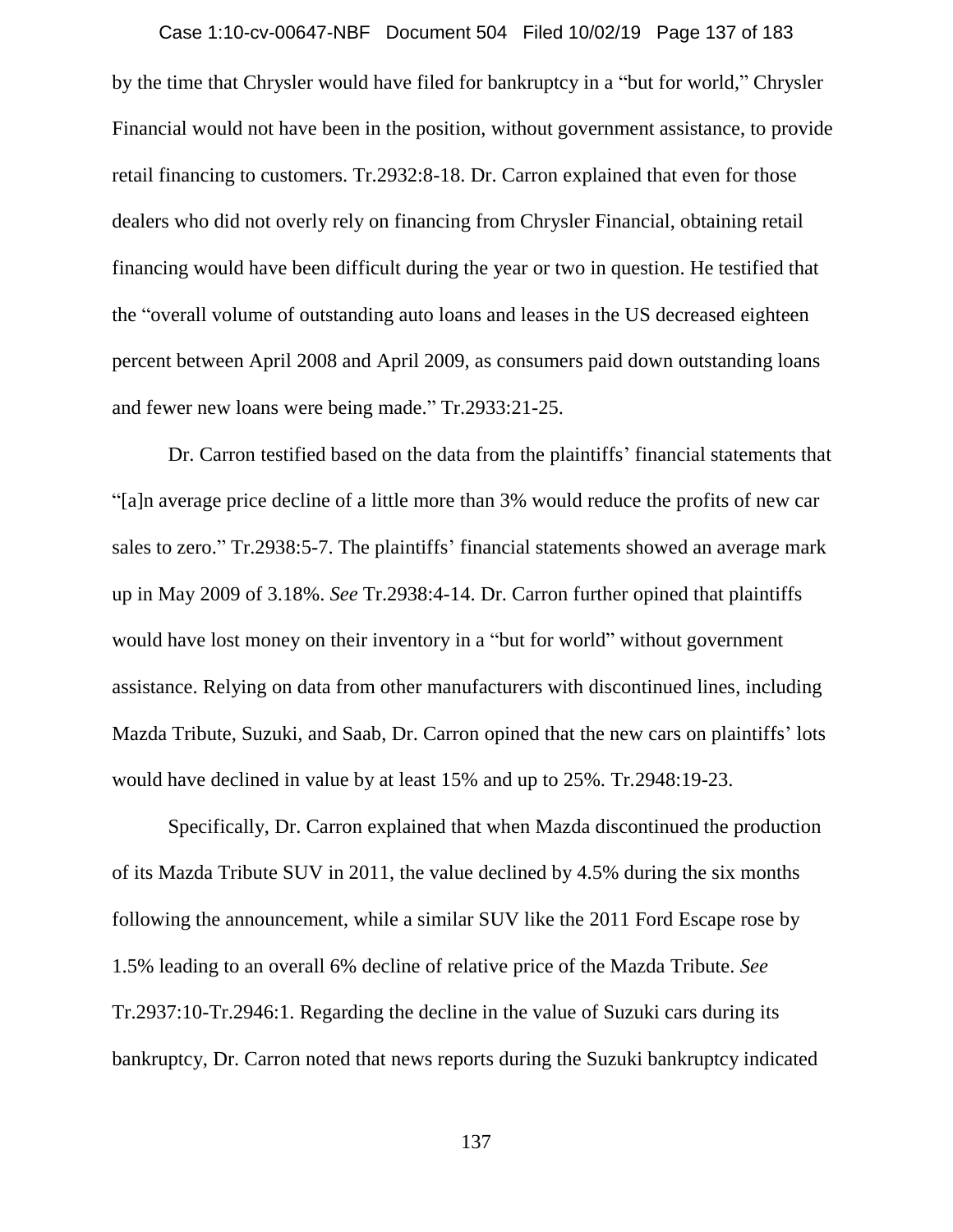that dealers were offering discounts ranging from twenty to twenty-five percent for their new vehicle inventory. Tr.2943:15-16. Case 1:10-cv-00647-NBF Document 504 Filed 10/02/19 Page 138 of 183

Dr. Carron explained that he thought that the Saab bankruptcy provided the most reliable comparison to what would have happened in the "but for" without government financing world because like Chrysler, Saab as the manufacturer went bankrupt.<sup>42</sup> Dr. Carron explained that, where the manufacturer no longer manufactures cars and is not able to offer a warranty, it is very difficult for a dealer to sell its remaining new car inventory. In Saab's case, the new cars on dealer lots declined by an average of 42%. Tr.2945:16-2947:8. Dr. Carron further supported his opinion with the analysis done by Chrysler's first lien lenders who had estimated that new Chrysler cars and trucks would be discounted between 50% to 75%. Tr.2948:5-12.

Dr. Carron next explained why he believed that the franchisees would not see any value in the second right provided in franchise agreements, the right to purchase additional new cars from Chrysler. He challenged Mr. Berliner's contention that, in a "but for world," plaintiffs would have derived a benefit from having access to the 9,580 new cars Chrysler had not yet sold at the time of its bankruptcy. Dr. Carron opined that Chrysler would have likely sold these vehicles at a bulk auction open to both Chrysler dealers and non-Chrysler dealers to obtain maximum value for the cars. Tr.2953:16-21. Dr. Carron further opined that even if Chrysler were acquired by another manufacturer in a 363 sale, there "[was] no indication . . . at the time that an acquirer would have resumed

 $\overline{a}$ 

 $42$  Dr. Carron explained that plaintiffs' reliance on the Daewoo bankruptcy was misplaced because the Daewoo involved only the distributor and DIP financing was available, which Dr. Carron concluded would not have been available in a "but for" Chrysler bankruptcy. Tr.2943:20- 2944:25.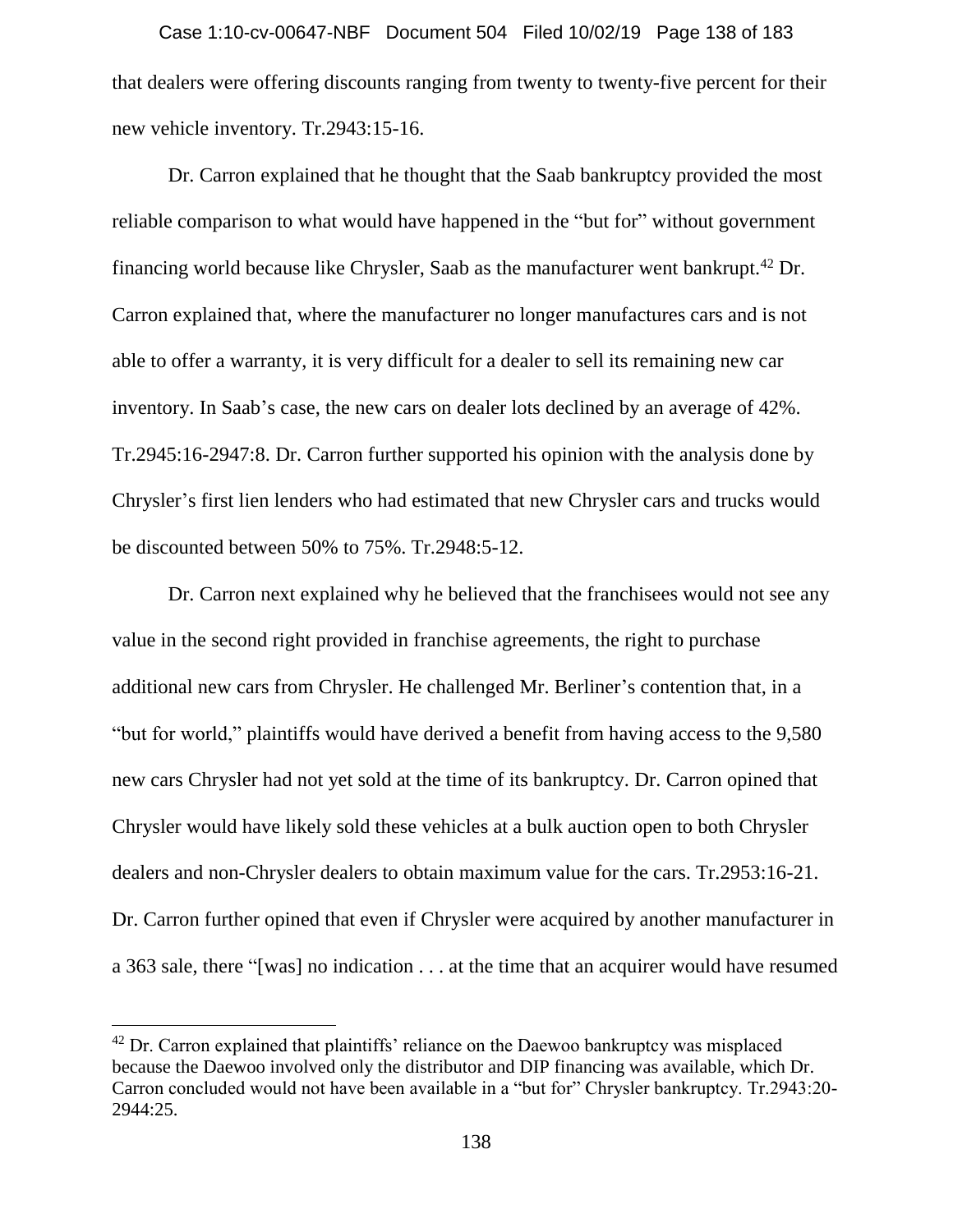production of any, much less of most or all, of Chrysler's existing brands." Tr.2956:3-6. Relying on the work of Mr. Manzo, Dr. Carron questioned whether any lines but for the Jeep Wrangler line would have been acquired and stated that he saw no evidence to suggest that production of all Chrysler lines would have resumed in bankruptcy without interruption. He also opined that the lack of floor plan financing for most dealers would have made the ability to purchase new cars difficult even if Chrysler continued to manufacture cars. It was for all of these reasons that Dr. Carron concluded that the right provided in the franchise agreement to buy and then sell additional Chrysler vehicles in the "but for world" would not have had any value. Tr.2957:20-22. Case 1:10-cv-00647-NBF Document 504 Filed 10/02/19 Page 139 of 183

Regarding the value derived from the right to perform warranty work, the third value Dr. Carron attributed to a franchise agreement, Dr. Carron opined that this right was also valueless in a "but for world" without government financing. Dr. Carron testified that if Chrysler filed for bankruptcy without government assistance, all the outstanding warranty claims, which for these plaintiffs totaled \$198,741 by the end of April 2009, would have gone unpaid. Tr.2961:21-2962:6. Dr. Carron explained, as noted above, that he believed it was unreasonable to assume that there would have been a program to honor outstanding warranties in a "but for world." He thus concluded that plaintiffs would have received no value for their franchise agreement based on their ability to perform warranty work. Instead, he opined that the plaintiffs would have lost the money due to them by Chrysler for warranty work they performed but for which they had not have been paid. Tr.2962:7-12.

Dr. Carron concluded his testimony regarding his first opinion by stating that, had the dealerships chosen to sell their Chrysler franchise agreements immediately before a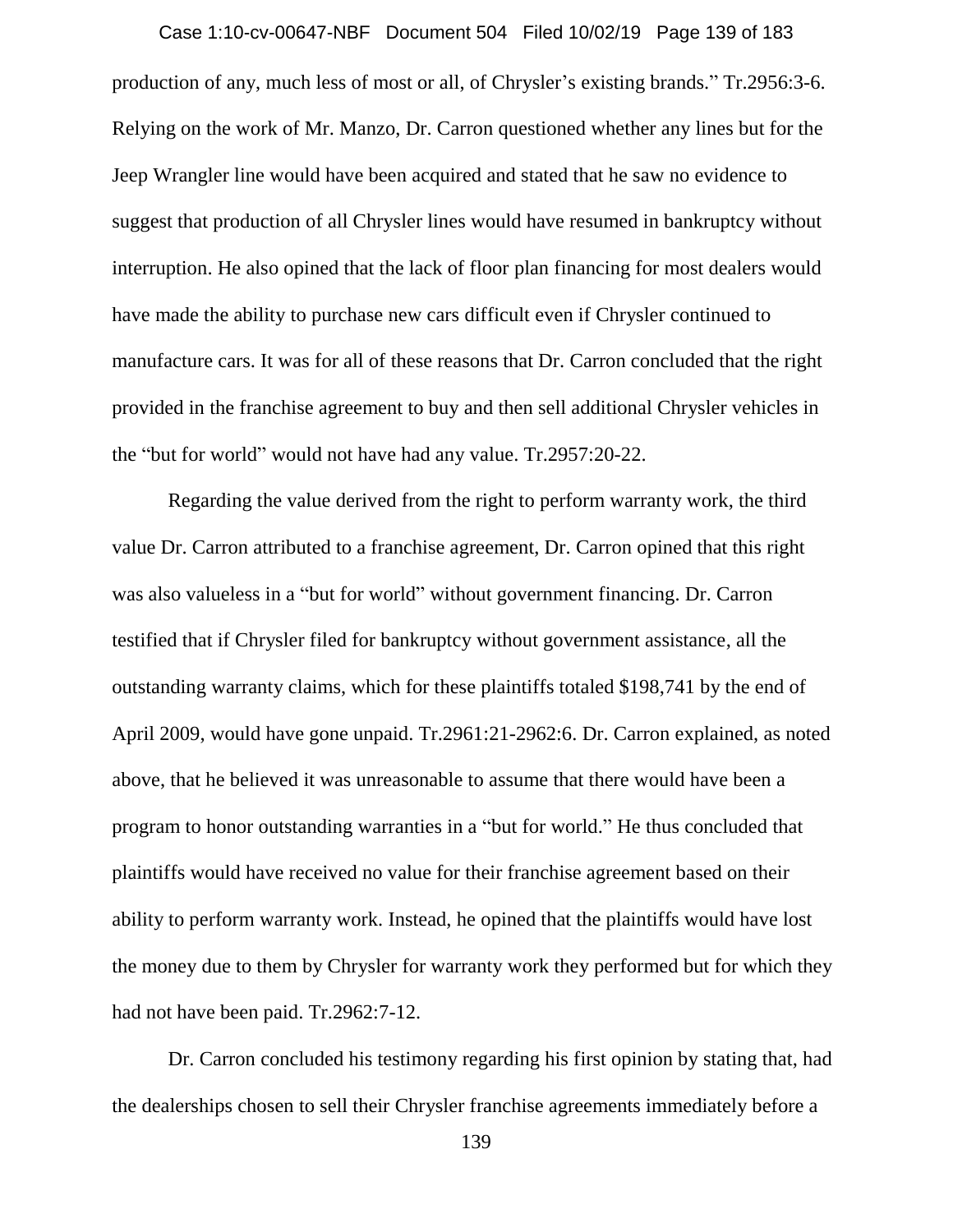# Chrysler bankruptcy or during the bankruptcy, a willing buyer would not have paid anything for the franchise agreements because none of the express rights provided for in the intangible franchise agreements – the right to sell Chrysler cars and trucks, the right to purchase Chrysler cars and trucks directly from Chrysler, and the right to perform warranty work – would have produced any profit in a "but for world" where Chrysler went into bankruptcy without government assistance. *See* Tr.2963:7-12. Case 1:10-cv-00647-NBF Document 504 Filed 10/02/19 Page 140 of 183

Dr. Carron did not consider any loss attributable to the plaintiffs' other income streams, which Ms. Murphy and Mr. Stockton asserted were also attributable to the franchise agreement, including customer pay work, used car sales, and the sale of insurance and other commercial products. He did, however, provide an analysis in his second opinion to show that, for most of the plaintiffs, there was no evidence that profits from these income streams diminished in the period that would have coincided with a bankruptcy wind-down of Chrysler in a "but for world."

Dr. Carron focused his second opinion on the value of the plaintiffs' dealerships in the actual world, after their franchise agreements were rejected in bankruptcy. Dr. Carron explained that in valuing the plaintiffs' dealerships without a Chrysler franchise agreement, he took into account the goodwill, expertise, and revenues the plaintiffs derived from their other business lines, such as new car sales and warranty repairs under their non-Chrysler franchise agreements, used car sales, and customer-pay repairs. Tr.2989:14-18. Dr. Carron explained that, in the actual world, several of the plaintiffs were able to retain much of the value associated with Chrysler-related work because, by virtue of the government's contribution, Chrysler continued as a brand. Thus, they were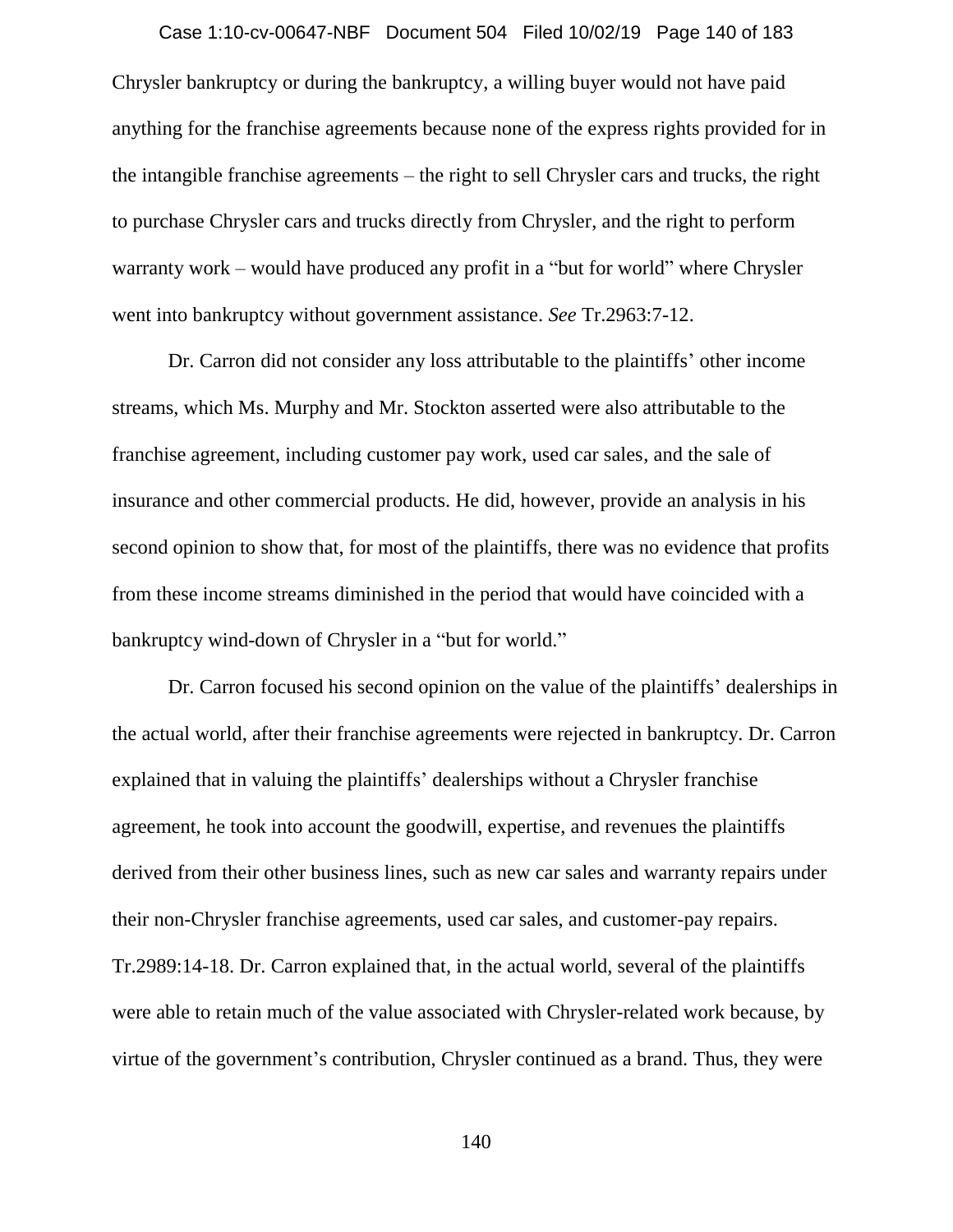able to obtain Chrysler parts for repairs and sell their remaining Chrysler vehicles with warranties.<sup>43</sup> Tr.2990:20-2991:5. Case 1:10-cv-00647-NBF Document 504 Filed 10/02/19 Page 141 of 183

For the six representative plaintiffs that continued in business as car dealerships under other franchise agreements (Theel, Marsh, Guetterman, Finnin, Taylor, and Whitey), Dr. Carron explained that, in the actual world, the termination of their Chrysler franchise agreements did not result in any discernible loss of income or net profits. Tr.2994:2-3002:3. Dr. Carron testified that he came to the same conclusion for Barry Dodge, the only dealership to continue as a used car dealership. Barry's net profits either remained stable or grew in the three years after the rejection of its Chrysler franchise agreements as compared to the three years before the rejection of the Chrysler franchise agreements. Tr.3002:4-3003:11.

For the two remaining plaintiffs, Livonia and RFJS, which did not continue their operations, he could not reach a conclusion about the value of the dealerships in the actual world. Tr.3003:12-3005:24. Dr. Carron explained that Livonia transferred its unsold used vehicles to another company owned by the same owner as Livonia, Century Sales, which also sold Mitsubishi vehicles and used vehicles. Tr.3003:12-22. He noted that although Livonia did not continue to operate after the rejection of its Chrysler franchise agreements, Livonia eventually was awarded Chrysler franchises in 2015 and is currently selling Chrysler and Jeep vehicles. Tr.3003:23-3004:12. Regarding RFJS, because it did not have a permanent franchise agreement it was not like the other

 $\overline{a}$ 

<sup>&</sup>lt;sup>43</sup> Aspects of Dr. Carron's opinion were confirmed by the fact that certain plaintiffs, as discussed *infra*, were able to sell their new car Chrysler inventory to other Chrysler dealerships without sustaining a loss, and were also able to sell or use much of their remaining Chrysler parts and service equipment without taking a loss.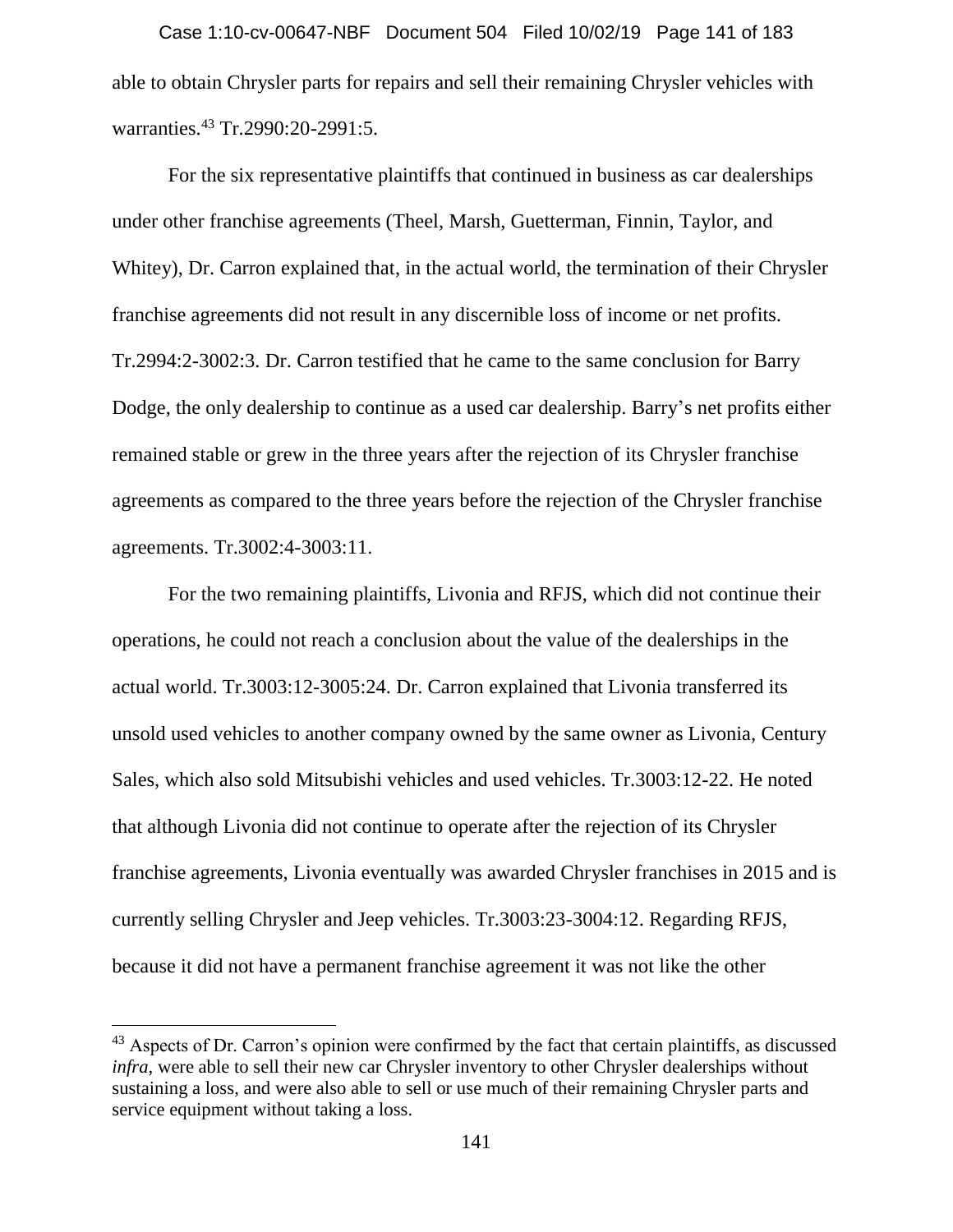plaintiffs and, therefore, Dr. Carron explained that he could not come up with a valuation. Tr.3004:13-23. The RFJS franchise agreement was set to expire in October 2009 and RFJS never turned a profit in the actual world. Tr.3004:24-3005:6. Case 1:10-cv-00647-NBF Document 504 Filed 10/02/19 Page 142 of 183

On cross examination, Dr. Carron admitted that he did not consider the impact that the financial recovery had on the revenues of the plaintiffs' dealerships after the 2008-09 recession. Thus, he could not say if the steady profits or increased profits he examined in the actual world were attributable to the recovery or the value of the dealerships themselves. Tr.3014:2-3016:15. Dr. Carron also admitted that he did not consider what dealership profits would have been after 2009 if the plaintiffs had retained their Chrysler franchise agreements. Tr.3023:1-15. Dr. Carron further admitted that if the plaintiffs were required to purchase a third-party warranty in order to sell the new vehicles on their lots it was possible that they would see a profit (not a loss). Tr.3084:7-3085:11.

# **ii. Donald MacKenzie**

The government called Donald MacKenzie, the "founder and CEO of Conway MacKenzie, Inc. . . . a global financial consulting and advisory firm," as its second expert. Tr.4022:24-4023:2. Mr. MacKenzie is a "certified turnaround professional, certified public accountant, and [has] a Bachelor of Science in accounting from Michigan State University." Tr.4023:5-7. Mr. MacKenzie is "frequently engaged to provide advice and counsel by auto-related entities, including original equipment manufacturers [OEMs,] . . . suppliers who manufacture and sell vehicle parts and systems directly to OEMS, which are commonly referred to as tier one suppliers; other suppliers further down the supply chain; which include tier two, tier three, and raw materials suppliers; and also, financial institutions and investors." Tr.4023:5-14. Mr. MacKenzie has also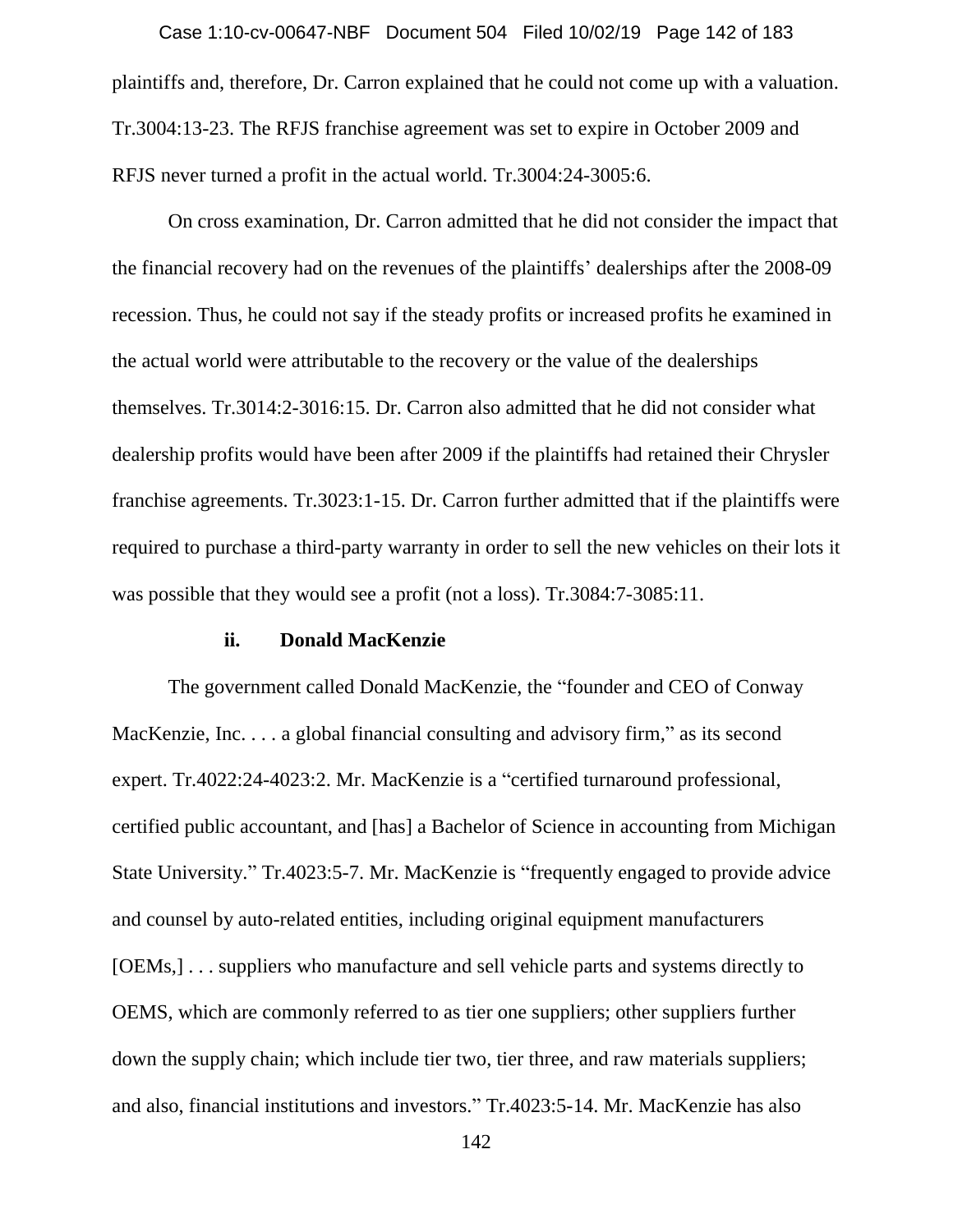served as a Chief Restructuring Officer ("CRO") for numerous middle market companies, as well as for automotive companies including large tier one automotive parts suppliers. Tr.4024:23-4025:4. Case 1:10-cv-00647-NBF Document 504 Filed 10/02/19 Page 143 of 183

Mr. MacKenzie offered two opinions on behalf of the government based on his experience with the auto industry. First, he opined that "without financing from the U.S. Treasury, Chrysler would have immediately liquidated in bankruptcy." Tr.4027:18-20. Second, he opined that "had Chrysler immediately liquidated in bankruptcy, all of Chrysler's dealer franchise agreements, including the Plaintiffs', would have been rejected and had no value." Tr.4027:21-24.

In support of his opinion that Chrysler would have been forced to liquidate in a "but for world" without government assistance, Mr. MacKenzie began by explaining the financial history leading up to the Chrysler bankruptcy, including Chrysler's 1979 financial difficulties, its sale to Daimler in 1998, and its sale to Cerberus in 2007. Tr.4029:8-4030:25. He testified about the \$4 billion bridge loan Chrysler received from the government in December 2009, the credit crunches effecting the auto market, the actual world bankruptcy, and Fiat's purchase of Chrysler. He explained that in developing his "opinions . . . [he] assumed that Chrysler had received the \$4 billion of bridge financing that was approved by the U.S. Treasury on December 31st, 2008 but did not receive any additional government financing and filed for bankruptcy protection on April 30th, 2009." Tr.4039:16-21.

Mr. MacKenzie explained that in the actual world on April 30th, 2009, Chrysler had \$407 million in usable cash but was burning through tens of millions of dollars per day while it continued to manufacture cars. Tr.4046:12-18. He opined that Chrysler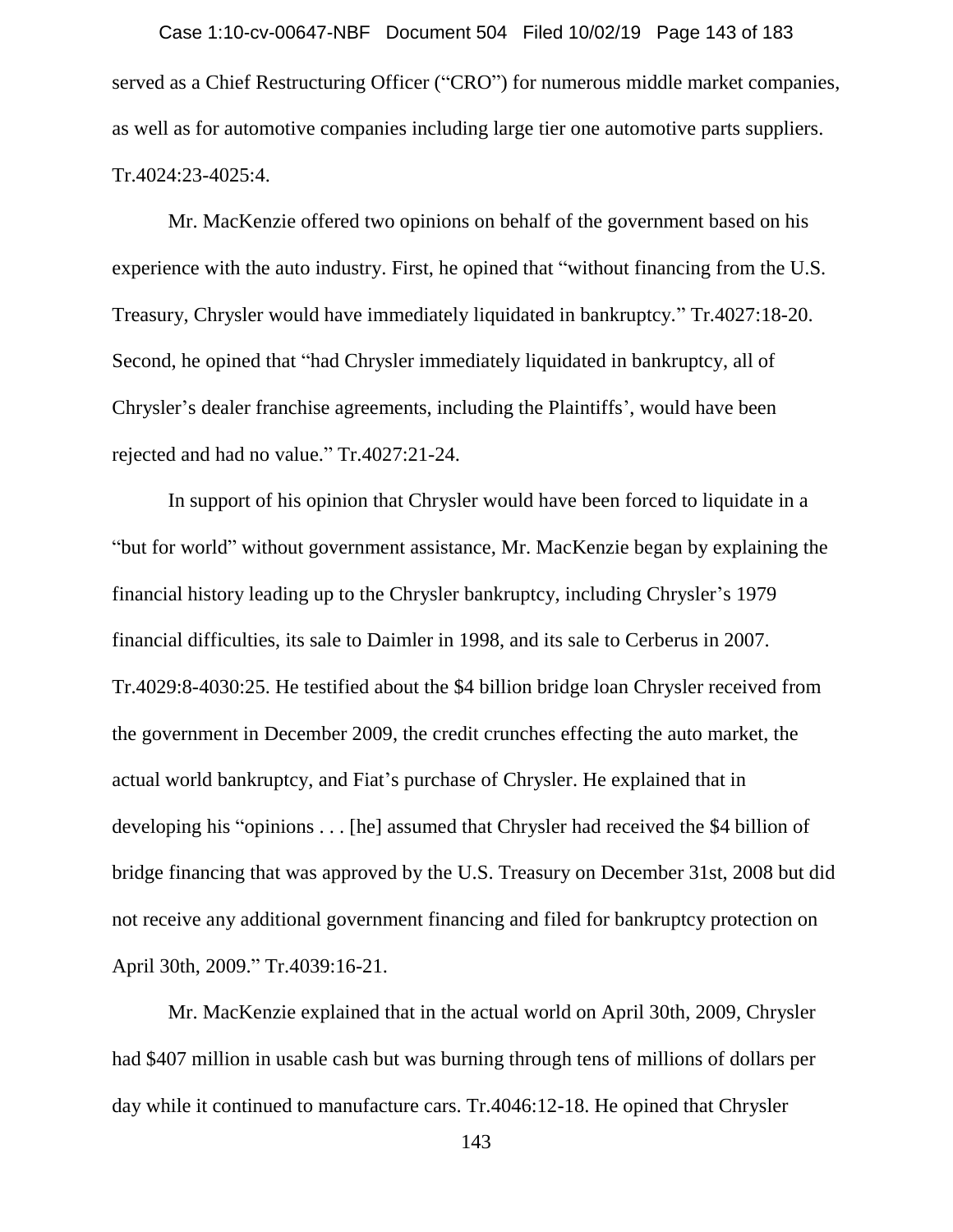would have been forced to liquidate without government financing because no financial institution would have been willing to provide DIP financing or any other financial assistance to Chrysler in April 2009. Tr.4047:7-17. He explained that because Chrysler had a high cash burn rate and a low amount of cash on hand it could be insolvent, which would result in the Chapter 11 bankruptcy being converted into a Chapter 7 bankruptcy. Tr.4045:8-10. Case 1:10-cv-00647-NBF Document 504 Filed 10/02/19 Page 144 of 183

Mr. MacKenzie explained that there would have been a significant negative impact on Chrysler's lenders, dealers, suppliers, employees, and consumers if it had been forced to liquidate. Tr.4050:19-23. Mr. MacKenzie further explained that in December 2008, Chrysler's warranty obligations totaled \$3.75 billion, and that given the low amount of cash Chrysler had on hand it would not have had funds available to finance a warranty program during a liquidation. Tr. 4060:22-4063:24. He also testified that at the time Chrysler would have filed for bankruptcy all of Chrysler's vehicle lines were unprofitable. For example, in 2008 the Jeep brand had a negative \$88 million worth, Dodge Ram Truck was worth a negative \$111 million, and Chrysler Town & Country was worth a negative \$25 million. Tr.4064:19-4065:2.

Mr. MacKenzie testified that, because Chrysler's manufacturing operations were all interconnected, the sale of any individual Chrysler vehicle line would have been difficult and that this would have reduced the value of Chrysler's lines in liquidation. Tr.4065:24-4067:9. Ultimately, Mr. MacKenzie concluded that under a liquidation of Chrysler, there would have been no recovery for any creditors beyond the secured lenders. Tr.4071:21-4072:4.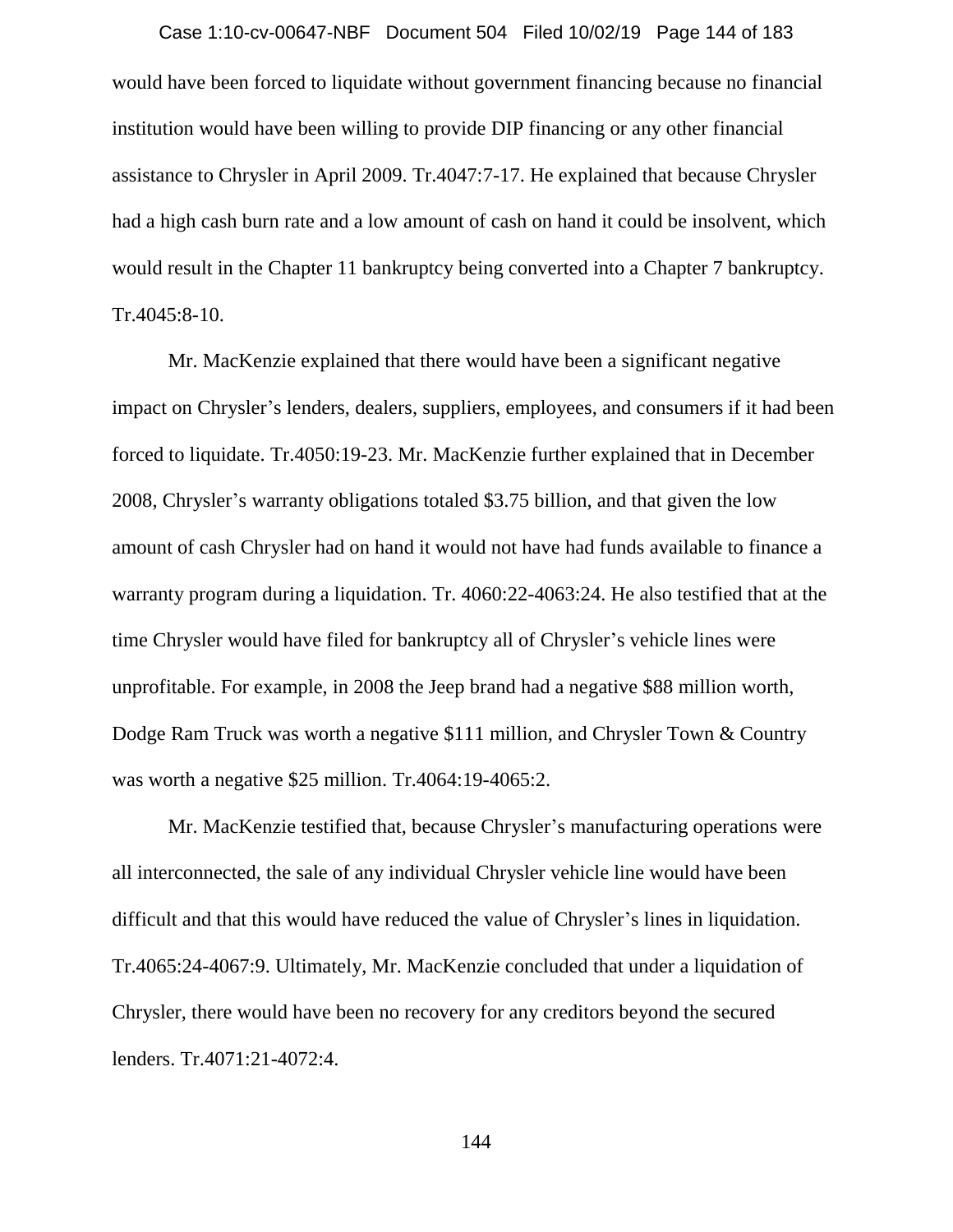Case 1:10-cv-00647-NBF Document 504 Filed 10/02/19 Page 145 of 183

In his second opinion, Mr. MacKenzie opined that in a Chrysler liquidation, all of the Chrysler franchise agreements, including those of the plaintiffs, would have been rejected. He explained that franchise agreements are executory contracts that can be rejected in a Chapter 11 bankruptcy and if they are not rejected must be assumed by another entity. Tr.4073:5-20. In a Chapter 7 liquidation, Mr. MacKenzie explained that "if a contract is not explicitly assumed by the trustee, the contract is automatically deemed to be rejected." Tr.4073:21-23. Mr. MacKenzie further explained that if Chrysler entered bankruptcy and was no longer manufacturing new cars, or shipping new cars, or reimbursing warranty work, all of which Chrysler was obligated to do under its franchise agreements, the CRO would have had a fiduciary duty to reject the franchise agreements because they imposed obligations on Chrysler that Chrysler would not be able to fulfill. He explained that where the franchise agreements would not generate any profits but potentially subject Chrysler to financial claims from the franchisees, the franchise agreements would be rejected in bankruptcy as soon as possible. Tr.4075:18-4077:2.

Finally, Mr. MacKenzie explained how and why his opinions about a Chrysler bankruptcy without government financing differed from plaintiffs' experts. Mr. MacKenzie testified that he could not find support for plaintiffs' assumption that Chrysler would have had \$2 billion on hand rather than the \$400 million he identified. According to Mr. MacKenzie, because some of that extra \$1.6 billion was held by foreign entities and \$846 million of that total was held as collateral by Chrysler's secured lenders, the extra dollars plaintiffs' experts identified would not have been available to help Chrysler get through a wind-down without the consent of Chrysler's creditors. Tr.4078:25- 4079:18. Next, Mr. MacKenzie testified that Mr. Berliner's assumption that there would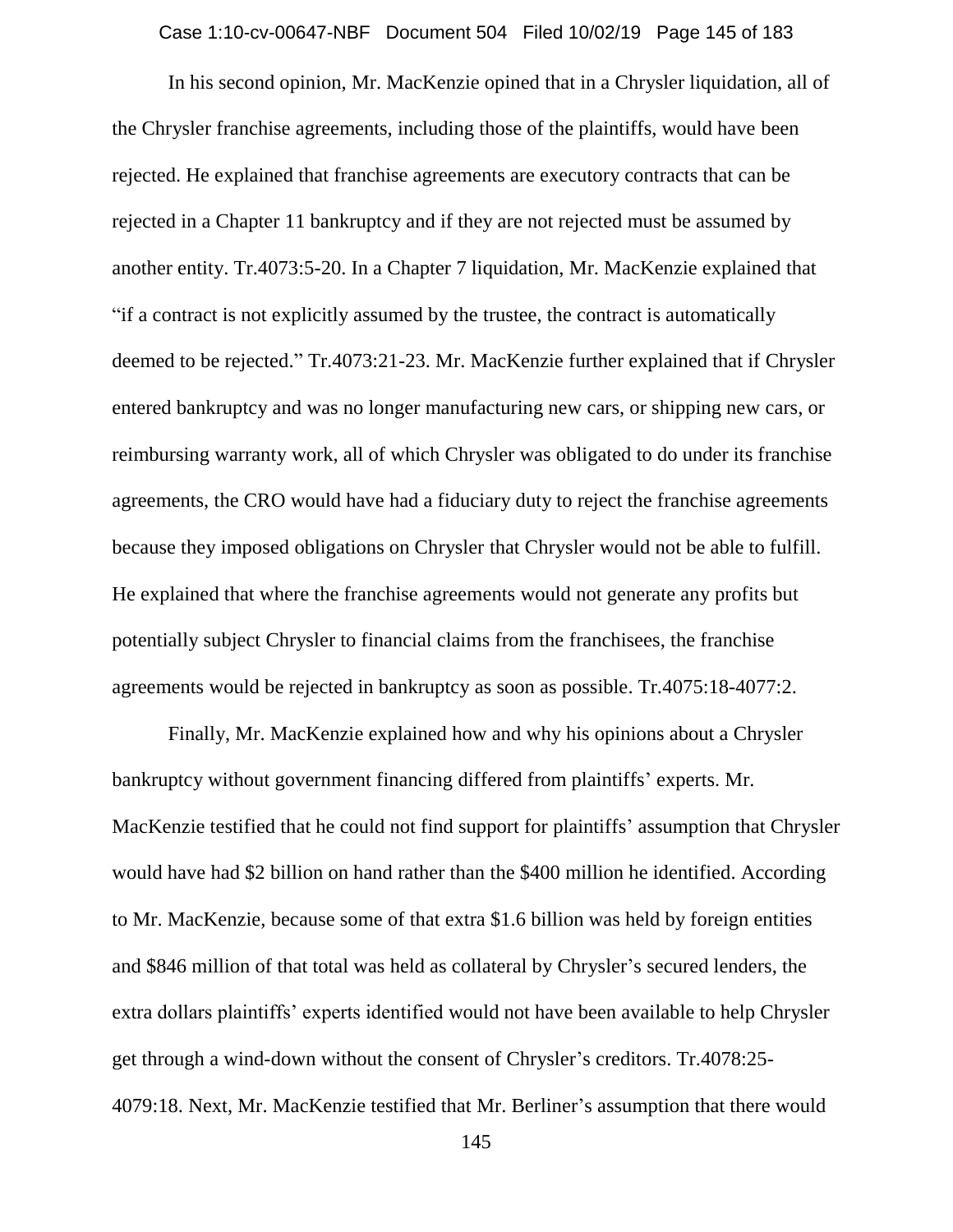have been DIP financing was not supported. Mr. MacKenzie explained that in the actual world, it was understood that neither Cerberus nor JP Morgan, first lien creditors, were willing to provide DIP financing to keep Chrysler continuing as an ongoing concern. Tr.4079:19-4081:10. Mr. MacKenzie testified that if there would have been other sources of DIP financing Chrysler would not have needed the \$4 billion bridge loan it sought from the government. *See* Tr.4081:8-10. Case 1:10-cv-00647-NBF Document 504 Filed 10/02/19 Page 146 of 183

Mr. MacKenzie explained why he believed that Mr. Berliner's assumption that the government would have funded a warranty program was not supported. Mr. MacKenzie testified that there is no evidence that the government would have funded a warranty program if it had decided not to otherwise provide Chrysler with financial support. Tr.4084:23-4085:1. Mr. MacKenzie testified that Mr. Berliner's opinion that in the first few months of an unassisted Chrysler bankruptcy it would have been business as usual for the dealers was not supported. According to Mr. MacKenzie, Mr. Berliner failed to acknowledge that business as usual would not have been possible if no new vehicles were being produced and Chrysler was not able to meet its warranty obligations or supply franchisees with Chrysler parts. Tr.4087:13-4092:15.

Finally, Mr. MacKenzie testified that Mr. Berliner's reliance on the Daewoo, Saab, and Suzuki bankruptcies was misplaced. He explained several of the major differences between those bankruptcies and a Chrysler bankruptcy without government assistance. Specifically, he testified that in those bankruptcies there was no economic crisis, there was a parent company not going through bankruptcy, and there was continued production of supplies and service during the bankruptcy. Tr.4094:2-4104:8.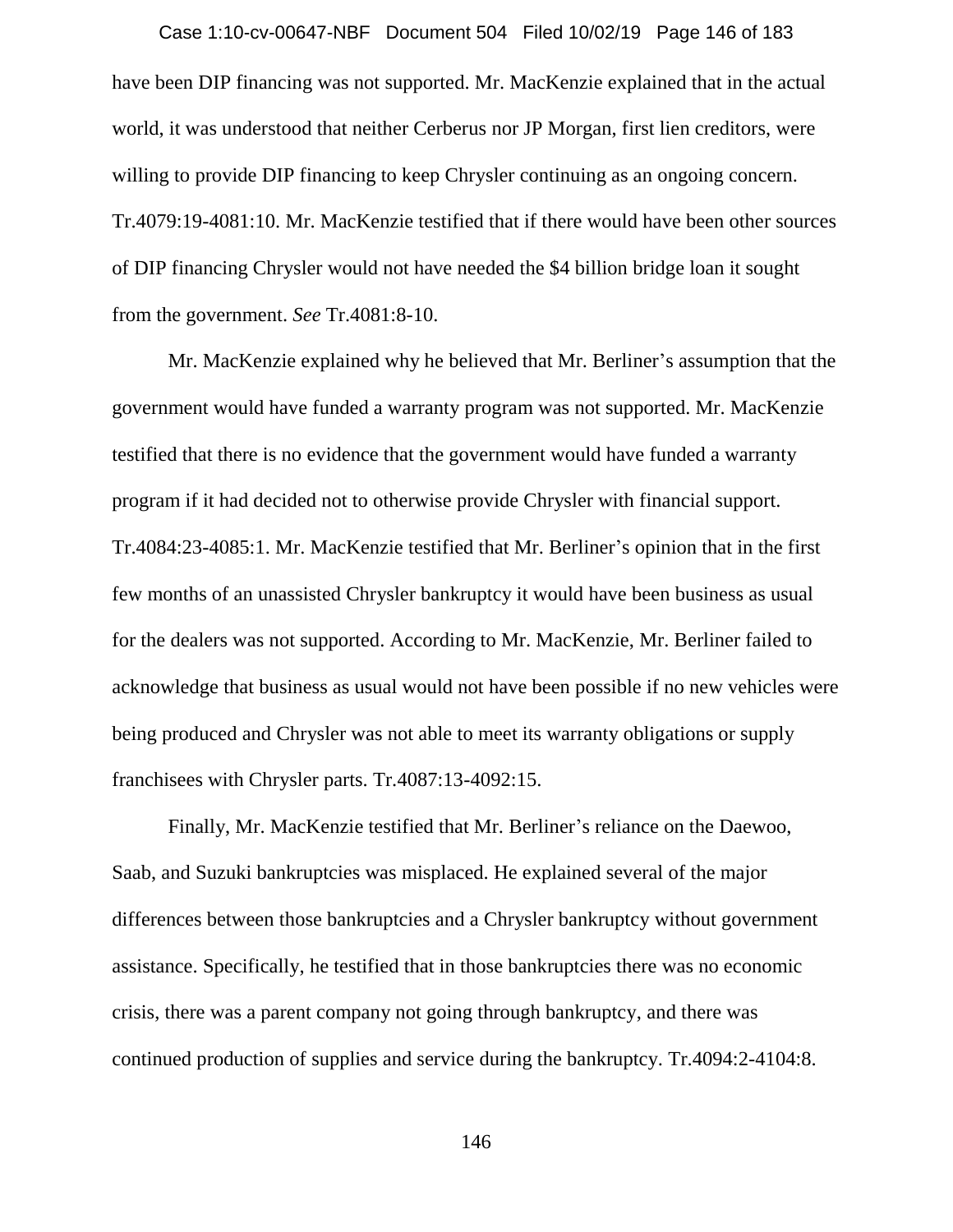### **iii. Judge Robert Gerber**

The government called Robert E. Gerber, a retired United States Bankruptcy Judge, who served for more than fifteen years in the United States Bankruptcy Court for the Southern District of New York to address the opinions offered by Judge Fitzgerald. Tr.4162:23-4163:2. Judge Gerber is currently Of Counsel to the law firm of Joseph Hage Aaronson LLC where he provides fiduciary, alternative dispute resolution, and consulting and expert testimony services. He is also an Adjunct Professor of Law at Columbia University Law School, a contributing author to Collier on Bankruptcy, and a Fellow of the American College of Bankruptcy. Tr.4170:11-22. During his judicial tenure, Judge Gerber oversaw many bankruptcy cases, including the GM bankruptcy which followed the Chrysler bankruptcy. Tr.4171:21-4172:3.

Judge Gerber broke his testimony into three parts (1) bankruptcy law and practice, (2) the real-world facts, and (3) a discussion of the bankruptcy cases that Judge Fitzgerald relied on. Judge Gerber first testified about bankruptcy law and practice. Tr.4172:10-14. He explained that liquidity in a Chapter 11 bankruptcy is "paramount." Tr.4172:25. Judge Gerber stated that "Chapter 11 cases live, or die, based on their available liquidity, the cash they need to operate every day." Tr.4173:14-16. He also stated that when all the assets of a debtor are subject to liens, the lien holders have "substantial . . . influence over the Chapter 11 case." Tr.4174:16-25. Judge Gerber explained that when Section 363 sales are used in a Chapter 11 bankruptcy, "bankruptcy judges approve 363 sales, if, but only if, the debtors lack the liquidity to allow the Chapter 11 case to proceed by  $\dots$ confirmation of a reorganization plan." Tr.4175:15-21.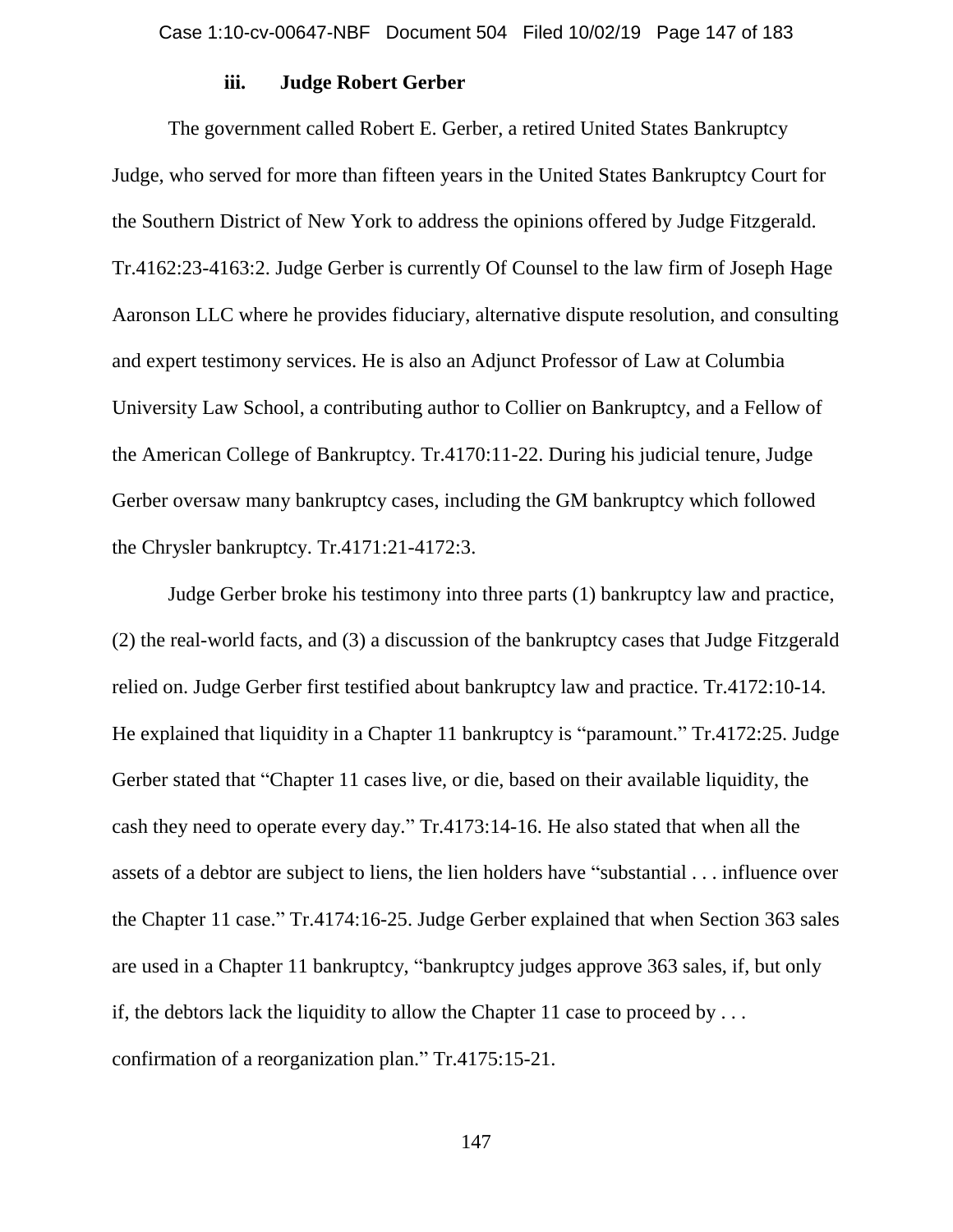Case 1:10-cv-00647-NBF Document 504 Filed 10/02/19 Page 148 of 183

Judge Gerber testified about DIP financing and how approval of DIP financing is secured. Tr.4184:10-13. He explained that DIP financing differs from the use of cash collateral which is subject to a lien. He testified that "DIP financing is required . . . when use of cash collateral alone will not do." Tr.4186:7-9. Judge Gerber explained that "[s]ources of DIP financing will vary with the amount of cash that's required[.]" Tr.4186:18-20. He explained that "[p]re[-bankruptcy]petition secured lenders are, indeed, a fairly common source of DIP financing, but where the debtor's assets are already entirely subject to prepetition liens, and . . . the prepetition lenders are already underwater, generalizations as to prepetition lenders' willingness to lend more, based on observations of the broader universe of financing transactions, are of little or no value." Tr.4187:15-23. Judge Gerber thus took issue with Judge Fitzgerald's characterization of the government's control of the bankruptcy process as "unusual." He opined that because the government was providing billions of dollars in DIP financing that the government's involvement in shaping the bankruptcy terms was not unusual. Tr.4189:15-20. He explained that DIP lenders normally "exert significant influence over their borrowers as a condition to their providing DIP financing loans." Tr.4190:4-6.

Judge Gerber testified that he also disagreed with Judge Fitzgerald's contention that the speed with which the Chrysler 363 sale took place was unusual. Tr.4193:14-17. Judge Gerber testified that in large bankruptcies 363 sales have become the norm so that the bankruptcy estate can survive long enough to pay back its creditors. Tr.4193:18- 4199:9.

Judge Gerber also testified about why the actual world facts needed to be considered in formulating a "but for world" bankruptcy without government assistance.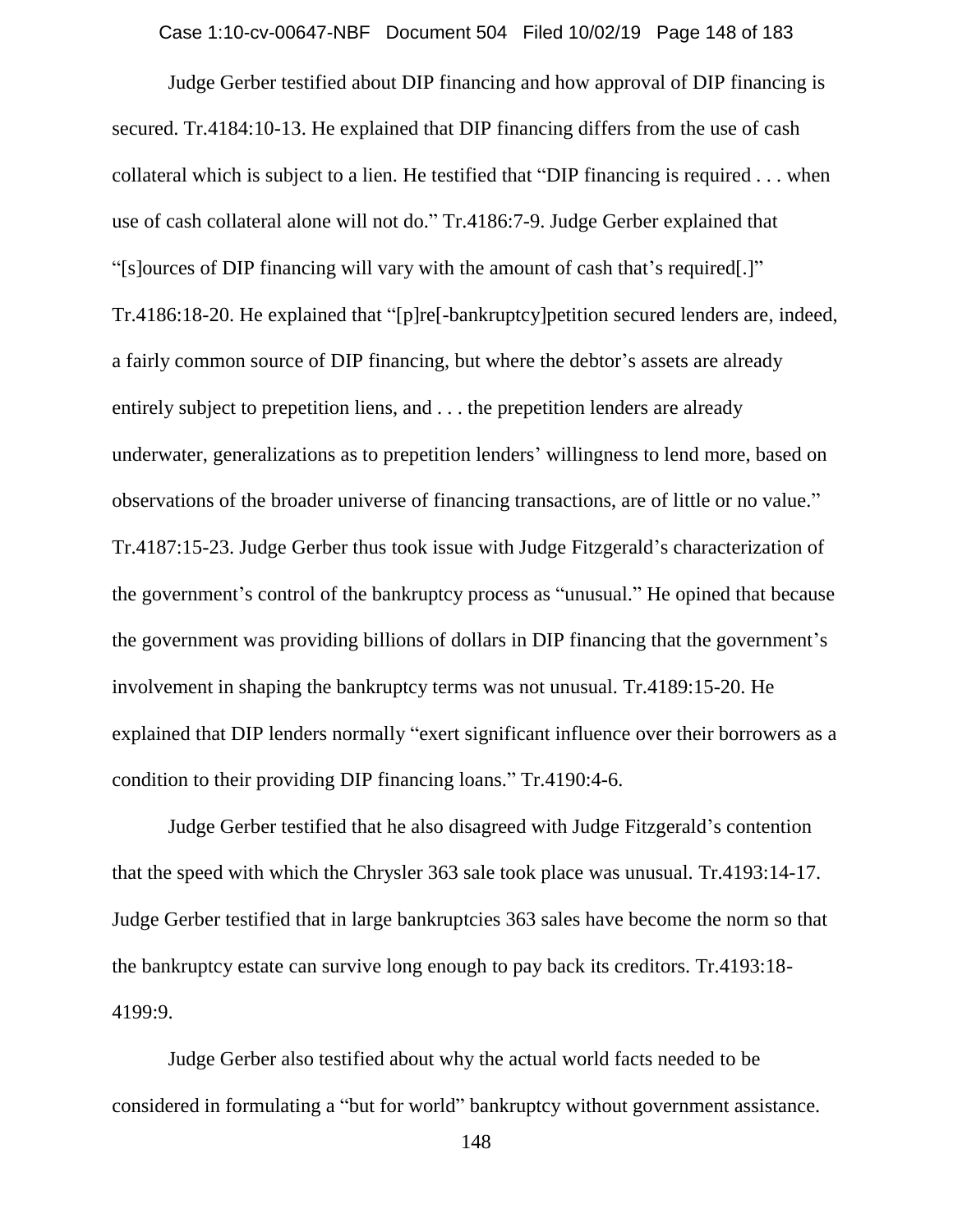Judge Gerber testified that he reviewed the declarations that Robert Manzo, Thomas LaSorda, and Robert Nardelli filed with the bankruptcy court, and that these declarations confirmed that there would not have been any DIP financing available to Chrysler. Tr.4208:4-4211:11. Judge Gerber thus found Judge Fitzgerald's opinion that someone would have provided DIP financing to Chrysler in the "but for world" to be unsupported. He explained this was because her opinion rested solely on "what lenders sometimes do, and what the first lien lenders might theoretically have been motivated to do," and not on real-world facts. Tr.4211:12-16. Judge Gerber further explained that the declarations filed in the actual Chrysler bankruptcy also would have ruled out financing by Fiat or from the dealers, as Judge Fitzgerald opined. Tr.4211:24-4212:8. Case 1:10-cv-00647-NBF Document 504 Filed 10/02/19 Page 149 of 183

Judge Gerber next challenged Judge Fitzgerald's assertion that there would have been multiple bidders for Chrysler's assets if there had been an open 363 sale in a "but for world." Judge Gerber testified that Thomas LaSorda filed a declaration with the bankruptcy court in which LaSorda, consistent with his testimony in this court, stated that the government was the last hope because no other auto company was willing to form an alliance with Chrysler despite his extensive efforts. Tr.4217:4-23.

Finally, Judge Gerber took issue with Judge Fitzgerald's opinion that the Suzuki and Hostess bankruptcies were appropriate comparisons for what a Chrysler bankruptcy would have looked like without government financing. Tr.4233:8-20. Judge Gerber testified that American Suzuki "was a distributor but not a manufacturer," which distributed vehicles manufactured by its Japanese parent company Suzuki. Tr.4233:21- 4234:4. Therefore, Judge Gerber explained, American Suzuki did not face the same financing and liquidity problems that Chrysler would have faced in its "but for world."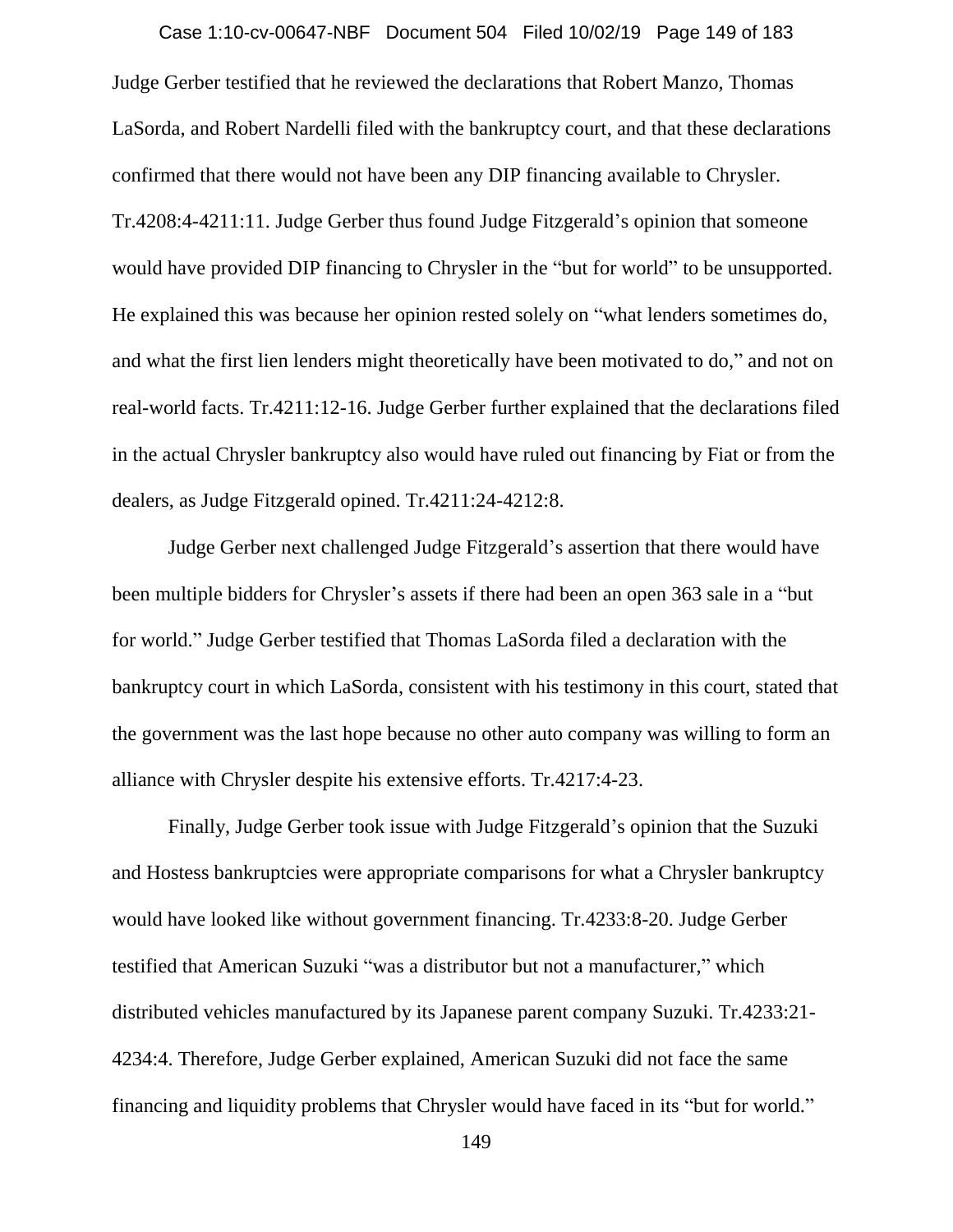Tr.4234:4-11. Judge Gerber further noted that American Suzuki had sufficient liquidity from its parent and thus would have enough cash to complete the Chapter 11 bankruptcy. Judge Gerber testified that Judge Fitzgerald "fail[ed] to note the essential role played by the Japanese parent in the American Suzuki bankruptcy and the absence of any such benefactor in Chrysler." Tr.4236:18-21. Case 1:10-cv-00647-NBF Document 504 Filed 10/02/19 Page 150 of 183

Judge Gerber next explained that the Hostess bankruptcy was much smaller than that of Chrysler, Hostess was in a more stable financial position, and Hostess had the funding it needed to remain in business during its bankruptcy. Tr.4237:22-25. He also noted that the Hostess stores were owned and operated by Hostess, which meant that Hostess had the responsibility of exacting extra value from them. The Chrysler franchise agreements, in contrast, were not assets of Chrysler but liabilities. Tr.4239:13-24.

On cross examination, Judge Gerber acknowledged that the government's decision to become the DIP financing lender was not consistent with traditional lending practices because the government agreed to take a priority lower than preexisting creditors who already were not likely to be paid in full. Tr.4244:17-21, Tr.4246:4-9. Judge Gerber also acknowledged that the 363 sale in the actual Chrysler bankruptcy was different from a typical 363 sale in that any party wanting to bid for Chrysler's assets had to agree to honor the collective bargaining agreements and the UAW Retiree Settlement Agreement the government had negotiated. Tr.4282:3-25. He also agreed that Chrysler, as an entity, would not have had any interest in what would happen to its contracts with third parties once its assets were acquired by another entity. Tr.4281:21-24.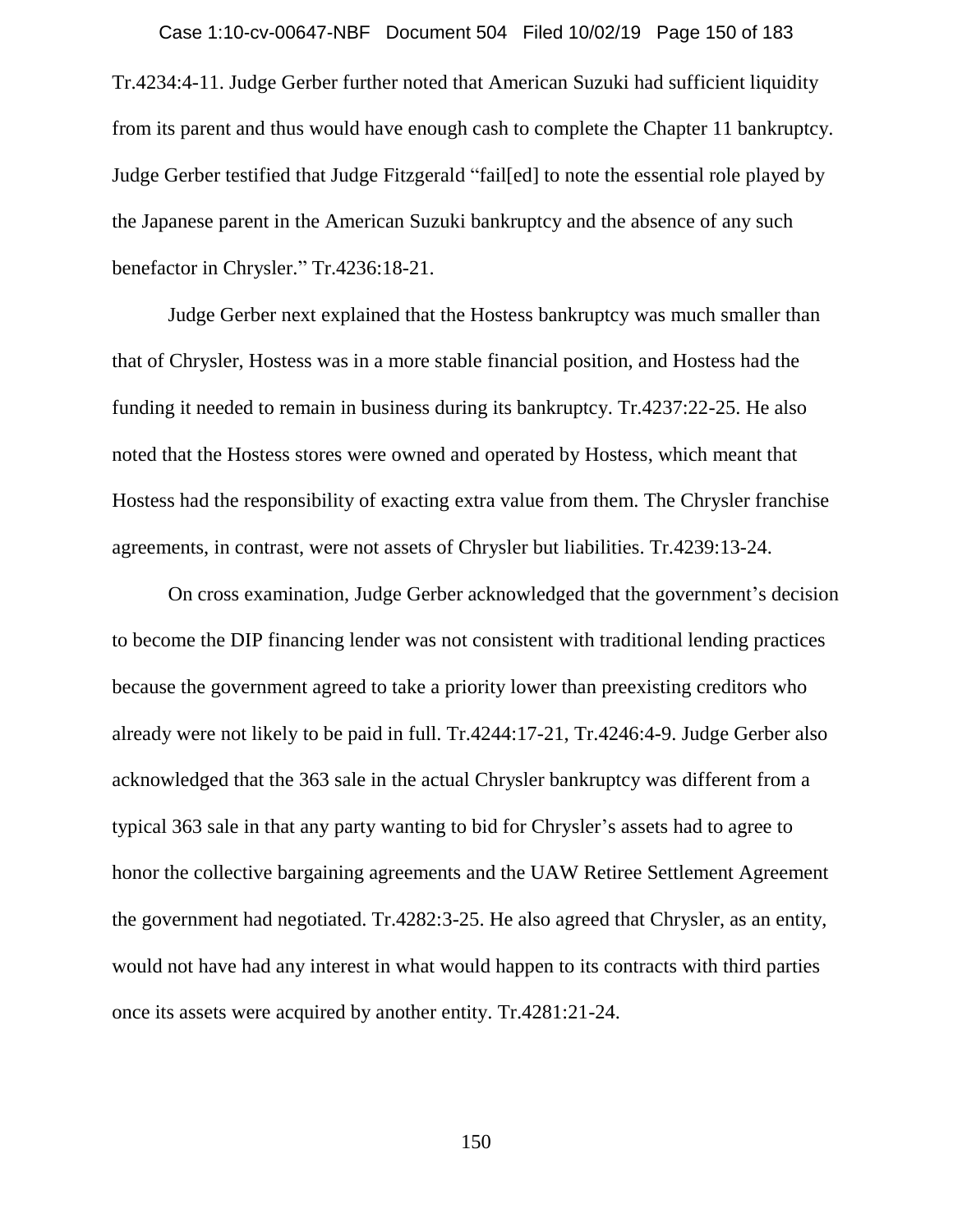### **iv. Joseph T. Gardemal**

The government presented the testimony of Joseph T. Gardemal III, a managing director with the firm Alvarez & Maral, an international consulting firm, to respond to the valuations performed by Ms. Murphy and Mr. Stockton. Tr.4417:9-22. Mr. Gardemal is a certified public accountant, a certified valuation analyst and a certified fraud examiner. He holds a certification in distress business valuation and is accredited in business valuation by the American Institute of Certified Public Accountants. Tr.4418:2-7. He has been an auditor, forensic accountant, and valuation professional for over thirty years. Tr.4418:11-12. He testified that for the past twenty years he has served as an auditor, valuation professional, and financial consultant to the automotive retail industry and has valued over 100 dealerships. Tr.4418:13-19.

Mr. Gardemal offered the following five opinions regarding Ms. Murphy's expert report: (1) Ms. Murphy appropriately assumed that without government financing Chrysler would have had to enter bankruptcy, (2) Ms. Murphy erred in valuing the entire dealership and not just the franchise agreement, (3) Ms. Murphy's assumptions about the "but for world" were unreasonable and contradicted by the facts, (4) Ms. Murphy's assumption that a Section 363 purchaser would have assumed the franchise agreements of the entire Chrysler dealership network was unreasonable, and (5) Ms. Murphy's valuation opinions were faulty because her growth rate, discount rate, and the terminal value she selected were incorrect and unsupported. Tr.4422:3-4423:10.

Mr. Gardemal offered the following three opinions regarding Mr. Stockton's valuation analysis: (1) that Mr. Stockton appropriately assumed Chrysler would enter bankruptcy in his fair value and lost profit analysis, (2) that some of Mr. Stockton's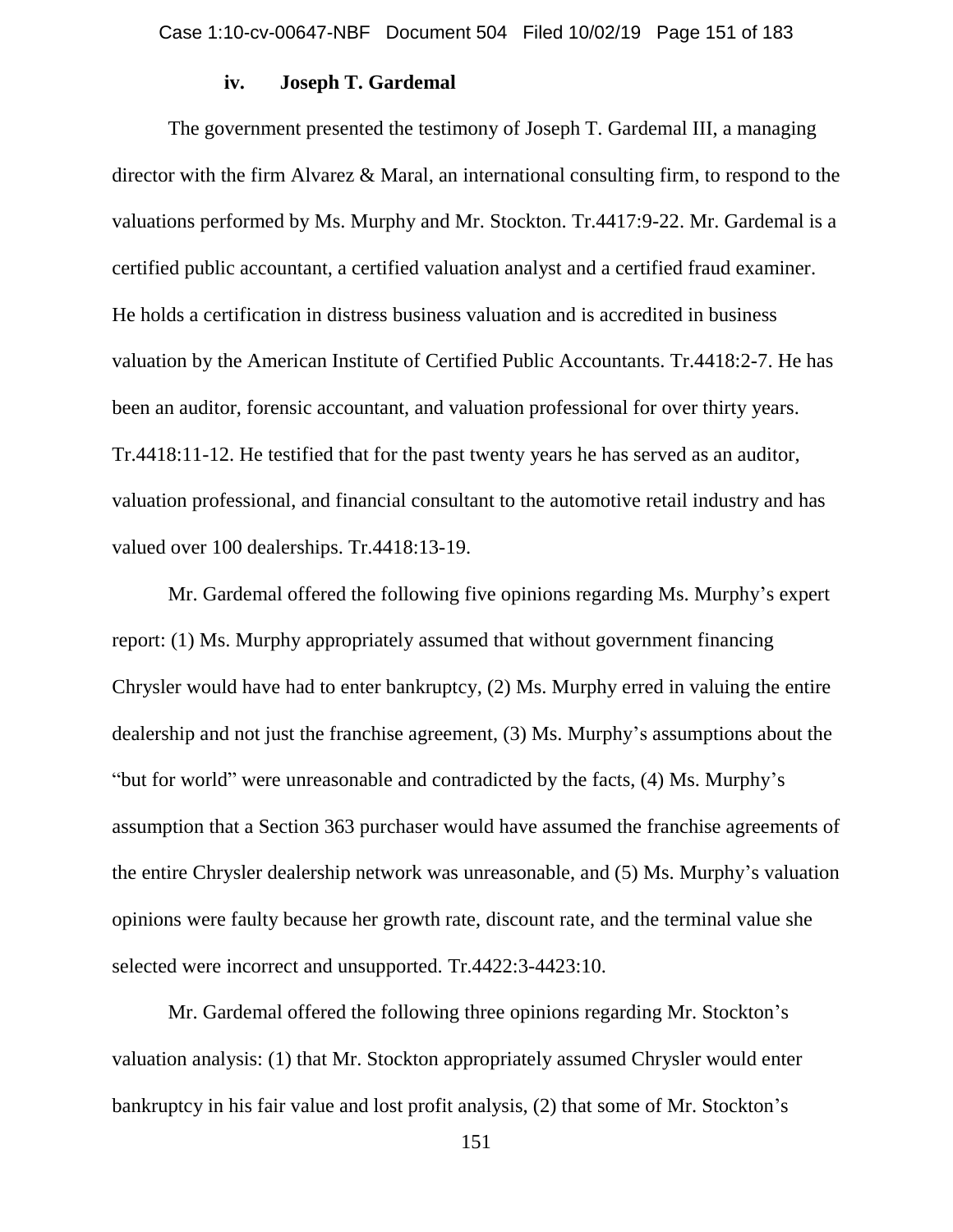assumptions were contradicted by the facts, and (3) Mr. Stockton's valuation and lost profit scenarios were fundamentally flawed because he failed to provide guidance on which of his multiple (seventeen months, three years or ten years) liquidation scenarios was the appropriate measure, and because he ignored or under-allocated fixed expenses in reaching his profit contribution calculations. Tr.4423:13-4425:4. Case 1:10-cv-00647-NBF Document 504 Filed 10/02/19 Page 152 of 183

Mr. Gardemal testified that, had Ms. Murphy and Mr. Stockton made the correct assumptions, they would have reached the same conclusion he reached: That at the time of the valuation dates of December 2008 or April 2009, the plaintiffs' franchise agreements would have had zero value. Tr.4426:4-9.

Turning first to Mr. Gardemal's disagreements with Ms. Murphy's valuation opinions, Mr. Gardemal testified that Ms. Murphy made a fundamental error by conflating the value of the plaintiffs' franchise agreements with the value of their dealerships. According to Mr. Gardemal, Ms. Murphy "inappropriately includes assets and profits unrelated to the Chrysler franchise agreement, and she therefore doesn't value the franchise agreement." Tr.4428:17-20. Specifically, Mr. Gardemal stated that Ms. Murphy failed to acknowledge that some of the plaintiffs' income streams were not dependent upon the plaintiff having a Chrysler franchise agreement. Tr.4428:24-4429:3. Mr. Gardemal testified, consistent with Dr. Carron's testimony, that Ms. Murphy should have limited her calculations to the income streams derived solely from new Chrysler vehicle sales, Chrysler warranty work, and discounted sales of Chrysler parts, the three sources of income provided by Chrysler to franchisees. Tr.4429:15-20.

Mr. Gardemal also testified that Ms. Murphy's various assumptions regarding the "but for world" were unreasonable and unsupported. Mr. Gardemal stated that Ms.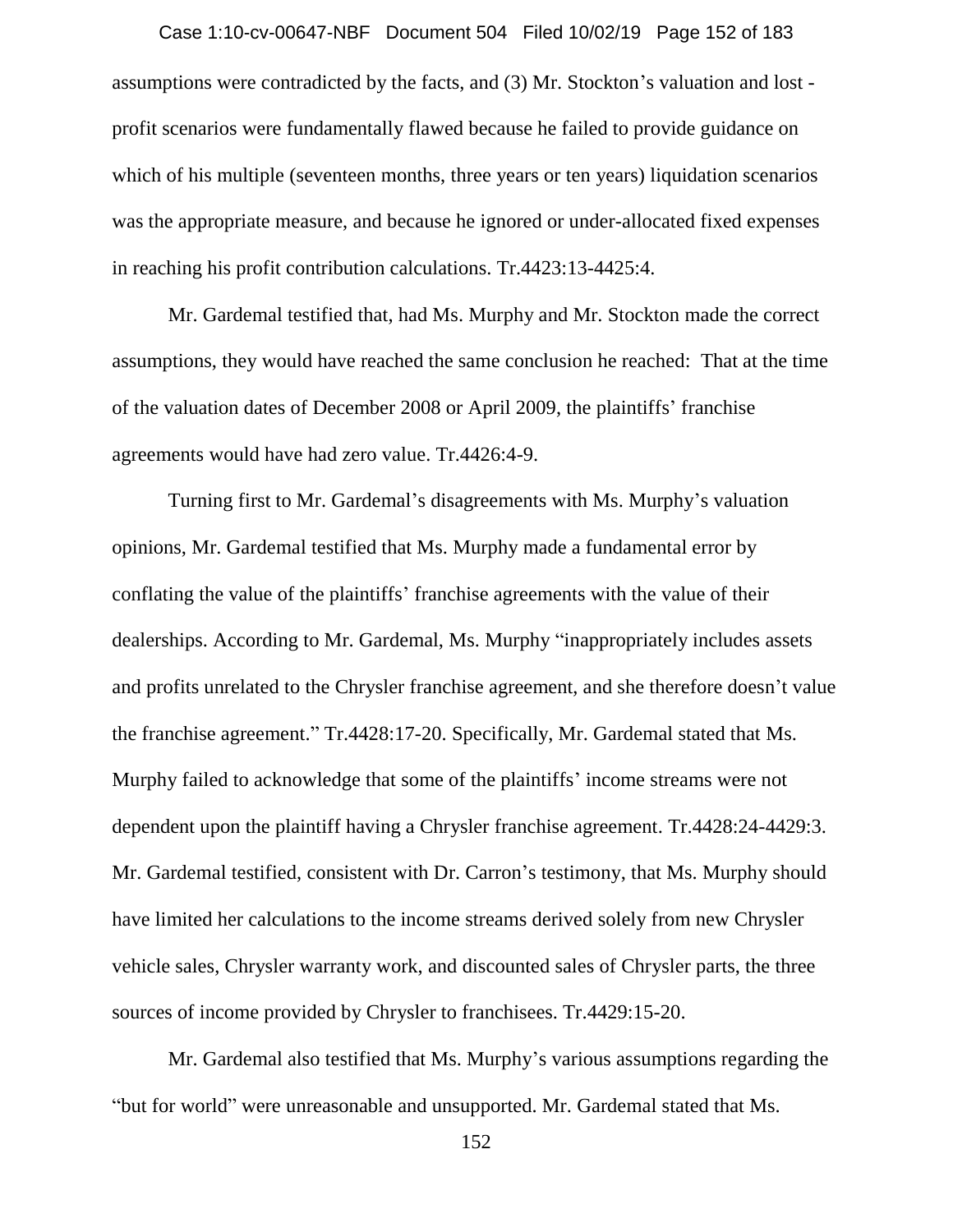Murphy's "assumption that the Chrysler franchise agreements continue on indefinitely is unreasonable and renders her analysis unreliable." Tr.4436:18-20. Mr. Gardemal explained that Chrysler in the "but for world" would have immediately liquidated and terminated production of all of its vehicle lines upon entering bankruptcy. Tr.4437:8- 4438:2. Mr. Gardemal thus determined that Ms. Murphy's conclusion that plaintiffs' franchise agreements should have been valued as ongoing Chrysler franchises was not supported. He noted that not only was her conclusion inconsistent with the reality of Chrysler's circumstances, but that plaintiffs' expert, Mr. Berliner, conceded that in the event of a bankruptcy Chrysler would have had to shut down all of its manufacturing facilities and part depots for a period. Tr.4439:24-4440:7. Case 1:10-cv-00647-NBF Document 504 Filed 10/02/19 Page 153 of 183

Mr. Gardemal testified that Ms. Murphy's assumption that a Section 363 purchaser would have maintained or assumed the entire Chrysler dealership network was also unreasonable. Tr.4443:25-4444:4. He noted that Ms. Murphy's assumption was contradicted by the plaintiffs' expert, Mr. Berliner, who testified that some plaintiffs would likely have been eliminated during or right after the bankruptcy. Tr.4445:3-12. Mr. Gardemal noted that Ms. Murphy failed to consider the "risk that a new entity would choose to retain none or only some of Chrysler's prebankruptcy franchises." Tr.4446:15- 17. He explained that she did not consider the fact that several of the plaintiffs had failed to meet the MSR over the course of four to five years and thus ran the risk of being rejected in a Chrysler bankruptcy as low-performing franchisees. Tr.4446:23-4447:12. He testified that "[i]n this case, with Chrysler in bankruptcy, and evaluating which dealership contracts to reject, dealers not meeting their MSR would necessarily be at a higher risk of rejection than dealerships meeting their contractual obligations." Tr.4448:18-22.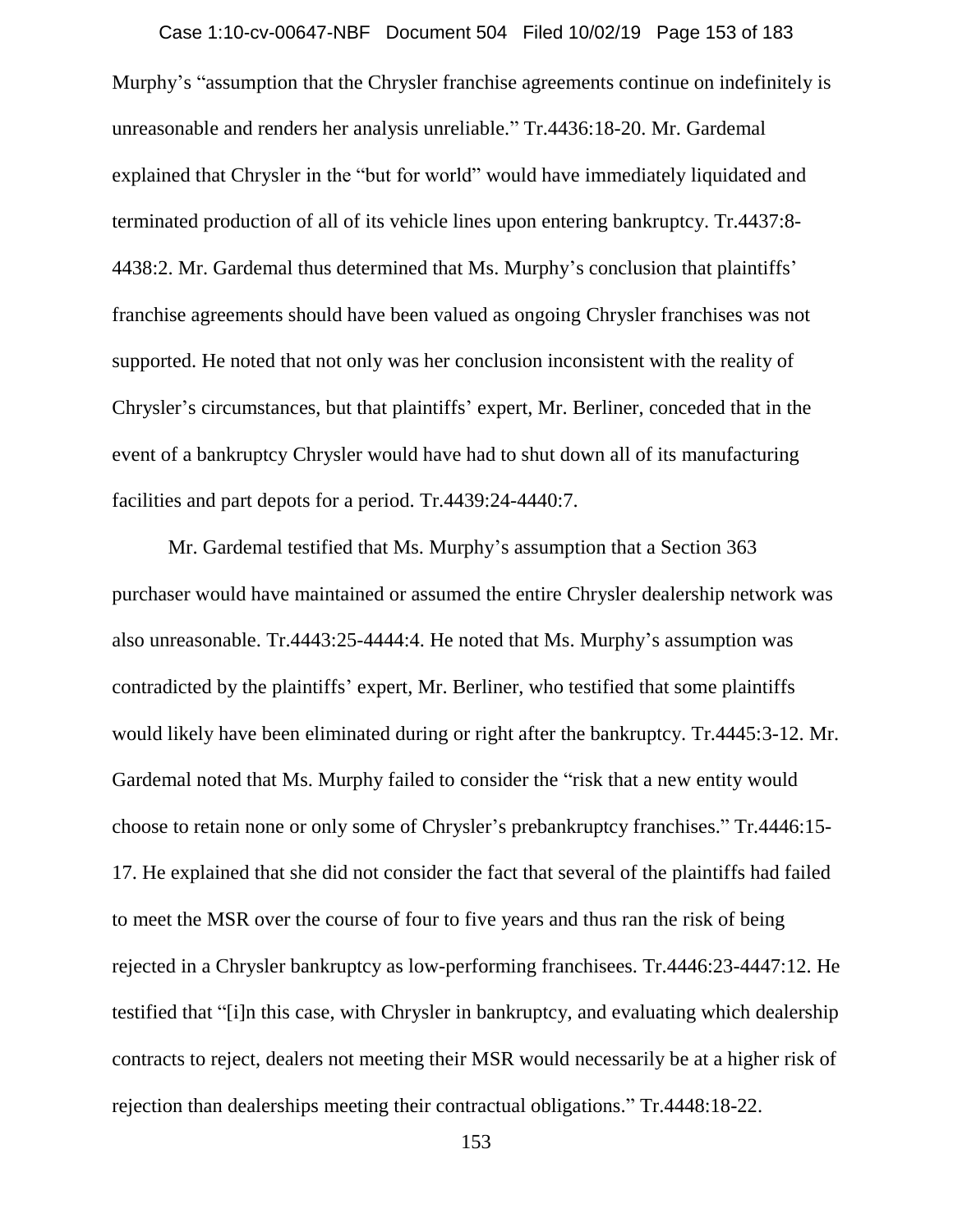Case 1:10-cv-00647-NBF Document 504 Filed 10/02/19 Page 154 of 183

Mr. Gardemal concluded his critique of Ms. Murphy's valuation by discussing three methodological flaws. First, Mr. Gardemal challenged Ms. Murphy's "expected growth rate projections." He stated that the growth rate projections, "do not appear to be supported by the historical performance of the Model Plaintiffs and are not supported by automotive industry data known at the valuation dates." Tr.4449:21-25. Mr. Gardemal noted that Ms. Murphy assumed that during a Chrysler bankruptcy not only would Chrysler not lose any market share, but that Chrysler's annual sales would grow by 11 percent. Mr. Gardemal testified that this assumption ran counter to the data of what happened during the 2008-09 financial crisis. Tr.4450:13-22. Mr. Gardemal testified that even Chrysler, in its Viability Plan, estimated retail sales to increase only by 5.2 percent from 2009 to 2010, 4.4 percent from 2010 to 2011, and 4.5 percent from 2011 to 2012, with government assistance. Tr.4450:23-4451:2.

Mr. Gardemal also challenged Ms. Murphy's discount and capitalization rates. He testified that they were "understated and inconsistent with the economic facts," resulting in overstated values for the representative plaintiffs. Tr.4453:3-8. Specifically, Mr. Gardemal testified that her discount rate on future profits failed to capture the high risk associated with a potential purchase of the plaintiffs' Chrysler franchise agreements. Mr. Gardemal explained that Ms. Murphy used a small company risk premium ranging between 7.2 and 8.7 percent but should have used a 9.7 risk percentage premium. Tr.4457:1-8. Mr. Gardemal also testified that Ms. Murphy's discount rate was too low for individual franchises because she did not consider specific factors related to their businesses, such as which Chrysler brands they offered or their past performance. Tr.4457:12-4449:20.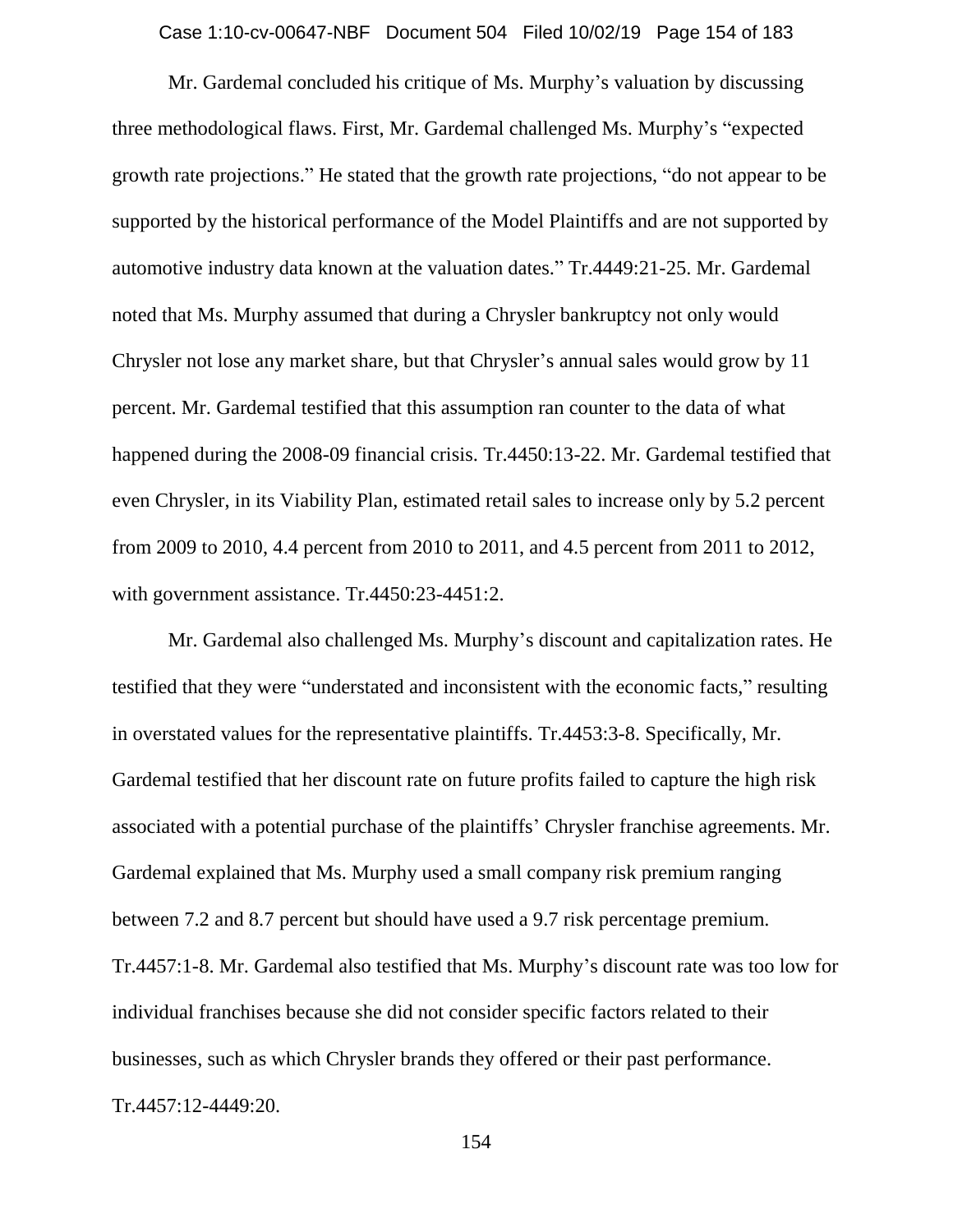Case 1:10-cv-00647-NBF Document 504 Filed 10/02/19 Page 155 of 183

Finally, Mr. Gardemal challenged Ms. Murphy's terminal value calculation because it failed to account for the distress faced by Chrysler and "the significant volatility to which the Model Plaintiffs were subject." Tr.4459:21-4460:1. Mr. Gardemal testified that Ms. Murphy's annual growth rate of 5%, was improper because the plaintiffs never saw such a high annual growth. Mr. Gardemal noted that Barry's Auto was the best performing dealer with an annual growth rate of 4% while Jim Marsh saw an annual decline of 22% between 2006 and April 2009. Tr.4461:10-15. Mr. Gardemal testified that the "perpetual growth rate of 5 percent is also in contrast to Chrysler's projections at February 2009 that the [Seasonally Adjusted Annual Rate ("SAAR")] would increase at an annualized rate of 4.5 percent -- that's the SAAR for the industry, not specific -- assuming receipt of government funding." Tr.4461:16-20. Thus, Mr. Gardemal concluded that Ms. Murphy's terminal rate was unfounded and thus unreliable.

Next, Mr. Gardemal disputed Mr. Stockton's valuation on two grounds. First, he opined that Mr. Stockton's "assumptions are unreasonable, inappropriate, and contradicted by the economic evidence" and thus his valuations are unreliable. Tr.4464:1- 5. Specifically, Mr. Gardemal explained that Mr. Stockton assumed for his fair value and profit contribution value that the government would be providing some financial assistance. Tr.4465:16-18.

Second, Mr. Gardemal testified that "Mr. Stockton's profit contribution calculations for Finnin and Guetterman are flawed and, as I understand it, irrelevant to a taking case. But even if they were relevant, by either ignoring or underallocating fixed expenses, Mr. Stockton has overstated any hypothetical lost profits for these two Model Plaintiffs." Tr.4470:18-24. Mr. Gardemal explained that Mr. Stockton's profit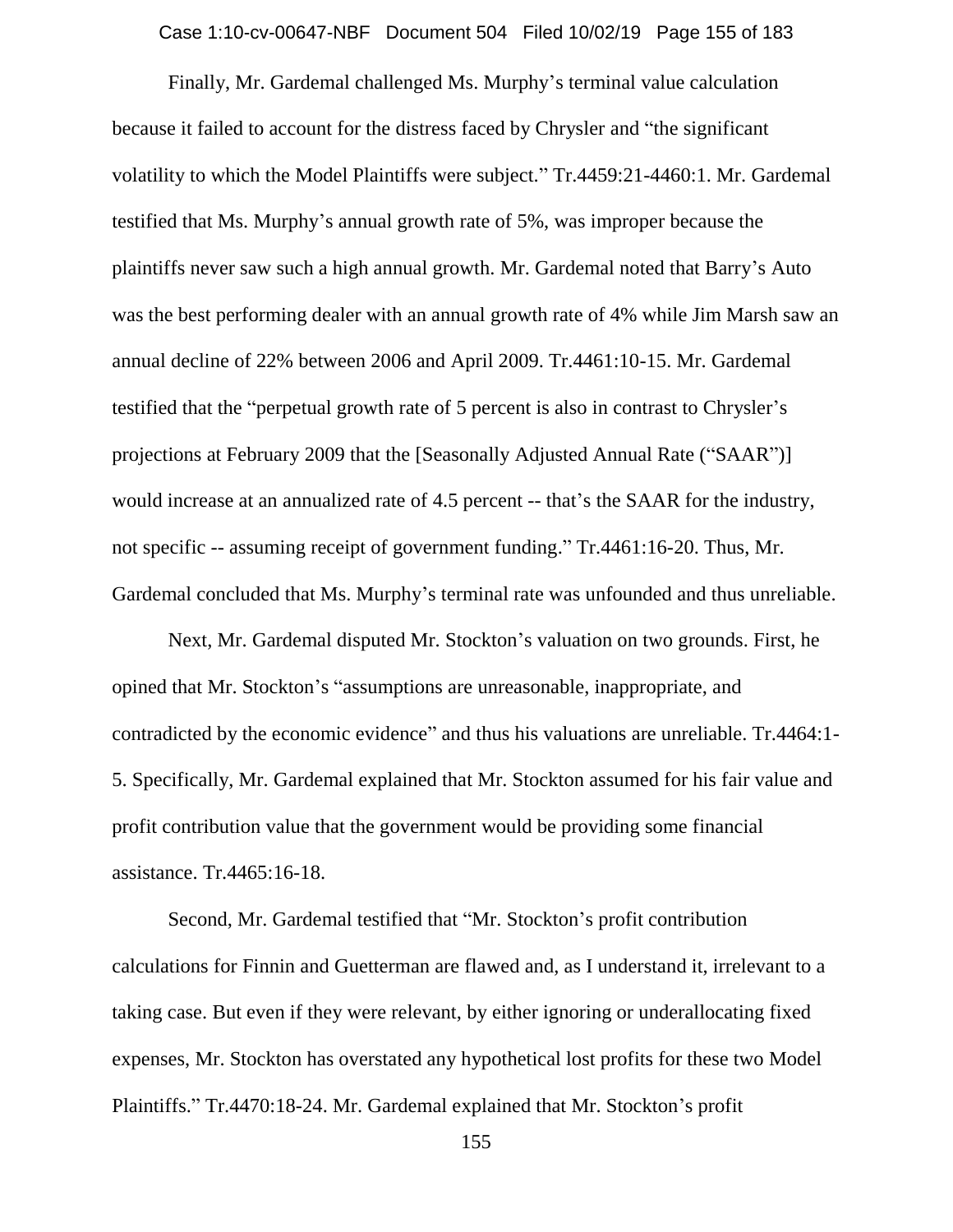contribution is flawed because he makes aggressive future sale volume projections for the income streams he valued and because he includes profits from income streams that were not associated with the franchise agreement. Tr.4472:1-5. Mr. Gardemal opined that these errors in Mr. Stockton's assumptions made Mr. Stockton's valuations based on lost net profits in a "but for world" unreliable. Case 1:10-cv-00647-NBF Document 504 Filed 10/02/19 Page 156 of 183

#### **v. Professor Daniel R. Fischel**

The government's last expert was Daniel R. Fischel, the "president of Compass Lexecon, a consulting firm that specializes in the application of economics to a variety of legal and regulatory issues." Tr.4645:23-4646:1. Professor Fischel is also the Lee and Brena Freeman Professor of Law and Business Emeritus at the University of Chicago Law School. He previously served as the Dean of the University of Chicago Law School, the Director of the Law and Economics Program at the University of Chicago, and as Professor of Law and Business at the University of Chicago Graduate School of Business, the Kellogg School of Management at Northwestern University, and the Northwestern University Law School. Tr.4646:2-10. He has "served as a consultant or advisor on economic issues to, among others, the United States Department of Justice, the United States Securities and Exchange Commission, the National Association of Securities Dealers, the New York Stock Exchange, the Chicago Board of Trade, the Chicago Mercantile Exchange, the New York Mercantile Exchange, the United States Department of Labor, the Federal Deposit Insurance Corporation, the Resolution Trust Corporation, the Federal Housing Finance Agency, and the Federal Trade Commission." Tr.4646:20-4647:5. He is also "a member of the American Economic Association and the American Finance Association." Tr.4647:6-7. Professor Fischel has testified in over 50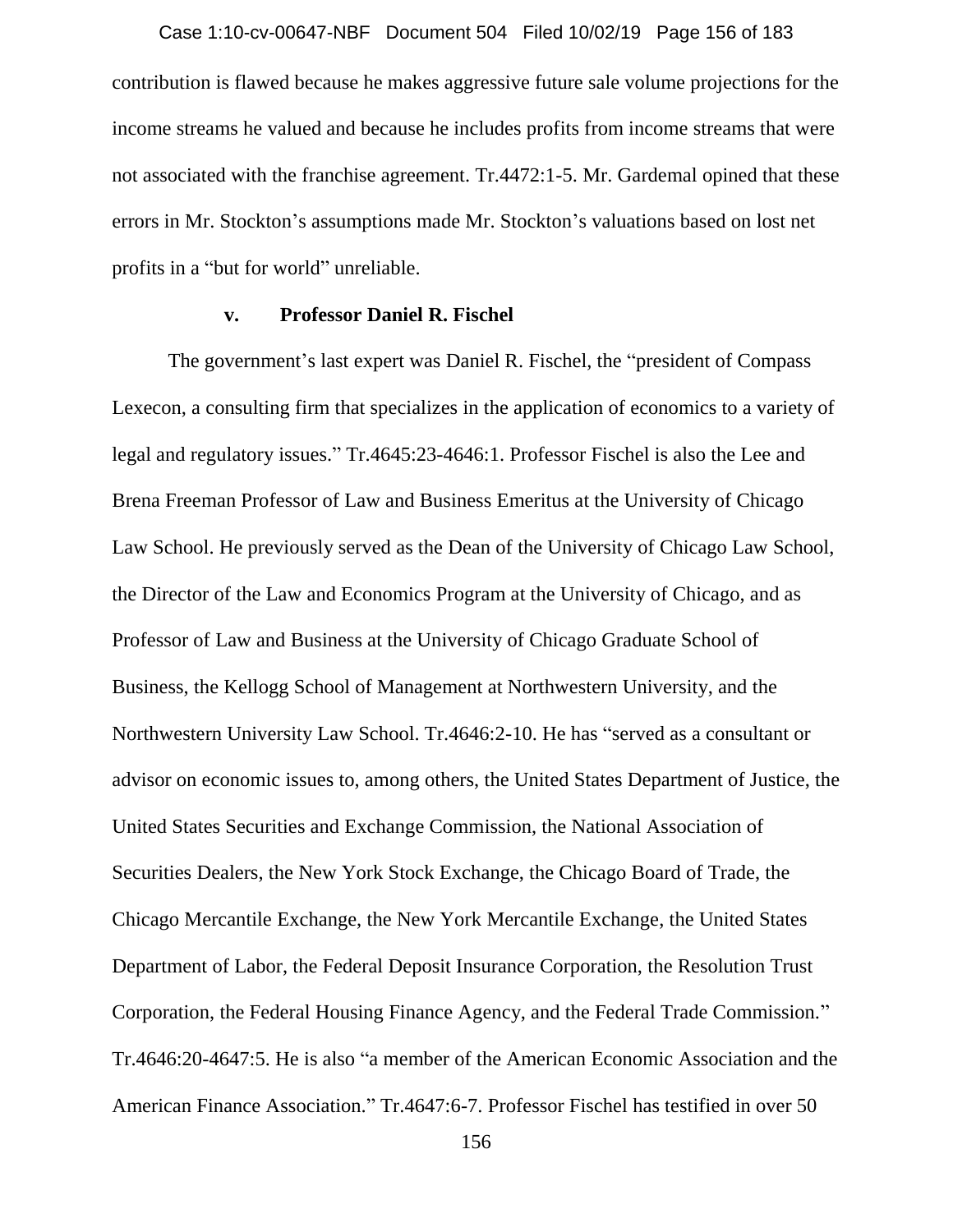proceedings in federal and state courts as an expert in valuation, financial institutions, regulation of financial markets, the economic analysis of damage claims, and the economics of government contracts and public and private markets. Tr.4647:15-25. Case 1:10-cv-00647-NBF Document 504 Filed 10/02/19 Page 157 of 183

Professor Fischel offered five opinions, as follows: (1) Chrysler would have needed to liquidate in December 2008 or April 2009, (2) Fiat would not have entered into a business combination with Chrysler absent government funding, (3) the \$24 billion that Chrysler needed in DIP financing was unavailable in the private lending market, (4) the terms of the government's assistance were consistent with a commercial desire to protect capital, and (5) plaintiffs' claims are speculative and contradicted by the relevant economic evidence. Tr.4649:11-4650:4.

Professor Fischel testified that Chrysler was insolvent by December 2008 and that without government financial assistance Chrysler would have immediately liquidated. Tr.4655:16-4656:1. He stated that "Chrysler's liabilities exceeded its assets" and that "Chrysler's financial statements show that the fair value of its financial liabilities was only 59 percent of the book value of those same liabilities as of December 31st, 2008." Tr.4656:4-11. Professor Fischel further testified that the value of Chrysler's debt declined from sixty-three cents on the dollar in April 2008 to only twelve cents on the dollar in April 2009. Tr.4656:18-24. Professor Fischel noted that even with the \$4 billion bridge loan, Chrysler would have been insolvent in April 2009. Tr.4659:22-4660:15. He explained that the value of Chrysler's assets declined substantially during this time, that Chrysler incurred more debt during this period, and that the value of that debt continued to decline. Tr.4660:8-4662:4.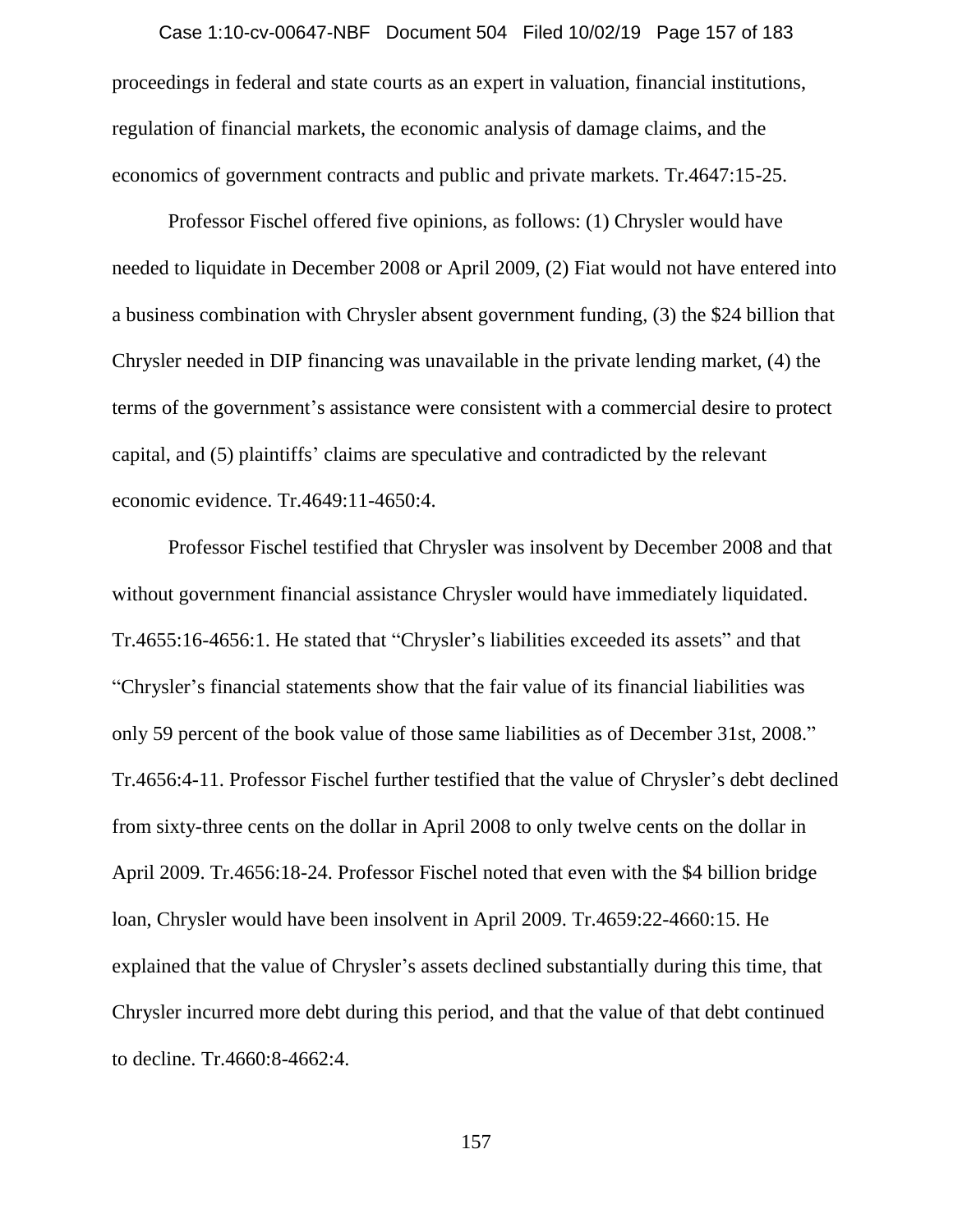Case 1:10-cv-00647-NBF Document 504 Filed 10/02/19 Page 158 of 183

Next, Professor Fischel opined that the economic evidence demonstrated that Fiat would not have entered into a business combination with Chrysler absent government funding. Tr.4665:2-8. Professor Fischel noted that in the actual world, Fiat and Chrysler signed a non-binding term sheet in January 2009 that was conditioned on Fiat not providing any cash and Chrysler receiving \$7 billion more from the government. Tr.4665:17-4666:1. Professor Fischel noted that even the March 30, 2009 amended term sheet was conditioned on Chrysler receiving \$6 billion in government funds. Tr.4666:10- 13. Professor Fischel testified that Fiat's financial condition during 2008 and early 2009 was deteriorating and that Fiat expected to have a negative cash flow for portions of 2009. Tr.4666:13-4667:5. Additionally, Professor Fischel noted that Daimler was not interested in saving Chrysler, having just sold 80% of its stake in Chrysler in 2007 and wanting to offload its remaining 20% interest in late 2008. Tr.4667:17-4669:7.

Professor Fischel testified that the DIP financing Chrysler needed for an orderly bankruptcy would not have been available in the private lending market. Tr.4669:8-12. Professor Fischel explained that in December 2008, Chrysler estimated that it would need \$12 to \$15 billion for a short one-year bankruptcy and would need up to \$17 to \$20 billion if there was a lack of financing for its dealers. Tr.4669:13-20; DX956; Tr.4670:4- 9; DX1056. Professor Fischel explained the absence of private lending was evident from the fact that no private DIP funding of the size required by Chrysler was provided to any company in 2008 or 2009. Tr.4670:10-16; DX1609. Professor Fischel also noted that plaintiffs did not identify any "plausible source of private DIP financing for Chrysler" and that their suggestion that the first lien lenders would have provided DIP financing is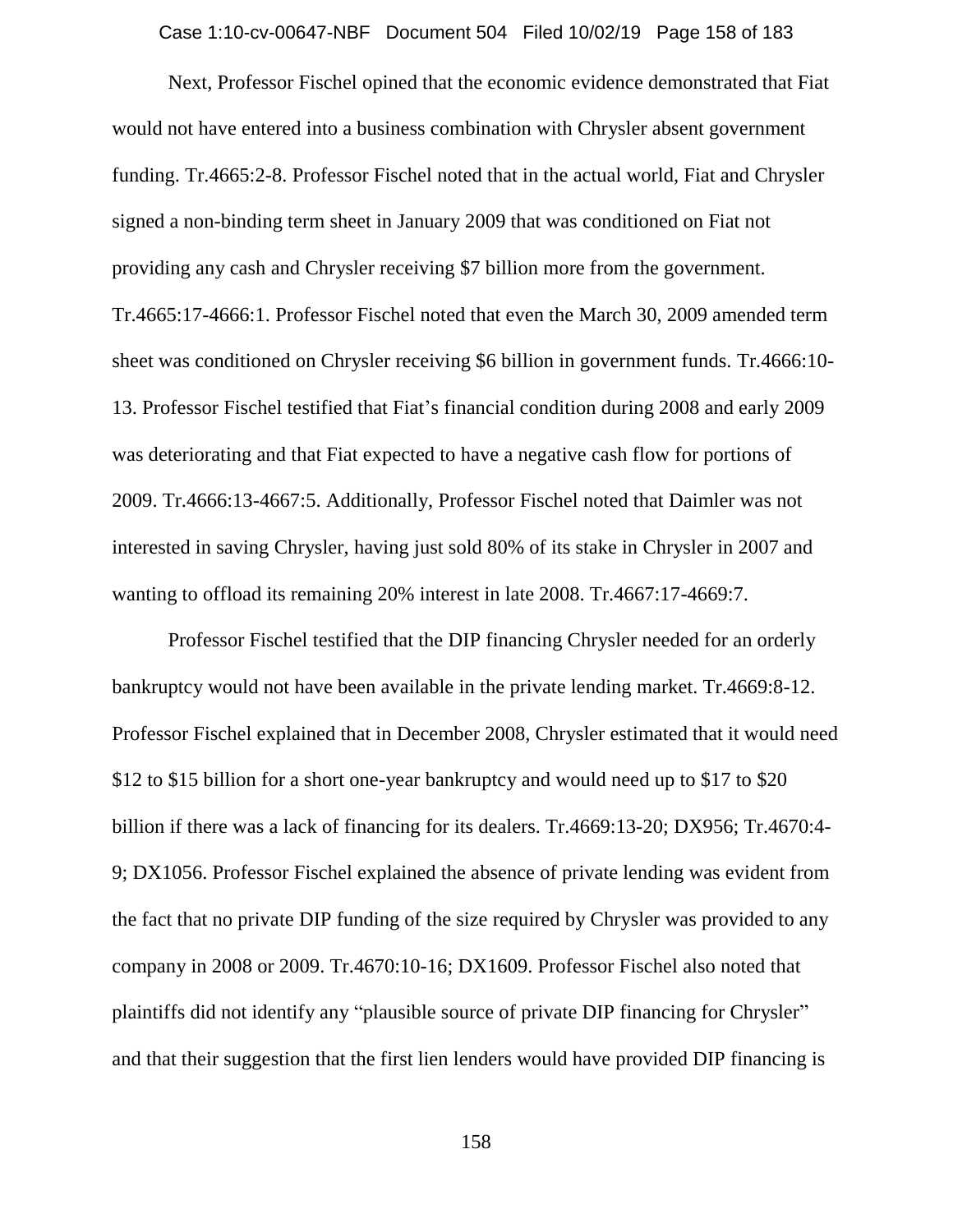inconsistent with the economic evidence that shows that Chrysler's debt was continuously being devalued. Tr.4671:2-3, Tr.4671:12-4672:2. Case 1:10-cv-00647-NBF Document 504 Filed 10/02/19 Page 159 of 183

Professor Fischel opined that the conditions placed on Chrysler by the government were consistent with a lender that "seek[s] to reduce the ability of the borrowers to take on excessive risk" in order to ensure that the loan will be repaid. Tr.4676:7-11. However, on cross examination Professor Fischel conceded that the government had public policy goals in mind as well in providing financing to Chrysler. Tr.4766:11-16.

Professor Fischel testified at length about his disagreement with Ms. Keller's opinion that any of the companies identified by Ms. Keller would have been potential buyers of all Chrysler assets at a Section 363 sale. He testified that Blackstone would not have been a potential purchaser because it had experienced financial losses in late 2008 and lacked liquidity, and that Blackstone had stated in the first quarter of 2009 that "lenders continued to severely restrict commitments to new debt [which] limit[ed] industry-wide leveraged acquisition activity levels in both corporate and real estate markets." Tr.4696:2-24.

Next, Professor Fischel explained why Geely or any other Chinese automobile manufacturer would not have been potential purchasers of Chrysler. He explained that in Geely's 2008 annual report, Geely stated that it was not interested in investing in deteriorating automobile markets, and that the president of Shanghai Automotive Industry Corporation said in early 2009 said that there were no acquisition targets in 2009 and that Geely had no plans for acquisitions in the immediate future. Tr.4697:2-17.

Professor Fischel continued to explain that Magna, an Indian automobile manufacturer, would also not have been a potential 363 purchaser. Its credit rating was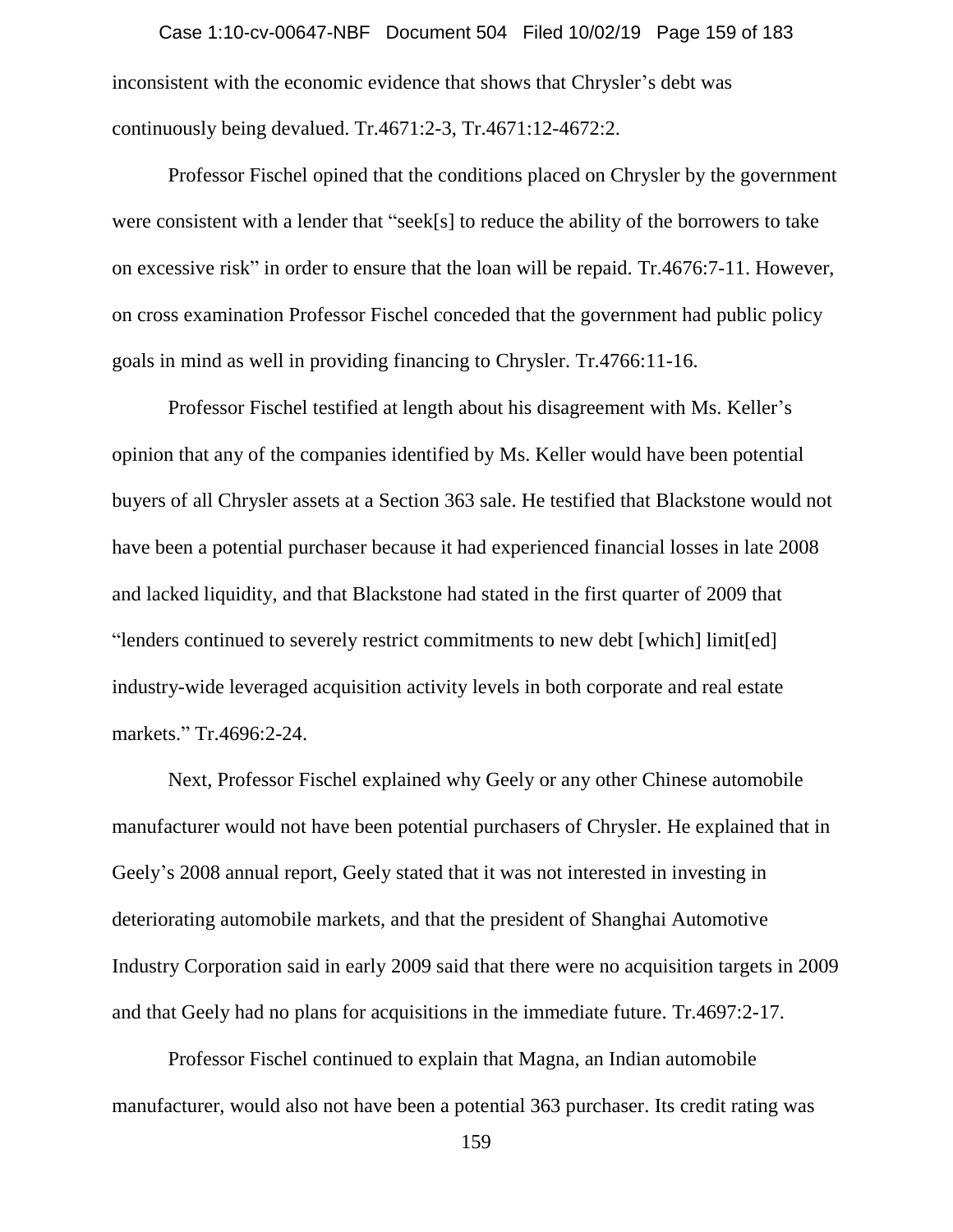downgraded in late 2008 and early 2009 and it was reducing discretionary spending and deferring capital spending given the decline in auto sales. Tr.4697:18-4698:5. Professor Fischel testified that Mahindra & Mahindra, another Indian automotive company, would not have been a potential 363 purchaser because it had stated in January 2009 that it was not "interested in buying nonenvironmentally friendly vehicles, which likely would have limited its interest in Chrysler, and Mahindra planned to enter the U.S. market with its own fuel-efficient SUV." Tr.4698:6-11. Case 1:10-cv-00647-NBF Document 504 Filed 10/02/19 Page 160 of 183

Professor Fischel then discussed Peugeot ("PSA") and Renault and explained why they also would not have been potential 363 purchasers of Chrysler's assets. He explained that PSA had been downgraded by Standard & Poor's and Moody's in late 2008 and early 2009 because of negative cash flow and a material deterioration in PSA's financial flexibility as a result of the reduction in global demand for cars. Tr.4698:12-20. Additionally, Professor Fischel explained that Renault's credit had also been downgraded by Standard & Poor's in late 2008 and early 2009 because of the global economic recession, which would have meant that Renault also would have been in no position to purchase Chrysler's assets. Tr.4698:21-25.

Professor Fischel explained that Tata Motors would not have been in a financial position to purchase Chrysler's assets because its credit had been downgraded by both Standard & Poor's and Moody's twice between November 2008 and March 2009, and Tata was facing a decreased amount of sales through 2008 and early 2009. Tr.4699:10- 24. Professor Fischel also noted that by March 2009 "Tata faced imminent refinancing needs, tight liquidity position, weak capital structure, and challenging market conditions." Tr.4699:21-24.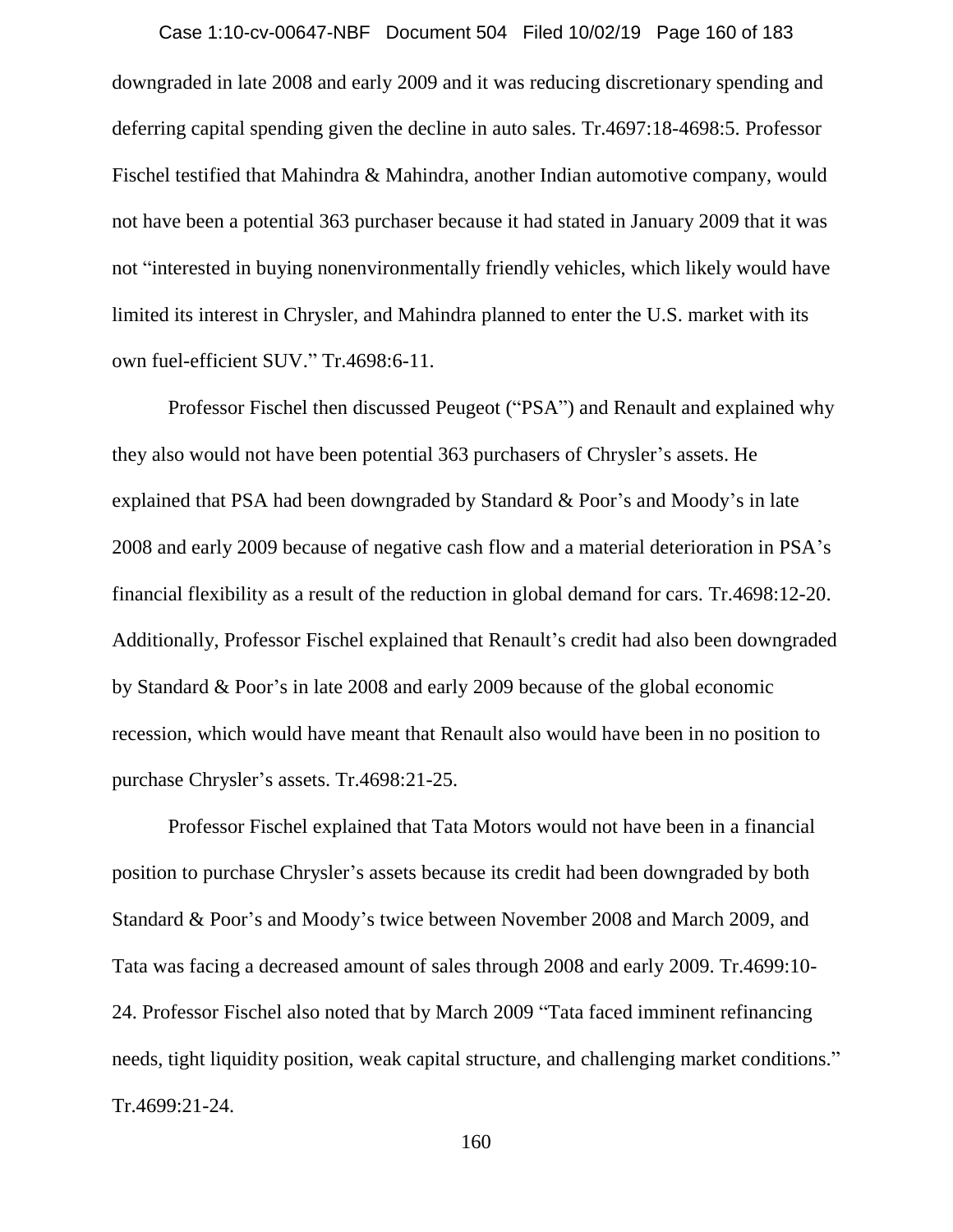Case 1:10-cv-00647-NBF Document 504 Filed 10/02/19 Page 161 of 183

Professor Fischel next explained that Tracinda also would not have been a potential 363 purchaser given that it had sold 7.3 million shares of its common stock in Ford and intended to reduce its holdings in Ford by selling all of its remaining shares. He further explained that Tracinda had announced in October 2008 that it was shifting its investment strategy to gaming, hospitality, and energy. Tr.4699:25-4700:15.

Finally, Professor Fischel explained that neither GM or Ford would have been in a position to purchase Chrysler's assets because they were facing a liquidity and financial crisis of their own and both had their credit scores downgraded several times by the credit rating agencies between 2008 and 2009. Tr.4700:16-4701:15.

Professor Fischel also disputed Ms. Keller's claims that the economy was improving in early 2009. Professor Fischel testified that it was irrelevant that the economy in early 2009 was slightly better than in later 2008 because "[t]he economy was terrible in both periods, and the market for M&A was consequently very poor in both periods." Tr.4701:25-4702:3. Professor Fischel explained that Ms. Keller ignored broad evidence about the economy and instead cherry-picked four data series to suggest that there was a favorable climate for investors to purchase Chrysler's assets. Tr.4702:11-18. He testified that "[e]ven if these were the relevant economic indicators, it is well known that economic recovery does not mean an immediately favorable M&A environment." Tr.4702:19-21. Professor Fischel noted that Ms. Keller ignored other important measurements of economic activity such as unemployment claims, new manufacturing orders, and the sale of light duty vehicles. Tr.4704:15-4705:3.

Finally, Professor Fischel explained why Ms. Keller had not established that a 363 purchaser would have retained the entire dealership network, which Chrysler had on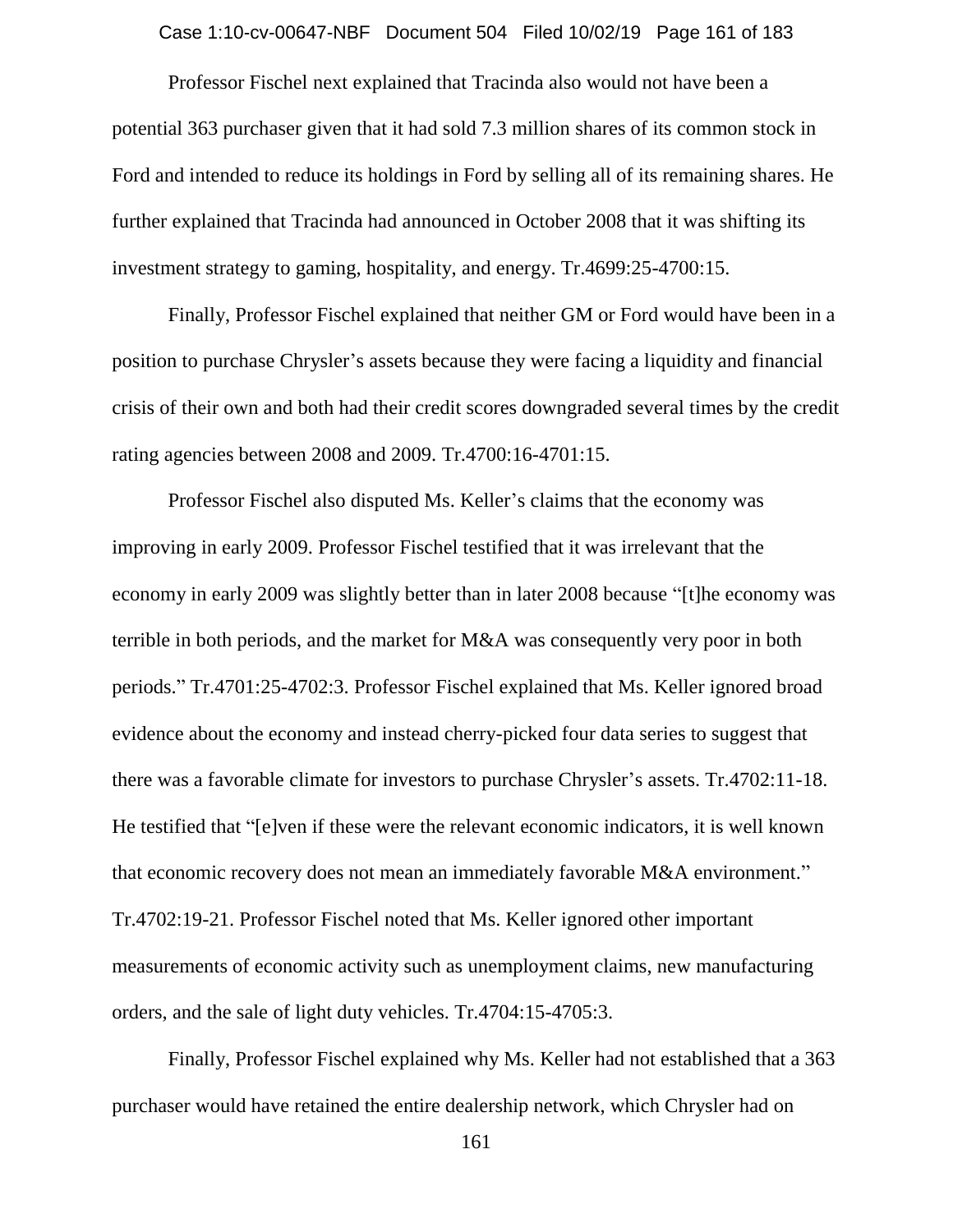multiple occasions stated was over-dealered. Tr.4706:14-19. Professor Fischel explained that even if the examples that Ms. Keller relied on were relevant, "Ms. Keller appears to recognize that franchise agreements are often terminated in such situations . . . [i]n particular, she notes that in the cases of Saturn, Hummer, and Saab, the buyers sought to or did terminate many or all of the dealership franchises." Tr.4707:21-4708:1. Case 1:10-cv-00647-NBF Document 504 Filed 10/02/19 Page 162 of 183

Professor Fischel testified that Judge Fitzgerald's assertions regarding a potential 363 purchaser were also speculative and unsupported. Professor Fischel testified that Judge Fitzgerald overlooked the economic facts known at the time, including the fact that several of the potential purchasers she identified were known to have no interest or were not in a financial position to make an offer. Tr.4708:10-4710:1. Professor Fischel noted that Judge Fitzgerald's assertion that DIP financing would have been available to Chrysler absent government assistance was also unsupported and inconsistent with known economic evidence. Specifically, Professor Fischel noted that despite stating that first lien lenders would have provided some DIP financing in the "but for world," it was known that no such financing was offered by the first lien lenders or anyone, which is why Chrysler had to approach the government as a lender of last resort. Tr.4710:2- 4712:17. Professor Fischel noted the fact that there was some DIP financing available for other bankruptcies "provides no reliable evidence about what they would have done for Chrysler." Tr.4714:6-11.

Professor Fischel testified that Judge Fitzgerald also failed to establish how the plaintiffs' franchise agreements would have had value in a liquidation. He explained that Judge Fitzgerald did not have any support for her opinion that a hypothetical 363 purchaser would not have rejected the plaintiffs' franchise agreements just as Chrysler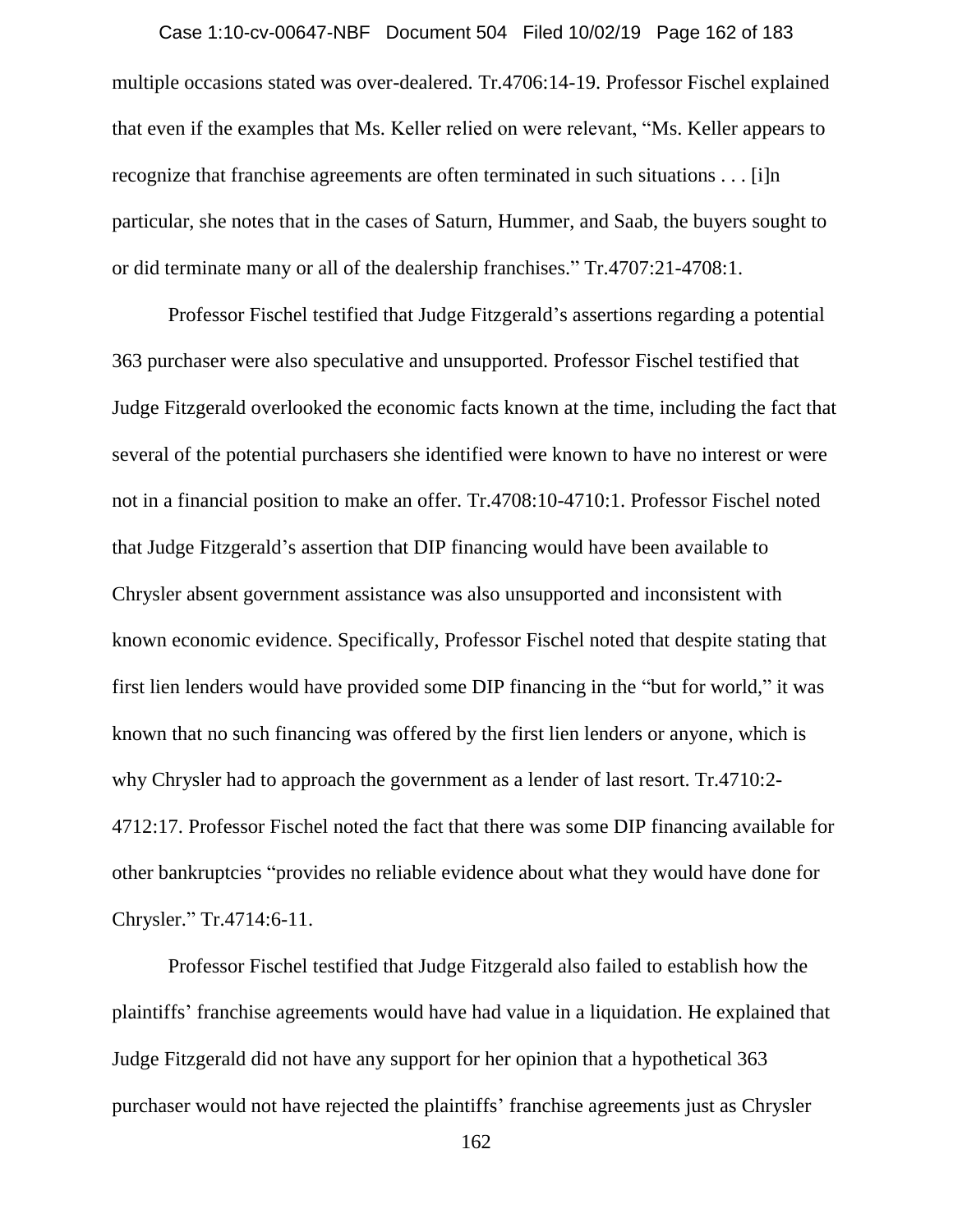did. Tr.4714:15-25. Professor Fischel testified that he also found Mr. Berliner's opinions about a hypothetical Chrysler liquidation under Chapter 11 speculative and unsupported by the economic evidence. Tr.4718:5-10. Case 1:10-cv-00647-NBF Document 504 Filed 10/02/19 Page 163 of 183

On cross examination, as noted above, Professor Fischel agreed that Treasury's investment in Chrysler was not made purely for the purposes of seeing a return on any prior investment. Tr.4765:1-25. Professor Fischel agreed that part of the government's motivation in aiding Chrysler was to save the American auto industry and economy. Tr.4736:5-8, Tr.4738:10-13, Tr.4766:11-16. Professor Fischel also acknowledged that he agreed with Judge Gerber's assessment that no rational lender would have provided DIP financing at a lower priority of repayment than preexisting creditors who were already unlikely to be paid in full. Tr.4738:24-4739:23.

### **IV. FINDINGS OF FACT AND CONCLUSIONS OF LAW**

#### **A. Legal Framework**

In *A&D Auto Sales*, the Federal Circuit held that there may be circumstances where the government is liable for a Fifth Amendment taking based on actions taken by a third party at the direction of the government or on the government's behalf. 748 F.3d at 1154. The Circuit in *A&D Auto Sales* distinguished between government actions that have unintended or collateral effects on third parties and do not give rise to a taking, citing *Omnia Comm. Co. v. United States*, 261 U.S. 502, 510-11 (1923), and government actions involving third parties that may give rise to a taking. *A&D Auto Sales*, 748 F.3d at 1153-54. The Circuit explained that there are two paths through which government action involving a third party may result in takings liability. First, the Circuit stated, "the government may be liable [for a taking] if a third party is acting as the government's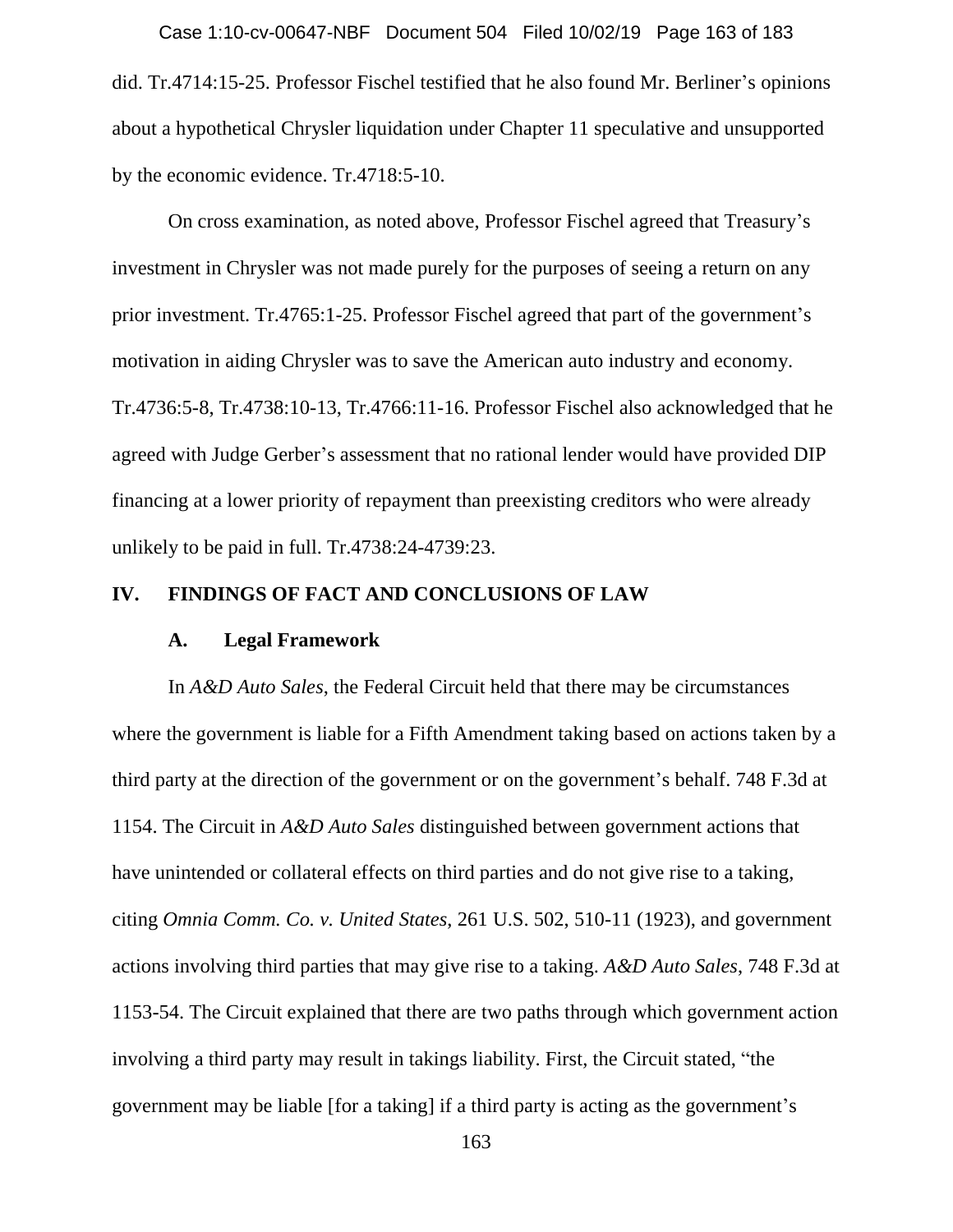agent." *Id.*at 1154. Here, the plaintiffs concede that Chrysler was not acting as the government's agent when it filed for bankruptcy in April 2009 and thus this avenue for liability outlined by the Circuit has been foreclosed. *See supra* n.4. Second, the Circuit explained that plaintiffs may be able to establish a taking if "the government's influence over the third party [(here, Chrysler)] was coercive rather than merely persuasive." *A&D Auto Sales*, 748 F.3d at 1154 (citations omitted). The plaintiffs maintained throughout the course of this trial that the government's actions rose to the level of coercion. Case 1:10-cv-00647-NBF Document 504 Filed 10/02/19 Page 164 of 183

The Circuit acknowledged in *A&D Auto Sales* that the "question of coercion is . . . complex." *Id.* The Circuit went on to discuss a case where the government's actions were deemed coercive enough to give rise to a taking, as well as cases where the government action at issue was not sufficiently coercive. *Id.* at 1154-56 (citing *Turney v. United States*, 125 Ct. Cl. 202, 207-08, 214 (1953); *Langenegger v. United States*, 756 F.2d 1565, 1572 (Fed. Cir. 1985); *B&G Enters. v. United States*, 220 F.3d. 1318, 1318-25 (Fed. Cir. 2000)). All the above-cited cases dealt with the federal government endeavoring to assert control over a foreign state or state government, situations that are very different from this case. *See Turney*, 125 Ct. Cl. at 208-08, 214 (finding that the government exercised unusual influence over the Philippines when it induced the Philippines to forbid the exportation of certain military equipment that the United States had sold in a surplus action to private parties after World War II); *Langenegger*, 756 F.2d at 1572 (finding that the United States' influence over an expropriation by the El Salvadoran government was not coercion but "friendly persuasion" because, in part, diplomatic persuasion among allies is a common occurrence and cannot be deemed sufficiently irresistible to be coercive for takings purposes); *B&G Enters.*, 220 F.3d at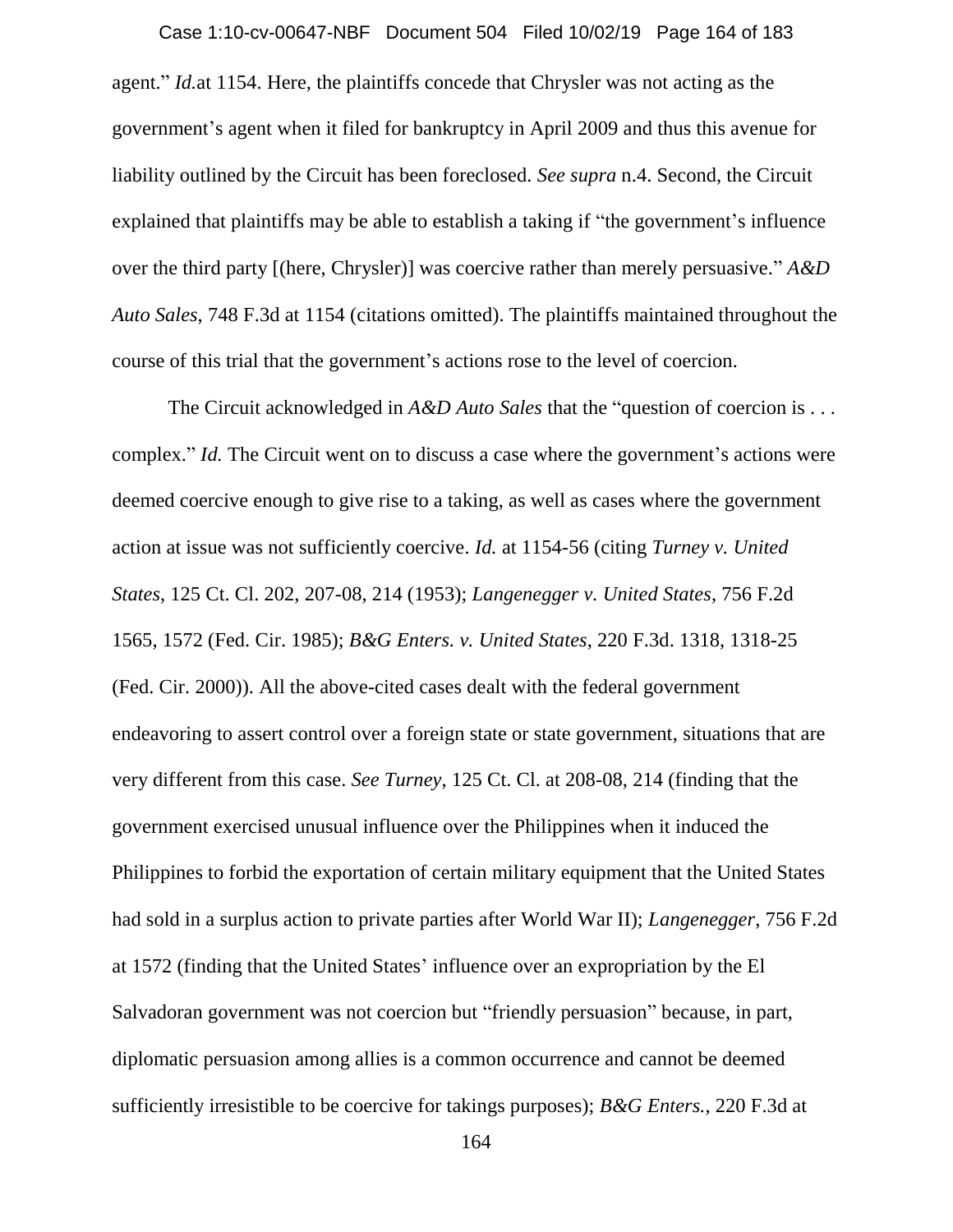1318-25 (finding that California was not coerced into passing a law banning cigarette vending machines in order to receive a federal grant and that the federal government was not liable for a taking to those who owned cigarette vending machines). These cases do, however, demonstrate that to prove coercion by government action there must be evidence that the coerced did not act voluntarily. Case 1:10-cv-00647-NBF Document 504 Filed 10/02/19 Page 165 of 183

To assist the court in deciding whether Chrysler did not act voluntarily and was coerced into filing for bankruptcy and rejecting plaintiffs' franchise agreements, the Circuit identified several issues it deemed relevant. As noted at the outset of this decision, the Circuit stated that the trial court should examine "whether the government insisted on the [franchise] terminations, whether the terminations would have occurred in any event absent government action, whether the government financing was essential to the companies, whether the government had any role in creating the economic circumstances alleged to give rise to coercion, and whether the government targeted the dealers for termination." *A&D Auto Sales*, 748 F.3d at 1155. The Circuit's list is consistent with the plain meaning of coercion. *See Coercion*, Black's Law Dictionary (11th ed. 2019) ("Compulsion of a free agent by physical, moral, or economic force or threat of physical force [or] . . . [c]onduct that constitutes the improper use of economic power to compel another to submit to the wishes of one who wields it."); *Coerce*, Merriam Webster Online Dictionary ("To compel to an act or choice, it to achieve by force or threat.]").

Importantly, the plaintiffs did not focus their coercion evidence on Chrysler's need for government financing. Instead, the plaintiffs focused their evidence on the government's insistence on certain terms. Plaintiffs presented expert opinion testimony to the effect that the government's involvement limited the options that would have been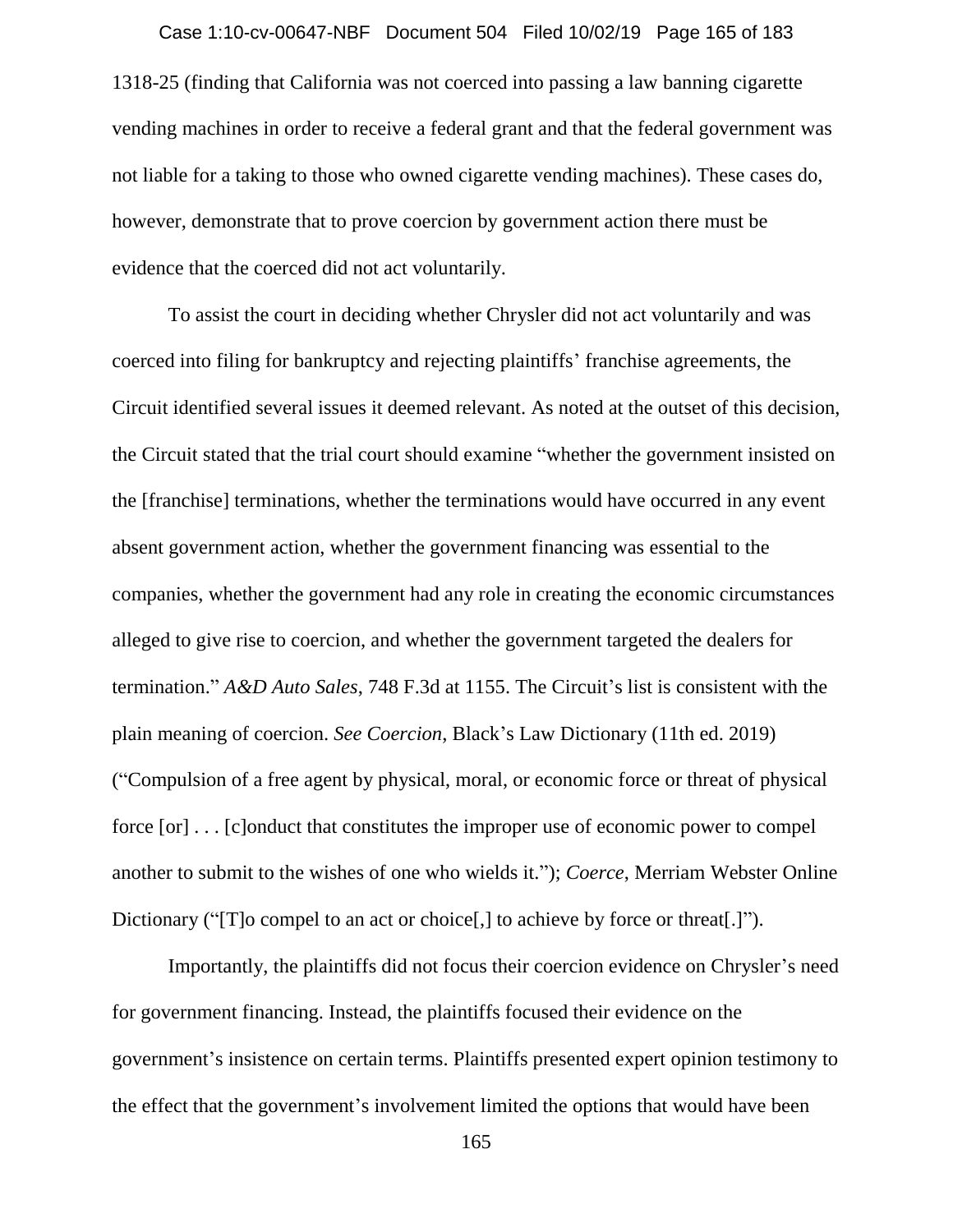available to Chrysler in a bankruptcy without government assistance. Specifically, plaintiffs presented expert opinion testimony which claimed that Chrysler would have remained operational during a bankruptcy without government assistance and that none of plaintiffs' franchise agreements would have been rejected. Case 1:10-cv-00647-NBF Document 504 Filed 10/02/19 Page 166 of 183

To meet their burden of proving that the government by its actions forced the involuntary reduction of Chrysler franchises by rejection of the franchise agreements in the Chrysler bankruptcy, the court finds that the plaintiffs needed to establish that the government either expressly directed Chrysler to accept the government's negotiated prepackaged bankruptcy plan or took away other options available to Chrysler at the time in question. In this connection, it is important to note that Chrysler came to the federal government voluntarily for financial assistance – outside of any formal federal government grant or lending program with specific requirements – and voluntarily agreed to submit a Viability Plan, in which Chrysler proposed a significant reduction in the number of its franchises. It is plaintiffs, not Chrysler, that claim they would have been better off had the government not gotten involved by providing assistance to Chrysler.

The court finds that the government's evidence overwhelmingly established that Chrysler's decision to accept the government's prepackaged bankruptcy plan was not forced on Chrysler by the government. The evidence established that Chrysler's decision to accept the government's terms for financial assistance through bankruptcy was voluntary and not coerced. The evidence established that Chrysler's decision to accept the government's prepackaged bankruptcy plan was based on Chrysler's best business judgment. Indeed, the evidence established that, without the government's financial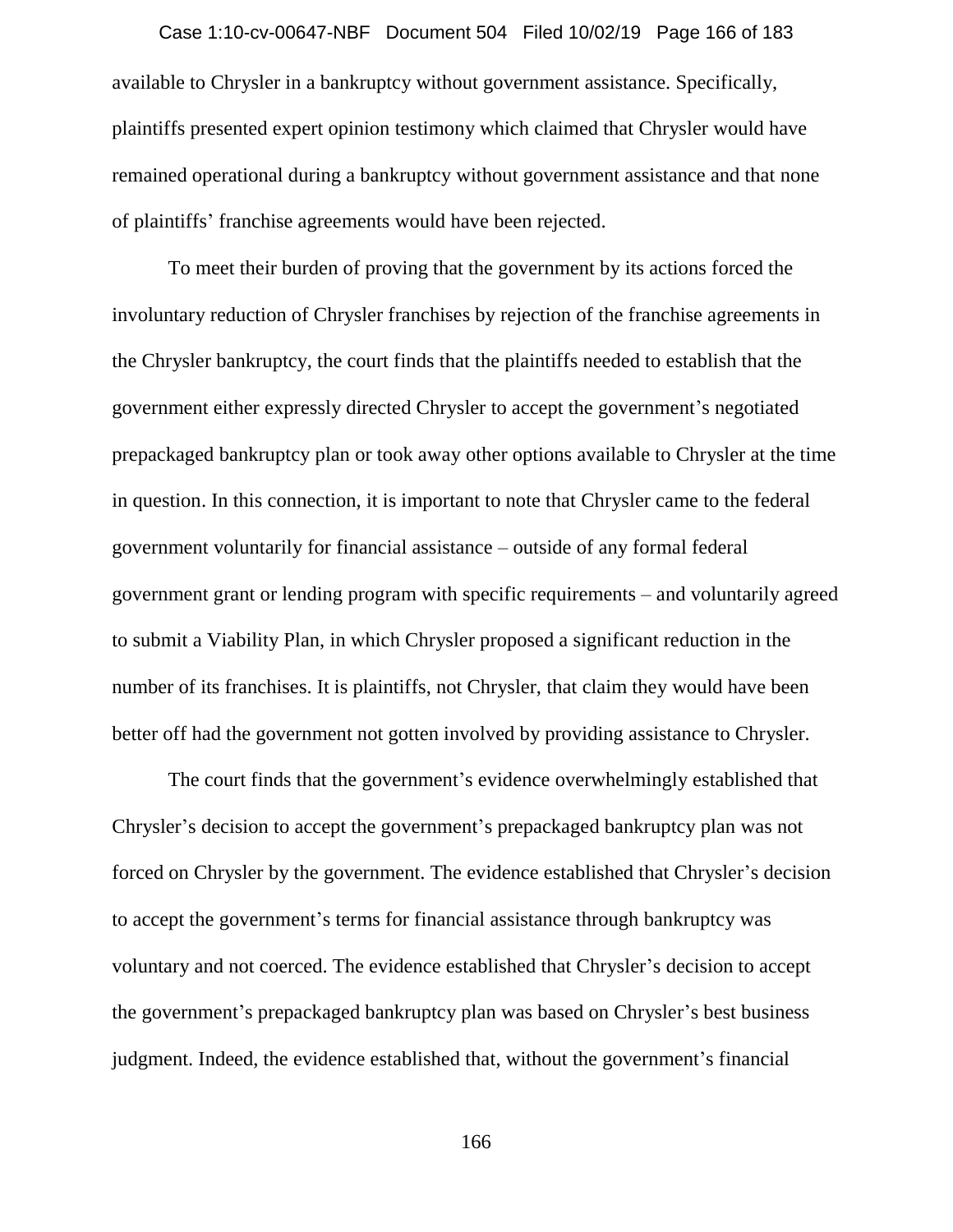assistance, Chrysler would have been liquidated under Chapter 7, which would have resulted in a worse outcome for not only the Chrysler brand but for all plaintiffs. Case 1:10-cv-00647-NBF Document 504 Filed 10/02/19 Page 167 of 183

**B. The Government's Prepackaged Bankruptcy Plan Was Negotiated for a Public Purpose, but the Government Did Not Force Chrysler to Accept Its Prepackaged Bankruptcy Plan, Was Not Responsible for Causing Chrysler's Financial Difficulties, and Did Not Interfere with Chrysler Pursuing Any Other Options**

To begin, the court finds that the government's prepackaged bankruptcy plan included terms and conditions that would not have been required by traditional lenders and were included for various public purposes, including saving manufacturing jobs in Michigan and supporting the UAW's pension plan. The court finds that in negotiating certain terms in its prepackaged bankruptcy plan, the government was acting, at least in part, in its governmental capacity. To establish coercion, however, plaintiffs had to prove that the government by its actions forced Chrysler into bankruptcy to achieve the government's goals. This the plaintiffs failed to do.

> **i. Fact witnesses established that Chrysler was not forced to accept the government's terms but did so based on its "best business judgment," and that Chrysler's financial problems pre-dated the Great Recession and were not caused by the government.**

The testimony of Chrysler's executives Mr. Nardelli, Mr. Landry, Mr. LaSorda, Mr. Grady, and the Auto Team leaders, Mr. Rattner and Mr. Bloom, established that the government never threatened Chrysler's management in order to secure acceptance of the government's prepackaged bankruptcy plan. While it was not disputed that Chrysler would have preferred for the government to have given Chrysler billions of dollars outside of bankruptcy, there was no evidence to show that Chrysler was directly forced into accepting the government's assistance when bankruptcy became Chrysler's only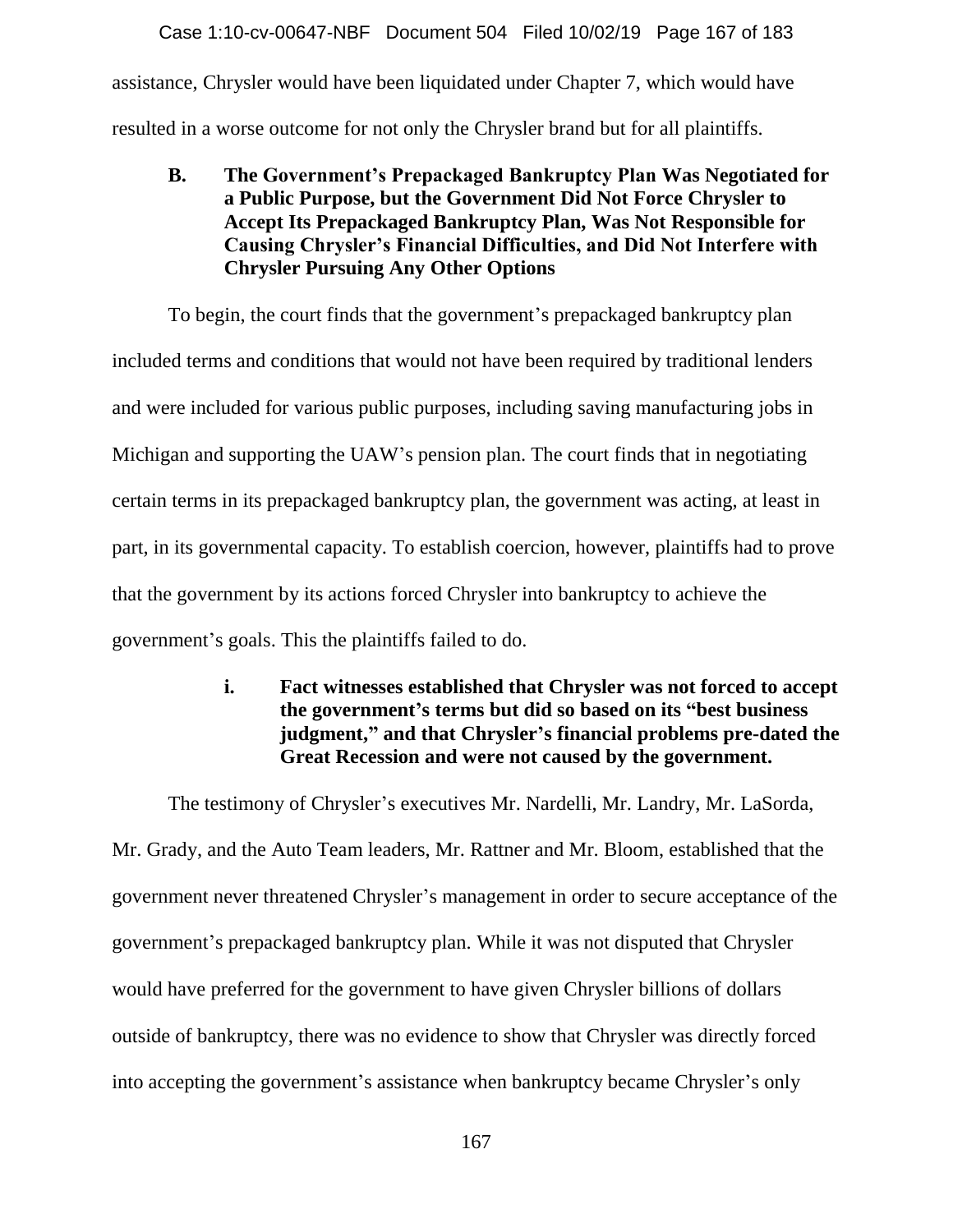option. Each witness with personal knowledge testified that the government never forced Chrysler to take any action. *See, e.g.*, Tr.3383:14-17, Tr.3384:3-17. In this regard, it is important to note that the evidence established that Chrysler's bankruptcy was triggered when certain first lien holders refused to sign onto the government's negotiated deal outside of bankruptcy. Tr.1653:14-1654:11. Mr. Rattner testified that the government would have accepted Chrysler's negotiated plan outside of bankruptcy had an agreement been reached. Tr.1653:24-25 ("Nobody wanted to be in bankruptcy if we could avoid it."), Tr.1654:9-11 ("[T]here was some chance right up until the end of April that bankruptcy could have been avoided."); *see also* Tr.1642:4-11 (Mr. Rattner's testimony that the Auto Team considered a "variety of options . . . some of which didn't include bankruptcy"), Tr.2715:11-15 (Mr. Bloom's testimony that "we worked hard to find a path to viability without bankruptcy"). Case 1:10-cv-00647-NBF Document 504 Filed 10/02/19 Page 168 of 183

The evidence of the government's fact and expert witnesses also established that the government did not act to keep Chrysler from making any other deal outside of the government's prepackaged plan in order to achieve viability. The evidence established that Chrysler was always free to reject the government's prepackaged bankruptcy plan and go it alone in bankruptcy. Indeed, the government offered Chrysler \$750 million to add to Chrysler's remaining cash in order to wind-down Chrysler in a bankruptcy outside of the government's prepackaged bankruptcy plan. DX1263 ("[E]ven if the Company were to liquidate . . . [Treasury] would provide additional funds to the Company so that it had \$750 million to facilitate an orderly liquidation."); Tr.3373:6-11, Tr.3377:6-23.

The evidence further established that Chrysler accepted the government's prepackaged bankruptcy plan because Chrysler decided the plan was Chrysler's best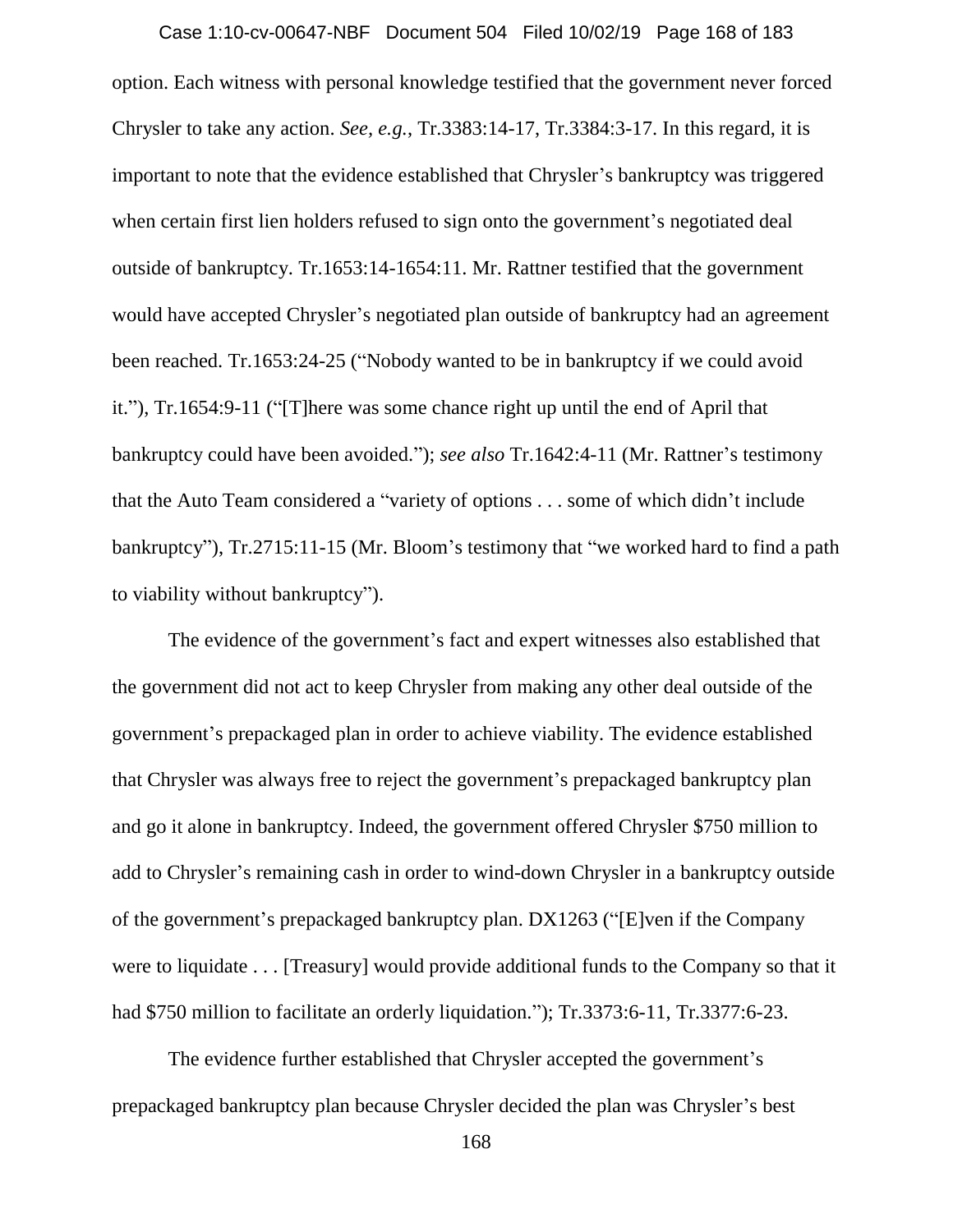business option. Mr. Manzo's testimony established, based on Chrysler's financial statements and contemporaneous economic data, that Chrysler would have been forced to liquidate without government assistance because it could not get any more money from any other source in late 2008. Specifically, Mr. Manzo explained that when Chrysler approached the government in 2008, it was experiencing a rapid cash burn rate of \$2 billion a month, which meant that the company had only three to four months left before Chrysler would have to close down. Tr.3931:18-3932:9. Mr. Manzo's testimony also established that the first lien lenders (the lien holders represented by JP Morgan) were not willing to provide any more money to Chrysler either in or outside of bankruptcy. Tr.3946:2-3947:18. ("[The first lien lenders] rejected the invitation to lend more money."). Mr. Manzo further explained that due to the Great Recession and the financial problems potential purchasers were facing, the proceeds from Chrysler's sale of its assets in a liquidation would be depressed. Tr.3943:16-3944:23. Mr. Manzo estimated that in a liquidation the \$7 billion lien holders would likely recover only between \$654 million to \$2.6 billion. DX1029. Case 1:10-cv-00647-NBF Document 504 Filed 10/02/19 Page 169 of 183

The government's fact witnesses also established and the court finds that Chrysler had a history of financial problems that pre-dated the 2008-09 financial crisis and that these financial problems were not created by the government. The government's evidence established that Chrysler began exploring the possibility of an alliance with another automaker in 2007, well before the recession, after the merger with Daimler had proven unsuccessful. Mr. LaSorda, Chrysler's CEO from 2005 until 2007, testified at length about Chrysler needing to find an alliance with another car company to remain competitive. Tr.4342:20-23, Tr.4357:10-4358:22, Tr.4361:11-12 ("We needed the cash to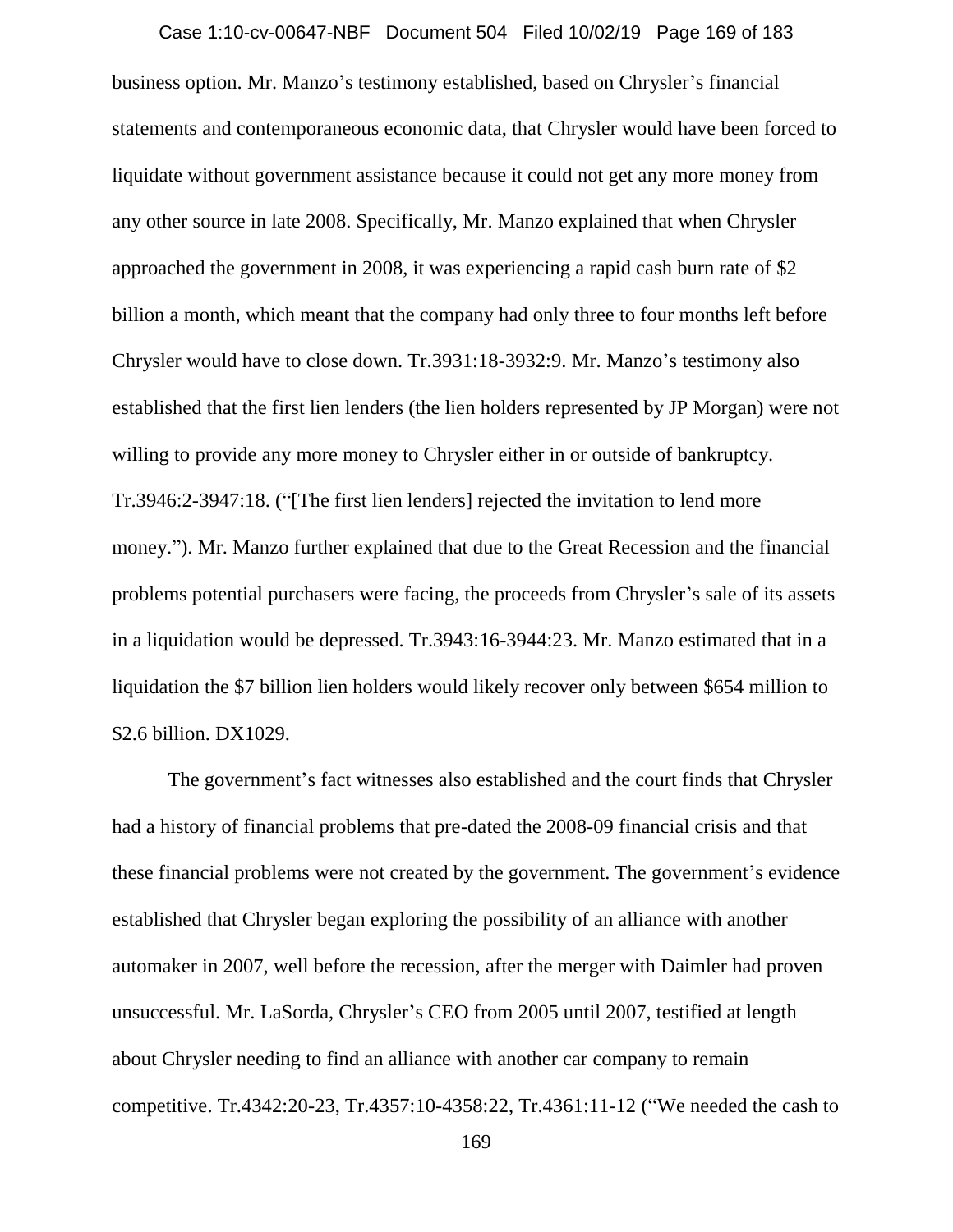survive and stay out of the ultimate case of bankruptcy."). Mr. LaSorda's undisputed testimony confirmed that Chrysler would not be viable without an alliance or partnership with a small car manufacturer. *Id.* Mr. LaSorda explained that during 2007 he attempted to form an alliance with Nissan Renault, Honda, Kia, Hyundai, Toyota, Volkswagen, Tata Motors, and various Chinese manufacturers, but none of these companies expressed any interest in forming an alliance with Chrysler, sharing vehicle platforms and technology, or in injecting any capital into Chrysler. Tr.4359:6-9, Tr.4360:2-4361:25, Tr.4365:11-22, Tr.4366:1-4368:3. Mr. LaSorda specifically noted that the only company that expressed any interest in forming an alliance with Chrysler was Fiat, but that Fiat was not interested in injecting any cash into the alliance to help sustain Chrysler. Tr.4375:2-4377:17, Tr.4379:10-20 ("It was absolutely clear that [Fiat] would put no capital up, zero."). Mr. LaSorda's testimony, together with the testimony of Professor Fischel, discussed *infra*, convincingly refuted Ms. Keller's opinion, offered on behalf of the plaintiffs, that many companies were and would have been interested in purchasing or forming a partnership with Chrysler in 2009, but were likely dissuaded from approaching Chrysler because of the government's involvement. The court finds that Ms. Keller's opinion was unsupported and wholly speculative on this point. Case 1:10-cv-00647-NBF Document 504 Filed 10/02/19 Page 170 of 183

Finally, Mr. Nardelli, Chrysler's CEO from 2007 until April 30, 2009, established through his testimony that the government did not force its prepackaged plan on Chrysler but that Chrysler's decision to accept the prepackaged bankruptcy terms negotiated by the government was voluntary on the part of Chrysler's board and dictated by Chrysler's "best business judgment." He explained that he believed that the government's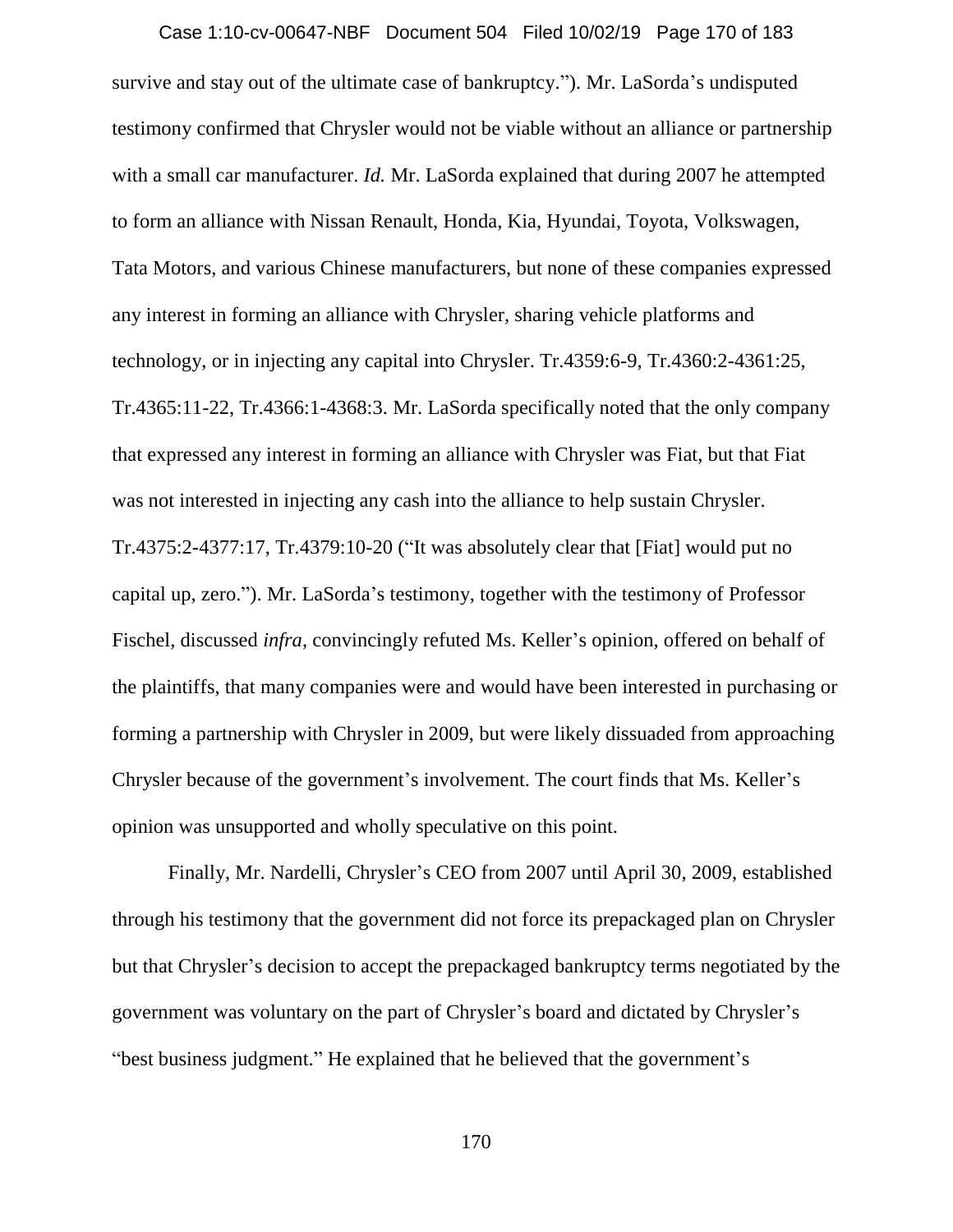prepackaged bankruptcy plan was the only way to ensure the continuation of the Chrysler brand. Tr.3382:21-3383:17, Tr.3384:9-3385:16. Case 1:10-cv-00647-NBF Document 504 Filed 10/02/19 Page 171 of 183

# **ii. The government's expert witnesses confirmed that acceptance of the government's plan was consistent with Chrysler's "best business judgment" and thus was a voluntary decision and not coerced.**

The government's expert witnesses confirmed for the court that accepting the government's prepackaged bankruptcy plan was in Chrysler's best business interest and thus was a voluntary decision and not coerced. The government's experts also confirmed that the government never interfered with Chrysler pursuing, on its own, any other option in 2009. The court finds that the testimony of Mr. MacKenzie, former Bankruptcy Judge Gerber, and Professor Fischel established that Chrysler would have been forced into immediate liquidation without government assistance and that, under that scenario, the plaintiffs would have suffered a worse fate than they experienced under the government's negotiated bankruptcy plan. As explained below, the evidence established that if Chrysler had immediately closed all its factories and parts depots, plaintiffs would not have had any ability to, among other things, do warranty and other service work requiring Chrysler parts while they closed their franchises.

Mr. MacKenzie, a certified turnaround professional with extensive auto industry experience, persuasively testified that Chrysler faced immediate liquidation in a bankruptcy without government assistance and that all of Chrysler's franchisees, in that circumstance, would have faced immediate rejection of their franchise agreements. Tr.4027:18-24. Mr. MacKenzie explained that in April 2009, at the time of the alleged taking, Chrysler had only \$407 million left in useable cash and was burning through tens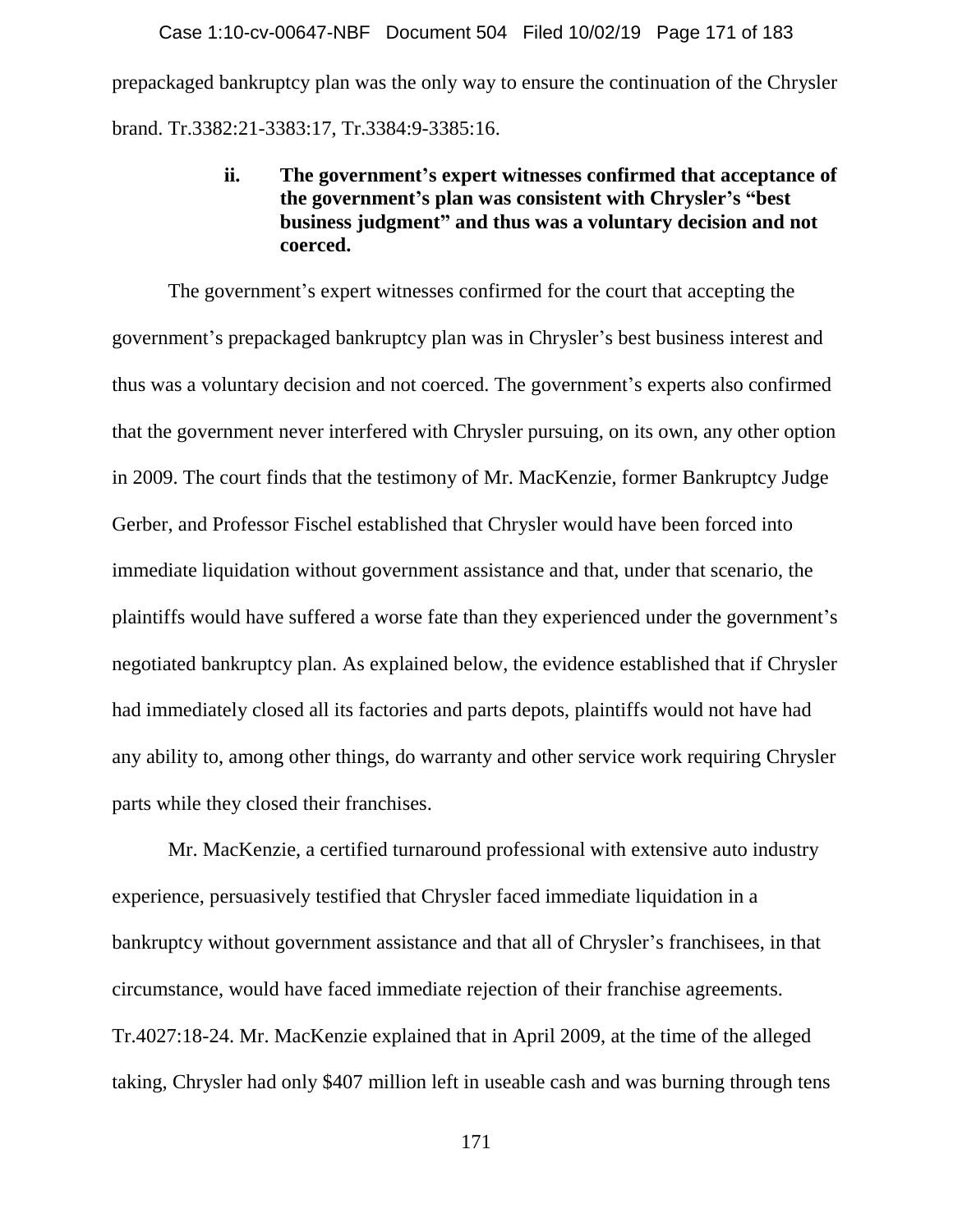of millions a day. Tr.4046:12-18. He persuasively explained why he rejected Mr. Berliner's contention that Chrysler had adequate resources for an orderly wind-down based on Chrysler's access to an additional \$1 billion. Specifically, Mr. MacKenzie persuasively explained that Chrysler would not have been able to easily access the amounts of money it had outside the United States and that the \$400 million was simply not enough to allow for an orderly wind-down in Chapter 11. Tr.4078:25-4079:18, Tr.4075:7-17. Case 1:10-cv-00647-NBF Document 504 Filed 10/02/19 Page 172 of 183

Mr. MacKenzie also convincingly opined that there was no entity willing to offer debtor-in-possession or DIP financing to Chrysler in 2009. Tr.4079:19-4081:10. For this reason, Chrysler would have faced immediate liquidation under Chapter 7. He explained that in that circumstance all of Chrysler's factories would have had to have been closed and that Chrysler parts also would not have been available. Tr.4075:7-4076:3. He also claimed that suggestions that Chrysler would have been an attractive purchase to other auto manufacturers or private equity firms was without support because each of Chrysler's major brands was worth a negative amount. Tr.4064:11-4065:2.

He further testified that, contrary to the testimony of plaintiffs' witnesses, Chrysler franchisees would have put a significant potential drain on Chrysler's resources and thus would have had their franchise agreements rejected in bankruptcy. He testified that Chrysler owed \$3.75 billion in warranty obligations to its franchisees. Tr.4060:22-23. This was money Chrysler did not have. Mr. MacKenzie explained that in a Chapter 7 liquidation, because Chrysler would have stopped making cars and trucks, the franchisees would no longer be needed to buy cars and trucks from Chrysler. Tr.4075:7-4076:16. Rather, the franchisees would have become Chrysler creditors. Chrysler would have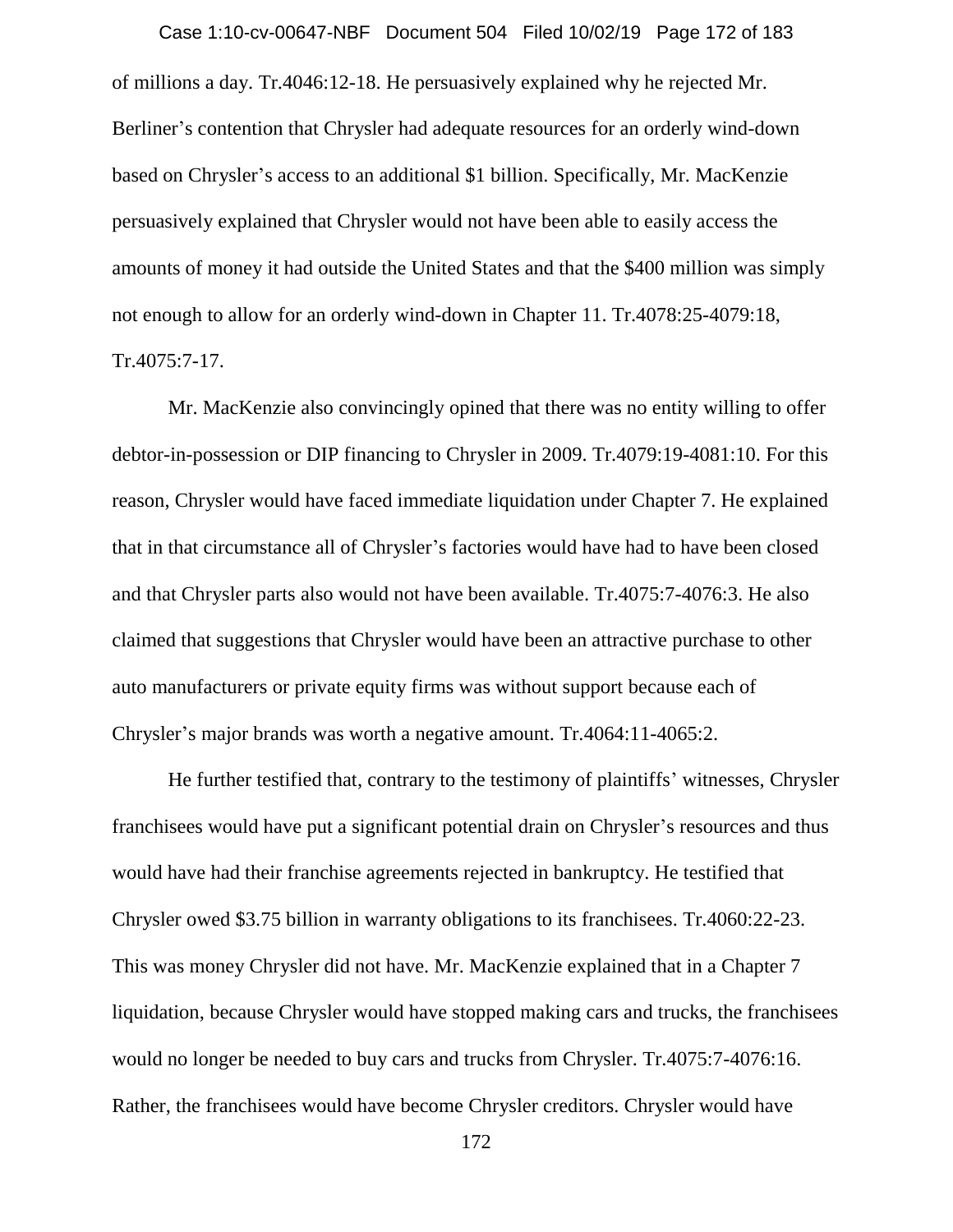continued to incur warranty debts from its franchisees as well as other expenses. Tr.4076:17-23 ("[I]f any warranty work was completed by the dealers, this would have generated new post-petition liabilities for Chrysler."). For these reasons, Mr. MacKenzie persuasively established that a bankruptcy trustee would have rejected the franchise agreements as soon as possible after the bankruptcy filing to avoid any additional franchisee drain on the bankruptcy estate. Tr.4076:24-4077:2 ("Considering all of this, the CRO would have had a fiduciary duty to reject each of the over 3100 dealer franchise agreements, including the Plaintiffs', as soon after the bankruptcy filing as possible."). In this connection, Mr. MacKenzie also persuasively explained that he saw no basis for plaintiffs' assumption that the government would have elected to continue to cover Chrysler warranties, once Chrysler began to liquidate. Tr.4084:23-4085:1. The court agrees with Mr. MacKenzie and finds that Mr. Berliner and Judge Fitzgerald's assumption regarding the government paying for warranties was not supported. Case 1:10-cv-00647-NBF Document 504 Filed 10/02/19 Page 173 of 183

Mr. MacKenzie's opinions were confirmed by former Bankruptcy Judge Gerber. The court is mindful that Judge Gerber was the bankruptcy judge in the GM bankruptcy and thus came to this case with some inside knowledge of certain issues and a stake in supporting the approach taken by the bankruptcy judge in the Chrysler bankruptcy case. Nonetheless, the court found Judge Gerber to be a highly credible witness and was persuaded by his opinions, which were confirmed by facts.

First, Judge Gerber opined that Chrysler had no source of DIP financing if the government were not available and thus Chrysler would not have been able to continue as an ongoing business during a Chrysler bankruptcy without government funding, as plaintiffs' experts assumed. Tr.4211:12-4212:20. He persuasively opined that the many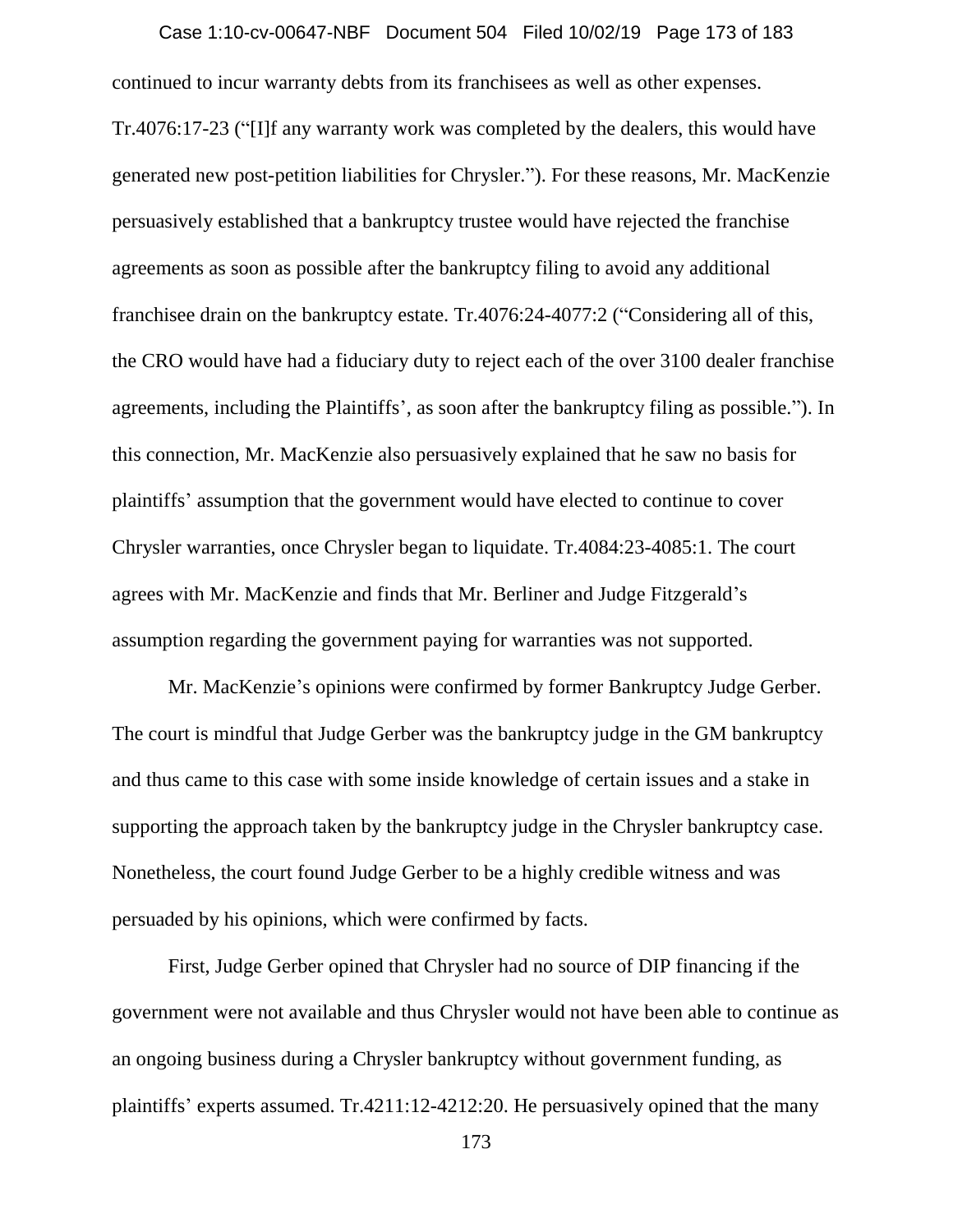billions of dollars needed to keep Chrysler operational during a wind-down pending a potential Section 363 sale was not available from private parties during the Great Recession. Tr.4212:21-4213:4 ("Thus, we see the refusal to provide the necessary funding by the secured lenders and Chrysler's inability to get the funding from anyone else."). In this regard, he persuasively testified that the other bankruptcies Judge Fitzgerald relied on to support her opinion that DIP financing would have been available from the private sector were not comparable and thus not relevant to understanding the challenges Chrysler would have faced in bankruptcy without government assistance. Tr.4233:8-20 ("I can't see how Suzuki and Hostess . . . are in any meaningful way analogous to Chrysler."). Judge Gerber opined that for these reasons Chrysler would have been quickly forced into a Chapter 7 bankruptcy which would have been a disaster for Chrysler and for all the plaintiffs.<sup>44</sup> Tr.4213:24-25 (noting the only other alternative is immediate liquidation). Case 1:10-cv-00647-NBF Document 504 Filed 10/02/19 Page 174 of 183

Professor Fischel, with his extensive expertise, provided persuasive testimony which confirmed to the court that Ms. Keller's opinions were based on pure speculation. Professor Fischel, who is an expert on a broad range of economic issues, explained that Chrysler's debt was selling for twelve cents on the dollar in April 2009, a clear indication of the market's lack of confidence. Tr.4656:18-4657:24. He explained that Chrysler would have needed \$12 to \$15 billion for a short one-year unplanned bankruptcy and the

 $\overline{a}$ 

<sup>&</sup>lt;sup>44</sup> The court understands that Mr. Rattner testified that the government decided it could not let Chrysler fail because it would adversely affect the auto suppliers. How this would have played out had Chrysler not accepted the government's prepackaged bankruptcy was not, however, discussed at trial by either party. There was no evidence introduced to suggest that in finding some way to save suppliers, the plaintiffs would have fared any better than they did in the actual world.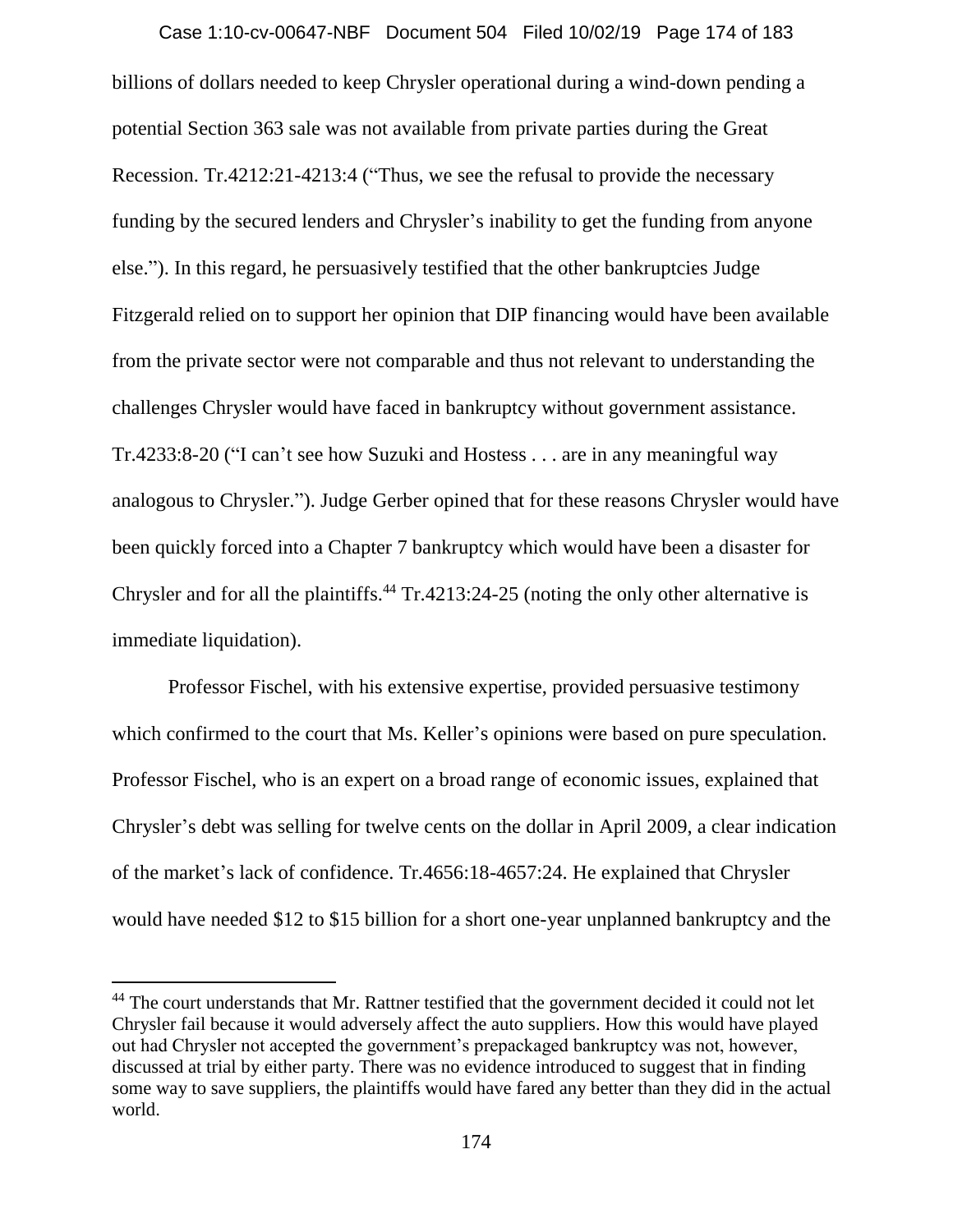lack of private DIP financing was evident from the fact that the total amount of private DIP financing provided to all companies together was \$12.5 billion in 2008 and \$21.6 billion in 2009. Tr.4669:13-20; DX956; Tr.4670:4-9; DX1056. Case 1:10-cv-00647-NBF Document 504 Filed 10/02/19 Page 175 of 183

In his testimony regarding each of the 12 potential buyers identified by Ms. Keller, Professor Fischel systematically and convincingly explained why none of the potential buyers identified by Ms. Keller either had the interest or the wherewithal to buy all of Chrysler's assets in a 363 sale. Tr.4696:2-4701:15. His testimony regarding potential Chrysler purchasers was well-supported and, based on his testimony and Mr. LaSorda's, the court finds that there was no purchaser for Chrysler among the 12 entities Ms. Keller identified. This evidence again confirmed for the court why Chrysler's decision to accept the government's prepackaged bankruptcy plan, which allowed the Chrysler brand to survive, was voluntary.

## **iii. Plaintiffs' experts' opinions regarding Chrysler and franchisees in a bankruptcy without government action were unsupported.**

As noted at the outset of this opinion, plaintiffs concede that Chrysler would have had to enter bankruptcy if the government had not provided financial assistance in 2009. They contend, however, that Chrysler did not need government assistance and that Chrysler's fate in a bankruptcy without the government's aid would have allowed plaintiffs to have experienced a better outcome. Plaintiffs supported their position with expert testimony, which, as discussed above, was not supported by facts. None of the plaintiffs' experts presented facts to show that Chrysler had a viable option of going it alone in bankruptcy and surviving in a reorganization or with a purchaser as an ongoing business with all brands continuing to be manufactured. There was no evidence to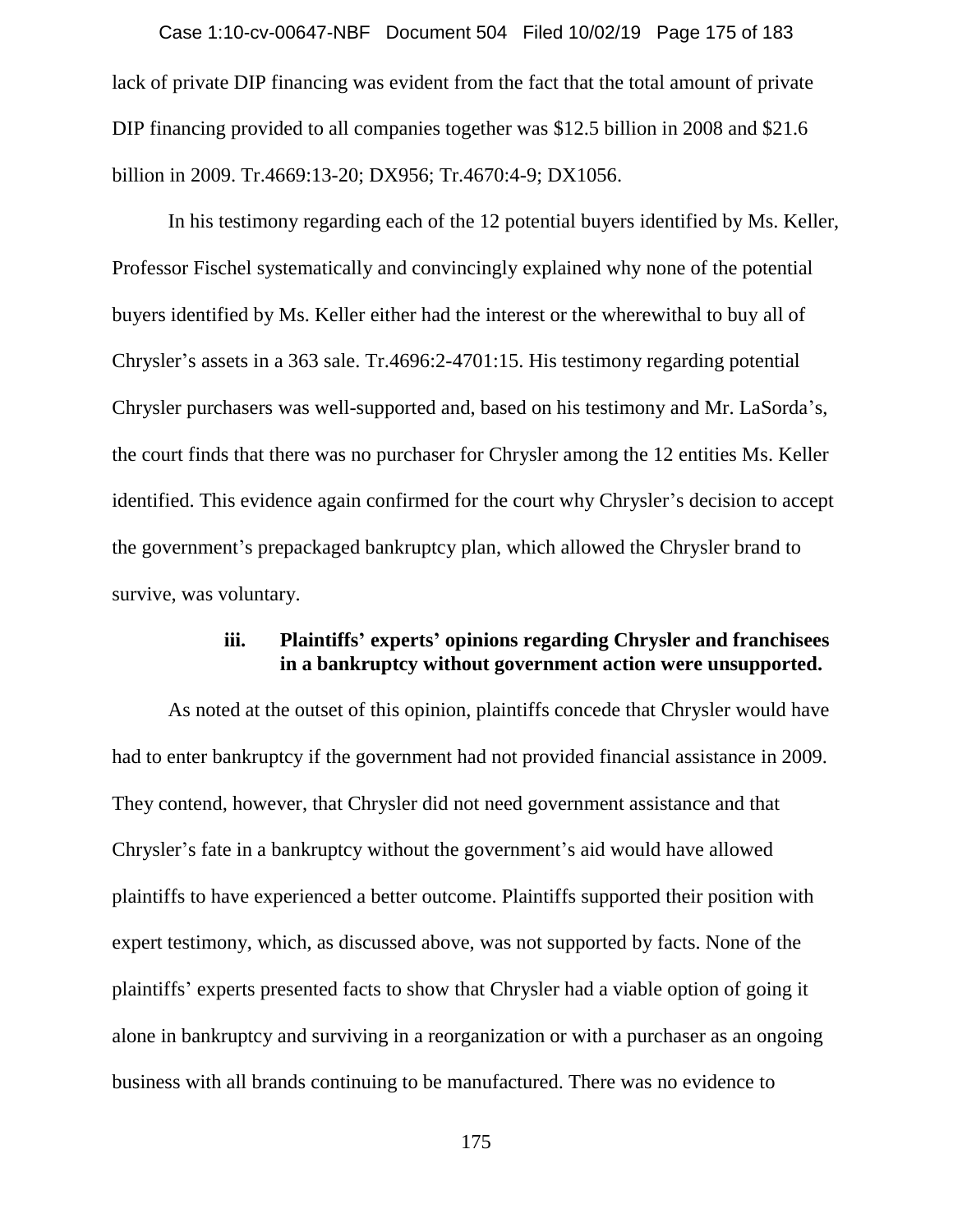support Mr. Berliner's or Judge Fitzgerald's opinions that Chrysler would have been able to obtain the more than the \$10 billion in DIP financing Chrysler would have needed for a twelve- to twenty-four month period while waiting for a new purchaser to take over the manufacture of Chrysler's lines. *See* Tr.138:10-14, Tr.694:3-7. Mr. Berliner and Judge Fitzgerald failed to provide any economic data or facts from late 2008 and early 2009 to support their opinions that, despite economic conditions at that time, Chrysler would have been able to obtain billions in private DIP financing to continue manufacturing cars and trucks without disruption and thus Chrysler would have had a reason to keep all of its franchise agreements.<sup>45</sup> Case 1:10-cv-00647-NBF Document 504 Filed 10/02/19 Page 176 of 183

As discussed above, Professor Fischel's testimony established that plaintiffs' claims of a successful Chapter 11 bankruptcy in which Chrysler would have been able to continue operations while interested purchasers bid for Chrysler was not supported. Indeed, Ms. Keller could not identify which of any of the 12 potential buyers she discussed had an actual interest in buying Chrysler in a 2009 bankruptcy. Nor could she estimate how much any Section 363 buyer would have been willing to pay for Chrysler in a Chrysler bankruptcy without government assistance. Tr.1123:11-23, Tr.1124:2-14.

Ms. Keller also opined, without reference to any corroborating evidence, that the Auto Team's involvement in preparing Chrysler's Viability Plan discouraged interested buyers from coming forward to buy Chrysler in 2009. Tr.1086:22-1087:9, Tr.1155:21-24, Tr.1159:22-25, Tr.1160:15-16. She testified that in bankruptcy she believed Chrysler

 $\overline{a}$ 

<sup>&</sup>lt;sup>45</sup> Importantly, Mr. Berliner testified that it was possible that some franchise agreements would have eventually been rejected in a Chrysler bankruptcy without government assistance. Tr.203:19-204:25. Ms. Keller also was confronted on cross examination with an article in which she stated that Chrysler had too many dealers. Tr.1148:1-1149:11.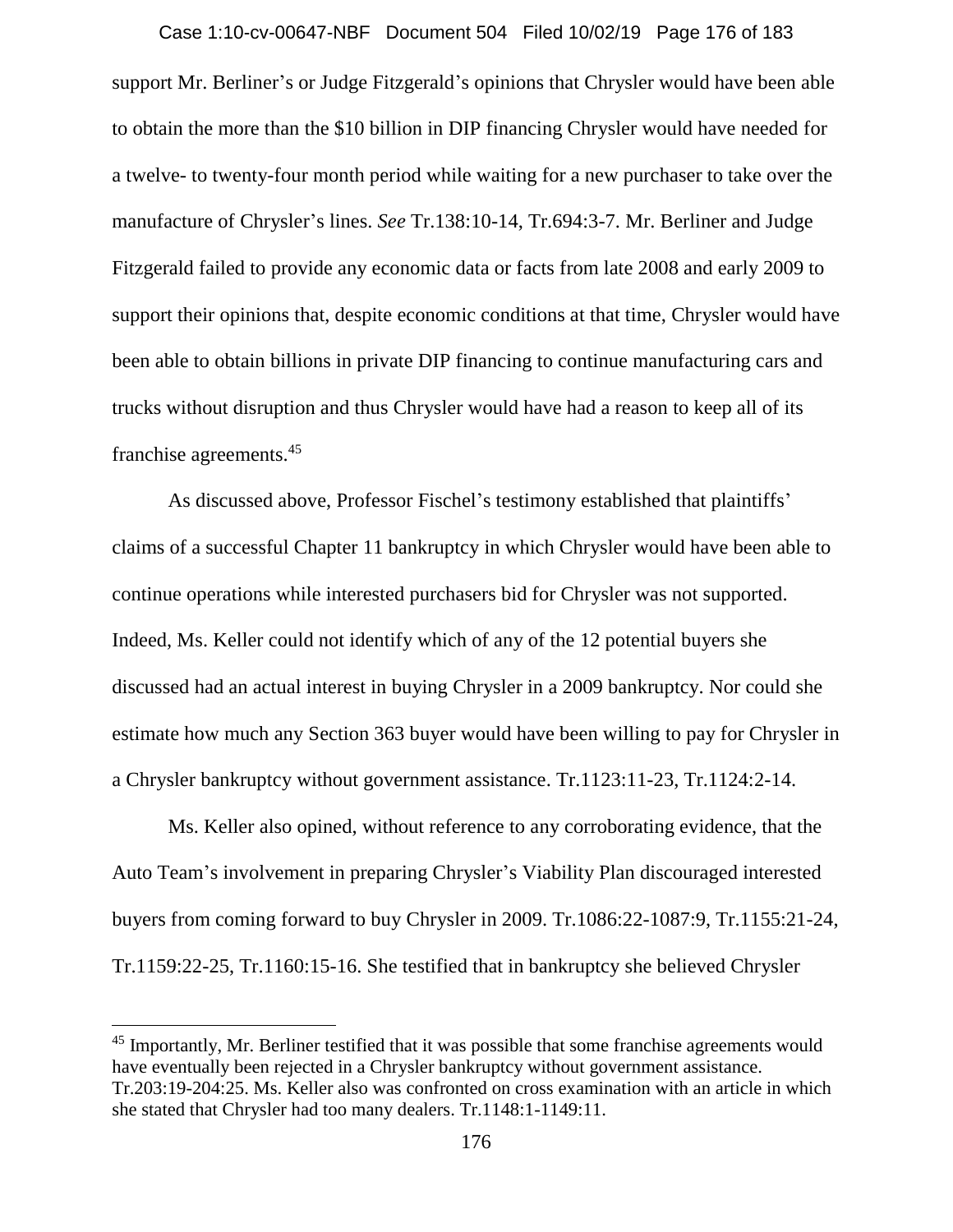would have been attractive to many buyers. Tr.1121:11-17. This is not true. As discussed above, Mr. LaSorda testified that he had spoken to many of the potential buyers she identified, and none were interested, save for Fiat. Professor Fischel went through each of her proposed prospects and credibly explained based on facts why none would have been interested or able to acquire Chrysler in April 2009. Ms. Keller's entire testimony was credibly refuted by Mr. LaSorda and Professor Fischel. Case 1:10-cv-00647-NBF Document 504 Filed 10/02/19 Page 177 of 183

Without any source of DIP financing, and with only \$400 million of cash in hand, the court finds that Chrysler would have been forced to liquidate under Chapter 7 without government assistance, which would have resulted in Chrysler stopping all car and truck production and would have resulted in all franchisees losing their franchise agreements in a Chapter 7 bankruptcy.

# **C. Plaintiffs Failed to Establish that the Government Coerced Chrysler to Reject Any of the Plaintiffs' Franchise Agreements in Bankruptcy**

The court finds that plaintiffs also failed to establish that the government coerced Chrysler into using the bankruptcy as a means of ending plaintiffs' franchise agreements through the involuntary method of bankruptcy rejections. The evidence established that Chrysler had been working on reducing its franchise network for years. The fact that rejecting franchise agreements in bankruptcy would make the reduction of its franchise network easier was obvious to Chrysler while it was considering options during the viability planning process in 2009. Tr.3611:23-3612:4 (Mr. Landry's testimony that a reduction in the dealership network was necessary "for Chrysler's survival"); *see also*  Tr.3463:25-3480:4 (Mr. Landry's testimony describing history of Chrysler's dealership network).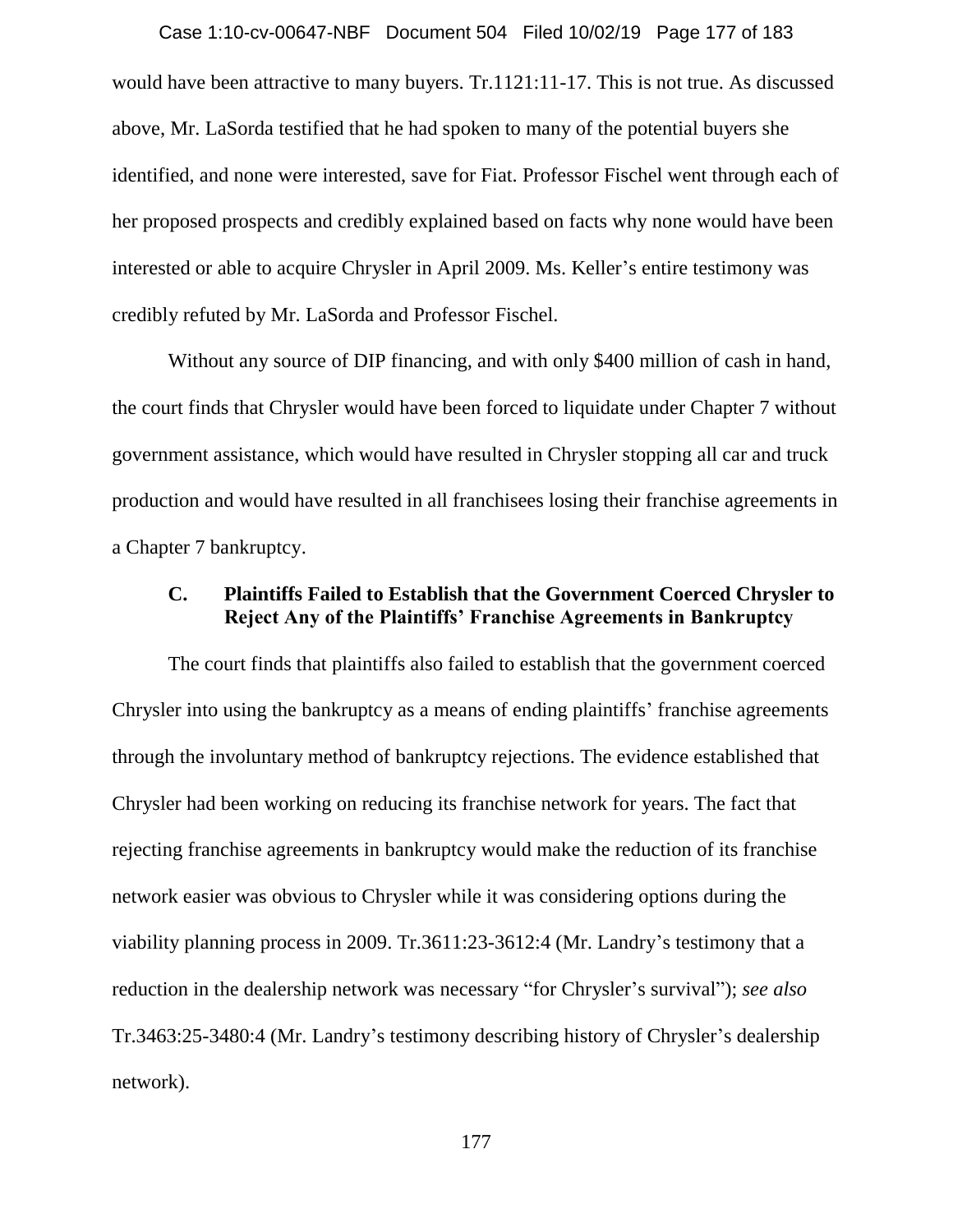Case 1:10-cv-00647-NBF Document 504 Filed 10/02/19 Page 178 of 183

The evidence also established – and plaintiffs do not dispute – that the government did not have any hand in deciding the number of franchise agreements to reject or in identifying any individual franchise agreements to reject. *See, e.g.*, Tr.2724:15-18 (Mr. Bloom testified that the government "did not get into the details of management decisions behind Chrysler's selection of individual dealers to reject."). Rather, the decisions regarding which franchise agreements to reject were made by Chrysler based on a series of objective criteria developed by Chrysler. *See* Tr.3463:25-3480:4 (Mr. Landry's testimony describing history of Chrysler's dealership network), Tr.3598:8-3602:11 (Mr. Grady's testimony describing the criteria). At no time did any Chrysler witness testify that franchise reduction did not make good business sense and was only advanced to meet a government goal of "shared sacrifice," as plaintiffs contended. The Chrysler bankruptcy afforded Chrysler an opportunity to reduce its franchise network more expeditiously and Chrysler took advantage of that opportunity. *See* Tr.3564:11-13 (Mr. Landry's testimony that "after we were in bankruptcy . . . we were able to be more aggressive with Project Genesis, which created Project Tiger.").

The government accepted Chrysler's judgment that its franchise network needed to be reduced and Chrysler decided how many franchise agreements to keep and which ones to reject. *See* Tr.2686:22-25 (Mr. Bloom testified that "[a]lthough [the government] engaged in dialogue and discussion with company management about the companies' approaches, we were not to substitute our judgment about specific decisions for theirs."), Tr.1664:20-1665:12 (Mr. Rattner testified that the government "never got into the question of which dealers, how, or anything of that sort" but rather was looking at it from a macro level of how many.). The plaintiffs thus failed to prove that the decision to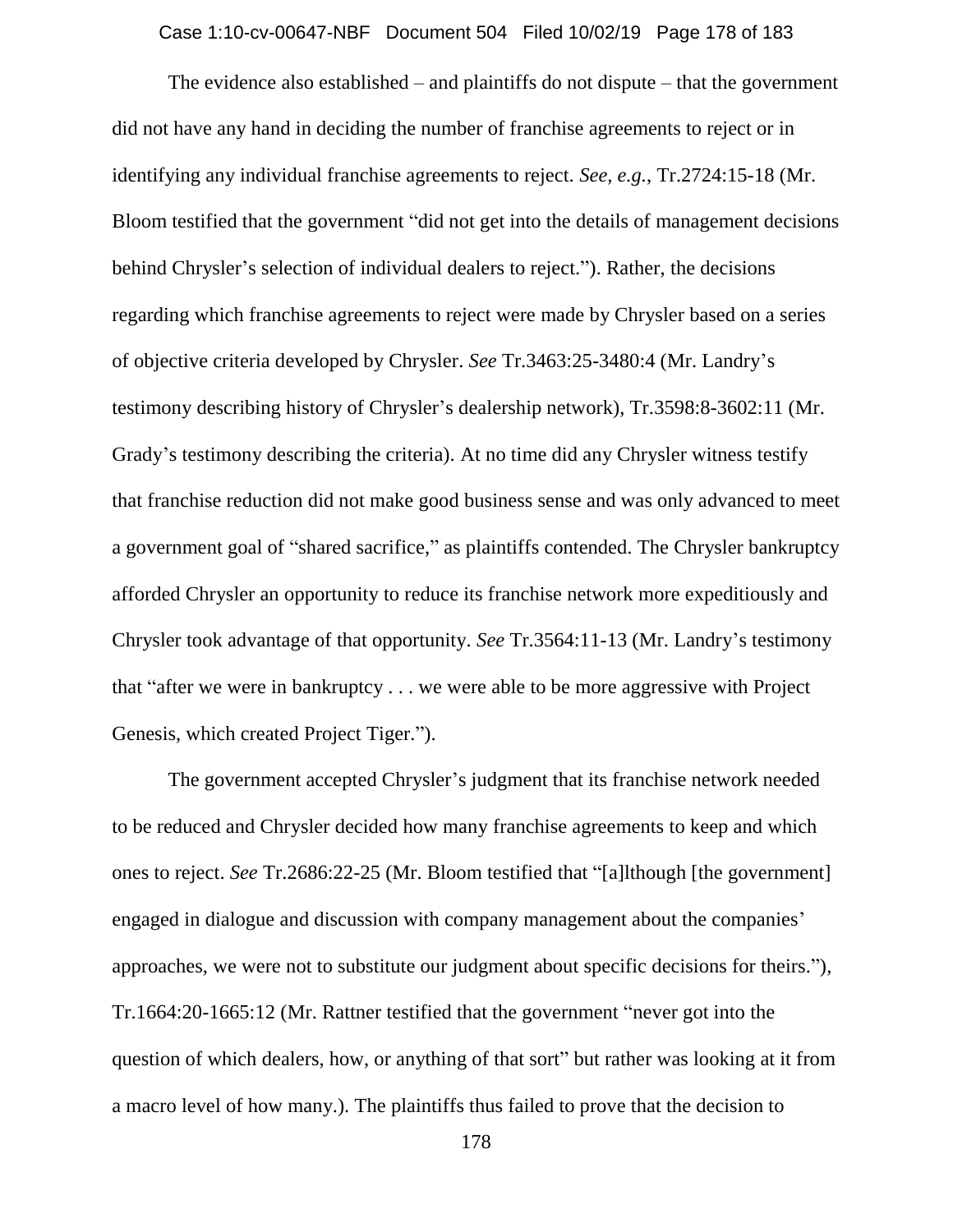reduce the Chrysler franchise network by rejecting franchise agreements in bankruptcy, rather than terminating franchisees under various state laws, was imposed on Chrysler by the government through coercion. Case 1:10-cv-00647-NBF Document 504 Filed 10/02/19 Page 179 of 183

# **D. Plaintiffs Failed to Establish by a Preponderance of the Evidence that Their Franchise Agreements Would Have Had Value in a "But For World" Without Government Assistance**

The court also finds for the reasons set forth below that plaintiffs failed to establish by a preponderance of the evidence that their franchise agreements would have had value in a "but for world" without government assistance.

As discussed above, the *Alley's* and *Colonial* plaintiffs used different experts to establish that their franchise agreements would have had value in a "but for world" without government assistance. The *Alley's* plaintiffs offered in addition to Mr. Berliner, Judge Fitzgerald, and Ms. Keller the opinion testimony of Ms. Murphy, and the *Colonial* plaintiffs relied on the testimony of Mr. Stockton. Ms. Murphy and Mr. Stockton's opinions were based on different assumptions but neither of these expert opinions credibly established that plaintiffs' franchises had value in a "but for world" without government assistance.

## **i. The** *Alley's* **plaintiffs failed to establish that their franchise agreements had value in a "but for world."**

Although Ms. Murphy has extensive experience valuing auto dealerships, because the assumptions she was given by counsel were not supported, the valuations she prepared for each of the *Alley's* plaintiffs were likewise unsupported. Specifically, Ms. Murphy's valuation opinions rested on her contention that in a "but for world" in which Chrysler went into bankruptcy without government assistance, Chrysler would have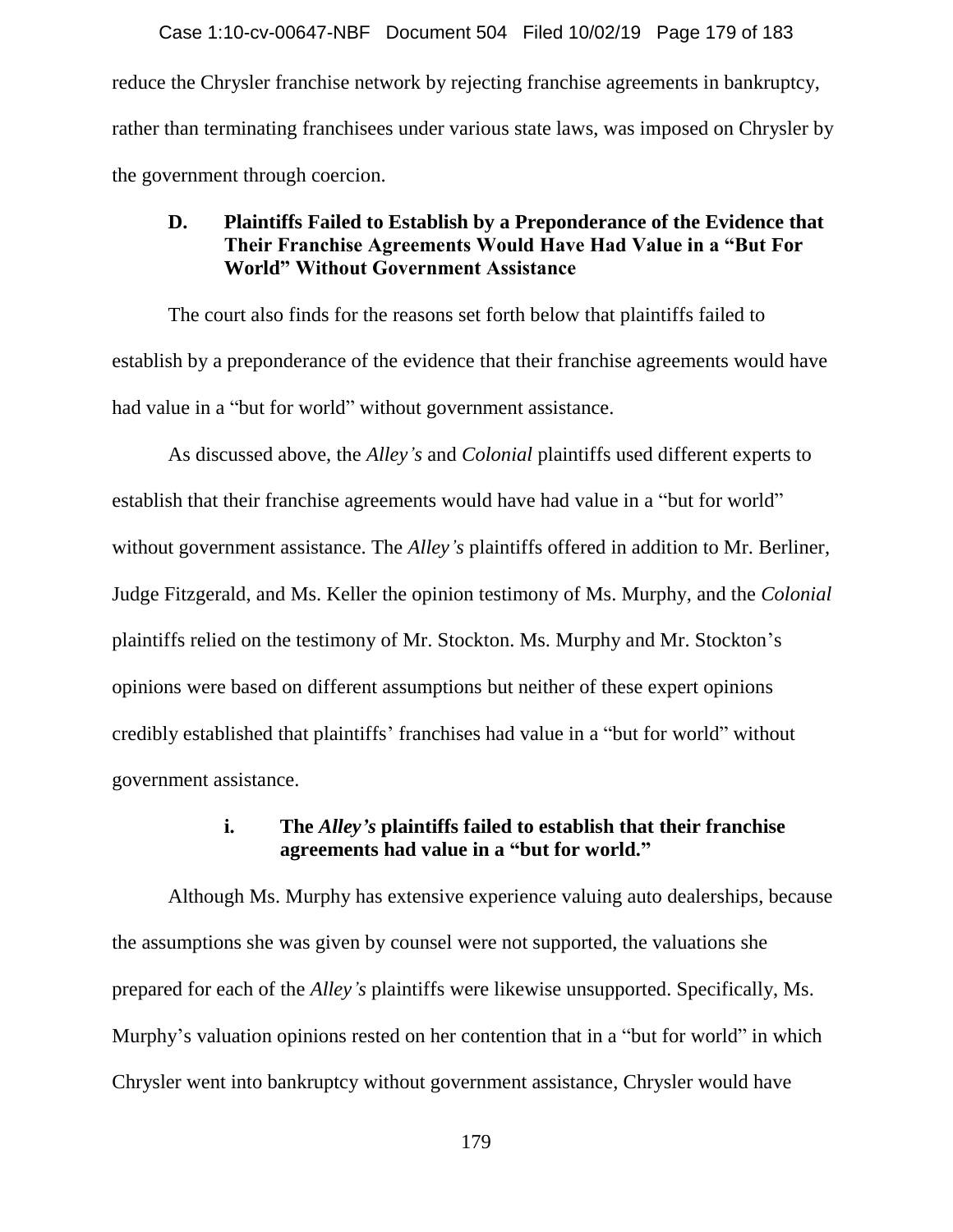continued production of either all of its car and truck lines or all of its truck lines with little or no interruption and that plaintiffs would have continued to sell and service Chrysler cars without interruption indefinitely. Tr.1404:16-1410:3, Tr.1747:9-14, Tr.1748:24-1749:3. She also opined based on the assumptions she was given that Chrysler would have been sold in Chapter 11 and that any Section 363 purchaser would have assumed all of Chrysler's franchise agreements, including plaintiffs' agreements. *See* Tr.1408:15-1409:19. Relying on these assumptions, Ms. Murphy projected the sales volume growth of plaintiffs' franchises for a period of five years and with that number she applied a discount rate to find a fair market value for each franchise. Tr.1425:22- 1426:5, Tr.1427:23-1428:8, Tr.1428:11-18, Tr.1431:18-21. Ms. Murphy admitted that her valuation included not only an estimated discounted cash flow but also included the value of all tangible assets of the dealership including the equipment, parts, land and other cash assets that would be part of any normal sale of a dealership with a franchise agreement. Tr.1542:2-22. She did not separately analyze how these tangible assets contributed to the plaintiffs' income stream profits, separate from the franchise agreement allegedly taken. Case 1:10-cv-00647-NBF Document 504 Filed 10/02/19 Page 180 of 183

Because the court has found that Ms. Murphy's assumptions regarding Chrysler's fate in bankruptcy without government assistance were not supported and indeed were contrary to the facts known at the time in 2009, the court finds that Ms. Murphy's opinion of economic value in a "but for world" without government assistance for each of the 7 representative plaintiffs she analyzed must be rejected. As discussed above, the plaintiffs failed to prove that without government assistance Chrysler could have continued to manufacture cars or trucks. Rather, the outcome for Chrysler in a world without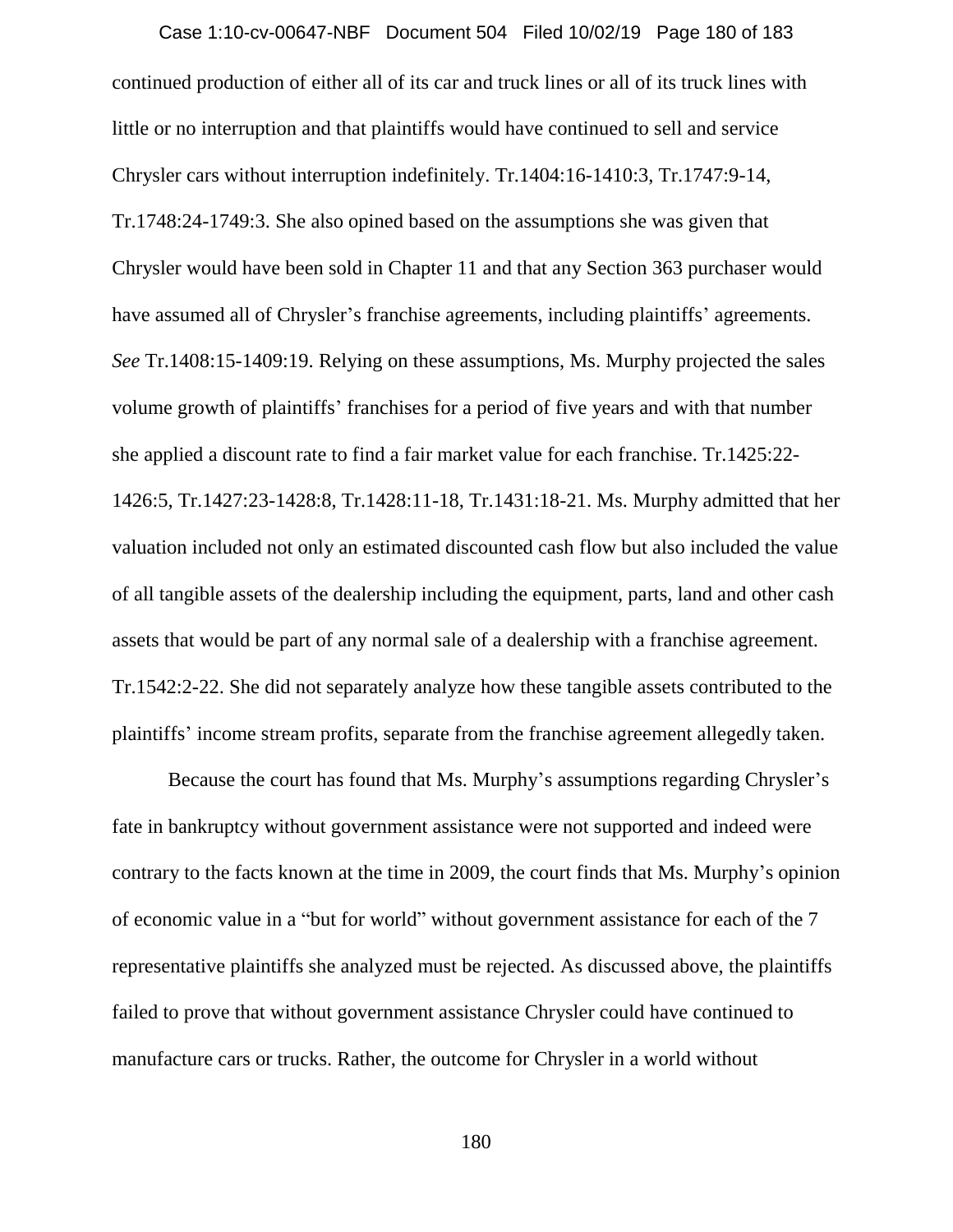government assistance was liquidation under Chapter 7. Ms. Murphy did not consider the value of plaintiffs' franchise agreements in a Chrysler Chapter 7 bankruptcy. Case 1:10-cv-00647-NBF Document 504 Filed 10/02/19 Page 181 of 183

The court therefore finds that, in a Chapter 7 bankruptcy, the plaintiffs' franchise agreements would have had zero fair market value. 46

## **ii. The** *Colonial* **plaintiffs failed to establish that their franchise agreements had value in a "but for world."**

The court finds that the *Colonial* plaintiffs failed to prove that the Guetterman and Finnin franchises would have had value in a "but for world" without government assistance. Mr. Stockton's valuation opinions were not based – as Ms. Murphy's was – on Chrysler's survival as an ongoing business during a bankruptcy without government assistance. Rather, he valued the Finnin and Guetterman franchises using the assumption that Chrysler would have stopped manufacturing cars and trucks during a bankruptcy wind-down. *See* Tr.2366:5-20. Mr. Stockton nonetheless opined that Chrysler would not have had any reason to reject Finnin and Guetterman's franchise agreements during a Chapter 11 bankruptcy wind-down because Chrysler would have wanted the franchisees to sell Chrysler's existing inventory and because he believed the government would have funded Chrysler's warranty work, which would have provided plaintiffs with another

<sup>&</sup>lt;sup>46</sup> There were numerous other problems with Ms. Murphy's opinion. She assumed a growth rate of 5% that was wholly unsupported and a discount rate that was not supported by the economic circumstances of the time at issue. Tr.1469:19-24. It is not necessary to review all the other unsupported assumptions and problems raised by her opinions, because her fundamental assumption regarding Chrysler's fate in a bankruptcy without government assistance was not supported.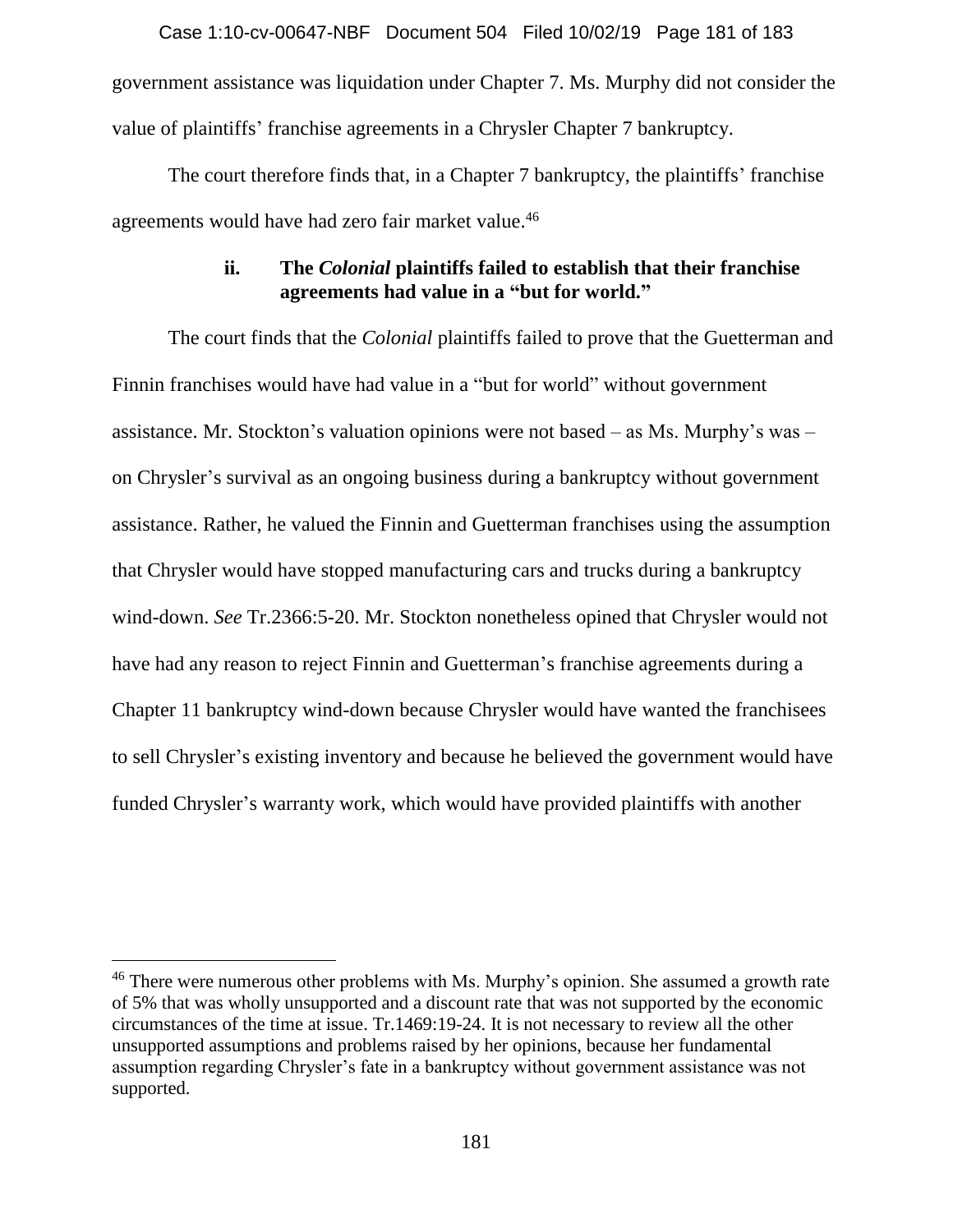income stream, along with used cars and other service, depending upon how many years it took to wind-down Chrysler. $47$  Tr. 2446:5-10. Case 1:10-cv-00647-NBF Document 504 Filed 10/02/19 Page 182 of 183

As discussed above, the court finds, based on Mr. MacKenzie's testimony, that there is no support for the assumption that the government would have funded warranty work in a "but for world" without government assistance. There was no evidence presented to show that the government paid for warranties during any other auto bankruptcy. While it is true that the government offered to pay for warranties on new Chrysler cars in March through April 2009, there was never a discussion of the government offering to continue that program. Mr. Stockton's assumption regarding government payment of warranty work was based on pure speculation.

In addition, the court finds based on Mr. MacKenzie and Judge Gerber's testimony that in a "but for world" without government assistance, Chrysler would have been forced into Chapter 7 and that a trustee in bankruptcy would have rejected all franchise agreements to protect the assets of the bankruptcy estate. In a Chapter 7 liquidation scenario, not only would Chrysler face continued liability for the warranty work it had not paid to franchisees, but Chrysler would have also faced liability under its franchise agreements for the cost of repurchasing inventory and parts. Thus, as Mr. MacKenzie and Judge Gerber explained, there would have been every reason for the bankruptcy trustee to immediately reject all franchise agreements.

 $\overline{a}$ 

 $47$  Mr. Stockton also posited a valuation scenario where Chrysler went out of business but others licensed the Chrysler name, and that under that scenario franchisees could have continued on forever as "licensed Chrysler" dealers. That scenario, of course, does not involve a franchise agreement with Chrysler and is thus irrelevant.